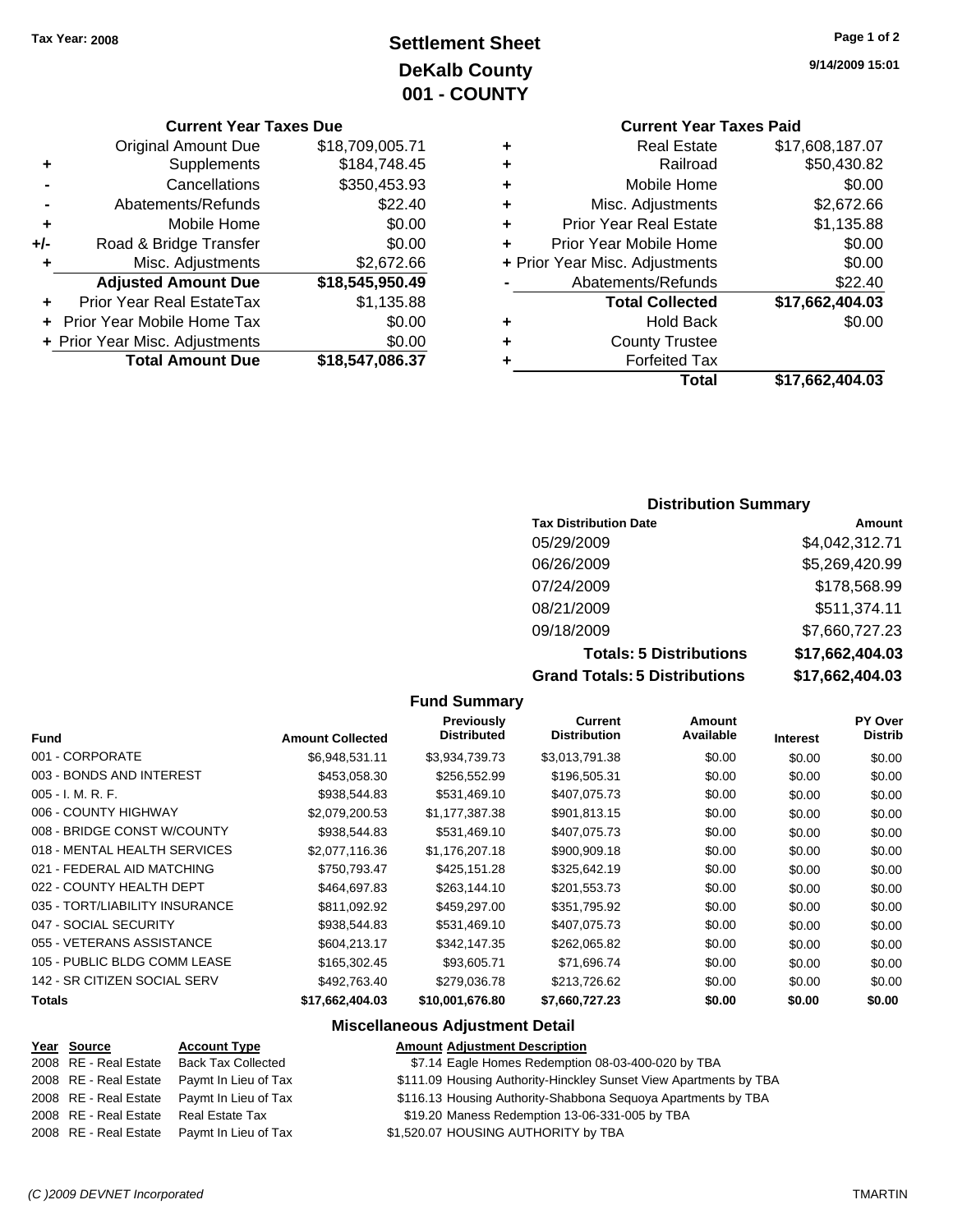## **Settlement Sheet Tax Year: 2008 Page 2 of 2 DeKalb County**

#### **9/14/2009 15:01**

#### **Miscellaneous Adjustment Detail**

**Year Source Account Type Amount Adjustment Description**

2008 RE - Real Estate Paymt In Lieu of Tax S899.03 HOUSING AUTHORITY by TBA

#### **Abatement Detail**

#### **Year Source Account Type Amount Adjustment Description**

- 2008 RE Real Estate RE Abatement \$8.35 Interest on 2006 PTAB-Chamberlain Park Apts. by TBA
- 2008 RE Real Estate RE Abatement **\$10.98** Interest on 2006 PTAB-Sycamore Meadows Apts. by TBA
- 2008 RE Real Estate RE Abatement S3.07 Interest on 2006 PTAB Galbriath by TBA

**Totals \$2,672.66 6 entries**

**Totals \$22.40 3 entries**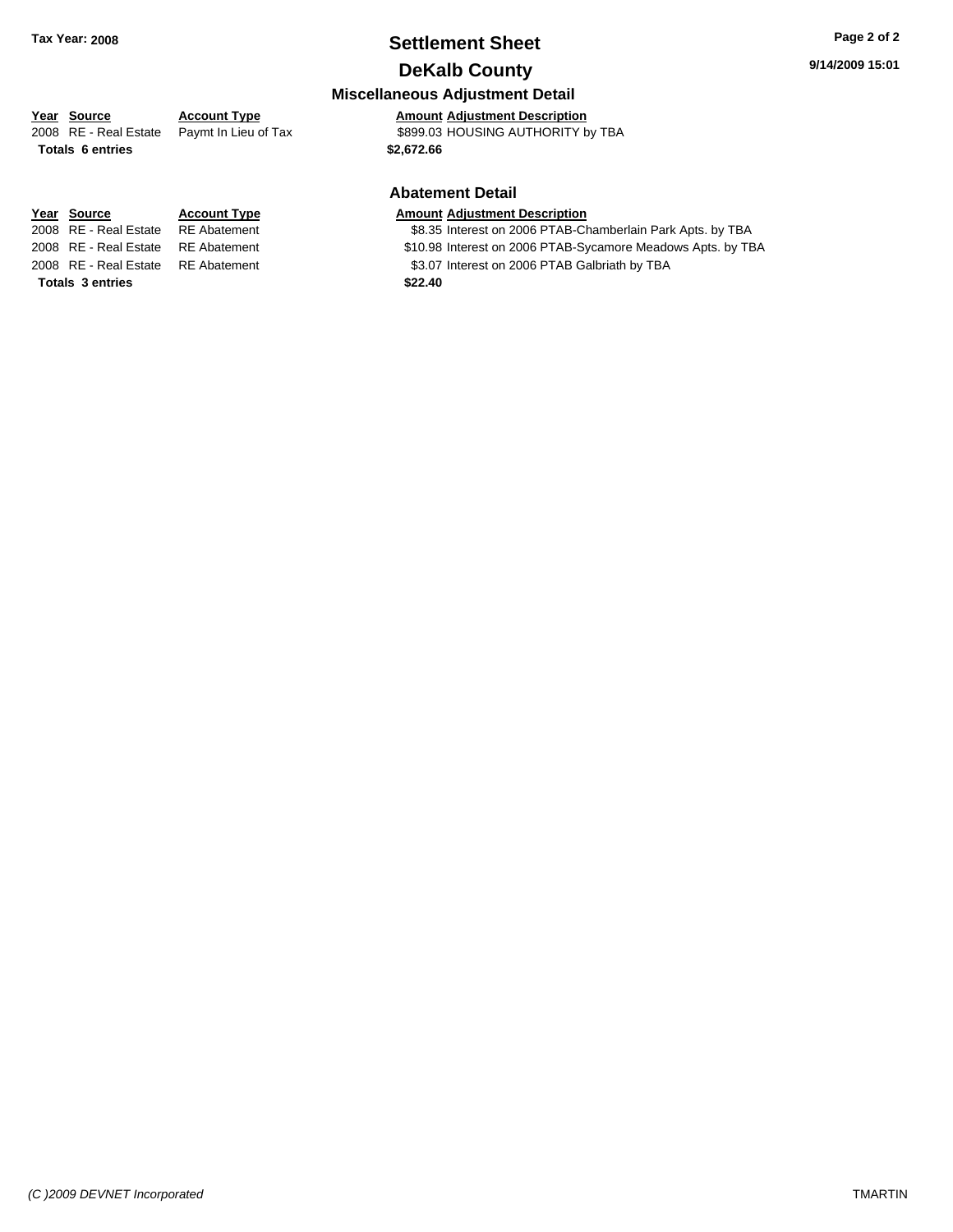## **Settlement Sheet Tax Year: 2008 Page 1 of 1 DeKalb County 002 - FOREST PRESERVE**

#### **9/14/2009 15:01**

| <b>Current Year Taxes Paid</b> |  |  |  |
|--------------------------------|--|--|--|
|--------------------------------|--|--|--|

|   | <b>Real Estate</b>             | \$1,416,594.10 |
|---|--------------------------------|----------------|
| ٠ | Railroad                       | \$4,023.97     |
| ٠ | Mobile Home                    | \$0.00         |
| ٠ | Misc. Adjustments              | \$213.25       |
| ٠ | <b>Prior Year Real Estate</b>  | \$97.16        |
|   | Prior Year Mobile Home         | \$0.00         |
|   | + Prior Year Misc. Adjustments | \$0.00         |
|   | Abatements/Refunds             | \$1.80         |
|   | <b>Total Collected</b>         | \$1,420,926.68 |
| ٠ | <b>Hold Back</b>               | \$0.00         |
| ٠ | <b>County Trustee</b>          |                |
|   | <b>Forfeited Tax</b>           |                |
|   | Total                          | \$1,420,926.68 |

|     | <b>Current Year Taxes Due</b>  |                |
|-----|--------------------------------|----------------|
|     | <b>Original Amount Due</b>     | \$1,492,778.39 |
| ٠   | Supplements                    | \$28,371.17    |
|     | Cancellations                  | \$29,943.06    |
|     | Abatements/Refunds             | \$1.80         |
| ٠   | Mobile Home                    | \$0.00         |
| +/- | Road & Bridge Transfer         | \$0.00         |
| ٠   | Misc. Adjustments              | \$213.25       |
|     | <b>Adjusted Amount Due</b>     | \$1,491,417.95 |
|     | Prior Year Real EstateTax      | \$97.16        |
|     | Prior Year Mobile Home Tax     | \$0.00         |
|     | + Prior Year Misc. Adjustments | \$0.00         |
|     | <b>Total Amount Due</b>        | \$1,491,515.11 |

#### **Distribution Summary**

| <b>Tax Distribution Date</b>         | Amount         |
|--------------------------------------|----------------|
| 05/29/2009                           | \$322,534.10   |
| 06/26/2009                           | \$426,264.73   |
| 07/24/2009                           | \$14,247.75    |
| 08/21/2009                           | \$43,288.75    |
| 09/18/2009                           | \$614,591.35   |
| <b>Totals: 5 Distributions</b>       | \$1,420,926.68 |
| <b>Grand Totals: 5 Distributions</b> | \$1,420,926.68 |

#### **Fund Summary**

| $\sim$ $\sim$ $\sim$ $\sim$ $\sim$ $\sim$ $\sim$ $\sim$ |                         |                                  |                                |                     |                 |                                  |
|---------------------------------------------------------|-------------------------|----------------------------------|--------------------------------|---------------------|-----------------|----------------------------------|
| Fund                                                    | <b>Amount Collected</b> | Previously<br><b>Distributed</b> | Current<br><b>Distribution</b> | Amount<br>Available | <b>Interest</b> | <b>PY Over</b><br><b>Distrib</b> |
| 001 - CORPORATE                                         | \$1,257,827,06          | \$713.780.97                     | \$544,046.09                   | \$0.00              | \$0.00          | \$0.00                           |
| 005 - I. M. R. F.                                       | \$127,670.26            | \$72,449.23                      | \$55,221.03                    | \$0.00              | \$0.00          | \$0.00                           |
| 035 - TORT JUDGEMENTS/LIABILITY<br><b>INSURANCE</b>     | \$14,465.01             | \$8,208,47                       | \$6.256.54                     | \$0.00              | \$0.00          | \$0.00                           |
| 047 - SOCIAL SECURITY                                   | \$20.964.35             | \$11,896,66                      | \$9,067.69                     | \$0.00              | \$0.00          | \$0.00                           |
| <b>Totals</b>                                           | \$1,420,926,68          | \$806,335,33                     | \$614,591,35                   | \$0.00              | \$0.00          | \$0.00                           |

## **Miscellaneous Adjustment Detail**

| Year Source             | <b>Account Type</b>       | <b>Amount Adjustment Description</b>                            |
|-------------------------|---------------------------|-----------------------------------------------------------------|
| 2008 RE - Real Estate   | <b>Back Tax Collected</b> | \$0.57 Eagle Homes Redemption 08-03-400-020 by TBA              |
| 2008 RE - Real Estate   | Paymt In Lieu of Tax      | \$8.86 Housing Authority-Hinckley Sunset View Apartments by TBA |
| 2008 RE - Real Estate   | Paymt In Lieu of Tax      | \$9.27 Housing Authority-Shabbona Sequoya Apartments by TBA     |
| 2008 RE - Real Estate   | <b>Real Estate Tax</b>    | \$1.53 Maness Redemption 13-06-331-005 by TBA                   |
| 2008 RE - Real Estate   | Paymt In Lieu of Tax      | \$121.29 HOUSING AUTHORITY by TBA                               |
| 2008 RE - Real Estate   | Paymt In Lieu of Tax      | \$71.73 HOUSING AUTHORITY by TBA                                |
| <b>Totals 6 entries</b> |                           | \$213.25                                                        |
| <b>Abatement Detail</b> |                           |                                                                 |

#### **Year Source Account Type Amount Adjustment Description**

| <b>Totals 3 entries</b>            |  | \$1.80                                                     |  |
|------------------------------------|--|------------------------------------------------------------|--|
| 2008 RE - Real Estate RE Abatement |  | \$0.25 Interest on 2006 PTAB Galbriath by TBA              |  |
| 2008 RE - Real Estate RE Abatement |  | \$0.88 Interest on 2006 PTAB-Sycamore Meadows Apts. by TBA |  |
| 2008 RE - Real Estate RE Abatement |  | \$0.67 Interest on 2006 PTAB-Chamberlain Park Apts. by TBA |  |
|                                    |  |                                                            |  |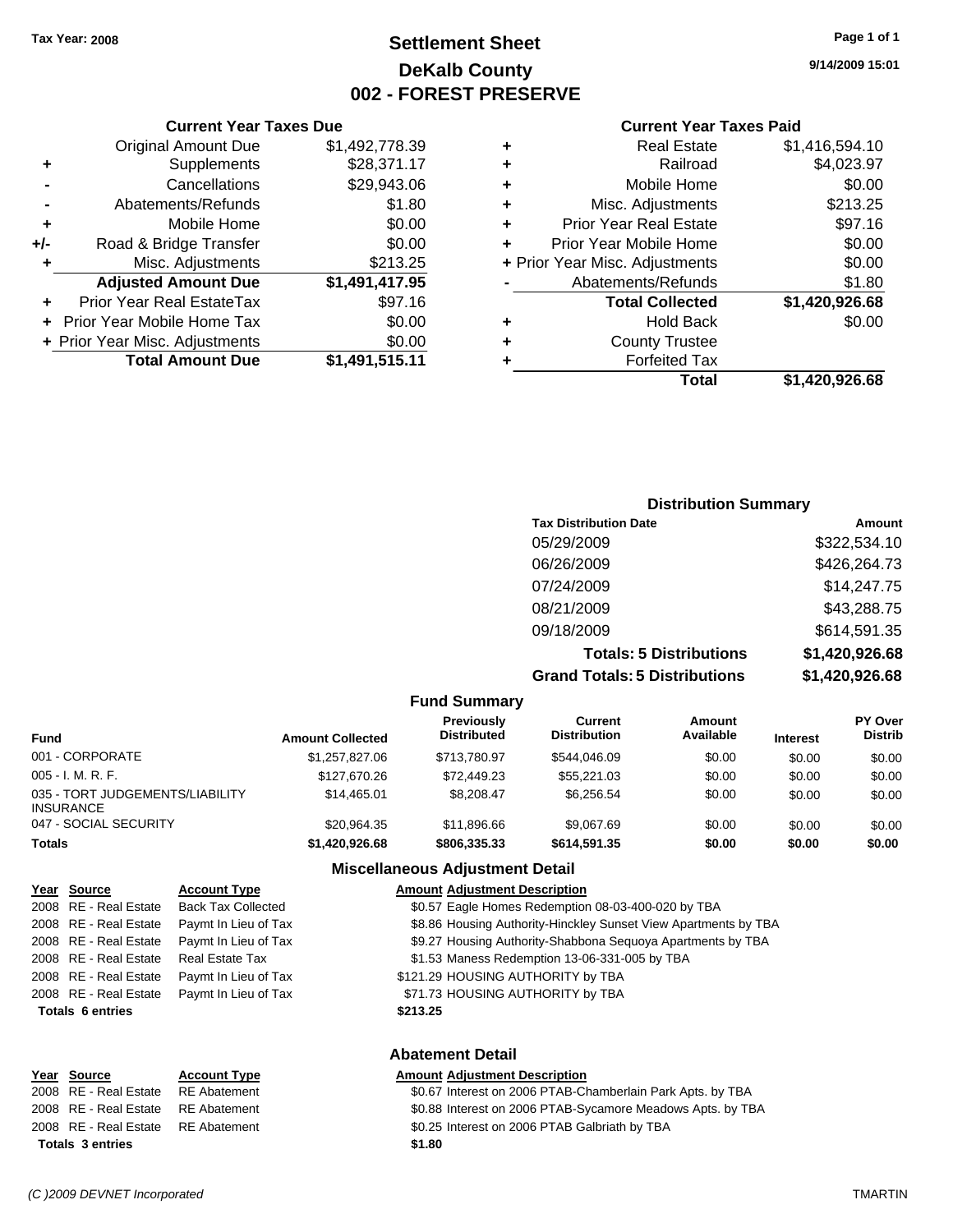## **Settlement Sheet Tax Year: 2008 Page 1 of 1 DeKalb County 003 - AFTON TOWNSHIP**

**9/14/2009 15:01**

#### **Current Year Taxes Paid**

| ٠ | <b>Real Estate</b>             | \$65,139.07 |
|---|--------------------------------|-------------|
| ٠ | Railroad                       | \$612.34    |
| ÷ | Mobile Home                    | \$0.00      |
| ٠ | Misc. Adjustments              | \$0.00      |
| ٠ | <b>Prior Year Real Estate</b>  | \$99.30     |
| ÷ | Prior Year Mobile Home         | \$0.00      |
|   | + Prior Year Misc. Adjustments | \$0.00      |
|   | Abatements/Refunds             | \$0.00      |
|   | <b>Total Collected</b>         | \$65,850.71 |
| ٠ | <b>Hold Back</b>               | \$0.00      |
| ٠ | <b>County Trustee</b>          |             |
|   | <b>Forfeited Tax</b>           |             |
|   | Total                          | \$65,850,71 |

#### **Current Year Taxes Due** Original Amount Due \$68,142.52 **+** Supplements \$170.24 **-** Cancellations \$267.49 **-** Abatements/Refunds \$0.00 **+** Mobile Home \$0.00 **+/-** Road & Bridge Transfer \$0.00 **+** Misc. Adjustments \$0.00 **Adjusted Amount Due \$68,045.27 +** Prior Year Real EstateTax \$99.30 **+** Prior Year Mobile Home Tax \$0.00 **+ Prior Year Misc. Adjustments**  $$0.00$ Total Amount Due \$68,144.57

## **Distribution Summary Tax Distribution Date Amount** 05/29/2009 \$11,533.64 06/26/2009 \$23,015.67 07/24/2009 \$546.36 08/21/2009 \$2,661.42 09/18/2009 \$28,093.62 **Totals: 5 Distributions \$65,850.71**

**Grand Totals: 5 Distributions \$65,850.71**

| <b>Fund Summary</b>                                 |                         |                                         |                                |                     |                 |                           |  |
|-----------------------------------------------------|-------------------------|-----------------------------------------|--------------------------------|---------------------|-----------------|---------------------------|--|
| <b>Fund</b>                                         | <b>Amount Collected</b> | <b>Previously</b><br><b>Distributed</b> | Current<br><b>Distribution</b> | Amount<br>Available | <b>Interest</b> | PY Over<br><b>Distrib</b> |  |
| 001 - CORPORATE                                     | \$54.321.88             | \$31,146.76                             | \$23,175.12                    | \$0.00              | \$0.00          | \$0.00                    |  |
| $005 - I. M. R. F.$                                 | \$5,315.27              | \$3,047.64                              | \$2,267.63                     | \$0.00              | \$0.00          | \$0.00                    |  |
| 027 - AUDIT                                         | \$725.41                | \$415.93                                | \$309.48                       | \$0.00              | \$0.00          | \$0.00                    |  |
| 035 - TORT JUDGEMENTS/LIABILITY<br><b>INSURANCE</b> | \$98.33                 | \$56.38                                 | \$41.95                        | \$0.00              | \$0.00          | \$0.00                    |  |
| 047 - SOCIAL SECURITY                               | \$5.291.49              | \$3.034.00                              | \$2,257.49                     | \$0.00              | \$0.00          | \$0.00                    |  |
| 054 - GENERAL ASSISTANCE                            | \$98.33                 | \$56.38                                 | \$41.95                        | \$0.00              | \$0.00          | \$0.00                    |  |
| <b>Totals</b>                                       | \$65,850.71             | \$37,757.09                             | \$28,093.62                    | \$0.00              | \$0.00          | \$0.00                    |  |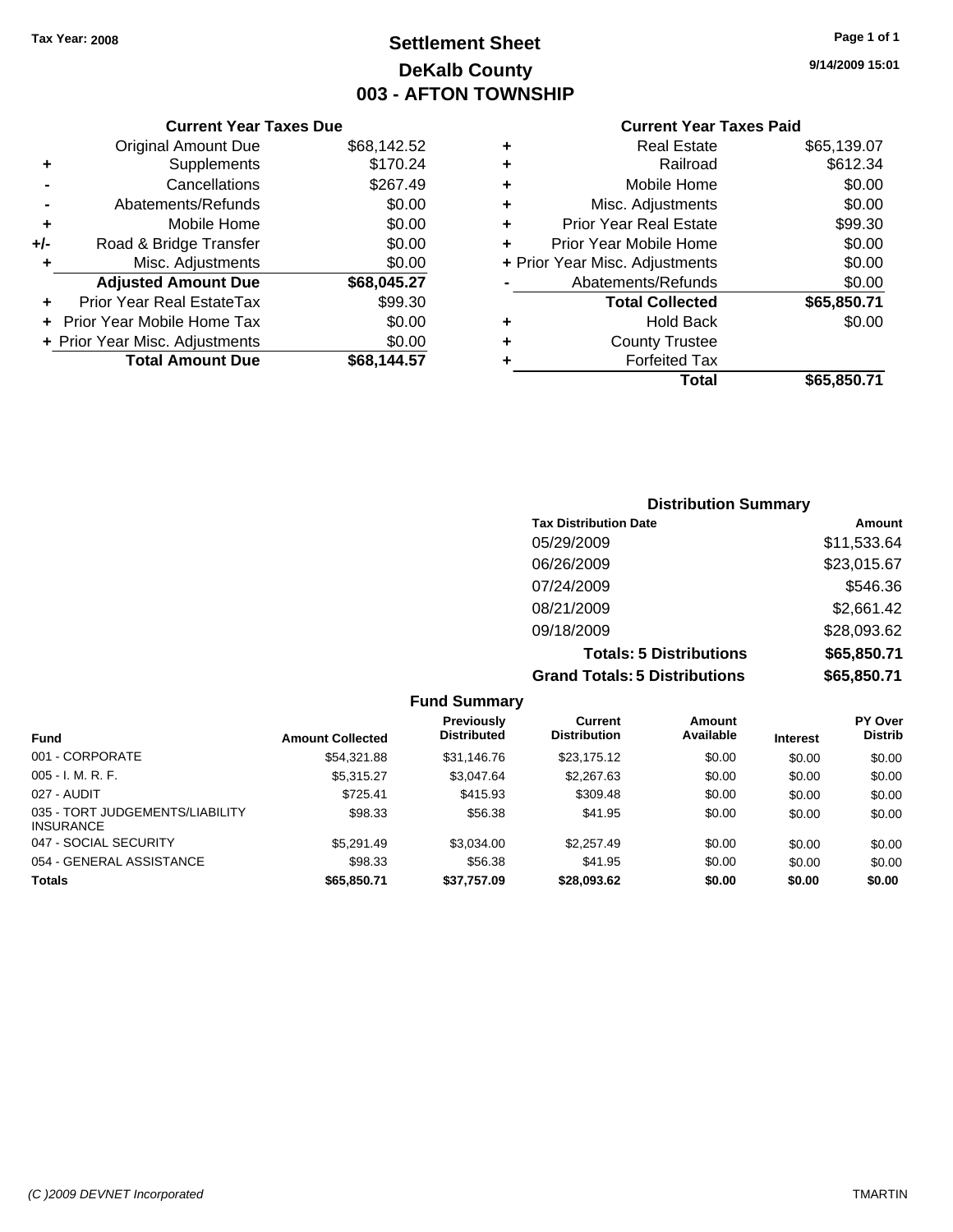#### **Current Year Taxes Paid**

|   | Total                          | \$251.773.08 |
|---|--------------------------------|--------------|
|   | <b>Forfeited Tax</b>           |              |
| ٠ | <b>County Trustee</b>          |              |
| ٠ | <b>Hold Back</b>               | \$0.00       |
|   | <b>Total Collected</b>         | \$251,773.08 |
|   | Abatements/Refunds             | \$0.00       |
|   | + Prior Year Misc. Adjustments | \$0.00       |
| ÷ | Prior Year Mobile Home         | \$0.00       |
| ٠ | <b>Prior Year Real Estate</b>  | \$362.90     |
| ٠ | Misc. Adjustments              | \$0.00       |
| ٠ | Mobile Home                    | \$0.00       |
| ٠ | Railroad                       | \$2,535.68   |
| ٠ | <b>Real Estate</b>             | \$248,874.50 |

|     | <b>Current Year Taxes Due</b>  |               |
|-----|--------------------------------|---------------|
|     | <b>Original Amount Due</b>     | \$282,175.41  |
| ٠   | Supplements                    | \$650.42      |
|     | Cancellations                  | \$1,021.96    |
|     | Abatements/Refunds             | \$0.00        |
| ٠   | Mobile Home                    | \$0.00        |
| +/- | Road & Bridge Transfer         | (\$20,892.39) |
| ٠   | Misc. Adjustments              | \$0.00        |
|     | <b>Adjusted Amount Due</b>     | \$260,911.48  |
|     | Prior Year Real EstateTax      | \$362.90      |
|     | Prior Year Mobile Home Tax     | \$0.00        |
|     | + Prior Year Misc. Adjustments | \$0.00        |
|     | <b>Total Amount Due</b>        | \$261,274.38  |
|     |                                |               |

|                     | <b>Road and Bridge Summary</b> |               | <b>Distribution Summary</b>  |                    |
|---------------------|--------------------------------|---------------|------------------------------|--------------------|
| <b>Municipality</b> | Amt. Due                       | Amt. Distrib. | <b>Tax Distribution Date</b> | Amount             |
| CITY OF DEKALB      | \$21,627.15                    | \$20,892.39   | 05/29/2009                   | \$44,049.63        |
| Totals              | \$21,627.15                    | \$20,892.39   | 06/26/2009                   | \$88,033.35        |
|                     |                                |               | 07/24/2009                   | \$2,087.47         |
|                     |                                |               | 08/21/2009                   | \$10,168.46        |
|                     |                                |               | 09/18/2009                   | \$107,434.17       |
|                     |                                |               | Tatolo: E Dictributions      | <b>¢254 772 00</b> |

**Totals: 5 Distributions \$251,773.08 Grand Totals: 5 Distributions \$251,773.08**

| <b>Fund Summary</b>          |                         |                                         |                                |                     |                 |                           |
|------------------------------|-------------------------|-----------------------------------------|--------------------------------|---------------------|-----------------|---------------------------|
| <b>Fund</b>                  | <b>Amount Collected</b> | <b>Previously</b><br><b>Distributed</b> | Current<br><b>Distribution</b> | Amount<br>Available | <b>Interest</b> | PY Over<br><b>Distrib</b> |
| 007 - ROAD AND BRIDGE        | \$158,830.40            | \$91.050.77                             | \$67,779.63                    | \$0.00              | \$0.00          | \$0.00                    |
| 008 - BRIDGE CONST W/COUNTY  | \$7,636.81              | \$4,378.52                              | \$3,258.29                     | \$0.00              | \$0.00          | \$0.00                    |
| 009 - PERMANENT ROAD         | \$71.493.17             | \$40.990.19                             | \$30,502.98                    | \$0.00              | \$0.00          | \$0.00                    |
| 010 - EQUIPMENT AND BUILDING | \$13,812.70             | \$7.919.43                              | \$5.893.27                     | \$0.00              | \$0.00          | \$0.00                    |
| <b>Totals</b>                | \$251,773.08            | \$144.338.91                            | \$107.434.17                   | \$0.00              | \$0.00          | \$0.00                    |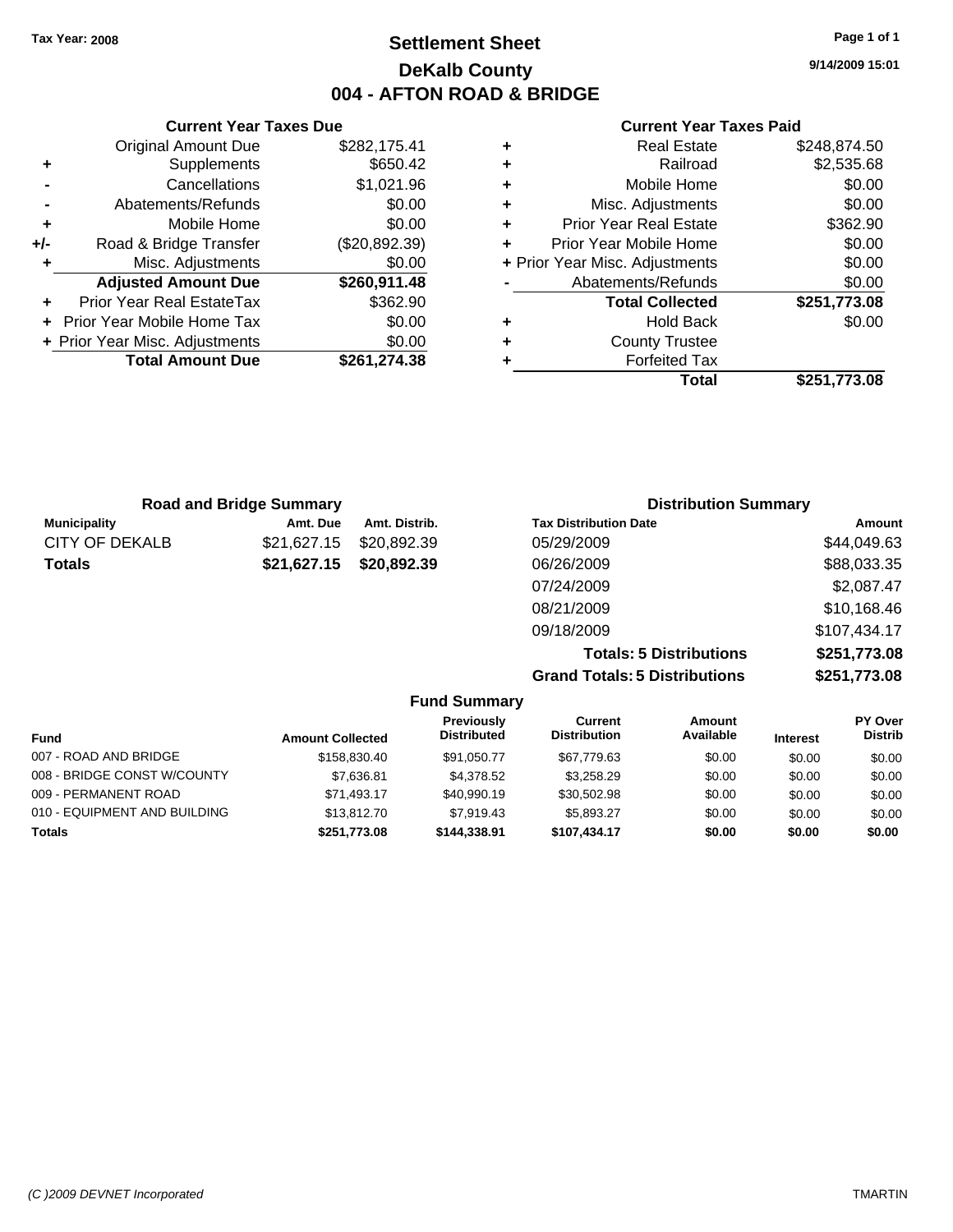## **Settlement Sheet Tax Year: 2008 Page 1 of 1 DeKalb County 005 - CLINTON TOWNSHIP**

**9/14/2009 15:01**

#### **Current Year Taxes Paid**

|     | OGNON, I GAI TAAGO DAG         |             |   |                    |
|-----|--------------------------------|-------------|---|--------------------|
|     | <b>Original Amount Due</b>     | \$85,360.82 | ٠ |                    |
| ٠   | Supplements                    | \$481.08    | ٠ |                    |
|     | Cancellations                  | \$992.20    | ٠ |                    |
|     | Abatements/Refunds             | \$0.00      | ٠ | M                  |
|     | Mobile Home                    | \$0.00      |   | Prior <sup>'</sup> |
| +/- | Road & Bridge Transfer         | \$0.00      |   | Prior Ye           |
|     | Misc. Adjustments              | \$0.00      |   | + Prior Year M     |
|     | <b>Adjusted Amount Due</b>     | \$84,849.70 |   | Abat               |
|     | Prior Year Real EstateTax      | \$0.00      |   |                    |
|     | + Prior Year Mobile Home Tax   | \$0.00      | ٠ |                    |
|     | + Prior Year Misc. Adjustments | \$0.00      | ٠ |                    |
|     | <b>Total Amount Due</b>        | \$84,849.70 |   |                    |
|     |                                |             |   |                    |

**Current Year Taxes Due**

|   | Real Estate                    | \$79,790.81 |
|---|--------------------------------|-------------|
| ٠ | Railroad                       | \$480.52    |
| ٠ | Mobile Home                    | \$0.00      |
| ٠ | Misc. Adjustments              | \$0.00      |
| ٠ | <b>Prior Year Real Estate</b>  | \$0.00      |
|   | Prior Year Mobile Home         | \$0.00      |
|   | + Prior Year Misc. Adjustments | \$0.00      |
|   | Abatements/Refunds             | \$0.00      |
|   | <b>Total Collected</b>         | \$80,271.33 |
|   | <b>Hold Back</b>               | \$0.00      |
|   | <b>County Trustee</b>          |             |
|   | <b>Forfeited Tax</b>           |             |
|   | Total                          | \$80,271.33 |

### **Distribution Summary Tax Distribution Date Amount** 05/29/2009 \$17,941.17 06/26/2009 \$25,495.26 07/24/2009 \$926.05 08/21/2009 \$1,863.88 09/18/2009 \$34,044.97 **Totals: 5 Distributions \$80,271.33 Grand Totals: 5 Distributions \$80,271.33**

|                                                     |                         | <b>Fund Summary</b>              |                                       |                     |                 |                                  |
|-----------------------------------------------------|-------------------------|----------------------------------|---------------------------------------|---------------------|-----------------|----------------------------------|
| <b>Fund</b>                                         | <b>Amount Collected</b> | Previously<br><b>Distributed</b> | <b>Current</b><br><b>Distribution</b> | Amount<br>Available | <b>Interest</b> | <b>PY Over</b><br><b>Distrib</b> |
| 001 - CORPORATE                                     | \$61,355.31             | \$35,333.06                      | \$26,022.25                           | \$0.00              | \$0.00          | \$0.00                           |
| $005 - I. M. R. F.$                                 | \$567.76                | \$326.96                         | \$240.80                              | \$0.00              | \$0.00          | \$0.00                           |
| 027 - AUDIT                                         | \$944.55                | \$543.94                         | \$400.61                              | \$0.00              | \$0.00          | \$0.00                           |
| 035 - TORT JUDGEMENTS/LIABILITY<br><b>INSURANCE</b> | \$4.702.63              | \$2,708.14                       | \$1,994.49                            | \$0.00              | \$0.00          | \$0.00                           |
| 047 - SOCIAL SECURITY                               | \$5,647.16              | \$3,252.07                       | \$2,395.09                            | \$0.00              | \$0.00          | \$0.00                           |
| 054 - GENERAL ASSISTANCE                            | \$7,053.92              | \$4,062.19                       | \$2,991.73                            | \$0.00              | \$0.00          | \$0.00                           |
| <b>Totals</b>                                       | \$80,271.33             | \$46,226.36                      | \$34,044.97                           | \$0.00              | \$0.00          | \$0.00                           |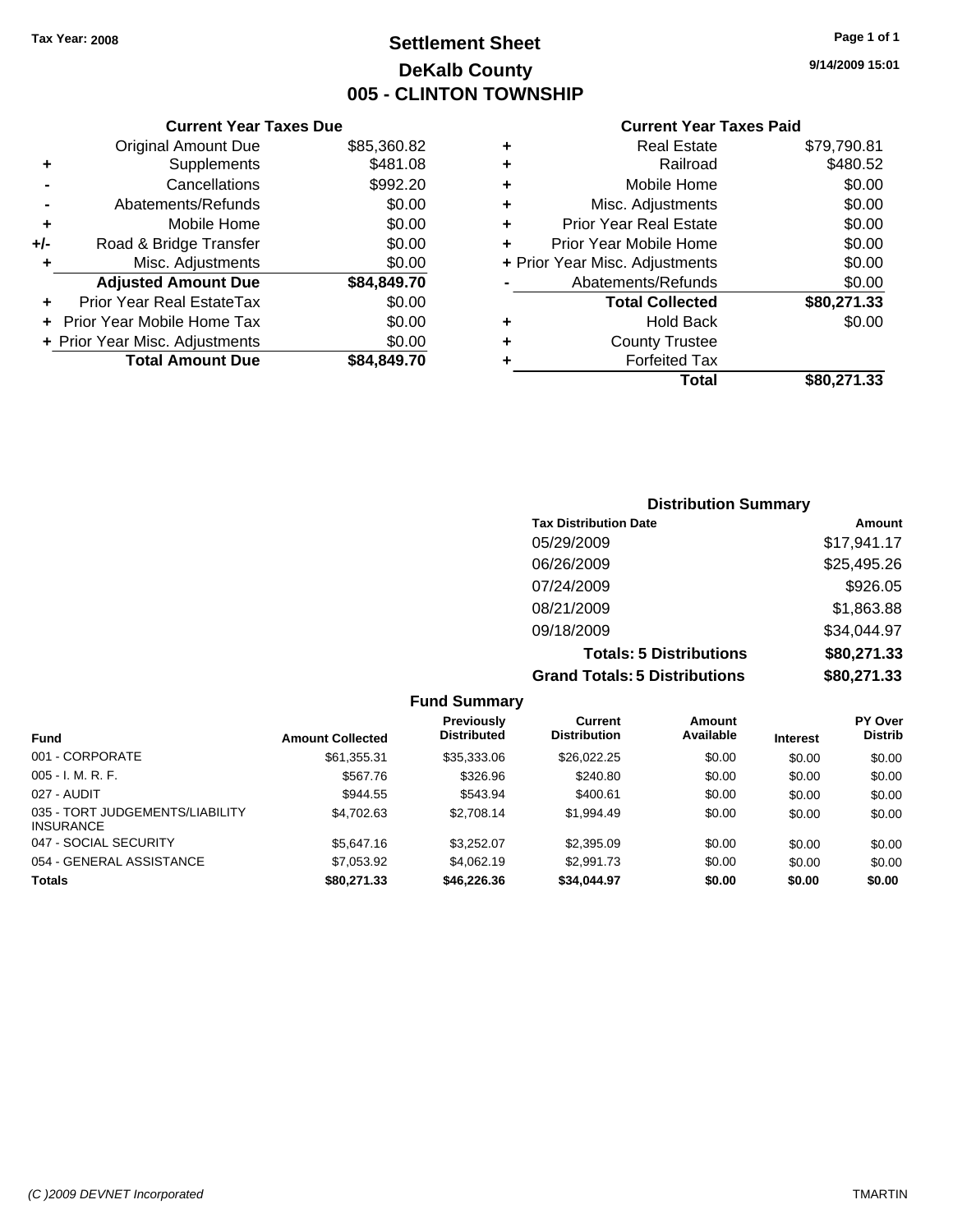## **Settlement Sheet Tax Year: 2008 Page 1 of 1 DeKalb County 006 - CLINTON TWP LIBRARY**

#### **Current Year Taxes Due**

|     | <b>Original Amount Due</b>        | \$75,391.11 |
|-----|-----------------------------------|-------------|
| ٠   | Supplements                       | \$424.88    |
|     | Cancellations                     | \$876.29    |
|     | Abatements/Refunds                | \$0.00      |
| ٠   | Mobile Home                       | \$0.00      |
| +/- | Road & Bridge Transfer            | \$0.00      |
|     | Misc. Adjustments                 | \$0.00      |
|     | <b>Adjusted Amount Due</b>        | \$74,939.70 |
|     | Prior Year Real EstateTax         | \$0.00      |
|     | <b>Prior Year Mobile Home Tax</b> | \$0.00      |
|     | + Prior Year Misc. Adjustments    | \$0.00      |
|     | <b>Total Amount Due</b>           | \$74.939.70 |

#### **Current Year Taxes Paid**

|   | <b>Real Estate</b>             | \$70,471.71 |
|---|--------------------------------|-------------|
| ٠ | Railroad                       | \$424.40    |
| ٠ | Mobile Home                    | \$0.00      |
| ٠ | Misc. Adjustments              | \$0.00      |
| ٠ | <b>Prior Year Real Estate</b>  | \$0.00      |
|   | Prior Year Mobile Home         | \$0.00      |
|   | + Prior Year Misc. Adjustments | \$0.00      |
|   | Abatements/Refunds             | \$0.00      |
|   | <b>Total Collected</b>         | \$70,896.11 |
| ٠ | <b>Hold Back</b>               | \$0.00      |
| ٠ | <b>County Trustee</b>          |             |
| ٠ | <b>Forfeited Tax</b>           |             |
|   | Total                          | \$70,896.11 |
|   |                                |             |

### **Distribution Summary Tax Distribution Date Amount** 05/29/2009 \$15,845.67 06/26/2009 \$22,517.57 07/24/2009 \$817.92 08/21/2009 \$1,646.19 09/18/2009 \$30,068.76 **Totals: 5 Distributions \$70,896.11 Grand Totals: 5 Distributions \$70,896.11 Fund Summary**

| <b>FUND SUMMARY</b>     |                                         |                                |                     |                 |                                  |  |  |
|-------------------------|-----------------------------------------|--------------------------------|---------------------|-----------------|----------------------------------|--|--|
| <b>Amount Collected</b> | <b>Previously</b><br><b>Distributed</b> | Current<br><b>Distribution</b> | Amount<br>Available | <b>Interest</b> | <b>PY Over</b><br><b>Distrib</b> |  |  |
| \$70.896.11             | \$40.827.35                             | \$30,068.76                    | \$0.00              | \$0.00          | \$0.00                           |  |  |
| \$70.896.11             | \$40,827,35                             | \$30,068,76                    | \$0.00              | \$0.00          | \$0.00                           |  |  |
|                         |                                         |                                |                     |                 |                                  |  |  |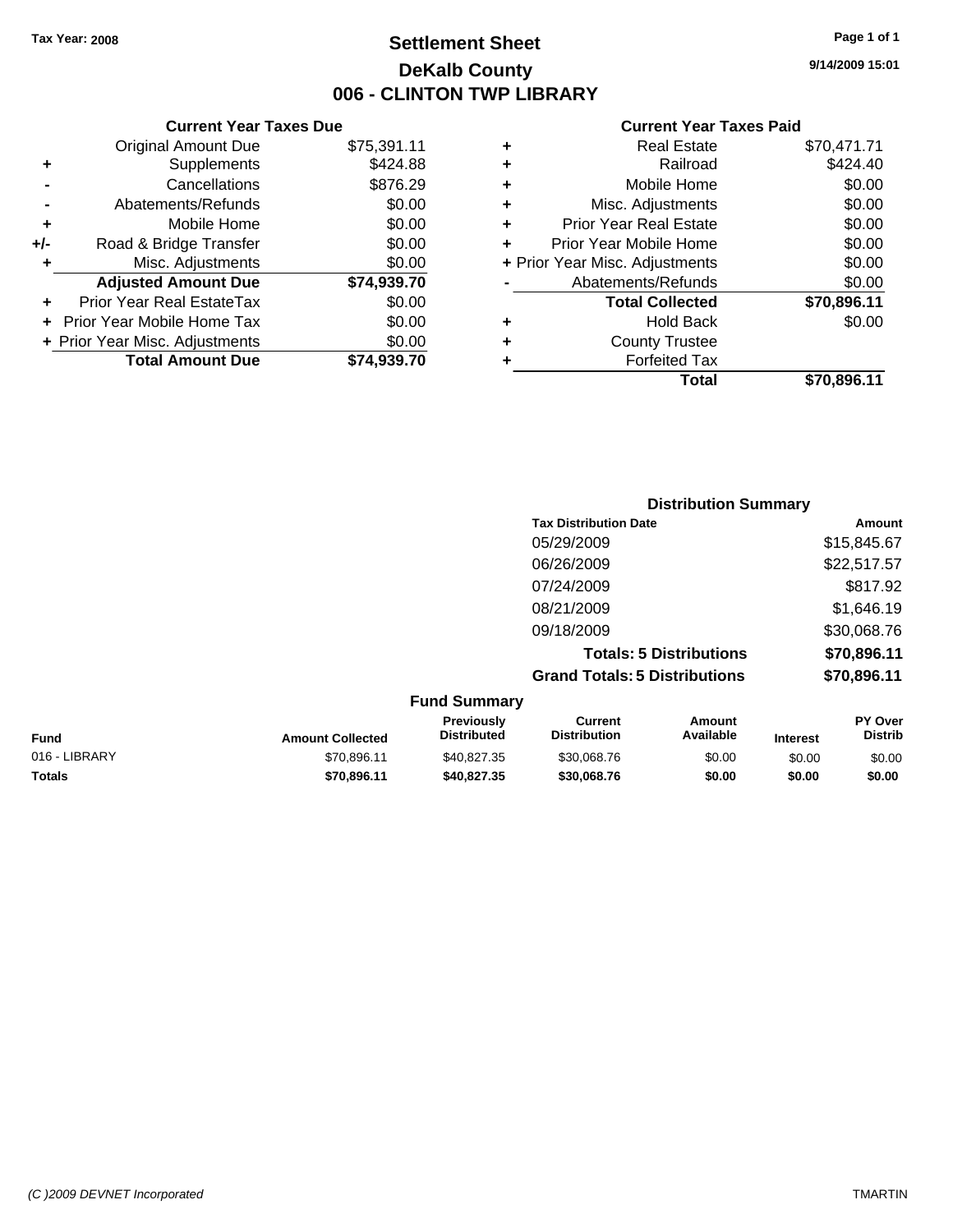## **Settlement Sheet Tax Year: 2008 Page 1 of 1 DeKalb County 007 - CLINTON CEMETERY**

**9/14/2009 15:01**

#### **Current Year Taxes Paid**

|       | <b>Current Year Taxes Due</b>  |             |   | <b>Current Year Ta</b>         |
|-------|--------------------------------|-------------|---|--------------------------------|
|       | <b>Original Amount Due</b>     | \$20,099.41 | ÷ | <b>Real Estate</b>             |
|       | Supplements                    | \$113.28    | ٠ | Railroad                       |
|       | Cancellations                  | \$233.61    | ٠ | Mobile Home                    |
|       | Abatements/Refunds             | \$0.00      | ٠ | Misc. Adjustments              |
|       | Mobile Home                    | \$0.00      | ÷ | <b>Prior Year Real Estate</b>  |
| $+/-$ | Road & Bridge Transfer         | \$0.00      | ÷ | Prior Year Mobile Home         |
|       | Misc. Adjustments              | \$0.00      |   | + Prior Year Misc. Adjustments |
|       | <b>Adjusted Amount Due</b>     | \$19,979.08 |   | Abatements/Refunds             |
|       | Prior Year Real EstateTax      | \$0.00      |   | <b>Total Collected</b>         |
|       | + Prior Year Mobile Home Tax   | \$0.00      | ٠ | <b>Hold Back</b>               |
|       | + Prior Year Misc. Adjustments | \$0.00      | ÷ | <b>County Trustee</b>          |
|       | <b>Total Amount Due</b>        | \$19,979.08 |   | <b>Forfeited Tax</b>           |
|       |                                |             |   | T <sub>ofol</sub>              |

|   | Total                          | \$18,901.01 |
|---|--------------------------------|-------------|
|   | <b>Forfeited Tax</b>           |             |
|   | <b>County Trustee</b>          |             |
|   | <b>Hold Back</b>               | \$0.00      |
|   | <b>Total Collected</b>         | \$18,901.01 |
|   | Abatements/Refunds             | \$0.00      |
|   | + Prior Year Misc. Adjustments | \$0.00      |
| ٠ | Prior Year Mobile Home         | \$0.00      |
|   | <b>Prior Year Real Estate</b>  | \$0.00      |
|   | Misc. Adjustments              | \$0.00      |
| ٠ | Mobile Home                    | \$0.00      |
|   | Railroad                       | \$113.15    |
| ٠ | <b>Real Estate</b>             | \$18,787.86 |
|   |                                |             |

|                |                         |                                  | <b>Distribution Summary</b>           |                                |                 |                                  |
|----------------|-------------------------|----------------------------------|---------------------------------------|--------------------------------|-----------------|----------------------------------|
|                |                         |                                  | <b>Tax Distribution Date</b>          |                                |                 | Amount                           |
|                |                         |                                  | 05/29/2009                            |                                |                 | \$4,224.47                       |
|                |                         |                                  | 06/26/2009                            |                                |                 | \$6,003.15                       |
|                |                         |                                  | 07/24/2009                            |                                |                 | \$218.05                         |
|                |                         |                                  | 08/21/2009                            |                                |                 | \$438.89                         |
|                |                         |                                  | 09/18/2009                            |                                |                 | \$8,016.45                       |
|                |                         |                                  |                                       | <b>Totals: 5 Distributions</b> |                 | \$18,901.01                      |
|                |                         |                                  | <b>Grand Totals: 5 Distributions</b>  |                                |                 | \$18,901.01                      |
|                |                         | <b>Fund Summary</b>              |                                       |                                |                 |                                  |
| <b>Fund</b>    | <b>Amount Collected</b> | Previously<br><b>Distributed</b> | <b>Current</b><br><b>Distribution</b> | <b>Amount</b><br>Available     | <b>Interest</b> | <b>PY Over</b><br><b>Distrib</b> |
| 017 - CEMETERY | \$18,901.01             | \$10,884.56                      | \$8,016.45                            | \$0.00                         | \$0.00          | \$0.00                           |

**Totals \$18,901.01 \$10,884.56 \$8,016.45 \$0.00 \$0.00 \$0.00**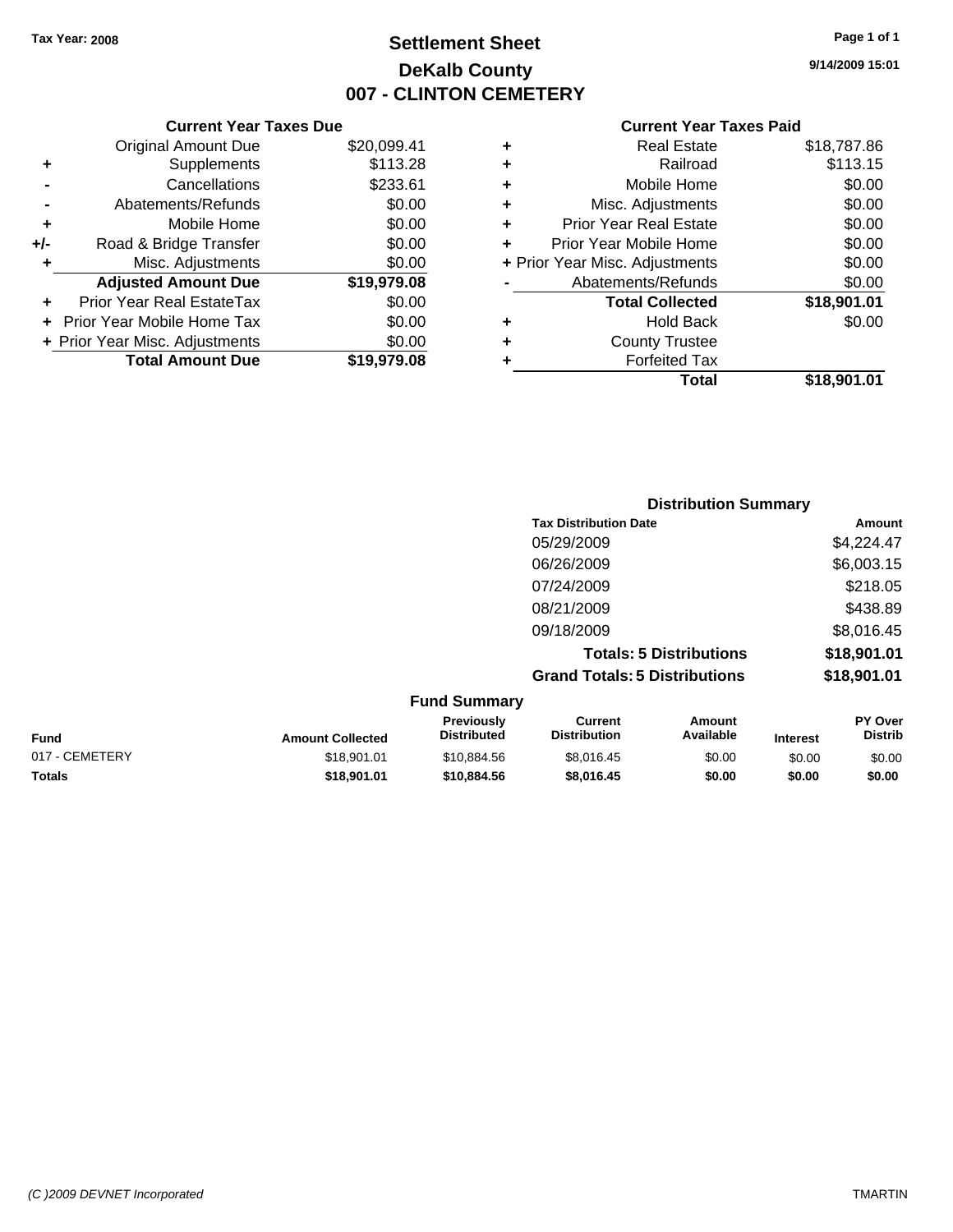## **Settlement Sheet Tax Year: 2008 Page 1 of 1 DeKalb County 008 - CLINTON COMM BLDG**

**9/14/2009 15:01**

#### **Current Year Taxes Paid**

|     | <b>Current Year Taxes Due</b>  |             |  |  |  |  |  |
|-----|--------------------------------|-------------|--|--|--|--|--|
|     | <b>Original Amount Due</b>     | \$14,003.21 |  |  |  |  |  |
| ٠   | Supplements                    | \$78.92     |  |  |  |  |  |
|     | Cancellations                  | \$162.77    |  |  |  |  |  |
|     | Abatements/Refunds             | \$0.00      |  |  |  |  |  |
| ٠   | Mobile Home                    | \$0.00      |  |  |  |  |  |
| +/- | Road & Bridge Transfer         | \$0.00      |  |  |  |  |  |
| ٠   | Misc. Adjustments              | \$0.00      |  |  |  |  |  |
|     | <b>Adjusted Amount Due</b>     | \$13,919.36 |  |  |  |  |  |
| ٠   | Prior Year Real EstateTax      | \$0.00      |  |  |  |  |  |
|     | Prior Year Mobile Home Tax     | \$0.00      |  |  |  |  |  |
|     | + Prior Year Misc. Adjustments | \$0.00      |  |  |  |  |  |
|     | <b>Total Amount Due</b>        | \$13,919.36 |  |  |  |  |  |
|     |                                |             |  |  |  |  |  |

|   | <b>Real Estate</b>             | \$13,089.46 |
|---|--------------------------------|-------------|
| ٠ | Railroad                       | \$78.83     |
| ٠ | Mobile Home                    | \$0.00      |
| ٠ | Misc. Adjustments              | \$0.00      |
| ÷ | <b>Prior Year Real Estate</b>  | \$0.00      |
| ٠ | Prior Year Mobile Home         | \$0.00      |
|   | + Prior Year Misc. Adjustments | \$0.00      |
|   | Abatements/Refunds             | \$0.00      |
|   | <b>Total Collected</b>         | \$13,168.29 |
| ٠ | <b>Hold Back</b>               | \$0.00      |
| ٠ | <b>County Trustee</b>          |             |
| ٠ | <b>Forfeited Tax</b>           |             |
|   | Total                          | \$13,168.29 |
|   |                                |             |

|                     | <b>Distribution Summary</b>          |             |
|---------------------|--------------------------------------|-------------|
|                     | <b>Tax Distribution Date</b>         | Amount      |
|                     | 05/29/2009                           | \$2,943.23  |
|                     | 06/26/2009                           | \$4,182.52  |
|                     | 07/24/2009                           | \$151.89    |
|                     | 08/21/2009                           | \$305.76    |
|                     | 09/18/2009                           | \$5,584.89  |
|                     | <b>Totals: 5 Distributions</b>       | \$13,168.29 |
|                     | <b>Grand Totals: 5 Distributions</b> | \$13,168.29 |
| <b>Eund Cummary</b> |                                      |             |

|                 |                         | <b>Fund Summary</b>                     |                                |                     |                 |                           |
|-----------------|-------------------------|-----------------------------------------|--------------------------------|---------------------|-----------------|---------------------------|
| <b>Fund</b>     | <b>Amount Collected</b> | <b>Previously</b><br><b>Distributed</b> | Current<br><b>Distribution</b> | Amount<br>Available | <b>Interest</b> | PY Over<br><b>Distrib</b> |
| 001 - CORPORATE | \$13,168.29             | \$7,583,40                              | \$5.584.89                     | \$0.00              | \$0.00          | \$0.00                    |
| <b>Totals</b>   | \$13,168,29             | \$7,583,40                              | \$5,584.89                     | \$0.00              | \$0.00          | \$0.00                    |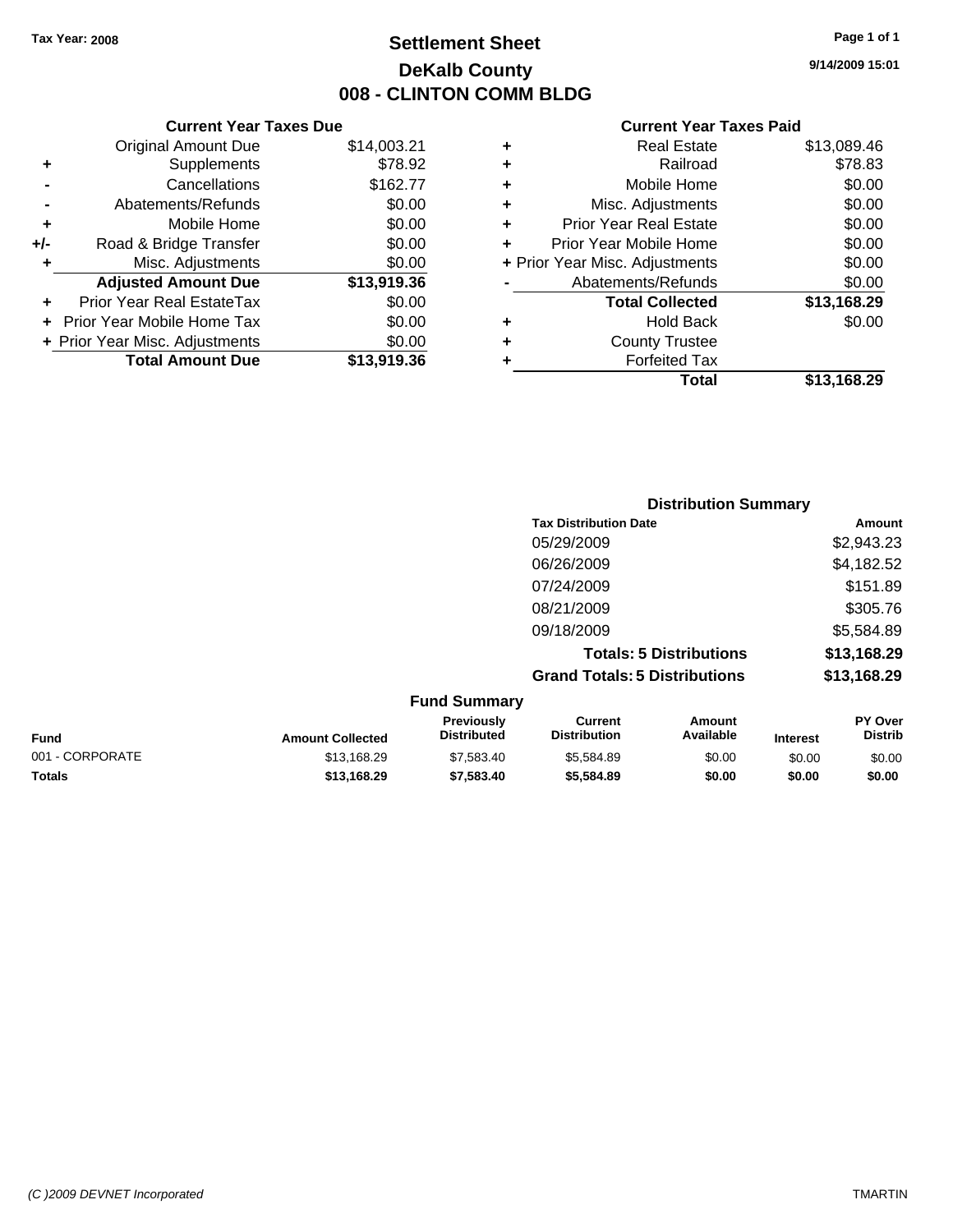## **Settlement Sheet Tax Year: 2008 Page 1 of 1 DeKalb County 009 - CLINTON ROAD & BRIDGE**

**9/14/2009 15:01**

#### **Current Year Taxes Paid**

| \$177,494.43 | <b>Real Estate</b>             | ٠ | \$230,004.35  | <b>Original Amount Due</b>     |     |
|--------------|--------------------------------|---|---------------|--------------------------------|-----|
| \$1,224.13   | Railroad                       | ٠ | \$1,070.15    | Supplements                    | ٠   |
| \$0.00       | Mobile Home                    | ٠ | \$2,207.10    | Cancellations                  |     |
| \$0.00       | Misc. Adjustments              | ٠ | \$0.00        | Abatements/Refunds             |     |
| \$0.00       | <b>Prior Year Real Estate</b>  | ÷ | \$0.00        | Mobile Home                    | ٠   |
| \$0.00       | Prior Year Mobile Home         | ٠ | (\$37,572.24) | Road & Bridge Transfer         | +/- |
| \$0.00       | + Prior Year Misc. Adjustments |   | \$0.00        | Misc. Adjustments              |     |
| \$0.00       | Abatements/Refunds             |   | \$191,295.16  | <b>Adjusted Amount Due</b>     |     |
| \$178,718.56 | <b>Total Collected</b>         |   | \$0.00        | Prior Year Real EstateTax      | ÷.  |
| \$0.00       | <b>Hold Back</b>               | ٠ | \$0.00        | + Prior Year Mobile Home Tax   |     |
|              | <b>County Trustee</b>          | ٠ | \$0.00        | + Prior Year Misc. Adjustments |     |
|              | <b>Forfeited Tax</b>           |   | \$191,295.16  | <b>Total Amount Due</b>        |     |
| \$178,718.56 | <b>Total</b>                   |   |               |                                |     |

\$4,702.60 \$2,708.12 \$1,994.48 \$0.00 \$0.00 \$0.00

| + Prior Year Misc. Adjustments | \$0.00       | ٠ | <b>County Trustee</b>       |     |
|--------------------------------|--------------|---|-----------------------------|-----|
| <b>Total Amount Due</b>        | \$191,295.16 | ٠ | <b>Forfeited Tax</b>        |     |
|                                |              |   | Total                       | \$1 |
|                                |              |   |                             |     |
|                                |              |   |                             |     |
|                                |              |   |                             |     |
|                                |              |   |                             |     |
| <b>Road and Bridge Summary</b> |              |   | <b>Distribution Summary</b> |     |

**Current Year Taxes Due**

| <b>Municipality</b>          | Amt. Due                | Amt. Distrib. |                                  | <b>Tax Distribution Date</b>         |                                |                 | Amount                    |
|------------------------------|-------------------------|---------------|----------------------------------|--------------------------------------|--------------------------------|-----------------|---------------------------|
| <b>VILLAGE OF WATERMAN</b>   | \$39,633.64             | \$37,572.24   |                                  | 05/29/2009                           |                                |                 | \$39,909.89               |
| <b>Totals</b>                | \$39,633.64             | \$37,572.24   |                                  | 06/26/2009                           |                                |                 | \$56,836.91               |
|                              |                         |               |                                  | 07/24/2009                           |                                |                 | \$2,059.99                |
|                              |                         |               |                                  | 08/21/2009                           |                                |                 | \$4,146.27                |
|                              |                         |               |                                  | 09/18/2009                           |                                |                 | \$75,765.50               |
|                              |                         |               |                                  |                                      | <b>Totals: 5 Distributions</b> |                 | \$178,718.56              |
|                              |                         |               |                                  | <b>Grand Totals: 5 Distributions</b> |                                |                 | \$178,718.56              |
|                              |                         |               | <b>Fund Summary</b>              |                                      |                                |                 |                           |
| <b>Fund</b>                  | <b>Amount Collected</b> |               | Previously<br><b>Distributed</b> | Current<br><b>Distribution</b>       | <b>Amount</b><br>Available     | <b>Interest</b> | PY Over<br><b>Distrib</b> |
| 007 - ROAD AND BRIDGE        |                         | \$75,275.74   | \$43,382.88                      | \$31,892.86                          | \$0.00                         | \$0.00          | \$0.00                    |
| 009 - PERMANENT ROAD         |                         | \$77,111.13   | \$44,406.40                      | \$32,704.73                          | \$0.00                         | \$0.00          | \$0.00                    |
| 010 - EQUIPMENT AND BUILDING |                         | \$21,629.09   | \$12,455.66                      | \$9,173.43                           | \$0.00                         | \$0.00          | \$0.00                    |

**Totals \$178,718.56 \$102,953.06 \$75,765.50 \$0.00 \$0.00 \$0.00**

035 - TORT JUDGEMENTS/LIABILITY

INS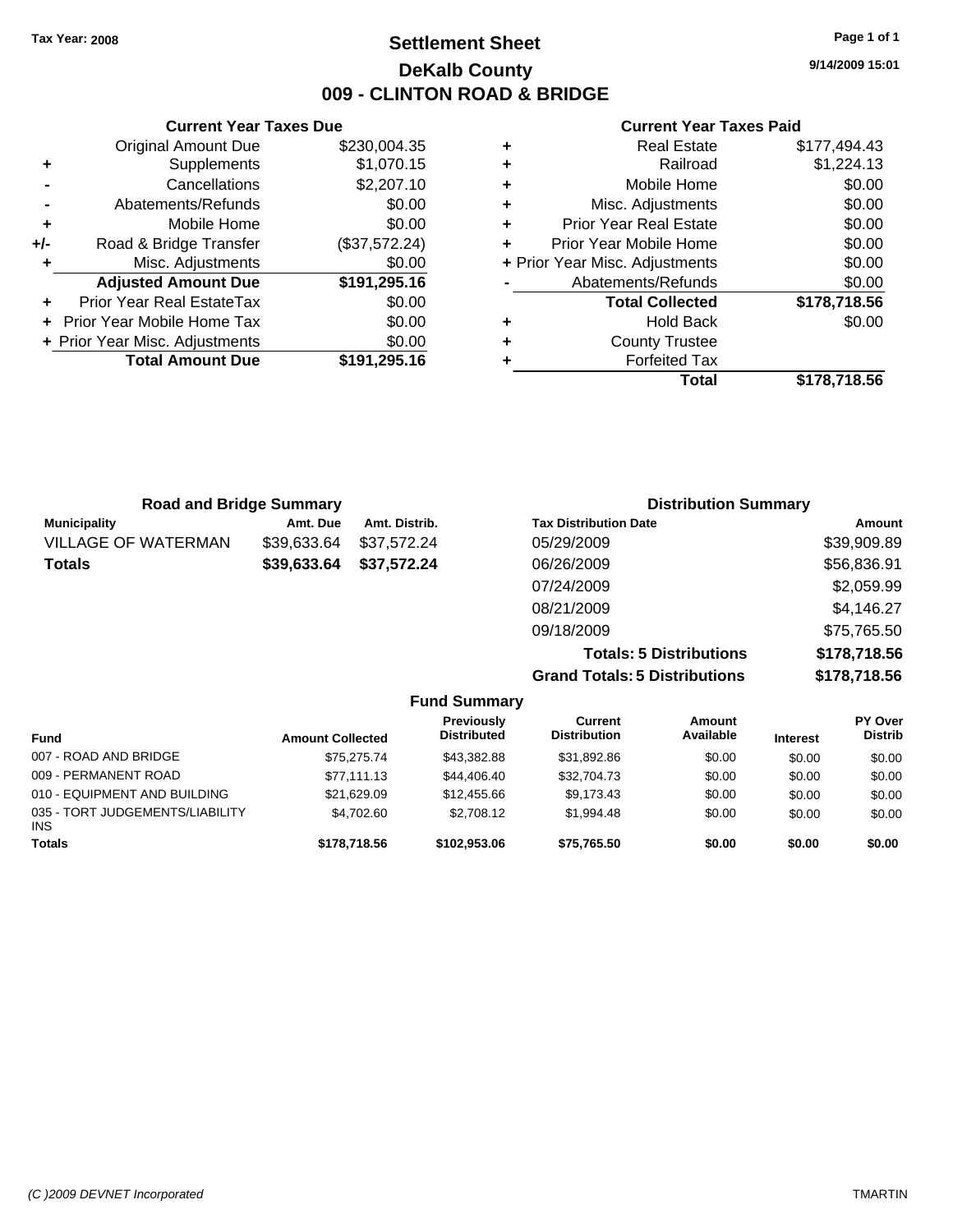## **Settlement Sheet Tax Year: 2008 Page 1 of 1 DeKalb County 010 - CORTLAND TOWNSHIP**

#### **Current Year Taxes Due**

|     | <b>Original Amount Due</b>        | \$211,686.11 |
|-----|-----------------------------------|--------------|
| ٠   | Supplements                       | \$6,118.76   |
|     | Cancellations                     | \$9,799.47   |
|     | Abatements/Refunds                | \$1.04       |
| ٠   | Mobile Home                       | \$0.00       |
| +/- | Road & Bridge Transfer            | \$0.00       |
| ٠   | Misc. Adjustments                 | \$0.00       |
|     | <b>Adjusted Amount Due</b>        | \$208,004.36 |
|     | Prior Year Real EstateTax         | (\$17.77)    |
|     | <b>Prior Year Mobile Home Tax</b> | \$0.00       |
|     | + Prior Year Misc. Adjustments    | \$0.00       |
|     |                                   |              |
|     | <b>Total Amount Due</b>           | \$207,986.59 |

#### **Current Year Taxes Paid**

|   | <b>Real Estate</b>             | \$198,408.95 |
|---|--------------------------------|--------------|
| ٠ | Railroad                       | \$461.52     |
| ٠ | Mobile Home                    | \$0.00       |
| ٠ | Misc. Adjustments              | \$0.00       |
| ٠ | <b>Prior Year Real Estate</b>  | (\$17.77)    |
|   | Prior Year Mobile Home         | \$0.00       |
|   | + Prior Year Misc. Adjustments | \$0.00       |
|   | Abatements/Refunds             | \$1.04       |
|   | <b>Total Collected</b>         | \$198,851.66 |
| ٠ | Hold Back                      | \$0.00       |
| ٠ | <b>County Trustee</b>          |              |
| ٠ | <b>Forfeited Tax</b>           |              |
|   | Total                          | \$198,851.66 |
|   |                                |              |

#### **Distribution Summary Tax Distribution Date Amount** 05/29/2009 \$55,537.65 06/26/2009 \$48,003.31 07/24/2009 \$2,226.00 08/21/2009 \$5,428.22 09/18/2009 \$87,656.48 **Totals: 5 Distributions \$198,851.66 Grand Totals: 5 Distributions \$198,851.66**

**Fund Summary Fund Interest Amount Collected Distributed PY Over Distrib Amount Available Current Distribution Previously** 001 - CORPORATE \$155,074.29 \$86,715.46 \$68,358.83 \$0.00 \$0.00 \$0.00 005 - I. M. R. F. \$11,290.21 \$6,313.33 \$4,976.88 \$0.00 \$0.00 \$0.00 027 - AUDIT \$2,841.00 \$1,588.65 \$1,252.35 \$0.00 \$0.00 \$0.00 035 - TORT JUDGEMENTS/LIABILITY INS \$11,759.68 \$6,575.86 \$5,183.82 \$0.00 \$0.00 \$0.00 047 - SOCIAL SECURITY \$9,412.65 \$5,263.43 \$4,149.22 \$0.00 \$0.00 \$0.00 054 - GENERAL ASSISTANCE  $$8,473.83$   $$4,738.45$   $$3,735.38$   $$0.00$   $$0.00$   $$0.00$ **Totals \$198,851.66 \$111,195.18 \$87,656.48 \$0.00 \$0.00 \$0.00 Abatement Detail**

| Year Source                        | <b>Account Type</b> | <b>Amount Adiustment Description</b>                       |
|------------------------------------|---------------------|------------------------------------------------------------|
| 2008 RE - Real Estate RE Abatement |                     | \$1.04 Interest on 2006 PTAB-Sycamore Meadows Apts. by TBA |
| <b>Totals 1 entries</b>            |                     | \$1.04                                                     |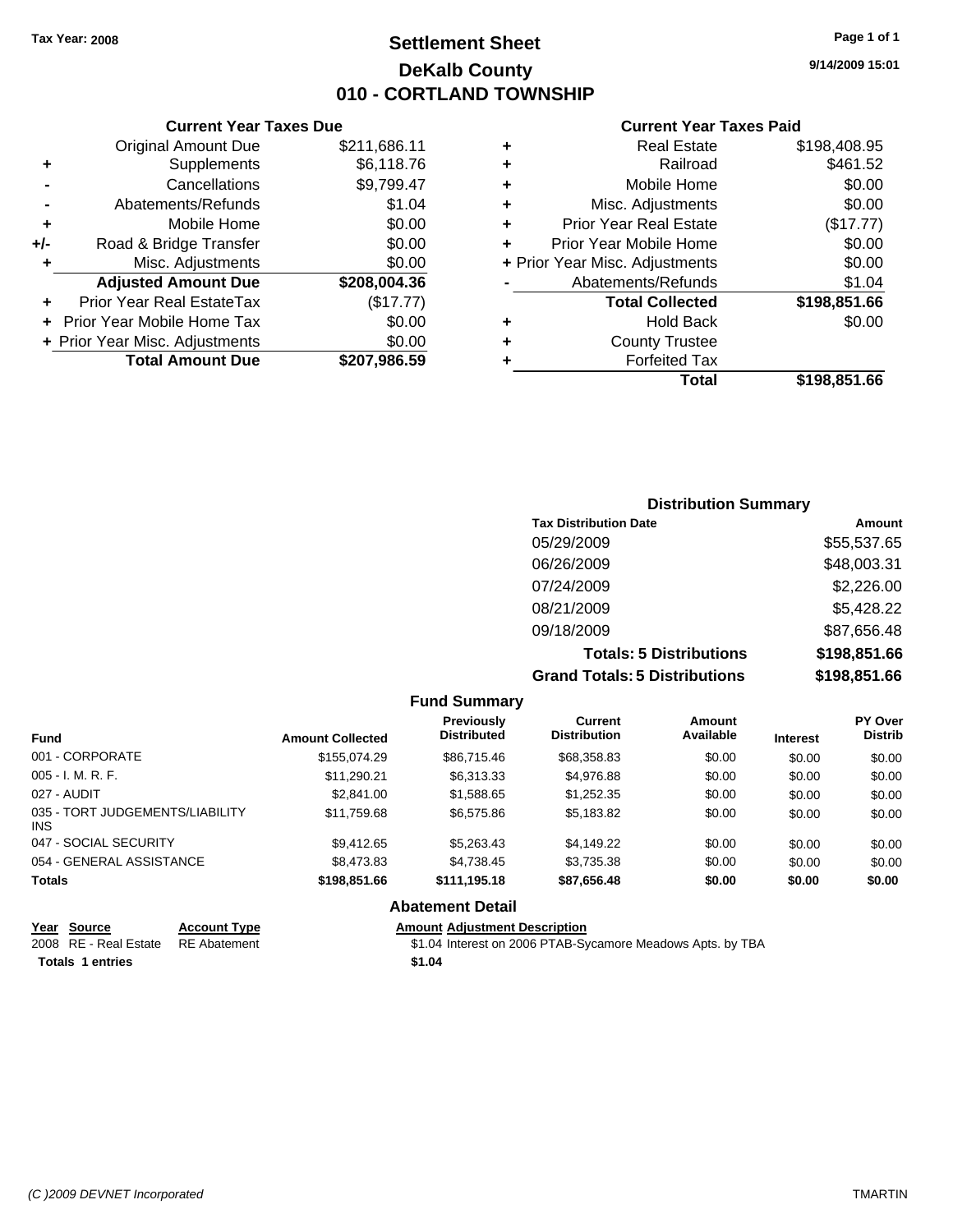|     | <b>Current Year Taxes Due</b>  |               |
|-----|--------------------------------|---------------|
|     | <b>Original Amount Due</b>     | \$389,208.86  |
| ٠   | Supplements                    | \$20,861.55   |
|     | Cancellations                  | \$21,036.91   |
|     | Abatements/Refunds             | \$1.80        |
| ٠   | Mobile Home                    | \$0.00        |
| +/- | Road & Bridge Transfer         | (\$21,689.25) |
| ٠   | Misc. Adjustments              | \$0.00        |
|     | <b>Adjusted Amount Due</b>     | \$367,342.45  |
|     | Prior Year Real EstateTax      | (\$48.56)     |
|     | Prior Year Mobile Home Tax     | \$0.00        |
|     | + Prior Year Misc. Adjustments | \$0.00        |
|     | <b>Total Amount Due</b>        | \$367,293.89  |
|     |                                |               |

#### **Current Year Taxes Paid**

|   | <b>Real Estate</b>             | \$349,691.77 |
|---|--------------------------------|--------------|
| ٠ | Railroad                       | \$842.86     |
| ٠ | Mobile Home                    | \$0.00       |
| ٠ | Misc. Adjustments              | \$0.00       |
| ٠ | <b>Prior Year Real Estate</b>  | (\$48.56)    |
|   | Prior Year Mobile Home         | \$0.00       |
|   | + Prior Year Misc. Adjustments | \$0.00       |
|   | Abatements/Refunds             | \$1.80       |
|   | <b>Total Collected</b>         | \$350,484.27 |
| ٠ | Hold Back                      | \$0.00       |
| ٠ | <b>County Trustee</b>          |              |
| ٠ | <b>Forfeited Tax</b>           |              |
|   | Total                          | \$350,484.27 |
|   |                                |              |

| <b>Road and Bridge Summary</b> |             |               | <b>Distribution Summary</b>  |              |
|--------------------------------|-------------|---------------|------------------------------|--------------|
| <b>Municipality</b>            | Amt. Due    | Amt. Distrib. | <b>Tax Distribution Date</b> | Amount       |
| TOWN OF CORTLAND               | \$7,260.90  | \$6,946.94    | 05/29/2009                   | \$96,131.03  |
| CITY OF DEKALB                 | \$494.06    | \$472.70      | 06/26/2009                   | \$86,225.42  |
| VILLAGE OF MAPLE PARK          | \$1,649.32  | \$1.577.96    | 07/24/2009                   | \$3,853.75   |
| <b>CITY OF SYCAMORE</b>        | \$13,265.69 | \$12,691.65   | 08/21/2009                   | \$11,433.32  |
| <b>Totals</b>                  | \$22,669.97 | \$21,689.25   | 09/18/2009                   | \$152,840.75 |
|                                |             |               |                              |              |

**Totals: 5 Distributions \$350,484.27 Grand Totals: 5 Distributions \$350,484.27**

|                                         |                         | <b>Fund Summary</b>              |                                       |                     |                 |                           |
|-----------------------------------------|-------------------------|----------------------------------|---------------------------------------|---------------------|-----------------|---------------------------|
| <b>Fund</b>                             | <b>Amount Collected</b> | Previously<br><b>Distributed</b> | <b>Current</b><br><b>Distribution</b> | Amount<br>Available | <b>Interest</b> | PY Over<br><b>Distrib</b> |
| $005 - I. M. R. F.$                     | \$6.714.38              | \$3,786.40                       | \$2,927.98                            | \$0.00              | \$0.00          | \$0.00                    |
| 007 - ROAD AND BRIDGE                   | \$26.143.24             | \$14.739.97                      | \$11,403.27                           | \$0.00              | \$0.00          | \$0.00                    |
| 009 - PERMANENT ROAD                    | \$267.756.89            | \$150,994.42                     | \$116,762,47                          | \$0.00              | \$0.00          | \$0.00                    |
| 010 - EQUIPMENT AND BUILDING            | \$28.694.57             | \$16.181.54                      | \$12,513.03                           | \$0.00              | \$0.00          | \$0.00                    |
| 027 - AUDIT                             | \$2.011.97              | \$1.134.60                       | \$877.37                              | \$0.00              | \$0.00          | \$0.00                    |
| 035 - TORT JUDGEMENTS/LIABILITY<br>INS. | \$14.359.93             | \$8,097.90                       | \$6,262.03                            | \$0.00              | \$0.00          | \$0.00                    |
| 047 - SOCIAL SECURITY                   | \$4,803.29              | \$2,708.69                       | \$2,094.60                            | \$0.00              | \$0.00          | \$0.00                    |
| <b>Totals</b>                           | \$350,484.27            | \$197.643.52                     | \$152,840.75                          | \$0.00              | \$0.00          | \$0.00                    |
|                                         |                         | <b>Abatement Detail</b>          |                                       |                     |                 |                           |

# **Year Source Account Type Amount Adjustment Description**<br>2008 RE - Real Estate RE Abatement **Amount** \$1.92 Interest on 2006 PTAB-Sy

\$1.92 Interest on 2006 PTAB-Sycamore Meadows Apts. by TBA **Totals 1 entries** \$1.92

**9/14/2009 15:01**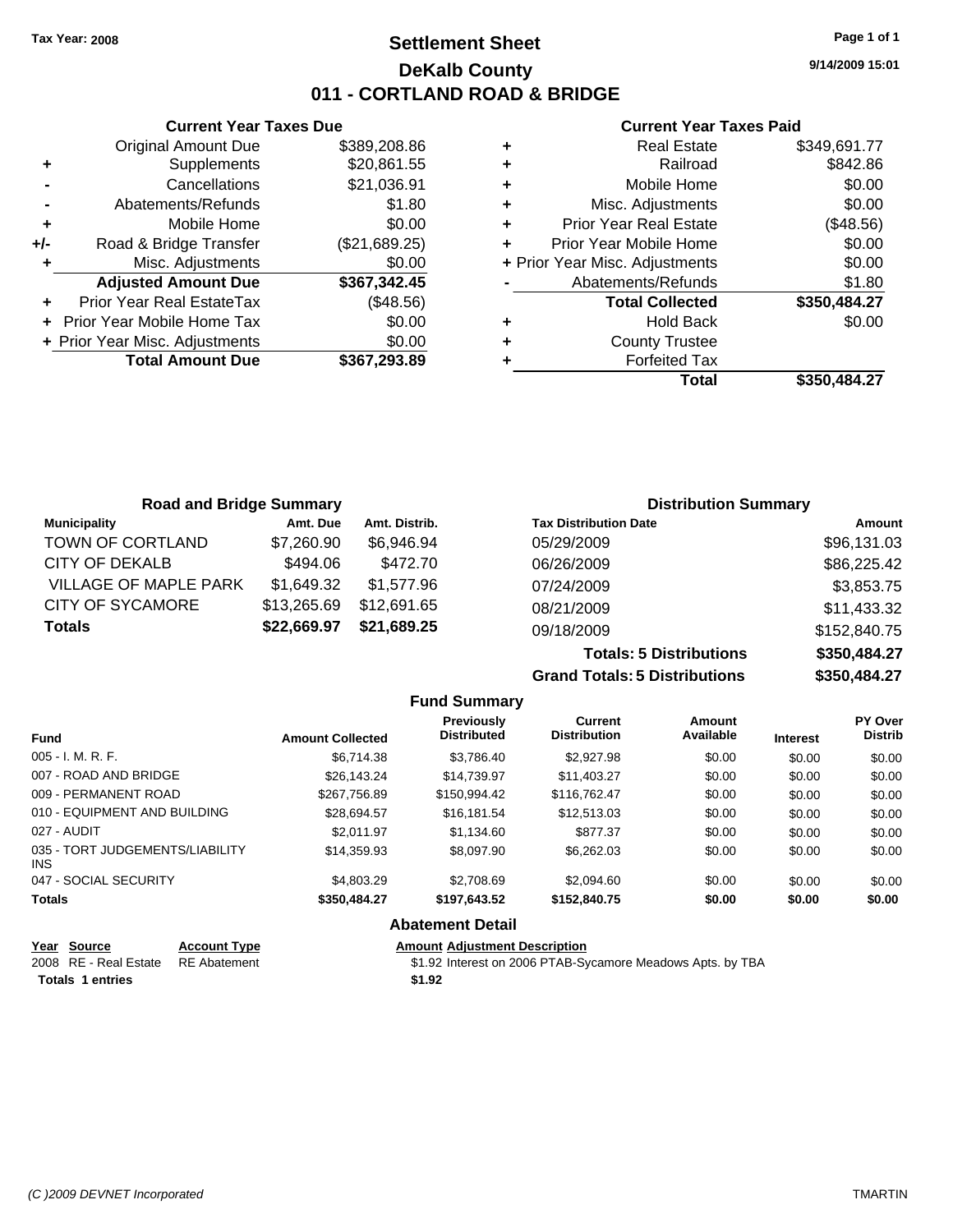## **Settlement Sheet Tax Year: 2008 Page 1 of 1 DeKalb County 012 - DEKALB TOWNSHIP**

**9/14/2009 15:01**

#### **Current Year Taxes Paid**

| <b>Current Year Taxes Due</b> |                                |              |   | <b>Current Year Taxes Paid</b> |                    |
|-------------------------------|--------------------------------|--------------|---|--------------------------------|--------------------|
|                               | Original Amount Due            | \$810,734.32 |   | <b>Real Estate</b>             | \$757,819.28       |
| ٠                             | Supplements                    | \$6,966.91   | ٠ | Railroad                       | \$1,105.88         |
|                               | Cancellations                  | \$22,122.86  | ٠ | Mobile Home                    | \$0.00             |
|                               | Abatements/Refunds             | \$0.00       | ٠ | Misc. Adjustments              | \$203.16           |
| ÷                             | Mobile Home                    | \$0.00       | ÷ | <b>Prior Year Real Estate</b>  | \$82.74            |
| +/-                           | Road & Bridge Transfer         | \$0.00       |   | Prior Year Mobile Home         | \$0.00             |
|                               | Misc. Adjustments              | \$203.16     |   | + Prior Year Misc. Adjustments | \$0.00             |
|                               | <b>Adjusted Amount Due</b>     | \$795,781.53 |   | Abatements/Refunds             | \$0.00             |
| ÷.                            | Prior Year Real EstateTax      | \$82.74      |   | <b>Total Collected</b>         | \$759,211.06       |
|                               | + Prior Year Mobile Home Tax   | \$0.00       | ٠ | <b>Hold Back</b>               | \$0.00             |
|                               | + Prior Year Misc. Adjustments | \$0.00       | ٠ | <b>County Trustee</b>          |                    |
|                               | <b>Total Amount Due</b>        | \$795,864.27 |   | <b>Forfeited Tax</b>           |                    |
|                               |                                |              |   | Tatal                          | <u>CJEO OAA OC</u> |

|   | Total                          | \$759,211.06 |
|---|--------------------------------|--------------|
| ٠ | <b>Forfeited Tax</b>           |              |
| ÷ | <b>County Trustee</b>          |              |
| ٠ | <b>Hold Back</b>               | \$0.00       |
|   | <b>Total Collected</b>         | \$759,211.06 |
|   | Abatements/Refunds             | \$0.00       |
|   | + Prior Year Misc. Adjustments | \$0.00       |
| ÷ | Prior Year Mobile Home         | \$0.00       |
| ÷ | <b>Prior Year Real Estate</b>  | \$82.74      |
| ÷ | Misc. Adjustments              | \$203.16     |
|   |                                |              |

#### **Distribution Summary Tax Distribution Date Amount** 05/29/2009 \$164,213.17 06/26/2009 \$232,332.65 07/24/2009 \$6,485.98 08/21/2009 \$26,137.53 09/18/2009 \$330,041.73 **Totals: 5 Distributions \$759,211.06 Grand Totals: 5 Distributions \$759,211.06 Fund Summary Fund Interest Amount Collected Distributed PY Over Distrib Amount Available Current Distribution Previously**

| Totals                   | \$759.211.06 | \$429,169,33 | \$330,041.73 | \$0.00 | \$0.00 | \$0.00 |
|--------------------------|--------------|--------------|--------------|--------|--------|--------|
| 054 - GENERAL ASSISTANCE | \$168,571,42 | \$95,290.60  | \$73.280.82  | \$0.00 | \$0.00 | \$0.00 |
| 001 - CORPORATE          | \$590.639.64 | \$333.878.73 | \$256.760.91 | \$0.00 | \$0.00 | \$0.00 |

**Totals \$203.16 2 entries**

**Miscellaneous Adjustment Detail**

#### **Year Source Account Type Amount Adjustment Description**

2008 RE - Real Estate Back Tax Collected \$0.95 Eagle Homes Redemption 08-03-400-020 by TBA 2008 RE - Real Estate Paymt In Lieu of Tax  $$202.21$  HOUSING AUTHORITY by TBA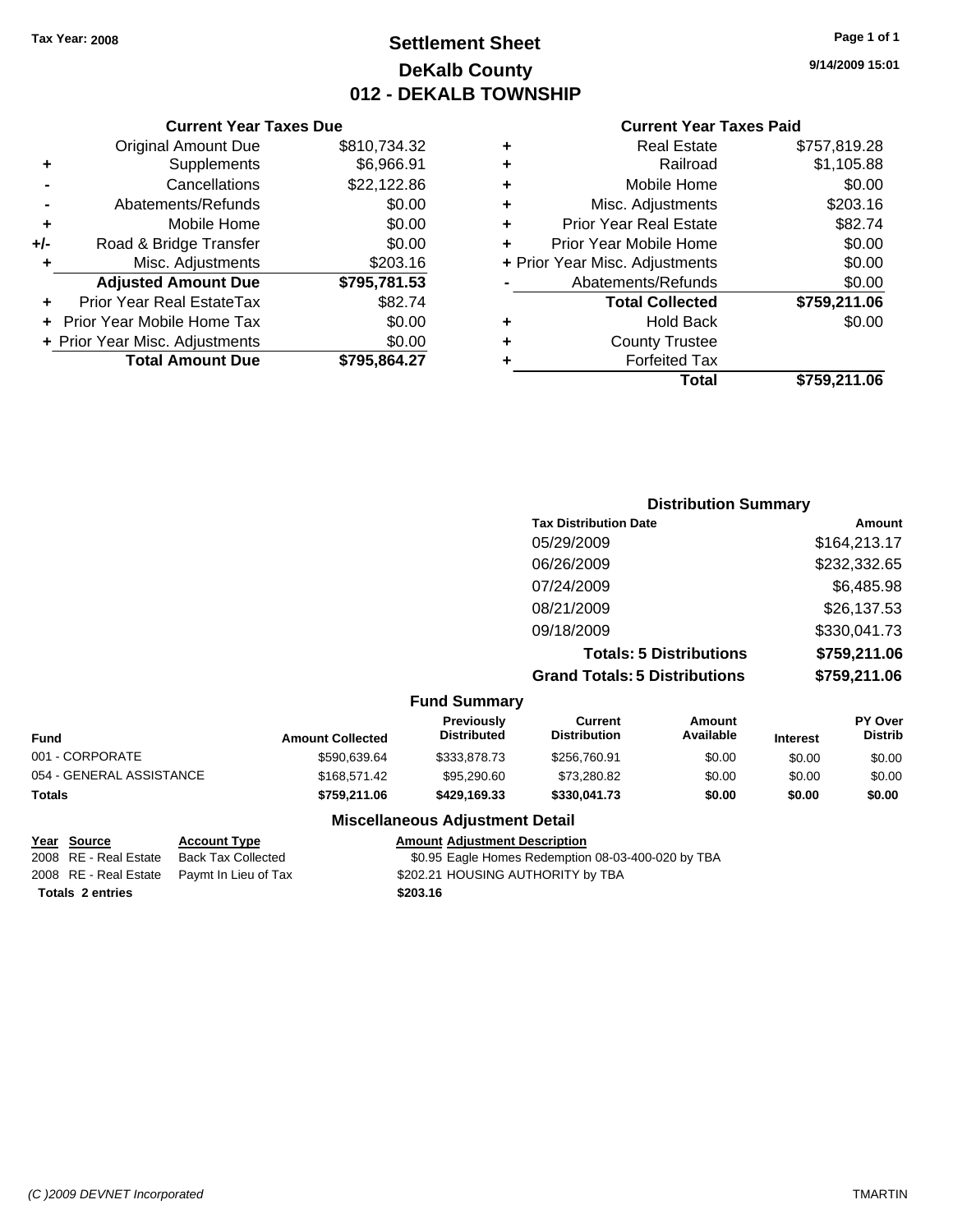**Current Year Taxes Due** Original Amount Due \$1,297,245.03

**Adjusted Amount Due \$987,002.54**

**Total Amount Due \$987,106.81**

**+** Supplements \$25,217.39 **-** Cancellations \$26,548.81 **-** Abatements/Refunds \$0.00 **+** Mobile Home \$0.00 **+/-** Road & Bridge Transfer (\$309,236.14) **+** Misc. Adjustments \$325.07

**+** Prior Year Real EstateTax \$104.27 **+** Prior Year Mobile Home Tax \$0.00 **+ Prior Year Misc. Adjustments**  $$0.00$ 

## **Settlement Sheet Tax Year: 2008 Page 1 of 1 DeKalb County 013 - DEKALB ROAD & BRIDGE**

**9/14/2009 15:01**

#### **Current Year Taxes Paid**

| ٠ | <b>Real Estate</b>             | \$926,287.88 |
|---|--------------------------------|--------------|
| ٠ | Railroad                       | \$1,440.63   |
| ÷ | Mobile Home                    | \$0.00       |
| ÷ | Misc. Adjustments              | \$325.07     |
| ٠ | <b>Prior Year Real Estate</b>  | \$104.27     |
| ÷ | Prior Year Mobile Home         | \$0.00       |
|   | + Prior Year Misc. Adjustments | \$0.00       |
|   | Abatements/Refunds             | \$0.00       |
|   | <b>Total Collected</b>         | \$928,157.85 |
| ٠ | <b>Hold Back</b>               | \$0.00       |
| ٠ | <b>County Trustee</b>          |              |
|   | <b>Forfeited Tax</b>           |              |
|   | Total                          | \$928,157.85 |

| <b>Road and Bridge Summary</b> |             |                           | <b>Distribution Summary</b>          |              |
|--------------------------------|-------------|---------------------------|--------------------------------------|--------------|
| <b>Municipality</b>            | Amt. Due    | Amt. Distrib.             | <b>Tax Distribution Date</b>         | Amount       |
| CITY OF DEKALB                 |             | \$302,622.62 \$288,924.58 | 05/29/2009                           | \$197,071.15 |
| CITY OF SYCAMORE               | \$21.275.44 | \$20,311.56               | 06/26/2009                           | \$287,340.80 |
| Totals                         |             | \$323,898.06 \$309,236.14 | 07/24/2009                           | \$7,783.53   |
|                                |             |                           | 08/21/2009                           | \$34,360.07  |
|                                |             |                           | 09/18/2009                           | \$401,602.30 |
|                                |             |                           | <b>Totals: 5 Distributions</b>       | \$928,157.85 |
|                                |             |                           | <b>Grand Totals: 5 Distributions</b> | \$928,157.85 |
|                                |             | <b>Fund Summary</b>       |                                      |              |

| <b>Fund</b>                  | <b>Amount Collected</b> | <b>Previously</b><br><b>Distributed</b> | Current<br><b>Distribution</b> | Amount<br>Available | <b>Interest</b> | PY Over<br><b>Distrib</b> |
|------------------------------|-------------------------|-----------------------------------------|--------------------------------|---------------------|-----------------|---------------------------|
| 007 - ROAD AND BRIDGE        | \$346,176.80            | \$196.385.63                            | \$149.791.17                   | \$0.00              | \$0.00          | \$0.00                    |
| 009 - PERMANENT ROAD         | \$477,000.54            | \$270.612.30                            | \$206.388.24                   | \$0.00              | \$0.00          | \$0.00                    |
| 010 - EQUIPMENT AND BUILDING | \$104.980.51            | \$59.557.62                             | \$45,422.89                    | \$0.00              | \$0.00          | \$0.00                    |
| <b>Totals</b>                | \$928.157.85            | \$526,555.55                            | \$401,602.30                   | \$0.00              | \$0.00          | \$0.00                    |

#### **Miscellaneous Adjustment Detail**

| Year Source             | <b>Account Type</b>                        | <b>Amount Adjustment Description</b>               |
|-------------------------|--------------------------------------------|----------------------------------------------------|
| 2008 RE - Real Estate   | Back Tax Collected                         | \$1.52 Eagle Homes Redemption 08-03-400-020 by TBA |
|                         | 2008 RE - Real Estate Paymt In Lieu of Tax | \$323.55 HOUSING AUTHORITY by TBA                  |
| <b>Totals 2 entries</b> |                                            | \$325.07                                           |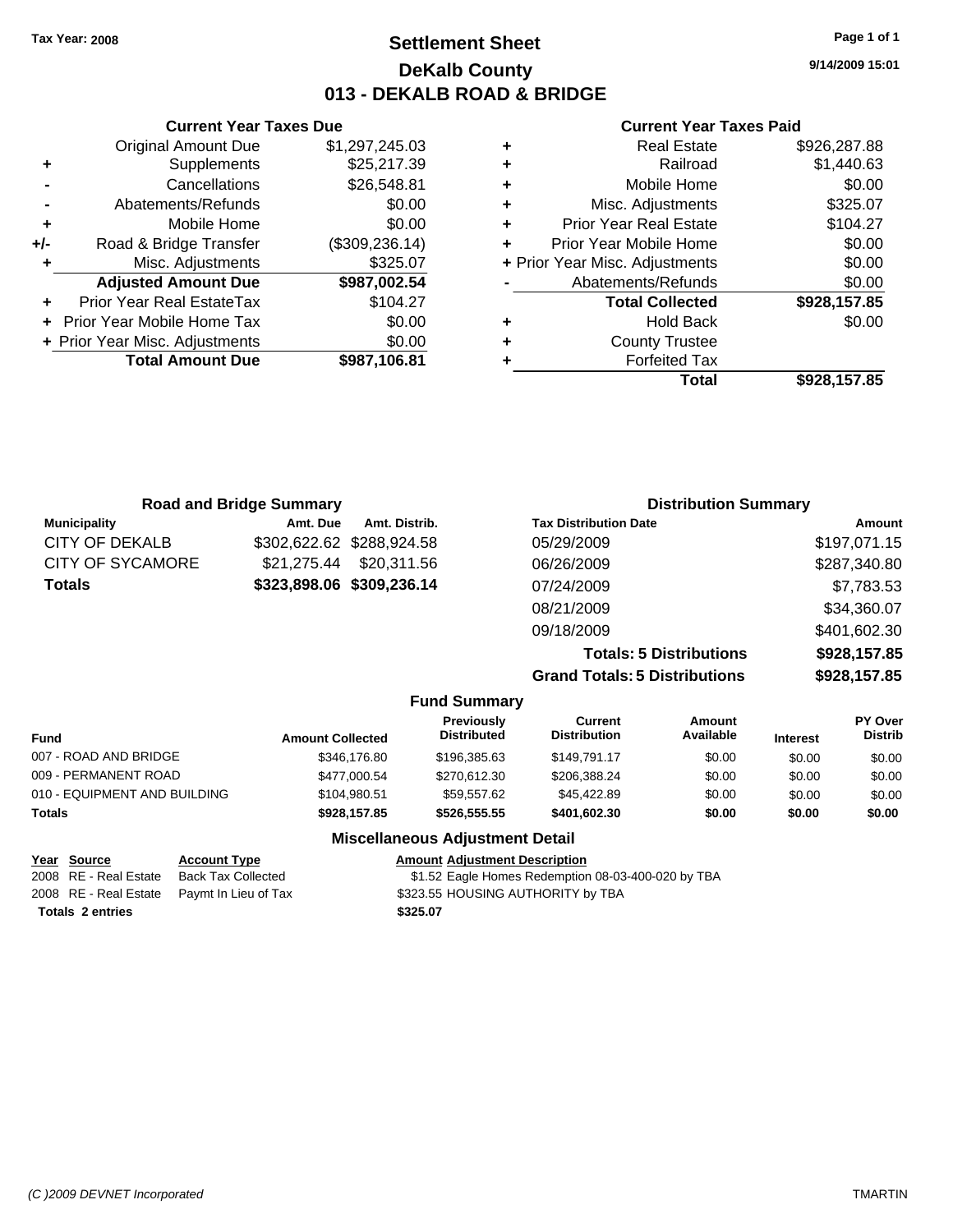**Current Year Taxes Due** Original Amount Due \$100,305.71

**Adjusted Amount Due \$100,178.42**

**Total Amount Due \$100,166.68**

**+** Supplements \$690.79 **-** Cancellations \$817.41 **-** Abatements/Refunds \$0.67 **+** Mobile Home \$0.00 **+/-** Road & Bridge Transfer \$0.00 **+** Misc. Adjustments \$0.00

**+** Prior Year Real EstateTax (\$11.74) **+** Prior Year Mobile Home Tax \$0.00 **+ Prior Year Misc. Adjustments**  $$0.00$ 

## **Settlement Sheet Tax Year: 2008 Page 1 of 1 DeKalb County 014 - FRANKLIN TOWNSHIP**

**9/14/2009 15:01**

#### **Current Year Taxes Paid**

| Total                              | \$94,410.61 |
|------------------------------------|-------------|
| <b>Forfeited Tax</b>               |             |
| <b>County Trustee</b>              |             |
| <b>Hold Back</b>                   | \$0.00      |
| <b>Total Collected</b>             | \$94,410.61 |
| Abatements/Refunds                 | \$0.67      |
| + Prior Year Misc. Adjustments     | \$0.00      |
| Prior Year Mobile Home             | \$0.00      |
| <b>Prior Year Real Estate</b><br>٠ | (\$11.74)   |
| Misc. Adjustments<br>٠             | \$0.00      |
| Mobile Home<br>٠                   | \$0.00      |
| Railroad                           | \$749.58    |
| <b>Real Estate</b><br>٠            | \$93,673.44 |

|                         |                                         |                                       | <b>Distribution Summary</b>    |                 |                           |
|-------------------------|-----------------------------------------|---------------------------------------|--------------------------------|-----------------|---------------------------|
|                         |                                         | <b>Tax Distribution Date</b>          |                                |                 | Amount                    |
|                         |                                         | 05/29/2009                            |                                |                 | \$26,714.62               |
|                         |                                         | 06/26/2009                            |                                |                 | \$24,082.10               |
|                         |                                         | 07/24/2009                            |                                |                 | \$734.90                  |
|                         |                                         | 08/21/2009                            |                                |                 | \$2,200.49                |
|                         |                                         | 09/18/2009                            |                                |                 | \$40,678.50               |
|                         |                                         |                                       | <b>Totals: 5 Distributions</b> |                 | \$94,410.61               |
|                         |                                         | <b>Grand Totals: 5 Distributions</b>  |                                |                 | \$94,410.61               |
|                         | <b>Fund Summary</b>                     |                                       |                                |                 |                           |
| <b>Amount Collected</b> | <b>Previously</b><br><b>Distributed</b> | <b>Current</b><br><b>Distribution</b> | <b>Amount</b><br>Available     | <b>Interest</b> | PY Over<br><b>Distrib</b> |

| <b>Fund</b>              | <b>Amount Collected</b> | <b>Previously</b><br><b>Distributed</b> | Current<br><b>Distribution</b> | Amount<br>Available | <b>Interest</b> | <b>PY OVER</b><br><b>Distrib</b> |
|--------------------------|-------------------------|-----------------------------------------|--------------------------------|---------------------|-----------------|----------------------------------|
| 001 - CORPORATE          | \$78,176.42             | \$44.492.71                             | \$33.683.71                    | \$0.00              | \$0.00          | \$0.00                           |
| $005 - I. M. R. F.$      | \$12,808.87             | \$7.289.94                              | \$5,518.93                     | \$0.00              | \$0.00          | \$0.00                           |
| 054 - GENERAL ASSISTANCE | \$3,425.32              | \$1,949.46                              | \$1.475.86                     | \$0.00              | \$0.00          | \$0.00                           |
| <b>Totals</b>            | \$94,410.61             | \$53.732.11                             | \$40,678,50                    | \$0.00              | \$0.00          | \$0.00                           |

#### **Abatement Detail**

**Year Source Account Type Amount Adjustment Description**

**Totals \$0.67 1 entries**

2008 RE - Real Estate \$0.67 Interest on 2006 PTAB Galbriath by TBA RE Abatement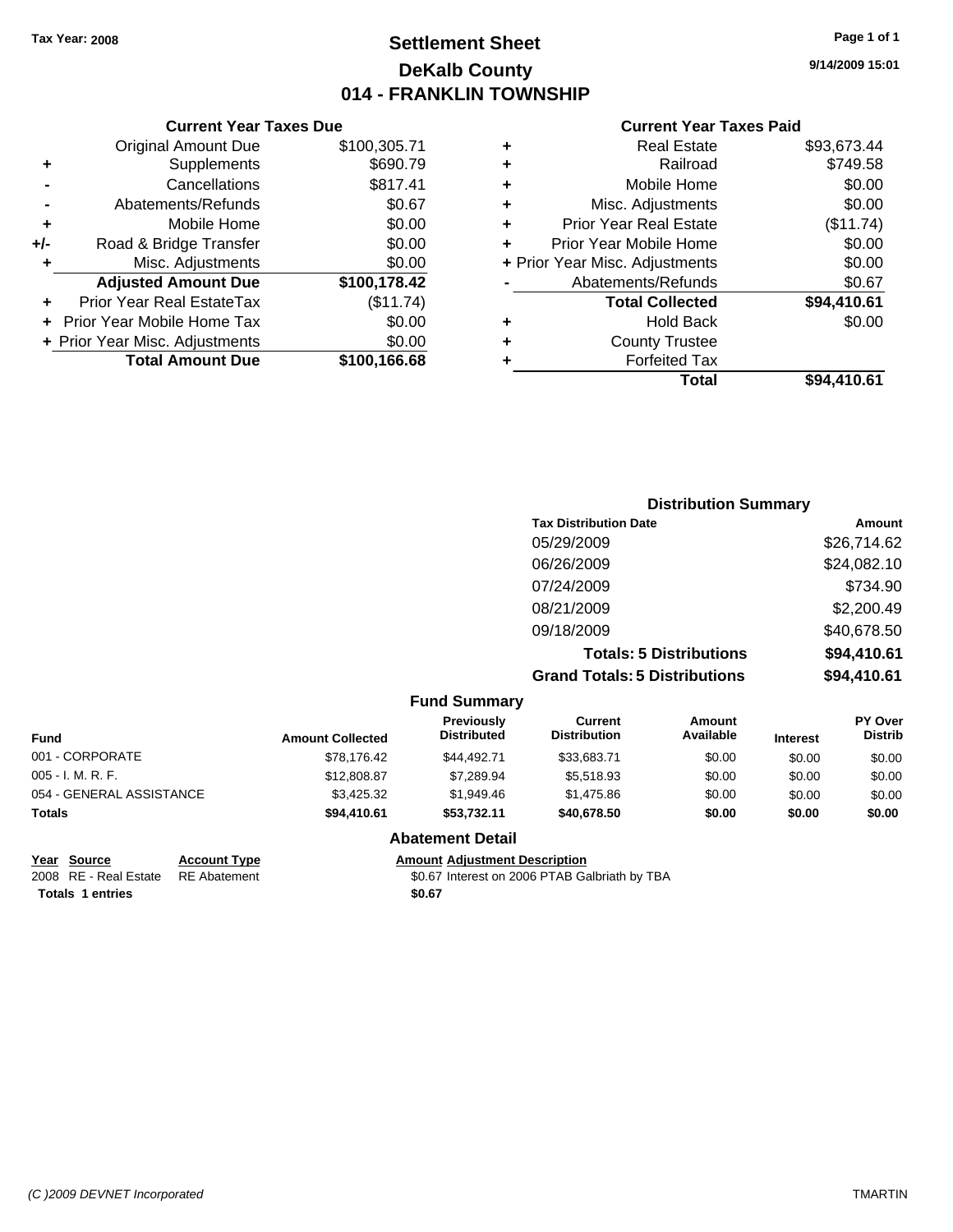## **Settlement Sheet Tax Year: 2008 Page 1 of 1 DeKalb County 015 - FRANKLIN CEMETERY**

**9/14/2009 15:01**

#### **Current Year Taxes Paid**

|     | <b>Current Year Taxes Due</b>  |             |
|-----|--------------------------------|-------------|
|     | <b>Original Amount Due</b>     | \$28,682.90 |
| ٠   | Supplements                    | \$197.53    |
|     | Cancellations                  | \$233.75    |
|     | Abatements/Refunds             | \$0.19      |
| ٠   | Mobile Home                    | \$0.00      |
| +/- | Road & Bridge Transfer         | \$0.00      |
| ٠   | Misc. Adjustments              | \$0.00      |
|     | <b>Adjusted Amount Due</b>     | \$28,646.49 |
|     | Prior Year Real EstateTax      | (\$3.35)    |
|     | Prior Year Mobile Home Tax     | \$0.00      |
|     | + Prior Year Misc. Adjustments | \$0.00      |
|     | <b>Total Amount Due</b>        | \$28,643.14 |
|     |                                |             |

| ٠ | <b>Real Estate</b>             | \$26,786.26 |
|---|--------------------------------|-------------|
| ٠ | Railroad                       | \$214.36    |
| ٠ | Mobile Home                    | \$0.00      |
| ٠ | Misc. Adjustments              | \$0.00      |
| ÷ | <b>Prior Year Real Estate</b>  | (\$3.35)    |
|   | Prior Year Mobile Home         | \$0.00      |
|   | + Prior Year Misc. Adjustments | \$0.00      |
|   | Abatements/Refunds             | \$0.19      |
|   | <b>Total Collected</b>         | \$26,997.08 |
| ٠ | <b>Hold Back</b>               | \$0.00      |
| ٠ | <b>County Trustee</b>          |             |
|   | <b>Forfeited Tax</b>           |             |
|   | Total                          | \$26,997.08 |

|                                                |                                            |                         |                                         |                                               | <b>Distribution Summary</b>    |                 |                           |
|------------------------------------------------|--------------------------------------------|-------------------------|-----------------------------------------|-----------------------------------------------|--------------------------------|-----------------|---------------------------|
|                                                |                                            |                         |                                         | <b>Tax Distribution Date</b>                  |                                |                 | Amount                    |
|                                                |                                            |                         |                                         | 05/29/2009                                    |                                |                 | \$7,638.88                |
|                                                |                                            |                         |                                         | 06/26/2009                                    |                                |                 | \$6,886.36                |
|                                                |                                            |                         |                                         | 07/24/2009                                    |                                |                 | \$210.17                  |
|                                                |                                            |                         |                                         | 08/21/2009                                    |                                |                 | \$629.23                  |
|                                                |                                            |                         |                                         | 09/18/2009                                    |                                |                 | \$11,632.44               |
|                                                |                                            |                         |                                         |                                               | <b>Totals: 5 Distributions</b> |                 | \$26,997.08               |
|                                                |                                            |                         |                                         | <b>Grand Totals: 5 Distributions</b>          |                                |                 | \$26,997.08               |
|                                                |                                            |                         | <b>Fund Summary</b>                     |                                               |                                |                 |                           |
| <b>Fund</b>                                    |                                            | <b>Amount Collected</b> | <b>Previously</b><br><b>Distributed</b> | <b>Current</b><br><b>Distribution</b>         | Amount<br>Available            | <b>Interest</b> | PY Over<br><b>Distrib</b> |
| 017 - CEMETERY                                 |                                            | \$26,997.08             | \$15,364.64                             | \$11,632.44                                   | \$0.00                         | \$0.00          | \$0.00                    |
| <b>Totals</b>                                  |                                            | \$26,997.08             | \$15,364.64                             | \$11,632.44                                   | \$0.00                         | \$0.00          | \$0.00                    |
|                                                |                                            |                         | <b>Abatement Detail</b>                 |                                               |                                |                 |                           |
| <b>Source</b><br>Year<br>2008 RE - Real Estate | <b>Account Type</b><br><b>RE</b> Abatement |                         | <b>Amount Adjustment Description</b>    | \$0.19 Interest on 2006 PTAB Galbriath by TBA |                                |                 |                           |

**Totals 1 entries** \$0.19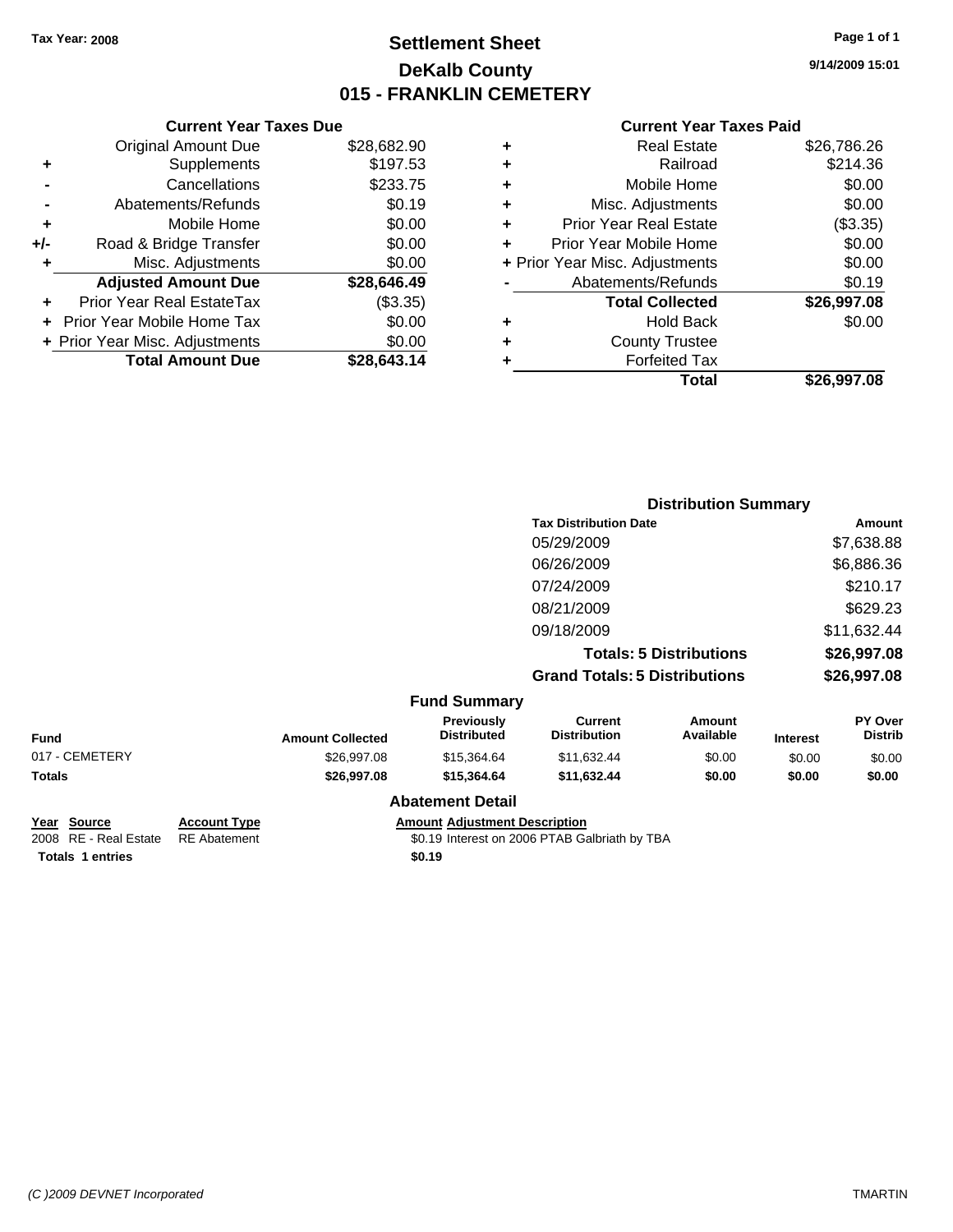**Current Year Taxes Due** Original Amount Due \$265,490.15

**Adjusted Amount Due \$239,400.65**

**Total Amount Due \$239,372.89**

**+** Supplements \$1,638.60 **-** Cancellations \$1,938.98 **-** Abatements/Refunds \$1.59 **+** Mobile Home \$0.00 **+/-** Road & Bridge Transfer (\$25,787.53) **+** Misc. Adjustments \$0.00

**+** Prior Year Real EstateTax (\$27.76) **+** Prior Year Mobile Home Tax \$0.00 **+ Prior Year Misc. Adjustments**  $$0.00$ 

## **Settlement Sheet Tax Year: 2008 Page 1 of 1 DeKalb County 016 - FRANKLIN ROAD & BRIDGE**

**9/14/2009 15:01**

#### **Current Year Taxes Paid**

|   | Total                          | \$224.099.46 |
|---|--------------------------------|--------------|
|   | <b>Forfeited Tax</b>           |              |
| ٠ | <b>County Trustee</b>          |              |
| ٠ | <b>Hold Back</b>               | \$0.00       |
|   | <b>Total Collected</b>         | \$224,099.46 |
|   | Abatements/Refunds             | \$1.59       |
|   | + Prior Year Misc. Adjustments | \$0.00       |
| ÷ | Prior Year Mobile Home         | \$0.00       |
| ÷ | <b>Prior Year Real Estate</b>  | (\$27.76)    |
| ٠ | Misc. Adjustments              | \$0.00       |
| ٠ | Mobile Home                    | \$0.00       |
| ٠ | Railroad                       | \$1,928.24   |
| ٠ | <b>Real Estate</b>             | \$222,200.57 |

| <b>Road and Bridge Summary</b> |             |                         | <b>Distribution Summary</b>  |             |
|--------------------------------|-------------|-------------------------|------------------------------|-------------|
| <b>Municipality</b>            | Amt. Due    | Amt. Distrib.           | <b>Tax Distribution Date</b> | Amount      |
| <b>VILLAGE OF KIRKLAND</b>     | \$27.368.92 | \$25,787.53             | 05/29/2009                   | \$63,369.02 |
| <b>Totals</b>                  |             | \$27,368.92 \$25,787.53 | 06/26/2009                   | \$57,199.69 |
|                                |             |                         | 07/24/2009                   | \$1,743.23  |
|                                |             |                         | 08/21/2009                   | \$5,219.78  |
|                                |             |                         | 09/18/2009                   | \$96,567.74 |

**Totals: 5 Distributions \$224,099.46 Grand Totals: 5 Distributions \$224,099.46**

| Summarv |  |  |
|---------|--|--|

|                                               |                         | <b>Fund Summary</b>              |                                |                     |                 |                           |
|-----------------------------------------------|-------------------------|----------------------------------|--------------------------------|---------------------|-----------------|---------------------------|
| <b>Fund</b>                                   | <b>Amount Collected</b> | Previously<br><b>Distributed</b> | Current<br><b>Distribution</b> | Amount<br>Available | <b>Interest</b> | PY Over<br><b>Distrib</b> |
| 007 - ROAD AND BRIDGE                         | \$64,464.64             | \$36,678.51                      | \$27.786.13                    | \$0.00              | \$0.00          | \$0.00                    |
| 008 - BRIDGE CONST W/COUNTY                   | \$14,065.13             | \$8,004.91                       | \$6,060.22                     | \$0.00              | \$0.00          | \$0.00                    |
| 009 - PERMANENT ROAD                          | \$122.115.53            | \$69,499.80                      | \$52,615.73                    | \$0.00              | \$0.00          | \$0.00                    |
| 010 - EQUIPMENT AND BUILDING                  | \$16,880,38             | \$9,607.16                       | \$7,273,22                     | \$0.00              | \$0.00          | \$0.00                    |
| 035 - TORT JUDGEMENTS/LIABILITY<br><b>INS</b> | \$5.630.21              | \$3,204,33                       | \$2,425.88                     | \$0.00              | \$0.00          | \$0.00                    |
| 047 - SOCIAL SECURITY                         | \$943.57                | \$537.01                         | \$406.56                       | \$0.00              | \$0.00          | \$0.00                    |
| <b>Totals</b>                                 | \$224.099.46            | \$127.531.72                     | \$96,567.74                    | \$0.00              | \$0.00          | \$0.00                    |
|                                               |                         | <b>Abatement Detail</b>          |                                |                     |                 |                           |

#### **Year Source Account Type Amount Adjustment Description** \$1.77 Interest on 2006 PTAB Galbriath by TBA **Totals 1 entries 1.77**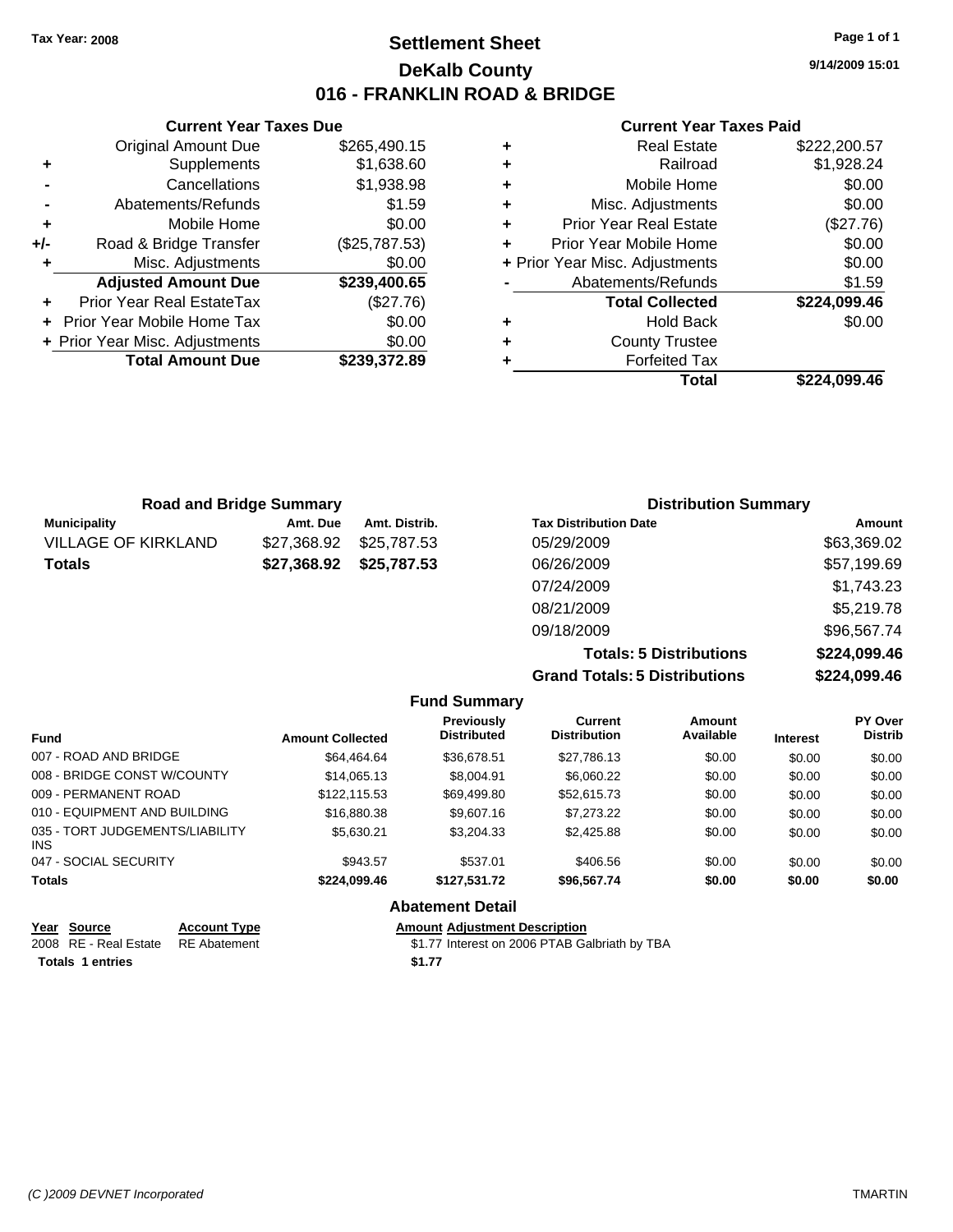## **Settlement Sheet Tax Year: 2008 Page 1 of 1 DeKalb County 017 - GENOA TOWNSHIP**

#### **Current Year Taxes Due**

|     | <b>Total Amount Due</b>           | \$207,985.89 |
|-----|-----------------------------------|--------------|
|     | + Prior Year Misc. Adjustments    | \$0.00       |
|     | <b>Prior Year Mobile Home Tax</b> | \$0.00       |
|     | Prior Year Real EstateTax         | (\$26.35)    |
|     | <b>Adjusted Amount Due</b>        | \$208,012.24 |
| ٠   | Misc. Adjustments                 | \$0.00       |
| +/- | Road & Bridge Transfer            | \$0.00       |
| ÷   | Mobile Home                       | \$0.00       |
|     | Abatements/Refunds                | \$1.62       |
|     | Cancellations                     | \$3,098.48   |
| ٠   | Supplements                       | \$1,841.34   |
|     | <b>Original Amount Due</b>        | \$209,271.00 |
|     |                                   |              |

#### **Current Year Taxes Paid**

|   | <b>Real Estate</b>             | \$197,095.49 |
|---|--------------------------------|--------------|
| ٠ | Railroad                       | \$1,031.26   |
| ٠ | Mobile Home                    | \$0.00       |
| ٠ | Misc. Adjustments              | \$0.00       |
| ٠ | <b>Prior Year Real Estate</b>  | (\$26.35)    |
|   | Prior Year Mobile Home         | \$0.00       |
|   | + Prior Year Misc. Adjustments | \$0.00       |
|   | Abatements/Refunds             | \$1.62       |
|   | <b>Total Collected</b>         | \$198,098.78 |
| ٠ | Hold Back                      | \$0.00       |
| ٠ | <b>County Trustee</b>          |              |
| ٠ | <b>Forfeited Tax</b>           |              |
|   | Total                          | \$198,098.78 |
|   |                                |              |

### **Distribution Summary Tax Distribution Date Amount** 05/29/2009 \$52,362.59 06/26/2009 \$51,692.56 07/24/2009 \$2,319.55 08/21/2009 \$5,309.42 09/18/2009 \$86,414.66 **Totals: 5 Distributions \$198,098.78 Grand Totals: 5 Distributions \$198,098.78**

|                                         |                         | <b>Fund Summary</b>              |                                |                     |                 |                                  |
|-----------------------------------------|-------------------------|----------------------------------|--------------------------------|---------------------|-----------------|----------------------------------|
| <b>Fund</b>                             | <b>Amount Collected</b> | Previously<br><b>Distributed</b> | Current<br><b>Distribution</b> | Amount<br>Available | <b>Interest</b> | <b>PY Over</b><br><b>Distrib</b> |
| 001 - CORPORATE                         | \$162,908.50            | \$91,844.54                      | \$71,063.96                    | \$0.00              | \$0.00          | \$0.00                           |
| 035 - TORT JUDGEMENTS/LIABILITY<br>INS. | \$2,879.58              | \$1,623.45                       | \$1,256.13                     | \$0.00              | \$0.00          | \$0.00                           |
| 047 - SOCIAL SECURITY                   | \$9,370.46              | \$5,282.88                       | \$4,087.58                     | \$0.00              | \$0.00          | \$0.00                           |
| 054 - GENERAL ASSISTANCE                | \$22.940.24             | \$12,933.25                      | \$10,006.99                    | \$0.00              | \$0.00          | \$0.00                           |
| <b>Totals</b>                           | \$198,098.78            | \$111.684.12                     | \$86,414.66                    | \$0.00              | \$0.00          | \$0.00                           |
|                                         |                         | <b>Abatement Detail</b>          |                                |                     |                 |                                  |

| Year Source           | Account $T1$ |
|-----------------------|--------------|
| 2008 RE - Real Estate | RE Abatem    |

Totals 1 entries \$1.62

**Year Source Account Type Amount Adjustment Description**

2006 PTAB-Chamberlain Park Apts. by TBA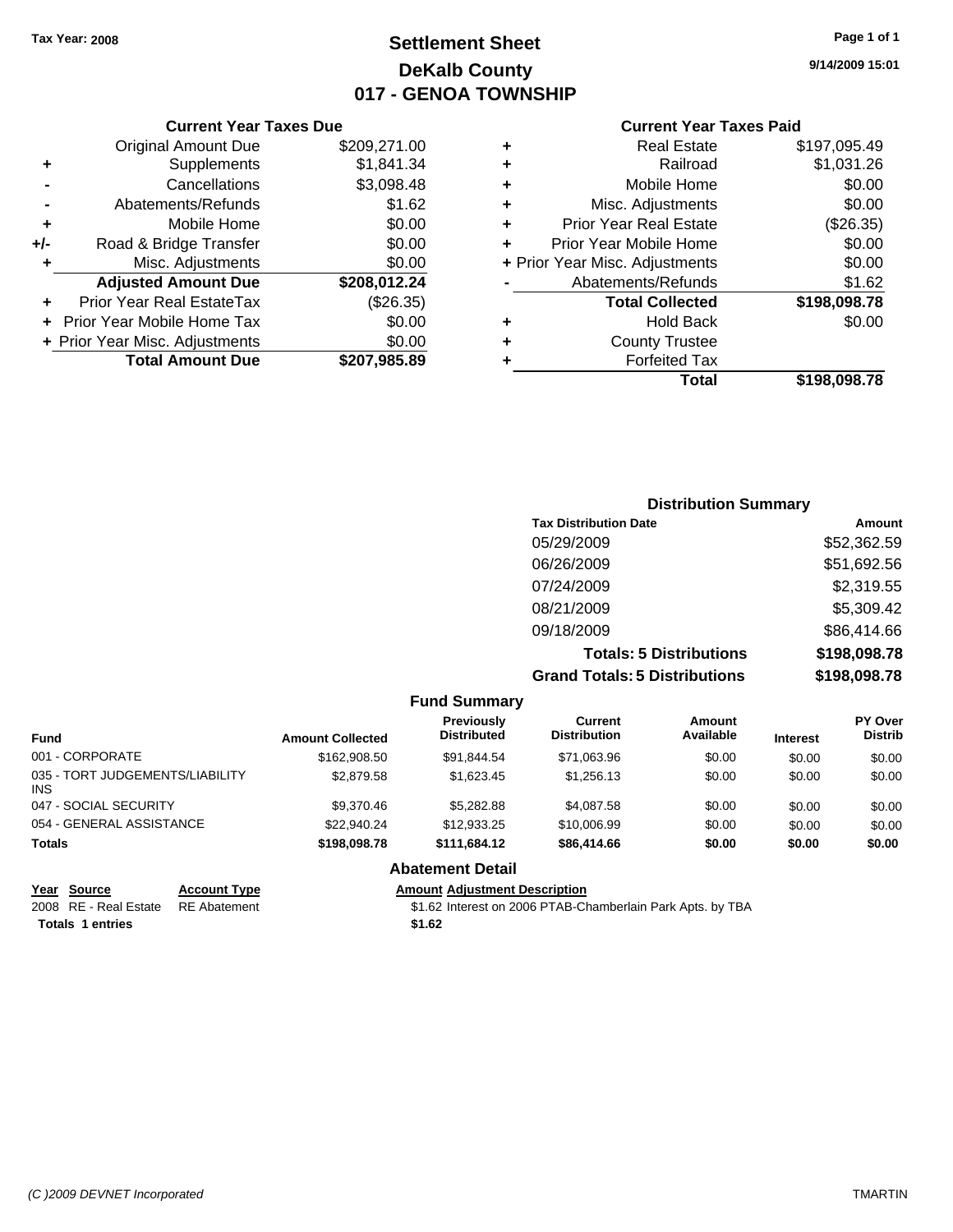## **Settlement Sheet Tax Year: 2008 Page 1 of 1 DeKalb County 018 - GENOA ROAD & BRIDGE**

**9/14/2009 15:01**

#### **Current Year Taxes Paid**

|     | <b>Current Year Taxes Due</b>  |               |  |
|-----|--------------------------------|---------------|--|
|     | <b>Original Amount Due</b>     | \$157,165.31  |  |
| ٠   | Supplements                    | \$1,913.21    |  |
|     | Cancellations                  | \$1,993.23    |  |
|     | Abatements/Refunds             | \$1.05        |  |
| ٠   | Mobile Home                    | \$0.00        |  |
| +/- | Road & Bridge Transfer         | (\$21,397.82) |  |
| ٠   | Misc. Adjustments              | \$0.00        |  |
|     | <b>Adjusted Amount Due</b>     | \$135,686.42  |  |
|     | Prior Year Real EstateTax      | (\$17.28)     |  |
|     | Prior Year Mobile Home Tax     | \$0.00        |  |
|     | + Prior Year Misc. Adjustments | \$0.00        |  |
|     | <b>Total Amount Due</b>        | \$135,669.14  |  |
|     |                                |               |  |

|   | <b>Real Estate</b>             | \$127,516.83 |
|---|--------------------------------|--------------|
| ٠ | Railroad                       | \$728.92     |
| ٠ | Mobile Home                    | \$0.00       |
| ٠ | Misc. Adjustments              | \$0.00       |
| ٠ | Prior Year Real Estate         | (\$17.28)    |
| ٠ | Prior Year Mobile Home         | \$0.00       |
|   | + Prior Year Misc. Adjustments | \$0.00       |
|   | Abatements/Refunds             | \$1.05       |
|   | <b>Total Collected</b>         | \$128,227.42 |
| ٠ | <b>Hold Back</b>               | \$0.00       |
| ٠ | <b>County Trustee</b>          |              |
|   | <b>Forfeited Tax</b>           |              |
|   | Total                          | \$128,227.42 |

|                      | <b>Road and Bridge Summary</b> |               | <b>Distribution Summary</b>  |             |
|----------------------|--------------------------------|---------------|------------------------------|-------------|
| <b>Municipality</b>  | Amt. Due                       | Amt. Distrib. | <b>Tax Distribution Date</b> | Amount      |
| <b>CITY OF GENOA</b> | \$22,462.96                    | \$21,397.82   | 05/29/2009                   | \$33,683.38 |
| <b>Totals</b>        | \$22,462.96                    | \$21,397.82   | 06/26/2009                   | \$33,650.22 |
|                      |                                |               | 07/24/2009                   | \$1,492.16  |
|                      |                                |               | 08/21/2009                   | \$3,415.41  |
|                      |                                |               | 09/18/2009                   | \$55,986.25 |

**Totals: 5 Distributions \$128,227.42 Grand Totals: 5 Distribions** 

| utions | \$128,227.42   |
|--------|----------------|
|        |                |
| mount  | <b>PY Over</b> |

|                                         |                         | <b>Fund Summary</b>                     |                                |                     |                 |                           |
|-----------------------------------------|-------------------------|-----------------------------------------|--------------------------------|---------------------|-----------------|---------------------------|
| <b>Fund</b>                             | <b>Amount Collected</b> | <b>Previously</b><br><b>Distributed</b> | Current<br><b>Distribution</b> | Amount<br>Available | <b>Interest</b> | PY Over<br><b>Distrib</b> |
| 007 - ROAD AND BRIDGE                   | \$42,193,09             | \$23,768,10                             | \$18,424.99                    | \$0.00              | \$0.00          | \$0.00                    |
| 008 - BRIDGE CONST W/COUNTY             | \$699.79                | \$394.27                                | \$305.52                       | \$0.00              | \$0.00          | \$0.00                    |
| 009 - PERMANENT ROAD                    | \$67,319.22             | \$37.928.70                             | \$29.390.52                    | \$0.00              | \$0.00          | \$0.00                    |
| 010 - EQUIPMENT AND BUILDING            | \$7,203.70              | \$4.058.67                              | \$3.145.03                     | \$0.00              | \$0.00          | \$0.00                    |
| 035 - TORT JUDGEMENTS/LIABILITY<br>INS. | \$8.229.41              | \$4,636,58                              | \$3,592.83                     | \$0.00              | \$0.00          | \$0.00                    |
| 047 - SOCIAL SECURITY                   | \$2,582.21              | \$1.454.85                              | \$1,127,36                     | \$0.00              | \$0.00          | \$0.00                    |
| <b>Totals</b>                           | \$128,227,42            | \$72.241.17                             | \$55,986.25                    | \$0.00              | \$0.00          | \$0.00                    |
|                                         |                         | <b>Abatement Detail</b>                 |                                |                     |                 |                           |

| Year Source             | <b>Account Type</b> | <b>Amount Adiustment Description</b>                       |
|-------------------------|---------------------|------------------------------------------------------------|
| 2008 RE - Real Estate   | RE Abatement        | \$1.22 Interest on 2006 PTAB-Chamberlain Park Apts. by TBA |
| <b>Totals 1 entries</b> |                     | \$1.22                                                     |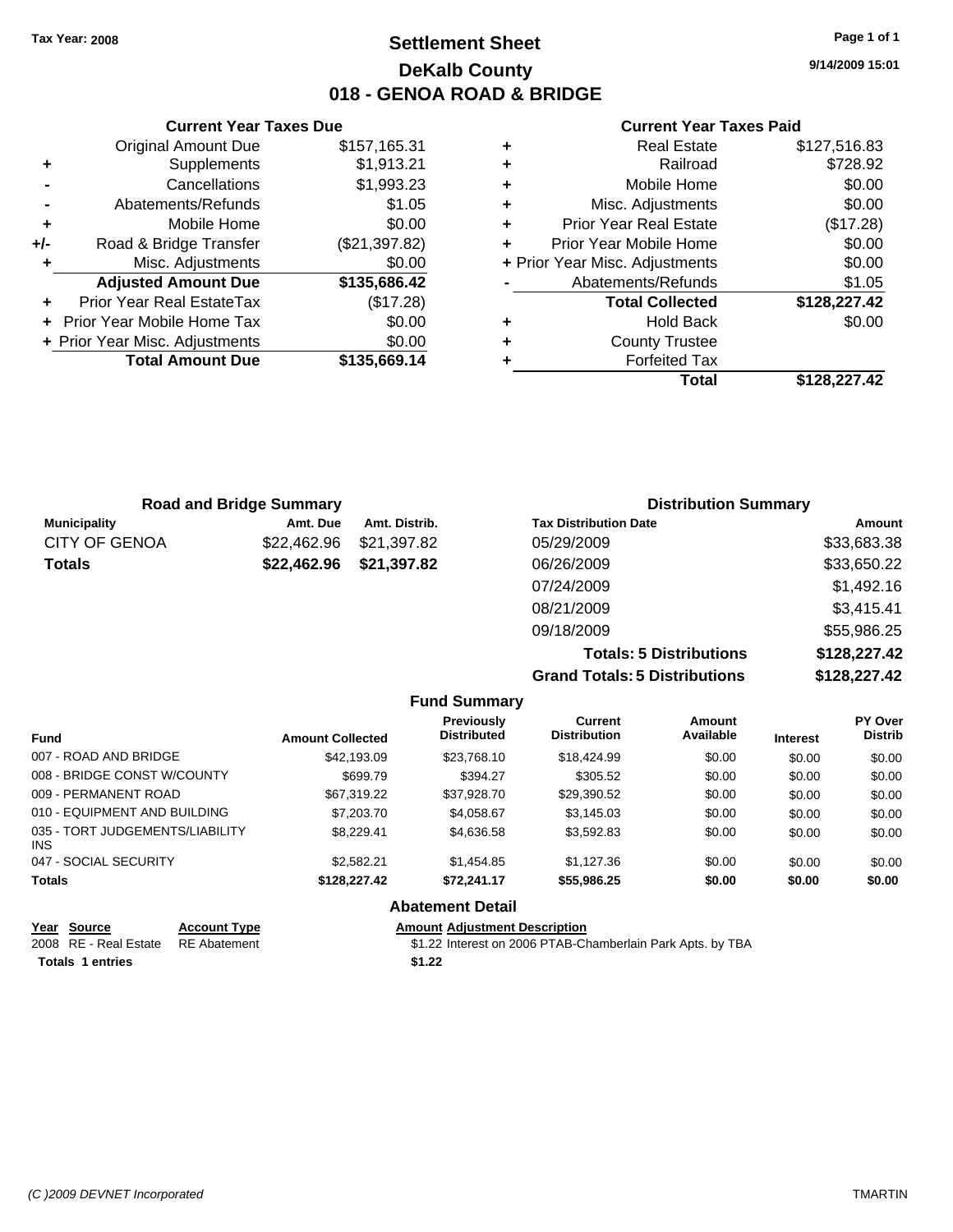## **Settlement Sheet Tax Year: 2008 Page 1 of 1 DeKalb County 019 - KINGSTON TOWNSHIP**

**9/14/2009 15:01**

#### **Current Year Taxes Paid**

|     | <b>Current Year Taxes Due</b>  |             |   |              |
|-----|--------------------------------|-------------|---|--------------|
|     | <b>Original Amount Due</b>     | \$76,967.77 | ٠ |              |
|     | Supplements                    | \$829.95    | ٠ |              |
|     | Cancellations                  | \$1,070.90  | ٠ |              |
|     | Abatements/Refunds             | \$0.00      | ٠ |              |
|     | Mobile Home                    | \$0.00      |   | Prio         |
| +/- | Road & Bridge Transfer         | \$0.00      |   | Prior        |
|     | Misc. Adjustments              | \$0.00      |   | + Prior Year |
|     | <b>Adjusted Amount Due</b>     | \$76,726.82 |   | Al           |
|     | Prior Year Real EstateTax      | \$0.00      |   |              |
|     | Prior Year Mobile Home Tax     | \$0.00      |   |              |
|     | + Prior Year Misc. Adjustments | \$0.00      |   |              |
|     | <b>Total Amount Due</b>        | \$76,726.82 |   |              |
|     |                                |             |   |              |

| <b>Real Estate</b>             | \$72,588.82 |
|--------------------------------|-------------|
| Railroad                       | \$589.04    |
| Mobile Home                    | \$0.00      |
| Misc. Adjustments              | \$0.00      |
| <b>Prior Year Real Estate</b>  | \$0.00      |
| Prior Year Mobile Home         | \$0.00      |
| + Prior Year Misc. Adjustments | \$0.00      |
| Abatements/Refunds             | \$0.00      |
| <b>Total Collected</b>         | \$73,177.86 |
| Hold Back                      | \$0.00      |
| <b>County Trustee</b>          |             |
| <b>Forfeited Tax</b>           |             |
| Total                          | \$73,177.86 |
|                                |             |

|                     | <b>Distribution Summary</b>          |             |
|---------------------|--------------------------------------|-------------|
|                     | <b>Tax Distribution Date</b>         | Amount      |
|                     | 05/29/2009                           | \$19,321.23 |
|                     | 06/26/2009                           | \$19,247.94 |
|                     | 07/24/2009                           | \$958.00    |
|                     | 08/21/2009                           | \$1,562.33  |
|                     | 09/18/2009                           | \$32,088.36 |
|                     | <b>Totals: 5 Distributions</b>       | \$73,177.86 |
|                     | <b>Grand Totals: 5 Distributions</b> | \$73,177.86 |
| <b>Fund Summary</b> |                                      |             |

| <b>Fund Summary</b>                               |                         |                    |                     |           |                 |                |  |
|---------------------------------------------------|-------------------------|--------------------|---------------------|-----------|-----------------|----------------|--|
| <b>PY Over</b><br>Previously<br>Current<br>Amount |                         |                    |                     |           |                 |                |  |
| <b>Fund</b>                                       | <b>Amount Collected</b> | <b>Distributed</b> | <b>Distribution</b> | Available | <b>Interest</b> | <b>Distrib</b> |  |
| 001 - CORPORATE                                   | \$72,674.78             | \$40,807.02        | \$31.867.76         | \$0.00    | \$0.00          | \$0.00         |  |
| 054 - GENERAL ASSISTANCE                          | \$503.08                | \$282.48           | \$220.60            | \$0.00    | \$0.00          | \$0.00         |  |
| <b>Totals</b>                                     | \$73.177.86             | \$41.089.50        | \$32,088,36         | \$0.00    | \$0.00          | \$0.00         |  |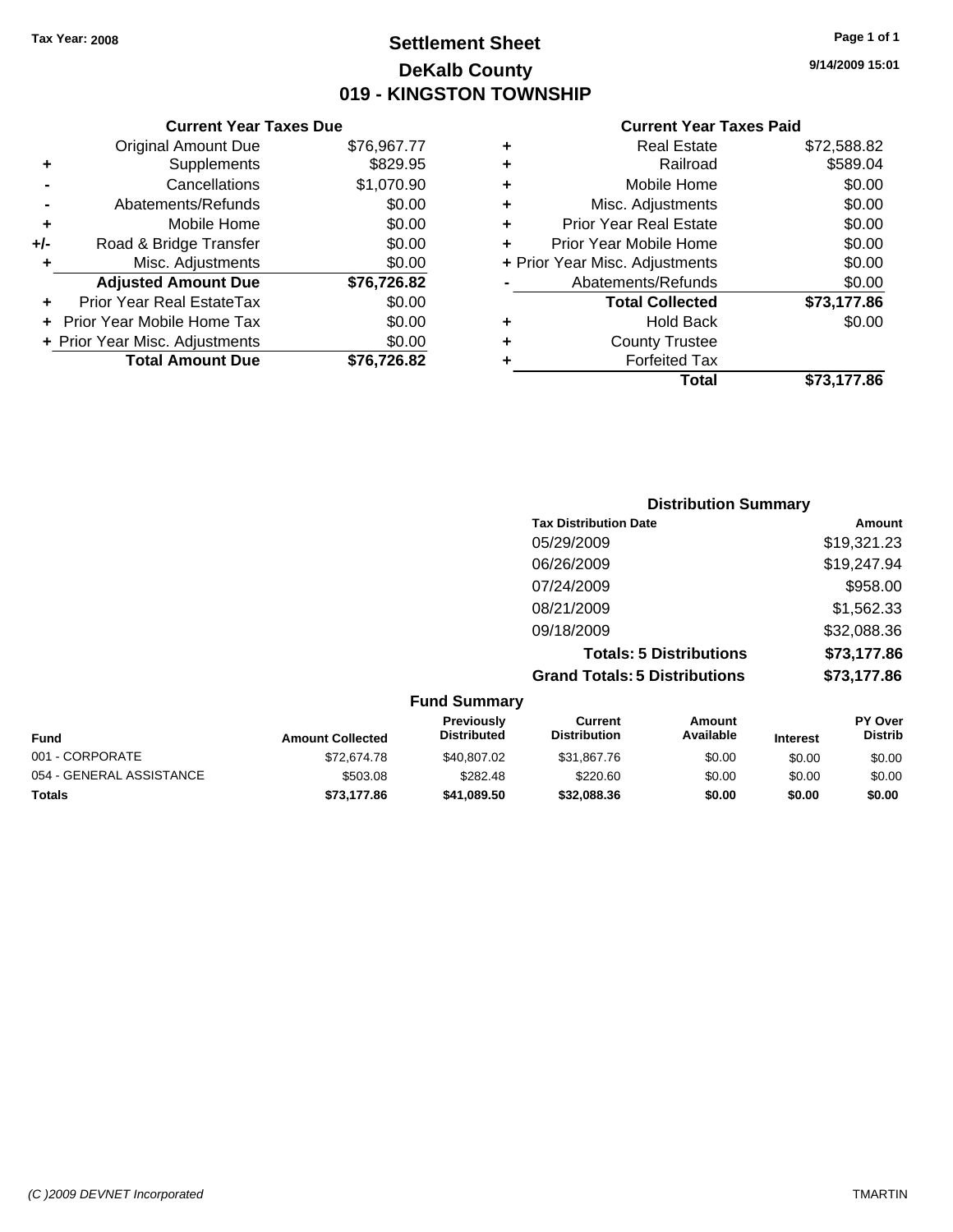**Current Year Taxes Due** Original Amount Due \$310,690.01

**Adjusted Amount Due \$284,041.89**

**Total Amount Due \$284,041.89**

**+** Supplements \$3,056.17 **-** Cancellations \$3,943.42 **-** Abatements/Refunds \$0.00 **+** Mobile Home \$0.00 **+/-** Road & Bridge Transfer (\$25,760.87) **+** Misc. Adjustments \$0.00

**+** Prior Year Real EstateTax \$0.00 **+** Prior Year Mobile Home Tax \$0.00 **+ Prior Year Misc. Adjustments**  $$0.00$ 

## **Settlement Sheet Tax Year: 2008 Page 1 of 1 DeKalb County 020 - KINGSTON ROAD & BRIDGE**

**9/14/2009 15:01**

#### **Current Year Taxes Paid**

|   | Total                          | \$269,630.76 |
|---|--------------------------------|--------------|
|   | <b>Forfeited Tax</b>           |              |
| ٠ | <b>County Trustee</b>          |              |
| ٠ | <b>Hold Back</b>               | \$0.00       |
|   | <b>Total Collected</b>         | \$269,630.76 |
|   | Abatements/Refunds             | \$0.00       |
|   | + Prior Year Misc. Adjustments | \$0.00       |
| ٠ | Prior Year Mobile Home         | \$0.00       |
| ٠ | <b>Prior Year Real Estate</b>  | \$0.00       |
| ٠ | Misc. Adjustments              | \$0.00       |
| ٠ | Mobile Home                    | \$0.00       |
| ٠ | Railroad                       | \$2,334.86   |
|   | Real Estate                    | \$267,295.90 |

|                            | <b>Road and Bridge Summary</b> |               | <b>Distribution Summary</b>  |              |
|----------------------------|--------------------------------|---------------|------------------------------|--------------|
| <b>Municipality</b>        | Amt. Due                       | Amt. Distrib. | <b>Tax Distribution Date</b> | Amount       |
| <b>CITY OF GENOA</b>       | \$11,135.60                    | \$10,616.57   | 05/29/2009                   | \$71,146.44  |
| <b>VILLAGE OF KINGSTON</b> | \$15,882.64                    | \$15,144.30   | 06/26/2009                   | \$70,960.03  |
| <b>Totals</b>              | \$27,018.24                    | \$25,760.87   | 07/24/2009                   | \$3,527.68   |
|                            |                                |               | 08/21/2009                   | \$5,753.04   |
|                            |                                |               | 09/18/2009                   | \$118,243.57 |
|                            |                                |               | Telebrate Policialistica e   |              |

**Totals: 5 Distributions \$269,630.76 Grand Totals: 5 Distributions \$269,630.76**

| <b>Fund Summary</b>          |                         |                                  |                                |                     |                 |                           |
|------------------------------|-------------------------|----------------------------------|--------------------------------|---------------------|-----------------|---------------------------|
| <b>Fund</b>                  | <b>Amount Collected</b> | Previously<br><b>Distributed</b> | Current<br><b>Distribution</b> | Amount<br>Available | <b>Interest</b> | PY Over<br><b>Distrib</b> |
| 007 - ROAD AND BRIDGE        | \$88,561.30             | \$49.716.88                      | \$38.844.42                    | \$0.00              | \$0.00          | \$0.00                    |
| 008 - BRIDGE CONST W/COUNTY  | \$6,595.19              | \$3,703.19                       | \$2,892.00                     | \$0.00              | \$0.00          | \$0.00                    |
| 009 - PERMANENT ROAD         | \$152,447.79            | \$85.599.27                      | \$66,848.52                    | \$0.00              | \$0.00          | \$0.00                    |
| 010 - EQUIPMENT AND BUILDING | \$22,026.48             | \$12,367.85                      | \$9.658.63                     | \$0.00              | \$0.00          | \$0.00                    |
| <b>Totals</b>                | \$269.630.76            | \$151,387.19                     | \$118,243.57                   | \$0.00              | \$0.00          | \$0.00                    |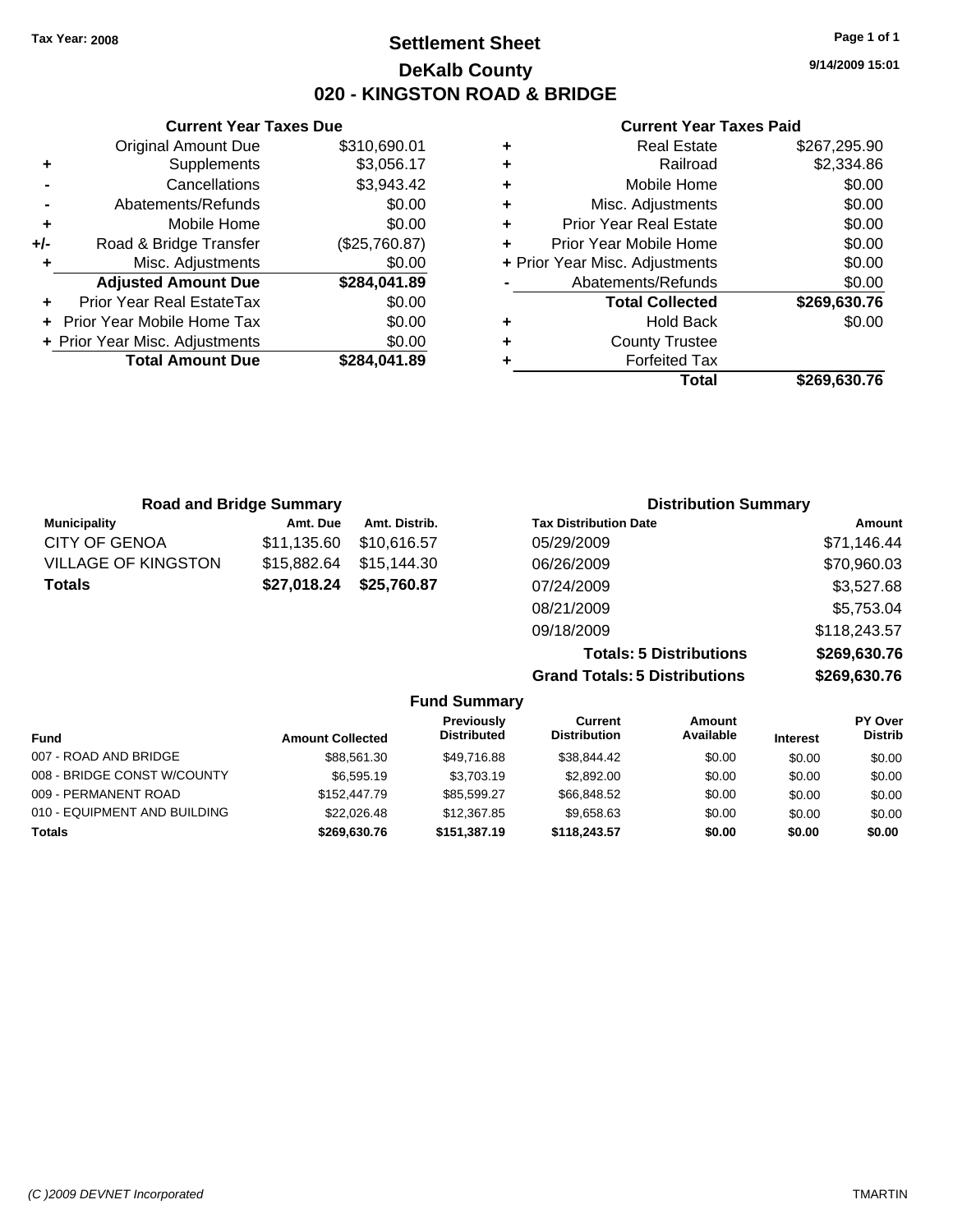## **Settlement Sheet Tax Year: 2008 Page 1 of 1 DeKalb County 021 - KINGSTON TWP CEMETERY**

## **Current Year Taxes Due**

|     | <b>Original Amount Due</b>     | \$12,853.97 |
|-----|--------------------------------|-------------|
| ٠   | Supplements                    | \$138.57    |
|     | Cancellations                  | \$178.85    |
|     | Abatements/Refunds             | \$0.00      |
| ٠   | Mobile Home                    | \$0.00      |
| +/- | Road & Bridge Transfer         | \$0.00      |
| ٠   | Misc. Adjustments              | \$0.00      |
|     | <b>Adjusted Amount Due</b>     | \$12,813.69 |
|     | Prior Year Real EstateTax      | \$0.00      |
|     | Prior Year Mobile Home Tax     | \$0.00      |
|     | + Prior Year Misc. Adjustments | \$0.00      |
|     | <b>Total Amount Due</b>        | \$12,813,69 |

#### **Current Year Taxes Paid**

|   | <b>Real Estate</b>             | \$12,122.60 |
|---|--------------------------------|-------------|
| ٠ | Railroad                       | \$98.38     |
| ٠ | Mobile Home                    | \$0.00      |
| ٠ | Misc. Adjustments              | \$0.00      |
| ٠ | <b>Prior Year Real Estate</b>  | \$0.00      |
|   | Prior Year Mobile Home         | \$0.00      |
|   | + Prior Year Misc. Adjustments | \$0.00      |
|   | Abatements/Refunds             | \$0.00      |
|   | <b>Total Collected</b>         | \$12,220.98 |
| ٠ | Hold Back                      | \$0.00      |
| ٠ | <b>County Trustee</b>          |             |
| ٠ | <b>Forfeited Tax</b>           |             |
|   | Total                          | \$12,220.98 |
|   |                                |             |

| <b>Distribution Summary</b>          |             |
|--------------------------------------|-------------|
| <b>Tax Distribution Date</b>         | Amount      |
| 05/29/2009                           | \$3,226.57  |
| 06/26/2009                           | \$3,214.58  |
| 07/24/2009                           | \$159.98    |
| 08/21/2009                           | \$260.93    |
| 09/18/2009                           | \$5,358.92  |
| <b>Totals: 5 Distributions</b>       | \$12,220.98 |
| <b>Grand Totals: 5 Distributions</b> | \$12,220.98 |

| <b>Fund Summary</b> |                         |                                         |                                |                     |                 |                                  |
|---------------------|-------------------------|-----------------------------------------|--------------------------------|---------------------|-----------------|----------------------------------|
| Fund                | <b>Amount Collected</b> | <b>Previously</b><br><b>Distributed</b> | Current<br><b>Distribution</b> | Amount<br>Available | <b>Interest</b> | <b>PY Over</b><br><b>Distrib</b> |
| 017 - CEMETERY      | \$12,220.98             | \$6,862,06                              | \$5,358.92                     | \$0.00              | \$0.00          | \$0.00                           |
| <b>Totals</b>       | \$12,220.98             | \$6,862.06                              | \$5,358,92                     | \$0.00              | \$0.00          | \$0.00                           |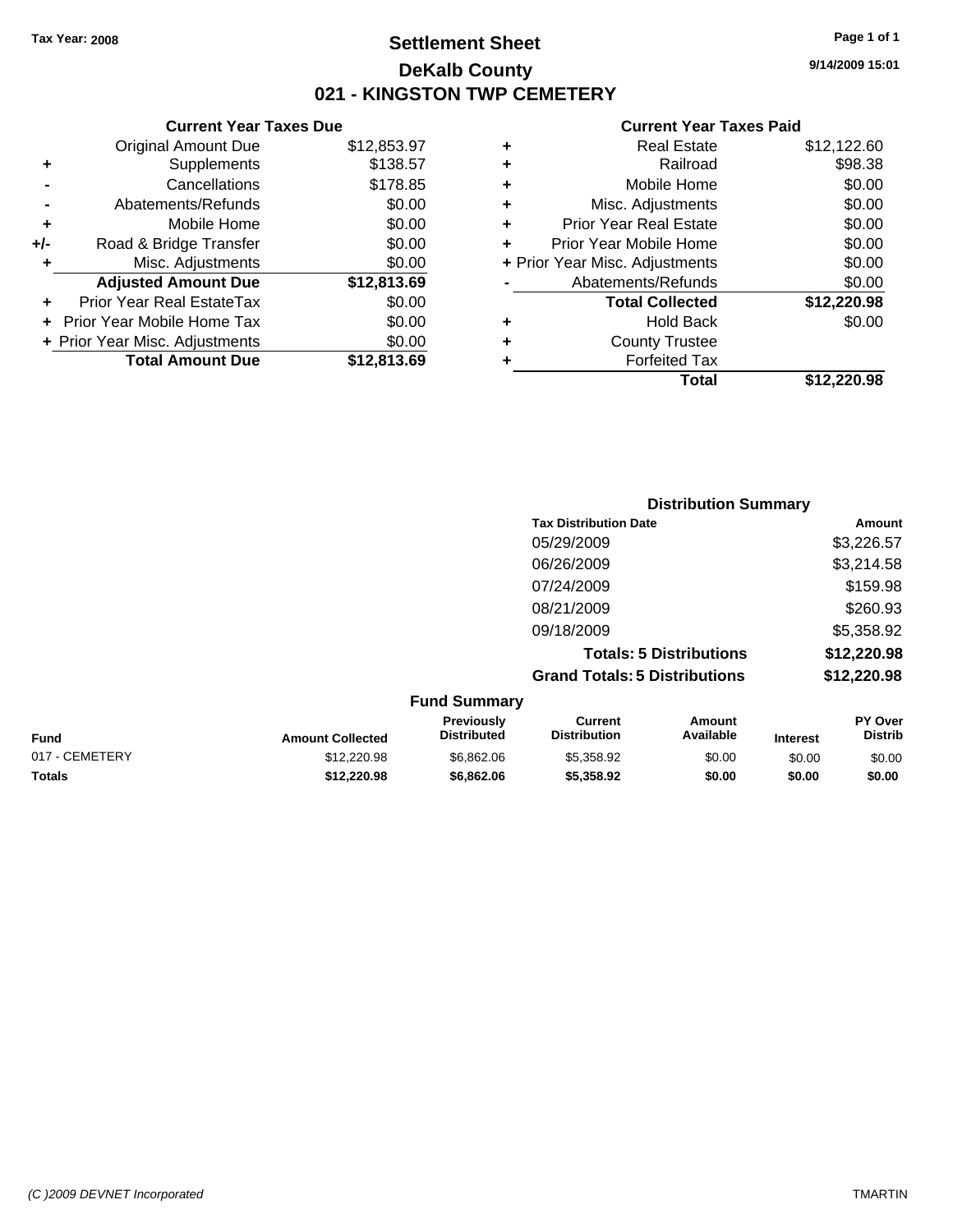## **Settlement Sheet Tax Year: 2008 Page 1 of 1 DeKalb County 022 - MALTA TOWNSHIP**

#### **Current Year Taxes Due**

|     | <b>Original Amount Due</b>       | \$56,286.16 |
|-----|----------------------------------|-------------|
| ٠   | Supplements                      | \$327.77    |
|     | Cancellations                    | \$426.68    |
|     | Abatements/Refunds               | \$0.00      |
| ÷   | Mobile Home                      | \$0.00      |
| +/- | Road & Bridge Transfer           | \$0.00      |
| ٠   | Misc. Adjustments                | \$0.00      |
|     | <b>Adjusted Amount Due</b>       | \$56,187.25 |
|     | <b>Prior Year Real EstateTax</b> | \$0.00      |
|     | Prior Year Mobile Home Tax       | \$0.00      |
|     | + Prior Year Misc. Adjustments   | \$0.00      |
|     | <b>Total Amount Due</b>          | \$56,187.25 |

#### **Current Year Taxes Paid**

|   | <b>Real Estate</b>             | \$52,950.85 |
|---|--------------------------------|-------------|
| ٠ | Railroad                       | \$969.26    |
| ٠ | Mobile Home                    | \$0.00      |
| ٠ | Misc. Adjustments              | \$0.00      |
| ٠ | <b>Prior Year Real Estate</b>  | \$0.00      |
|   | Prior Year Mobile Home         | \$0.00      |
|   | + Prior Year Misc. Adjustments | \$0.00      |
|   | Abatements/Refunds             | \$0.00      |
|   | <b>Total Collected</b>         | \$53,920.11 |
| ٠ | <b>Hold Back</b>               | \$0.00      |
| ٠ | <b>County Trustee</b>          |             |
| ٠ | <b>Forfeited Tax</b>           |             |
|   | Total                          | \$53,920.11 |
|   |                                |             |

### **Distribution Summary Tax Distribution Date Amount** 05/29/2009 \$10,115.41 06/26/2009 \$19,117.21 07/24/2009 \$382.01 08/21/2009 \$1,266.93 09/18/2009 \$23,038.55 **Totals: 5 Distributions \$53,920.11**

**Grand Totals: 5 Distributions \$53,920.11**

| <b>Fund Summary</b>      |                         |                                  |                                |                     |                 |                                  |
|--------------------------|-------------------------|----------------------------------|--------------------------------|---------------------|-----------------|----------------------------------|
| <b>Fund</b>              | <b>Amount Collected</b> | Previously<br><b>Distributed</b> | Current<br><b>Distribution</b> | Amount<br>Available | <b>Interest</b> | <b>PY Over</b><br><b>Distrib</b> |
| 001 - CORPORATE          | \$53,302.01             | \$30.527.56                      | \$22,774.45                    | \$0.00              | \$0.00          | \$0.00                           |
| 054 - GENERAL ASSISTANCE | \$618.10                | \$354.00                         | \$264.10                       | \$0.00              | \$0.00          | \$0.00                           |
| Totals                   | \$53,920.11             | \$30,881.56                      | \$23,038,55                    | \$0.00              | \$0.00          | \$0.00                           |

**9/14/2009 15:01**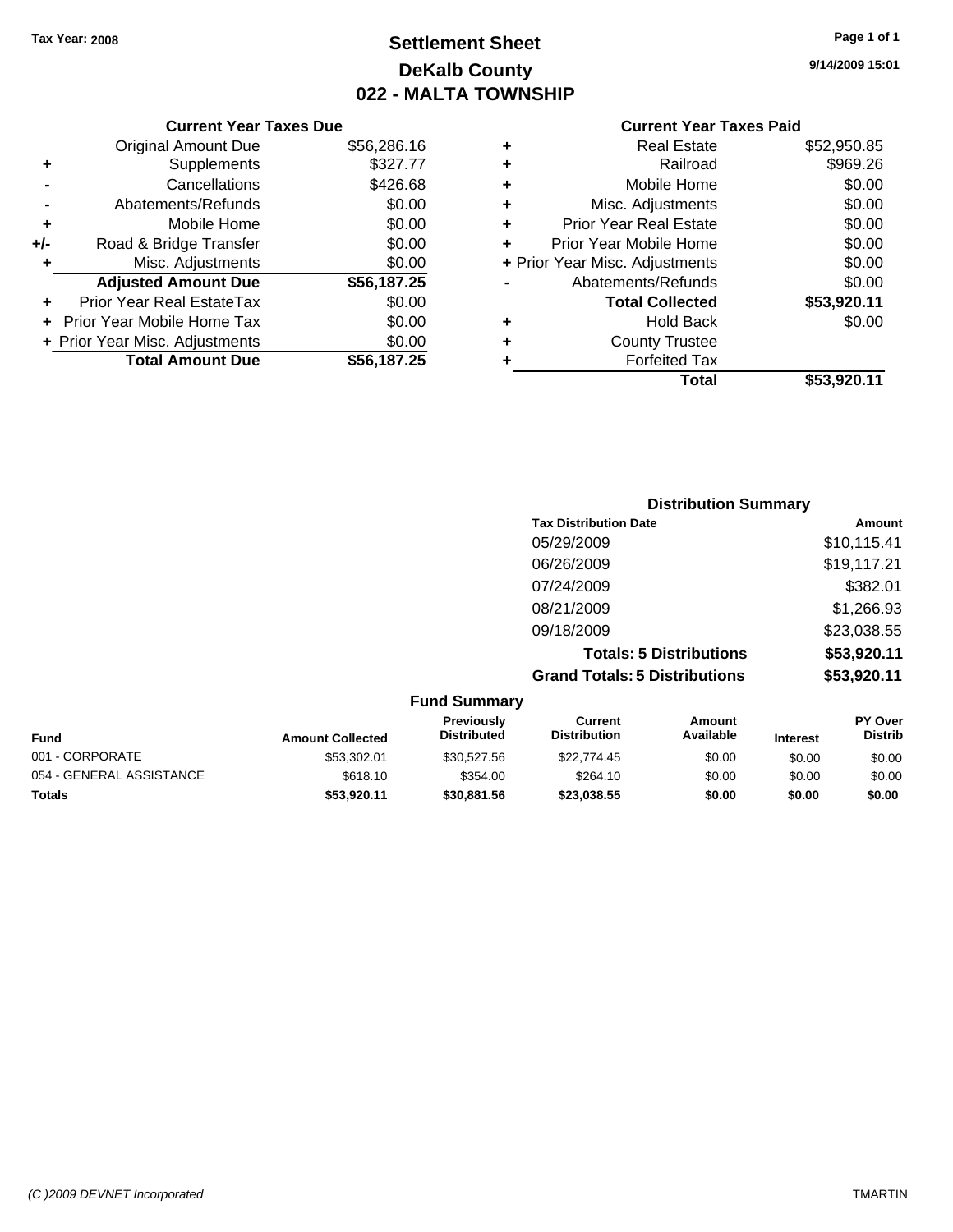## **Settlement Sheet Tax Year: 2008 Page 1 of 1 DeKalb County 023 - MALTA TWP LIBRARY**

**9/14/2009 15:01**

| <b>Current Year Taxes Paid</b> |  |  |
|--------------------------------|--|--|
|                                |  |  |

|   | Total                          | \$103,921.10 |
|---|--------------------------------|--------------|
| ٠ | <b>Forfeited Tax</b>           |              |
| ٠ | <b>County Trustee</b>          |              |
| ٠ | <b>Hold Back</b>               | \$0.00       |
|   | <b>Total Collected</b>         | \$103,921.10 |
|   | Abatements/Refunds             | \$0.00       |
|   | + Prior Year Misc. Adjustments | \$0.00       |
| ÷ | Prior Year Mobile Home         | \$0.00       |
| ÷ | <b>Prior Year Real Estate</b>  | \$0.00       |
| ÷ | Misc. Adjustments              | \$0.00       |
| ٠ | Mobile Home                    | \$0.00       |
| ٠ | Railroad                       | \$1,868.08   |
| ٠ | <b>Real Estate</b>             | \$102,053.02 |
|   |                                |              |

|               |                         |                                         | <b>Distribution Summary</b>           |                                |                 |                           |
|---------------|-------------------------|-----------------------------------------|---------------------------------------|--------------------------------|-----------------|---------------------------|
|               |                         |                                         | <b>Tax Distribution Date</b>          |                                |                 | Amount                    |
|               |                         |                                         | 05/29/2009                            |                                |                 | \$19,496.16               |
|               |                         |                                         | 06/26/2009                            |                                |                 | \$36,844.98               |
|               |                         |                                         | 07/24/2009                            |                                |                 | \$736.26                  |
|               |                         |                                         | 08/21/2009                            |                                |                 | \$2,441.61                |
|               |                         |                                         | 09/18/2009                            |                                |                 | \$44,402.09               |
|               |                         |                                         |                                       | <b>Totals: 5 Distributions</b> |                 | \$103,921.10              |
|               |                         |                                         | <b>Grand Totals: 5 Distributions</b>  |                                |                 | \$103,921.10              |
|               |                         | <b>Fund Summary</b>                     |                                       |                                |                 |                           |
| <b>Fund</b>   | <b>Amount Collected</b> | <b>Previously</b><br><b>Distributed</b> | <b>Current</b><br><b>Distribution</b> | Amount<br>Available            | <b>Interest</b> | PY Over<br><b>Distrib</b> |
| 016 - LIBRARY | \$103,921.10            | \$59,519.01                             | \$44,402.09                           | \$0.00                         | \$0.00          | \$0.00                    |

**Totals \$103,921.10 \$59,519.01 \$44,402.09 \$0.00 \$0.00 \$0.00**

```
Original Amount Due $108,481.20
+ Supplements $631.70
- Cancellations $822.34
- Abatements/Refunds $0.00
+ Mobile Home $0.00
+/- Road & Bridge Transfer $0.00
+ Misc. Adjustments $0.00
```
**Current Year Taxes Due**

**Adjusted Amount Due \$108,290.56**

**Total Amount Due \$108,290.56**

**+** Prior Year Real EstateTax \$0.00 **+** Prior Year Mobile Home Tax \$0.00 **+ Prior Year Misc. Adjustments**  $$0.00$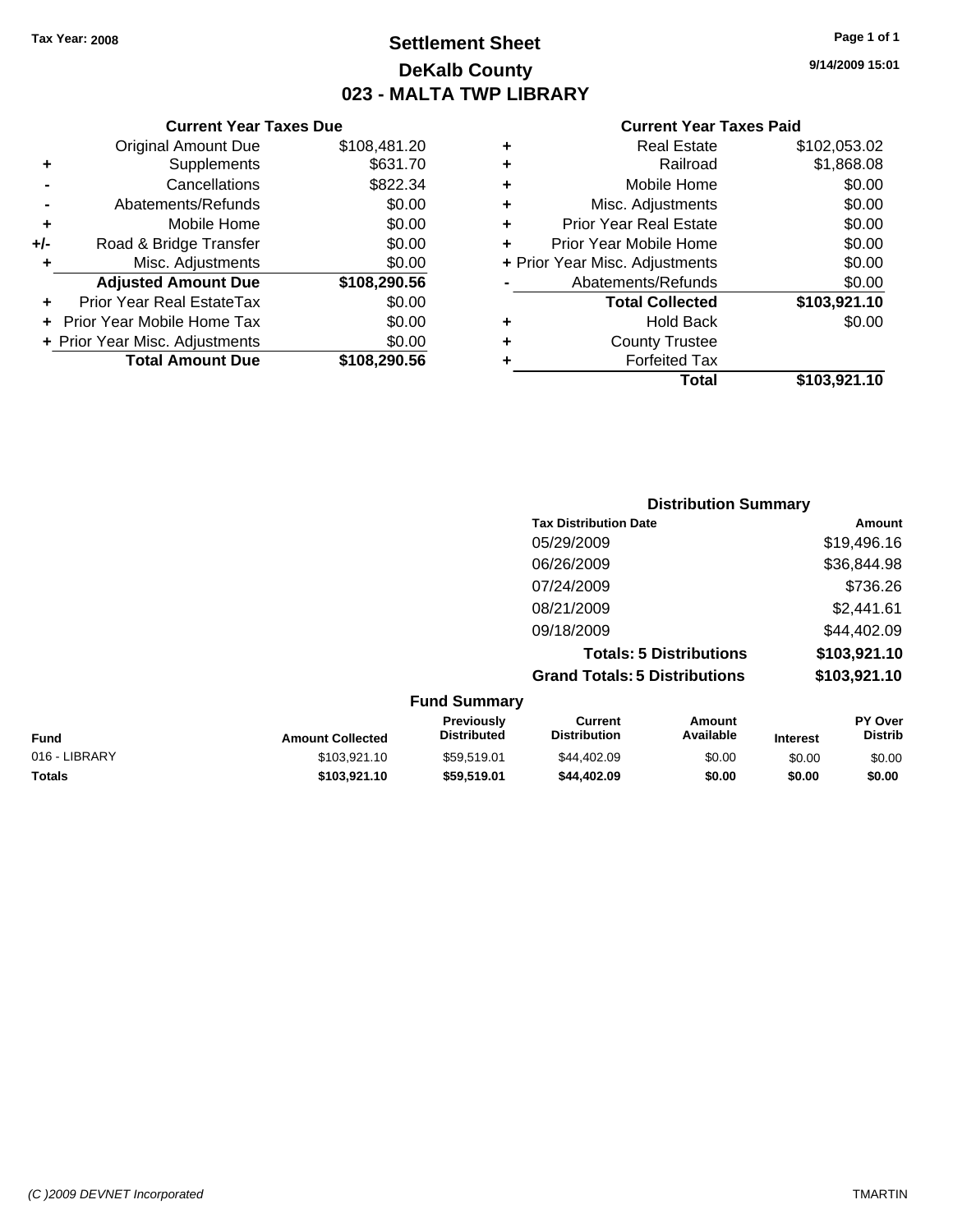**Current Year Taxes Due** Original Amount Due \$147,653.55

**Adjusted Amount Due \$133,007.16**

**Total Amount Due \$133,007.16**

**+** Supplements \$770.87 **-** Cancellations \$1,003.53 **-** Abatements/Refunds \$0.00 **+** Mobile Home \$0.00 **+/-** Road & Bridge Transfer (\$14,413.73) **+** Misc. Adjustments \$0.00

**+** Prior Year Real EstateTax \$0.00 **+** Prior Year Mobile Home Tax \$0.00 **+ Prior Year Misc. Adjustments**  $$0.00$ 

## **Settlement Sheet Tax Year: 2008 Page 1 of 1 DeKalb County 024 - MALTA ROAD & BRIDGE**

**9/14/2009 15:01**

#### **Current Year Taxes Paid**

|   | Total                          | \$127.033.02 |
|---|--------------------------------|--------------|
| ٠ | <b>Forfeited Tax</b>           |              |
| ٠ | <b>County Trustee</b>          |              |
| ٠ | <b>Hold Back</b>               | \$0.00       |
|   | <b>Total Collected</b>         | \$127,033.02 |
|   | Abatements/Refunds             | \$0.00       |
|   | + Prior Year Misc. Adjustments | \$0.00       |
| ٠ | Prior Year Mobile Home         | \$0.00       |
| ٠ | <b>Prior Year Real Estate</b>  | \$0.00       |
| ٠ | Misc. Adjustments              | \$0.00       |
| ÷ | Mobile Home                    | \$0.00       |
| ٠ | Railroad                       | \$2,496.72   |
| ٠ | <b>Real Estate</b>             | \$124,536.30 |

| <b>Road and Bridge Summary</b> |             |               | <b>Distribution Summary</b>  |             |  |
|--------------------------------|-------------|---------------|------------------------------|-------------|--|
| <b>Municipality</b>            | Amt. Due    | Amt. Distrib. | <b>Tax Distribution Date</b> | Amount      |  |
| <b>VILLAGE OF MALTA</b>        | \$15,028.92 | \$14,413.73   | 05/29/2009                   | \$23,791.23 |  |
| <b>Totals</b>                  | \$15,028.92 | \$14,413.73   | 06/26/2009                   | \$45,070.97 |  |
|                                |             |               | 07/24/2009                   | \$898.44    |  |
|                                |             |               | 08/21/2009                   | \$2,979.57  |  |
|                                |             |               | 09/18/2009                   | \$54,292.81 |  |
|                                |             |               |                              |             |  |

**Totals: 5 Distributions \$127,033.02 Grand Totals: 5 Distributions \$127,033.02**

| <b>Fund Summary</b> |
|---------------------|
|                     |

| Fund                         | <b>Amount Collected</b> | Previously<br><b>Distributed</b> | Current<br><b>Distribution</b> | Amount<br>Available | <b>Interest</b> | PY Over<br><b>Distrib</b> |
|------------------------------|-------------------------|----------------------------------|--------------------------------|---------------------|-----------------|---------------------------|
| 007 - ROAD AND BRIDGE        | \$44,475.34             | \$25,456,70                      | \$19,018.64                    | \$0.00              | \$0.00          | \$0.00                    |
| 008 - BRIDGE CONST W/COUNTY  | \$14.950.94             | \$8,562.90                       | \$6.388.04                     | \$0.00              | \$0.00          | \$0.00                    |
| 009 - PERMANENT ROAD         | \$53.533.50             | \$30.660.40                      | \$22,873.10                    | \$0.00              | \$0.00          | \$0.00                    |
| 010 - EQUIPMENT AND BUILDING | \$14,073,24             | \$8.060.21                       | \$6,013,03                     | \$0.00              | \$0.00          | \$0.00                    |
| Totals                       | \$127,033.02            | \$72.740.21                      | \$54,292.81                    | \$0.00              | \$0.00          | \$0.00                    |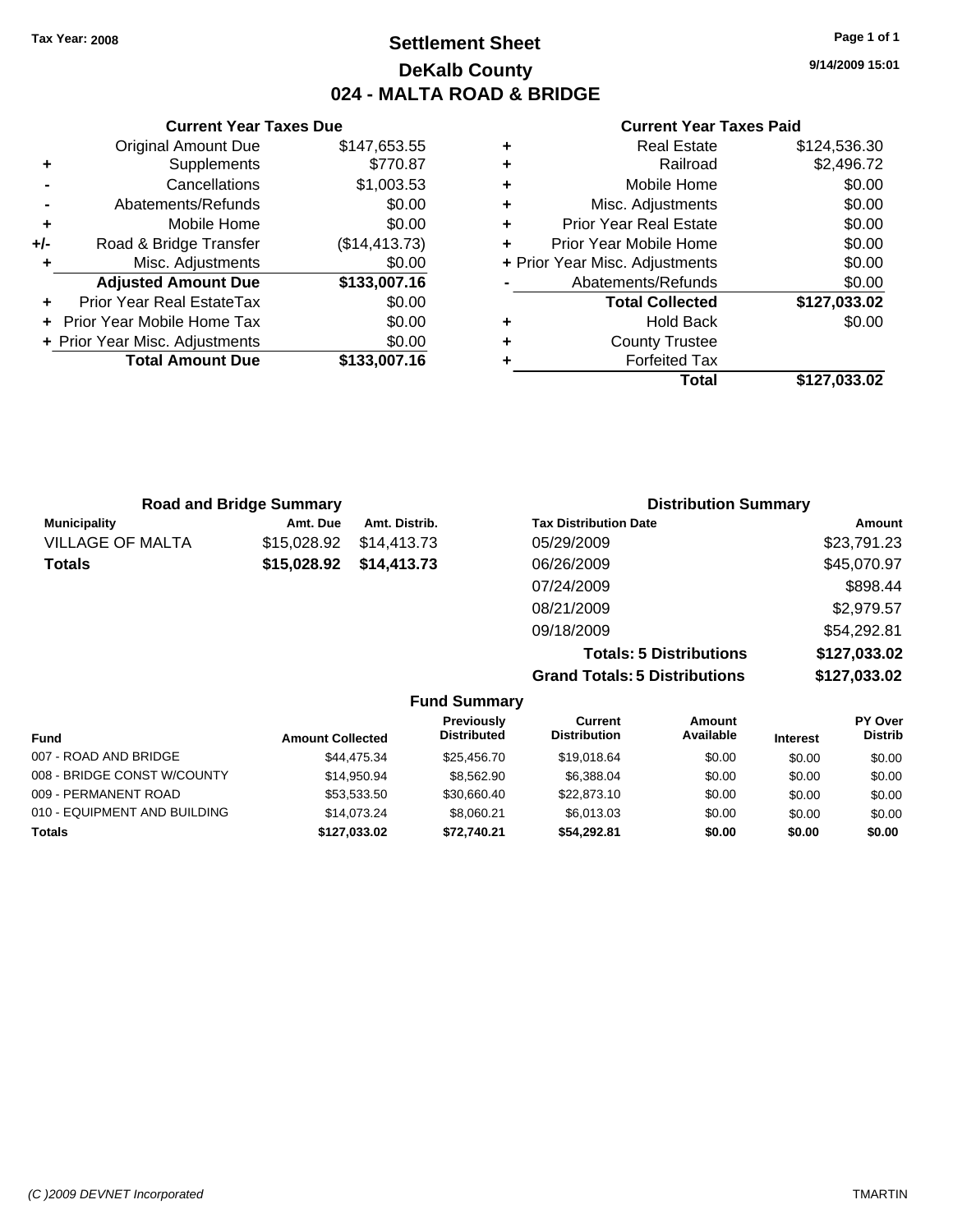## **Settlement Sheet Tax Year: 2008 Page 1 of 1 DeKalb County 025 - MAYFIELD TOWNSHIP**

**9/14/2009 15:01**

#### **Current Year Taxes Paid**

|     | <b>Original Amount Due</b>        | \$90,855.72 |
|-----|-----------------------------------|-------------|
| ٠   | Supplements                       | \$485.35    |
|     | Cancellations                     | \$511.34    |
|     | Abatements/Refunds                | \$0.00      |
| ٠   | Mobile Home                       | \$0.00      |
| +/- | Road & Bridge Transfer            | \$0.00      |
| ٠   | Misc. Adjustments                 | \$0.00      |
|     | <b>Adjusted Amount Due</b>        | \$90,829.73 |
|     | Prior Year Real EstateTax         | \$0.00      |
|     | <b>Prior Year Mobile Home Tax</b> | \$0.00      |
|     | + Prior Year Misc. Adjustments    | \$0.00      |
|     | <b>Total Amount Due</b>           | \$90,829.73 |

**Current Year Taxes Due**

| <b>Distribution Summary</b> |
|-----------------------------|
| Amount                      |
| \$11,519.96                 |
| \$34,300.14                 |
| \$763.75                    |
| \$2,336.13                  |
| \$39,468.10                 |
| \$88,388.08                 |
| \$88,388.08                 |
|                             |

|                          |                         | <b>Fund Summary</b>              |                                |                     |                 |                                  |
|--------------------------|-------------------------|----------------------------------|--------------------------------|---------------------|-----------------|----------------------------------|
| <b>Fund</b>              | <b>Amount Collected</b> | Previously<br><b>Distributed</b> | Current<br><b>Distribution</b> | Amount<br>Available | <b>Interest</b> | <b>PY Over</b><br><b>Distrib</b> |
| 001 - CORPORATE          | \$84,494.40             | \$46.764.95                      | \$37.729.45                    | \$0.00              | \$0.00          | \$0.00                           |
| 054 - GENERAL ASSISTANCE | \$3.893.68              | \$2.155.03                       | \$1.738.65                     | \$0.00              | \$0.00          | \$0.00                           |
| <b>Totals</b>            | \$88,388.08             | \$48,919.98                      | \$39,468,10                    | \$0.00              | \$0.00          | \$0.00                           |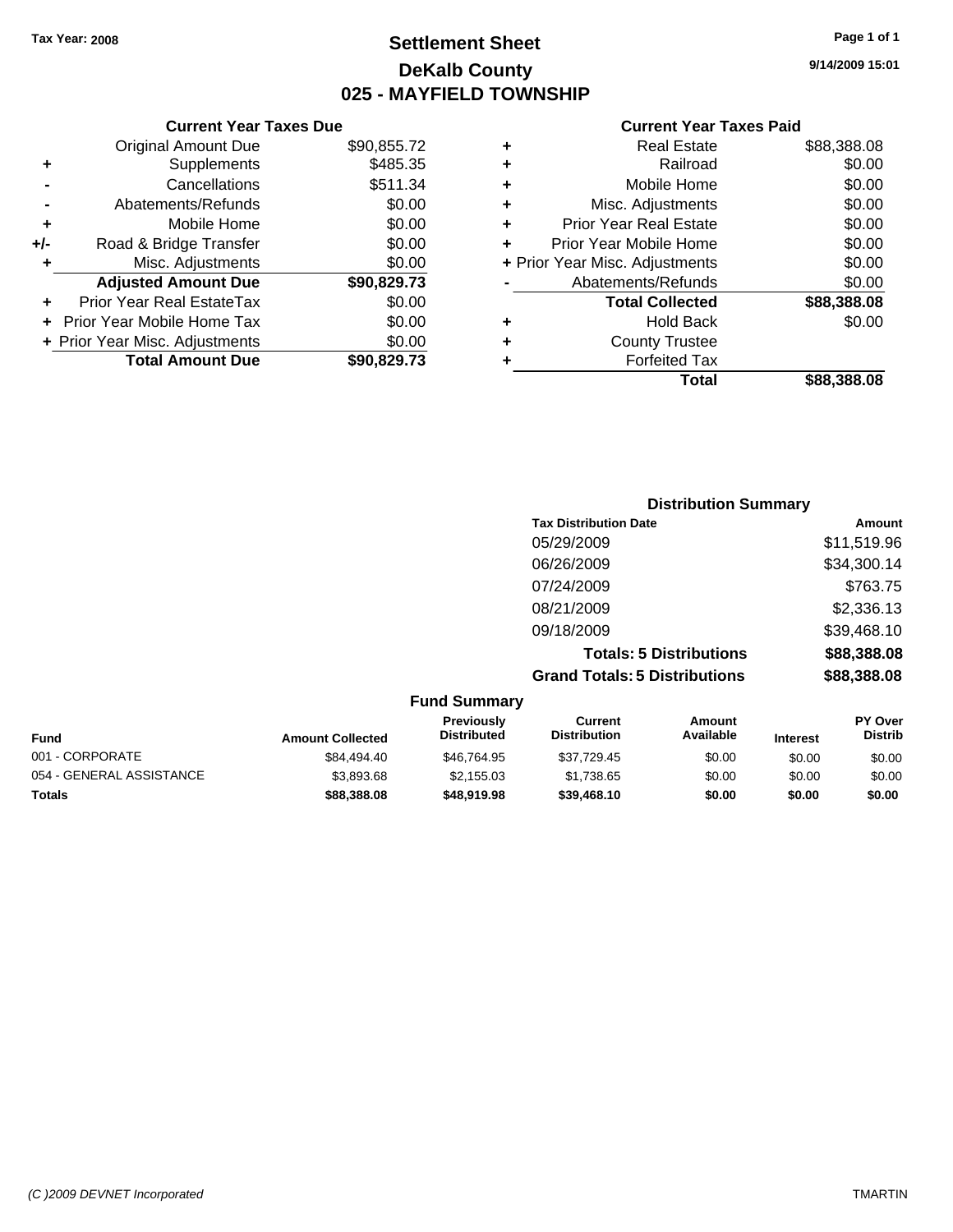## **Settlement Sheet Tax Year: 2008 Page 1 of 1 DeKalb County 026 - MAYFIELD ROAD & BRIDGE**

|   | <b>Current Year Taxes Paid</b> |              |  |  |  |
|---|--------------------------------|--------------|--|--|--|
| ٠ | <b>Real Estate</b>             | \$204,599.70 |  |  |  |
| ٠ | Railroad                       | \$0.00       |  |  |  |
| ٠ | Mobile Home                    | \$0.00       |  |  |  |
| ÷ | Misc. Adjustments              | \$0.00       |  |  |  |
| ÷ | <b>Prior Year Real Estate</b>  | \$0.00       |  |  |  |
| ٠ | Prior Year Mobile Home         | \$0.00       |  |  |  |
|   | + Prior Year Misc. Adjustments | \$0.00       |  |  |  |
|   | Abatements/Refunds             | \$0.00       |  |  |  |
|   | <b>Total Collected</b>         | \$204,599.70 |  |  |  |
|   | <b>Hold Back</b>               | \$0.00       |  |  |  |
| ٠ | <b>County Trustee</b>          |              |  |  |  |
| ٠ | <b>Forfeited Tax</b>           |              |  |  |  |
|   | Total                          | \$204.599.70 |  |  |  |

#### **Current Year Taxes Due** Original Amount Due \$210,311.88 **+** Supplements \$1,123.48 **-** Cancellations \$1,183.66 **-** Abatements/Refunds \$0.00 **+** Mobile Home \$0.00 **+/-** Road & Bridge Transfer \$0.00 **+** Misc. Adjustments \$0.00 **Adjusted Amount Due \$210,251.70**

| <b>Total Amount Due</b>        | \$210,251.70 |
|--------------------------------|--------------|
| + Prior Year Misc. Adjustments | \$0.00       |
| + Prior Year Mobile Home Tax   | \$0.00       |
| Prior Year Real EstateTax      | \$0.00       |

### **Distribution Summary**

| <b>Tax Distribution Date</b>         | Amount       |
|--------------------------------------|--------------|
| 05/29/2009                           | \$26,666.35  |
| 06/26/2009                           | \$79,397.66  |
| 07/24/2009                           | \$1,767.89   |
| 08/21/2009                           | \$5,407.62   |
| 09/18/2009                           | \$91,360.18  |
| <b>Totals: 5 Distributions</b>       | \$204,599.70 |
| <b>Grand Totals: 5 Distributions</b> | \$204,599.70 |

**Fund Summary Fund Interest Amount Collected Distributed PY Over Distrib Amount Available Current Distribution Previously** 007 - ROAD AND BRIDGE 60.00 \$129,681.40 \$71,774.59 \$57,906.81 \$0.00 \$0.00 \$0.00 008 - BRIDGE CONST W/COUNTY  $$6,811.33$   $$3,769.86$   $$3,041.47$   $$0.00$   $$0.00$   $$0.00$ 009 - PERMANENT ROAD \$52,535.68 \$29,076.85 \$23,458.83 \$0.00 \$0.00 \$0.00 010 - EQUIPMENT AND BUILDING \$9,242.80 \$5,115.60 \$4,127.20 \$0.00 \$0.00 \$0.00 \$0.00 035 - TORT JUDGMENTS, LIABILITY INSURANCE \$3,893.74 \$2,155.06 \$1,738.68 \$0.00 \$0.00 \$0.00 047 - SOCIAL SECURITY 62,434.75 \$1,347.56 \$1,087.19 \$0.00 \$0.00 \$0.00 \$0.00 **Totals \$204,599.70 \$113,239.52 \$91,360.18 \$0.00 \$0.00 \$0.00**

**9/14/2009 15:01**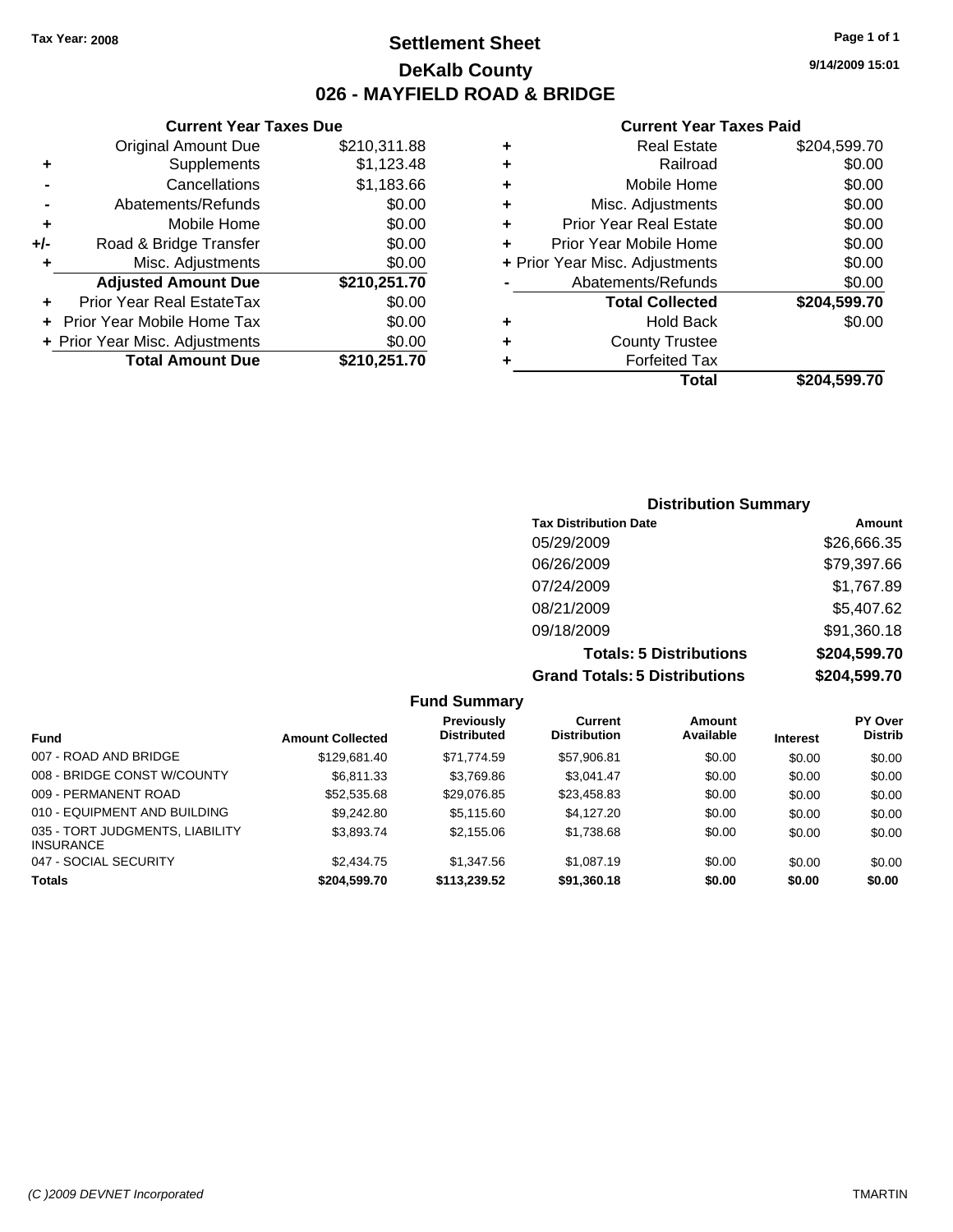## **Settlement Sheet Tax Year: 2008 Page 1 of 1 DeKalb County 027 - MILAN TOWNSHIP**

**9/14/2009 15:01**

|     | <b>Current Year Taxes Due</b>  |             |
|-----|--------------------------------|-------------|
|     | <b>Original Amount Due</b>     | \$26,000.99 |
| ٠   | Supplements                    | \$0.00      |
|     | Cancellations                  | \$0.00      |
|     | Abatements/Refunds             | \$0.00      |
| ٠   | Mobile Home                    | \$0.00      |
| +/- | Road & Bridge Transfer         | \$0.00      |
|     | Misc. Adjustments              | \$0.00      |
|     | <b>Adjusted Amount Due</b>     | \$26,000.99 |
|     | Prior Year Real EstateTax      | \$0.00      |
|     | Prior Year Mobile Home Tax     | \$0.00      |
|     | + Prior Year Misc. Adjustments | \$0.00      |
|     | <b>Total Amount Due</b>        | \$26.000.99 |
|     |                                |             |

#### **Current Year Taxes Paid**

|   | Total                          | \$25,166.47 |
|---|--------------------------------|-------------|
| ٠ | <b>Forfeited Tax</b>           |             |
| ٠ | <b>County Trustee</b>          |             |
| ٠ | <b>Hold Back</b>               | \$0.00      |
|   | <b>Total Collected</b>         | \$25,166.47 |
|   | Abatements/Refunds             | \$0.00      |
|   | + Prior Year Misc. Adjustments | \$0.00      |
| ٠ | Prior Year Mobile Home         | \$0.00      |
| ٠ | Prior Year Real Estate         | \$0.00      |
| ٠ | Misc. Adjustments              | \$0.00      |
| ÷ | Mobile Home                    | \$0.00      |
| ÷ | Railroad                       | \$0.00      |
| ٠ | <b>Real Estate</b>             | \$25,166.47 |

|                     | <b>Distribution Summary</b>          |             |
|---------------------|--------------------------------------|-------------|
|                     | <b>Tax Distribution Date</b>         | Amount      |
|                     | 05/29/2009                           | \$4,076.48  |
|                     | 06/26/2009                           | \$9,610.12  |
|                     | 07/24/2009                           | \$221.92    |
|                     | 08/21/2009                           | \$426.16    |
|                     | 09/18/2009                           | \$10,831.79 |
|                     | <b>Totals: 5 Distributions</b>       | \$25,166.47 |
|                     | <b>Grand Totals: 5 Distributions</b> | \$25,166.47 |
| <b>Fund Summary</b> |                                      |             |

| unu vunnuu y            |                                         |                                |                     |                 |                                  |
|-------------------------|-----------------------------------------|--------------------------------|---------------------|-----------------|----------------------------------|
| <b>Amount Collected</b> | <b>Previously</b><br><b>Distributed</b> | Current<br><b>Distribution</b> | Amount<br>Available | <b>Interest</b> | <b>PY Over</b><br><b>Distrib</b> |
| \$25,166.47             | \$14,334.68                             | \$10,831.79                    | \$0.00              | \$0.00          | \$0.00                           |
| \$25.166.47             | \$14,334,68                             | \$10,831,79                    | \$0.00              | \$0.00          | \$0.00                           |
|                         |                                         |                                |                     |                 |                                  |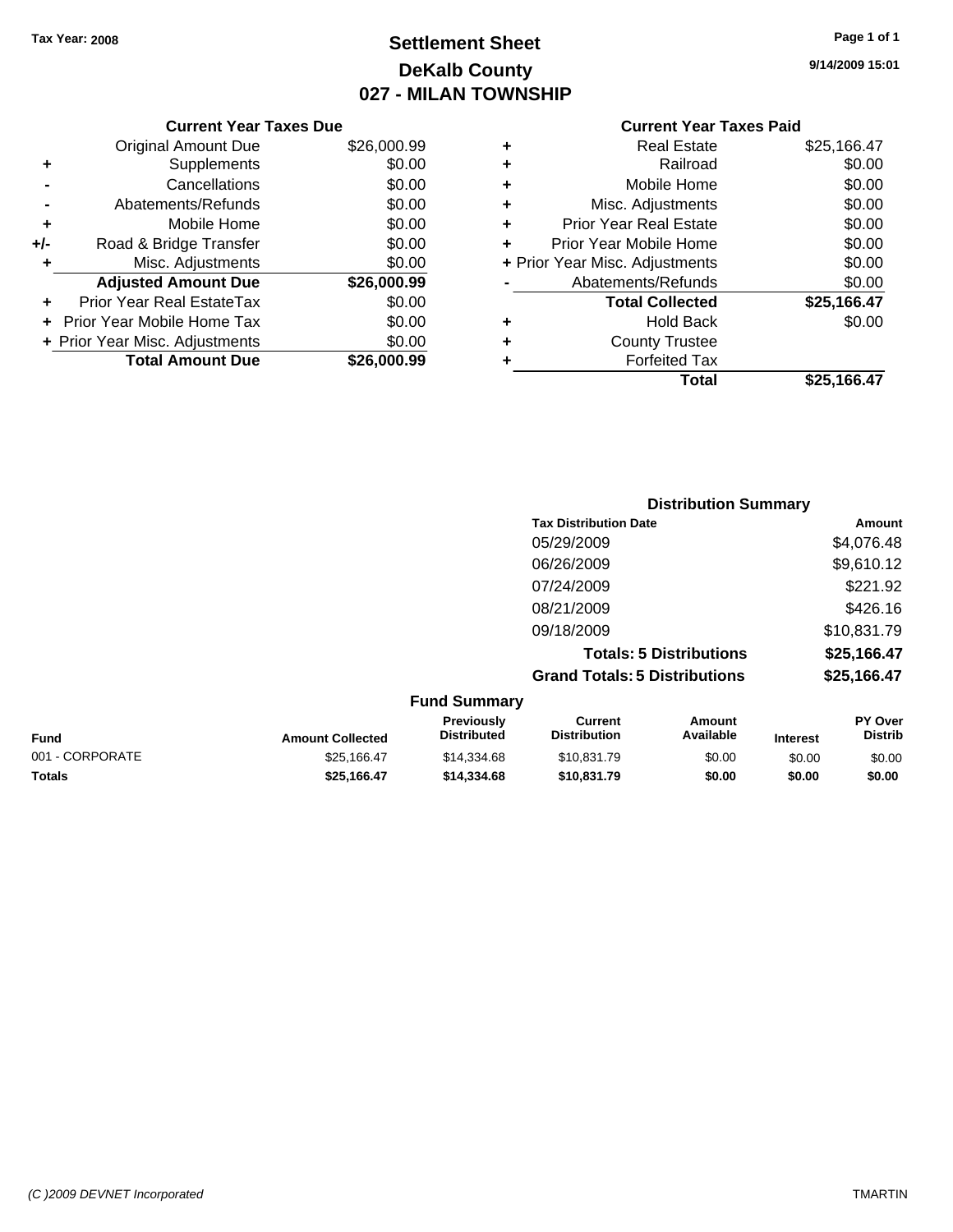| 9/14/2009 15:01 |  |
|-----------------|--|
|                 |  |
|                 |  |

#### **Current Year Taxes Paid**

| ٠ | Real Estate                    | \$39,058.64 |
|---|--------------------------------|-------------|
| ٠ | Railroad                       | \$0.00      |
| ٠ | Mobile Home                    | \$0.00      |
| ٠ | Misc. Adjustments              | \$0.00      |
| ٠ | <b>Prior Year Real Estate</b>  | \$0.00      |
| ٠ | Prior Year Mobile Home         | \$0.00      |
|   | + Prior Year Misc. Adjustments | \$0.00      |
|   | Abatements/Refunds             | \$0.00      |
|   | <b>Total Collected</b>         | \$39,058.64 |
| ٠ | <b>Hold Back</b>               | \$0.00      |
| ٠ | <b>County Trustee</b>          |             |
|   | <b>Forfeited Tax</b>           |             |
|   | Total                          | \$39.058.64 |

|     | <b>Current Year Taxes Due</b>  |             |
|-----|--------------------------------|-------------|
|     | <b>Original Amount Due</b>     | \$40,353.83 |
|     | Supplements                    | \$0.00      |
|     | Cancellations                  | \$0.00      |
|     | Abatements/Refunds             | \$0.00      |
| ٠   | Mobile Home                    | \$0.00      |
| +/- | Road & Bridge Transfer         | \$0.00      |
|     | Misc. Adjustments              | \$0.00      |
|     | <b>Adjusted Amount Due</b>     | \$40,353.83 |
|     | Prior Year Real EstateTax      | \$0.00      |
|     | Prior Year Mobile Home Tax     | \$0.00      |
|     | + Prior Year Misc. Adjustments | \$0.00      |
|     | <b>Total Amount Due</b>        | \$40,353.83 |

| <b>Distribution Summary</b>          |             |
|--------------------------------------|-------------|
| <b>Tax Distribution Date</b>         | Amount      |
| 05/29/2009                           | \$6,326.73  |
| 06/26/2009                           | \$14,915.06 |
| 07/24/2009                           | \$344.41    |
| 08/21/2009                           | \$661.41    |
| 09/18/2009                           | \$16,811.03 |
| <b>Totals: 5 Distributions</b>       | \$39,058.64 |
| <b>Grand Totals: 5 Distributions</b> | \$39,058.64 |
|                                      |             |

|                             |                         | <b>Fund Summary</b>                     |                                |                     |                 |                           |
|-----------------------------|-------------------------|-----------------------------------------|--------------------------------|---------------------|-----------------|---------------------------|
| Fund                        | <b>Amount Collected</b> | <b>Previously</b><br><b>Distributed</b> | Current<br><b>Distribution</b> | Amount<br>Available | <b>Interest</b> | PY Over<br><b>Distrib</b> |
| 007 - ROAD AND BRIDGE       | \$20,326.90             | \$11.578.10                             | \$8,748.80                     | \$0.00              | \$0.00          | \$0.00                    |
| 008 - BRIDGE CONST W/COUNTY | \$4,212.90              | \$2,399.65                              | \$1,813.25                     | \$0.00              | \$0.00          | \$0.00                    |
| 009 - PERMANENT ROAD        | \$14,518.84             | \$8,269.86                              | \$6.248.98                     | \$0.00              | \$0.00          | \$0.00                    |
| <b>Totals</b>               | \$39,058,64             | \$22.247.61                             | \$16,811.03                    | \$0.00              | \$0.00          | \$0.00                    |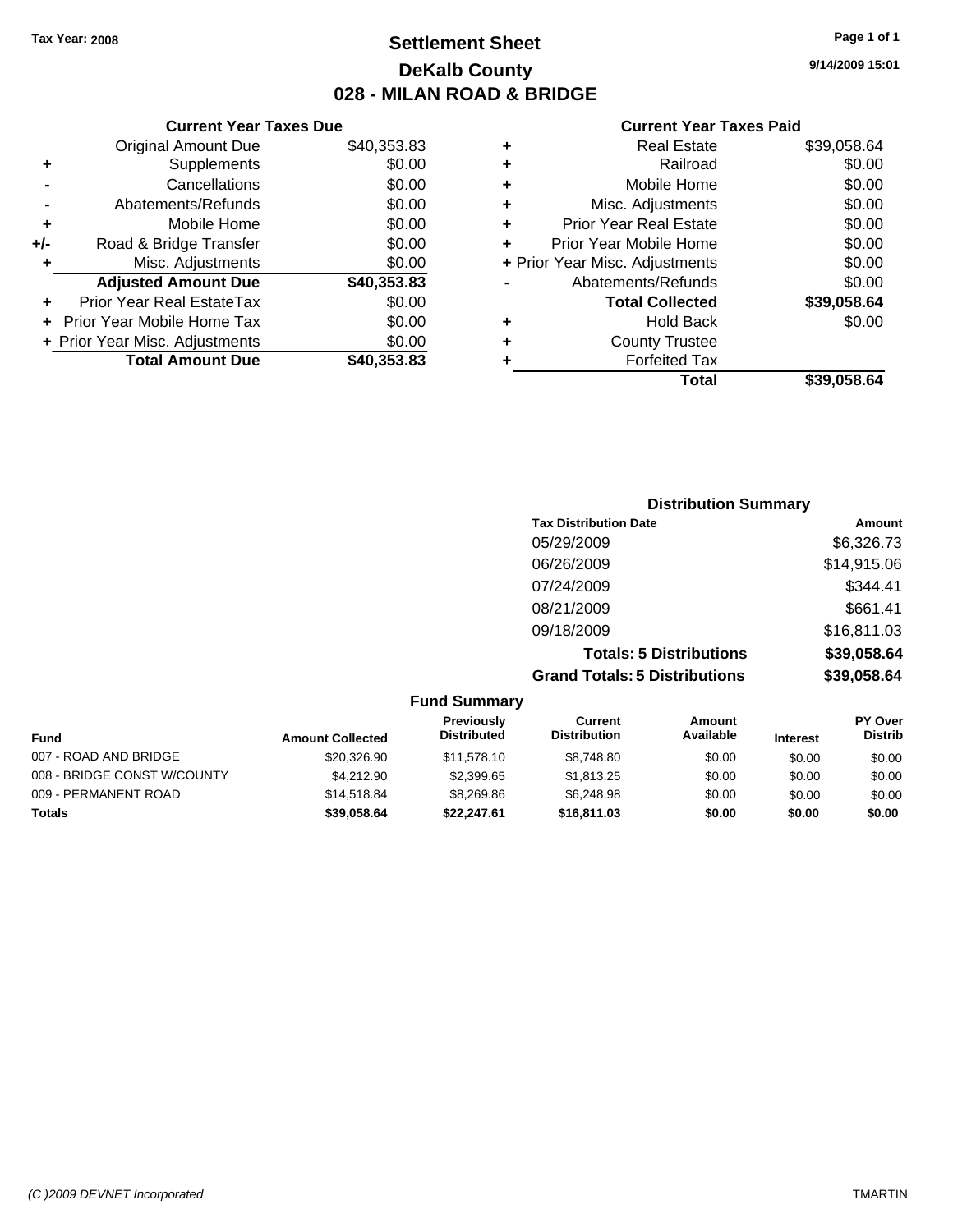## **Settlement Sheet Tax Year: 2008 Page 1 of 1 DeKalb County 029 - PAW PAW TOWNSHIP**

**9/14/2009 15:01**

| <b>Current Year Taxes Paid</b> |
|--------------------------------|
|--------------------------------|

|     | <b>Current Year Taxes Due</b>  |             |  |
|-----|--------------------------------|-------------|--|
|     | <b>Original Amount Due</b>     | \$60,113.37 |  |
| ٠   | Supplements                    | \$0.00      |  |
|     | Cancellations                  | \$0.00      |  |
|     | Abatements/Refunds             | \$0.00      |  |
| ٠   | Mobile Home                    | \$0.00      |  |
| +/- | Road & Bridge Transfer         | \$0.00      |  |
| ٠   | Misc. Adjustments              | \$0.00      |  |
|     | <b>Adjusted Amount Due</b>     | \$60,113.37 |  |
| ÷   | Prior Year Real EstateTax      | \$0.00      |  |
|     | Prior Year Mobile Home Tax     | \$0.00      |  |
|     | + Prior Year Misc. Adjustments | \$0.00      |  |
|     | <b>Total Amount Due</b>        | \$60,113.37 |  |
|     |                                |             |  |

| ٠ | Real Estate                    | \$55,835.91 |
|---|--------------------------------|-------------|
| ٠ | Railroad                       | \$1,411.88  |
| ٠ | Mobile Home                    | \$0.00      |
| ٠ | Misc. Adjustments              | \$0.00      |
| ÷ | Prior Year Real Estate         | \$0.00      |
|   | Prior Year Mobile Home         | \$0.00      |
|   | + Prior Year Misc. Adjustments | \$0.00      |
|   | Abatements/Refunds             | \$0.00      |
|   | <b>Total Collected</b>         | \$57,247.79 |
| ٠ | <b>Hold Back</b>               | \$0.00      |
|   | <b>County Trustee</b>          |             |
| ٠ | <b>Forfeited Tax</b>           |             |
|   | Total                          | \$57,247.79 |
|   |                                |             |

| <b>Distribution Summary</b>          |             |
|--------------------------------------|-------------|
| <b>Tax Distribution Date</b>         | Amount      |
| 05/29/2009                           | \$6,542.54  |
| 06/26/2009                           | \$24,371.56 |
| 07/24/2009                           | \$1,083.77  |
| 08/21/2009                           | \$1,123.24  |
| 09/18/2009                           | \$24,126.68 |
| <b>Totals: 5 Distributions</b>       | \$57,247.79 |
| <b>Grand Totals: 5 Distributions</b> | \$57,247.79 |

| <b>Fund Summary</b>      |                         |                                  |                                |                     |                 |                                  |
|--------------------------|-------------------------|----------------------------------|--------------------------------|---------------------|-----------------|----------------------------------|
| <b>Fund</b>              | <b>Amount Collected</b> | Previously<br><b>Distributed</b> | Current<br><b>Distribution</b> | Amount<br>Available | <b>Interest</b> | <b>PY Over</b><br><b>Distrib</b> |
| 001 - CORPORATE          | \$53.742.45             | \$31.093.08                      | \$22,649.37                    | \$0.00              | \$0.00          | \$0.00                           |
| 017 - CEMETERY           | \$2,194.83              | \$1,269.83                       | \$925.00                       | \$0.00              | \$0.00          | \$0.00                           |
| 034 - GENERAL ASSISTANCE | \$1,310.51              | \$758.20                         | \$552.31                       | \$0.00              | \$0.00          | \$0.00                           |
| <b>Totals</b>            | \$57,247.79             | \$33.121.11                      | \$24,126.68                    | \$0.00              | \$0.00          | \$0.00                           |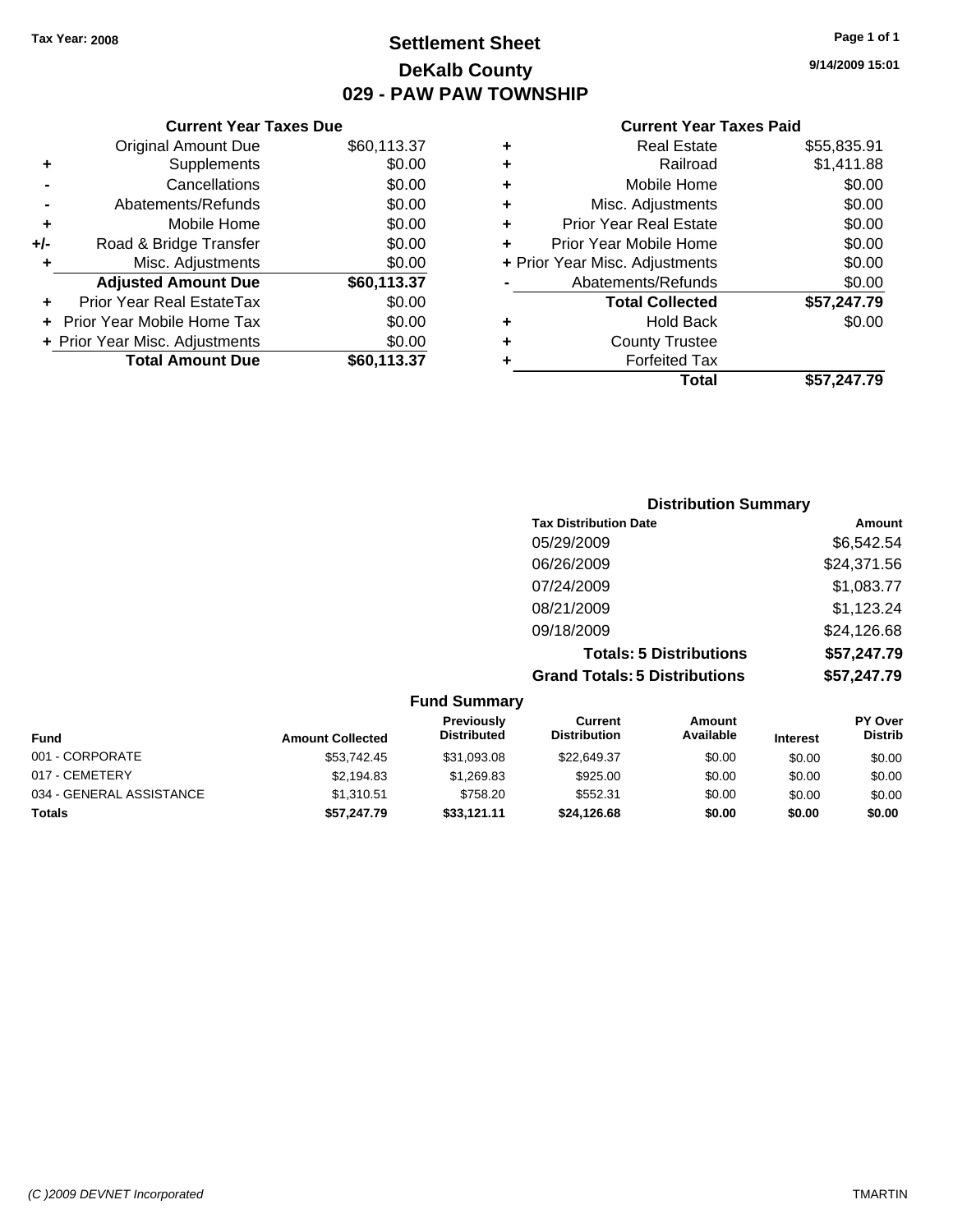## **Settlement Sheet Tax Year: 2008 Page 1 of 1 DeKalb County 030 - PAW PAW ROAD & BRIDGE**

**9/14/2009 15:01**

#### **Current Year Taxes Paid**

| Cυ                   |   |             | <b>Current Year Taxes Due</b>  |       |
|----------------------|---|-------------|--------------------------------|-------|
|                      | ٠ | \$82,907.79 | <b>Original Amount Due</b>     |       |
|                      | ÷ | \$0.00      | Supplements                    | ٠     |
| М                    | ٠ | \$0.00      | Cancellations                  |       |
| Misc. A              | ٠ | \$0.00      | Abatements/Refunds             |       |
| Prior Year           | ٠ | \$0.00      | Mobile Home                    |       |
| Prior Year M         | ٠ | \$0.00      | Road & Bridge Transfer         | $+/-$ |
| + Prior Year Misc. A |   | \$0.00      | Misc. Adjustments              | ٠     |
| Abatemer             |   | \$82,907.79 | <b>Adjusted Amount Due</b>     |       |
| <b>Tota</b>          |   | \$0.00      | Prior Year Real EstateTax      |       |
|                      | ٠ | \$0.00      | + Prior Year Mobile Home Tax   |       |
| Cou                  | ٠ | \$0.00      | + Prior Year Misc. Adjustments |       |
| F٥                   |   | \$82,907.79 | <b>Total Amount Due</b>        |       |
|                      |   |             |                                |       |

|   | Total                          | \$78,955.56 |
|---|--------------------------------|-------------|
|   | <b>Forfeited Tax</b>           |             |
| ٠ | <b>County Trustee</b>          |             |
| ٠ | <b>Hold Back</b>               | \$0.00      |
|   | <b>Total Collected</b>         | \$78,955.56 |
|   | Abatements/Refunds             | \$0.00      |
|   | + Prior Year Misc. Adjustments | \$0.00      |
| ÷ | Prior Year Mobile Home         | \$0.00      |
| ÷ | <b>Prior Year Real Estate</b>  | \$0.00      |
| ٠ | Misc. Adjustments              | \$0.00      |
| ٠ | Mobile Home                    | \$0.00      |
| ٠ | Railroad                       | \$1,947.24  |
| ٠ | <b>Real Estate</b>             | \$77,008.32 |

### **Distribution Summary Tax Distribution Date Amount** 05/29/2009 \$9,023.49 06/26/2009 \$33,612.99 07/24/2009 \$1,494.74 08/21/2009 \$1,549.16 09/18/2009 \$33,275.18 **Totals: 5 Distributions \$78,955.56 Grand Totals: 5 Distributions \$78,955.56**

|                                         |                         | <b>Fund Summary</b>              |                                |                     |                 |                                  |
|-----------------------------------------|-------------------------|----------------------------------|--------------------------------|---------------------|-----------------|----------------------------------|
| <b>Fund</b>                             | <b>Amount Collected</b> | Previously<br><b>Distributed</b> | Current<br><b>Distribution</b> | Amount<br>Available | <b>Interest</b> | <b>PY Over</b><br><b>Distrib</b> |
| 007 - ROAD AND BRIDGE                   | \$38,294.47             | \$22,155.59                      | \$16,138.88                    | \$0.00              | \$0.00          | \$0.00                           |
| 009 - PERMANENT ROAD                    | \$30.657.73             | \$17,737,27                      | \$12,920.46                    | \$0.00              | \$0.00          | \$0.00                           |
| 010 - EQUIPMENT AND BUILDING            | \$4,215.36              | \$2,438.83                       | \$1,776.53                     | \$0.00              | \$0.00          | \$0.00                           |
| 027 - AUDIT                             | \$636.23                | \$368.09                         | \$268.14                       | \$0.00              | \$0.00          | \$0.00                           |
| 035 - TORT JUDGEMENTS/LIABILITY<br>INS. | \$4.066.45              | \$2,352.68                       | \$1.713.77                     | \$0.00              | \$0.00          | \$0.00                           |
| 047 - SOCIAL SECURITY                   | \$1,085.32              | \$627.92                         | \$457.40                       | \$0.00              | \$0.00          | \$0.00                           |
| <b>Totals</b>                           | \$78,955.56             | \$45,680.38                      | \$33,275.18                    | \$0.00              | \$0.00          | \$0.00                           |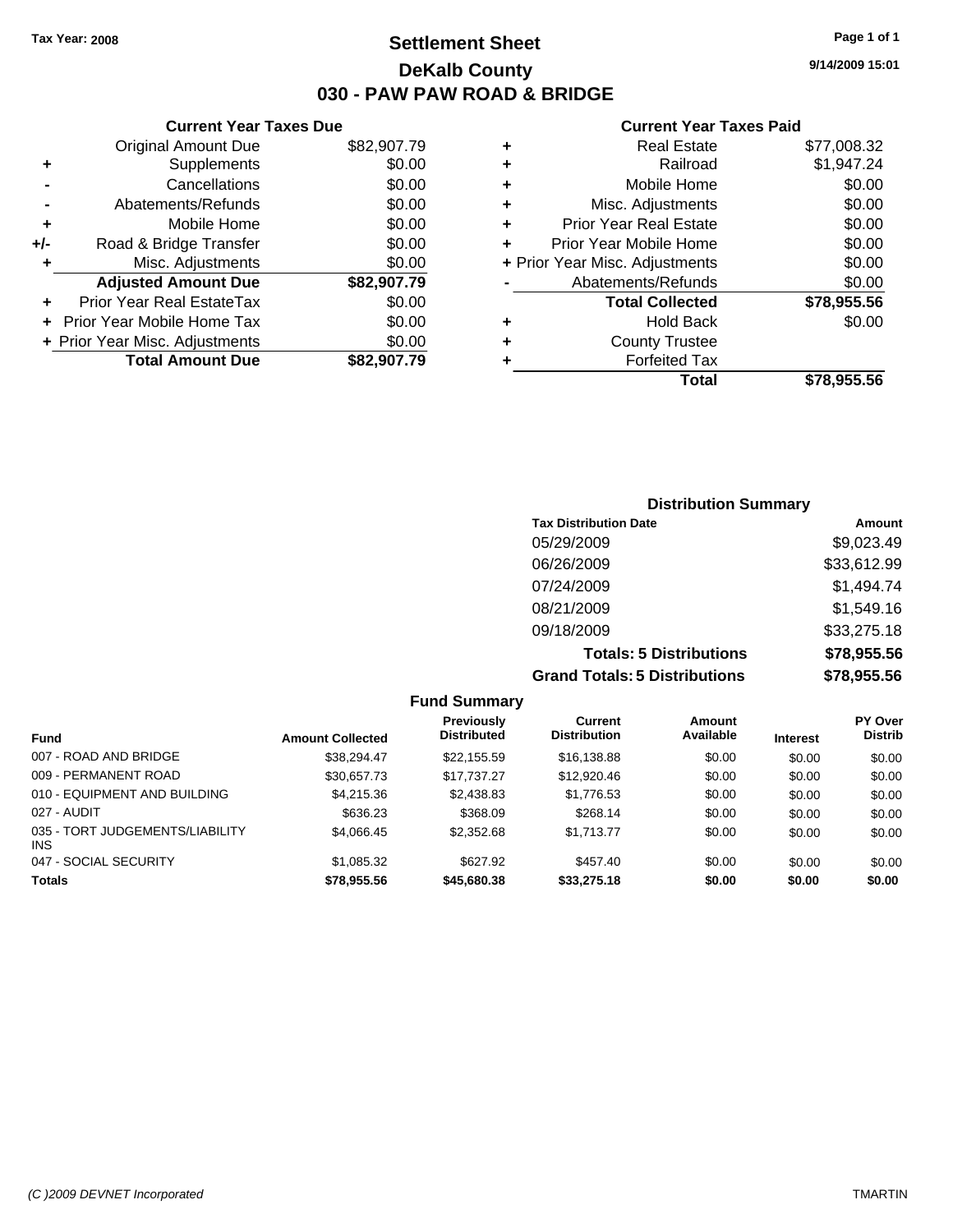## **Settlement Sheet Tax Year: 2008 Page 1 of 1 DeKalb County 031 - PIERCE TOWNSHIP**

## **Current Year Taxes Due**

|     | <b>Original Amount Due</b>        | \$51,310.15 |
|-----|-----------------------------------|-------------|
| ٠   | Supplements                       | \$0.00      |
|     | Cancellations                     | \$0.00      |
|     | Abatements/Refunds                | \$0.00      |
| ٠   | Mobile Home                       | \$0.00      |
| +/- | Road & Bridge Transfer            | \$0.00      |
| ٠   | Misc. Adjustments                 | \$0.00      |
|     | <b>Adjusted Amount Due</b>        | \$51,310.15 |
|     | Prior Year Real EstateTax         | \$0.00      |
|     | <b>Prior Year Mobile Home Tax</b> | \$0.00      |
|     | + Prior Year Misc. Adjustments    | \$0.00      |
|     | <b>Total Amount Due</b>           | \$51,310.15 |

#### **Current Year Taxes Paid**

| ٠ | <b>Real Estate</b>             | \$49,833.24 |
|---|--------------------------------|-------------|
| ٠ | Railroad                       | \$0.00      |
| ٠ | Mobile Home                    | \$0.00      |
| ٠ | Misc. Adjustments              | \$0.00      |
| ٠ | <b>Prior Year Real Estate</b>  | \$0.00      |
| ÷ | Prior Year Mobile Home         | \$0.00      |
|   | + Prior Year Misc. Adjustments | \$0.00      |
|   | Abatements/Refunds             | \$0.00      |
|   | <b>Total Collected</b>         | \$49,833.24 |
| ٠ | <b>Hold Back</b>               | \$0.00      |
| ٠ | <b>County Trustee</b>          |             |
| ٠ | <b>Forfeited Tax</b>           |             |
|   | Total                          | \$49,833.24 |
|   |                                |             |

#### **9/14/2009 15:01**

| <b>Distribution Summary</b>    |             |
|--------------------------------|-------------|
| <b>Tax Distribution Date</b>   | Amount      |
| 05/29/2009                     | \$9,141.36  |
| 06/26/2009                     | \$17,855.56 |
| 07/24/2009                     | \$261.80    |
| 08/21/2009                     | \$849.29    |
| 09/18/2009                     | \$21,725.23 |
| <b>Totals: 5 Distributions</b> | \$49,833.24 |
| Crond Totalo: E Diotributions  | ma ago a    |

**Grand Totals: 5 Distributions \$49,833.24**

| <b>Fund Summary</b>                     |                         |                                         |                                |                     |                 |                           |
|-----------------------------------------|-------------------------|-----------------------------------------|--------------------------------|---------------------|-----------------|---------------------------|
| <b>Fund</b>                             | <b>Amount Collected</b> | <b>Previously</b><br><b>Distributed</b> | Current<br><b>Distribution</b> | Amount<br>Available | <b>Interest</b> | PY Over<br><b>Distrib</b> |
| 001 - CORPORATE                         | \$37,980.83             | \$21.422.77                             | \$16,558.06                    | \$0.00              | \$0.00          | \$0.00                    |
| $005 - I. M. R. F.$                     | \$1,554.05              | \$876.55                                | \$677.50                       | \$0.00              | \$0.00          | \$0.00                    |
| 027 - AUDIT                             | \$486.06                | \$274.15                                | \$211.91                       | \$0.00              | \$0.00          | \$0.00                    |
| 035 - TORT JUDGEMENTS/LIABILITY<br>INS. | \$4,371.26              | \$2.465.57                              | \$1,905.69                     | \$0.00              | \$0.00          | \$0.00                    |
| 047 - SOCIAL SECURITY                   | \$2,526.24              | \$1,424.90                              | \$1.101.34                     | \$0.00              | \$0.00          | \$0.00                    |
| 054 - GENERAL ASSISTANCE                | \$2,914.80              | \$1,644.07                              | \$1,270.73                     | \$0.00              | \$0.00          | \$0.00                    |
| <b>Totals</b>                           | \$49,833.24             | \$28,108.01                             | \$21,725.23                    | \$0.00              | \$0.00          | \$0.00                    |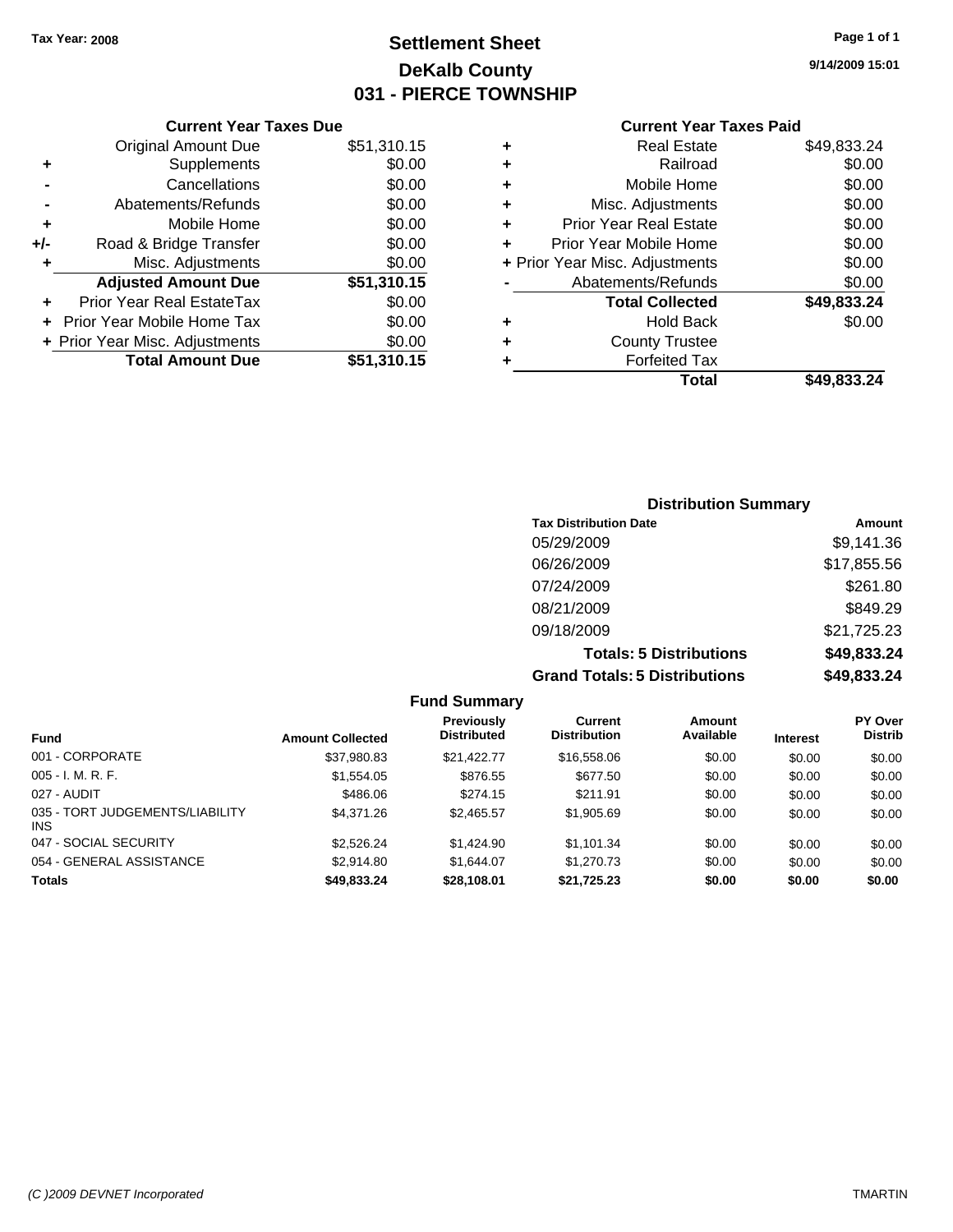**Current Year Taxes Due** Original Amount Due \$153,828.47

**Adjusted Amount Due \$153,828.47**

**Total Amount Due \$153,828.47**

**+** Supplements \$0.00 **-** Cancellations \$0.00 **-** Abatements/Refunds \$0.00 **+** Mobile Home \$0.00 **+/-** Road & Bridge Transfer \$0.00 **+** Misc. Adjustments \$0.00

**+** Prior Year Real EstateTax \$0.00 **+** Prior Year Mobile Home Tax \$0.00 **+ Prior Year Misc. Adjustments**  $$0.00$  **9/14/2009 15:01**

#### **Current Year Taxes Paid**

| ٠ | <b>Real Estate</b>             | \$149,400.67 |
|---|--------------------------------|--------------|
| ٠ | Railroad                       | \$0.00       |
| ٠ | Mobile Home                    | \$0.00       |
| ٠ | Misc. Adjustments              | \$0.00       |
| ٠ | <b>Prior Year Real Estate</b>  | \$0.00       |
| ٠ | Prior Year Mobile Home         | \$0.00       |
|   | + Prior Year Misc. Adjustments | \$0.00       |
|   | Abatements/Refunds             | \$0.00       |
|   | <b>Total Collected</b>         | \$149,400.67 |
| ٠ | Hold Back                      | \$0.00       |
| ٠ | <b>County Trustee</b>          |              |
| ٠ | <b>Forfeited Tax</b>           |              |
|   | Total                          | \$149.400.67 |

### **Distribution Summary Tax Distribution Date Amount** 05/29/2009 \$27,405.85 06/26/2009 \$53,530.97 07/24/2009 \$784.83 08/21/2009 \$2,546.20 09/18/2009 \$65,132.82 **Totals: 5 Distributions \$149,400.67 Grand Totals: 5 Distributions \$149,400.67**

| <b>Fund Summary</b>          |                         |                                         |                                |                     |                 |                                  |
|------------------------------|-------------------------|-----------------------------------------|--------------------------------|---------------------|-----------------|----------------------------------|
| <b>Fund</b>                  | <b>Amount Collected</b> | <b>Previously</b><br><b>Distributed</b> | Current<br><b>Distribution</b> | Amount<br>Available | <b>Interest</b> | <b>PY Over</b><br><b>Distrib</b> |
| $005 - I. M. R. F.$          | \$104.87                | \$59.15                                 | \$45.72                        | \$0.00              | \$0.00          | \$0.00                           |
| 007 - ROAD AND BRIDGE        | \$104.509.81            | \$58.947.64                             | \$45.562.17                    | \$0.00              | \$0.00          | \$0.00                           |
| 008 - BRIDGE CONST W/COUNTY  | \$8,295.48              | \$4,678.98                              | \$3,616.50                     | \$0.00              | \$0.00          | \$0.00                           |
| 009 - PERMANENT ROAD         | \$29,626.75             | \$16,710.65                             | \$12,916.10                    | \$0.00              | \$0.00          | \$0.00                           |
| 010 - EQUIPMENT AND BUILDING | \$5,806.46              | \$3,275.07                              | \$2,531.39                     | \$0.00              | \$0.00          | \$0.00                           |
| 047 - SOCIAL SECURITY        | \$1.057.30              | \$596.36                                | \$460.94                       | \$0.00              | \$0.00          | \$0.00                           |
| <b>Totals</b>                | \$149.400.67            | \$84,267.85                             | \$65,132.82                    | \$0.00              | \$0.00          | \$0.00                           |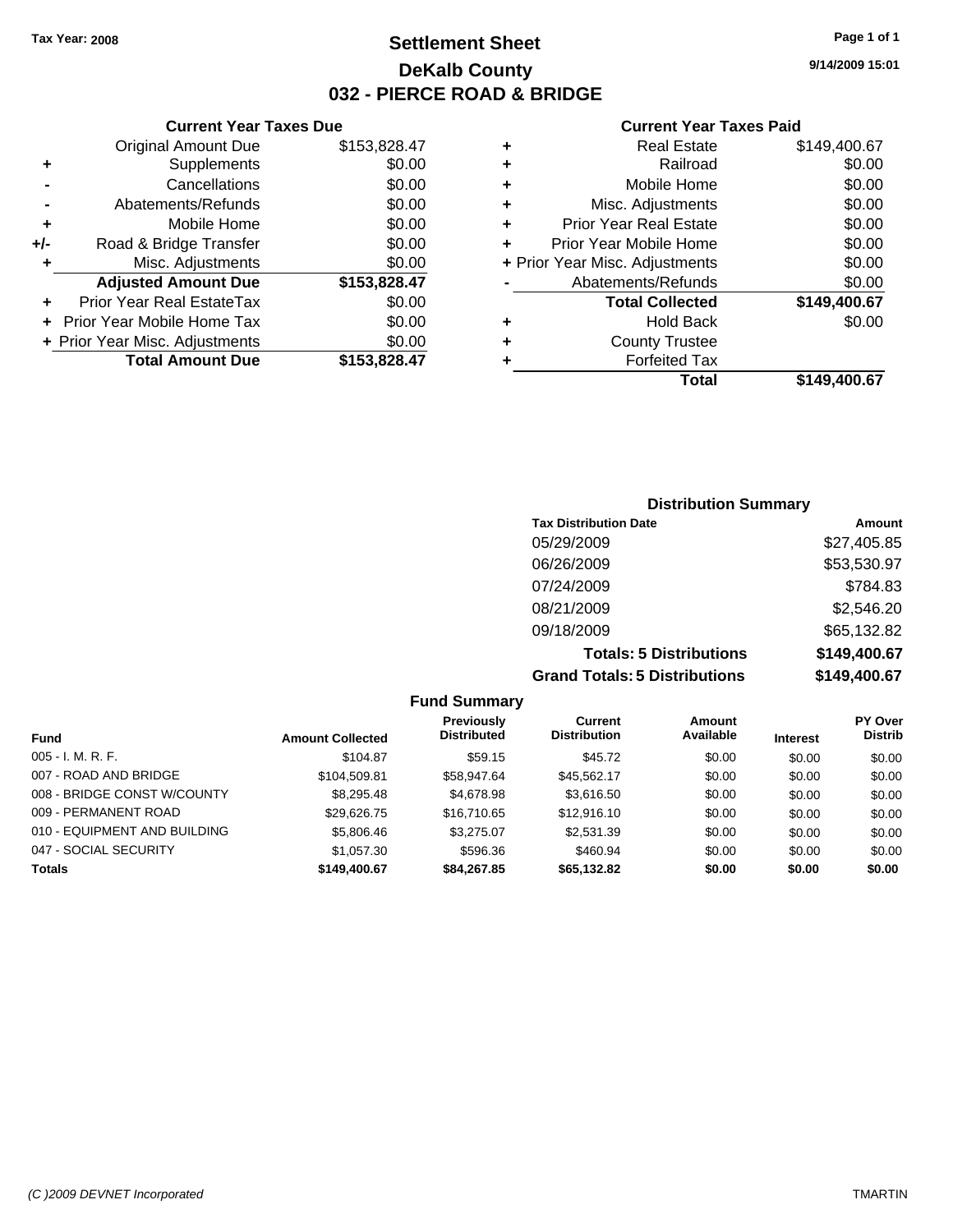## **Settlement Sheet Tax Year: 2008 Page 1 of 1 DeKalb County 033 - SANDWICH TOWNSHIP**

**9/14/2009 15:01**

#### **Current Year Taxes Paid**

|   | Total                          | \$203,792.98 |
|---|--------------------------------|--------------|
|   | <b>Forfeited Tax</b>           |              |
| ٠ | <b>County Trustee</b>          |              |
| ٠ | <b>Hold Back</b>               | \$0.00       |
|   | <b>Total Collected</b>         | \$203,792.98 |
|   | Abatements/Refunds             | \$0.00       |
|   | + Prior Year Misc. Adjustments | \$0.00       |
| ٠ | Prior Year Mobile Home         | \$0.00       |
| ٠ | <b>Prior Year Real Estate</b>  | \$65.69      |
| ٠ | Misc. Adjustments              | \$0.00       |
| ٠ | Mobile Home                    | \$0.00       |
| ٠ | Railroad                       | \$166.93     |
|   | <b>Real Estate</b>             | \$203,560.36 |

#### **+** Supplements \$709.00 **-** Cancellations \$809.73 **-** Abatements/Refunds \$0.00 **+** Mobile Home \$0.00 **+/-** Road & Bridge Transfer \$0.00 **+** Misc. Adjustments \$0.00 **Adjusted Amount Due \$216,546.89 +** Prior Year Real EstateTax \$65.69 **+** Prior Year Mobile Home Tax \$0.00 **+ Prior Year Misc. Adjustments**  $$0.00$

**Total Amount Due \$216,612.58**

**Current Year Taxes Due** Original Amount Due \$216,647.62

| <b>Distribution Summary</b>          |              |  |  |  |  |  |
|--------------------------------------|--------------|--|--|--|--|--|
| <b>Tax Distribution Date</b>         | Amount       |  |  |  |  |  |
| 05/29/2009                           | \$46,855.49  |  |  |  |  |  |
| 06/26/2009                           | \$63,189.59  |  |  |  |  |  |
| 07/24/2009                           | \$3,193.05   |  |  |  |  |  |
| 08/21/2009                           | \$6,300.49   |  |  |  |  |  |
| 09/18/2009                           | \$84,254.36  |  |  |  |  |  |
| <b>Totals: 5 Distributions</b>       | \$203,792.98 |  |  |  |  |  |
| <b>Grand Totals: 5 Distributions</b> | \$203,792.98 |  |  |  |  |  |

#### **Fund Summary Fund Interest Amount Collected Distributed PY Over Distrib Amount Available Current Distribution Previously** 001 - CORPORATE \$109,358.37 \$64,146.22 \$45,212.15 \$0.00 \$0.00 \$0.00 005 - I. M. R. F. \$10,352.49 \$6,072.45 \$4,280.04 \$0.00 \$0.00 \$0.00 017 - CEMETERY \$59,606.38 \$34,963.24 \$24,643.14 \$0.00 \$0.00 \$0.00 047 - SOCIAL SECURITY \$1,885.49 \$1,105.97 \$779.52 \$0.00 \$0.00 \$0.00 054 - GENERAL ASSISTANCE \$22,590.25 \$13,250.74 \$9,339.51 \$0.00 \$0.00 \$0.00 **Totals \$203,792.98 \$119,538.62 \$84,254.36 \$0.00 \$0.00 \$0.00**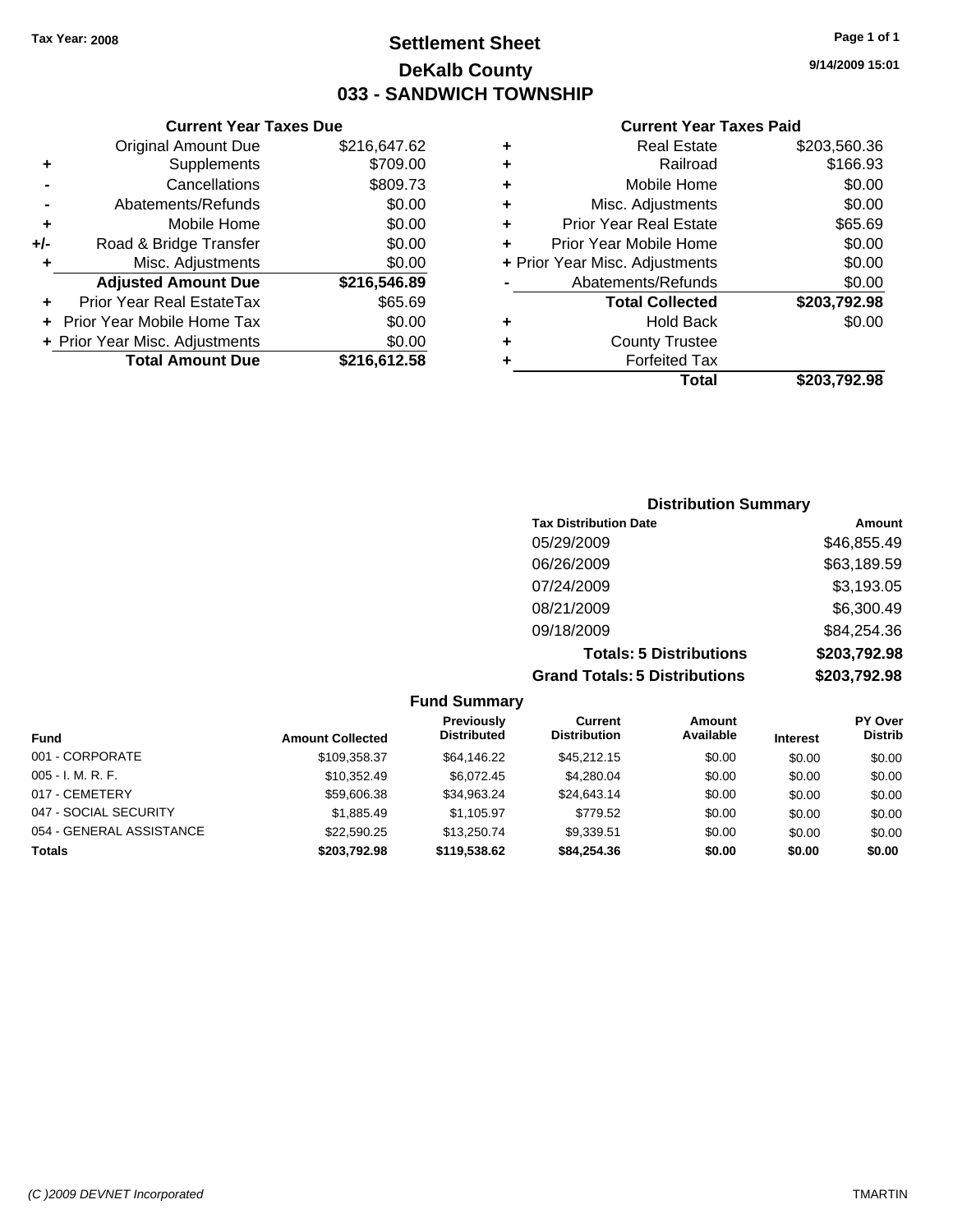## **Settlement Sheet Tax Year: 2008 Page 1 of 1 DeKalb County 034 - SANDWICH LIBRARY DISTRICT**

**9/14/2009 15:01**

## **Current Year Taxes Paid**

|     | <b>Current Year Taxes Due</b>  |              |
|-----|--------------------------------|--------------|
|     | <b>Original Amount Due</b>     | \$310,703.97 |
| ÷   | Supplements                    | \$1,016.81   |
|     | Cancellations                  | \$1,161.25   |
|     | Abatements/Refunds             | \$0.00       |
| ٠   | Mobile Home                    | \$0.00       |
| +/- | Road & Bridge Transfer         | \$0.00       |
| ٠   | Misc. Adjustments              | \$0.00       |
|     | <b>Adjusted Amount Due</b>     | \$310,559.53 |
|     | Prior Year Real EstateTax      | \$93.41      |
|     | Prior Year Mobile Home Tax     | \$0.00       |
|     | + Prior Year Misc. Adjustments | \$0.00       |
|     | <b>Total Amount Due</b>        | \$310,652.94 |
|     |                                |              |

| ٠ | Real Estate                    | \$291,934.80 |
|---|--------------------------------|--------------|
| ٠ | Railroad                       | \$239.41     |
| ٠ | Mobile Home                    | \$0.00       |
| ٠ | Misc. Adjustments              | \$0.00       |
| ٠ | <b>Prior Year Real Estate</b>  | \$93.41      |
| ٠ | Prior Year Mobile Home         | \$0.00       |
|   | + Prior Year Misc. Adjustments | \$0.00       |
|   | Abatements/Refunds             | \$0.00       |
|   | <b>Total Collected</b>         | \$292,267.62 |
| ٠ | Hold Back                      | \$0.00       |
| ٠ | <b>County Trustee</b>          |              |
|   | <b>Forfeited Tax</b>           |              |
|   | Total                          | \$292,267.62 |

### **Distribution Summary Tax Distribution Date Amount** 05/29/2009 \$67,196.36 06/26/2009 \$90,622.60 07/24/2009 \$4,579.28 08/21/2009 \$9,035.83 09/18/2009 \$120,833.55 **Totals: 5 Distributions \$292,267.62 Grand Totals: 5 Distributions \$292,267.62**

|                                         |                         | <b>Fund Summary</b>                     |                                |                     |                 |                                  |
|-----------------------------------------|-------------------------|-----------------------------------------|--------------------------------|---------------------|-----------------|----------------------------------|
| <b>Fund</b>                             | <b>Amount Collected</b> | <b>Previously</b><br><b>Distributed</b> | Current<br><b>Distribution</b> | Amount<br>Available | <b>Interest</b> | <b>PY Over</b><br><b>Distrib</b> |
| 001 - CORPORATE                         | \$230.082.41            | \$134,958,36                            | \$95.124.05                    | \$0.00              | \$0.00          | \$0.00                           |
| 004 - OPERATIONS & MAINTENANCE          | \$28,228.96             | \$16,558.13                             | \$11,670.83                    | \$0.00              | \$0.00          | \$0.00                           |
| $005 - I. M. R. F.$                     | \$12.913.84             | \$7.574.81                              | \$5,339.03                     | \$0.00              | \$0.00          | \$0.00                           |
| 027 - AUDIT                             | \$1,227.24              | \$719.86                                | \$507.38                       | \$0.00              | \$0.00          | \$0.00                           |
| 035 - TORT JUDGEMENTS/LIABILITY<br>INS. | \$8,893.71              | \$5.216.75                              | \$3,676.96                     | \$0.00              | \$0.00          | \$0.00                           |
| 047 - SOCIAL SECURITY                   | \$11.312.81             | \$6.635.71                              | \$4,677.10                     | \$0.00              | \$0.00          | \$0.00                           |
| 109 - PRIOR YEAR ADJUSTMENT             | $$-391.35$              | $$-229.55$                              | $$-161.80$                     | \$0.00              | \$0.00          | \$0.00                           |
| <b>Totals</b>                           | \$292.267.62            | \$171.434.07                            | \$120.833.55                   | \$0.00              | \$0.00          | \$0.00                           |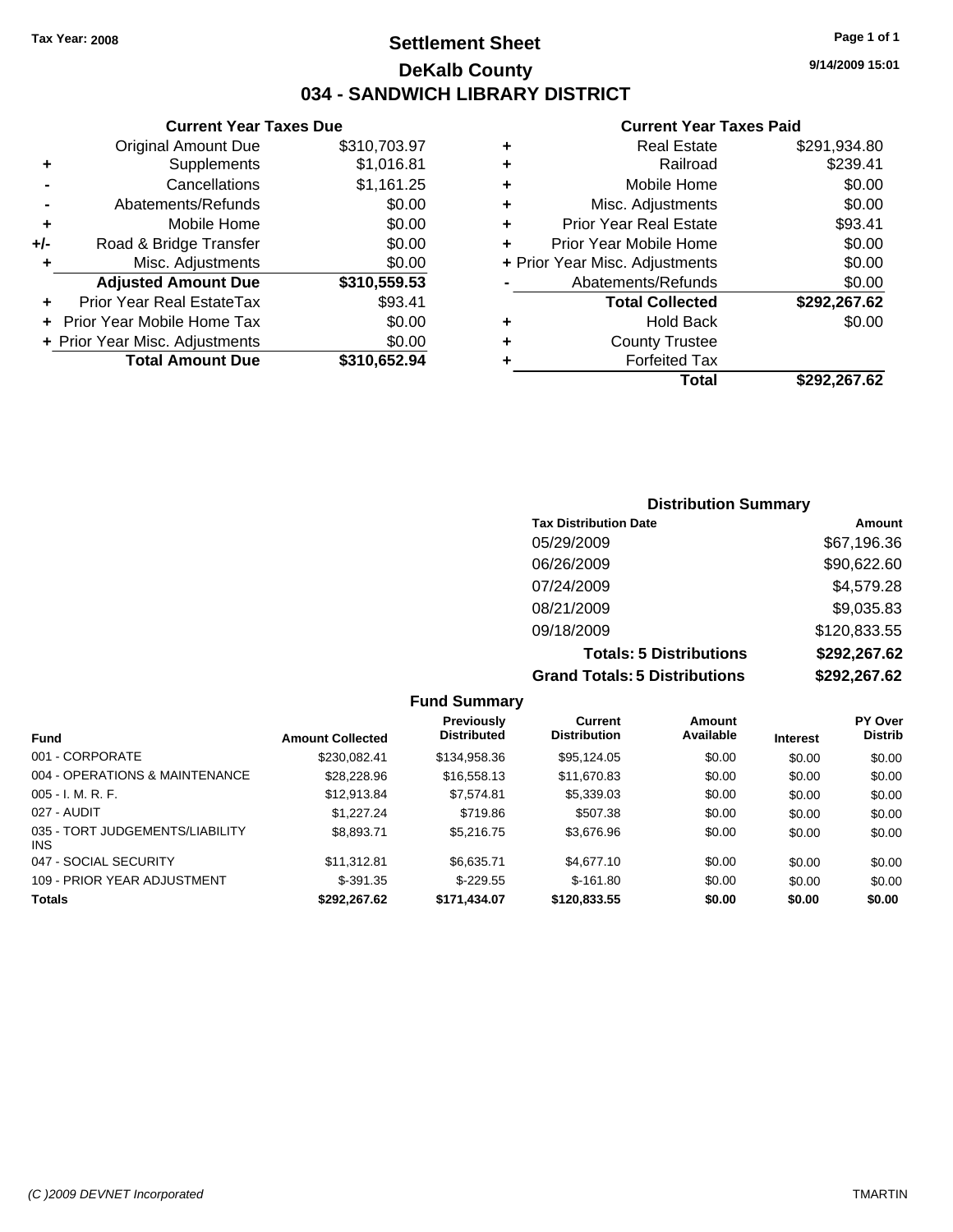## **Settlement Sheet Tax Year: 2008 Page 1 of 1 DeKalb County 035 - SANDWICH ROAD & BRIDGE**

**9/14/2009 15:01**

#### **Current Year Taxes Paid**

|   | Total                          | \$155,722.24 |
|---|--------------------------------|--------------|
|   | <b>Forfeited Tax</b>           |              |
|   | <b>County Trustee</b>          |              |
|   | <b>Hold Back</b>               | \$0.00       |
|   | <b>Total Collected</b>         | \$155,722.24 |
|   | Abatements/Refunds             | \$0.00       |
|   | + Prior Year Misc. Adjustments | \$0.00       |
|   | Prior Year Mobile Home         | \$0.00       |
|   | <b>Prior Year Real Estate</b>  | \$50.19      |
|   | Misc. Adjustments              | \$0.00       |
|   | Mobile Home                    | \$0.00       |
| ٠ | Railroad                       | \$140.48     |
|   | <b>Real Estate</b>             | \$155,531.57 |
|   |                                |              |

|       | <b>Current Year Taxes Due</b>  |               |
|-------|--------------------------------|---------------|
|       | <b>Original Amount Due</b>     | \$208,724.12  |
| ٠     | Supplements                    | \$541.70      |
|       | Cancellations                  | \$618.66      |
|       | Abatements/Refunds             | \$0.00        |
| ٠     | Mobile Home                    | \$0.00        |
| $+/-$ | Road & Bridge Transfer         | (\$40,617.33) |
| ٠     | Misc. Adjustments              | \$0.00        |
|       | <b>Adjusted Amount Due</b>     | \$168,029.83  |
|       | Prior Year Real EstateTax      | \$50.19       |
|       | Prior Year Mobile Home Tax     | \$0.00        |
|       | + Prior Year Misc. Adjustments | \$0.00        |
|       | <b>Total Amount Due</b>        | \$168,080.02  |
|       |                                |               |

| <b>Road and Bridge Summary</b> |             |               | <b>Distribution Summary</b>          |              |  |
|--------------------------------|-------------|---------------|--------------------------------------|--------------|--|
| <b>Municipality</b>            | Amt. Due    | Amt. Distrib. | <b>Tax Distribution Date</b>         | Amount       |  |
| <b>CITY OF SANDWICH</b>        | \$43,160.22 | \$40,617,33   | 05/29/2009                           | \$35,800.31  |  |
| <b>Totals</b>                  | \$43,160.22 | \$40,617.33   | 06/26/2009                           | \$48,293.26  |  |
|                                |             |               | 07/24/2009                           | \$2,439.67   |  |
|                                |             |               | 08/21/2009                           | \$4,813.83   |  |
|                                |             |               | 09/18/2009                           | \$64,375.17  |  |
|                                |             |               | <b>Totals: 5 Distributions</b>       | \$155,722.24 |  |
|                                |             |               | <b>Grand Totals: 5 Distributions</b> | \$155,722.24 |  |

| <b>Fund Summary</b>          |                         |                                  |                                |                     |                 |                           |
|------------------------------|-------------------------|----------------------------------|--------------------------------|---------------------|-----------------|---------------------------|
| <b>Fund</b>                  | <b>Amount Collected</b> | Previously<br><b>Distributed</b> | Current<br><b>Distribution</b> | Amount<br>Available | <b>Interest</b> | PY Over<br><b>Distrib</b> |
| 007 - ROAD AND BRIDGE        | \$50.632.88             | \$29,704.98                      | \$20,927.90                    | \$0.00              | \$0.00          | \$0.00                    |
| 009 - PERMANENT ROAD         | \$70.741.34             | \$41,494.63                      | \$29,246.71                    | \$0.00              | \$0.00          | \$0.00                    |
| 010 - EQUIPMENT AND BUILDING | \$33,405.20             | \$19.594.43                      | \$13,810.77                    | \$0.00              | \$0.00          | \$0.00                    |
| 047 - SOCIAL SECURITY        | \$942.82                | \$553.03                         | \$389.79                       | \$0.00              | \$0.00          | \$0.00                    |
| <b>Totals</b>                | \$155,722,24            | \$91.347.07                      | \$64.375.17                    | \$0.00              | \$0.00          | \$0.00                    |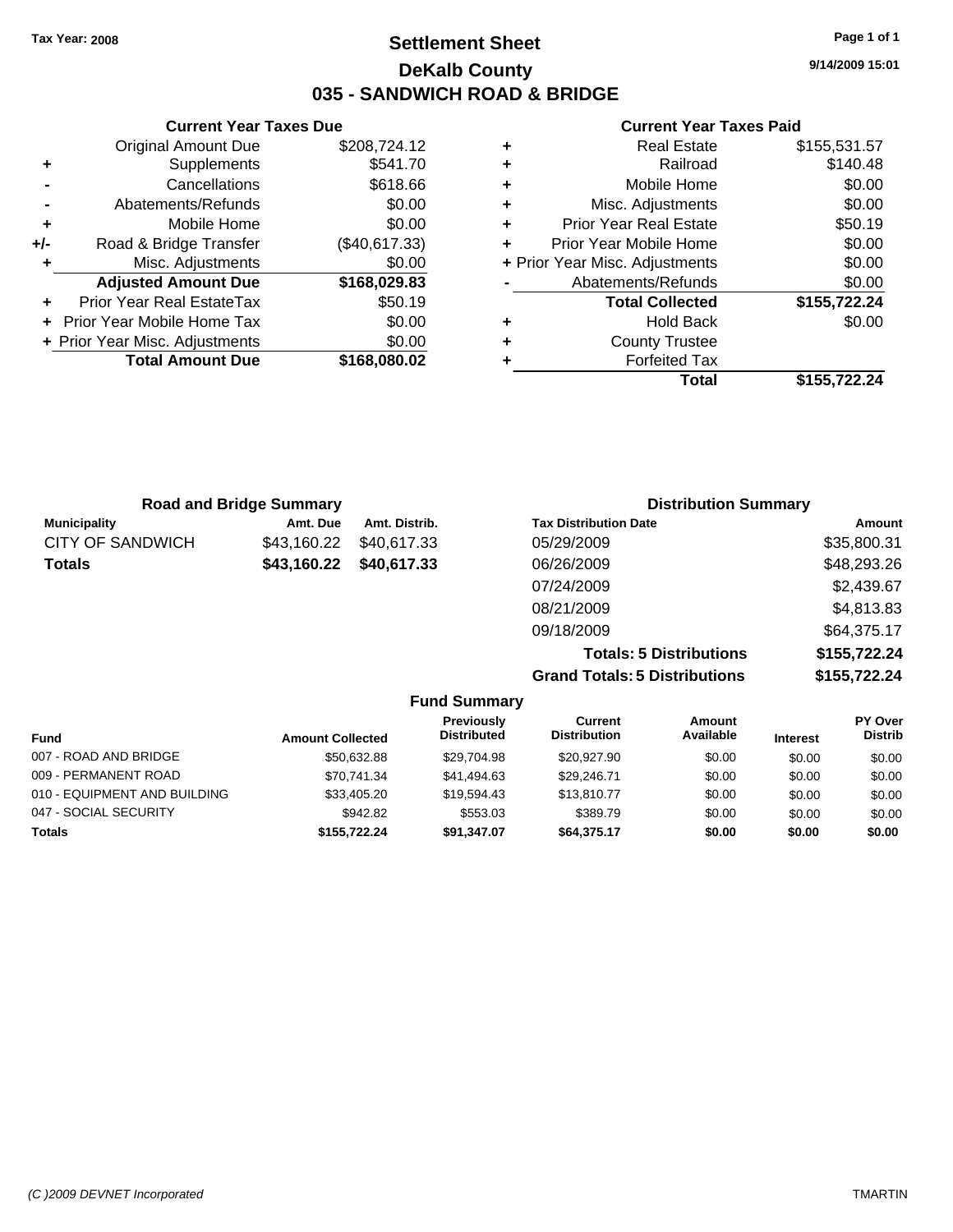## **Settlement Sheet Tax Year: 2008 Page 1 of 1 DeKalb County 036 - SHABBONA TOWNSHIP**

### **Current Year Taxes Due**

|     | <b>Original Amount Due</b>        | \$83,454.35 |
|-----|-----------------------------------|-------------|
| ٠   | Supplements                       | \$252.69    |
|     | Cancellations                     | \$268.78    |
|     | Abatements/Refunds                | \$0.00      |
| ٠   | Mobile Home                       | \$0.00      |
| +/- | Road & Bridge Transfer            | \$0.00      |
| ٠   | Misc. Adjustments                 | \$34.24     |
|     | <b>Adjusted Amount Due</b>        | \$83,472.50 |
|     | <b>Prior Year Real EstateTax</b>  | \$0.00      |
|     | <b>Prior Year Mobile Home Tax</b> | \$0.00      |
|     | + Prior Year Misc. Adjustments    | \$0.00      |
|     | <b>Total Amount Due</b>           | \$83.472.50 |

#### **Current Year Taxes Paid**

|   | <b>Real Estate</b>             | \$78,080.19 |
|---|--------------------------------|-------------|
| ٠ | Railroad                       | \$988.69    |
| ٠ | Mobile Home                    | \$0.00      |
| ٠ | Misc. Adjustments              | \$34.24     |
| ٠ | <b>Prior Year Real Estate</b>  | \$0.00      |
|   | Prior Year Mobile Home         | \$0.00      |
|   | + Prior Year Misc. Adjustments | \$0.00      |
|   | Abatements/Refunds             | \$0.00      |
|   | <b>Total Collected</b>         | \$79,103.12 |
| ٠ | <b>Hold Back</b>               | \$0.00      |
| ٠ | <b>County Trustee</b>          |             |
|   | <b>Forfeited Tax</b>           |             |
|   | Total                          | \$79,103.12 |
|   |                                |             |

| Paid |  |  |
|------|--|--|

## **Distribution Summary Tax Distribution Date Amount** 05/29/2009 \$15,604.27 06/26/2009 \$26,074.44 07/24/2009 \$702.08 08/21/2009 \$2,748.42 09/18/2009 \$33,973.91 **Totals: 5 Distributions \$79,103.12 Grand Totals: 5 Distributions \$79,103.12**

|                          |                         | <b>Fund Summary</b>                     |                                |                     |                 |                                  |
|--------------------------|-------------------------|-----------------------------------------|--------------------------------|---------------------|-----------------|----------------------------------|
| <b>Fund</b>              | <b>Amount Collected</b> | <b>Previously</b><br><b>Distributed</b> | Current<br><b>Distribution</b> | Amount<br>Available | <b>Interest</b> | <b>PY Over</b><br><b>Distrib</b> |
| 001 - CORPORATE          | \$57.123.36             | \$32,589.51                             | \$24,533,85                    | \$0.00              | \$0.00          | \$0.00                           |
| 017 - CEMETERY           | \$20.842.33             | \$11.890.78                             | \$8.951.55                     | \$0.00              | \$0.00          | \$0.00                           |
| 054 - GENERAL ASSISTANCE | \$1.137.43              | \$648.92                                | \$488.51                       | \$0.00              | \$0.00          | \$0.00                           |
| <b>Totals</b>            | \$79,103.12             | \$45.129.21                             | \$33.973.91                    | \$0.00              | \$0.00          | \$0.00                           |

### **Miscellaneous Adjustment Detail**

| Year Source                                | <b>Account Type</b> | <b>Amount Adiustment Description</b>                             |
|--------------------------------------------|---------------------|------------------------------------------------------------------|
| 2008 RE - Real Estate Paymt In Lieu of Tax |                     | \$29.20 Housing Authority-Hinckley Sunset View Apartments by TBA |
| 2008 RE - Real Estate                      | Real Estate Tax     | \$5.04 Maness Redemption 13-06-331-005 by TBA                    |
| <b>Totals 2 entries</b>                    |                     | \$34.24                                                          |

**9/14/2009 15:01**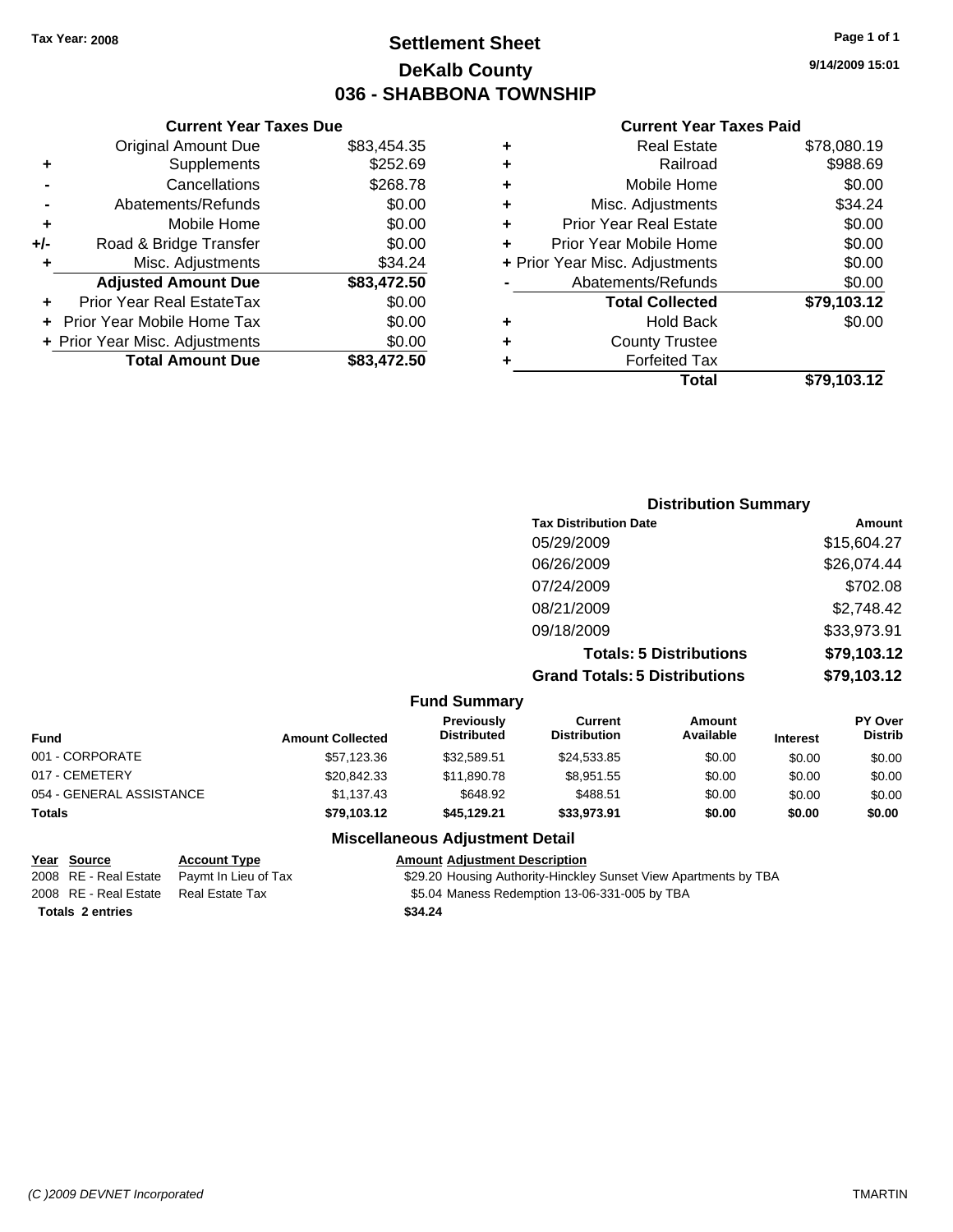**9/14/2009 15:01**

### **Current Year Taxes Paid**

|   | <b>Real Estate</b>             | \$104,548.56 |
|---|--------------------------------|--------------|
|   | Railroad                       | \$1,423.94   |
| ٠ | Mobile Home                    | \$0.00       |
| ٠ | Misc. Adjustments              | \$52.32      |
| ٠ | <b>Prior Year Real Estate</b>  | \$0.00       |
|   | Prior Year Mobile Home         | \$0.00       |
|   | + Prior Year Misc. Adjustments | \$0.00       |
|   | Abatements/Refunds             | \$0.00       |
|   | <b>Total Collected</b>         | \$106,024.82 |
| ٠ | <b>Hold Back</b>               | \$0.00       |
| ٠ | <b>County Trustee</b>          |              |
|   | <b>Forfeited Tax</b>           |              |
|   | Total                          | \$106.024.82 |

|     | <b>Current Year Taxes Due</b>  |               |  |  |  |  |
|-----|--------------------------------|---------------|--|--|--|--|
|     | <b>Original Amount Due</b>     | \$127,503.32  |  |  |  |  |
| ٠   | Supplements                    | \$331.90      |  |  |  |  |
|     | Cancellations                  | \$359.90      |  |  |  |  |
|     | Abatements/Refunds             | \$0.00        |  |  |  |  |
| ٠   | Mobile Home                    | \$0.00        |  |  |  |  |
| +/- | Road & Bridge Transfer         | (\$14,830.69) |  |  |  |  |
| ٠   | Misc. Adjustments              | \$52.32       |  |  |  |  |
|     | <b>Adjusted Amount Due</b>     | \$112,696.95  |  |  |  |  |
|     | Prior Year Real EstateTax      | \$0.00        |  |  |  |  |
|     | Prior Year Mobile Home Tax     | \$0.00        |  |  |  |  |
|     | + Prior Year Misc. Adjustments | \$0.00        |  |  |  |  |
|     | <b>Total Amount Due</b>        | \$112,696.95  |  |  |  |  |
|     |                                |               |  |  |  |  |

| <b>Road and Bridge Summary</b> |             |               | <b>Distribution Summary</b>    |              |
|--------------------------------|-------------|---------------|--------------------------------|--------------|
| <b>Municipality</b>            | Amt. Due    | Amt. Distrib. | <b>Tax Distribution Date</b>   | Amount       |
| <b>VILLAGE OF LEE</b>          | \$1,956.62  | \$1,857.73    | 05/29/2009                     | \$20,895.30  |
| <b>VILLAGE OF SHABBONA</b>     | \$13.641.86 | \$12,972.96   | 06/26/2009                     | \$34,993.99  |
| Totals                         | \$15,598.48 | \$14,830.69   | 07/24/2009                     | \$940.16     |
|                                |             |               | 08/21/2009                     | \$3,680.32   |
|                                |             |               | 09/18/2009                     | \$45,515.05  |
|                                |             |               | <b>Totals: 5 Distributions</b> | \$106,024.82 |

**Grand Totals: 5 Distributions \$106,024.82**

|                              |                         | <b>Fund Summary</b>                     |                                |                            |                 |                           |
|------------------------------|-------------------------|-----------------------------------------|--------------------------------|----------------------------|-----------------|---------------------------|
| <b>Fund</b>                  | <b>Amount Collected</b> | <b>Previously</b><br><b>Distributed</b> | Current<br><b>Distribution</b> | <b>Amount</b><br>Available | <b>Interest</b> | PY Over<br><b>Distrib</b> |
| 007 - ROAD AND BRIDGE        | \$36,353.92             | \$20.761.75                             | \$15,592.17                    | \$0.00                     | \$0.00          | \$0.00                    |
| 008 - BRIDGE CONST W/COUNTY  | \$95.72                 | \$54.61                                 | \$41.11                        | \$0.00                     | \$0.00          | \$0.00                    |
| 009 - PERMANENT ROAD         | \$55,925.88             | \$31,906.33                             | \$24.019.55                    | \$0.00                     | \$0.00          | \$0.00                    |
| 010 - EQUIPMENT AND BUILDING | \$13,649.30             | \$7,787.08                              | \$5,862.22                     | \$0.00                     | \$0.00          | \$0.00                    |
| <b>Totals</b>                | \$106,024.82            | \$60,509,77                             | \$45,515.05                    | \$0.00                     | \$0.00          | \$0.00                    |
|                              |                         | <b>Miscellaneous Adjustment Detail</b>  |                                |                            |                 |                           |

|                         | Year Source           | <b>Account Type</b>  | <b>Amount Adjustment Description</b>                             |
|-------------------------|-----------------------|----------------------|------------------------------------------------------------------|
|                         | 2008 RE - Real Estate | Pavmt In Lieu of Tax | \$44.61 Housing Authority-Hinckley Sunset View Apartments by TBA |
|                         | 2008 RE - Real Estate | Real Estate Tax      | \$7.71 Maness Redemption 13-06-331-005 by TBA                    |
| <b>Totals 2 entries</b> |                       |                      | \$52.32                                                          |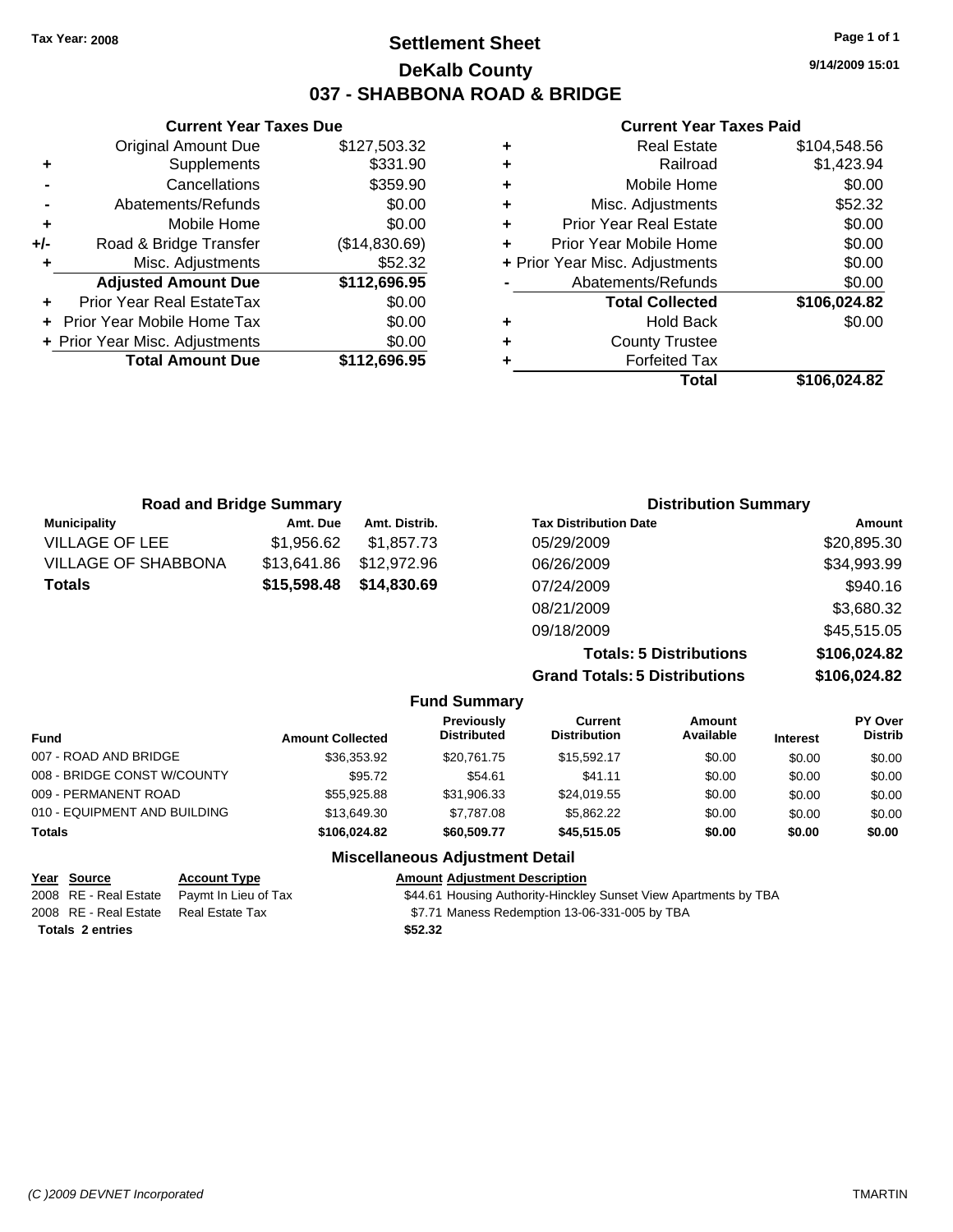## **Settlement Sheet Tax Year: 2008 Page 1 of 1 DeKalb County 038 - SOMONAUK TOWNSHIP**

**9/14/2009 15:01**

### **Current Year Taxes Paid**

|     | <b>Current Year Taxes Due</b>     |             |  |  |  |
|-----|-----------------------------------|-------------|--|--|--|
|     | <b>Original Amount Due</b>        | \$71,966.63 |  |  |  |
| ٠   | Supplements                       | \$618.50    |  |  |  |
|     | Cancellations                     | \$702.95    |  |  |  |
|     | Abatements/Refunds                | \$0.00      |  |  |  |
| ٠   | Mobile Home                       | \$0.00      |  |  |  |
| +/- | Road & Bridge Transfer            | \$0.00      |  |  |  |
|     | Misc. Adjustments                 | \$0.00      |  |  |  |
|     | <b>Adjusted Amount Due</b>        | \$71,882.18 |  |  |  |
|     | Prior Year Real EstateTax         | \$0.00      |  |  |  |
|     | <b>Prior Year Mobile Home Tax</b> | \$0.00      |  |  |  |
|     | + Prior Year Misc. Adjustments    | \$0.00      |  |  |  |
|     | <b>Total Amount Due</b>           | \$71.882.18 |  |  |  |
|     |                                   |             |  |  |  |

| ٠ | <b>Real Estate</b>             | \$67,140.43 |
|---|--------------------------------|-------------|
| ٠ | Railroad                       | \$267.13    |
| ٠ | Mobile Home                    | \$0.00      |
| ٠ | Misc. Adjustments              | \$0.00      |
| ÷ | <b>Prior Year Real Estate</b>  | \$0.00      |
|   | Prior Year Mobile Home         | \$0.00      |
|   | + Prior Year Misc. Adjustments | \$0.00      |
|   | Abatements/Refunds             | \$0.00      |
|   | <b>Total Collected</b>         | \$67,407.56 |
| ٠ | Hold Back                      | \$0.00      |
|   | <b>County Trustee</b>          |             |
| ٠ | <b>Forfeited Tax</b>           |             |
|   | Total                          | \$67,407.56 |
|   |                                |             |

| <b>Distribution Summary</b>          |             |
|--------------------------------------|-------------|
| <b>Tax Distribution Date</b>         | Amount      |
| 05/29/2009                           | \$15,757.24 |
| 06/26/2009                           | \$21,136.48 |
| 07/24/2009                           | \$755.31    |
| 08/21/2009                           | \$2,029.65  |
| 09/18/2009                           | \$27,728.88 |
| <b>Totals: 5 Distributions</b>       | \$67,407.56 |
| <b>Grand Totals: 5 Distributions</b> | \$67,407.56 |

| <b>Fund Summary</b>      |                         |                                  |                                |                            |                 |                                  |
|--------------------------|-------------------------|----------------------------------|--------------------------------|----------------------------|-----------------|----------------------------------|
| <b>Fund</b>              | <b>Amount Collected</b> | Previously<br><b>Distributed</b> | Current<br><b>Distribution</b> | <b>Amount</b><br>Available | <b>Interest</b> | <b>PY Over</b><br><b>Distrib</b> |
| 001 - CORPORATE          | \$67,198.32             | \$39.555.51                      | \$27.642.81                    | \$0.00                     | \$0.00          | \$0.00                           |
| 054 - GENERAL ASSISTANCE | \$209.24                | \$123.17                         | \$86.07                        | \$0.00                     | \$0.00          | \$0.00                           |
| <b>Totals</b>            | \$67,407.56             | \$39,678,68                      | \$27.728.88                    | \$0.00                     | \$0.00          | \$0.00                           |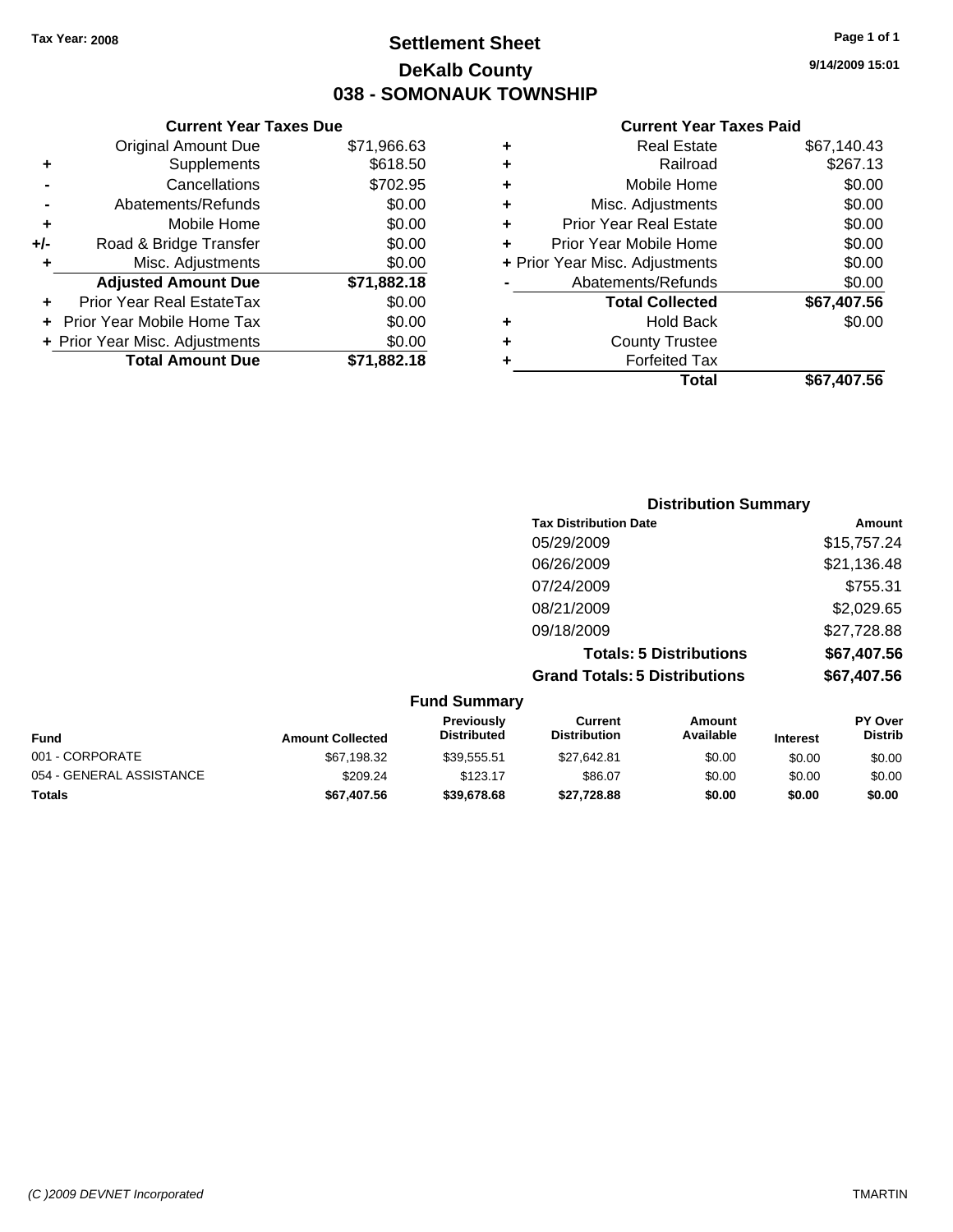## **Settlement Sheet Tax Year: 2008 Page 1 of 1 DeKalb County 039 - SOMONAUK ROAD & BRIDGE**

**9/14/2009 15:01**

### **Current Year Taxes Paid**

|   | Total                          | \$159,808.55 |
|---|--------------------------------|--------------|
|   | <b>Forfeited Tax</b>           |              |
|   | <b>County Trustee</b>          |              |
|   | <b>Hold Back</b>               | \$0.00       |
|   | <b>Total Collected</b>         | \$159,808.55 |
|   | Abatements/Refunds             | \$0.00       |
|   | + Prior Year Misc. Adjustments | \$0.00       |
| ٠ | Prior Year Mobile Home         | \$0.00       |
| ÷ | <b>Prior Year Real Estate</b>  | \$0.00       |
| ٠ | Misc. Adjustments              | \$0.00       |
| ٠ | Mobile Home                    | \$0.00       |
| ٠ | Railroad                       | \$738.09     |
| ٠ | Real Estate                    | \$159,070.46 |

|     | <b>Current Year Taxes Due</b>  |               |  |  |  |
|-----|--------------------------------|---------------|--|--|--|
|     | <b>Original Amount Due</b>     | \$223,466.09  |  |  |  |
| ٠   | Supplements                    | \$1,465.33    |  |  |  |
|     | Cancellations                  | \$1,665.40    |  |  |  |
|     | Abatements/Refunds             | \$0.00        |  |  |  |
| ٠   | Mobile Home                    | \$0.00        |  |  |  |
| +/- | Road & Bridge Transfer         | (\$49,501.39) |  |  |  |
| ٠   | Misc. Adjustments              | \$0.00        |  |  |  |
|     | <b>Adjusted Amount Due</b>     | \$173,764.63  |  |  |  |
|     | Prior Year Real EstateTax      | \$0.00        |  |  |  |
|     | Prior Year Mobile Home Tax     | \$0.00        |  |  |  |
|     | + Prior Year Misc. Adjustments | \$0.00        |  |  |  |
|     | <b>Total Amount Due</b>        | \$173.764.63  |  |  |  |

| <b>Road and Bridge Summary</b> |             | <b>Distribution Summary</b> |                                |              |
|--------------------------------|-------------|-----------------------------|--------------------------------|--------------|
| <b>Municipality</b>            | Amt. Due    | Amt. Distrib.               | <b>Tax Distribution Date</b>   | Amount       |
| CITY OF SANDWICH               | \$1,055.49  | \$993.27                    | 05/29/2009                     | \$37,332.57  |
| VILLAGE OF SOMONAUK            | \$51,633.52 | \$48,508.12                 | 06/26/2009                     | \$50,182.26  |
| Totals                         | \$52,689.01 | \$49,501.39                 | 07/24/2009                     | \$1,789.46   |
|                                |             |                             | 08/21/2009                     | \$4,808.42   |
|                                |             |                             | 09/18/2009                     | \$65,695.84  |
|                                |             |                             | <b>Totals: 5 Distributions</b> | \$159,808.55 |
|                                |             |                             |                                |              |

**Grand Totals: 5 Distributions** 

| .            |
|--------------|
| \$159,808.55 |
|              |

|                              |                         | <b>Fund Summary</b>                     |                                       |                     |                 |                           |
|------------------------------|-------------------------|-----------------------------------------|---------------------------------------|---------------------|-----------------|---------------------------|
| <b>Fund</b>                  | <b>Amount Collected</b> | <b>Previously</b><br><b>Distributed</b> | <b>Current</b><br><b>Distribution</b> | Amount<br>Available | <b>Interest</b> | PY Over<br><b>Distrib</b> |
| 007 - ROAD AND BRIDGE        | \$91,569.14             | \$53,944.39                             | \$37,624.75                           | \$0.00              | \$0.00          | \$0.00                    |
| 008 - BRIDGE CONST W/COUNTY  | \$35.78                 | \$21.06                                 | \$14.72                               | \$0.00              | \$0.00          | \$0.00                    |
| 009 - PERMANENT ROAD         | \$53.758.74             | \$31.644.45                             | \$22,114.29                           | \$0.00              | \$0.00          | \$0.00                    |
| 010 - EQUIPMENT AND BUILDING | \$14,444.89             | \$8,502.81                              | \$5.942.08                            | \$0.00              | \$0.00          | \$0.00                    |
| <b>Totals</b>                | \$159,808,55            | \$94.112.71                             | \$65,695.84                           | \$0.00              | \$0.00          | \$0.00                    |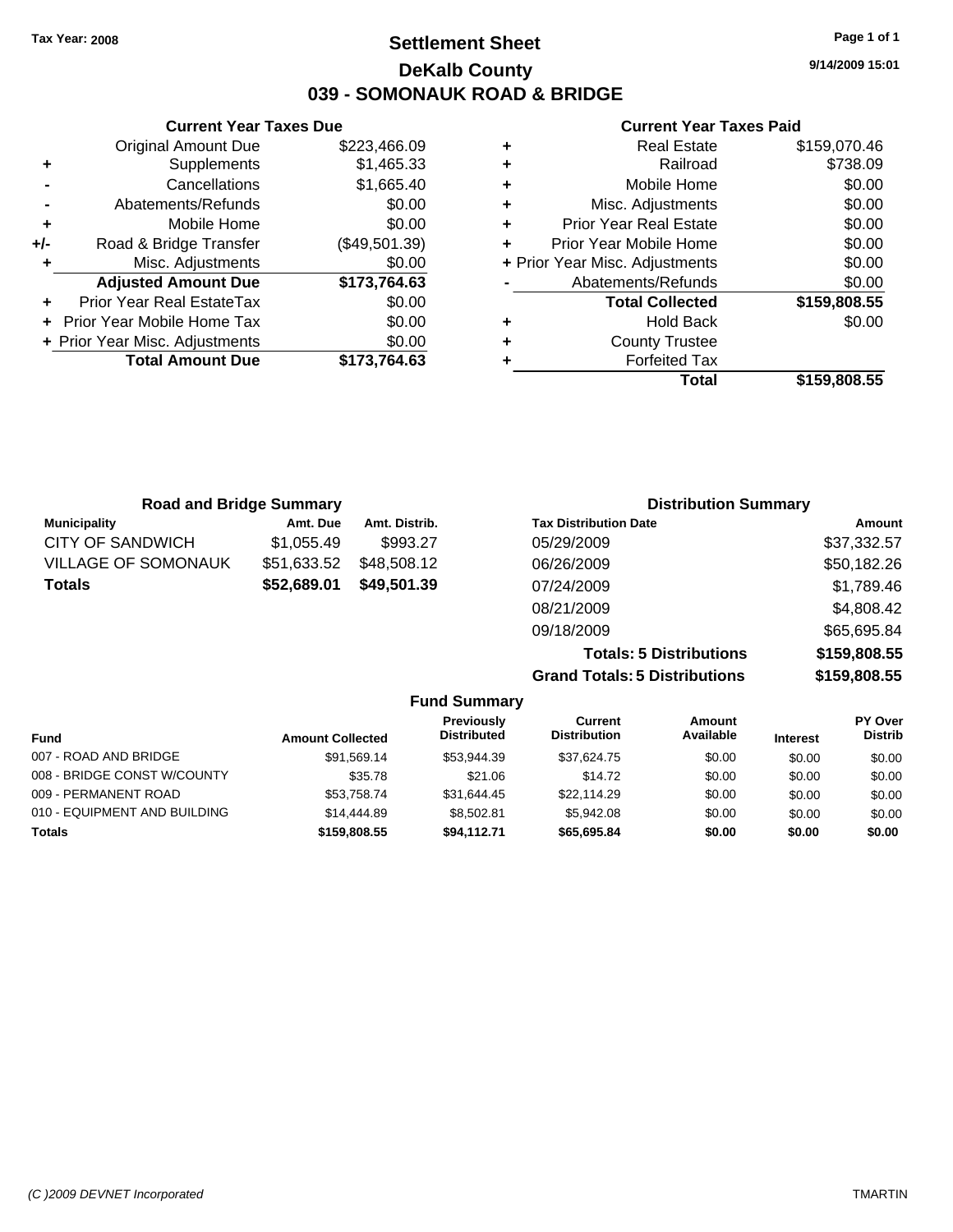**Current Year Taxes Due** Original Amount Due \$73,353.72

**Adjusted Amount Due \$73,353.72**

**Total Amount Due \$73,353.72**

**+** Supplements \$0.00 **-** Cancellations \$0.00 **-** Abatements/Refunds \$0.00 **+** Mobile Home \$0.00 **+/-** Road & Bridge Transfer \$0.00 **+** Misc. Adjustments \$0.00

**+** Prior Year Real EstateTax \$0.00 **+** Prior Year Mobile Home Tax \$0.00 **+ Prior Year Misc. Adjustments**  $$0.00$ 

## **Settlement Sheet Tax Year: 2008 Page 1 of 1 DeKalb County 040 - SOUTH GROVE TOWNSHIP**

**9/14/2009 15:01**

### **Current Year Taxes Paid**

| ٠ | <b>Real Estate</b>             | \$69,437.12 |
|---|--------------------------------|-------------|
| ٠ | Railroad                       | \$0.00      |
| ٠ | Mobile Home                    | \$0.00      |
| ÷ | Misc. Adjustments              | \$0.00      |
| ÷ | <b>Prior Year Real Estate</b>  | \$0.00      |
| ٠ | Prior Year Mobile Home         | \$0.00      |
|   | + Prior Year Misc. Adjustments | \$0.00      |
|   | Abatements/Refunds             | \$0.00      |
|   | <b>Total Collected</b>         | \$69,437.12 |
| ٠ | <b>Hold Back</b>               | \$0.00      |
| ٠ | <b>County Trustee</b>          |             |
|   | <b>Forfeited Tax</b>           |             |
|   | Total                          | \$69,437.12 |

| <b>Distribution Summary</b>          |             |  |  |  |
|--------------------------------------|-------------|--|--|--|
| <b>Tax Distribution Date</b>         | Amount      |  |  |  |
| 05/29/2009                           | \$6,282.85  |  |  |  |
| 06/26/2009                           | \$29,583.06 |  |  |  |
| 07/24/2009                           | \$926.32    |  |  |  |
| 08/21/2009                           | \$697.64    |  |  |  |
| 09/18/2009                           | \$31,947.25 |  |  |  |
| <b>Totals: 5 Distributions</b>       | \$69,437.12 |  |  |  |
| <b>Grand Totals: 5 Distributions</b> | \$69,437.12 |  |  |  |

|                                               |                         | <b>Fund Summary</b>              |                                |                            |                 |                           |
|-----------------------------------------------|-------------------------|----------------------------------|--------------------------------|----------------------------|-----------------|---------------------------|
| <b>Fund</b>                                   | <b>Amount Collected</b> | Previously<br><b>Distributed</b> | Current<br><b>Distribution</b> | <b>Amount</b><br>Available | <b>Interest</b> | PY Over<br><b>Distrib</b> |
| 001 - CORPORATE                               | \$42,256.99             | \$22,815,01                      | \$19,441.98                    | \$0.00                     | \$0.00          | \$0.00                    |
| 027 - AUDIT                                   | \$805.76                | \$435.04                         | \$370.72                       | \$0.00                     | \$0.00          | \$0.00                    |
| 034 - GENERAL ASSISTANCE                      | \$15,836.80             | \$8,550.46                       | \$7,286.34                     | \$0.00                     | \$0.00          | \$0.00                    |
| 035 - TORT JUDGEMENTS/LIABILITY<br><b>INS</b> | \$5,681.00              | \$3.067.24                       | \$2,613.76                     | \$0.00                     | \$0.00          | \$0.00                    |
| 047 - SOCIAL SECURITY                         | \$4.856.57              | \$2,622.12                       | \$2,234.45                     | \$0.00                     | \$0.00          | \$0.00                    |
| <b>Totals</b>                                 | \$69,437.12             | \$37,489.87                      | \$31,947.25                    | \$0.00                     | \$0.00          | \$0.00                    |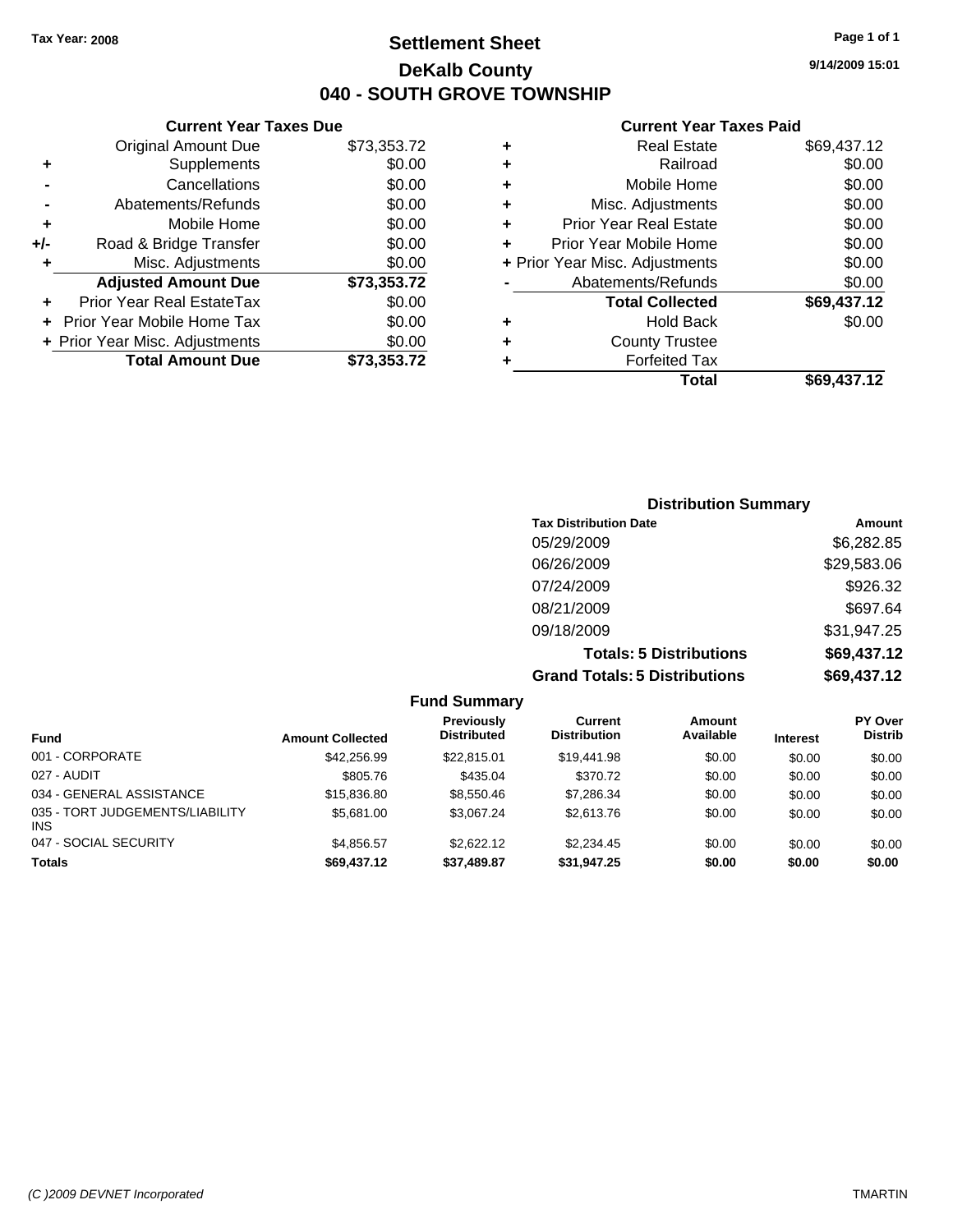## **Settlement Sheet Tax Year: 2008 Page 1 of 1 DeKalb County 041 - SOUTH GROVE ROAD & BRIDGE**

### **Current Year Taxes Due**

|     | <b>Original Amount Due</b>     | \$103,744.43 |
|-----|--------------------------------|--------------|
| ٠   | Supplements                    | \$0.00       |
|     | Cancellations                  | \$0.00       |
|     | Abatements/Refunds             | \$0.00       |
| ٠   | Mobile Home                    | \$0.00       |
| +/- | Road & Bridge Transfer         | \$0.00       |
| ٠   | Misc. Adjustments              | \$0.00       |
|     | <b>Adjusted Amount Due</b>     | \$103,744.43 |
|     | Prior Year Real EstateTax      | \$0.00       |
|     | Prior Year Mobile Home Tax     | \$0.00       |
|     |                                |              |
|     | + Prior Year Misc. Adjustments | \$0.00       |
|     | <b>Total Amount Due</b>        | \$103,744.43 |

### **Current Year Taxes Paid**

|   | <b>Real Estate</b>             | \$98,205.14 |
|---|--------------------------------|-------------|
| ٠ | Railroad                       | \$0.00      |
| ٠ | Mobile Home                    | \$0.00      |
| ٠ | Misc. Adjustments              | \$0.00      |
| ٠ | <b>Prior Year Real Estate</b>  | \$0.00      |
| ٠ | Prior Year Mobile Home         | \$0.00      |
|   | + Prior Year Misc. Adjustments | \$0.00      |
|   | Abatements/Refunds             | \$0.00      |
|   | <b>Total Collected</b>         | \$98,205.14 |
| ٠ | <b>Hold Back</b>               | \$0.00      |
| ٠ | <b>County Trustee</b>          |             |
| ٠ | <b>Forfeited Tax</b>           |             |
|   | Total                          | \$98,205.14 |
|   |                                |             |

### **Distribution Summary Tax Distribution Date Amount** 05/29/2009 \$8,885.87 06/26/2009 \$41,839.15 07/24/2009 \$1,310.07 08/21/2009 \$986.65 09/18/2009 \$45,183.40 **Totals: 5 Distributions \$98,205.14 Grand Totals: 5 Distributions \$98,205.14**

| <b>Fund Summary</b>          |                         |                                         |                                |                            |                 |                                  |
|------------------------------|-------------------------|-----------------------------------------|--------------------------------|----------------------------|-----------------|----------------------------------|
| Fund                         | <b>Amount Collected</b> | <b>Previously</b><br><b>Distributed</b> | Current<br><b>Distribution</b> | <b>Amount</b><br>Available | <b>Interest</b> | <b>PY Over</b><br><b>Distrib</b> |
| 007 - ROAD AND BRIDGE        | \$55.742.82             | \$30,096.00                             | \$25,646.82                    | \$0.00                     | \$0.00          | \$0.00                           |
| 008 - BRIDGE CONST W/COUNTY  | \$8,447.70              | \$4,560.98                              | \$3,886,72                     | \$0.00                     | \$0.00          | \$0.00                           |
| 009 - PERMANENT ROAD         | \$28,104.63             | \$15,173,91                             | \$12,930.72                    | \$0.00                     | \$0.00          | \$0.00                           |
| 010 - EQUIPMENT AND BUILDING | \$5,909.99              | \$3.190.85                              | \$2,719.14                     | \$0.00                     | \$0.00          | \$0.00                           |
| <b>Totals</b>                | \$98,205.14             | \$53.021.74                             | \$45,183.40                    | \$0.00                     | \$0.00          | \$0.00                           |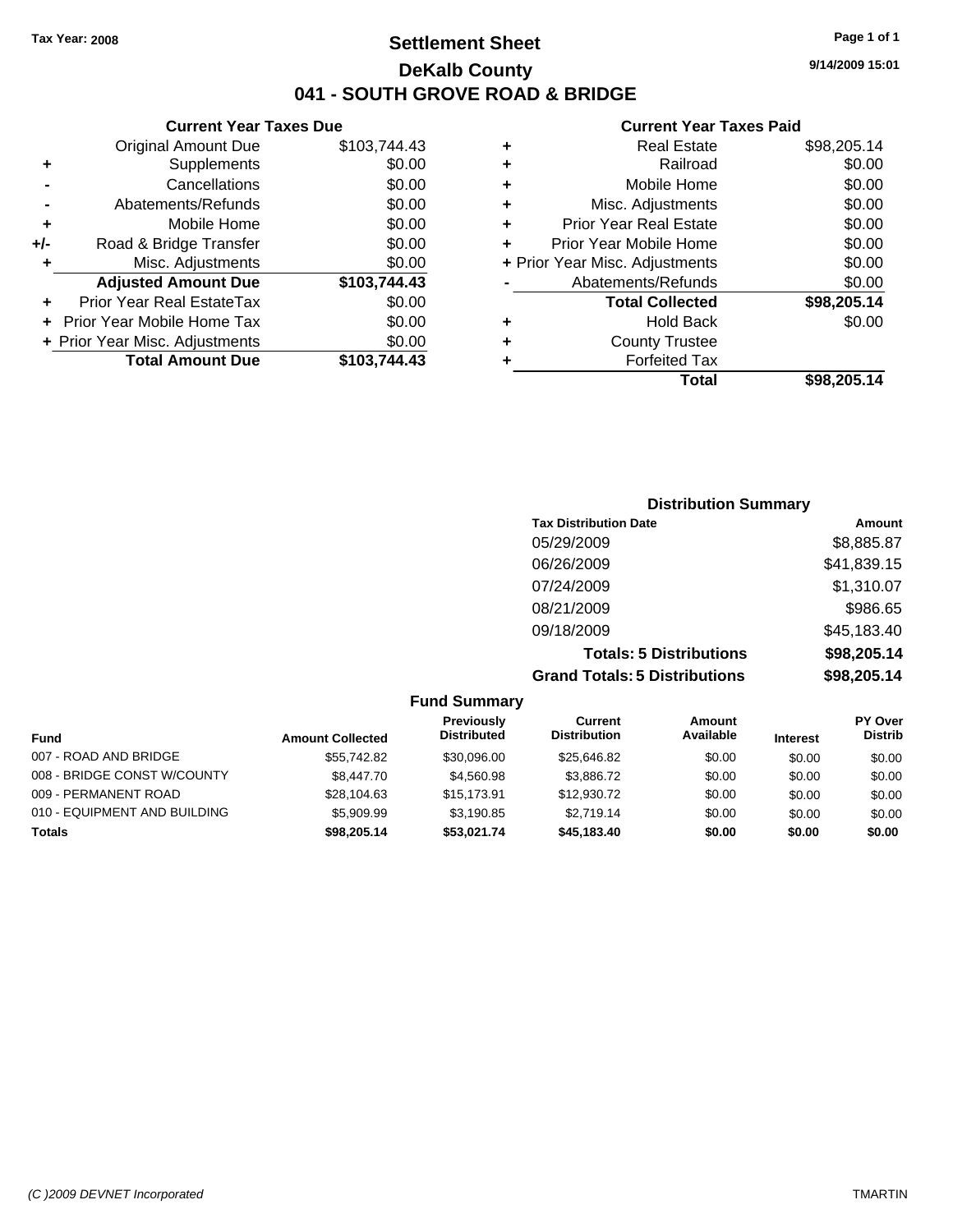## **Settlement Sheet Tax Year: 2008 Page 1 of 1 DeKalb County 042 - SQUAW GROVE TOWNSHIP**

|   | <b>Current Year Taxes Paid</b> |              |
|---|--------------------------------|--------------|
| ٠ | <b>Real Estate</b>             | \$111,895.99 |
| ٠ | Railroad                       | \$316.60     |
| ٠ | Mobile Home                    | \$0.00       |
| ÷ | Misc. Adjustments              | \$18.93      |
| ٠ | <b>Prior Year Real Estate</b>  | \$0.00       |
| ٠ | Prior Year Mobile Home         | \$0.00       |
|   | + Prior Year Misc. Adjustments | \$0.00       |
|   | Abatements/Refunds             | \$0.00       |
|   | <b>Total Collected</b>         | \$112,231.52 |
| ٠ | Hold Back                      | \$0.00       |
|   | <b>County Trustee</b>          |              |
| ٠ | <b>Forfeited Tax</b>           |              |
|   | Total                          | \$112.231.52 |

|     | <b>Current Year Taxes Due</b>     |              |
|-----|-----------------------------------|--------------|
|     | <b>Original Amount Due</b>        | \$118,388.04 |
| ٠   | Supplements                       | \$362.36     |
|     | Cancellations                     | \$400.36     |
|     | Abatements/Refunds                | \$0.00       |
| ÷   | Mobile Home                       | \$0.00       |
| +/- | Road & Bridge Transfer            | \$0.00       |
| ٠   | Misc. Adjustments                 | \$18.93      |
|     | <b>Adjusted Amount Due</b>        | \$118,368.97 |
|     | Prior Year Real EstateTax         | \$0.00       |
|     | <b>Prior Year Mobile Home Tax</b> | \$0.00       |
|     | + Prior Year Misc. Adjustments    | \$0.00       |
|     | <b>Total Amount Due</b>           | \$118,368.97 |

| <b>Distribution Summary</b>          |              |
|--------------------------------------|--------------|
| <b>Tax Distribution Date</b>         | Amount       |
| 05/29/2009                           | \$26,746.34  |
| 06/26/2009                           | \$33,144.77  |
| 07/24/2009                           | \$1,110.43   |
| 08/21/2009                           | \$2,506.72   |
| 09/18/2009                           | \$48,723.26  |
| <b>Totals: 5 Distributions</b>       | \$112,231.52 |
| <b>Grand Totals: 5 Distributions</b> | \$112,231.52 |
|                                      |              |

### **Fund Summary**

| <b>Fund</b>              | <b>Amount Collected</b> | Previously<br><b>Distributed</b> | Current<br><b>Distribution</b> | Amount<br>Available | <b>Interest</b> | PY Over<br><b>Distrib</b> |
|--------------------------|-------------------------|----------------------------------|--------------------------------|---------------------|-----------------|---------------------------|
| 001 - CORPORATE          | \$70.984.65             | \$40.167.97                      | \$30,816,68                    | \$0.00              | \$0.00          | \$0.00                    |
| 017 - CEMETERY           | \$12,514.26             | \$7.081.42                       | \$5.432.84                     | \$0.00              | \$0.00          | \$0.00                    |
| 019 - COMMUNITY BUILDING | \$25,409.55             | \$14,378,46                      | \$11,031.09                    | \$0.00              | \$0.00          | \$0.00                    |
| 054 - GENERAL ASSISTANCE | \$3,323,06              | \$1.880.41                       | \$1,442.65                     | \$0.00              | \$0.00          | \$0.00                    |
| <b>Totals</b>            | \$112,231.52            | \$63,508.26                      | \$48,723.26                    | \$0.00              | \$0.00          | \$0.00                    |

### **Miscellaneous Adjustment Detail**

| Year Source             | <b>Account Type</b>                        | <b>Amount Adjustment Description</b>                         |
|-------------------------|--------------------------------------------|--------------------------------------------------------------|
|                         | 2008 RE - Real Estate Paymt In Lieu of Tax | \$18.93 Housing Authority-Shabbona Seguoya Apartments by TBA |
| <b>Totals 1 entries</b> |                                            | \$18.93                                                      |

**9/14/2009 15:01**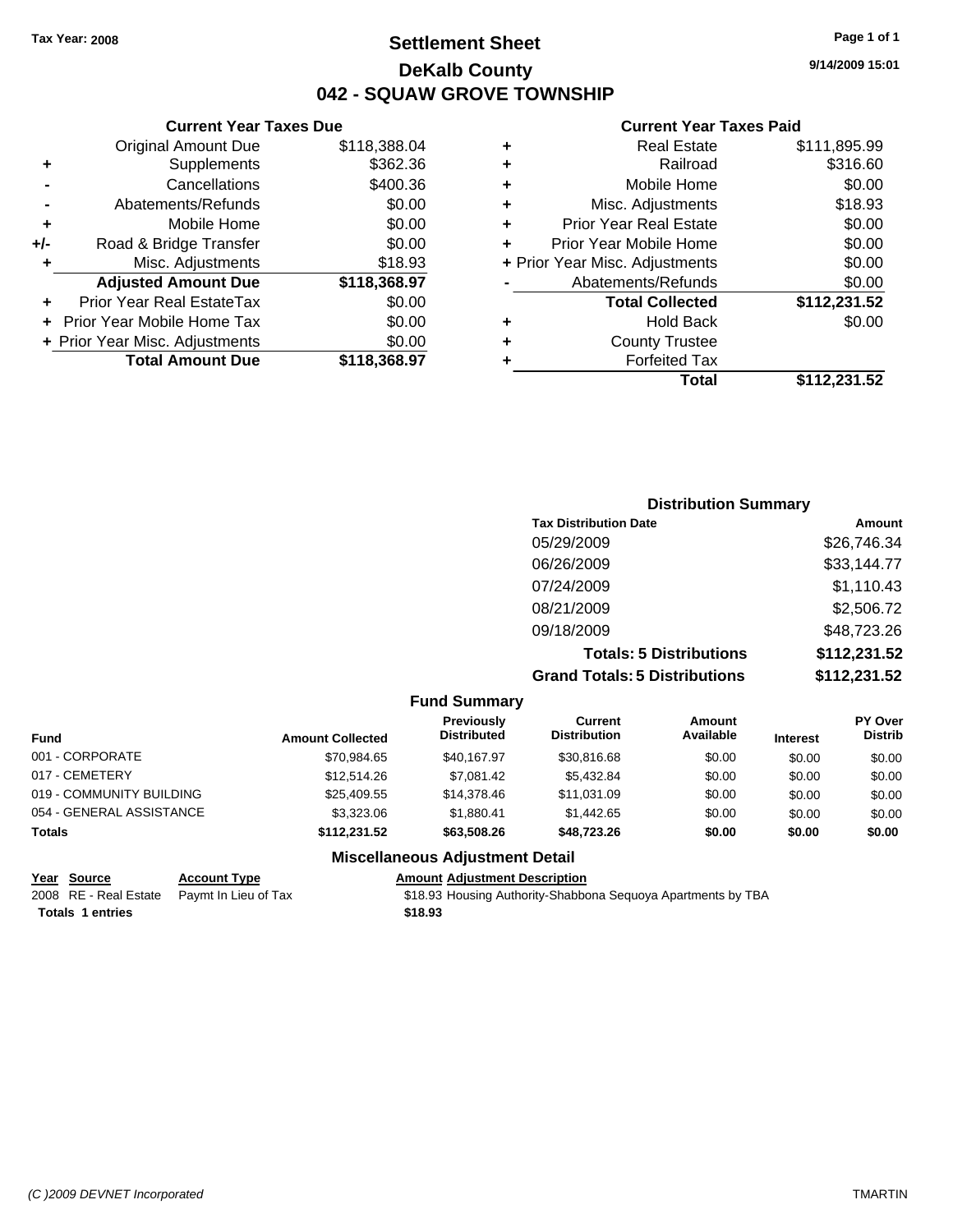## **Settlement Sheet Tax Year: 2008 Page 1 of 1 DeKalb County 043 - HINCKLEY PUBLIC LIBRARY DISTRICT**

### **Current Year Taxes Due**

|     | <b>Original Amount Due</b>        | \$155,126.19 |
|-----|-----------------------------------|--------------|
| ٠   | Supplements                       | \$474.79     |
|     | Cancellations                     | \$524.62     |
|     | Abatements/Refunds                | \$0.00       |
| ÷   | Mobile Home                       | \$0.00       |
| +/- | Road & Bridge Transfer            | \$0.00       |
| ٠   | Misc. Adjustments                 | \$24.81      |
|     | <b>Adjusted Amount Due</b>        | \$155,101.17 |
|     | Prior Year Real EstateTax         | \$0.00       |
|     | <b>Prior Year Mobile Home Tax</b> | \$0.00       |
|     | + Prior Year Misc. Adjustments    | \$0.00       |
|     | <b>Total Amount Due</b>           | \$155,101.17 |

#### **Current Year Taxes Paid**

| ٠ | <b>Real Estate</b>             | \$146,619.52 |
|---|--------------------------------|--------------|
| ٠ | Railroad                       | \$414.85     |
| ٠ | Mobile Home                    | \$0.00       |
| ٠ | Misc. Adjustments              | \$24.81      |
| ÷ | <b>Prior Year Real Estate</b>  | \$0.00       |
| ÷ | Prior Year Mobile Home         | \$0.00       |
|   | + Prior Year Misc. Adjustments | \$0.00       |
|   | Abatements/Refunds             | \$0.00       |
|   | <b>Total Collected</b>         | \$147,059.18 |
| ٠ | Hold Back                      | \$0.00       |
| ٠ | <b>County Trustee</b>          |              |
| ٠ | <b>Forfeited Tax</b>           |              |
|   | Total                          | \$147,059.18 |
|   |                                |              |

### **Distribution Summary Tax Distribution Date Amount** 05/29/2009 \$35,045.98 06/26/2009 \$43,430.41 07/24/2009 \$1,455.04 08/21/2009 \$3,284.50 09/18/2009 \$63,843.25 **Totals: 5 Distributions \$147,059.18 Grand Totals: 5 Distributions \$147,059.18**

**Fund Summary Fund Interest Amount Collected Distributed PY Over Distrib Amount Available Current Distribution Previously** 001 - CORPORATE \$124,543.25 \$70,474.90 \$54,068.35 \$0.00 \$0.00 \$0.00 004 - OPERATIONS & MAINTENANCE \$12,992.54 \$7,352.05 \$5,640.49 \$0.00 \$0.00 \$0.00 005 - I. M. R. F. \$9,450.61 \$5,347.79 \$4,102.82 \$0.00 \$0.00 \$0.00 027 - AUDIT \$24.26 \$13.73 \$10.53 \$0.00 \$0.00 \$0.00 035 - TORT JUDGEMENTS/LIABILITY INS \$24.26 \$13.73 \$10.53 \$0.00 \$0.00 \$0.00 047 - SOCIAL SECURITY \$24.26 \$13.73 \$0.00 \$0.00 \$0.00 \$0.00 **Totals \$147,059.18 \$83,215.93 \$63,843.25 \$0.00 \$0.00 \$0.00 Miscellaneous Adjustment Detail**

### **Year Source Account Type Amount Adjustment Description** 2008 RE - Real Estate Paymt In Lieu of Tax **\$24.81 Housing Authority-Shabbona Sequoya Apartments by TBA Totals \$24.81 1 entries**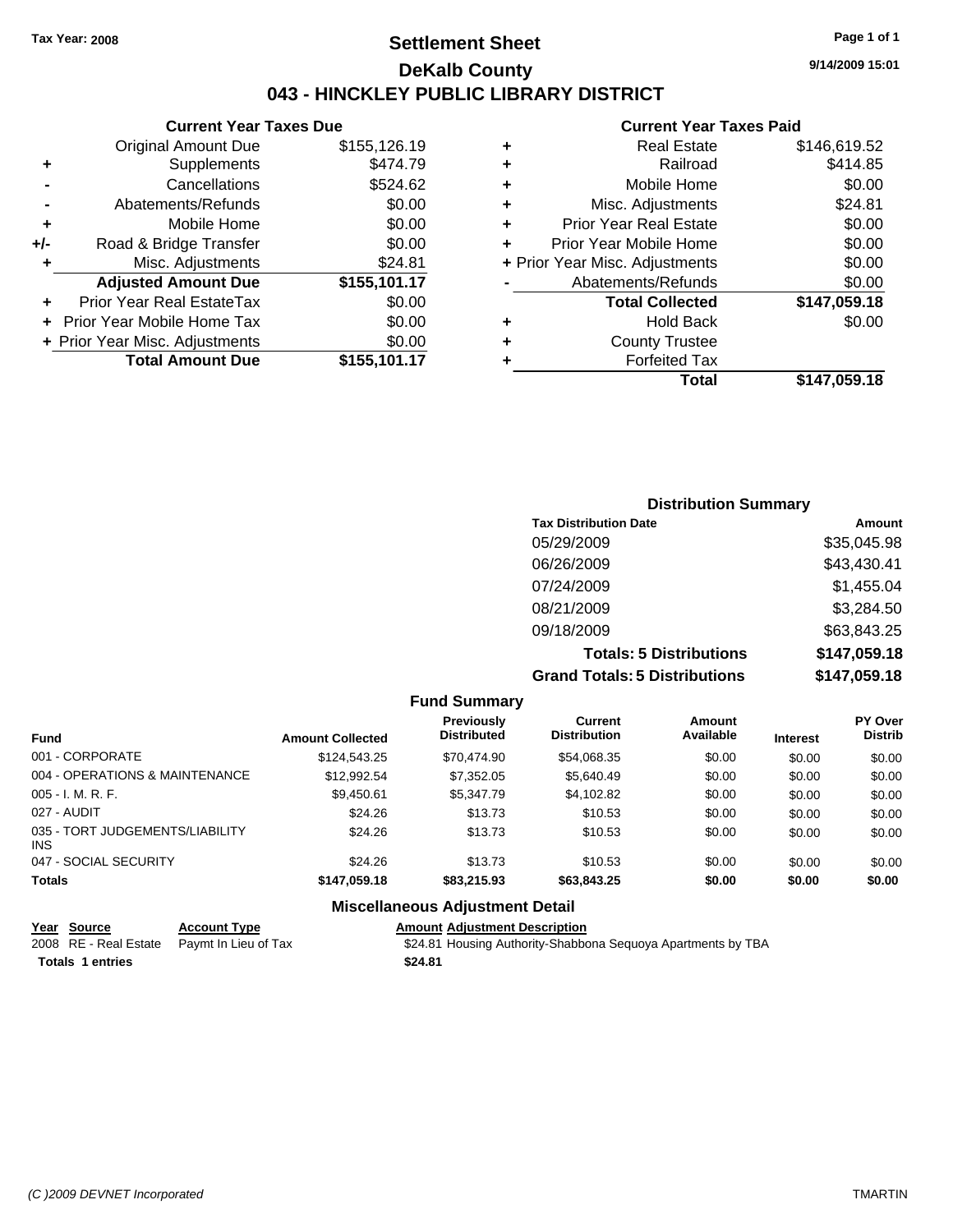## **Settlement Sheet Tax Year: 2008 Page 1 of 1 DeKalb County 044 - SQUAW GROVE ROAD & BRIDGE**

**9/14/2009 15:01**

### **Current Year Taxes Paid**

|     | <b>Current Year Taxes Due</b>  |               |
|-----|--------------------------------|---------------|
|     | <b>Original Amount Due</b>     | \$307,995.47  |
| ٠   | Supplements                    | \$797.62      |
|     | Cancellations                  | \$889.20      |
|     | Abatements/Refunds             | \$0.00        |
| ٠   | Mobile Home                    | \$0.00        |
| +/- | Road & Bridge Transfer         | (\$42,632.87) |
| ٠   | Misc. Adjustments              | \$49.25       |
|     | <b>Adjusted Amount Due</b>     | \$265,320.27  |
| ٠   | Prior Year Real EstateTax      | \$0.00        |
|     | Prior Year Mobile Home Tax     | \$0.00        |
|     | + Prior Year Misc. Adjustments | \$0.00        |
|     | <b>Total Amount Due</b>        | \$265,320.27  |
|     |                                |               |

| ٠ | <b>Real Estate</b>             | \$248,518.31 |
|---|--------------------------------|--------------|
| ٠ | Railroad                       | \$778.45     |
| ٠ | Mobile Home                    | \$0.00       |
| ٠ | Misc. Adjustments              | \$49.25      |
| ٠ | <b>Prior Year Real Estate</b>  | \$0.00       |
| ٠ | Prior Year Mobile Home         | \$0.00       |
|   | + Prior Year Misc. Adjustments | \$0.00       |
|   | Abatements/Refunds             | \$0.00       |
|   | <b>Total Collected</b>         | \$249,346.01 |
| ٠ | <b>Hold Back</b>               | \$0.00       |
| ٠ | <b>County Trustee</b>          |              |
| ٠ | <b>Forfeited Tax</b>           |              |
|   | Total                          | \$249.346.01 |

| <b>Road and Bridge Summary</b> |             |               | <b>Distribution Summary</b>  |              |  |
|--------------------------------|-------------|---------------|------------------------------|--------------|--|
| <b>Municipality</b>            | Amt. Due    | Amt. Distrib. | <b>Tax Distribution Date</b> | Amount       |  |
| <b>VILLAGE OF HINCKLEY</b>     | \$44,893.06 | \$42,632.87   | 05/29/2009                   | \$59,404.65  |  |
| <b>Totals</b>                  | \$44,893.06 | \$42,632.87   | 06/26/2009                   | \$73,691.18  |  |
|                                |             |               | 07/24/2009                   | \$2,466.33   |  |
|                                |             |               | 08/21/2009                   | \$5,567.41   |  |
|                                |             |               | 09/18/2009                   | \$108,216.44 |  |

**Totals: 5 Distributions \$249,346.01 Grand Totals: 5 Distributions \$249,346.01**

| <b>Fund Summary</b>                           |                         |                                  |                                |                     |                 |                           |  |
|-----------------------------------------------|-------------------------|----------------------------------|--------------------------------|---------------------|-----------------|---------------------------|--|
| <b>Fund</b>                                   | <b>Amount Collected</b> | Previously<br><b>Distributed</b> | Current<br><b>Distribution</b> | Amount<br>Available | <b>Interest</b> | PY Over<br><b>Distrib</b> |  |
| 007 - ROAD AND BRIDGE                         | \$90,088.48             | \$51,010.85                      | \$39,077.63                    | \$0.00              | \$0.00          | \$0.00                    |  |
| 008 - BRIDGE CONST W/COUNTY                   | \$1,896.70              | \$1,073.28                       | \$823.42                       | \$0.00              | \$0.00          | \$0.00                    |  |
| 009 - PERMANENT ROAD                          | \$123,246.32            | \$69.741.13                      | \$53,505.19                    | \$0.00              | \$0.00          | \$0.00                    |  |
| 010 - EQUIPMENT AND BUILDING                  | \$31.269.48             | \$17.694.40                      | \$13,575.08                    | \$0.00              | \$0.00          | \$0.00                    |  |
| 035 - TORT JUDGEMENTS/LIABILITY<br><b>INS</b> | \$2,845.03              | \$1.609.91                       | \$1.235.12                     | \$0.00              | \$0.00          | \$0.00                    |  |
| <b>Totals</b>                                 | \$249,346.01            | \$141.129.57                     | \$108,216,44                   | \$0.00              | \$0.00          | \$0.00                    |  |
| <b>Miscellaneous Adjustment Detail</b>        |                         |                                  |                                |                     |                 |                           |  |

| Year Source             | <b>Account Type</b>                        | <b>Amount Adiustment Description</b>                         |
|-------------------------|--------------------------------------------|--------------------------------------------------------------|
|                         | 2008 RE - Real Estate Paymt In Lieu of Tax | \$49.25 Housing Authority-Shabbona Seguoya Apartments by TBA |
| <b>Totals 1 entries</b> |                                            | \$49.25                                                      |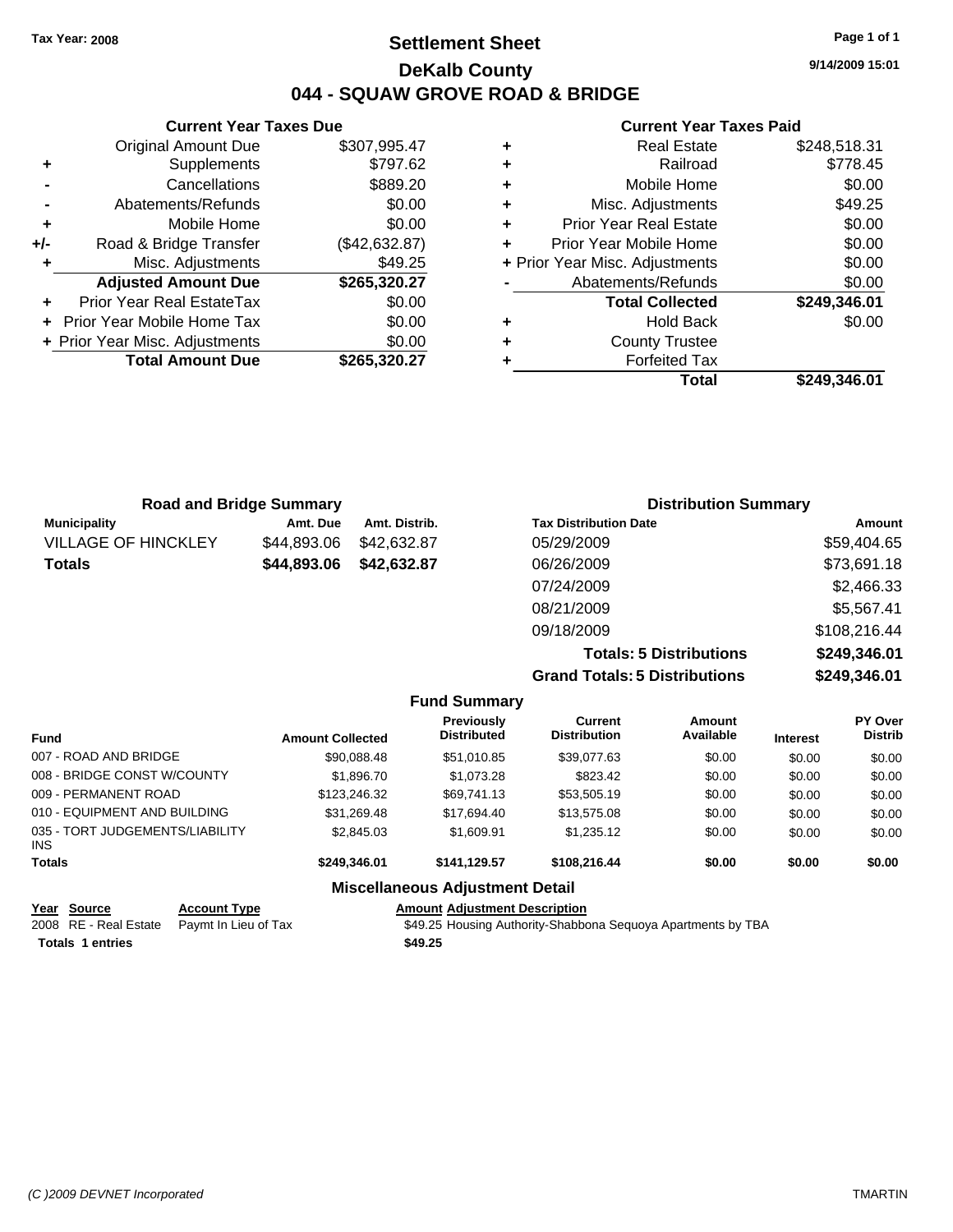## **Settlement Sheet Tax Year: 2008 Page 1 of 1 DeKalb County 045 - SYCAMORE TOWNSHIP**

### **Current Year Taxes Due**

| <b>Original Amount Due</b>        | \$370,047.10                   |
|-----------------------------------|--------------------------------|
| Supplements                       | \$2,744.87                     |
| Cancellations                     | \$2,955.87                     |
| Abatements/Refunds                | \$0.00                         |
| Mobile Home                       | \$0.00                         |
| Road & Bridge Transfer            | \$0.00                         |
| Misc. Adjustments                 | \$113.43                       |
| <b>Adjusted Amount Due</b>        | \$369,949.53                   |
| Prior Year Real EstateTax         | \$0.00                         |
| <b>Prior Year Mobile Home Tax</b> | \$0.00                         |
|                                   | \$0.00                         |
| <b>Total Amount Due</b>           | \$369,949.53                   |
|                                   | + Prior Year Misc. Adjustments |

#### **Current Year Taxes Paid**

|   | <b>Real Estate</b>             | \$351,828.89 |
|---|--------------------------------|--------------|
| ٠ | Railroad                       | \$115.18     |
| ٠ | Mobile Home                    | \$0.00       |
| ٠ | Misc. Adjustments              | \$113.43     |
| ٠ | <b>Prior Year Real Estate</b>  | \$0.00       |
|   | Prior Year Mobile Home         | \$0.00       |
|   | + Prior Year Misc. Adjustments | \$0.00       |
|   | Abatements/Refunds             | \$0.00       |
|   | <b>Total Collected</b>         | \$352,057.50 |
| ٠ | Hold Back                      | \$0.00       |
| ٠ | <b>County Trustee</b>          |              |
| ٠ | <b>Forfeited Tax</b>           |              |
|   | Total                          | \$352,057.50 |
|   |                                |              |

### **Distribution Summary Tax Distribution Date Amount** 05/29/2009 \$79,978.15 06/26/2009 \$104,710.31 07/24/2009 \$3,084.56 08/21/2009 \$9,183.32 09/18/2009 \$155,101.16 **Totals: 5 Distributions \$352,057.50**

**Grand Totals: 5 Distributions \$352,057.50**

#### **Fund Summary Fund Interest Amount Collected Distributed PY Over Distrib Amount Available Current Distribution Previously** 001 - CORPORATE \$324,432.93 \$181,501.94 \$142,930.99 \$0.00 \$0.00 \$0.00 005 - I. M. R. F. \$13,335.95 \$7,460.72 \$5,875.23 \$0.00 \$0.00 \$0.00 054 - GENERAL ASSISTANCE \$14,288.62 \$7,993.68 \$6,294.94 \$0.00 \$0.00 \$0.00 **Totals \$352,057.50 \$196,956.34 \$155,101.16 \$0.00 \$0.00 \$0.00**

### **Miscellaneous Adjustment Detail**

| Year Source             | <b>Account Type</b>                        | Amount   |
|-------------------------|--------------------------------------------|----------|
|                         | 2008 RE - Real Estate Paymt In Lieu of Tax | \$113.43 |
| <b>Totals 1 entries</b> |                                            | \$113.43 |

**Yearth Count Type Account Type Account Type Amount** Adjustment Description 2008 aymt In Lieu of Tax **Faymer Authority S113.43 HOUSING AUTHORITY** by TBA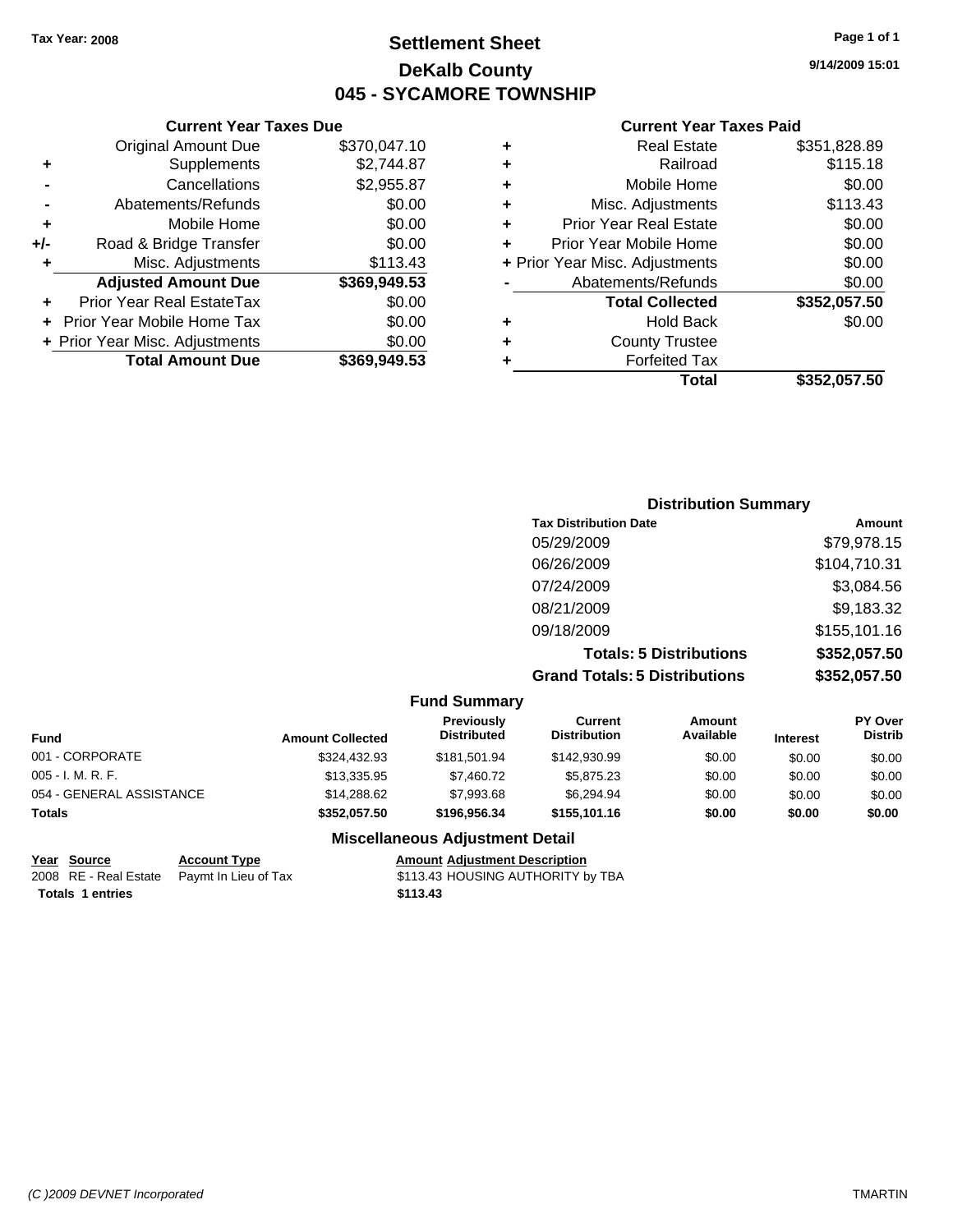**9/14/2009 15:01**

### **Current Year Taxes Paid**

|   | <b>Real Estate</b>             | \$701,926.61 |
|---|--------------------------------|--------------|
| ٠ | Railroad                       | \$239.10     |
| ٠ | Mobile Home                    | \$0.00       |
| ٠ | Misc. Adjustments              | \$235.46     |
| ٠ | <b>Prior Year Real Estate</b>  | \$0.00       |
| ÷ | Prior Year Mobile Home         | \$0.00       |
|   | + Prior Year Misc. Adjustments | \$0.00       |
|   | Abatements/Refunds             | \$0.00       |
|   | <b>Total Collected</b>         | \$702,401.17 |
| ٠ | <b>Hold Back</b>               | \$0.00       |
| ٠ | <b>County Trustee</b>          |              |
|   | <b>Forfeited Tax</b>           |              |
|   | Total                          | \$702.401.17 |

|     | <b>Current Year Taxes Due</b>  |               |
|-----|--------------------------------|---------------|
|     | <b>Original Amount Due</b>     | \$768,128.42  |
| ٠   | Supplements                    | \$5,467.17    |
|     | Cancellations                  | \$5,897.34    |
|     | Abatements/Refunds             | \$0.00        |
| ٠   | Mobile Home                    | \$0.00        |
| +/- | Road & Bridge Transfer         | (\$28,385.50) |
| ٠   | Misc. Adjustments              | \$235.46      |
|     | <b>Adjusted Amount Due</b>     | \$739,548.21  |
|     | Prior Year Real EstateTax      | \$0.00        |
|     | Prior Year Mobile Home Tax     | \$0.00        |
|     | + Prior Year Misc. Adjustments | \$0.00        |
|     | <b>Total Amount Due</b>        | \$739,548.21  |
|     |                                |               |

| <b>Road and Bridge Summary</b> |             |               | <b>Distribution Summary</b>  |              |  |
|--------------------------------|-------------|---------------|------------------------------|--------------|--|
| <b>Municipality</b>            | Amt. Due    | Amt. Distrib. | <b>Tax Distribution Date</b> | Amount       |  |
| CITY OF SYCAMORE               | \$29,828.53 | \$28,385.50   | 05/29/2009                   | \$159,565.41 |  |
| Totals                         | \$29,828.53 | \$28,385.50   | 06/26/2009                   | \$208,912.81 |  |
|                                |             |               | 07/24/2009                   | \$6,154.12   |  |
|                                |             |               | 08/21/2009                   | \$18,321.55  |  |
|                                |             |               | 09/18/2009                   | \$309,447.28 |  |

**Totals: 5 Distributions \$702,401.17 Grand Totals: 5 Distributions \$702,401.17**

|                                               |                         | <b>Fund Summary</b>                     |                                       |                     |                 |                           |
|-----------------------------------------------|-------------------------|-----------------------------------------|---------------------------------------|---------------------|-----------------|---------------------------|
| <b>Fund</b>                                   | <b>Amount Collected</b> | <b>Previously</b><br><b>Distributed</b> | <b>Current</b><br><b>Distribution</b> | Amount<br>Available | <b>Interest</b> | PY Over<br><b>Distrib</b> |
| $005 - I. M. R. F.$                           | \$14,288,36             | \$7,993.56                              | \$6,294.80                            | \$0.00              | \$0.00          | \$0.00                    |
| 007 - ROAD AND BRIDGE                         | \$47.754.44             | \$26,715.41                             | \$21,039.03                           | \$0.00              | \$0.00          | \$0.00                    |
| 008 - BRIDGE CONST W/COUNTY                   | \$9,525.80              | \$5,329.15                              | \$4,196.65                            | \$0.00              | \$0.00          | \$0.00                    |
| 009 - PERMANENT ROAD                          | \$460,486.21            | \$257.616.45                            | \$202,869.76                          | \$0.00              | \$0.00          | \$0.00                    |
| 010 - EQUIPMENT AND BUILDING                  | \$123,703.18            | \$69,205,05                             | \$54,498.13                           | \$0.00              | \$0.00          | \$0.00                    |
| 035 - TORT JUDGEMENTS/LIABILITY<br><b>INS</b> | \$33,307.06             | \$18,633.45                             | \$14,673.61                           | \$0.00              | \$0.00          | \$0.00                    |
| 047 - SOCIAL SECURITY                         | \$13,336.12             | \$7,460.82                              | \$5,875.30                            | \$0.00              | \$0.00          | \$0.00                    |
| <b>Totals</b>                                 | \$702,401.17            | \$392,953,89                            | \$309,447.28                          | \$0.00              | \$0.00          | \$0.00                    |
|                                               |                         | <b>Miscellaneous Adjustment Detail</b>  |                                       |                     |                 |                           |

| Year Source             | <b>Account Type</b>                        | <b>Amount Adjustment Description</b> |
|-------------------------|--------------------------------------------|--------------------------------------|
|                         | 2008 RE - Real Estate Paymt In Lieu of Tax | \$235.46 HOUSING AUTHORITY by TBA    |
| <b>Totals 1 entries</b> |                                            | \$235.46                             |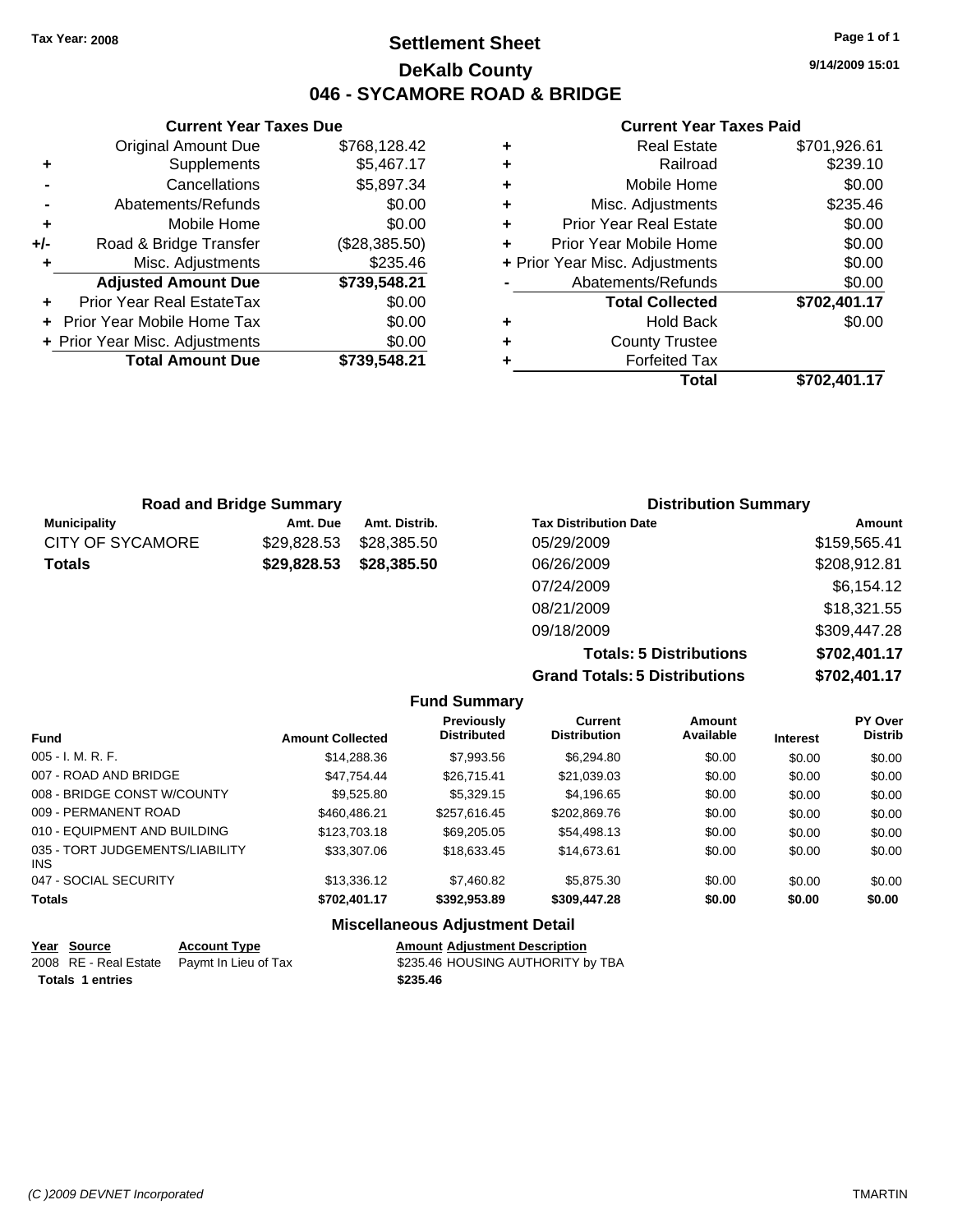## **Settlement Sheet Tax Year: 2008 Page 1 of 1 DeKalb County 047 - VICTOR TOWNSHIP**

## **9/14/2009 15:01**

## **Current Year Taxes Paid**

|     | <b>Current Year Taxes Due</b>  |             |  |  |
|-----|--------------------------------|-------------|--|--|
|     | <b>Original Amount Due</b>     | \$45,513.45 |  |  |
| ٠   | Supplements                    | \$726.35    |  |  |
|     | Cancellations                  | \$744.90    |  |  |
|     | Abatements/Refunds             | \$0.00      |  |  |
| ٠   | Mobile Home                    | \$0.00      |  |  |
| +/- | Road & Bridge Transfer         | \$0.00      |  |  |
| ٠   | Misc. Adjustments              | \$0.00      |  |  |
|     | <b>Adjusted Amount Due</b>     | \$45,494.90 |  |  |
| ÷   | Prior Year Real EstateTax      | \$0.00      |  |  |
|     | Prior Year Mobile Home Tax     | \$0.00      |  |  |
|     | + Prior Year Misc. Adjustments | \$0.00      |  |  |
|     | <b>Total Amount Due</b>        | \$45,494.90 |  |  |
|     |                                |             |  |  |

|   | Total                          | \$44,472.90 |
|---|--------------------------------|-------------|
| ٠ | <b>Forfeited Tax</b>           |             |
| ٠ | <b>County Trustee</b>          |             |
| ٠ | <b>Hold Back</b>               | \$0.00      |
|   | <b>Total Collected</b>         | \$44,472.90 |
|   | Abatements/Refunds             | \$0.00      |
|   | + Prior Year Misc. Adjustments | \$0.00      |
| ÷ | Prior Year Mobile Home         | \$0.00      |
| ÷ | <b>Prior Year Real Estate</b>  | \$0.00      |
| ٠ | Misc. Adjustments              | \$0.00      |
| ٠ | Mobile Home                    | \$0.00      |
| ٠ | Railroad                       | \$13.98     |
| ٠ | <b>Real Estate</b>             | \$44,458.92 |
|   |                                |             |

| <b>Distribution Summary</b>          |             |
|--------------------------------------|-------------|
| <b>Tax Distribution Date</b>         | Amount      |
| 05/29/2009                           | \$5,420.27  |
| 06/26/2009                           | \$19,328.74 |
| 07/24/2009                           | \$363.07    |
| 08/21/2009                           | \$683.29    |
| 09/18/2009                           | \$18,677.53 |
| <b>Totals: 5 Distributions</b>       | \$44,472.90 |
| <b>Grand Totals: 5 Distributions</b> | \$44,472.90 |

|                                               |                         | <b>Fund Summary</b>              |                                |                     |                 |                                  |
|-----------------------------------------------|-------------------------|----------------------------------|--------------------------------|---------------------|-----------------|----------------------------------|
| <b>Fund</b>                                   | <b>Amount Collected</b> | Previously<br><b>Distributed</b> | Current<br><b>Distribution</b> | Amount<br>Available | <b>Interest</b> | <b>PY Over</b><br><b>Distrib</b> |
| 001 - CORPORATE                               | \$41,589.03             | \$24.122.66                      | \$17.466.37                    | \$0.00              | \$0.00          | \$0.00                           |
| 034 - GENERAL ASSISTANCE                      | \$928.72                | \$538.68                         | \$390.04                       | \$0.00              | \$0.00          | \$0.00                           |
| 035 - TORT JUDGEMENTS/LIABILITY<br><b>INS</b> | \$1,955.15              | \$1.134.03                       | \$821.12                       | \$0.00              | \$0.00          | \$0.00                           |
| <b>Totals</b>                                 | \$44,472.90             | \$25.795.37                      | \$18,677.53                    | \$0.00              | \$0.00          | \$0.00                           |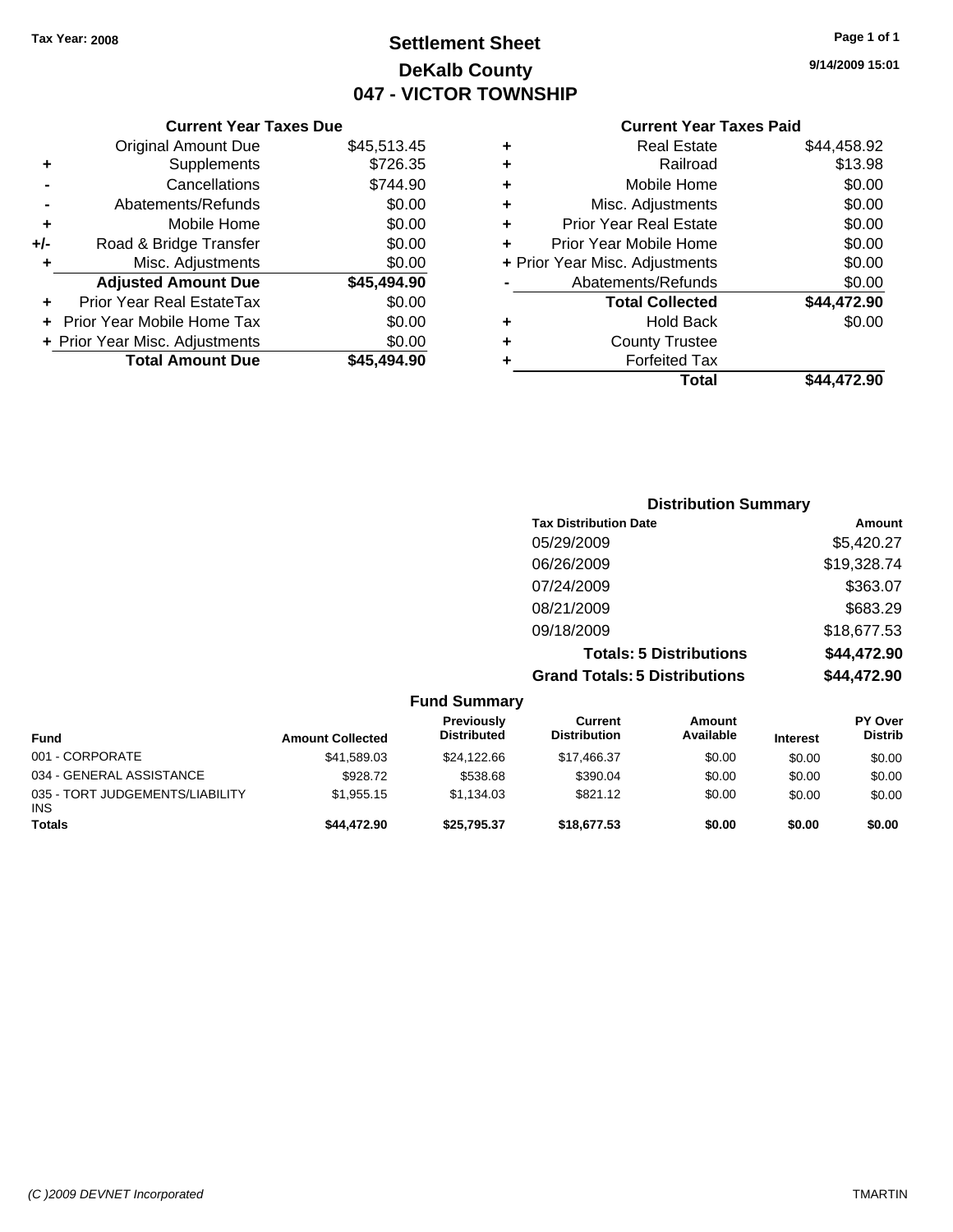**9/14/2009 15:01**

### **Current Year Taxes Paid**

|   | Real Estate                    | \$82,952.09 |
|---|--------------------------------|-------------|
| ٠ | Railroad                       | \$26.09     |
| ٠ | Mobile Home                    | \$0.00      |
| ٠ | Misc. Adjustments              | \$0.00      |
| ٠ | <b>Prior Year Real Estate</b>  | \$0.00      |
| ٠ | Prior Year Mobile Home         | \$0.00      |
|   | + Prior Year Misc. Adjustments | \$0.00      |
|   | Abatements/Refunds             | \$0.00      |
|   | <b>Total Collected</b>         | \$82,978.18 |
| ٠ | <b>Hold Back</b>               | \$0.00      |
|   | <b>County Trustee</b>          |             |
|   | <b>Forfeited Tax</b>           |             |
|   | Total                          | \$82.978.18 |

| <b>Original Amount Due</b>     | \$84,919.74                   |
|--------------------------------|-------------------------------|
| Supplements                    | \$1,355.21                    |
| Cancellations                  | \$1,389.85                    |
| Abatements/Refunds             | \$0.00                        |
| Mobile Home                    | \$0.00                        |
| Road & Bridge Transfer         | \$0.00                        |
| Misc. Adjustments              | \$0.00                        |
| <b>Adjusted Amount Due</b>     | \$84,885.10                   |
| Prior Year Real EstateTax      | \$0.00                        |
| Prior Year Mobile Home Tax     | \$0.00                        |
| + Prior Year Misc. Adjustments | \$0.00                        |
| <b>Total Amount Due</b>        | \$84,885.10                   |
|                                | <b>Current Year Taxes Due</b> |

### **Distribution Summary Tax Distribution Date Amount** 05/29/2009 \$10,113.31 06/26/2009 \$36,063.74 07/24/2009 \$677.42 08/21/2009 \$1,274.94 09/18/2009 \$34,848.77 **Totals: 5 Distributions \$82,978.18**

**Grand Totals: 5 Distributions \$82,978.18**

| <b>Fund Summary</b>                           |                         |                                  |                                |                     |                 |                           |
|-----------------------------------------------|-------------------------|----------------------------------|--------------------------------|---------------------|-----------------|---------------------------|
| <b>Fund</b>                                   | <b>Amount Collected</b> | Previously<br><b>Distributed</b> | Current<br><b>Distribution</b> | Amount<br>Available | <b>Interest</b> | PY Over<br><b>Distrib</b> |
| 007 - ROAD AND BRIDGE                         | \$50.924.27             | \$29.537.34                      | \$21,386.93                    | \$0.00              | \$0.00          | \$0.00                    |
| 008 - BRIDGE CONST W/COUNTY                   | \$3.508.23              | \$2,034.86                       | \$1,473.37                     | \$0.00              | \$0.00          | \$0.00                    |
| 009 - PERMANENT ROAD                          | \$20,709.54             | \$12,012.05                      | \$8,697.49                     | \$0.00              | \$0.00          | \$0.00                    |
| 010 - EQUIPMENT AND BUILDING                  | \$5.821.52              | \$3,376.63                       | \$2,444.89                     | \$0.00              | \$0.00          | \$0.00                    |
| 035 - TORT JUDGEMENTS/LIABILITY<br><b>INS</b> | \$2,014.62              | \$1,168.53                       | \$846.09                       | \$0.00              | \$0.00          | \$0.00                    |
| <b>Totals</b>                                 | \$82,978,18             | \$48,129.41                      | \$34,848,77                    | \$0.00              | \$0.00          | \$0.00                    |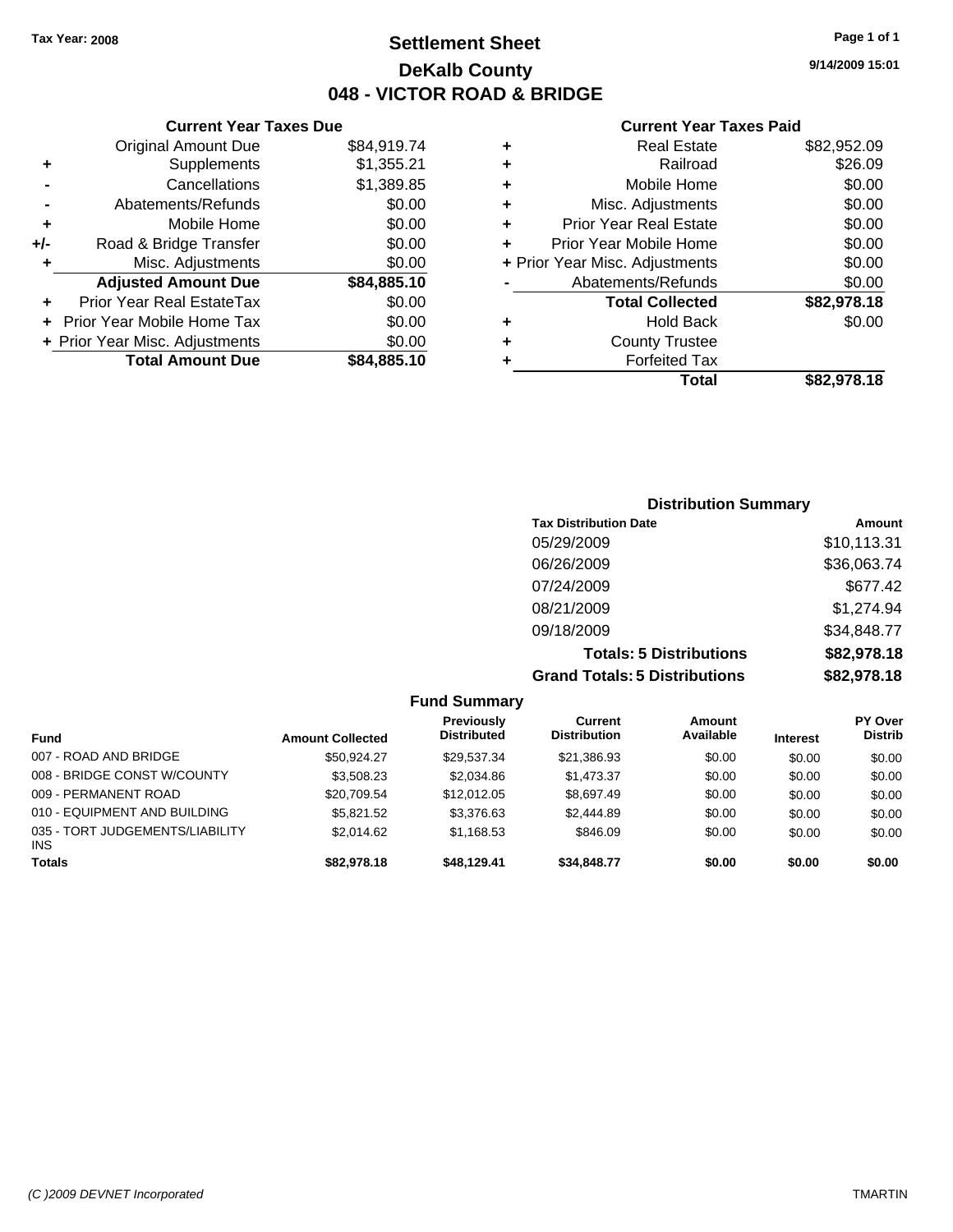## **Settlement Sheet Tax Year: 2008 Page 1 of 1 DeKalb County 056 - TOWN OF CORTLAND**

**9/14/2009 15:01**

### **Current Year Taxes Paid**

| ٠ | <b>Real Estate</b>             | \$519,961.77 |
|---|--------------------------------|--------------|
| ٠ | Railroad                       | \$427.74     |
| ٠ | Mobile Home                    | \$0.00       |
| ٠ | Misc. Adjustments              | \$0.00       |
| ٠ | <b>Prior Year Real Estate</b>  | (\$0.91)     |
| ÷ | Prior Year Mobile Home         | \$0.00       |
|   | + Prior Year Misc. Adjustments | \$0.00       |
|   | Abatements/Refunds             | \$0.04       |
|   | <b>Total Collected</b>         | \$520,388.56 |
| ٠ | <b>Hold Back</b>               | \$0.00       |
| ٠ | <b>County Trustee</b>          |              |
|   | <b>Forfeited Tax</b>           |              |
|   | Total                          | \$520.388.56 |

|     | <b>Current Year Taxes Due</b>  |              |  |  |  |  |  |
|-----|--------------------------------|--------------|--|--|--|--|--|
|     | <b>Original Amount Due</b>     | \$538,200.45 |  |  |  |  |  |
| ٠   | Supplements                    | \$2,548.47   |  |  |  |  |  |
|     | Cancellations                  | \$3,032.43   |  |  |  |  |  |
|     | Abatements/Refunds             | \$0.04       |  |  |  |  |  |
| ٠   | Mobile Home                    | \$0.00       |  |  |  |  |  |
| +/- | Road & Bridge Transfer         | \$6,946.94   |  |  |  |  |  |
| ٠   | Misc. Adjustments              | \$0.00       |  |  |  |  |  |
|     | <b>Adjusted Amount Due</b>     | \$544,663.39 |  |  |  |  |  |
|     | Prior Year Real EstateTax      | $(\$0.91)$   |  |  |  |  |  |
|     | Prior Year Mobile Home Tax     | \$0.00       |  |  |  |  |  |
|     | + Prior Year Misc. Adjustments | \$0.00       |  |  |  |  |  |
|     | <b>Total Amount Due</b>        | \$544.662.48 |  |  |  |  |  |
|     |                                |              |  |  |  |  |  |

| <b>Road and Bridge Summary</b> |            |               | <b>Distribution Summary</b>  |              |  |
|--------------------------------|------------|---------------|------------------------------|--------------|--|
| Rd./Br. District               | Amt. Due   | Amt. Distrib. | <b>Tax Distribution Date</b> | Amount       |  |
| CORTLAND ROAD & BRIDC          | \$7,260.90 | \$6,946.94    | 05/29/2009                   | \$180,439.83 |  |
| Totals                         | \$7,260.90 | \$6,946.94    | 06/26/2009                   | \$87,397.01  |  |
|                                |            |               | 07/24/2009                   | \$5,581.06   |  |
|                                |            |               | 08/21/2009                   | \$9,978.12   |  |
|                                |            |               | 09/18/2009                   | \$236,992.54 |  |

**Totals: 5 Distributions \$520,388.56 Grand Totals: 5 Distributions \$520,388.56**

| <b>Fund Summary</b>     |                         |                                  |                                |                            |                 |                                  |
|-------------------------|-------------------------|----------------------------------|--------------------------------|----------------------------|-----------------|----------------------------------|
| <b>Fund</b>             | <b>Amount Collected</b> | Previously<br><b>Distributed</b> | Current<br><b>Distribution</b> | <b>Amount</b><br>Available | <b>Interest</b> | <b>PY Over</b><br><b>Distrib</b> |
| 001 - CORPORATE         | \$371.561.79            | \$202.249.43                     | \$169,312.36                   | \$0.00                     | \$0.00          | \$0.00                           |
| $005 - I. M. R. F.$     | \$48,670.66             | \$26,492.53                      | \$22,178.13                    | \$0.00                     | \$0.00          | \$0.00                           |
| 007 - ROAD AND BRIDGE   | \$6.946.94              | \$3.918.22                       | \$3.028.72                     | \$0.00                     | \$0.00          | \$0.00                           |
| 014 - POLICE PROTECTION | \$53,087.30             | \$28,896.61                      | \$24,190.69                    | \$0.00                     | \$0.00          | \$0.00                           |
| 047 - SOCIAL SECURITY   | \$40.121.87             | \$21.839.23                      | \$18,282.64                    | \$0.00                     | \$0.00          | \$0.00                           |
| <b>Totals</b>           | \$520,388.56            | \$283.396.02                     | \$236,992.54                   | \$0.00                     | \$0.00          | \$0.00                           |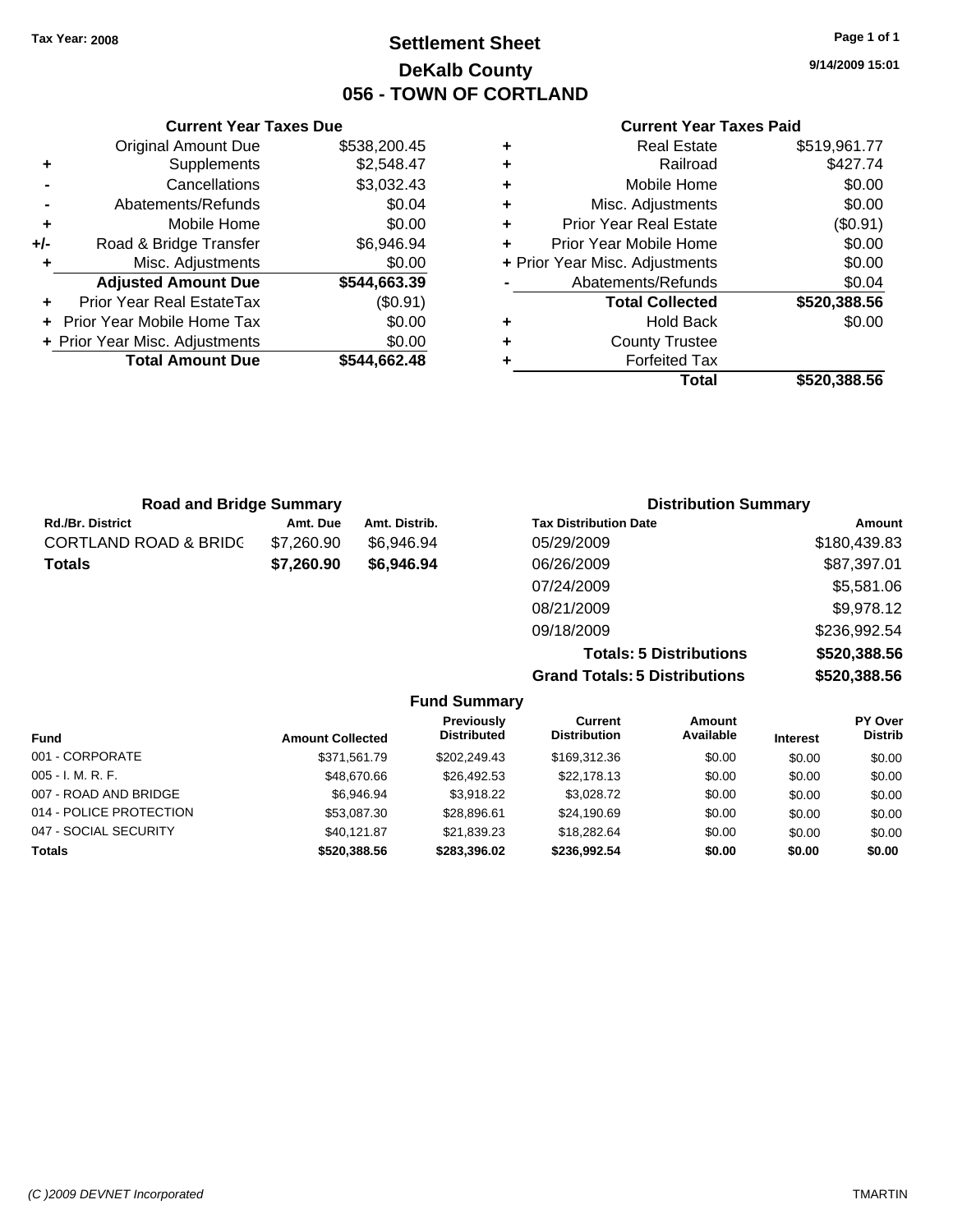## **Settlement Sheet Tax Year: 2008 Page 1 of 1 DeKalb County 057 - CORTLAND LIBRARY**

**9/14/2009 15:01**

### **Current Year Taxes Paid**

| ٠ | <b>County Trustee</b>                      |                        |
|---|--------------------------------------------|------------------------|
| ٠ | <b>Total Collected</b><br><b>Hold Back</b> | \$238,522.14<br>\$0.00 |
|   | Abatements/Refunds                         | \$0.00                 |
|   | + Prior Year Misc. Adjustments             | \$0.00                 |
| ٠ | Prior Year Mobile Home                     | \$0.00                 |
| ٠ | <b>Prior Year Real Estate</b>              | \$0.00                 |
| ٠ | Misc. Adjustments                          | \$0.00                 |
| ٠ | Mobile Home                                | \$0.00                 |
| ٠ | Railroad                                   | \$196.06               |
| ٠ | <b>Real Estate</b>                         | \$238,326.08           |

|     | <b>Current Year Taxes Due</b>     |              |
|-----|-----------------------------------|--------------|
|     | <b>Original Amount Due</b>        | \$250,023.94 |
| ٠   | Supplements                       | \$991.47     |
|     | Cancellations                     | \$1,214.73   |
|     | Abatements/Refunds                | \$0.00       |
| ٠   | Mobile Home                       | \$0.00       |
| +/- | Road & Bridge Transfer            | \$0.00       |
| ٠   | Misc. Adjustments                 | \$0.00       |
|     | <b>Adjusted Amount Due</b>        | \$249,800.68 |
|     | Prior Year Real EstateTax         | \$0.00       |
|     | <b>Prior Year Mobile Home Tax</b> | \$0.00       |
|     | + Prior Year Misc. Adjustments    | \$0.00       |
|     | <b>Total Amount Due</b>           | \$249,800.68 |

### **Distribution Summary Tax Distribution Date Amount** 05/29/2009 \$82,937.77 06/26/2009 \$39,808.04 07/24/2009 \$2,557.17 08/21/2009 \$4,529.95 09/18/2009 \$108,689.21 **Totals: 5 Distributions \$238,522.14**

**Grand Totals: 5 Distributions \$238,522.14**

| าร | \$238,5 |  |
|----|---------|--|
|    |         |  |

|                                                     |                         | <b>Fund Summary</b>                     |                                |                     |                 |                           |
|-----------------------------------------------------|-------------------------|-----------------------------------------|--------------------------------|---------------------|-----------------|---------------------------|
| <b>Fund</b>                                         | <b>Amount Collected</b> | <b>Previously</b><br><b>Distributed</b> | Current<br><b>Distribution</b> | Amount<br>Available | <b>Interest</b> | PY Over<br><b>Distrib</b> |
| 004 - OPERATIONS & MAINTENANCE                      | \$5,728.34              | \$3.118.07                              | \$2.610.27                     | \$0.00              | \$0.00          | \$0.00                    |
| $005 - I. M. R. F.$                                 | \$5,728.57              | \$3,118.19                              | \$2,610.38                     | \$0.00              | \$0.00          | \$0.00                    |
| 016 - LIBRARY (township, municipalities)            | \$215,608.04            | \$117,360.27                            | \$98,247.77                    | \$0.00              | \$0.00          | \$0.00                    |
| 027 - AUDIT                                         | \$1.435.90              | \$781.59                                | \$654.31                       | \$0.00              | \$0.00          | \$0.00                    |
| 035 - TORT JUDGMENTS, LIABILITY<br><b>INSURANCE</b> | \$3.818.99              | \$2,078.76                              | \$1,740.23                     | \$0.00              | \$0.00          | \$0.00                    |
| 047 - SOCIAL SECURITY                               | \$6,202,30              | \$3,376,05                              | \$2.826.25                     | \$0.00              | \$0.00          | \$0.00                    |
| <b>Totals</b>                                       | \$238,522.14            | \$129,832,93                            | \$108,689.21                   | \$0.00              | \$0.00          | \$0.00                    |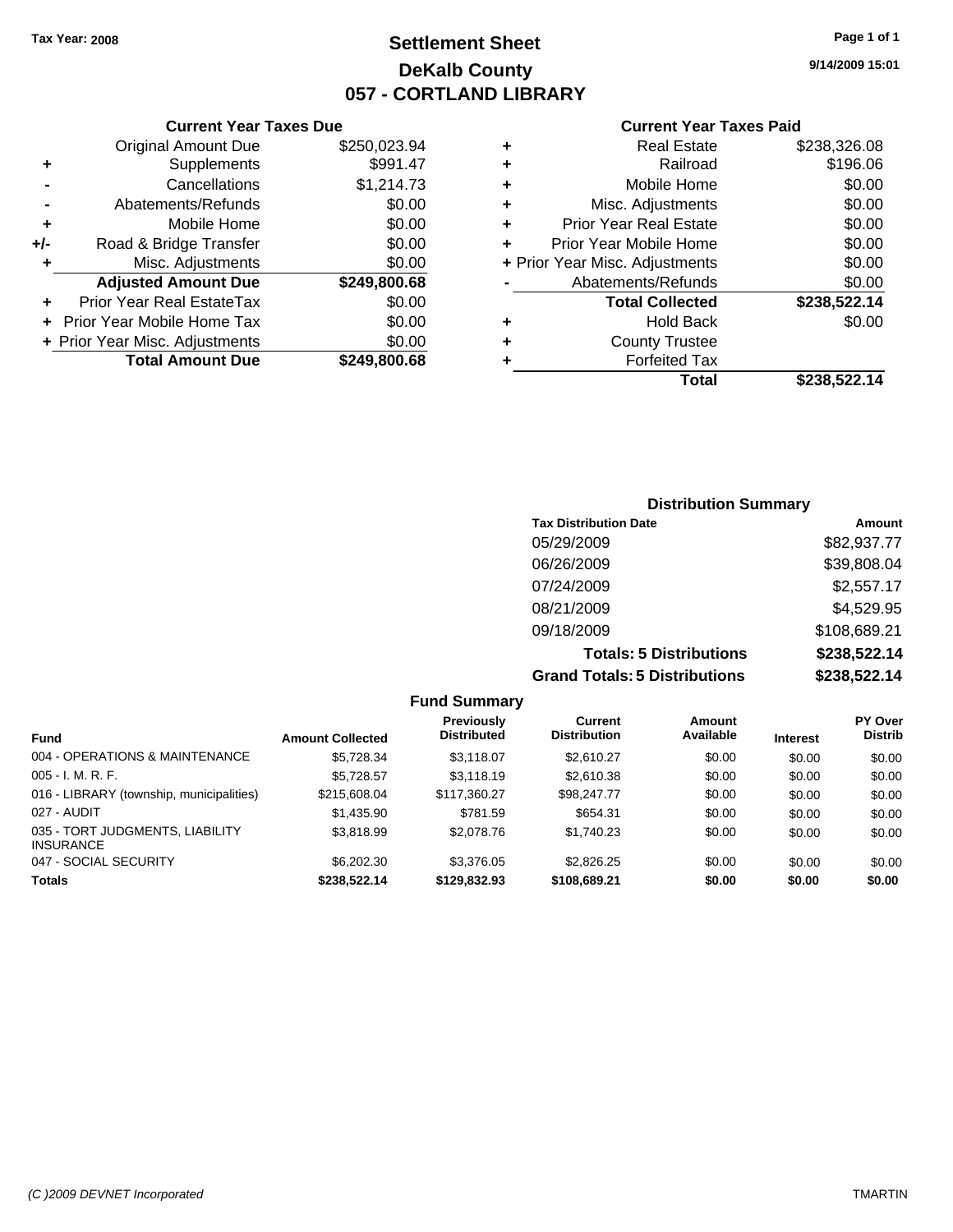**Current Year Taxes Due** Original Amount Due \$3,875,129.94

**Adjusted Amount Due \$4,088,169.44**

**Total Amount Due \$4,088,512.66**

**+** Supplements \$74,589.64 **-** Cancellations \$172,918.50 **-** Abatements/Refunds \$0.00 **+** Mobile Home \$0.00 **+/-** Road & Bridge Transfer \$310,289.67 **+** Misc. Adjustments \$1,078.69

**+** Prior Year Real EstateTax \$343.22 **+** Prior Year Mobile Home Tax \$0.00 **+ Prior Year Misc. Adjustments**  $$0.00$ 

## **Settlement Sheet Tax Year: 2008 Page 1 of 1 DeKalb County 058 - CITY OF DEKALB**

**9/14/2009 15:01**

### **Current Year Taxes Paid**

|   | Total                          | \$3,915,703.94 |
|---|--------------------------------|----------------|
|   | <b>Forfeited Tax</b>           |                |
| ٠ | <b>County Trustee</b>          |                |
| ٠ | <b>Hold Back</b>               | \$0.00         |
|   | <b>Total Collected</b>         | \$3,915,703.94 |
|   | Abatements/Refunds             | \$0.00         |
|   | + Prior Year Misc. Adjustments | \$0.00         |
| ٠ | Prior Year Mobile Home         | \$0.00         |
| ٠ | <b>Prior Year Real Estate</b>  | \$343.22       |
| ٠ | Misc. Adjustments              | \$1,078.69     |
| ٠ | Mobile Home                    | \$0.00         |
| ٠ | Railroad                       | \$4,449.23     |
| ٠ | <b>Real Estate</b>             | \$3,909,832.80 |
|   |                                |                |

| <b>Road and Bridge Summary</b>   |             |                           | <b>Distribution Summary</b>  |                |  |
|----------------------------------|-------------|---------------------------|------------------------------|----------------|--|
| <b>Rd./Br. District</b>          | Amt. Due    | Amt. Distrib.             | <b>Tax Distribution Date</b> | Amount         |  |
| AFTON ROAD & BRIDGE              | \$21.627.15 | \$20.892.39               | 05/29/2009                   | \$884,584.60   |  |
| <b>CORTLAND ROAD &amp; BRIDC</b> | \$494.06    | \$472.70                  | 06/26/2009                   | \$1,156,468.02 |  |
| DEKALB ROAD & BRIDGE             |             | \$302,622.62 \$288,924.58 | 07/24/2009                   | \$34,447.43    |  |
| <b>Totals</b>                    |             | \$324,743.83 \$310,289.67 | 08/21/2009                   | \$146,204.12   |  |
|                                  |             |                           | 09/18/2009                   | \$1,693,999.77 |  |

**Totals: 5 Distributions \$3,915,703.94 Grand Totals: 5 Distributions** 

| .              |
|----------------|
| \$3,915,703.94 |
|                |
|                |

| <b>Fund</b>                 | <b>Amount Collected</b> | <b>Previously</b><br><b>Distributed</b> | <b>Current</b><br><b>Distribution</b> | <b>Amount</b><br>Available | <b>Interest</b> | PY Over<br><b>Distrib</b> |
|-----------------------------|-------------------------|-----------------------------------------|---------------------------------------|----------------------------|-----------------|---------------------------|
| 003 - BONDS AND INTEREST    | \$0.00                  | \$0.00                                  | \$0.00                                | \$0.00                     | \$0.00          | \$0.00                    |
| 005 - I. M. R. F.           | \$573.076.97            | \$325.134.41                            | \$247,942.56                          | \$0.00                     | \$0.00          | \$0.00                    |
| 007 - ROAD AND BRIDGE       | \$310,289.67            | \$176,177.51                            | \$134,112.16                          | \$0.00                     | \$0.00          | \$0.00                    |
| 013 - FIREFIGHTER'S PENSION | \$1,634,215.31          | \$927,169.73                            | \$707,045.58                          | \$0.00                     | \$0.00          | \$0.00                    |
| 015 - POLICE PENSION        | \$1,035,356.01          | \$587,407.76                            | \$447,948.25                          | \$0.00                     | \$0.00          | \$0.00                    |
| 047 - SOCIAL SECURITY       | \$362.765.98            | \$205,814.76                            | \$156,951.22                          | \$0.00                     | \$0.00          | \$0.00                    |
| <b>Totals</b>               | \$3,915,703.94          | \$2,221,704.17                          | \$1,693,999.77                        | \$0.00                     | \$0.00          | \$0.00                    |
|                             |                         | <b>Miscellaneous Adjustment Detail</b>  |                                       |                            |                 |                           |

**Fund Summary**

| Year Source             | <b>Account Type</b>                        | <b>Amount Adjustment Description</b>               |
|-------------------------|--------------------------------------------|----------------------------------------------------|
| 2008 RE - Real Estate   | Back Tax Collected                         | \$5.05 Eagle Homes Redemption 08-03-400-020 by TBA |
|                         | 2008 RE - Real Estate Paymt In Lieu of Tax | \$1,073.64 HOUSING AUTHORITY by TBA                |
| <b>Totals 2 entries</b> |                                            | \$1,078.69                                         |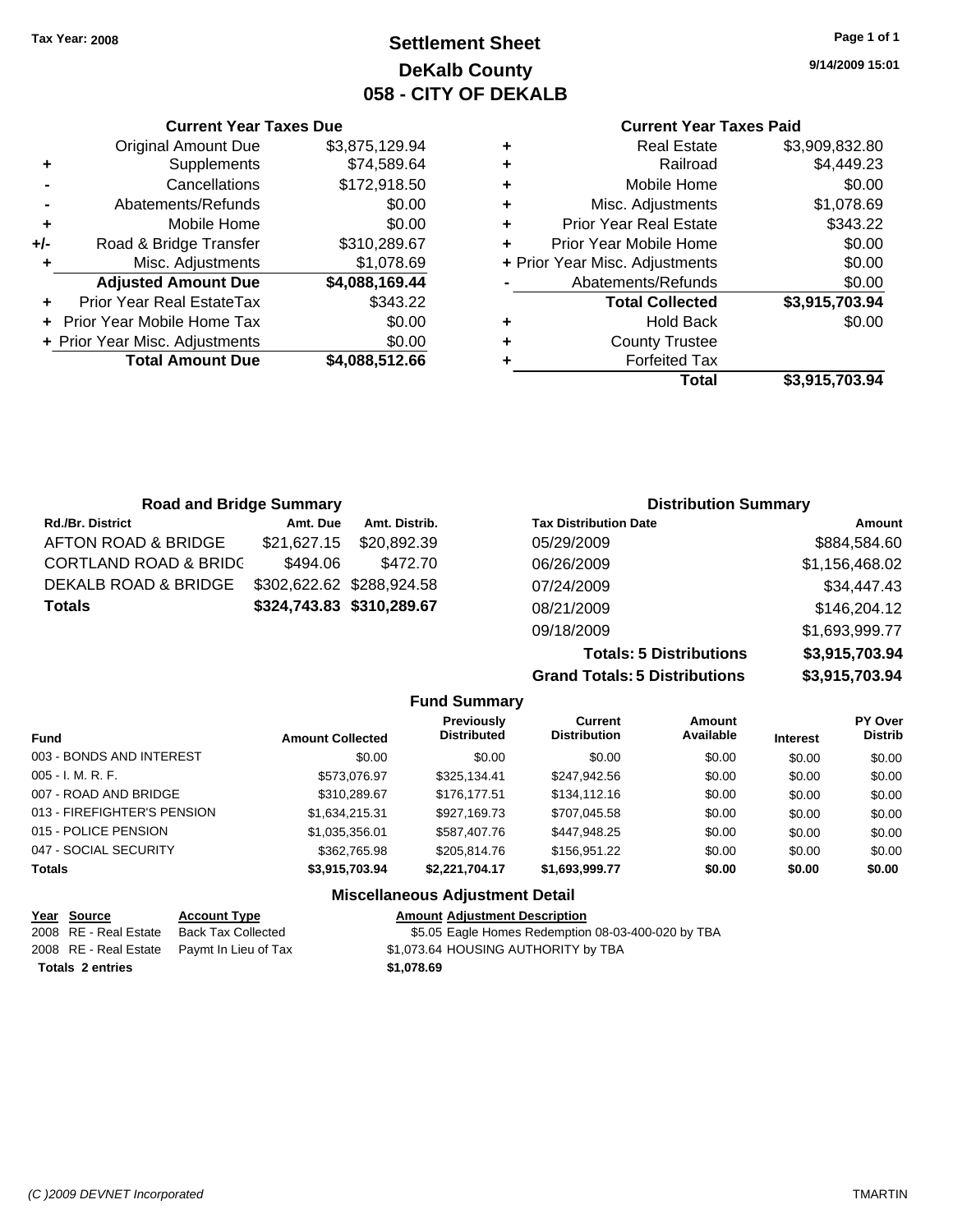## **Settlement Sheet Tax Year: 2008 Page 1 of 1 DeKalb County 059 - DE KALB LIBRARY**

**9/14/2009 15:01**

### **Current Year Taxes Paid**

### Original Amount Due \$1,620,466.17 **+** Supplements \$27,830.04 **-** Cancellations \$68,803.71 **-** Abatements/Refunds \$0.00 **+** Mobile Home \$0.00 **+/-** Road & Bridge Transfer \$0.00 **+** Misc. Adjustments \$451.08 **Adjusted Amount Due \$1,579,943.58 +** Prior Year Real EstateTax \$114.52 **+** Prior Year Mobile Home Tax \$0.00

**+ Prior Year Misc. Adjustments**  $$0.00$ 

**Total Amount Due \$1,580,058.10**

**Current Year Taxes Due**

#### **Distribution Summary Tax Distribution Date Amount** 05/29/2009 \$342,638.62 06/26/2009 \$443,118.58 07/24/2009 \$13,315.79 08/21/2009 \$56,300.62 09/18/2009 \$652,302.86 **Totals: 5 Distributions \$1,507,676.47 Grand Totals: 5 Distributions \$1,507,676.47 Fund Summary Fund Interest Amount Collected Distributed PY Over Distrib Amount Available Current Distribution Previously** 016 - LIBRARY (township, municipalities)  $$1,507,676.47$   $$855,373.61$   $$652,302.86$  \$0.00 \$0.00 \$0.00 \$0.00 **Totals \$1,507,676.47 \$855,373.61 \$652,302.86 \$0.00 \$0.00 \$0.00**

### **Miscellaneous Adjustment Detail**

### **Year Source Account Type Amount Adjustment Description**

2008 RE - Real Estate Back Tax Collected \$2.11 Eagle Homes Redemption 08-03-400-020 by TBA 2008 RE - Real Estate Paymt In Lieu of Tax 5448.97 HOUSING AUTHORITY by TBA

**Totals \$451.08 2 entries**

*(C )2009 DEVNET Incorporated* TMARTIN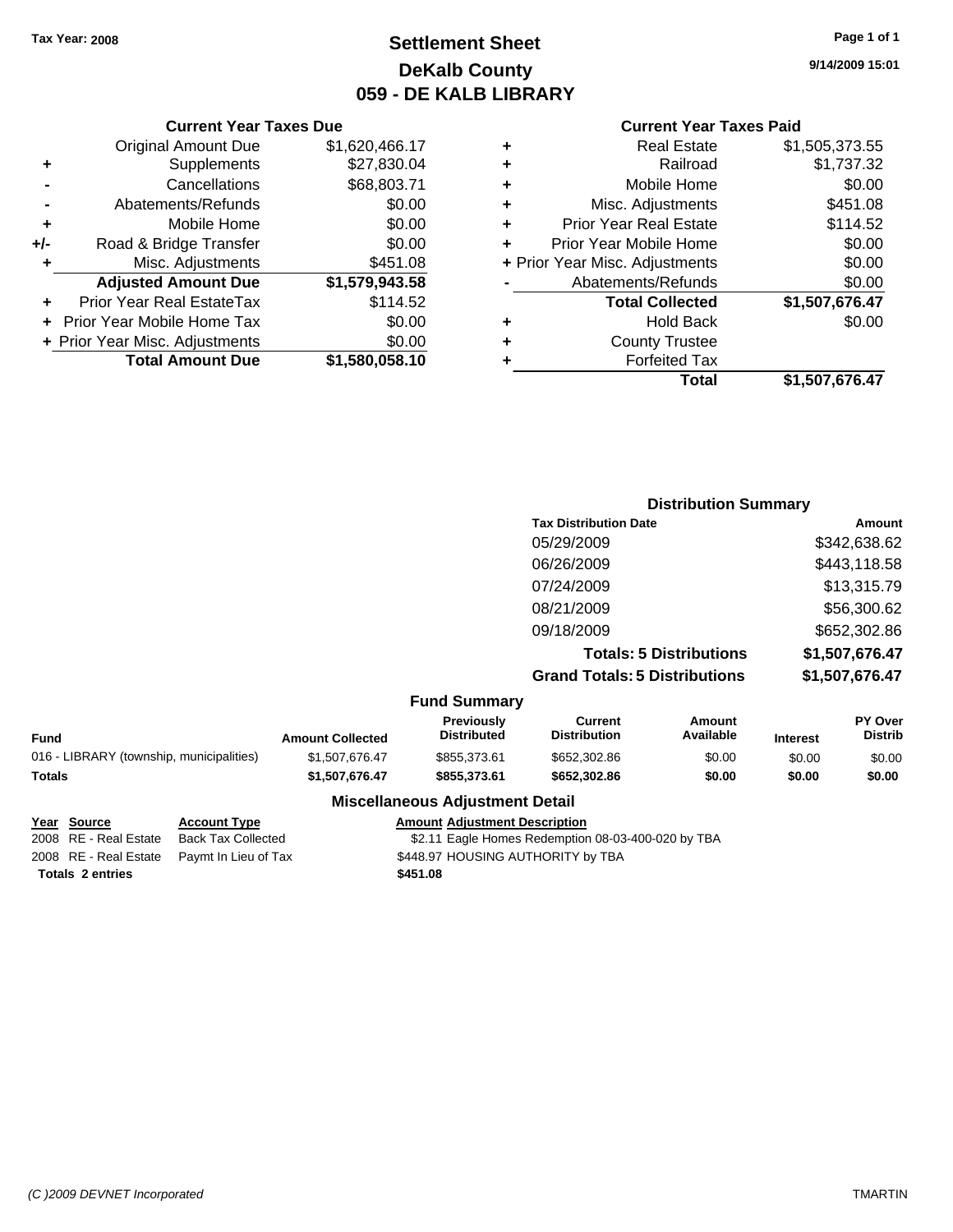## **Settlement Sheet Tax Year: 2008 Page 1 of 1 DeKalb County 060 - DEKALB SSA #3**

**9/14/2009 15:01**

|   | <b>Current Year Taxes Paid</b> |          |
|---|--------------------------------|----------|
| ٠ | <b>Real Estate</b>             | \$817.80 |
| ٠ | Railroad                       | \$0.00   |
| ٠ | Mobile Home                    | \$0.00   |
| ٠ | Misc. Adjustments              | \$0.00   |
| ٠ | <b>Prior Year Real Estate</b>  | \$0.00   |
| ÷ | Prior Year Mobile Home         | \$0.00   |
|   | + Prior Year Misc. Adjustments | \$0.00   |
|   | Abatements/Refunds             | \$0.00   |
|   | <b>Total Collected</b>         | \$817.80 |
| ٠ | <b>Hold Back</b>               | \$0.00   |
| ٠ | <b>County Trustee</b>          |          |
|   | <b>Forfeited Tax</b>           |          |
|   | Total                          | \$817.80 |

|     | <b>Current Year Taxes Due</b>  |          |
|-----|--------------------------------|----------|
|     | <b>Original Amount Due</b>     | \$850.14 |
|     | Supplements                    | \$0.00   |
|     | Cancellations                  | \$0.00   |
|     | Abatements/Refunds             | \$0.00   |
| ٠   | Mobile Home                    | \$0.00   |
| +/- | Road & Bridge Transfer         | \$0.00   |
| ٠   | Misc. Adjustments              | \$0.00   |
|     | <b>Adjusted Amount Due</b>     | \$850.14 |
|     | Prior Year Real EstateTax      | \$0.00   |
|     | Prior Year Mobile Home Tax     | \$0.00   |
|     | + Prior Year Misc. Adjustments | \$0.00   |
|     | <b>Total Amount Due</b>        | \$850.14 |

|                            |                         |                                  | <b>Distribution Summary</b>           |                     |                 |                           |  |
|----------------------------|-------------------------|----------------------------------|---------------------------------------|---------------------|-----------------|---------------------------|--|
|                            |                         |                                  | <b>Tax Distribution Date</b>          |                     |                 | Amount                    |  |
|                            |                         |                                  | 05/29/2009                            |                     |                 | \$183.30                  |  |
|                            |                         |                                  | 06/26/2009                            |                     |                 | \$244.12                  |  |
|                            |                         |                                  | 09/18/2009                            |                     |                 | \$390.38                  |  |
|                            |                         |                                  | <b>Totals: 3 Distributions</b>        |                     | \$817.80        |                           |  |
|                            |                         |                                  | <b>Grand Totals: 3 Distributions</b>  |                     |                 | \$817.80                  |  |
|                            |                         | <b>Fund Summary</b>              |                                       |                     |                 |                           |  |
| <b>Fund</b>                | <b>Amount Collected</b> | Previously<br><b>Distributed</b> | <b>Current</b><br><b>Distribution</b> | Amount<br>Available | <b>Interest</b> | PY Over<br><b>Distrib</b> |  |
| 023 - SPECIAL SERVICE AREA | \$817.80                | \$427.42                         | \$390.38                              | \$0.00              | \$0.00          | \$0.00                    |  |
| Totals                     | \$817.80                | \$427.42                         | \$390.38                              | \$0.00              | \$0.00          | \$0.00                    |  |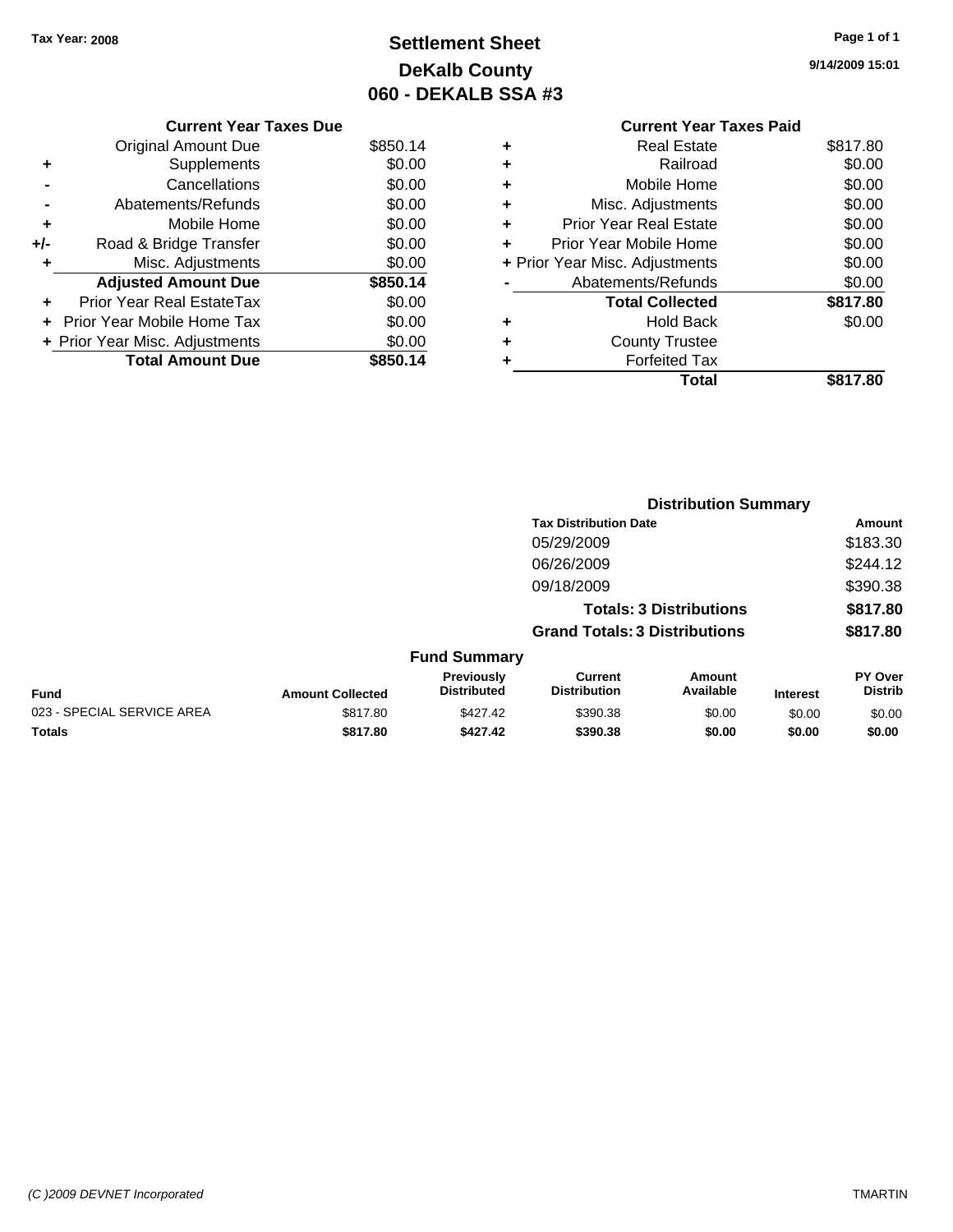## **Settlement Sheet Tax Year: 2008 Page 1 of 1 DeKalb County 061 - DEKALB SSA #4**

**9/14/2009 15:01**

|     | <b>Current Year Taxes Due</b>  |            |  |  |  |  |
|-----|--------------------------------|------------|--|--|--|--|
|     | Original Amount Due            | \$2,000.36 |  |  |  |  |
| ٠   | Supplements                    | \$0.00     |  |  |  |  |
|     | Cancellations                  | \$0.00     |  |  |  |  |
|     | Abatements/Refunds             | \$0.00     |  |  |  |  |
| ٠   | Mobile Home                    | \$0.00     |  |  |  |  |
| +/- | Road & Bridge Transfer         | \$0.00     |  |  |  |  |
|     | Misc. Adjustments              | \$0.00     |  |  |  |  |
|     | <b>Adjusted Amount Due</b>     | \$2,000.36 |  |  |  |  |
| ٠   | Prior Year Real EstateTax      | \$0.00     |  |  |  |  |
|     | Prior Year Mobile Home Tax     | \$0.00     |  |  |  |  |
|     | + Prior Year Misc. Adjustments | \$0.00     |  |  |  |  |
|     | <b>Total Amount Due</b>        | \$2,000.36 |  |  |  |  |
|     |                                |            |  |  |  |  |

# **Current Year Taxes Paid**

|   | Real Estate                    | \$1,939.06 |
|---|--------------------------------|------------|
| ٠ | Railroad                       | \$0.00     |
| ٠ | Mobile Home                    | \$0.00     |
| ٠ | Misc. Adjustments              | \$0.00     |
| ٠ | <b>Prior Year Real Estate</b>  | \$0.00     |
| ٠ | Prior Year Mobile Home         | \$0.00     |
|   | + Prior Year Misc. Adjustments | \$0.00     |
|   | Abatements/Refunds             | \$0.00     |
|   | <b>Total Collected</b>         | \$1,939.06 |
| ٠ | <b>Hold Back</b>               | \$0.00     |
| ٠ | <b>County Trustee</b>          |            |
| ٠ | <b>Forfeited Tax</b>           |            |
|   | Total                          | \$1,939.06 |
|   |                                |            |

|                            |                         |                                  | <b>Distribution Summary</b>           |                                |                 |                           |
|----------------------------|-------------------------|----------------------------------|---------------------------------------|--------------------------------|-----------------|---------------------------|
|                            |                         |                                  | <b>Tax Distribution Date</b>          |                                |                 | Amount                    |
|                            |                         |                                  | 05/29/2009                            |                                |                 | \$429.41                  |
|                            |                         |                                  | 06/26/2009                            |                                |                 | \$590.95                  |
|                            |                         |                                  | 07/24/2009                            |                                |                 | \$5.62                    |
|                            |                         |                                  | 08/21/2009                            |                                |                 | \$94.63                   |
|                            |                         |                                  | 09/18/2009                            |                                |                 | \$818.45                  |
|                            |                         |                                  |                                       | <b>Totals: 5 Distributions</b> |                 | \$1,939.06                |
|                            |                         |                                  | <b>Grand Totals: 5 Distributions</b>  |                                |                 | \$1,939.06                |
|                            |                         | <b>Fund Summary</b>              |                                       |                                |                 |                           |
| <b>Fund</b>                | <b>Amount Collected</b> | Previously<br><b>Distributed</b> | <b>Current</b><br><b>Distribution</b> | Amount<br>Available            | <b>Interest</b> | PY Over<br><b>Distrib</b> |
| 023 - SPECIAL SERVICE AREA | \$1,939.06              | \$1,120.61                       | \$818.45                              | \$0.00                         | \$0.00          | \$0.00                    |

**Totals \$1,939.06 \$1,120.61 \$818.45 \$0.00 \$0.00 \$0.00**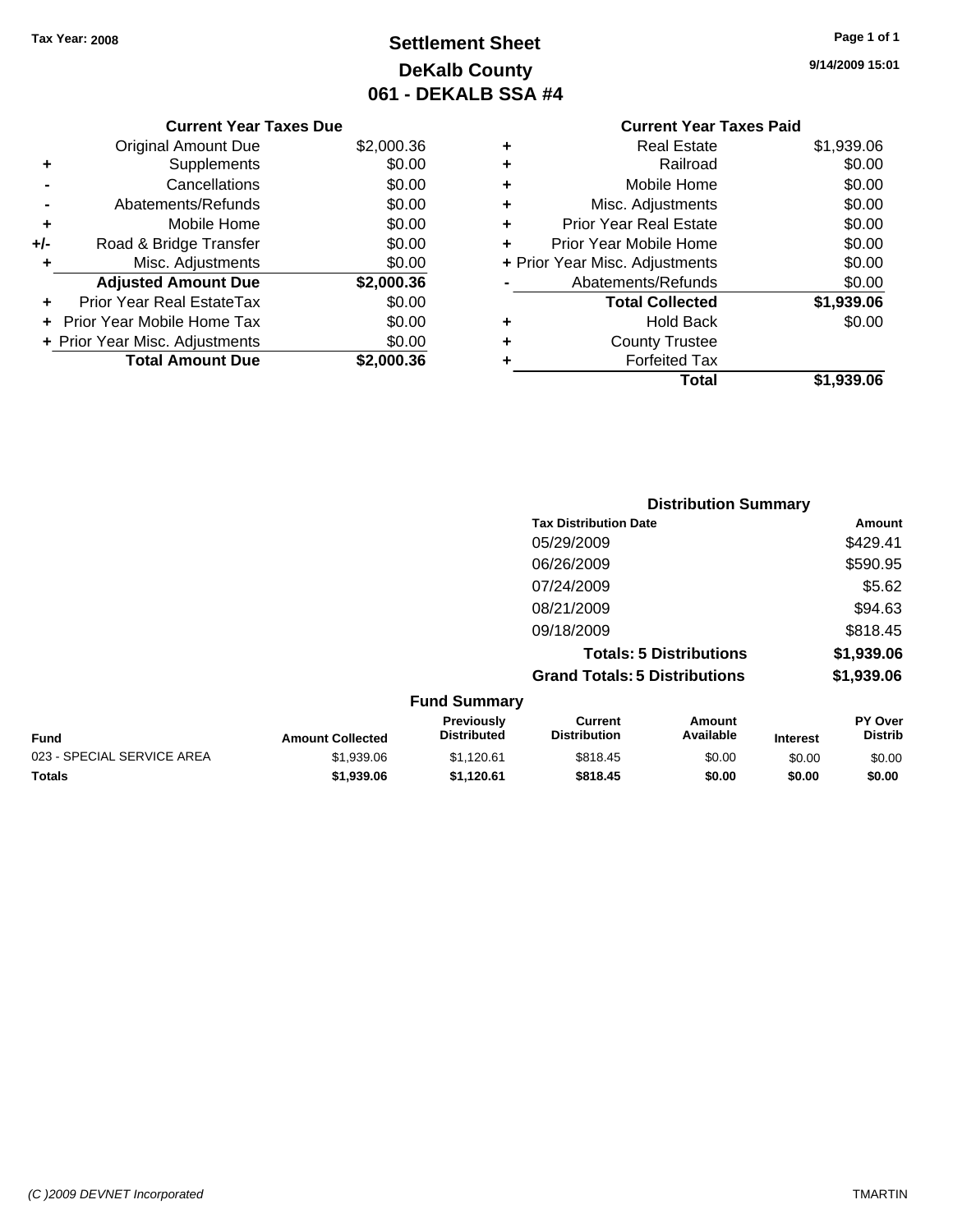## **Settlement Sheet Tax Year: 2008 Page 1 of 1 DeKalb County 062 - CITY OF GENOA**

**9/14/2009 15:01**

### **Current Year Taxes Paid**

| ٠ | <b>County Trustee</b><br><b>Forfeited Tax</b> |                        |
|---|-----------------------------------------------|------------------------|
| ٠ | <b>Total Collected</b><br>Hold Back           | \$604,213.88<br>\$0.00 |
|   | Abatements/Refunds                            | \$6.00                 |
|   | + Prior Year Misc. Adjustments                | \$0.00                 |
| ٠ | Prior Year Mobile Home                        | \$0.00                 |
| ٠ | <b>Prior Year Real Estate</b>                 | (\$96.81)              |
| ٠ | Misc. Adjustments                             | \$0.00                 |
| ٠ | Mobile Home                                   | \$0.00                 |
| ٠ | Railroad                                      | \$1,072.82             |
| ٠ | <b>Real Estate</b>                            | \$603,243.87           |

|     | <b>Current Year Taxes Due</b>    |              |
|-----|----------------------------------|--------------|
|     | <b>Original Amount Due</b>       | \$612,787.18 |
| ٠   | Supplements                      | \$4,441.99   |
|     | Cancellations                    | \$9,227.29   |
|     | Abatements/Refunds               | \$6.00       |
| ٠   | Mobile Home                      | \$0.00       |
| +/- | Road & Bridge Transfer           | \$32,014.39  |
| ٠   | Misc. Adjustments                | \$0.00       |
|     | <b>Adjusted Amount Due</b>       | \$640,010.27 |
|     | <b>Prior Year Real EstateTax</b> | (\$96.81)    |
|     | Prior Year Mobile Home Tax       | \$0.00       |
|     | + Prior Year Misc. Adjustments   | \$0.00       |
|     | <b>Total Amount Due</b>          | \$639,913.46 |
|     |                                  |              |

| <b>Road and Bridge Summary</b> |             |               | <b>Distribution Summary</b>  |              |  |
|--------------------------------|-------------|---------------|------------------------------|--------------|--|
| <b>Rd./Br. District</b>        | Amt. Due    | Amt. Distrib. | <b>Tax Distribution Date</b> | Amount       |  |
| GENOA ROAD & BRIDGE            | \$22,462.96 | \$21,397.82   | 05/29/2009                   | \$175,606.64 |  |
| KINGSTON ROAD & BRIDG          | \$11,135.60 | \$10.616.57   | 06/26/2009                   | \$132,354.17 |  |
| Totals                         | \$33,598.56 | \$32,014.39   | 07/24/2009                   | \$8,393.32   |  |
|                                |             |               | 08/21/2009                   | \$16,304.32  |  |
|                                |             |               | 09/18/2009                   | \$271,555.43 |  |
|                                |             |               |                              |              |  |

**Totals: 5 Distributions \$604,213.88 Grand Totals: 5 Distributions \$604,213.88**

|                          |                     |                         | <b>Fund Summary</b>                     |                                |                     |                 |                           |
|--------------------------|---------------------|-------------------------|-----------------------------------------|--------------------------------|---------------------|-----------------|---------------------------|
| <b>Fund</b>              |                     | <b>Amount Collected</b> | <b>Previously</b><br><b>Distributed</b> | Current<br><b>Distribution</b> | Amount<br>Available | <b>Interest</b> | PY Over<br><b>Distrib</b> |
| 001 - CORPORATE          |                     | \$286.099.74            | \$157,315,96                            | \$128,783.78                   | \$0.00              | \$0.00          | \$0.00                    |
| 003 - BONDS AND INTEREST |                     | \$0.00                  | \$0.00                                  | \$0.00                         | \$0.00              | \$0.00          | \$0.00                    |
| 007 - ROAD AND BRIDGE    |                     | \$32,014.39             | \$18,026.52                             | \$13,987.87                    | \$0.00              | \$0.00          | \$0.00                    |
| 014 - POLICE PROTECTION  |                     | \$286,099.75            | \$157,315,97                            | \$128,783,78                   | \$0.00              | \$0.00          | \$0.00                    |
| <b>Totals</b>            |                     | \$604,213.88            | \$332.658.45                            | \$271,555.43                   | \$0.00              | \$0.00          | \$0.00                    |
|                          |                     |                         | <b>Abatement Detail</b>                 |                                |                     |                 |                           |
| Source<br>Year           | <b>Account Type</b> |                         | <b>Amount Adiustment Description</b>    |                                |                     |                 |                           |

**Totals \$5.83 1 entries**

2008 RE - Real Estate RE Abatement S5.83 Interest on 2006 PTAB-Chamberlain Park Apts. by TBA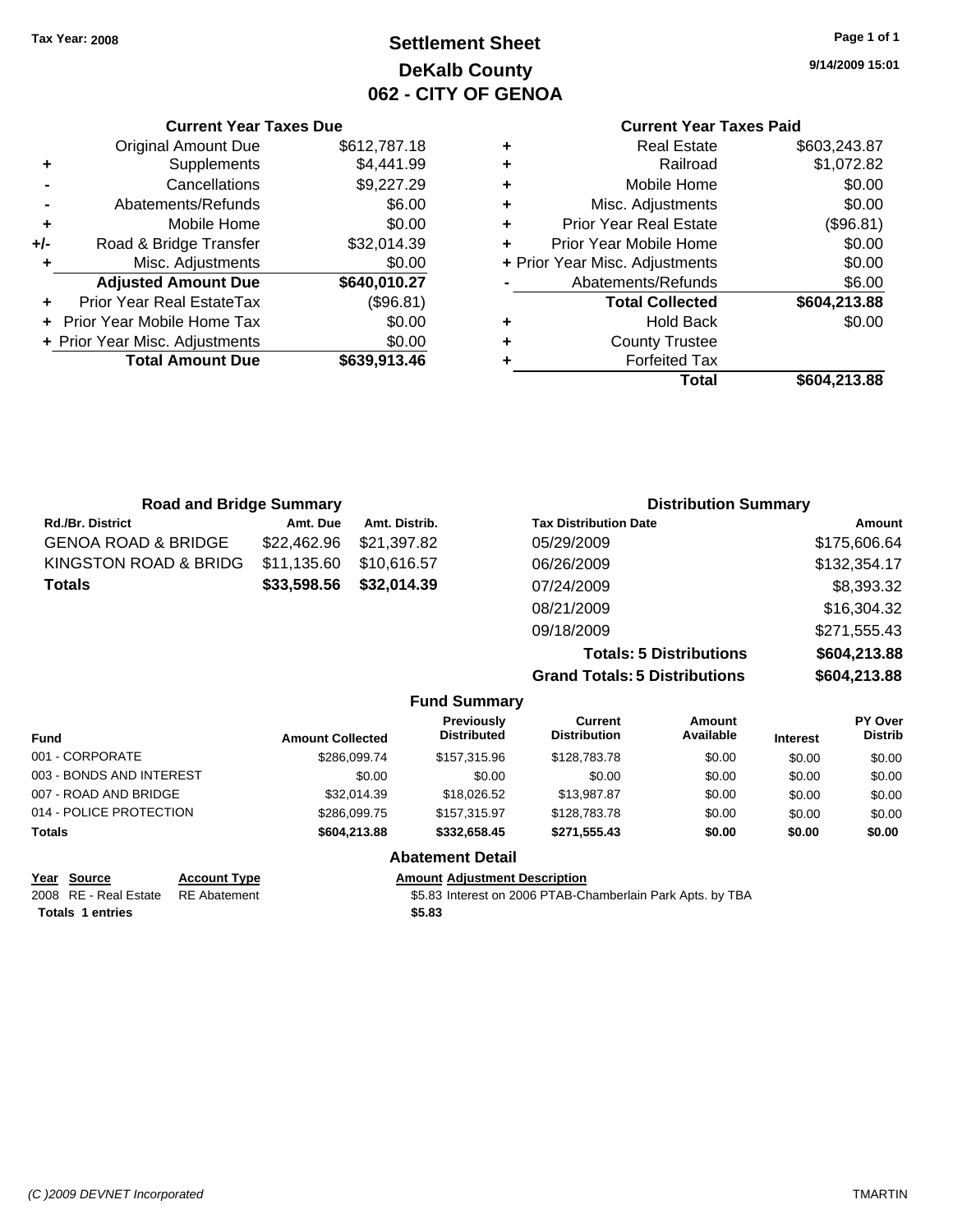## **Settlement Sheet Tax Year: 2008 Page 1 of 1 DeKalb County 063 - VILLAGE OF HINCKLEY**

**9/14/2009 15:01**

### **Current Year Taxes Paid**

|     | <b>Current Year Taxes Due</b>  |              |           |
|-----|--------------------------------|--------------|-----------|
|     | <b>Original Amount Due</b>     | \$241,451.59 | ٠         |
|     | Supplements                    | \$466.32     | ٠         |
|     | Cancellations                  | \$548.30     | ٠         |
|     | Abatements/Refunds             | \$0.00       | ٠         |
|     | Mobile Home                    | \$0.00       | ٠         |
| +/- | Road & Bridge Transfer         | \$42,632.87  | P         |
|     | Misc. Adjustments              | \$60.20      | + Prior Y |
|     | <b>Adjusted Amount Due</b>     | \$284,062.68 |           |
|     | Prior Year Real EstateTax      | \$0.00       |           |
|     | Prior Year Mobile Home Tax     | \$0.00       | ٠         |
|     | + Prior Year Misc. Adjustments | \$0.00       |           |
|     | <b>Total Amount Due</b>        | \$284,062.68 |           |
|     |                                |              |           |

|   | Total                          | \$272,718.36 |
|---|--------------------------------|--------------|
|   | <b>Forfeited Tax</b>           |              |
| ٠ | <b>County Trustee</b>          |              |
| ٠ | <b>Hold Back</b>               | \$0.00       |
|   | <b>Total Collected</b>         | \$272,718.36 |
|   | Abatements/Refunds             | \$0.00       |
|   | + Prior Year Misc. Adjustments | \$0.00       |
| ÷ | Prior Year Mobile Home         | \$0.00       |
| ٠ | <b>Prior Year Real Estate</b>  | \$0.00       |
| ٠ | Misc. Adjustments              | \$60.20      |
| ٠ | Mobile Home                    | \$0.00       |
| ٠ | Railroad                       | \$288.33     |
|   | <b>Real Estate</b>             | \$272,369.83 |

| <b>Road and Bridge Summary</b> |             |               | <b>Distribution Summary</b>  |              |  |
|--------------------------------|-------------|---------------|------------------------------|--------------|--|
| <b>Rd./Br. District</b>        | Amt. Due    | Amt. Distrib. | <b>Tax Distribution Date</b> | Amount       |  |
| SQUAW GROVE ROAD & B           | \$44,893.06 | \$42.632.87   | 05/29/2009                   | \$67,980.81  |  |
| <b>Totals</b>                  | \$44,893.06 | \$42,632.87   | 06/26/2009                   | \$76,594.56  |  |
|                                |             |               | 07/24/2009                   | \$3,088.87   |  |
|                                |             |               | 08/21/2009                   | \$4,855.81   |  |
|                                |             |               | 09/18/2009                   | \$120,198.31 |  |

**Totals: 5 Distributions \$272,718.36 Grand Totals: 5 Distributions \$272,718.36**

|                                               |                         | <b>Fund Summary</b>                                                                                            |                                |                     |                 |                           |
|-----------------------------------------------|-------------------------|----------------------------------------------------------------------------------------------------------------|--------------------------------|---------------------|-----------------|---------------------------|
| <b>Fund</b>                                   | <b>Amount Collected</b> | Previously<br>Distributed                                                                                      | Current<br><b>Distribution</b> | Amount<br>Available | <b>Interest</b> | PY Over<br><b>Distrib</b> |
| 001 - CORPORATE                               | \$103,193.81            | \$57,600.29                                                                                                    | \$45,593.52                    | \$0.00              | \$0.00          | \$0.00                    |
| $005 - I. M. R. F.$                           | \$34,451.85             | \$19,230.19                                                                                                    | \$15,221.66                    | \$0.00              | \$0.00          | \$0.00                    |
| 007 - ROAD AND BRIDGE                         | \$42,632.87             | \$24,091.90                                                                                                    | \$18,540.97                    | \$0.00              | \$0.00          | \$0.00                    |
| 014 - POLICE PROTECTION                       | \$29.346.71             | \$16,380.62                                                                                                    | \$12,966.09                    | \$0.00              | \$0.00          | \$0.00                    |
| 027 - AUDIT                                   | \$7,441.19              | \$4,153.49                                                                                                     | \$3,287.70                     | \$0.00              | \$0.00          | \$0.00                    |
| 035 - TORT JUDGEMENTS/LIABILITY<br><b>INS</b> | \$12,901.81             | \$7,201.48                                                                                                     | \$5,700.33                     | \$0.00              | \$0.00          | \$0.00                    |
| 047 - SOCIAL SECURITY                         | \$30.203.55             | \$16,858,89                                                                                                    | \$13,344.66                    | \$0.00              | \$0.00          | \$0.00                    |
| 048 - SCHOOL CROSSING GUARDS                  | \$4.786.70              | \$2,671.82                                                                                                     | \$2,114.88                     | \$0.00              | \$0.00          | \$0.00                    |
| 062 - WORKERS COMPENSATION                    | \$7,759.87              | \$4,331,37                                                                                                     | \$3,428.50                     | \$0.00              | \$0.00          | \$0.00                    |
| <b>Totals</b>                                 | \$272,718.36            | \$152,520.05                                                                                                   | \$120,198.31                   | \$0.00              | \$0.00          | \$0.00                    |
|                                               |                         | All control of the control of the control of the control of the control of the control of the control of the c |                                |                     |                 |                           |

### **Miscellaneous Adjustment Detail**

| Year Source             | <b>Account Type</b>                        | <b>Amount Adiustment Description</b>                         |
|-------------------------|--------------------------------------------|--------------------------------------------------------------|
|                         | 2008 RE - Real Estate Paymt In Lieu of Tax | \$60.20 Housing Authority-Shabbona Seguoya Apartments by TBA |
| <b>Totals 1 entries</b> |                                            | \$60.20                                                      |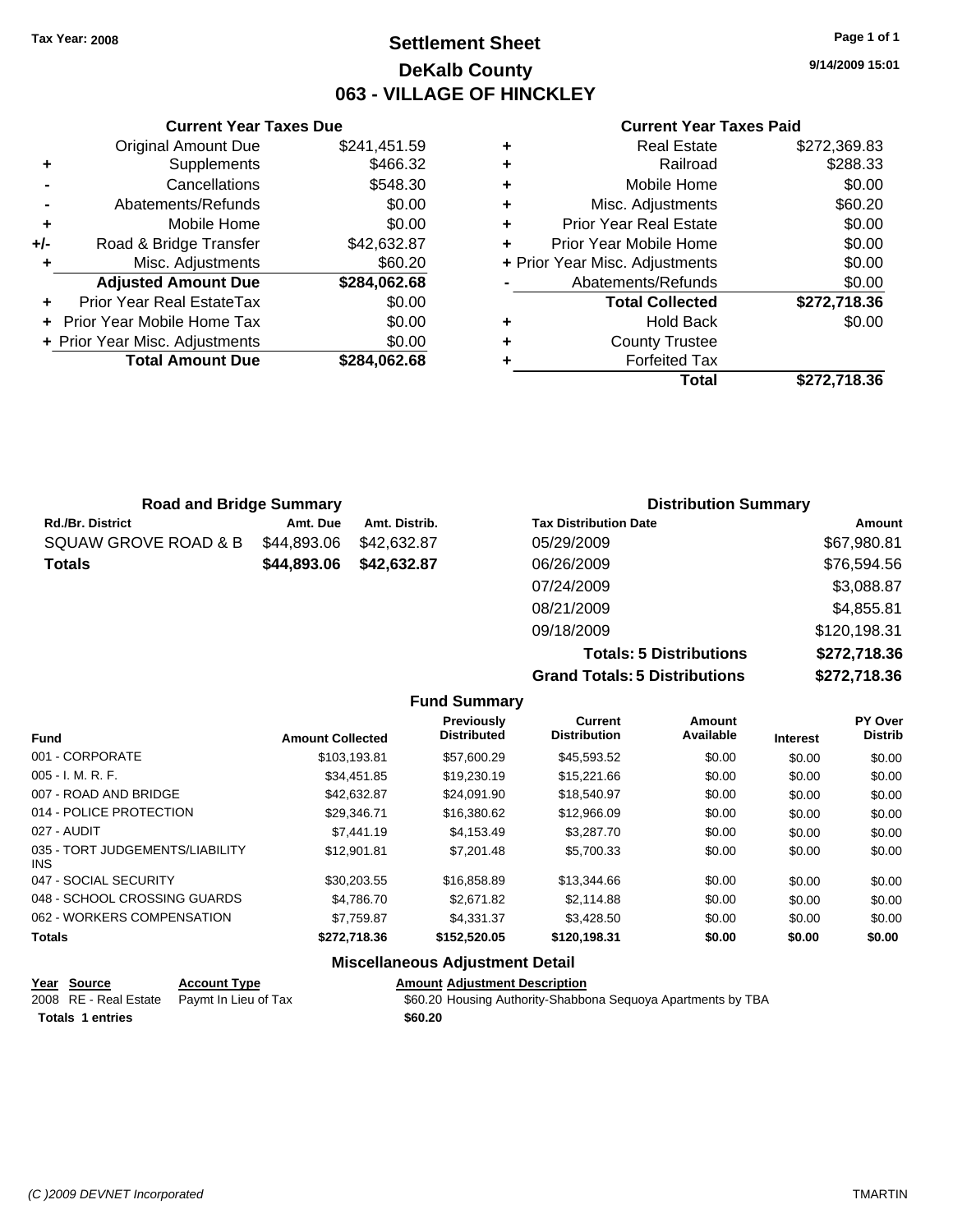## **Settlement Sheet Tax Year: 2008 Page 1 of 1 DeKalb County 064 - VILLAGE OF KINGSTON**

**9/14/2009 15:01**

### **Current Year Taxes Paid**

|     | <b>Current Year Taxes Due</b>  |              |
|-----|--------------------------------|--------------|
|     | <b>Original Amount Due</b>     | \$134,896.91 |
| ٠   | Supplements                    | \$936.36     |
|     | Cancellations                  | \$1,361.05   |
| -   | Abatements/Refunds             | \$0.00       |
| ٠   | Mobile Home                    | \$0.00       |
| +/- | Road & Bridge Transfer         | \$15,144.30  |
| ٠   | Misc. Adjustments              | \$0.00       |
|     | <b>Adjusted Amount Due</b>     | \$149,616.52 |
| ٠   | Prior Year Real EstateTax      | \$0.00       |
|     | Prior Year Mobile Home Tax     | \$0.00       |
|     | + Prior Year Misc. Adjustments | \$0.00       |
|     | <b>Total Amount Due</b>        | \$149,616.52 |
|     |                                |              |

| \$140,953.55<br><b>Real Estate</b>       |
|------------------------------------------|
| \$406.12<br>Railroad                     |
| \$0.00<br>Mobile Home                    |
| \$0.00<br>Misc. Adjustments              |
| \$0.00<br><b>Prior Year Real Estate</b>  |
| \$0.00<br>Prior Year Mobile Home         |
| \$0.00<br>+ Prior Year Misc. Adjustments |
| \$0.00<br>Abatements/Refunds             |
| \$141,359.67<br><b>Total Collected</b>   |
| \$0.00<br><b>Hold Back</b>               |
| <b>County Trustee</b>                    |
| <b>Forfeited Tax</b>                     |
| Total<br>\$141,359.67                    |
|                                          |

| <b>Road and Bridge Summary</b> |             |               | <b>Distribution Summary</b>  |             |  |
|--------------------------------|-------------|---------------|------------------------------|-------------|--|
| Rd./Br. District               | Amt. Due    | Amt. Distrib. | <b>Tax Distribution Date</b> | Amount      |  |
| KINGSTON ROAD & BRIDG          | \$15,882.64 | \$15.144.30   | 05/29/2009                   | \$35,498.97 |  |
| Totals                         | \$15,882.64 | \$15,144.30   | 06/26/2009                   | \$40,079.21 |  |
|                                |             |               | 07/24/2009                   | \$2,589.58  |  |
|                                |             |               | 08/21/2009                   | \$2,699.20  |  |
|                                |             |               | 09/18/2009                   | \$60,492.71 |  |

**Totals: 5 Distributions \$141,359.67 Grand Totals: 5 Distributions \$141,359.67**

|                                         |                         | <b>Fund Summary</b>              |                                       |                     |                 |                           |
|-----------------------------------------|-------------------------|----------------------------------|---------------------------------------|---------------------|-----------------|---------------------------|
| <b>Fund</b>                             | <b>Amount Collected</b> | Previously<br><b>Distributed</b> | <b>Current</b><br><b>Distribution</b> | Amount<br>Available | <b>Interest</b> | PY Over<br><b>Distrib</b> |
| 001 - CORPORATE                         | \$46,060.41             | \$26,406.16                      | \$19.654.25                           | \$0.00              | \$0.00          | \$0.00                    |
| 005 - I. M. R. F.                       | \$10,016.96             | \$5.742.67                       | \$4,274.29                            | \$0.00              | \$0.00          | \$0.00                    |
| 007 - ROAD AND BRIDGE                   | \$15,144.30             | \$8.508.41                       | \$6,635.89                            | \$0.00              | \$0.00          | \$0.00                    |
| 014 - POLICE PROTECTION                 | \$15,794.84             | \$9.055.09                       | \$6.739.75                            | \$0.00              | \$0.00          | \$0.00                    |
| 025 - GARBAGE DISPOSAL                  | \$5,510.68              | \$3,159.24                       | \$2,351.44                            | \$0.00              | \$0.00          | \$0.00                    |
| 027 - AUDIT                             | \$5,260.16              | \$3.015.62                       | \$2,244.54                            | \$0.00              | \$0.00          | \$0.00                    |
| 031 - WORKING CASH                      | \$155.12                | \$88.93                          | \$66.19                               | \$0.00              | \$0.00          | \$0.00                    |
| 035 - TORT JUDGEMENTS/LIABILITY<br>INS. | \$36,301.05             | \$20.811.19                      | \$15,489.86                           | \$0.00              | \$0.00          | \$0.00                    |
| 047 - SOCIAL SECURITY                   | \$7,116.15              | \$4.079.65                       | \$3,036.50                            | \$0.00              | \$0.00          | \$0.00                    |
| <b>Totals</b>                           | \$141,359.67            | \$80,866.96                      | \$60,492.71                           | \$0.00              | \$0.00          | \$0.00                    |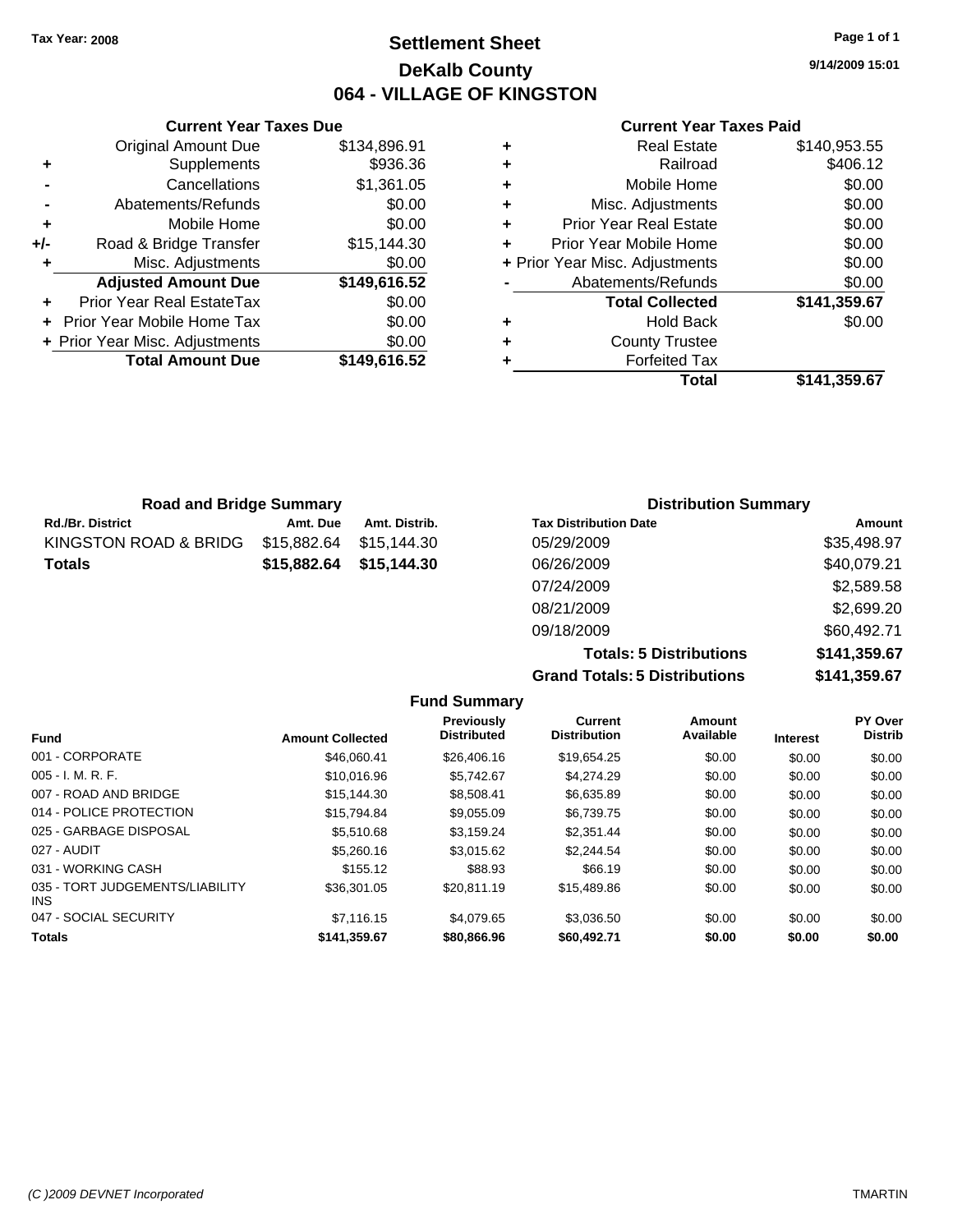## **Settlement Sheet Tax Year: 2008 Page 1 of 1 DeKalb County 065 - VILLAGE OF KIRKLAND**

**9/14/2009 15:01**

### **Current Year Taxes Paid**

|   | Total                          | \$191,550.26 |
|---|--------------------------------|--------------|
|   | <b>Forfeited Tax</b>           |              |
| ٠ | <b>County Trustee</b>          |              |
| ٠ | <b>Hold Back</b>               | \$0.00       |
|   | <b>Total Collected</b>         | \$191,550.26 |
|   | Abatements/Refunds             | \$2.22       |
|   | + Prior Year Misc. Adjustments | \$0.00       |
|   | Prior Year Mobile Home         | \$0.00       |
| ٠ | <b>Prior Year Real Estate</b>  | (\$37.90)    |
| ٠ | Misc. Adjustments              | \$0.00       |
| ٠ | Mobile Home                    | \$0.00       |
| ٠ | Railroad                       | \$411.98     |
| ٠ | <b>Real Estate</b>             | \$191,178.40 |

|                | Cancellations                  | \$1,311.40   |     |
|----------------|--------------------------------|--------------|-----|
| $\blacksquare$ | Abatements/Refunds             | \$2.22       | ٠   |
| ٠              | Mobile Home                    | \$0.00       |     |
| $+/-$          | Road & Bridge Transfer         | \$25,787.53  | ٠   |
| ÷              | Misc. Adjustments              | \$0.00       | + P |
|                | <b>Adjusted Amount Due</b>     | \$200,882.77 |     |
|                |                                |              |     |
|                | Prior Year Real EstateTax      | (\$37.90)    |     |
|                | + Prior Year Mobile Home Tax   | \$0.00       |     |
|                | + Prior Year Misc. Adjustments | \$0.00       |     |

**Current Year Taxes Due** Original Amount Due \$175,261.53

**+** Supplements \$1,147.33

| <b>Road and Bridge Summary</b>    |             |               | <b>Distribution Summary</b>  |             |
|-----------------------------------|-------------|---------------|------------------------------|-------------|
| <b>Rd./Br. District</b>           | Amt. Due    | Amt. Distrib. | <b>Tax Distribution Date</b> | Amount      |
| <b>FRANKLIN ROAD &amp; BRIDGI</b> | \$27,368.92 | \$25.787.53   | 05/29/2009                   | \$60,307.99 |
| <b>Totals</b>                     | \$27,368.92 | \$25,787.53   | 06/26/2009                   | \$41,052.88 |
|                                   |             |               | 07/24/2009                   | \$1,634.57  |
|                                   |             |               | 08/21/2009                   | \$4,680.19  |
|                                   |             |               | 09/18/2009                   | \$83,874.63 |

**Totals: 5 Distributions \$191,550.26 Grand Totals: 5 Distributions \$191,550.26**

|                                         |                     |                         | <b>Fund Summary</b>                  |                                               |                     |                 |                           |
|-----------------------------------------|---------------------|-------------------------|--------------------------------------|-----------------------------------------------|---------------------|-----------------|---------------------------|
| <b>Fund</b>                             |                     | <b>Amount Collected</b> | Previously<br><b>Distributed</b>     | <b>Current</b><br><b>Distribution</b>         | Amount<br>Available | <b>Interest</b> | PY Over<br><b>Distrib</b> |
| 001 - CORPORATE                         |                     | \$60.432.29             | \$33,901.02                          | \$26,531.27                                   | \$0.00              | \$0.00          | \$0.00                    |
| 003 - BONDS AND INTEREST                |                     | \$0.00                  | \$0.00                               | \$0.00                                        | \$0.00              | \$0.00          | \$0.00                    |
| 007 - ROAD AND BRIDGE                   |                     | \$25,787.53             | \$14,686.85                          | \$11,100.68                                   | \$0.00              | \$0.00          | \$0.00                    |
| 014 - POLICE PROTECTION                 |                     | \$27,877.48             | \$15,638.57                          | \$12,238.91                                   | \$0.00              | \$0.00          | \$0.00                    |
| 025 - GARBAGE DISPOSAL                  |                     | \$50,370.83             | \$28,256.79                          | \$22,114.04                                   | \$0.00              | \$0.00          | \$0.00                    |
| 027 - AUDIT                             |                     | \$7,902.22              | \$4.432.94                           | \$3,469.28                                    | \$0.00              | \$0.00          | \$0.00                    |
| 035 - TORT JUDGEMENTS/LIABILITY<br>INS. |                     | \$19,179.91             | \$10,759.46                          | \$8,420.45                                    | \$0.00              | \$0.00          | \$0.00                    |
| <b>Totals</b>                           |                     | \$191,550.26            | \$107,675.63                         | \$83,874.63                                   | \$0.00              | \$0.00          | \$0.00                    |
|                                         |                     |                         | <b>Abatement Detail</b>              |                                               |                     |                 |                           |
| <b>Source</b><br>Year                   | <b>Account Type</b> |                         | <b>Amount Adjustment Description</b> |                                               |                     |                 |                           |
| 2008 RE - Real Estate                   | <b>RE</b> Abatement |                         |                                      | \$2.04 Interest on 2006 PTAB Galbriath by TBA |                     |                 |                           |

**Totals \$2.04 1 entries**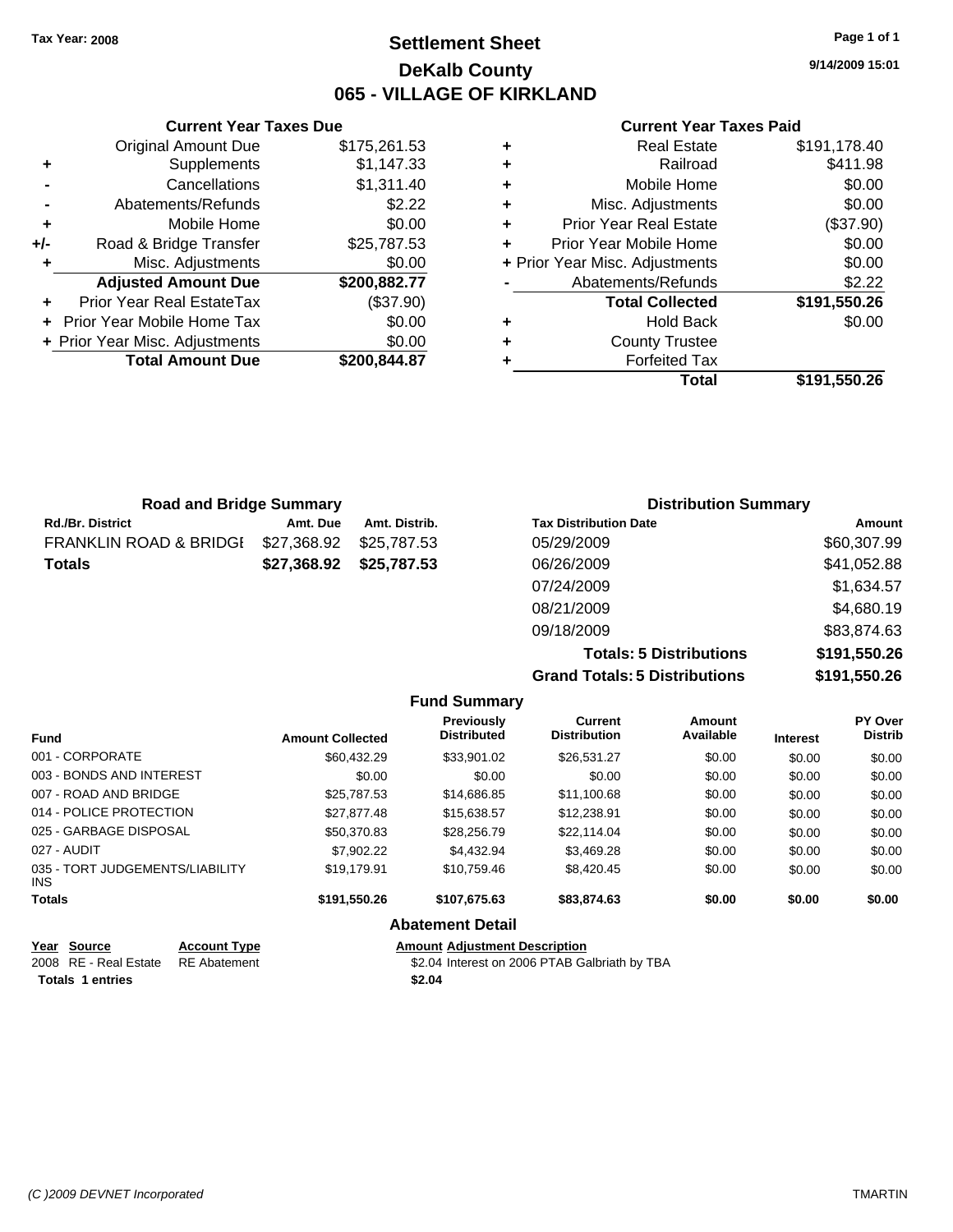## **Settlement Sheet Tax Year: 2008 Page 1 of 1 DeKalb County 066 - KIRKLAND LIBRARY**

### **Current Year Taxes Due**

|     | <b>Original Amount Due</b>        | \$42,700.47 |
|-----|-----------------------------------|-------------|
| ٠   | Supplements                       | \$233.30    |
|     | Cancellations                     | \$264.80    |
|     | Abatements/Refunds                | \$0.50      |
| ٠   | Mobile Home                       | \$0.00      |
| +/- | Road & Bridge Transfer            | \$0.00      |
| ٠   | Misc. Adjustments                 | \$0.00      |
|     | <b>Adjusted Amount Due</b>        | \$42,668.47 |
|     | <b>Prior Year Real EstateTax</b>  | (\$8.43)    |
|     | <b>Prior Year Mobile Home Tax</b> | \$0.00      |
|     | + Prior Year Misc. Adjustments    | \$0.00      |
|     | <b>Total Amount Due</b>           | \$42,660.04 |

### **Current Year Taxes Paid**

| ٠ | <b>Real Estate</b>             | \$40,308.27 |
|---|--------------------------------|-------------|
| ٠ | Railroad                       | \$86.80     |
| ٠ | Mobile Home                    | \$0.00      |
| ٠ | Misc. Adjustments              | \$0.00      |
| ٠ | <b>Prior Year Real Estate</b>  | (\$8.43)    |
| ٠ | Prior Year Mobile Home         | \$0.00      |
|   | + Prior Year Misc. Adjustments | \$0.00      |
|   | Abatements/Refunds             | \$0.50      |
|   | <b>Total Collected</b>         | \$40,386.14 |
| ٠ | Hold Back                      | \$0.00      |
| ٠ | <b>County Trustee</b>          |             |
| ٠ | <b>Forfeited Tax</b>           |             |
|   | Total                          | \$40,386.14 |
|   |                                |             |

## **Distribution Summary Tax Distribution Date Amount** 05/29/2009 \$12,905.14 06/26/2009 \$8,408.41 07/24/2009 \$349.08 08/21/2009 \$992.96 09/18/2009 \$17,730.55 **Totals: 5 Distributions \$40,386.14 Grand Totals: 5 Distributions \$40,386.14**

#### **Fund Summary Fund Interest Amount Collected Distributed PY Over Distrib Amount Available Current Distribution Previously** 005 - I. M. R. F. \$8.85 \$4.97 \$3.88 \$0.00 \$0.00 \$0.00 016 - LIBRARY (township, municipalities)  $$38,713.19$   $$21,717.11$   $$16,996.08$  \$0.00 \$0.00 \$0.00 \$0.00 047 - SOCIAL SECURITY \$1,664.10 \$933.51 \$730.59 \$0.00 \$0.00 \$0.00 **Totals \$40,386.14 \$22,655.59 \$17,730.55 \$0.00 \$0.00 \$0.00**

### **Abatement Detail**

**Year Source Account Type Amount Adjustment Description**

2008 RE - Real Estate RE Abatement **1996** 80.50 Interest on 2006 PTAB Galbriath by TBA **Totals 1 entries** \$0.50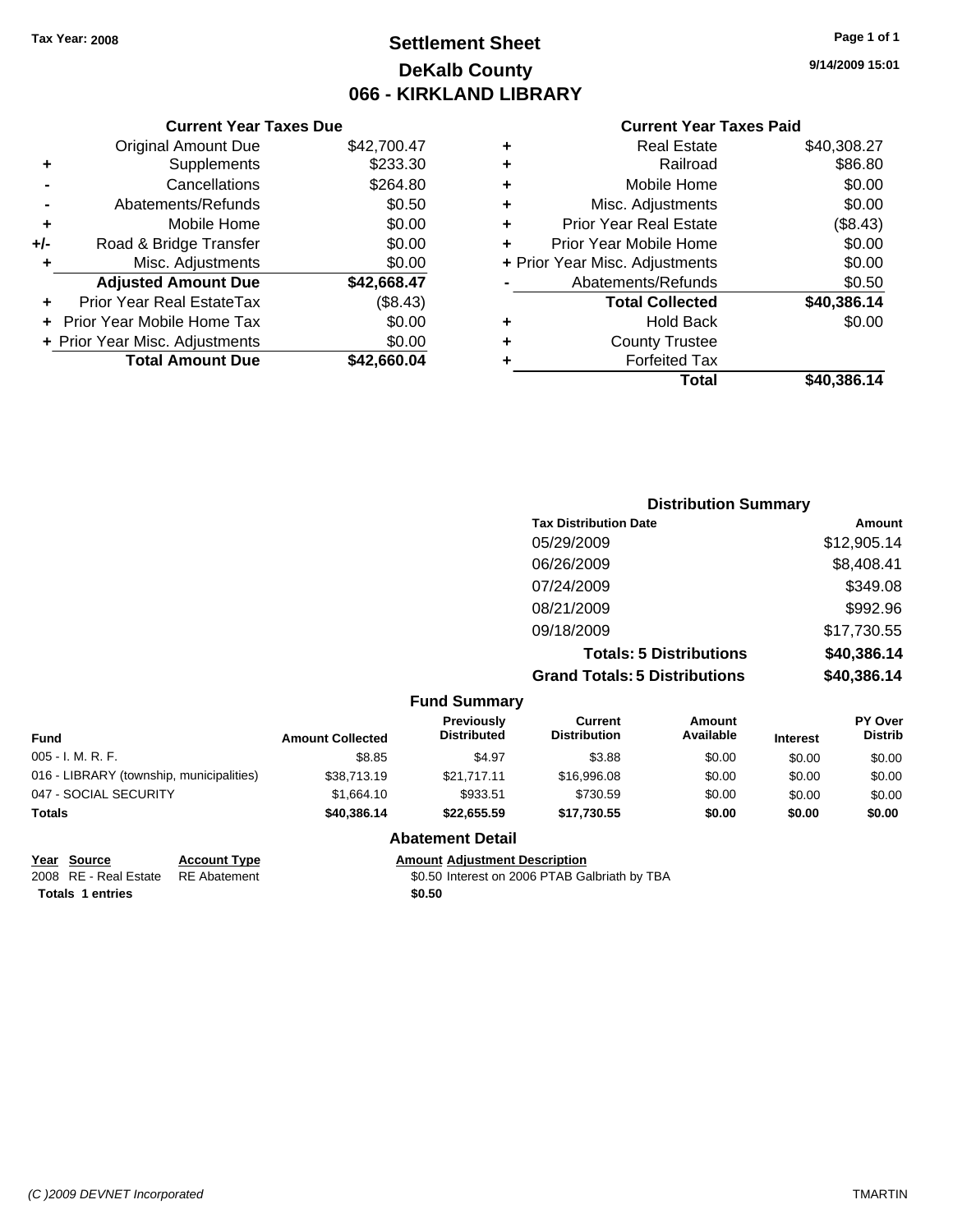## **Settlement Sheet Tax Year: 2008 Page 1 of 1 DeKalb County 067 - VILLAGE OF LEE**

**9/14/2009 15:01**

|     | <b>Current Year Taxes Due</b>  |             |
|-----|--------------------------------|-------------|
|     | <b>Original Amount Due</b>     | \$8,545.93  |
| ٠   | Supplements                    | \$136.65    |
|     | Cancellations                  | \$142.51    |
|     | Abatements/Refunds             | \$0.00      |
| ٠   | Mobile Home                    | \$0.00      |
| +/- | Road & Bridge Transfer         | \$1,857.73  |
| ٠   | Misc. Adjustments              | \$7.13      |
|     | <b>Adjusted Amount Due</b>     | \$10,404.93 |
|     | Prior Year Real EstateTax      | \$0.00      |
|     | Prior Year Mobile Home Tax     | \$0.00      |
|     | + Prior Year Misc. Adjustments | \$0.00      |
|     | <b>Total Amount Due</b>        | \$10,404.93 |
|     |                                |             |

# **Current Year Taxes Paid**

| ٠ | <b>Real Estate</b>             | \$9,191.17 |
|---|--------------------------------|------------|
| ٠ | Railroad                       | \$70.79    |
| ٠ | Mobile Home                    | \$0.00     |
| ٠ | Misc. Adjustments              | \$7.13     |
| ٠ | <b>Prior Year Real Estate</b>  | \$0.00     |
|   | Prior Year Mobile Home         | \$0.00     |
|   | + Prior Year Misc. Adjustments | \$0.00     |
|   | Abatements/Refunds             | \$0.00     |
|   | <b>Total Collected</b>         | \$9,269.09 |
| ٠ | <b>Hold Back</b>               | \$0.00     |
| ٠ | <b>County Trustee</b>          |            |
| ٠ | <b>Forfeited Tax</b>           |            |
|   | Total                          | \$9,269.09 |
|   |                                |            |

| <b>Road and Bridge Summary</b> |            |               | <b>Distribution Summary</b>  |            |
|--------------------------------|------------|---------------|------------------------------|------------|
| <b>Rd./Br. District</b>        | Amt. Due   | Amt. Distrib. | <b>Tax Distribution Date</b> | Amount     |
| SHABBONA ROAD & BRIDC          | \$1,956.62 | \$1.857.73    | 05/29/2009                   | \$2,735.12 |
| <b>Totals</b>                  | \$1,956.62 | \$1,857.73    | 06/26/2009                   | \$2,009.98 |
|                                |            |               | 07/24/2009                   | \$121.15   |
|                                |            |               | 08/21/2009                   | \$436.35   |
|                                |            |               | 09/18/2009                   | \$3,966.49 |

**Totals: 5 Distributions \$9,269.09 Grand Totals: 5 Distributions \$9,269.09**

|                                               |                         | <b>Fund Summary</b>                     |                                       |                     |                 |                                  |
|-----------------------------------------------|-------------------------|-----------------------------------------|---------------------------------------|---------------------|-----------------|----------------------------------|
| <b>Fund</b>                                   | <b>Amount Collected</b> | <b>Previously</b><br><b>Distributed</b> | <b>Current</b><br><b>Distribution</b> | Amount<br>Available | <b>Interest</b> | <b>PY Over</b><br><b>Distrib</b> |
| 001 - CORPORATE                               | \$3.176.64              | \$1,819.19                              | \$1,357.45                            | \$0.00              | \$0.00          | \$0.00                           |
| 007 - ROAD AND BRIDGE                         | \$1,857,73              | \$1,058.28                              | \$799.45                              | \$0.00              | \$0.00          | \$0.00                           |
| 025 - GARBAGE DISPOSAL                        | \$1,020,05              | \$584.16                                | \$435.89                              | \$0.00              | \$0.00          | \$0.00                           |
| 027 - AUDIT                                   | \$735.61                | \$421.27                                | \$314.34                              | \$0.00              | \$0.00          | \$0.00                           |
| 035 - TORT JUDGEMENTS/LIABILITY<br><b>INS</b> | \$2.118.07              | \$1.212.97                              | \$905.10                              | \$0.00              | \$0.00          | \$0.00                           |
| 072 - WATERWORKS SYSTEM                       | \$360.99                | \$206.73                                | \$154.26                              | \$0.00              | \$0.00          | \$0.00                           |
| <b>Totals</b>                                 | \$9,269.09              | \$5,302.60                              | \$3,966.49                            | \$0.00              | \$0.00          | \$0.00                           |
|                                               |                         | <b>Miscellaneous Adjustment Detail</b>  |                                       |                     |                 |                                  |

| <b>Account Type</b>                                             | <b>Amount Adiustment Description</b>          |
|-----------------------------------------------------------------|-----------------------------------------------|
| Real Estate Tax                                                 | \$7.13 Maness Redemption 13-06-331-005 by TBA |
|                                                                 | \$7.13                                        |
| Year Source<br>2008 RE - Real Estate<br><b>Totals 1 entries</b> |                                               |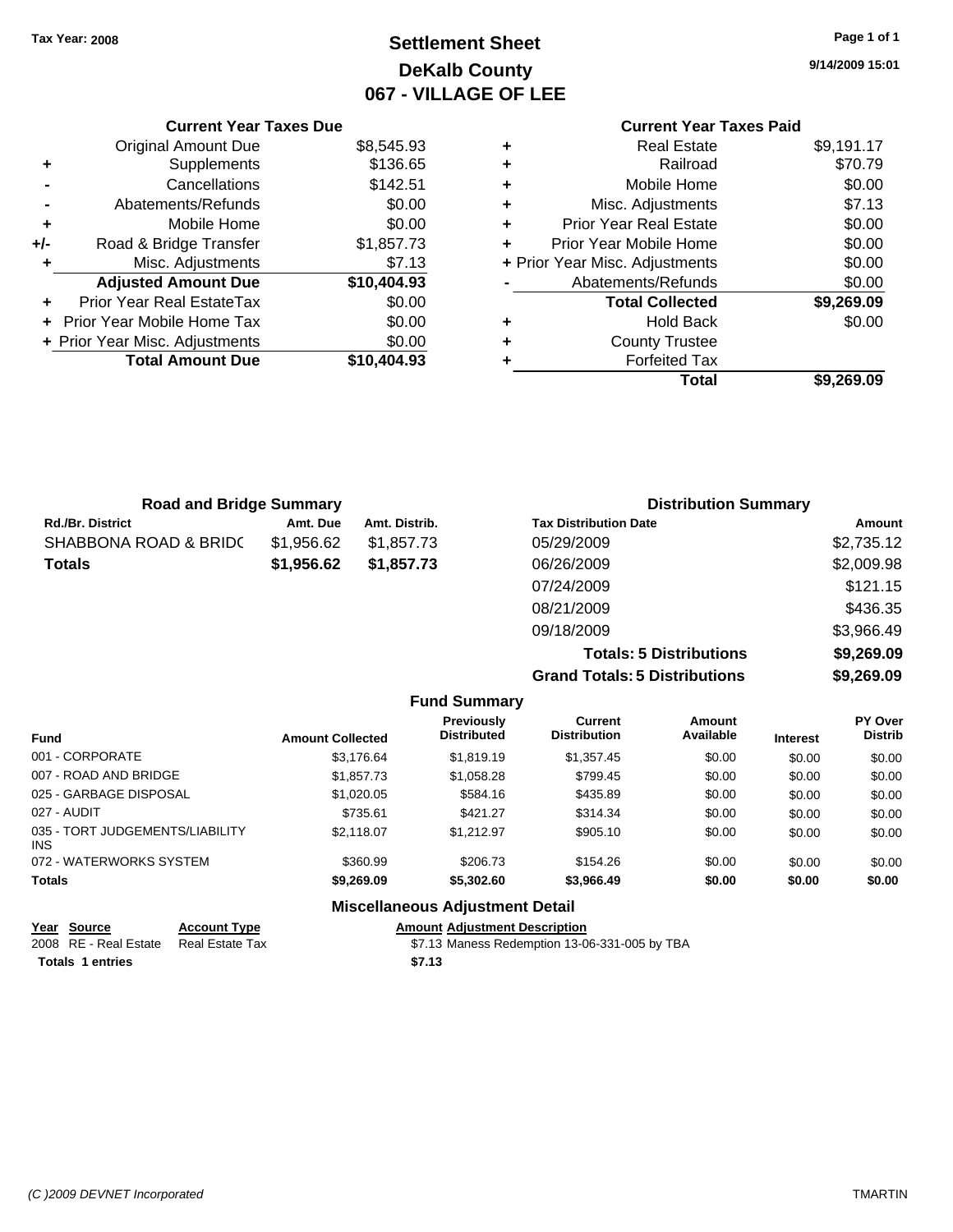## **Settlement Sheet Tax Year: 2008 Page 1 of 1 DeKalb County 068 - VILLAGE OF MALTA**

**9/14/2009 15:01**

### **Current Year Taxes Paid**

|   | Total                          | \$113,702.02 |
|---|--------------------------------|--------------|
|   | <b>Forfeited Tax</b>           |              |
| ٠ | <b>County Trustee</b>          |              |
| ٠ | <b>Hold Back</b>               | \$0.00       |
|   | <b>Total Collected</b>         | \$113,702.02 |
|   | Abatements/Refunds             | \$0.00       |
|   | + Prior Year Misc. Adjustments | \$0.00       |
|   | Prior Year Mobile Home         | \$0.00       |
| ٠ | <b>Prior Year Real Estate</b>  | \$0.00       |
| ٠ | Misc. Adjustments              | \$0.00       |
| ٠ | Mobile Home                    | \$0.00       |
| ٠ | Railroad                       | \$368.64     |
|   | <b>Real Estate</b>             | \$113,333.38 |

| <b>Total Amount Due</b>        | \$119,857.64 |
|--------------------------------|--------------|
| + Prior Year Misc. Adjustments | \$0.00       |
| + Prior Year Mobile Home Tax   | \$0.00       |
| Prior Year Real EstateTax      | \$0.00       |
| <b>Adjusted Amount Due</b>     | \$119,857.64 |
| Misc. Adjustments              | \$0.00       |
| Road & Bridge Transfer         | \$14,413.73  |
| Mobile Home                    | \$0.00       |
| Abatements/Refunds             | \$0.00       |
| Cancellations                  | \$1,411.57   |
| Supplements                    | \$1,068.74   |
| <b>Original Amount Due</b>     | \$105,786.74 |
|                                |              |

**Current Year Taxes Due**

| <b>Road and Bridge Summary</b> |             |               | <b>Distribution Summary</b>  |             |  |
|--------------------------------|-------------|---------------|------------------------------|-------------|--|
| Rd./Br. District               | Amt. Due    | Amt. Distrib. | <b>Tax Distribution Date</b> | Amount      |  |
| MALTA ROAD & BRIDGE            | \$15.028.92 | \$14.413.73   | 05/29/2009                   | \$26,775.29 |  |
| Totals                         | \$15.028.92 | \$14,413.73   | 06/26/2009                   | \$33,901.20 |  |
|                                |             |               | 07/24/2009                   | \$822.37    |  |
|                                |             |               | 08/21/2009                   | \$2,591.85  |  |
|                                |             |               | 09/18/2009                   | \$49,611.31 |  |

**Totals: 5 Distributions \$113,702.02 Grand Totals: 5 Distributions \$113,702.02**

|                                               |                         | <b>Fund Summary</b>                     |                                       |                            |                 |                           |
|-----------------------------------------------|-------------------------|-----------------------------------------|---------------------------------------|----------------------------|-----------------|---------------------------|
| <b>Fund</b>                                   | <b>Amount Collected</b> | <b>Previously</b><br><b>Distributed</b> | <b>Current</b><br><b>Distribution</b> | <b>Amount</b><br>Available | <b>Interest</b> | PY Over<br><b>Distrib</b> |
| 001 - CORPORATE                               | \$32,725.82             | \$18,398.39                             | \$14,327.43                           | \$0.00                     | \$0.00          | \$0.00                    |
| 003 - BONDS AND INTEREST                      | \$0.00                  | \$0.00                                  | \$0.00                                | \$0.00                     | \$0.00          | \$0.00                    |
| $005 - I. M. R. F.$                           | \$15,002.96             | \$8,434.64                              | \$6,568.32                            | \$0.00                     | \$0.00          | \$0.00                    |
| 007 - ROAD AND BRIDGE                         | \$14,413.73             | \$8.271.01                              | \$6,142.72                            | \$0.00                     | \$0.00          | \$0.00                    |
| 014 - POLICE PROTECTION                       | \$9,754.27              | \$5,483.83                              | \$4,270.44                            | \$0.00                     | \$0.00          | \$0.00                    |
| 025 - GARBAGE DISPOSAL                        | \$1,088.60              | \$612.01                                | \$476.59                              | \$0.00                     | \$0.00          | \$0.00                    |
| 027 - AUDIT                                   | \$3.750.72              | \$2,108.65                              | \$1.642.07                            | \$0.00                     | \$0.00          | \$0.00                    |
| 035 - TORT JUDGEMENTS/LIABILITY<br><b>INS</b> | \$15,002.96             | \$8,434.64                              | \$6,568.32                            | \$0.00                     | \$0.00          | \$0.00                    |
| 041 - STREET LIGHTING                         | \$6,504.77              | \$3,656.97                              | \$2,847.80                            | \$0.00                     | \$0.00          | \$0.00                    |
| 047 - SOCIAL SECURITY                         | \$15,458.19             | \$8,690.57                              | \$6,767.62                            | \$0.00                     | \$0.00          | \$0.00                    |
| <b>Totals</b>                                 | \$113,702.02            | \$64.090.71                             | \$49,611.31                           | \$0.00                     | \$0.00          | \$0.00                    |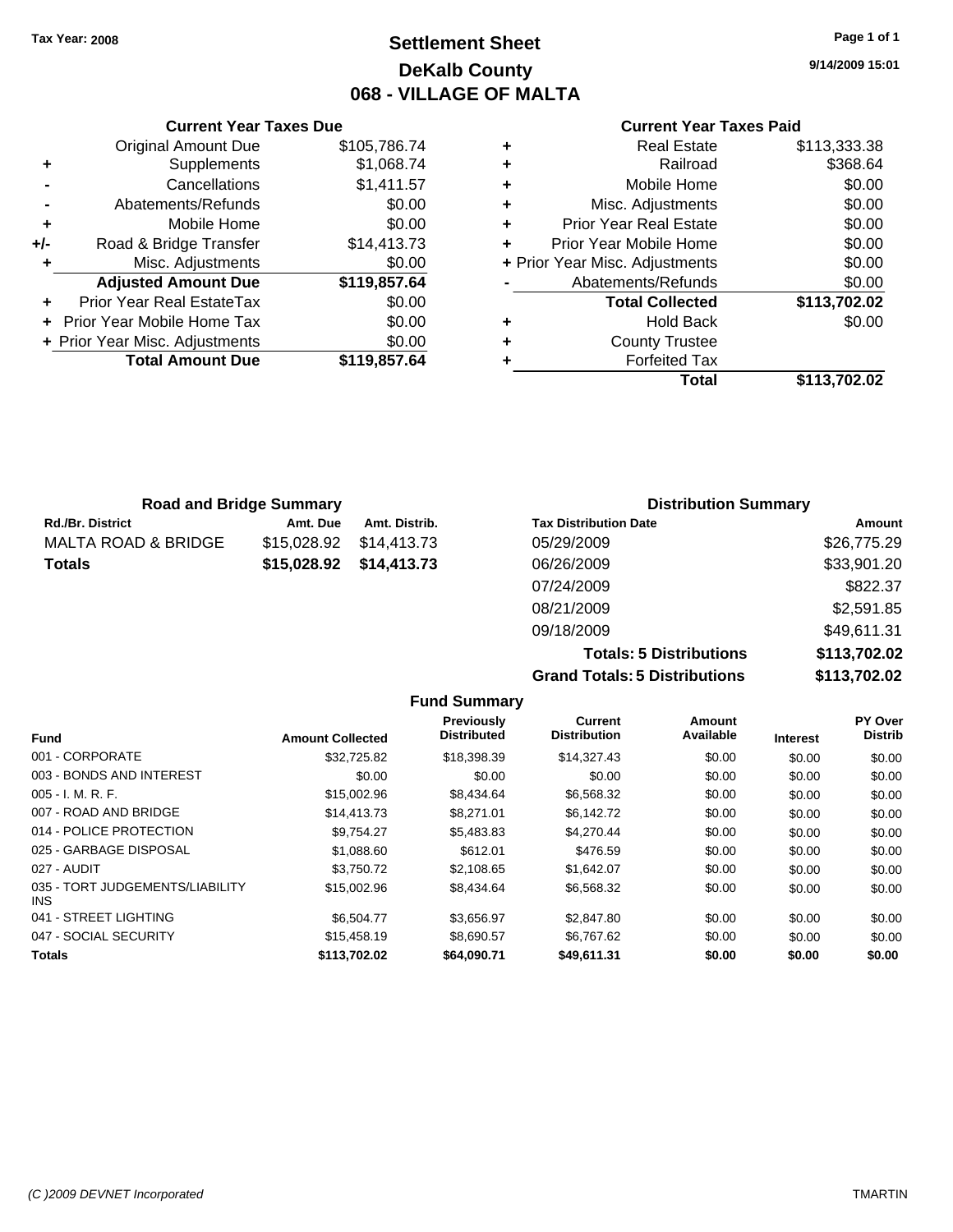**Current Year Taxes Due** Original Amount Due \$134,769.81

**Adjusted Amount Due \$135,933.89**

**Total Amount Due \$135,933.66**

**+** Supplements \$618.03 **-** Cancellations \$1,031.90 **-** Abatements/Refunds \$0.01 **+** Mobile Home \$0.00 **+/-** Road & Bridge Transfer \$1,577.96 **+** Misc. Adjustments \$0.00

**+** Prior Year Real EstateTax (\$0.23) **+** Prior Year Mobile Home Tax \$0.00 **+ Prior Year Misc. Adjustments**  $$0.00$ 

## **Settlement Sheet Tax Year: 2008 Page 1 of 1 DeKalb County 069 - VILLAGE OF MAPLE PARK**

**9/14/2009 15:01**

### **Current Year Taxes Paid**

| <b>Road and Bridge Summary</b>   |            |               | <b>Distribution Summary</b>  |             |  |
|----------------------------------|------------|---------------|------------------------------|-------------|--|
| <b>Rd./Br. District</b>          | Amt. Due   | Amt. Distrib. | <b>Tax Distribution Date</b> | Amount      |  |
| <b>CORTLAND ROAD &amp; BRIDC</b> | \$1.649.32 | \$1.577.96    | 05/29/2009                   | \$38,695.41 |  |
| <b>Totals</b>                    | \$1,649.32 | \$1,577.96    | 06/26/2009                   | \$27,275.56 |  |
|                                  |            |               | 07/24/2009                   | \$686.60    |  |
|                                  |            |               | 08/21/2009                   | \$3,852.86  |  |
|                                  |            |               | 09/18/2009                   | \$60,142.31 |  |

**Totals: 5 Distributions \$130,652.74 Grand Totals: 5 Distributions \$130,652.74**

|                                         |                         | <b>Fund Summary</b>                     |                                |                     |                 |                           |
|-----------------------------------------|-------------------------|-----------------------------------------|--------------------------------|---------------------|-----------------|---------------------------|
| <b>Fund</b>                             | <b>Amount Collected</b> | <b>Previously</b><br><b>Distributed</b> | Current<br><b>Distribution</b> | Amount<br>Available | <b>Interest</b> | PY Over<br><b>Distrib</b> |
| 001 - CORPORATE                         | \$37,932.75             | \$20,460.16                             | \$17,472.59                    | \$0.00              | \$0.00          | \$0.00                    |
| 003 - BONDS AND INTEREST                | \$42,971,20             | \$23,177.81                             | \$19,793.39                    | \$0.00              | \$0.00          | \$0.00                    |
| 007 - ROAD AND BRIDGE                   | \$1,577.96              | \$890.07                                | \$687.89                       | \$0.00              | \$0.00          | \$0.00                    |
| 014 - POLICE PROTECTION                 | \$34,405.13             | \$18,557,44                             | \$15,847.69                    | \$0.00              | \$0.00          | \$0.00                    |
| 027 - AUDIT                             | \$4,589.12              | \$2,475.28                              | \$2,113.84                     | \$0.00              | \$0.00          | \$0.00                    |
| 035 - TORT JUDGEMENTS/LIABILITY<br>INS. | \$9,176.58              | \$4.949.67                              | \$4.226.91                     | \$0.00              | \$0.00          | \$0.00                    |
| <b>Totals</b>                           | \$130,652.74            | \$70,510.43                             | \$60,142.31                    | \$0.00              | \$0.00          | \$0.00                    |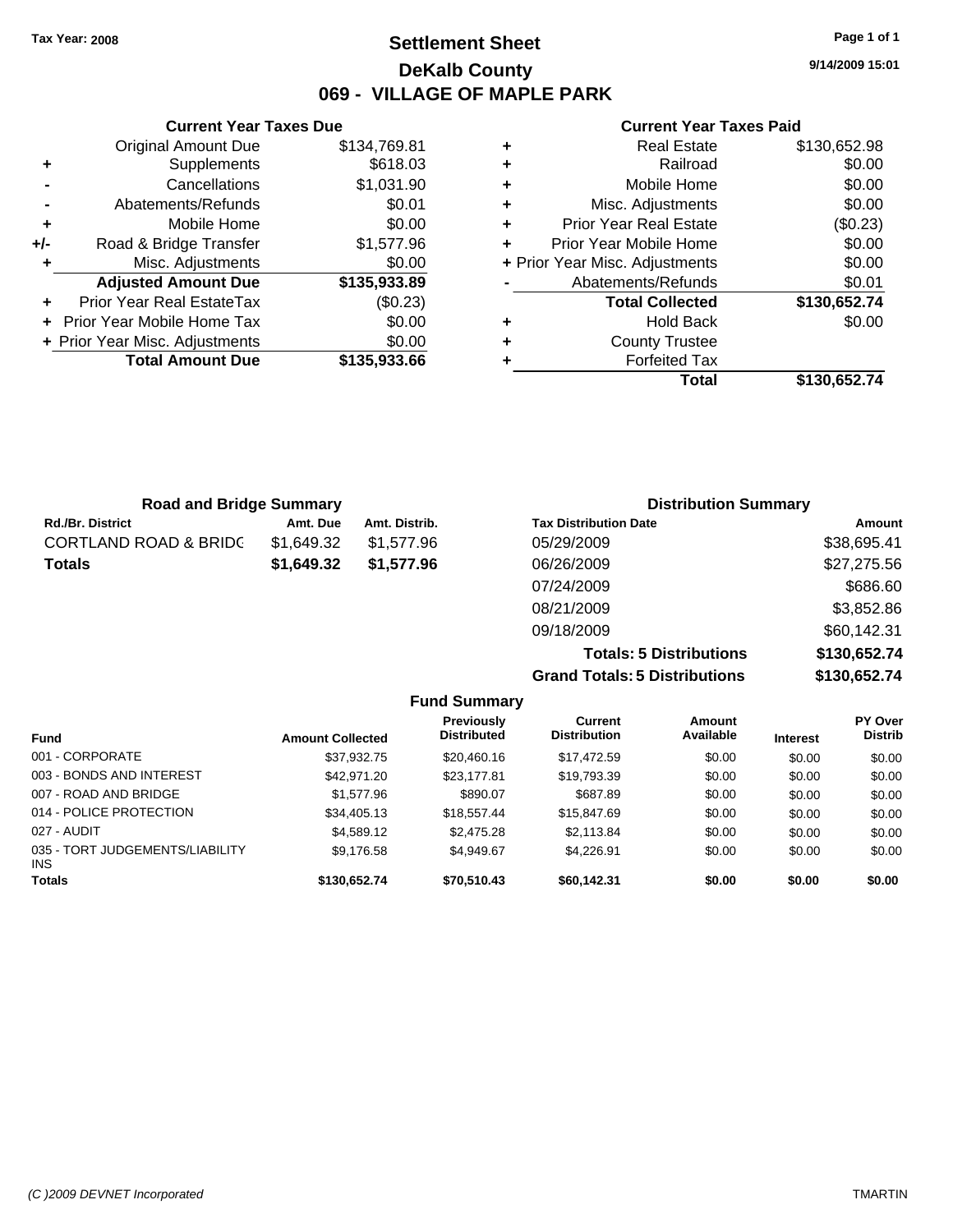**Current Year Taxes Due** Original Amount Due \$9,324.67

**Adjusted Amount Due \$9,295.48**

**Total Amount Due \$9,295.48**

**+** Supplements \$37.02 **-** Cancellations \$66.21 **-** Abatements/Refunds \$0.00 **+** Mobile Home \$0.00 **+/-** Road & Bridge Transfer \$0.00 **+** Misc. Adjustments \$0.00

**+** Prior Year Real EstateTax \$0.00 **+** Prior Year Mobile Home Tax \$0.00 **+ Prior Year Misc. Adjustments**  $$0.00$ 

## **Settlement Sheet Tax Year: 2008 Page 1 of 1 DeKalb County 070 - MAPLE PARK LIBRARY**

**9/14/2009 15:01**

### **Current Year Taxes Paid**

|                 |                         |                                  | <b>Distribution Summary</b>           |                                |                 |                                  |
|-----------------|-------------------------|----------------------------------|---------------------------------------|--------------------------------|-----------------|----------------------------------|
|                 |                         |                                  | <b>Tax Distribution Date</b>          |                                |                 | Amount                           |
|                 |                         |                                  | 05/29/2009                            |                                |                 | \$2,670.86                       |
|                 |                         |                                  | 06/26/2009                            |                                |                 | \$1,818.42                       |
|                 |                         |                                  | 07/24/2009                            |                                |                 | \$47.29                          |
|                 |                         |                                  | 08/21/2009                            |                                |                 | \$268.65                         |
|                 |                         |                                  | 09/18/2009                            |                                |                 | \$4,116.97                       |
|                 |                         |                                  |                                       | <b>Totals: 5 Distributions</b> |                 | \$8,922.19                       |
|                 |                         |                                  | <b>Grand Totals: 5 Distributions</b>  |                                |                 | \$8,922.19                       |
|                 |                         | <b>Fund Summary</b>              |                                       |                                |                 |                                  |
| Fund            | <b>Amount Collected</b> | Previously<br><b>Distributed</b> | <b>Current</b><br><b>Distribution</b> | Amount<br>Available            | <b>Interest</b> | <b>PY Over</b><br><b>Distrib</b> |
| 001 - CORPORATE | \$8,922.19              | \$4,805.22                       | \$4,116.97                            | \$0.00                         | \$0.00          | \$0.00                           |

**Totals \$8,922.19 \$4,805.22 \$4,116.97 \$0.00 \$0.00 \$0.00**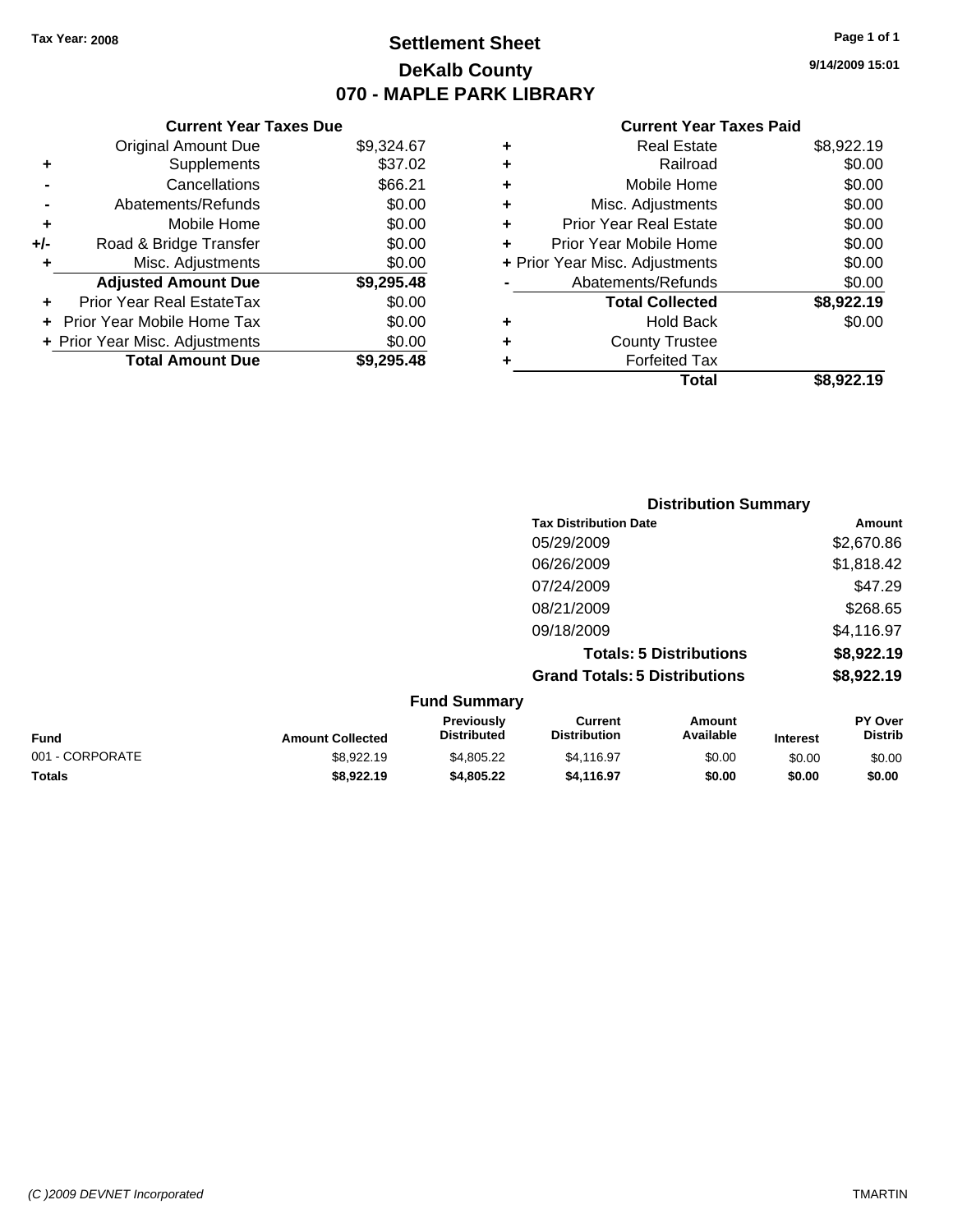## **Settlement Sheet Tax Year: 2008 Page 1 of 1 DeKalb County 071 - CITY OF SANDWICH**

**9/14/2009 15:01**

### **Current Year Taxes Paid**

|   | Total                          | \$1,123,681.22 |
|---|--------------------------------|----------------|
|   | <b>Forfeited Tax</b>           |                |
| ٠ | <b>County Trustee</b>          |                |
| ٠ | <b>Hold Back</b>               | \$0.00         |
|   | <b>Total Collected</b>         | \$1,123,681.22 |
|   | Abatements/Refunds             | \$0.00         |
|   | + Prior Year Misc. Adjustments | \$0.00         |
| ٠ | Prior Year Mobile Home         | \$0.00         |
| ٠ | <b>Prior Year Real Estate</b>  | \$427.46       |
| ٠ | Misc. Adjustments              | \$0.00         |
| ٠ | Mobile Home                    | \$0.00         |
| ٠ | Railroad                       | \$560.14       |
| ٠ | <b>Real Estate</b>             | \$1,122,693.62 |

|     | <b>Current Year Taxes Due</b>    |                |
|-----|----------------------------------|----------------|
|     | <b>Original Amount Due</b>       | \$1,150,199.97 |
| ٠   | Supplements                      | \$3,968.13     |
|     | Cancellations                    | \$4,560.30     |
|     | Abatements/Refunds               | \$0.00         |
| ٠   | Mobile Home                      | \$0.00         |
| +/- | Road & Bridge Transfer           | \$41,610.60    |
| ٠   | Misc. Adjustments                | \$0.00         |
|     | <b>Adjusted Amount Due</b>       | \$1,191,218.40 |
|     | <b>Prior Year Real EstateTax</b> | \$427.46       |
|     | Prior Year Mobile Home Tax       | \$0.00         |
|     | + Prior Year Misc. Adjustments   | \$0.00         |
|     | <b>Total Amount Due</b>          | \$1,191,645.86 |
|     |                                  |                |

| <b>Road and Bridge Summary</b> |             |               | <b>Distribution Summary</b>  |              |
|--------------------------------|-------------|---------------|------------------------------|--------------|
| Rd./Br. District               | Amt. Due    | Amt. Distrib. | <b>Tax Distribution Date</b> | Amount       |
| SANDWICH ROAD & BRIDC          | \$43,160.22 | \$40,617,33   | 05/29/2009                   | \$263,106.44 |
| SOMONAUK ROAD & BRID⊖          | \$1,055.49  | \$993.27      | 06/26/2009                   | \$340,743.41 |
| Totals                         | \$44,215.71 | \$41,610.60   | 07/24/2009                   | \$18,394.81  |
|                                |             |               | 08/21/2009                   | \$33,525.41  |
|                                |             |               | 09/18/2009                   | \$467,911.15 |

**Totals: 5 Distributions \$1,123,681.22 Grand Totals: 5 Distributions** 

| \$1,123,681.22 |  |
|----------------|--|
|                |  |

|                                                     |                         | <b>Fund Summary</b>              |                                       |                     |                 |                           |
|-----------------------------------------------------|-------------------------|----------------------------------|---------------------------------------|---------------------|-----------------|---------------------------|
| <b>Fund</b>                                         | <b>Amount Collected</b> | Previously<br><b>Distributed</b> | <b>Current</b><br><b>Distribution</b> | Amount<br>Available | <b>Interest</b> | PY Over<br><b>Distrib</b> |
| 001 - CORPORATE                                     | \$371,112.34            | \$216,536.95                     | \$154,575.39                          | \$0.00              | \$0.00          | \$0.00                    |
| 003 - BONDS AND INTEREST                            | \$0.00                  | \$0.00                           | \$0.00                                | \$0.00              | \$0.00          | \$0.00                    |
| 005 - I. M. R. F.                                   | \$73,621.93             | \$42,956.99                      | \$30,664.94                           | \$0.00              | \$0.00          | \$0.00                    |
| 007 - ROAD AND BRIDGE                               | \$41,610.60             | \$24,402.55                      | \$17,208.05                           | \$0.00              | \$0.00          | \$0.00                    |
| 014 - POLICE PROTECTION                             | \$136,284.64            | \$79,519.49                      | \$56,765.15                           | \$0.00              | \$0.00          | \$0.00                    |
| 015 - POLICE PENSION                                | \$75,163.87             | \$43,856.68                      | \$31,307.19                           | \$0.00              | \$0.00          | \$0.00                    |
| 027 - AUDIT                                         | \$14,711.82             | \$8,584.06                       | \$6,127.76                            | \$0.00              | \$0.00          | \$0.00                    |
| 035 - TORT JUDGMENTS, LIABILITY<br><b>INSURANCE</b> | \$35.148.89             | \$20,508.70                      | \$14.640.19                           | \$0.00              | \$0.00          | \$0.00                    |
| 040 - STREET AND BRIDGE                             | \$24,508.90             | \$14,300.47                      | \$10,208.43                           | \$0.00              | \$0.00          | \$0.00                    |
| 041 - STREET LIGHTING                               | \$66,814.61             | \$38,985.05                      | \$27,829.56                           | \$0.00              | \$0.00          | \$0.00                    |
| 045 - PUBLIC BENEFIT                                | \$60,135.01             | \$35,087.64                      | \$25,047.37                           | \$0.00              | \$0.00          | \$0.00                    |
| 046 - EMERGENCY SERV & DISASTER<br><b>OPER</b>      | \$2,545.03              | \$1,484.98                       | \$1,060.05                            | \$0.00              | \$0.00          | \$0.00                    |
| 047 - SOCIAL SECURITY                               | \$116.897.17            | \$68,207.26                      | \$48,689.91                           | \$0.00              | \$0.00          | \$0.00                    |
| 048 - SCHOOL CROSSING GUARDS                        | \$9,892.30              | \$5,771.97                       | \$4,120.33                            | \$0.00              | \$0.00          | \$0.00                    |
| 060 - UNEMPLOYMENT INSURANCE                        | \$2.989.76              | \$1,744.47                       | \$1,245.29                            | \$0.00              | \$0.00          | \$0.00                    |
| 062 - WORKERS COMPENSATION                          | \$32,587.64             | \$19,014.27                      | \$13,573.37                           | \$0.00              | \$0.00          | \$0.00                    |
| 065 - FORESTRY PROGRAM                              | \$61.263.58             | \$35.746.12                      | \$25,517.46                           | \$0.00              | \$0.00          | \$0.00                    |
| 109 - PRIOR YEAR ADJUSTMENT                         | $$-1,606.87$            | $$-937.58$                       | $$-669.29$                            | \$0.00              | \$0.00          | \$0.00                    |
| <b>Totals</b>                                       | \$1,123,681.22          | \$655,770.07                     | \$467,911.15                          | \$0.00              | \$0.00          | \$0.00                    |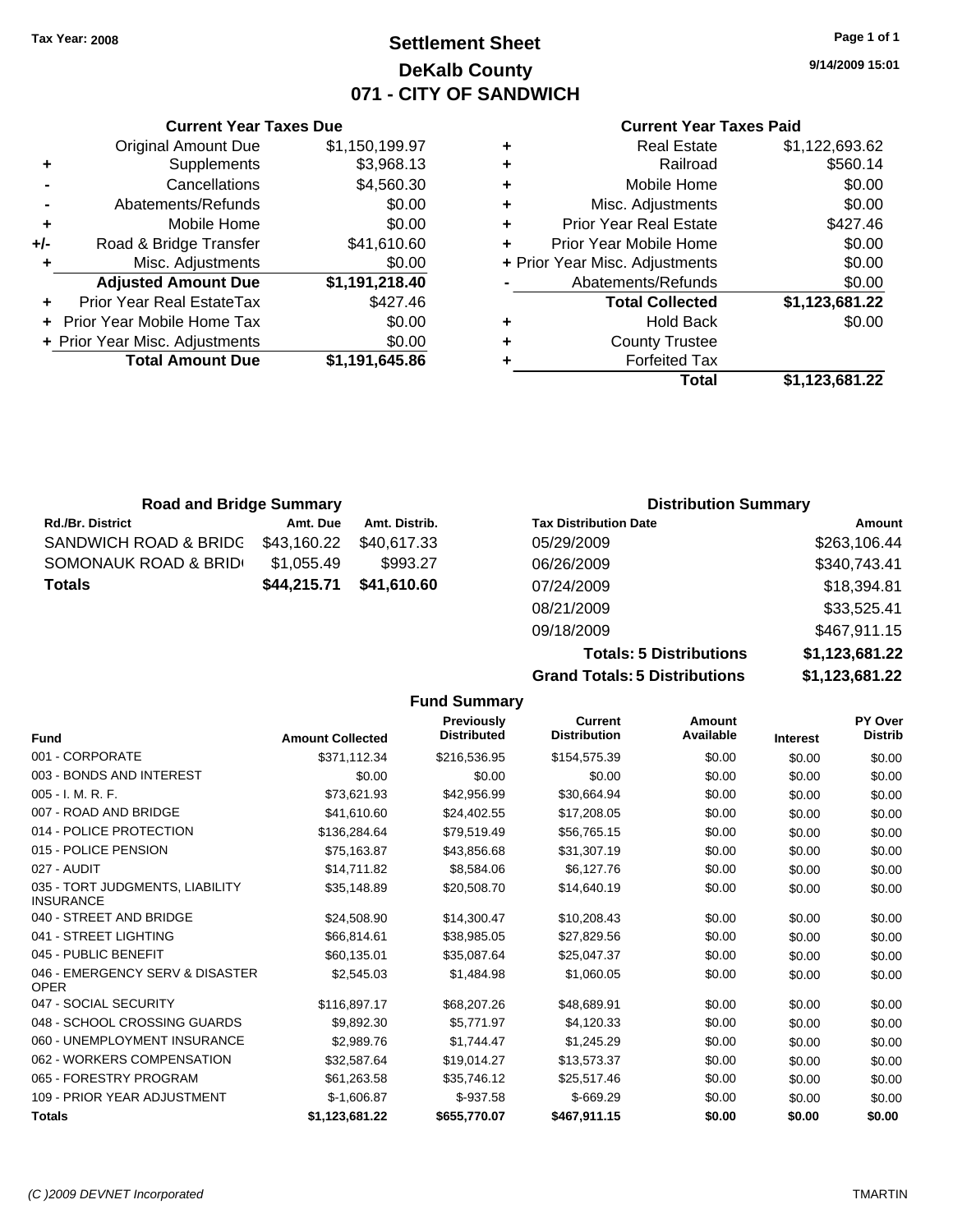## **Settlement Sheet Tax Year: 2008 Page 1 of 1 DeKalb County 072 - VILLAGE OF SHABBONA**

**9/14/2009 15:01**

### **Current Year Taxes Paid**

| ٠ | <b>Real Estate</b>             | \$91,084.45 |
|---|--------------------------------|-------------|
| ٠ | Railroad                       | \$406.58    |
| ٠ | Mobile Home                    | \$0.00      |
| ٠ | Misc. Adjustments              | \$57.26     |
| ٠ | <b>Prior Year Real Estate</b>  | \$0.00      |
| ÷ | Prior Year Mobile Home         | \$0.00      |
|   | + Prior Year Misc. Adjustments | \$0.00      |
|   | Abatements/Refunds             | \$0.00      |
|   | <b>Total Collected</b>         | \$91,548.29 |
| ٠ | <b>Hold Back</b>               | \$0.00      |
| ٠ | <b>County Trustee</b>          |             |
|   | <b>Forfeited Tax</b>           |             |
|   | Total                          | \$91.548.29 |

|     | <b>Original Amount Due</b>       | \$82,681.16 |
|-----|----------------------------------|-------------|
| ٠   | Supplements                      | \$145.63    |
|     | Cancellations                    | \$164.55    |
|     | Abatements/Refunds               | \$0.00      |
| ÷   | Mobile Home                      | \$0.00      |
| +/- | Road & Bridge Transfer           | \$12,972.96 |
| ٠   | Misc. Adjustments                | \$57.26     |
|     | <b>Adjusted Amount Due</b>       | \$95,692.46 |
|     | <b>Prior Year Real EstateTax</b> | \$0.00      |
|     | Prior Year Mobile Home Tax       | \$0.00      |
|     | + Prior Year Misc. Adjustments   | \$0.00      |
|     | <b>Total Amount Due</b>          | \$95,692.46 |

**Current Year Taxes Due**

| <b>Road and Bridge Summary</b> |             |               | <b>Distribution Summary</b>    |             |
|--------------------------------|-------------|---------------|--------------------------------|-------------|
| Rd./Br. District               | Amt. Due    | Amt. Distrib. | <b>Tax Distribution Date</b>   | Amount      |
| SHABBONA ROAD & BRIDC          | \$13.641.86 | \$12.972.96   | 05/29/2009                     | \$18,099.55 |
| Totals                         | \$13,641.86 | \$12,972.96   | 06/26/2009                     | \$29,416.24 |
|                                |             |               | 07/24/2009                     | \$769.95    |
|                                |             |               | 08/21/2009                     | \$2,737.54  |
|                                |             |               | 09/18/2009                     | \$40,525.01 |
|                                |             |               | <b>Totals: 5 Distributions</b> | \$91,548.29 |

**Grand Totals: 5 Distributions \$91,548.29**

|                              |                         | <b>Fund Summary</b>                     |                                       |                     |                 |                           |
|------------------------------|-------------------------|-----------------------------------------|---------------------------------------|---------------------|-----------------|---------------------------|
| <b>Fund</b>                  | <b>Amount Collected</b> | <b>Previously</b><br><b>Distributed</b> | <b>Current</b><br><b>Distribution</b> | Amount<br>Available | <b>Interest</b> | PY Over<br><b>Distrib</b> |
| 001 - CORPORATE              | \$41.257.14             | \$22,914.83                             | \$18.342.31                           | \$0.00              | \$0.00          | \$0.00                    |
| $005 - I. M. R. F.$          | \$1.274.11              | \$707.66                                | \$566.45                              | \$0.00              | \$0.00          | \$0.00                    |
| 007 - ROAD AND BRIDGE        | \$12,972.96             | \$7,381,36                              | \$5,591.60                            | \$0.00              | \$0.00          | \$0.00                    |
| 014 - POLICE PROTECTION      | \$24.073.05             | \$13,370.54                             | \$10.702.51                           | \$0.00              | \$0.00          | \$0.00                    |
| 047 - SOCIAL SECURITY        | \$8.974.24              | \$4.984.43                              | \$3.989.81                            | \$0.00              | \$0.00          | \$0.00                    |
| 060 - UNEMPLOYMENT INSURANCE | \$913.36                | \$507.29                                | \$406.07                              | \$0.00              | \$0.00          | \$0.00                    |
| 062 - WORKERS COMPENSATION   | \$2.083.43              | \$1.157.17                              | \$926.26                              | \$0.00              | \$0.00          | \$0.00                    |
| <b>Totals</b>                | \$91,548.29             | \$51.023.28                             | \$40,525.01                           | \$0.00              | \$0.00          | \$0.00                    |
|                              |                         | <b>Miscellaneous Adjustment Detail</b>  |                                       |                     |                 |                           |

| Year Source             | <b>Account Type</b>                        | <b>Amount Adiustment Description</b>                             |
|-------------------------|--------------------------------------------|------------------------------------------------------------------|
|                         | 2008 RE - Real Estate Paymt In Lieu of Tax | \$57.26 Housing Authority-Hinckley Sunset View Apartments by TBA |
| <b>Totals 1 entries</b> |                                            | \$57.26                                                          |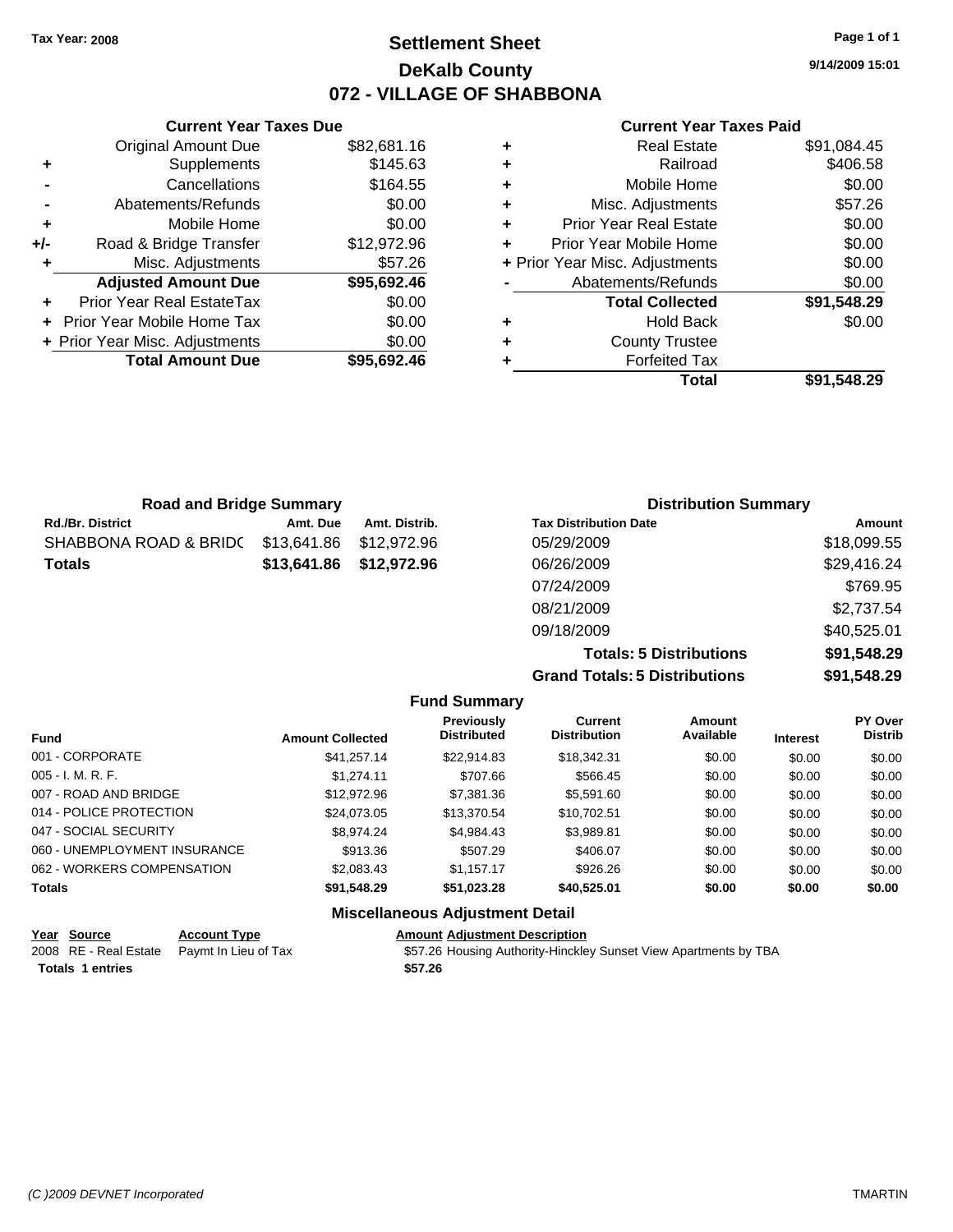## **Settlement Sheet Tax Year: 2008 Page 1 of 1 DeKalb County 073 - FLEWELLIN MEMORIAL LIBRARY**

**9/14/2009 15:01**

### **Current Year Taxes Paid**

| ٠ | Real Estate                    | \$20,661.87 |
|---|--------------------------------|-------------|
| ٠ | Railroad                       | \$88.79     |
| ٠ | Mobile Home                    | \$0.00      |
| ٠ | Misc. Adjustments              | \$15.13     |
| ÷ | <b>Prior Year Real Estate</b>  | \$0.00      |
| ٠ | Prior Year Mobile Home         | \$0.00      |
|   | + Prior Year Misc. Adjustments | \$0.00      |
|   | Abatements/Refunds             | \$0.00      |
|   | <b>Total Collected</b>         | \$20,765.79 |
| ٠ | <b>Hold Back</b>               | \$0.00      |
| ٠ | <b>County Trustee</b>          |             |
|   | <b>Forfeited Tax</b>           |             |
|   | Total                          | \$20.765.79 |

|                 |                     |                         |                                         | <b>Distribution Summary</b>           |                                |                 |                           |
|-----------------|---------------------|-------------------------|-----------------------------------------|---------------------------------------|--------------------------------|-----------------|---------------------------|
|                 |                     |                         |                                         | <b>Tax Distribution Date</b>          |                                |                 | Amount                    |
|                 |                     |                         |                                         | 05/29/2009                            |                                |                 | \$4,102.17                |
|                 |                     |                         |                                         | 06/26/2009                            |                                |                 | \$6,655.11                |
|                 |                     |                         |                                         | 07/24/2009                            |                                |                 | \$172.83                  |
|                 |                     |                         |                                         | 08/21/2009                            |                                |                 | \$603.47                  |
|                 |                     |                         |                                         | 09/18/2009                            |                                |                 | \$9,232.21                |
|                 |                     |                         |                                         |                                       | <b>Totals: 5 Distributions</b> |                 | \$20,765.79               |
|                 |                     |                         |                                         | <b>Grand Totals: 5 Distributions</b>  |                                | \$20,765.79     |                           |
|                 |                     |                         | <b>Fund Summary</b>                     |                                       |                                |                 |                           |
| <b>Fund</b>     |                     | <b>Amount Collected</b> | <b>Previously</b><br><b>Distributed</b> | <b>Current</b><br><b>Distribution</b> | Amount<br>Available            | <b>Interest</b> | PY Over<br><b>Distrib</b> |
| 001 - CORPORATE |                     | \$20,765.79             | \$11,533.58                             | \$9,232.21                            | \$0.00                         | \$0.00          | \$0.00                    |
| <b>Totals</b>   |                     | \$20,765.79             | \$11,533.58                             | \$9,232.21                            | \$0.00                         | \$0.00          | \$0.00                    |
|                 |                     |                         | <b>Miscellaneous Adjustment Detail</b>  |                                       |                                |                 |                           |
| Year Source     | <b>Account Type</b> |                         | <b>Amount Adjustment Description</b>    |                                       |                                |                 |                           |

**Totals \$15.13 1 entries**

**Current Year Taxes Due** Original Amount Due \$21,850.88

**Adjusted Amount Due \$21,860.22**

**Total Amount Due \$21,860.22**

**+** Supplements \$25.96 **-** Cancellations \$31.75 **-** Abatements/Refunds \$0.00 **+** Mobile Home \$0.00 **+/-** Road & Bridge Transfer \$0.00 **+** Misc. Adjustments \$15.13

**+** Prior Year Real EstateTax \$0.00 **+** Prior Year Mobile Home Tax \$0.00 **+ Prior Year Misc. Adjustments**  $$0.00$ 

2008 RE - Real Estate Paymt In Lieu of Tax **\$15.13 Housing Authority-Hinckley Sunset View Apartments by TBA**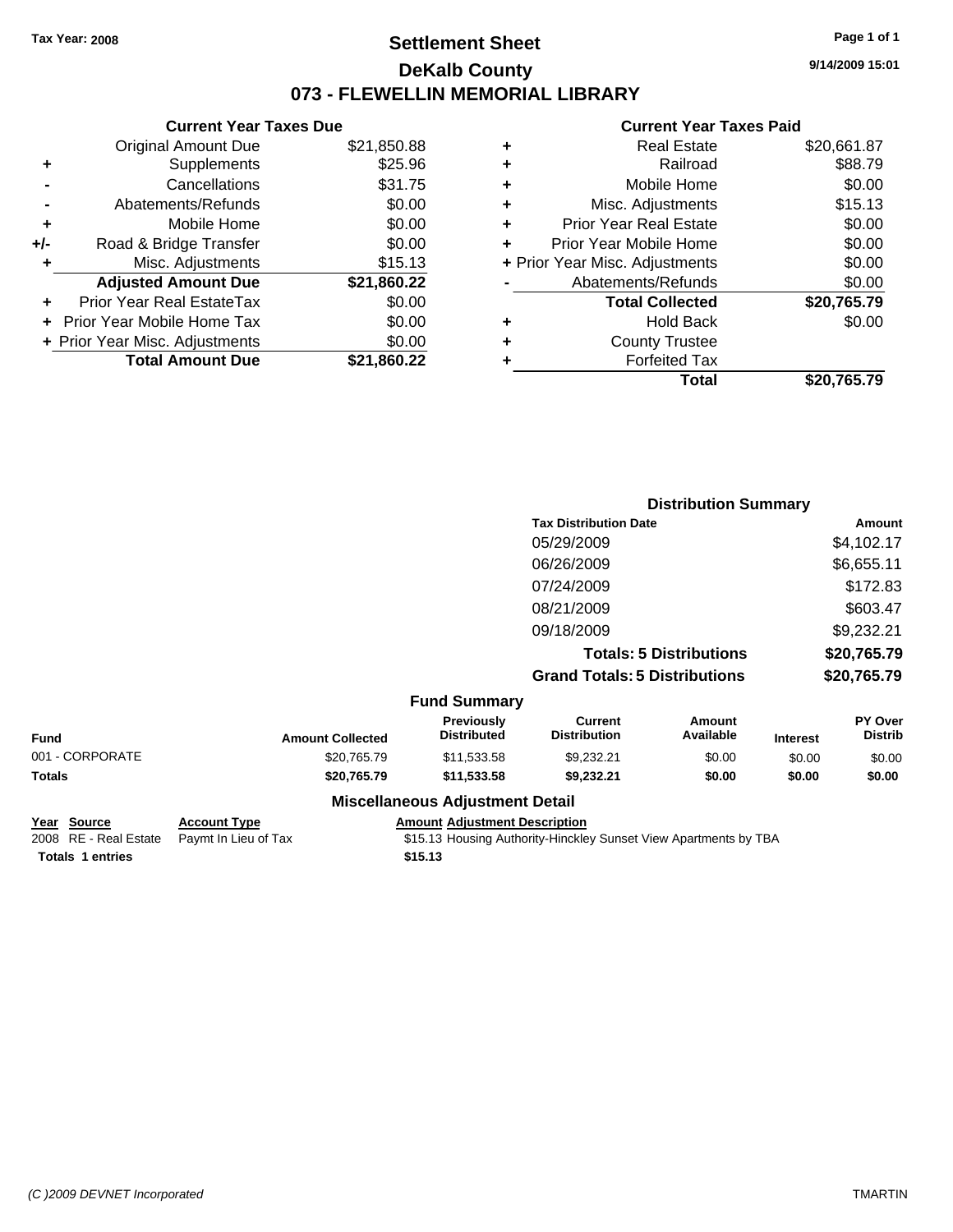**Current Year Taxes Due** Original Amount Due \$344,693.09

**Adjusted Amount Due \$392,551.20**

**Total Amount Due \$392,551.20**

**+** Supplements \$4,761.47 **-** Cancellations \$5,411.48 **-** Abatements/Refunds \$0.00 **+** Mobile Home \$0.00 **+/-** Road & Bridge Transfer \$48,508.12 **+** Misc. Adjustments \$0.00

**+** Prior Year Real EstateTax \$0.00 **+** Prior Year Mobile Home Tax \$0.00 **+ Prior Year Misc. Adjustments**  $$0.00$ 

## **Settlement Sheet Tax Year: 2008 Page 1 of 1 DeKalb County 074 - VILLAGE OF SOMONAUK**

**9/14/2009 15:01**

### **Current Year Taxes Paid**

|   | <b>Forfeited Tax</b><br>Total  | \$368.558.82 |
|---|--------------------------------|--------------|
|   | <b>County Trustee</b>          |              |
| ٠ | <b>Hold Back</b>               | \$0.00       |
|   | <b>Total Collected</b>         | \$368,558.82 |
|   | Abatements/Refunds             | \$0.00       |
|   | + Prior Year Misc. Adjustments | \$0.00       |
|   | Prior Year Mobile Home         | \$0.00       |
| ٠ | <b>Prior Year Real Estate</b>  | \$0.00       |
| ٠ | Misc. Adjustments              | \$0.00       |
| ٠ | Mobile Home                    | \$0.00       |
| ٠ | Railroad                       | \$700.70     |
|   | <b>Real Estate</b>             | \$367,858.12 |

| <b>Road and Bridge Summary</b> |             |               | <b>Distribution Summary</b>  |              |
|--------------------------------|-------------|---------------|------------------------------|--------------|
| <b>Rd./Br. District</b>        | Amt. Due    | Amt. Distrib. | <b>Tax Distribution Date</b> | Amount       |
| SOMONAUK ROAD & BRID           | \$51,633.52 | \$48,508.12   | 05/29/2009                   | \$92,136.49  |
| <b>Totals</b>                  | \$51,633.52 | \$48,508.12   | 06/26/2009                   | \$107,011.62 |
|                                |             |               | 07/24/2009                   | \$5,814.58   |
|                                |             |               | 08/21/2009                   | \$12,215.94  |

**Totals: 5 Distributions \$368,558.82 Grand Totals: 5 Distributions \$368,558.82**

09/18/2009 \$151,380.19

|                                               |                         | <b>Fund Summary</b>                     |                                |                     |                 |                                  |
|-----------------------------------------------|-------------------------|-----------------------------------------|--------------------------------|---------------------|-----------------|----------------------------------|
| <b>Fund</b>                                   | <b>Amount Collected</b> | <b>Previously</b><br><b>Distributed</b> | Current<br><b>Distribution</b> | Amount<br>Available | <b>Interest</b> | <b>PY Over</b><br><b>Distrib</b> |
| 001 - CORPORATE                               | \$84.091.41             | \$49.571.02                             | \$34,520.39                    | \$0.00              | \$0.00          | \$0.00                           |
| 003 - BONDS AND INTEREST                      | \$117,816.41            | \$69.451.54                             | \$48,364.87                    | \$0.00              | \$0.00          | \$0.00                           |
| 007 - ROAD AND BRIDGE                         | \$48,508.12             | \$28,512.08                             | \$19,996.04                    | \$0.00              | \$0.00          | \$0.00                           |
| 014 - POLICE PROTECTION                       | \$22.152.29             | \$13,058.54                             | \$9,093.75                     | \$0.00              | \$0.00          | \$0.00                           |
| 025 - GARBAGE DISPOSAL                        | \$13.537.84             | \$7,980.42                              | \$5.557.42                     | \$0.00              | \$0.00          | \$0.00                           |
| 027 - AUDIT                                   | \$18.051.52             | \$10.641.19                             | \$7.410.33                     | \$0.00              | \$0.00          | \$0.00                           |
| 035 - TORT JUDGEMENTS/LIABILITY<br><b>INS</b> | \$35,276.94             | \$20.795.38                             | \$14,481.56                    | \$0.00              | \$0.00          | \$0.00                           |
| 047 - SOCIAL SECURITY                         | \$29.124.29             | \$17.168.46                             | \$11.955.83                    | \$0.00              | \$0.00          | \$0.00                           |
| 109 - PRIOR YEAR ADJUSTMENT                   | \$0.00                  | \$0.00                                  | \$0.00                         | \$0.00              | \$0.00          | \$0.00                           |
| <b>Totals</b>                                 | \$368,558.82            | \$217,178.63                            | \$151,380.19                   | \$0.00              | \$0.00          | \$0.00                           |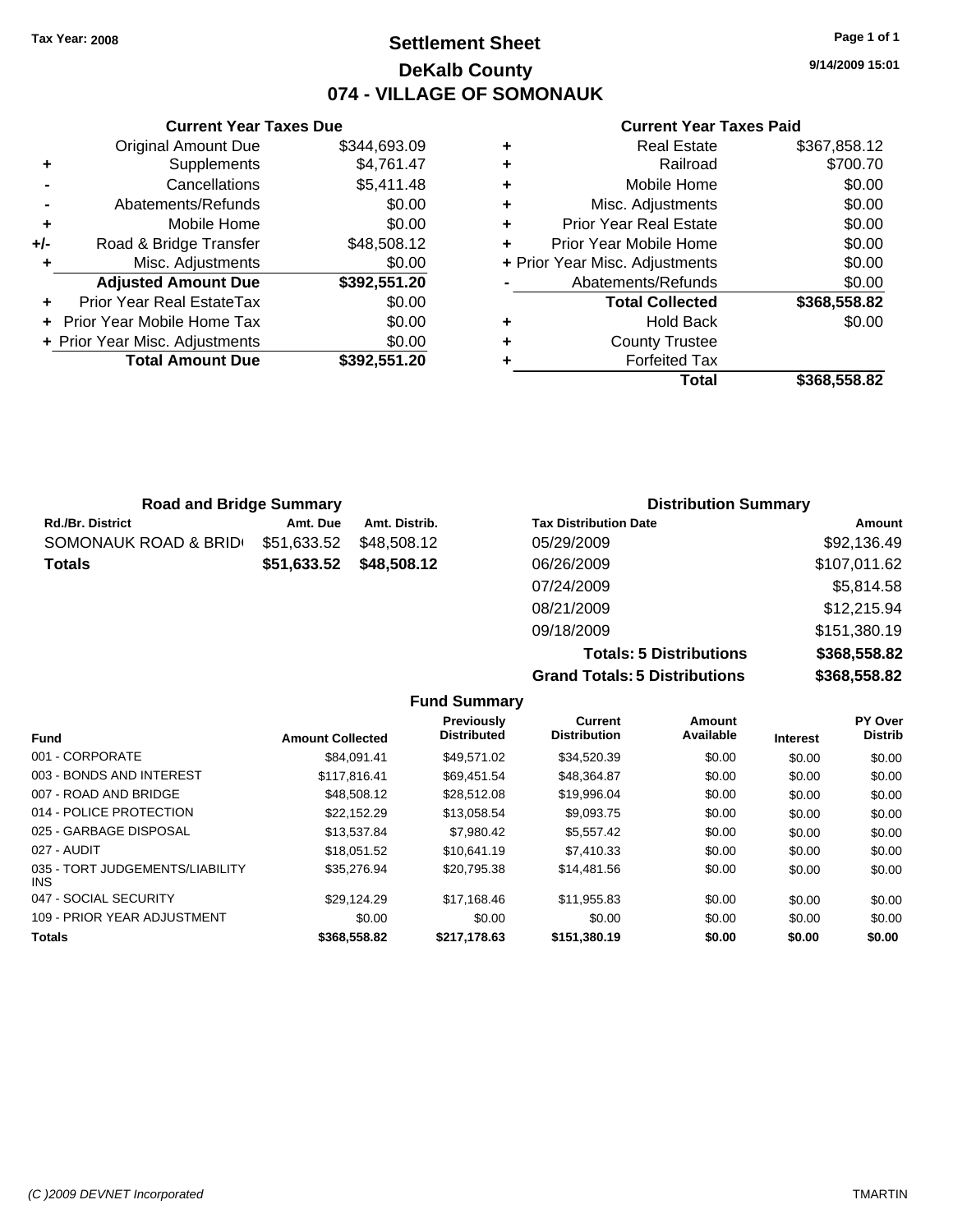## **Settlement Sheet Tax Year: 2008 Page 1 of 1 DeKalb County 075 - SOMONAUK LIBRARY**

**9/14/2009 15:01**

### **Current Year Taxes Paid**

|     | <b>Current Year Taxes Due</b>  |              |        |  |  |  |
|-----|--------------------------------|--------------|--------|--|--|--|
|     | <b>Original Amount Due</b>     | \$140,582.12 |        |  |  |  |
|     | Supplements                    | \$1,345.69   | ٠      |  |  |  |
|     | Cancellations                  | \$1,529.43   | ٠      |  |  |  |
|     | Abatements/Refunds             | \$0.00       | ٠      |  |  |  |
|     | Mobile Home                    | \$0.00       |        |  |  |  |
| +/- | Road & Bridge Transfer         | \$0.00       |        |  |  |  |
|     | Misc. Adjustments              | \$0.00       | + Prio |  |  |  |
|     | <b>Adjusted Amount Due</b>     | \$140,398.38 |        |  |  |  |
|     | Prior Year Real EstateTax      | \$0.00       |        |  |  |  |
|     | Prior Year Mobile Home Tax     | \$0.00       | ٠      |  |  |  |
|     | + Prior Year Misc. Adjustments | \$0.00       |        |  |  |  |
|     | <b>Total Amount Due</b>        | \$140,398.38 |        |  |  |  |
|     |                                |              |        |  |  |  |

| ٠ | <b>Real Estate</b>             | \$131,509.60 |
|---|--------------------------------|--------------|
| ٠ | Railroad                       | \$280.17     |
| ٠ | Mobile Home                    | \$0.00       |
| ٠ | Misc. Adjustments              | \$0.00       |
| ÷ | <b>Prior Year Real Estate</b>  | \$0.00       |
|   | Prior Year Mobile Home         | \$0.00       |
|   | + Prior Year Misc. Adjustments | \$0.00       |
|   | Abatements/Refunds             | \$0.00       |
|   | <b>Total Collected</b>         | \$131,789.77 |
| ٠ | <b>Hold Back</b>               | \$0.00       |
| ٠ | <b>County Trustee</b>          |              |
|   | <b>Forfeited Tax</b>           |              |
|   | Total                          | \$131,789.77 |
|   |                                |              |

### **Distribution Summary Tax Distribution Date Amount** 05/29/2009 \$31,114.26 06/26/2009 \$40,452.86 07/24/2009 \$1,643.37 08/21/2009 \$3,785.90 09/18/2009 \$54,793.38 **Totals: 5 Distributions \$131,789.77 Grand Totals: 5 Distributions \$131,789.77**

|                                         |                         | <b>Fund Summary</b>                     |                                |                     |                 |                                  |
|-----------------------------------------|-------------------------|-----------------------------------------|--------------------------------|---------------------|-----------------|----------------------------------|
| <b>Fund</b>                             | <b>Amount Collected</b> | <b>Previously</b><br><b>Distributed</b> | Current<br><b>Distribution</b> | Amount<br>Available | <b>Interest</b> | <b>PY Over</b><br><b>Distrib</b> |
| 001 - CORPORATE                         | \$68,774.38             | \$40.180.52                             | \$28,593.86                    | \$0.00              | \$0.00          | \$0.00                           |
| 003 - BONDS AND INTEREST                | \$48.187.74             | \$28,153,03                             | \$20.034.71                    | \$0.00              | \$0.00          | \$0.00                           |
| 004 - OPERATIONS & MAINTENANCE          | \$9.169.93              | \$5.357.41                              | \$3.812.52                     | \$0.00              | \$0.00          | \$0.00                           |
| 005 - I. M. R. F.                       | \$1,526.78              | \$892.00                                | \$634.78                       | \$0.00              | \$0.00          | \$0.00                           |
| 027 - AUDIT                             | \$541.00                | \$316.07                                | \$224.93                       | \$0.00              | \$0.00          | \$0.00                           |
| 035 - TORT JUDGEMENTS/LIABILITY<br>INS. | \$2.154.89              | \$1,258.96                              | \$895.93                       | \$0.00              | \$0.00          | \$0.00                           |
| 047 - SOCIAL SECURITY                   | \$1,435.05              | \$838.40                                | \$596.65                       | \$0.00              | \$0.00          | \$0.00                           |
| <b>Totals</b>                           | \$131,789.77            | \$76.996.39                             | \$54,793.38                    | \$0.00              | \$0.00          | \$0.00                           |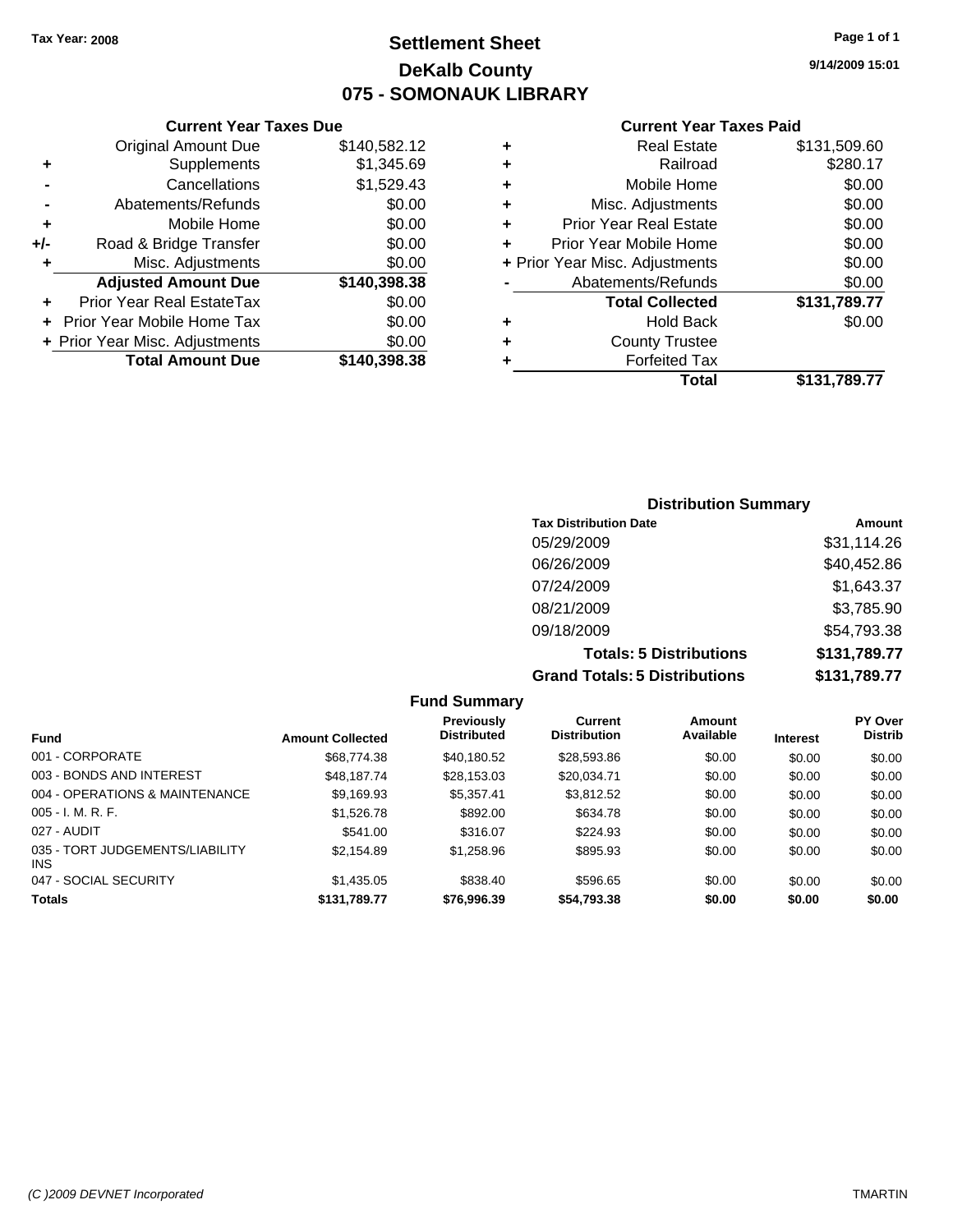**Current Year Taxes Due** Original Amount Due \$2,549,934.00

**Adjusted Amount Due \$2,604,473.02**

**Total Amount Due \$2,604,336.66**

**+** Supplements \$24,978.62 **-** Cancellations \$32,432.04 **-** Abatements/Refunds \$7.55 **+** Mobile Home \$0.00 **+/-** Road & Bridge Transfer \$61,388.71 **+** Misc. Adjustments \$611.28

**+** Prior Year Real EstateTax (\$136.36) **+** Prior Year Mobile Home Tax \$0.00 **+ Prior Year Misc. Adjustments**  $$0.00$ 

## **Settlement Sheet Tax Year: 2008 Page 1 of 1 DeKalb County 076 - CITY OF SYCAMORE**

**9/14/2009 15:01**

### **Current Year Taxes Paid**

|   | Total                          | \$2.469.334.26 |
|---|--------------------------------|----------------|
|   | <b>Forfeited Tax</b>           |                |
| ٠ | <b>County Trustee</b>          |                |
| ٠ | <b>Hold Back</b>               | \$0.00         |
|   | <b>Total Collected</b>         | \$2,469,334.26 |
|   | Abatements/Refunds             | \$7.55         |
|   | + Prior Year Misc. Adjustments | \$0.00         |
| ÷ | Prior Year Mobile Home         | \$0.00         |
| ٠ | <b>Prior Year Real Estate</b>  | (\$136.36)     |
| ٠ | Misc. Adjustments              | \$611.28       |
| ٠ | Mobile Home                    | \$0.00         |
| ٠ | Railroad                       | \$0.00         |
| ٠ | <b>Real Estate</b>             | \$2,468,866.89 |

| <b>Road and Bridge Summary</b>                |                         |                         | <b>Distribution Summary</b>  |              |
|-----------------------------------------------|-------------------------|-------------------------|------------------------------|--------------|
| <b>Rd./Br. District</b>                       | Amt. Due                | Amt. Distrib.           | <b>Tax Distribution Date</b> | Amount       |
| CORTLAND ROAD & BRIDC \$13,265.69 \$12,691.65 |                         |                         | 05/29/2009                   | \$573,366.07 |
| DEKALB ROAD & BRIDGE                          | \$21,275.44 \$20,311.56 |                         | 06/26/2009                   | \$719,650.22 |
| SYCAMORE ROAD & BRID(                         | \$29,828.53 \$28,385.50 |                         | 07/24/2009                   | \$22,935.27  |
| <b>Totals</b>                                 |                         | \$64,369.66 \$61,388.71 | 08/21/2009                   | \$66,326.97  |

**Fund Summary**

**Grand Totals: 5 Distributions** 

09/18/2009 \$1,087,055.73

**Totals: 5 Distributions \$2,469,334.26**

| \$2,469,334.26 |  |
|----------------|--|
|                |  |
|                |  |

| <b>Fund</b>                  | <b>Amount Collected</b> | Previously<br><b>Distributed</b> | Current<br><b>Distribution</b> | Amount<br>Available | <b>Interest</b> | PY Over<br><b>Distrib</b> |
|------------------------------|-------------------------|----------------------------------|--------------------------------|---------------------|-----------------|---------------------------|
| 001 - CORPORATE              | \$1.333.984.99          | \$746.624.04                     | \$587,360.95                   | \$0.00              | \$0.00          | \$0.00                    |
| 003 - BONDS AND INTEREST     | \$147.871.92            | \$82.763.09                      | \$65,108.83                    | \$0.00              | \$0.00          | \$0.00                    |
| 005 - I. M. R. F.            | \$136,282,50            | \$76,276.56                      | \$60,005.94                    | \$0.00              | \$0.00          | \$0.00                    |
| 007 - ROAD AND BRIDGE        | \$61.388.71             | \$34.564.70                      | \$26,824.01                    | \$0.00              | \$0.00          | \$0.00                    |
| 013 - FIREFIGHTER'S PENSION  | \$360,238.28            | \$201.623.37                     | \$158,614.91                   | \$0.00              | \$0.00          | \$0.00                    |
| 015 - POLICE PENSION         | \$253.306.24            | \$141,774.11                     | \$111.532.13                   | \$0.00              | \$0.00          | \$0.00                    |
| 047 - SOCIAL SECURITY        | \$85,713.23             | \$47.973.22                      | \$37.740.01                    | \$0.00              | \$0.00          | \$0.00                    |
| 048 - SCHOOL CROSSING GUARDS | \$18,926.47             | \$10.593.05                      | \$8.333.42                     | \$0.00              | \$0.00          | \$0.00                    |
| 143 - MEDICARE               | \$71.621.92             | \$40.086.39                      | \$31,535.53                    | \$0.00              | \$0.00          | \$0.00                    |
| Totals                       | \$2,469,334.26          | \$1,382,278.53                   | \$1,087,055.73                 | \$0.00              | \$0.00          | \$0.00                    |

### **Miscellaneous Adjustment Detail**

| Year Source             | <b>Account Type</b>                        | <b>Amount Adiustment Description</b> |
|-------------------------|--------------------------------------------|--------------------------------------|
|                         | 2008 RE - Real Estate Paymt In Lieu of Tax | \$611.28 HOUSING AUTHORITY by TBA    |
| <b>Totals 1 entries</b> |                                            | \$611.28                             |

### **Abatement Detail**

| Year Source                        | <b>Account Type</b> | <b>Amount Adjustment Description</b>                       |
|------------------------------------|---------------------|------------------------------------------------------------|
| 2008 RE - Real Estate RE Abatement |                     | \$7.48 Interest on 2006 PTAB-Sycamore Meadows Apts. by TBA |
| <b>Totals 1 entries</b>            |                     | \$7.48                                                     |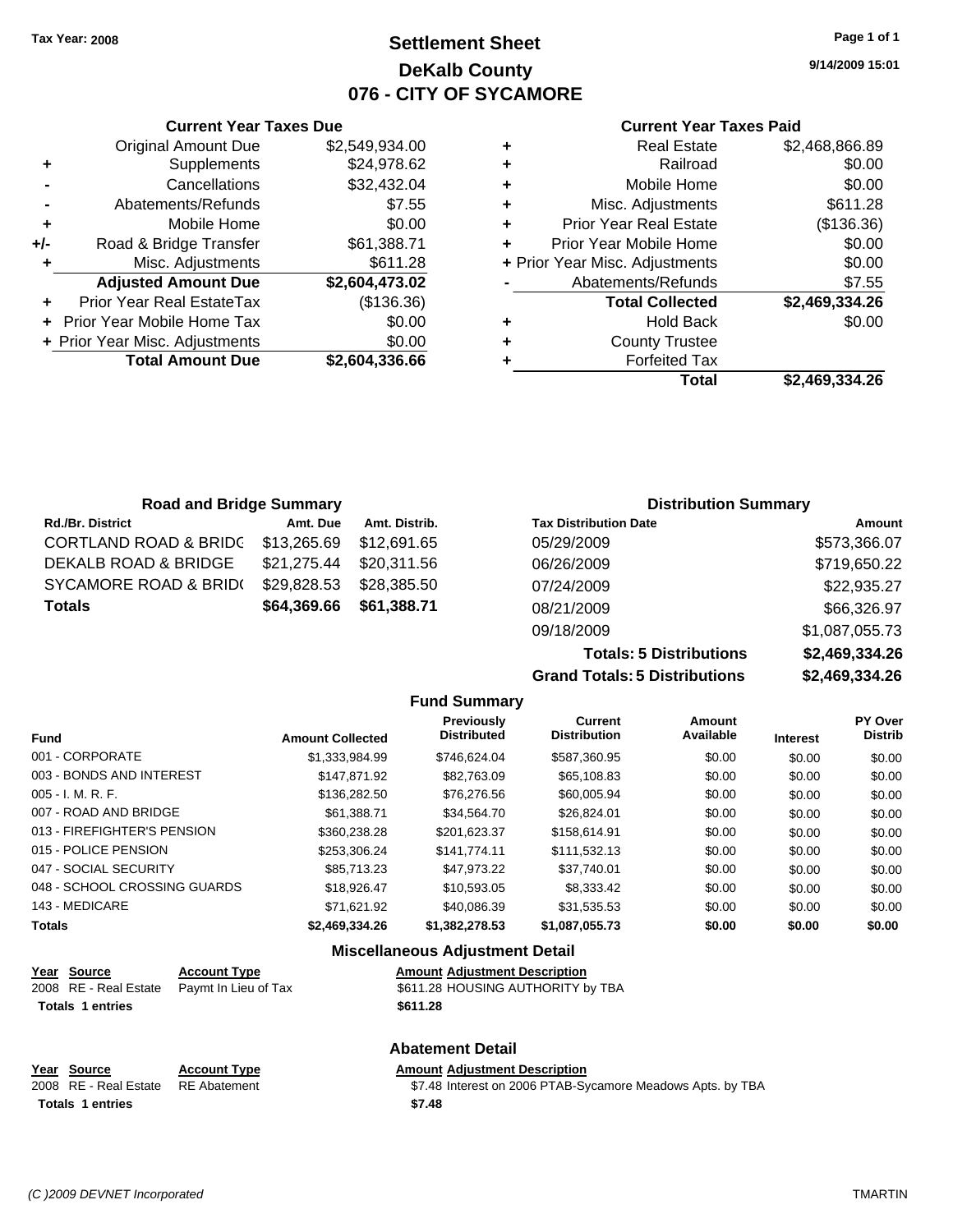## **Settlement Sheet Tax Year: 2008 Page 1 of 1 DeKalb County 077 - SYCAMORE LIBRARY**

**9/14/2009 15:01**

### **Current Year Taxes Paid**

|   | Total                          | \$769,217.01 |
|---|--------------------------------|--------------|
| ٠ | <b>Forfeited Tax</b>           |              |
| ٠ | <b>County Trustee</b>          |              |
| ٠ | <b>Hold Back</b>               | \$0.00       |
|   | <b>Total Collected</b>         | \$769,217.01 |
|   | Abatements/Refunds             | \$2.39       |
|   | + Prior Year Misc. Adjustments | \$0.00       |
| ٠ | Prior Year Mobile Home         | \$0.00       |
| ٠ | <b>Prior Year Real Estate</b>  | (\$40.62)    |
| ٠ | Misc. Adjustments              | \$195.28     |
| ٠ | Mobile Home                    | \$0.00       |
| ٠ | Railroad                       | \$0.00       |
| ٠ | <b>Real Estate</b>             | \$769,064.74 |

|     | <b>Current Year Taxes Due</b>  |              |  |  |  |  |
|-----|--------------------------------|--------------|--|--|--|--|
|     | <b>Original Amount Due</b>     | \$814,571.89 |  |  |  |  |
| ٠   | Supplements                    | \$7,484.93   |  |  |  |  |
|     | Cancellations                  | \$9,854.38   |  |  |  |  |
|     | Abatements/Refunds             | \$2.39       |  |  |  |  |
| ٠   | Mobile Home                    | \$0.00       |  |  |  |  |
| +/- | Road & Bridge Transfer         | \$0.00       |  |  |  |  |
| ٠   | Misc. Adjustments              | \$195.28     |  |  |  |  |
|     | <b>Adjusted Amount Due</b>     | \$812,395.33 |  |  |  |  |
|     | Prior Year Real EstateTax      | (\$40.62)    |  |  |  |  |
|     | Prior Year Mobile Home Tax     | \$0.00       |  |  |  |  |
|     | + Prior Year Misc. Adjustments | \$0.00       |  |  |  |  |
|     | <b>Total Amount Due</b>        | \$812,354.71 |  |  |  |  |

### **Distribution Summary**

| <b>Tax Distribution Date</b>         | Amount       |
|--------------------------------------|--------------|
| 05/29/2009                           | \$178,608.74 |
| 06/26/2009                           | \$224,192.63 |
| 07/24/2009                           | \$7,148.00   |
| 08/21/2009                           | \$20,578.40  |
| 09/18/2009                           | \$338,689.24 |
| <b>Totals: 5 Distributions</b>       | \$769,217.01 |
| <b>Grand Totals: 5 Distributions</b> | \$769,217.01 |

### **Fund Summary**

| <b>Fund</b>                              | <b>Amount Collected</b> | <b>Previously</b><br><b>Distributed</b> | Current<br><b>Distribution</b> | Amount<br>Available | <b>Interest</b> | <b>PY Over</b><br><b>Distrib</b> |
|------------------------------------------|-------------------------|-----------------------------------------|--------------------------------|---------------------|-----------------|----------------------------------|
| 005 - I. M. R. F.                        | \$33,060.22             | \$18,503,69                             | \$14,556.53                    | \$0.00              | \$0.00          | \$0.00                           |
| 016 - LIBRARY (township, municipalities) | \$700.053.61            | \$391.817.28                            | \$308,236,33                   | \$0.00              | \$0.00          | \$0.00                           |
| 027 - AUDIT                              | \$2,376.10              | \$1.329.89                              | \$1,046.21                     | \$0.00              | \$0.00          | \$0.00                           |
| 047 - SOCIAL SECURITY                    | \$33,727.08             | \$18,876.91                             | \$14.850.17                    | \$0.00              | \$0.00          | \$0.00                           |
| <b>Totals</b>                            | \$769,217.01            | \$430,527.77                            | \$338,689.24                   | \$0.00              | \$0.00          | \$0.00                           |
|                                          |                         |                                         |                                |                     |                 |                                  |

### **Miscellaneous Adjustment Detail**

| Year Source             | <b>Account Type</b>                        | <b>Amount Adjustment Description</b> |
|-------------------------|--------------------------------------------|--------------------------------------|
|                         | 2008 RE - Real Estate Paymt In Lieu of Tax | \$195.28 HOUSING AUTHORITY by TBA    |
| <b>Totals 1 entries</b> |                                            | \$195.28                             |

### **Abatement Detail**

#### **Year Source Account Type Amount Amount Adjustment Description**<br>2008 RE - Real Estate RE Abatement **\$2.39** Interest on 2006 PTAB-Sy \$2.39 Interest on 2006 PTAB-Sycamore Meadows Apts. by TBA **Totals \$2.39 1 entries**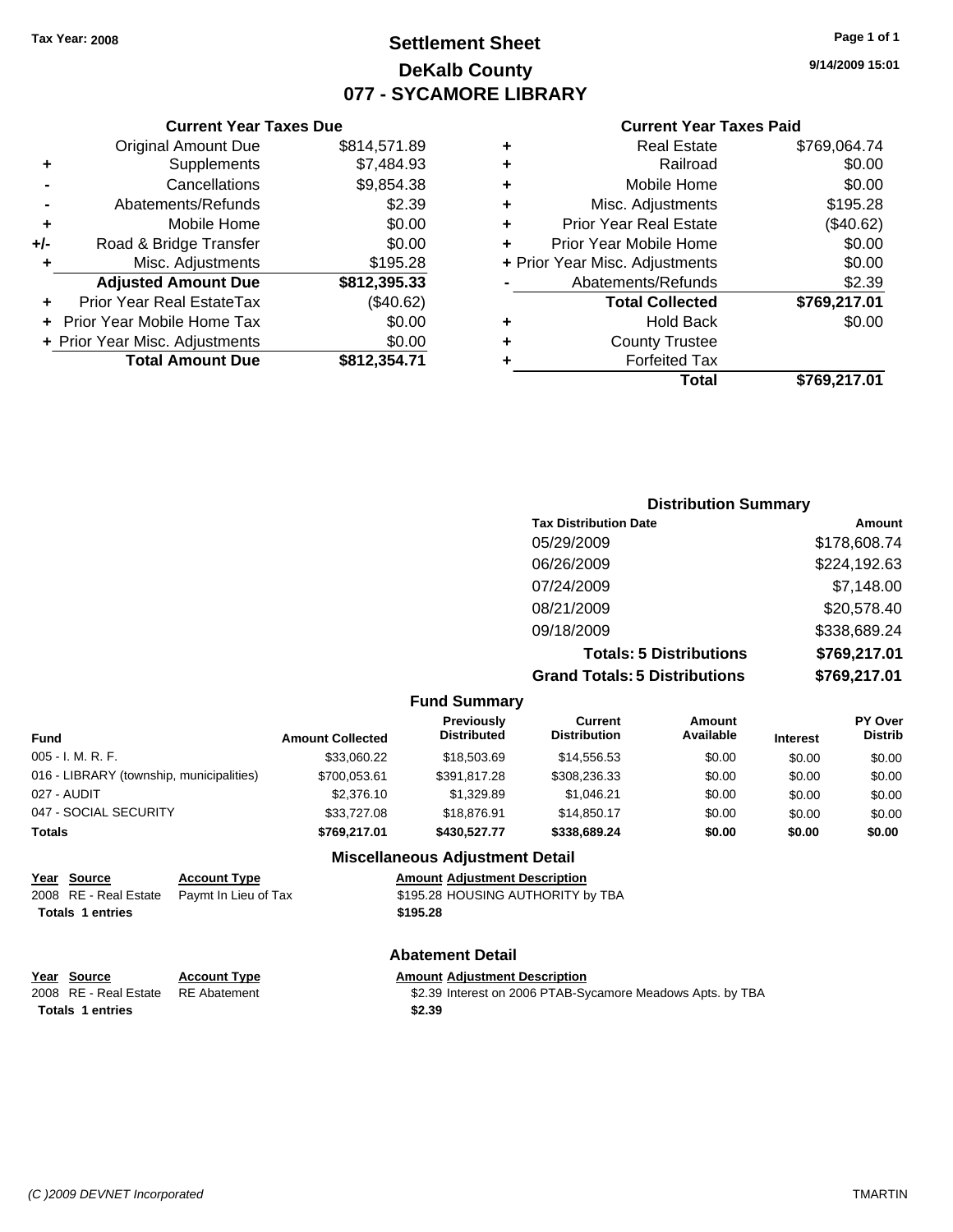**Current Year Taxes Due** Original Amount Due \$151,766.30

**Adjusted Amount Due \$188,896.11**

**Total Amount Due \$188,896.11**

**+** Supplements \$688.36 **-** Cancellations \$1,130.79 **-** Abatements/Refunds \$0.00 **+** Mobile Home \$0.00 **+/-** Road & Bridge Transfer \$37,572.24 **+** Misc. Adjustments \$0.00

**+** Prior Year Real EstateTax \$0.00 **+** Prior Year Mobile Home Tax \$0.00 **+ Prior Year Misc. Adjustments**  $$0.00$ 

## **Settlement Sheet Tax Year: 2008 Page 1 of 1 DeKalb County 078 - VILLAGE OF WATERMAN**

**9/14/2009 15:01**

### **Current Year Taxes Paid**

| <b>Road and Bridge Summary</b>   |             |               | <b>Distribution Summary</b>  |             |  |
|----------------------------------|-------------|---------------|------------------------------|-------------|--|
| <b>Rd./Br. District</b>          | Amt. Due    | Amt. Distrib. | <b>Tax Distribution Date</b> | Amount      |  |
| <b>CLINTON ROAD &amp; BRIDGE</b> | \$39,633.64 | \$37,572.24   | 05/29/2009                   | \$45,083.16 |  |
| <b>Totals</b>                    | \$39,633.64 | \$37,572.24   | 06/26/2009                   | \$50,933.55 |  |
|                                  |             |               | 07/24/2009                   | \$2,062.08  |  |
|                                  |             |               | 08/21/2009                   | \$3,337.20  |  |

**Totals: 5 Distributions \$179,788.14 Grand Totals: 5 Distributions \$179,788.14**

09/18/2009 \$78,372.15

| <b>Amount Collected</b> | <b>Previously</b><br><b>Distributed</b> | <b>Current</b><br><b>Distribution</b> | Amount<br>Available | <b>Interest</b> | PY Over<br><b>Distrib</b> |  |  |
|-------------------------|-----------------------------------------|---------------------------------------|---------------------|-----------------|---------------------------|--|--|
| \$78.934.53             | \$44.298.58                             | \$34,635.95                           | \$0.00              | \$0.00          | \$0.00                    |  |  |
| \$37.572.24             | \$21.603.48                             | \$15,968.76                           | \$0.00              | \$0.00          | \$0.00                    |  |  |
| \$23,378.29             | \$13.120.05                             | \$10.258.24                           | \$0.00              | \$0.00          | \$0.00                    |  |  |
| \$11.907.02             | \$6,682,30                              | \$5,224.72                            | \$0.00              | \$0.00          | \$0.00                    |  |  |
| \$25.354.54             | \$14.229.14                             | \$11.125.40                           | \$0.00              | \$0.00          | \$0.00                    |  |  |
| \$2,308.87              | \$1,295.75                              | \$1.013.12                            | \$0.00              | \$0.00          | \$0.00                    |  |  |
| \$332.65                | \$186.69                                | \$145.96                              | \$0.00              | \$0.00          | \$0.00                    |  |  |
| \$179,788.14            | \$101,415.99                            | \$78,372.15                           | \$0.00              | \$0.00          | \$0.00                    |  |  |
|                         |                                         | <b>Fund Summary</b>                   |                     |                 |                           |  |  |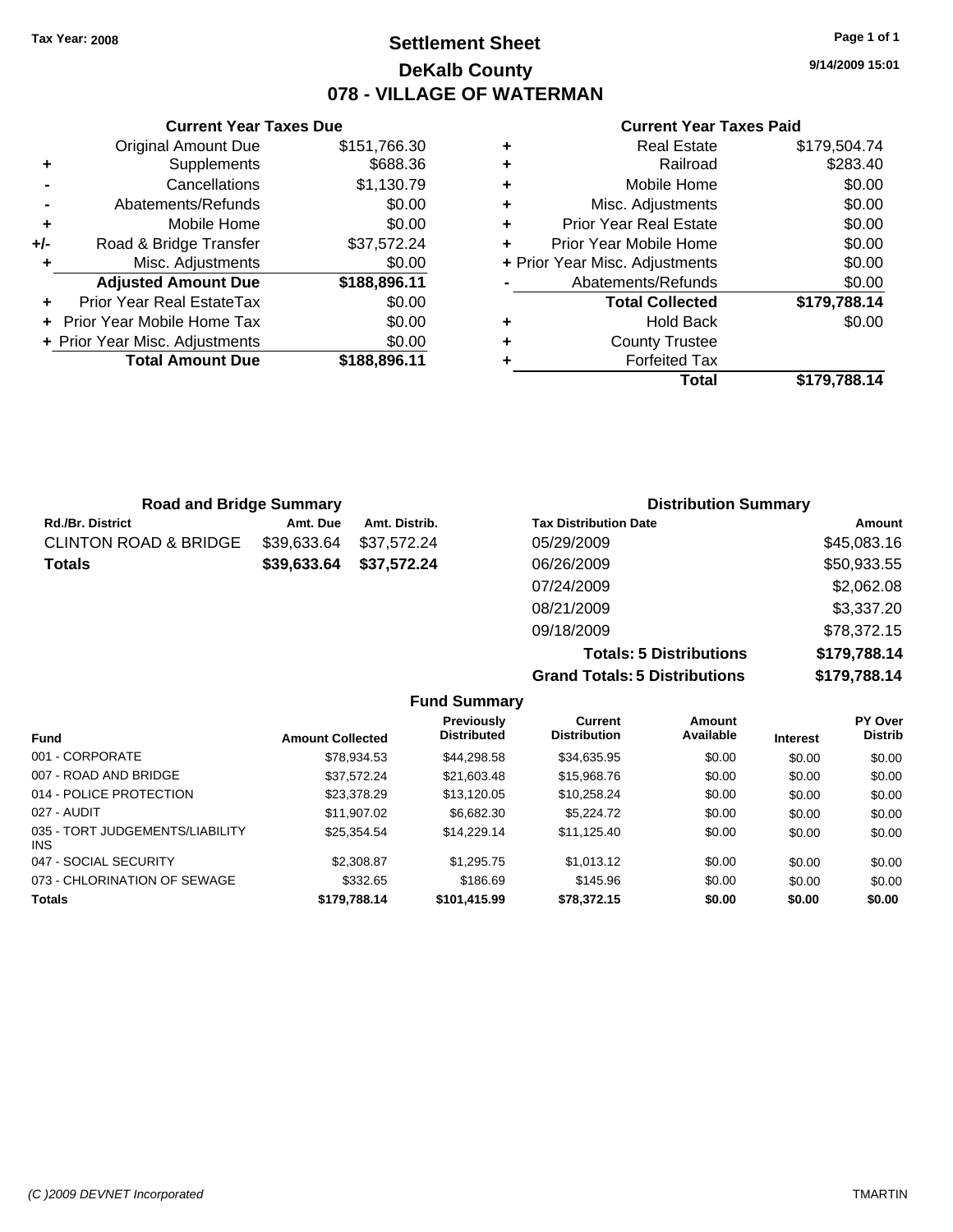**Current Year Taxes Due** Original Amount Due \$1,400.11

**Adjusted Amount Due \$1,397.93**

**Total Amount Due \$1,397.93**

**+** Supplements \$31.09 **-** Cancellations \$33.27 **-** Abatements/Refunds \$0.00 **+** Mobile Home \$0.00 **+/-** Road & Bridge Transfer \$0.00 **+** Misc. Adjustments \$0.00

**+** Prior Year Real EstateTax \$0.00 **+** Prior Year Mobile Home Tax \$0.00 **+ Prior Year Misc. Adjustments**  $$0.00$ 

## **Settlement Sheet Tax Year: 2008 Page 1 of 1 DeKalb County 079 - HINCKLEY SPEC SERV #1**

**9/14/2009 15:01**

#### **Current Year Taxes Paid**

|   | Total                          | \$1.314.21 |
|---|--------------------------------|------------|
|   | <b>Forfeited Tax</b>           |            |
| ٠ | <b>County Trustee</b>          |            |
| ٠ | <b>Hold Back</b>               | \$0.00     |
|   | <b>Total Collected</b>         | \$1,314.21 |
|   | Abatements/Refunds             | \$0.00     |
|   | + Prior Year Misc. Adjustments | \$0.00     |
| ÷ | Prior Year Mobile Home         | \$0.00     |
| ٠ | <b>Prior Year Real Estate</b>  | \$0.00     |
| ٠ | Misc. Adjustments              | \$0.00     |
| ÷ | Mobile Home                    | \$0.00     |
| ÷ | Railroad                       | \$0.00     |
| ٠ | <b>Real Estate</b>             | \$1,314.21 |

|                            |                         |                                         |                                       | <b>Distribution Summary</b>    |                 |                           |
|----------------------------|-------------------------|-----------------------------------------|---------------------------------------|--------------------------------|-----------------|---------------------------|
|                            |                         |                                         | <b>Tax Distribution Date</b>          |                                |                 | Amount                    |
|                            |                         |                                         | 05/29/2009                            |                                |                 | \$309.95                  |
|                            |                         |                                         | 06/26/2009                            |                                |                 | \$361.52                  |
|                            |                         |                                         | 08/21/2009                            |                                |                 | \$20.99                   |
|                            |                         |                                         | 09/18/2009                            |                                |                 | \$621.75                  |
|                            |                         |                                         |                                       | <b>Totals: 4 Distributions</b> |                 | \$1,314.21                |
|                            |                         |                                         | <b>Grand Totals: 4 Distributions</b>  |                                |                 | \$1,314.21                |
|                            |                         | <b>Fund Summary</b>                     |                                       |                                |                 |                           |
| Fund                       | <b>Amount Collected</b> | <b>Previously</b><br><b>Distributed</b> | <b>Current</b><br><b>Distribution</b> | Amount<br>Available            | <b>Interest</b> | PY Over<br><b>Distrib</b> |
| 023 - SPECIAL SERVICE AREA | \$1,314.21              | \$692.46                                | \$621.75                              | \$0.00                         | \$0.00          | \$0.00                    |
|                            |                         |                                         |                                       |                                |                 |                           |

**Totals \$1,314.21 \$692.46 \$621.75 \$0.00 \$0.00 \$0.00**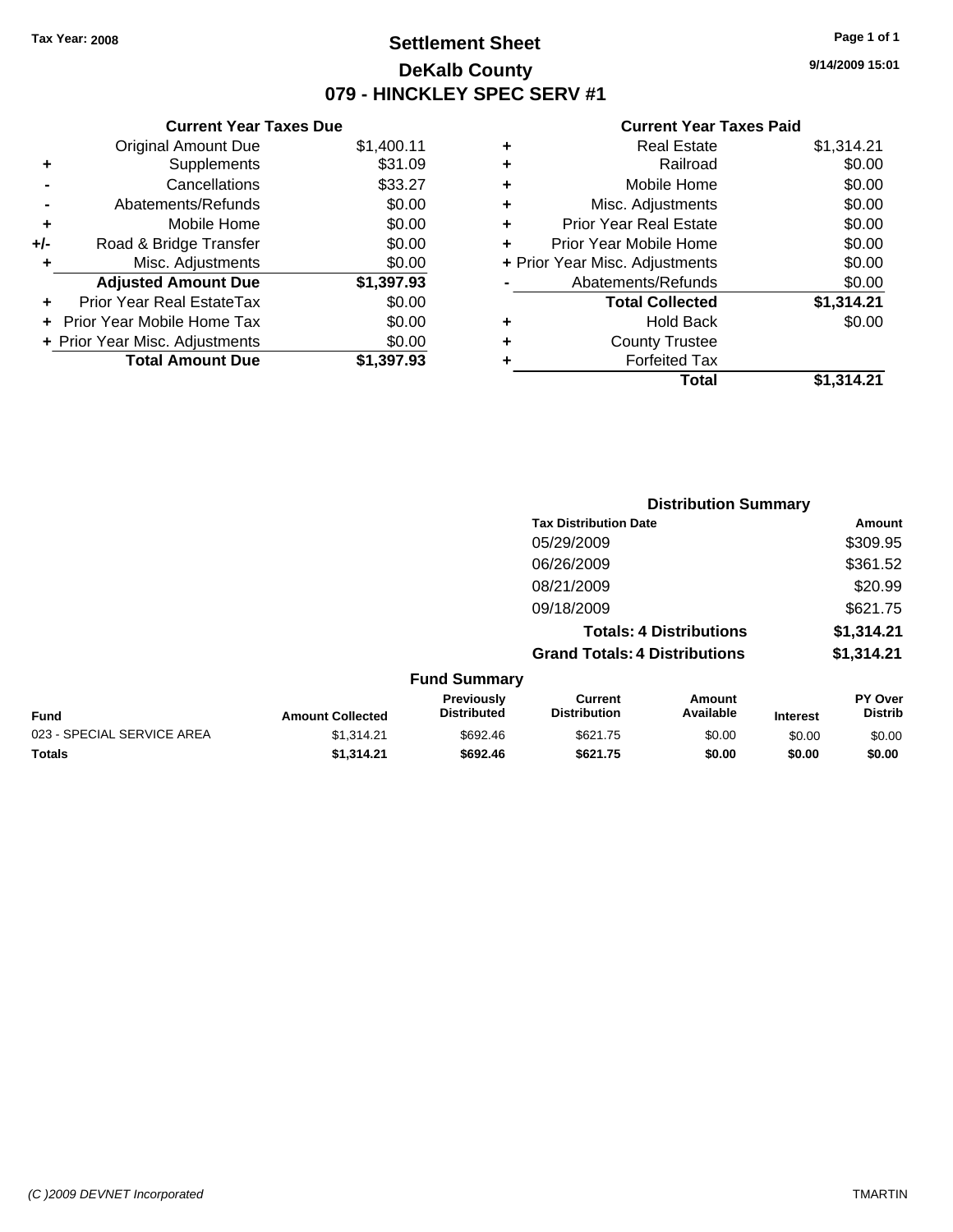## **Settlement Sheet Tax Year: 2008 Page 1 of 1 DeKalb County 085 - BURLINGTON FIRE**

**9/14/2009 15:01**

|     | <b>Current Year Taxes Due</b>  |            |  |  |  |  |
|-----|--------------------------------|------------|--|--|--|--|
|     | <b>Original Amount Due</b>     | \$6,715.60 |  |  |  |  |
| ٠   | Supplements                    | \$0.00     |  |  |  |  |
|     | Cancellations                  | \$0.00     |  |  |  |  |
|     | Abatements/Refunds             | \$0.00     |  |  |  |  |
| ÷   | Mobile Home                    | \$0.00     |  |  |  |  |
| +/- | Road & Bridge Transfer         | \$0.00     |  |  |  |  |
| ٠   | Misc. Adjustments              | \$0.00     |  |  |  |  |
|     | <b>Adjusted Amount Due</b>     | \$6,715.60 |  |  |  |  |
|     | Prior Year Real EstateTax      | \$0.00     |  |  |  |  |
|     | Prior Year Mobile Home Tax     | \$0.00     |  |  |  |  |
|     | + Prior Year Misc. Adjustments | \$0.00     |  |  |  |  |
|     | <b>Total Amount Due</b>        | \$6.715.60 |  |  |  |  |

|   | <b>Current Year Taxes Paid</b> |            |
|---|--------------------------------|------------|
| ٠ | <b>Real Estate</b>             | \$5,932.81 |
| ٠ | Railroad                       | \$210.40   |
| ٠ | Mobile Home                    | \$0.00     |
| ٠ | Misc. Adjustments              | \$0.00     |
| ٠ | <b>Prior Year Real Estate</b>  | \$0.00     |
| ٠ | Prior Year Mobile Home         | \$0.00     |
|   | + Prior Year Misc. Adjustments | \$0.00     |
|   | Abatements/Refunds             | \$0.00     |
|   | <b>Total Collected</b>         | \$6,143.21 |
| ٠ | <b>Hold Back</b>               | \$0.00     |
| ٠ | <b>County Trustee</b>          |            |
| ٠ | <b>Forfeited Tax</b>           |            |
|   | Total                          | \$6,143.21 |

|                         |                                  |                                      | <b>Distribution Summary</b>    |                 |                                  |
|-------------------------|----------------------------------|--------------------------------------|--------------------------------|-----------------|----------------------------------|
|                         |                                  | <b>Tax Distribution Date</b>         |                                |                 | Amount                           |
|                         |                                  | 05/29/2009                           |                                |                 | \$321.20                         |
|                         |                                  | 06/26/2009                           |                                |                 | \$2,888.83                       |
|                         |                                  | 08/21/2009                           |                                |                 | \$10.93                          |
|                         |                                  | 09/18/2009                           |                                |                 | \$2,922.25                       |
|                         |                                  |                                      | <b>Totals: 4 Distributions</b> |                 | \$6,143.21                       |
|                         |                                  | <b>Grand Totals: 4 Distributions</b> |                                |                 | \$6,143.21                       |
|                         | <b>Fund Summary</b>              |                                      |                                |                 |                                  |
| <b>Amount Collected</b> | Previously<br><b>Distributed</b> | Current<br><b>Distribution</b>       | Amount<br>Available            | <b>Interest</b> | <b>PY Over</b><br><b>Distrib</b> |

| <b>Fund</b>     | <b>Amount Collected</b> | <b>Previously</b><br><b>Distributed</b> | Current<br><b>Distribution</b> | Amount<br>Available | <b>Interest</b> | <b>PY Over</b><br><b>Distrib</b> |
|-----------------|-------------------------|-----------------------------------------|--------------------------------|---------------------|-----------------|----------------------------------|
| 001 - CORPORATE | \$3.971.32              | \$2.082.21                              | \$1,889.11                     | \$0.00              | \$0.00          | \$0.00                           |
| 064 - AMBULANCE | \$2,171.89              | \$1.138.75                              | \$1.033.14                     | \$0.00              | \$0.00          | \$0.00                           |
| <b>Totals</b>   | \$6.143.21              | \$3.220.96                              | \$2.922.25                     | \$0.00              | \$0.00          | \$0.00                           |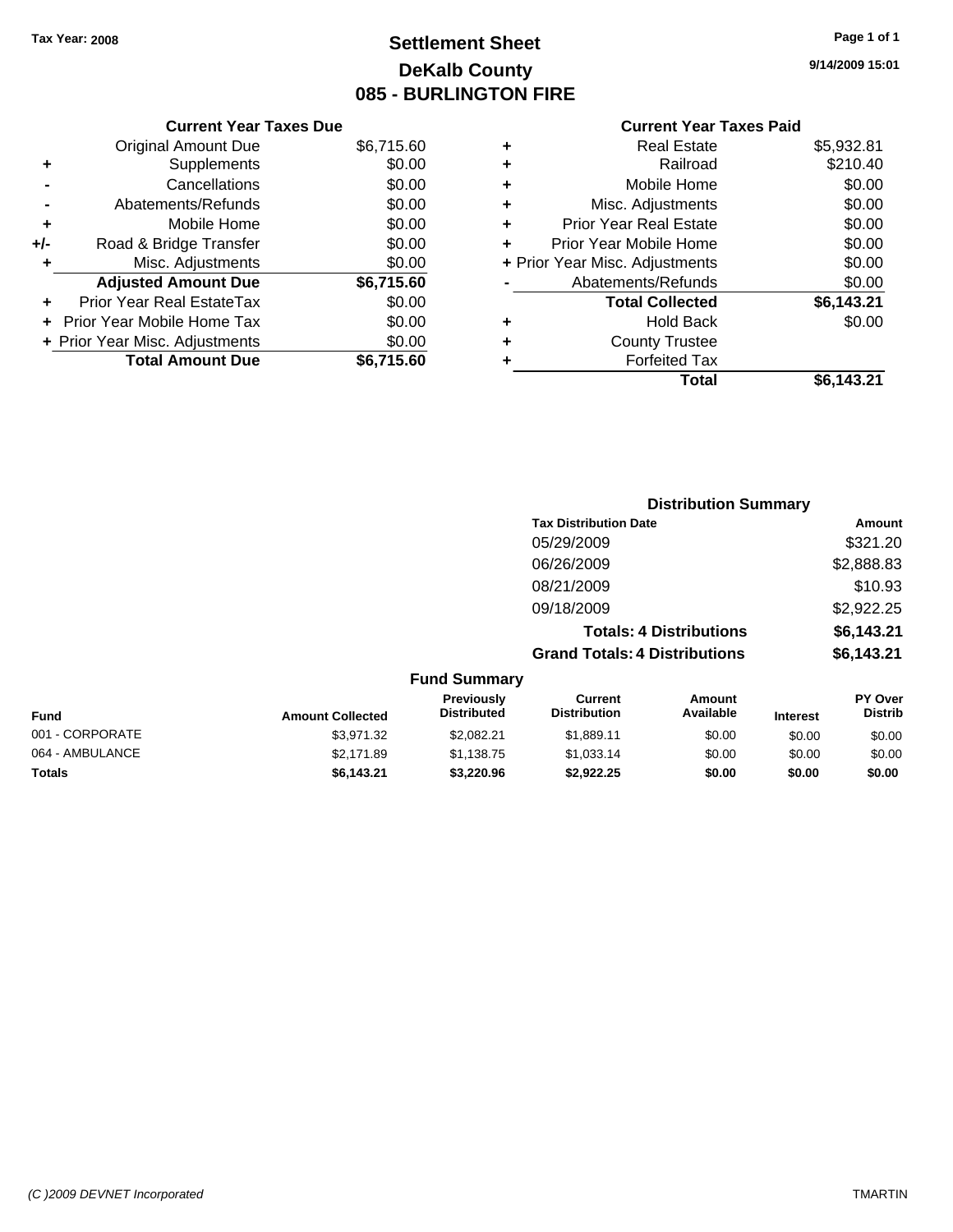## **Settlement Sheet Tax Year: 2008 Page 1 of 1 DeKalb County 086 - CORTLAND FIRE**

#### **Current Year Taxes Due**

|       | <b>Original Amount Due</b>       | \$397,214.89 |
|-------|----------------------------------|--------------|
| ٠     | Supplements                      | \$1,609.45   |
|       | Cancellations                    | \$1,992.22   |
|       | Abatements/Refunds               | \$0.00       |
| ٠     | Mobile Home                      | \$0.00       |
| $+/-$ | Road & Bridge Transfer           | \$0.00       |
| ٠     | Misc. Adjustments                | \$0.00       |
|       | <b>Adjusted Amount Due</b>       | \$396,832.12 |
|       | <b>Prior Year Real EstateTax</b> | \$0.00       |
|       | Prior Year Mobile Home Tax       | \$0.00       |
|       | + Prior Year Misc. Adjustments   | \$0.00       |
|       | <b>Total Amount Due</b>          | \$396,832.12 |

#### **Current Year Taxes Paid**

|   | <b>Real Estate</b>             | \$378,459.93 |
|---|--------------------------------|--------------|
| ٠ | Railroad                       | \$1,029.22   |
| ٠ | Mobile Home                    | \$0.00       |
| ٠ | Misc. Adjustments              | \$0.00       |
| ٠ | <b>Prior Year Real Estate</b>  | \$0.00       |
| ٠ | Prior Year Mobile Home         | \$0.00       |
|   | + Prior Year Misc. Adjustments | \$0.00       |
|   | Abatements/Refunds             | \$0.00       |
|   | <b>Total Collected</b>         | \$379,489.15 |
| ٠ | <b>Hold Back</b>               | \$0.00       |
| ٠ | <b>County Trustee</b>          |              |
|   | <b>Forfeited Tax</b>           |              |
|   | Total                          | \$379,489.15 |
|   |                                |              |

## **Distribution Summary Tax Distribution Date Amount** 05/29/2009 \$123,168.10 06/26/2009 \$74,786.82 07/24/2009 \$3,735.00 08/21/2009 \$6,834.65 09/18/2009 \$170,964.58 **Totals: 5 Distributions \$379,489.15 Grand Totals: 5 Distributions \$379,489.15**

| <b>Fund Summary</b> |                         |                                  |                                |                            |                 |                                  |
|---------------------|-------------------------|----------------------------------|--------------------------------|----------------------------|-----------------|----------------------------------|
| <b>Fund</b>         | <b>Amount Collected</b> | Previously<br><b>Distributed</b> | Current<br><b>Distribution</b> | <b>Amount</b><br>Available | <b>Interest</b> | <b>PY Over</b><br><b>Distrib</b> |
| 001 - CORPORATE     | \$147,653.93            | \$81,134.00                      | \$66,519.93                    | \$0.00                     | \$0.00          | \$0.00                           |
| 064 - AMBULANCE     | \$231,835.22            | \$127,390.57                     | \$104,444.65                   | \$0.00                     | \$0.00          | \$0.00                           |
| <b>Totals</b>       | \$379,489.15            | \$208,524.57                     | \$170,964.58                   | \$0.00                     | \$0.00          | \$0.00                           |

**9/14/2009 15:01**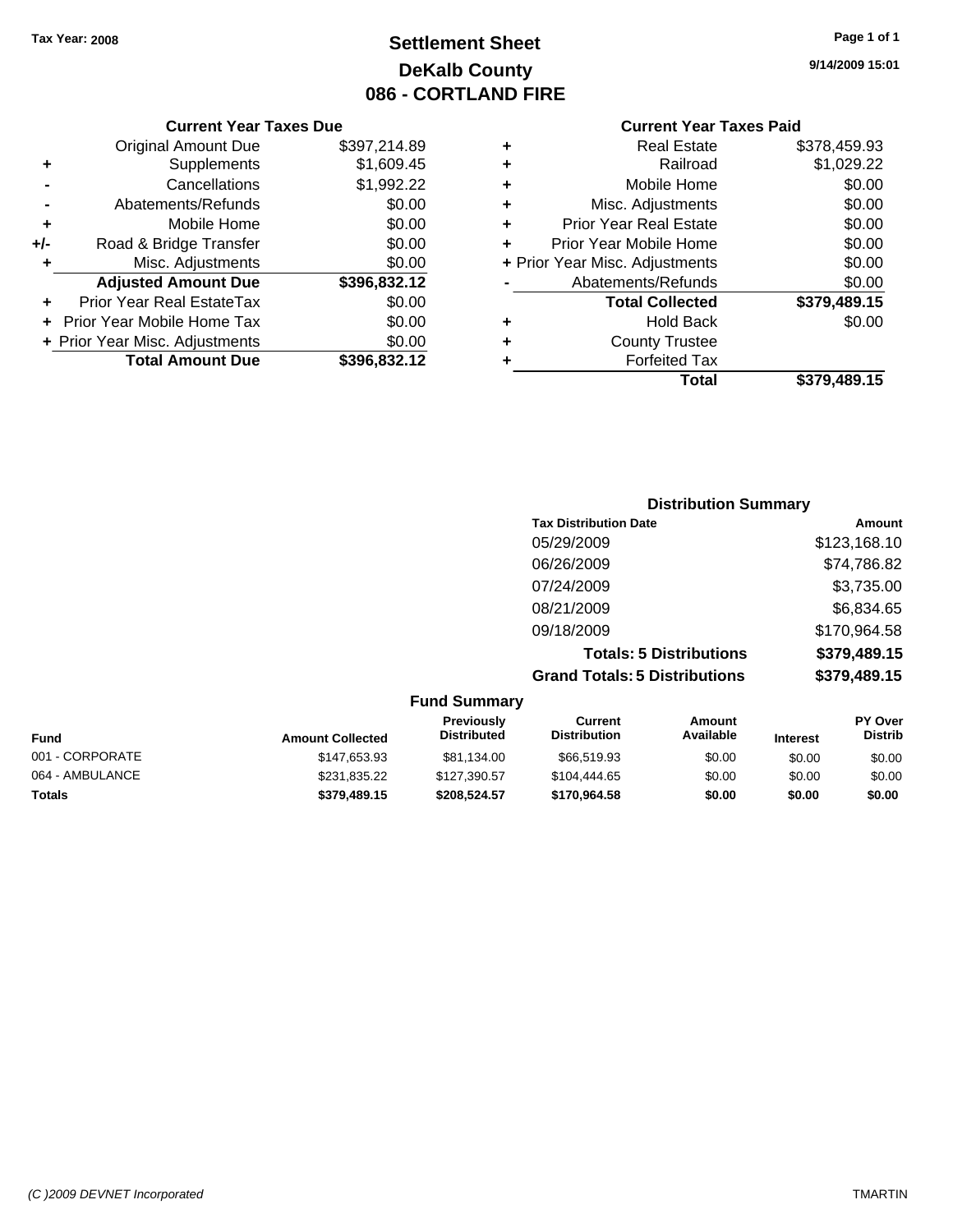## **Settlement Sheet Tax Year: 2008 Page 1 of 1 DeKalb County 087 - DE KALB FIRE**

**9/14/2009 15:01**

#### **Current Year Taxes Due**

|       | <b>Original Amount Due</b>        | \$127,174.43 |
|-------|-----------------------------------|--------------|
| ٠     | Supplements                       | \$312.41     |
|       | Cancellations                     | \$336.66     |
|       | Abatements/Refunds                | \$0.00       |
| ٠     | Mobile Home                       | \$0.00       |
| $+/-$ | Road & Bridge Transfer            | \$0.00       |
|       | Misc. Adjustments                 | \$0.00       |
|       | <b>Adjusted Amount Due</b>        | \$127,150.18 |
|       | Prior Year Real EstateTax         | \$167.34     |
|       | <b>Prior Year Mobile Home Tax</b> | \$0.00       |
|       | + Prior Year Misc. Adjustments    | \$0.00       |
|       | <b>Total Amount Due</b>           | \$127,317.52 |

## **Current Year Taxes Paid**

|   | <b>Real Estate</b>             | \$123,120.74 |
|---|--------------------------------|--------------|
| ٠ | Railroad                       | \$646.76     |
| ٠ | Mobile Home                    | \$0.00       |
| ٠ | Misc. Adjustments              | \$0.00       |
| ٠ | <b>Prior Year Real Estate</b>  | \$167.34     |
|   | Prior Year Mobile Home         | \$0.00       |
|   | + Prior Year Misc. Adjustments | \$0.00       |
|   | Abatements/Refunds             | \$0.00       |
|   | <b>Total Collected</b>         | \$123,934.84 |
| ٠ | Hold Back                      | \$0.00       |
| ٠ | <b>County Trustee</b>          |              |
|   | <b>Forfeited Tax</b>           |              |
|   | Total                          | \$123,934.84 |
|   |                                |              |

## **Distribution Summary Tax Distribution Date Amount** 05/29/2009 \$16,233.08 06/26/2009 \$49,089.46 07/24/2009 \$1,166.92 08/21/2009 \$3,870.53 09/18/2009 \$53,574.85 **Totals: 5 Distributions \$123,934.84 Grand Totals: 5 Distributions \$123,934.84**

| <b>Fund Summary</b> |                         |                                         |                                |                     |                 |                           |
|---------------------|-------------------------|-----------------------------------------|--------------------------------|---------------------|-----------------|---------------------------|
| <b>Fund</b>         | <b>Amount Collected</b> | <b>Previously</b><br><b>Distributed</b> | Current<br><b>Distribution</b> | Amount<br>Available | <b>Interest</b> | PY Over<br><b>Distrib</b> |
| 001 - CORPORATE     | \$123.934.84            | \$70.359.99                             | \$53.574.85                    | \$0.00              | \$0.00          | \$0.00                    |
| <b>Totals</b>       | \$123.934.84            | \$70,359.99                             | \$53.574.85                    | \$0.00              | \$0.00          | \$0.00                    |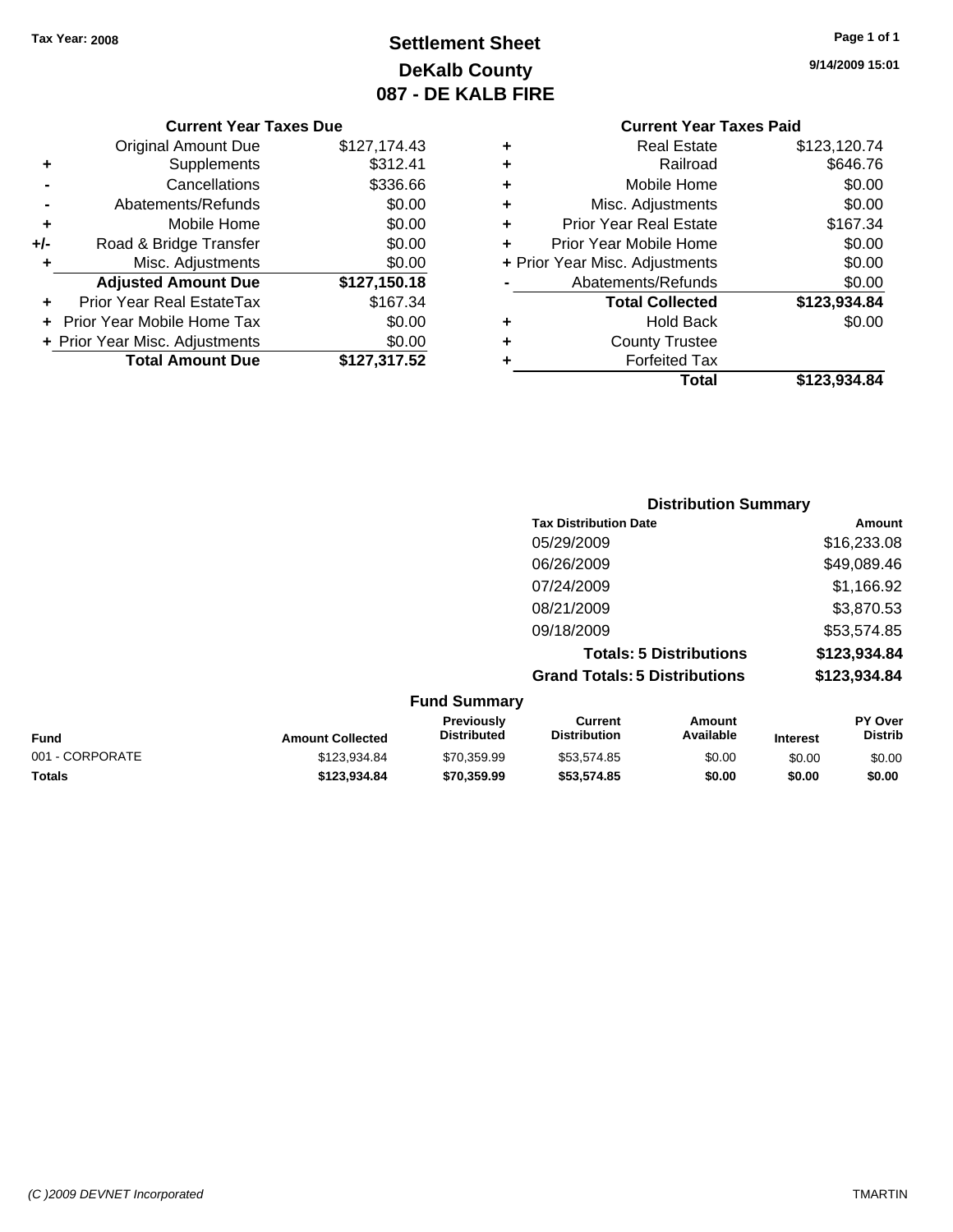## **Settlement Sheet Tax Year: 2008 Page 1 of 1 DeKalb County 088 - EARLVILLE FIRE**

**9/14/2009 15:01**

## **Current Year Taxes Due**

|       | <b>Original Amount Due</b>        | \$2,240.29 |
|-------|-----------------------------------|------------|
| ٠     | Supplements                       | \$0.00     |
|       | Cancellations                     | \$0.00     |
|       | Abatements/Refunds                | \$0.00     |
| ÷     | Mobile Home                       | \$0.00     |
| $+/-$ | Road & Bridge Transfer            | \$0.00     |
| ٠     | Misc. Adjustments                 | \$0.00     |
|       | <b>Adjusted Amount Due</b>        | \$2,240.29 |
|       | Prior Year Real EstateTax         | \$0.00     |
|       | <b>Prior Year Mobile Home Tax</b> | \$0.00     |
|       | + Prior Year Misc. Adjustments    | \$0.00     |
|       | <b>Total Amount Due</b>           | \$2.240.29 |

## **Current Year Taxes Paid**

| ٠ | Real Estate                    | \$1,978.48 |
|---|--------------------------------|------------|
| ٠ | Railroad                       | \$97.54    |
| ٠ | Mobile Home                    | \$0.00     |
| ٠ | Misc. Adjustments              | \$0.00     |
| ٠ | <b>Prior Year Real Estate</b>  | \$0.00     |
| ٠ | Prior Year Mobile Home         | \$0.00     |
|   | + Prior Year Misc. Adjustments | \$0.00     |
|   | Abatements/Refunds             | \$0.00     |
|   | <b>Total Collected</b>         | \$2,076.02 |
| ٠ | <b>Hold Back</b>               | \$0.00     |
| ٠ | <b>County Trustee</b>          |            |
| ٠ | <b>Forfeited Tax</b>           |            |
|   | Total                          | \$2,076.02 |
|   |                                |            |

|                     | <b>Distribution Summary</b>          |            |
|---------------------|--------------------------------------|------------|
|                     | <b>Tax Distribution Date</b>         | Amount     |
|                     | 05/29/2009                           | \$347.28   |
|                     | 06/26/2009                           | \$828.55   |
|                     | 07/24/2009                           | \$49.95    |
|                     | 08/21/2009                           | \$34.21    |
|                     | 09/18/2009                           | \$816.03   |
|                     | <b>Totals: 5 Distributions</b>       | \$2,076.02 |
|                     | <b>Grand Totals: 5 Distributions</b> | \$2,076.02 |
| <b>Eund Cummory</b> |                                      |            |

| <b>Fund Summary</b> |                         |                                         |                                |                     |                 |                                  |
|---------------------|-------------------------|-----------------------------------------|--------------------------------|---------------------|-----------------|----------------------------------|
| <b>Fund</b>         | <b>Amount Collected</b> | <b>Previously</b><br><b>Distributed</b> | Current<br><b>Distribution</b> | Amount<br>Available | <b>Interest</b> | <b>PY Over</b><br><b>Distrib</b> |
| 001 - CORPORATE     | \$1,004.28              | \$609.52                                | \$394.76                       | \$0.00              | \$0.00          | \$0.00                           |
| 064 - AMBULANCE     | \$1.071.74              | \$650.47                                | \$421.27                       | \$0.00              | \$0.00          | \$0.00                           |
| <b>Totals</b>       | \$2.076.02              | \$1.259.99                              | \$816.03                       | \$0.00              | \$0.00          | \$0.00                           |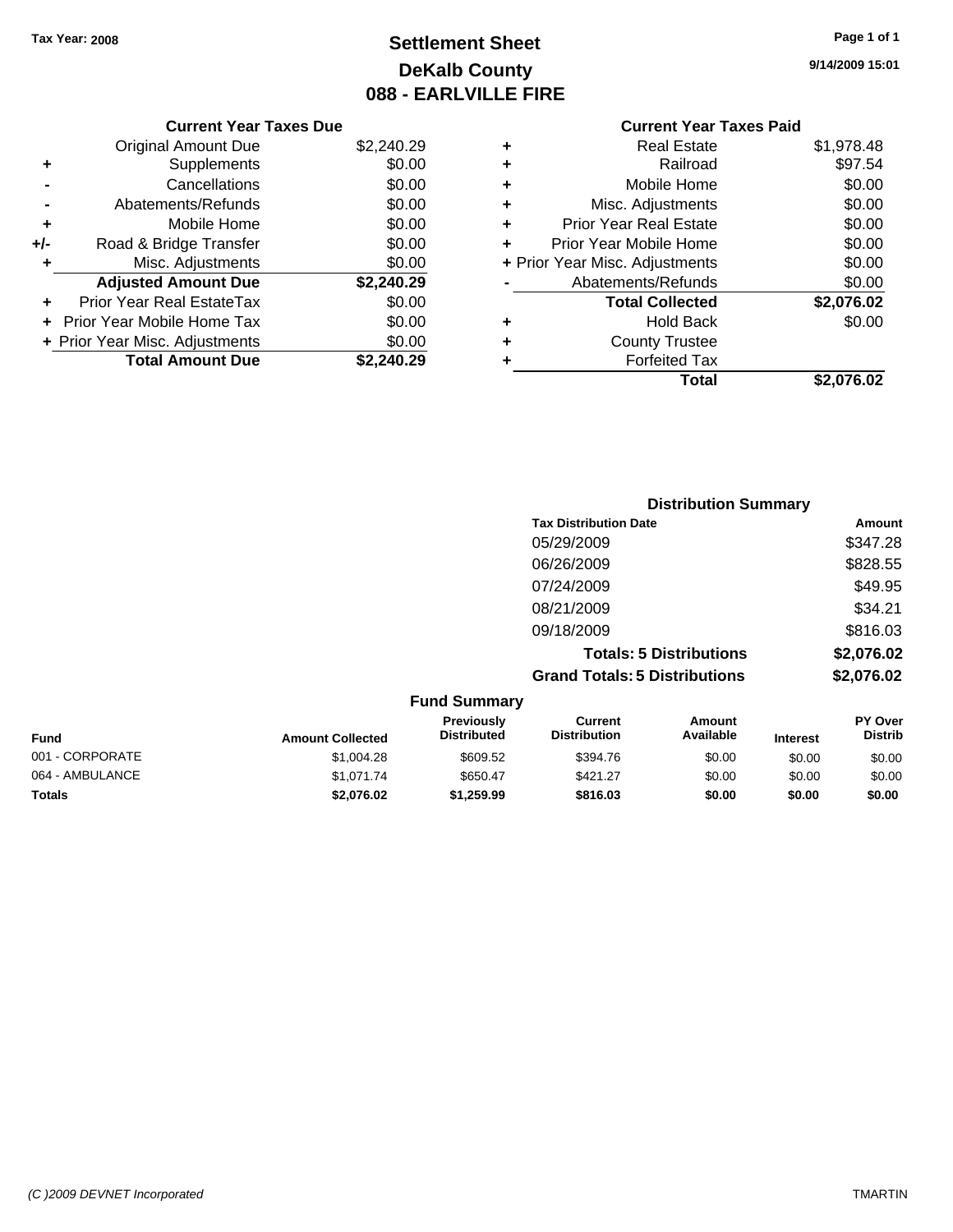## **Settlement Sheet Tax Year: 2008 Page 1 of 1 DeKalb County 089 - GENOA-KINGSTON FIRE**

**9/14/2009 15:01**

#### **Current Year Taxes Paid**

| ٠ | <b>Real Estate</b>             | \$783,286.20 |
|---|--------------------------------|--------------|
| ٠ | Railroad                       | \$4,315.54   |
| ٠ | Mobile Home                    | \$0.00       |
| ٠ | Misc. Adjustments              | \$0.00       |
| ٠ | <b>Prior Year Real Estate</b>  | (\$56.90)    |
| ÷ | Prior Year Mobile Home         | \$0.00       |
|   | + Prior Year Misc. Adjustments | \$0.00       |
|   | Abatements/Refunds             | \$3.45       |
|   | <b>Total Collected</b>         | \$787,541.39 |
| ٠ | <b>Hold Back</b>               | \$0.00       |
| ٠ | <b>County Trustee</b>          |              |
|   | <b>Forfeited Tax</b>           |              |
|   | Total                          | \$787.541.39 |

|     | <b>Current Year Taxes Due</b>  |              |
|-----|--------------------------------|--------------|
|     | <b>Original Amount Due</b>     | \$827,437.20 |
| ٠   | Supplements                    | \$7,158.36   |
|     | Cancellations                  | \$10,363.58  |
|     | Abatements/Refunds             | \$3.45       |
| ٠   | Mobile Home                    | \$0.00       |
| +/- | Road & Bridge Transfer         | \$0.00       |
| ٠   | Misc. Adjustments              | \$0.00       |
|     | <b>Adjusted Amount Due</b>     | \$824,228.53 |
|     | Prior Year Real EstateTax      | (\$56.90)    |
|     | Prior Year Mobile Home Tax     | \$0.00       |
|     | + Prior Year Misc. Adjustments | \$0.00       |
|     | <b>Total Amount Due</b>        | \$824,171.63 |

| <b>Distribution Summary</b>          |              |  |
|--------------------------------------|--------------|--|
| <b>Tax Distribution Date</b>         | Amount       |  |
| 05/29/2009                           | \$206,252.74 |  |
| 06/26/2009                           | \$205,996.45 |  |
| 07/24/2009                           | \$9,289.93   |  |
| 08/21/2009                           | \$18,639.42  |  |
| 09/18/2009                           | \$347,362.85 |  |
| <b>Totals: 5 Distributions</b>       | \$787,541.39 |  |
| <b>Grand Totals: 5 Distributions</b> | \$787,541.39 |  |

|                                         |                         | <b>Fund Summary</b>                     |                                |                     |                 |                                  |
|-----------------------------------------|-------------------------|-----------------------------------------|--------------------------------|---------------------|-----------------|----------------------------------|
| <b>Fund</b>                             | <b>Amount Collected</b> | <b>Previously</b><br><b>Distributed</b> | Current<br><b>Distribution</b> | Amount<br>Available | <b>Interest</b> | <b>PY Over</b><br><b>Distrib</b> |
| 001 - CORPORATE                         | \$339,904.46            | \$189.981.96                            | \$149,922.50                   | \$0.00              | \$0.00          | \$0.00                           |
| 035 - TORT JUDGEMENTS/LIABILITY<br>INS. | \$16,187.89             | \$9.047.85                              | \$7,140.04                     | \$0.00              | \$0.00          | \$0.00                           |
| 064 - AMBULANCE                         | \$431,449.04            | \$241,148.73                            | \$190,300,31                   | \$0.00              | \$0.00          | \$0.00                           |
| <b>Totals</b>                           | \$787,541.39            | \$440.178.54                            | \$347.362.85                   | \$0.00              | \$0.00          | \$0.00                           |
|                                         |                         | <b>Abatement Detail</b>                 |                                |                     |                 |                                  |
| Source<br>Year<br><b>Account Type</b>   |                         | <b>Amount Adjustment Description</b>    |                                |                     |                 |                                  |

**Totals \$3.45 1 entries**

2008 RE - Real Estate RE Abatement S3.45 Interest on 2006 PTAB-Chamberlain Park Apts. by TBA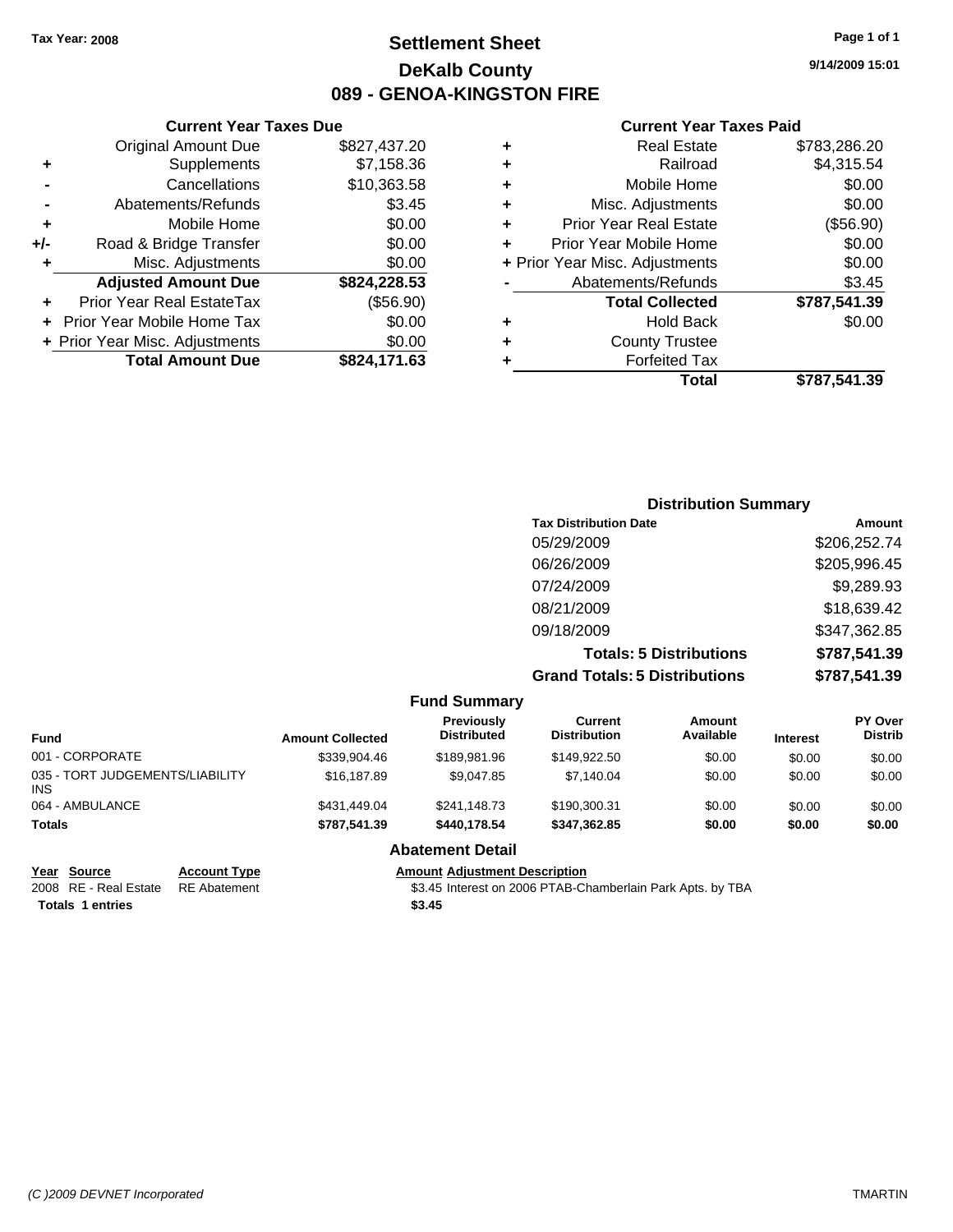## **Settlement Sheet Tax Year: 2008 Page 1 of 1 DeKalb County 090 - HAMPSHIRE FIRE**

**9/14/2009 15:01**

|   | <b>Current Year Taxes Paid</b>   |             |  |  |  |
|---|----------------------------------|-------------|--|--|--|
| ٠ | <b>Real Estate</b>               | \$20,599.33 |  |  |  |
| ٠ | Railroad                         | \$399.00    |  |  |  |
| ٠ | Mobile Home                      | \$0.00      |  |  |  |
| ٠ | Misc. Adjustments                | \$0.00      |  |  |  |
| ÷ | <b>Prior Year Real Estate</b>    | \$0.00      |  |  |  |
| ÷ | \$0.00<br>Prior Year Mobile Home |             |  |  |  |
|   | + Prior Year Misc. Adjustments   | \$0.00      |  |  |  |
|   | Abatements/Refunds               | \$0.00      |  |  |  |
|   | <b>Total Collected</b>           | \$20,998.33 |  |  |  |
|   | <b>Hold Back</b>                 | \$0.00      |  |  |  |
| ٠ | <b>County Trustee</b>            |             |  |  |  |
|   | <b>Forfeited Tax</b>             |             |  |  |  |
|   | Total                            | \$20,998.33 |  |  |  |

## **Current Year Taxes Due** Original Amount Due \$21,081.09 **+** Supplements \$0.00 **-** Cancellations \$0.00 **-** Abatements/Refunds \$0.00 **+** Mobile Home \$0.00 **+/-** Road & Bridge Transfer \$0.00 **+** Misc. Adjustments \$0.00 **Adjusted Amount Due \$21,081.09 +** Prior Year Real EstateTax \$0.00 **+** Prior Year Mobile Home Tax \$0.00 **+ Prior Year Misc. Adjustments**  $$0.00$ **Total Amount Due \$21,081.09**

## **Distribution Summary Tax Distribution Date Amount** 05/29/2009 \$5,270.61 06/26/2009 \$7,255.00 07/24/2009 \$555.96 08/21/2009 \$168.48 09/18/2009 \$7,748.28 **Totals: 5 Distributions \$20,998.33 Grand Totals: 5 Distributions \$20,998.33**

|                             |                         | <b>Fund Summary</b>                     |                                |                            |                 |                           |
|-----------------------------|-------------------------|-----------------------------------------|--------------------------------|----------------------------|-----------------|---------------------------|
| Fund                        | <b>Amount Collected</b> | <b>Previously</b><br><b>Distributed</b> | Current<br><b>Distribution</b> | <b>Amount</b><br>Available | <b>Interest</b> | PY Over<br><b>Distrib</b> |
| 001 - CORPORATE             | \$12,464.52             | \$7.865.17                              | \$4,599.35                     | \$0.00                     | \$0.00          | \$0.00                    |
| 013 - FIREFIGHTER'S PENSION | \$223.91                | \$141.29                                | \$82.62                        | \$0.00                     | \$0.00          | \$0.00                    |
| 064 - AMBULANCE             | \$8,309.90              | \$5.243.59                              | \$3.066.31                     | \$0.00                     | \$0.00          | \$0.00                    |
| <b>Totals</b>               | \$20,998.33             | \$13,250.05                             | \$7,748.28                     | \$0.00                     | \$0.00          | \$0.00                    |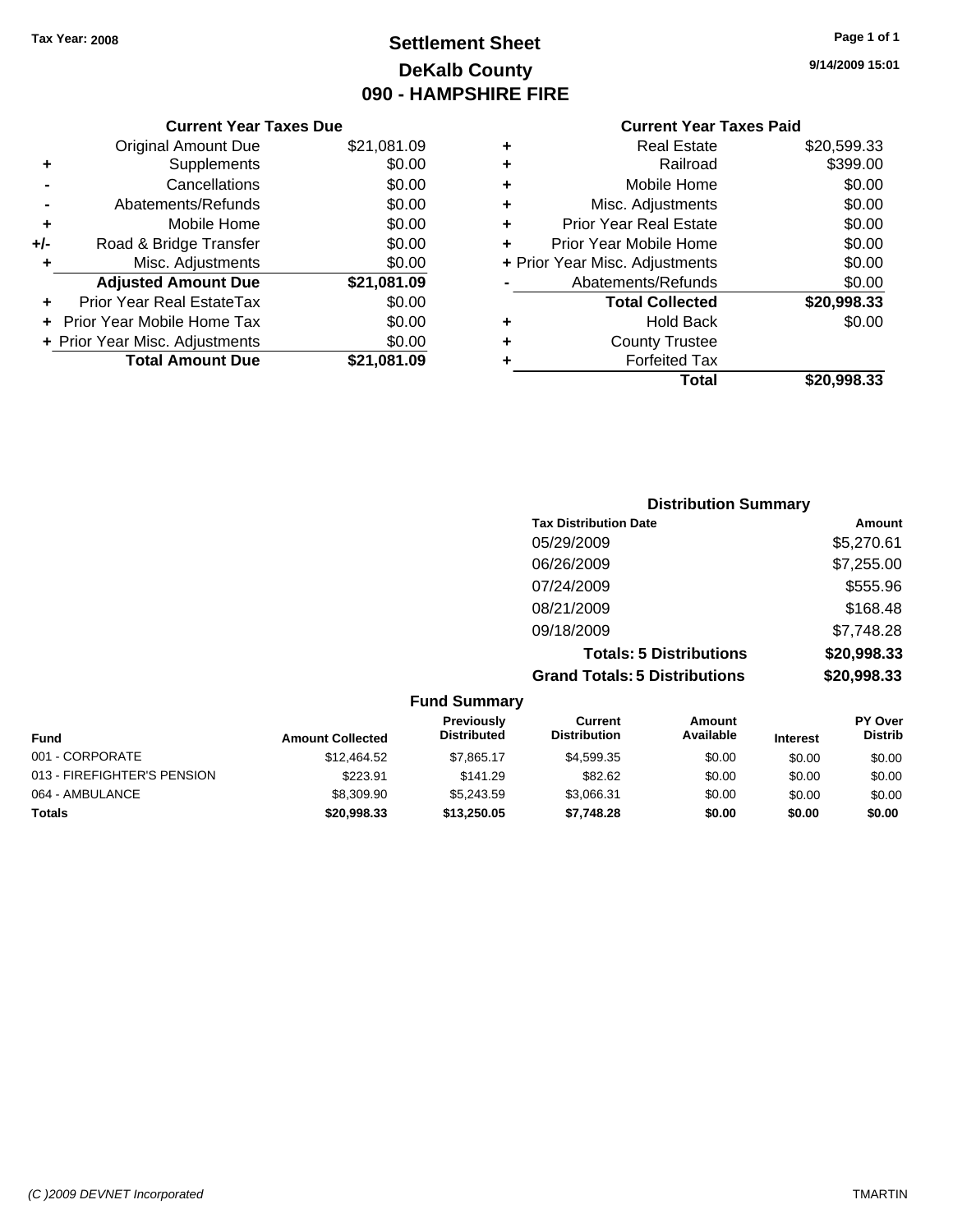## **Settlement Sheet Tax Year: 2008 Page 1 of 1 DeKalb County 091 - HINCKLEY FIRE**

**9/14/2009 15:01**

#### **Current Year Taxes Due**

|       | <b>Original Amount Due</b>       | \$226,701.65 |
|-------|----------------------------------|--------------|
| ٠     | Supplements                      | \$641.38     |
|       | Cancellations                    | \$708.62     |
|       | Abatements/Refunds               | \$0.00       |
| ٠     | Mobile Home                      | \$0.00       |
| $+/-$ | Road & Bridge Transfer           | \$0.00       |
| ÷     | Misc. Adjustments                | \$33.51      |
|       | <b>Adjusted Amount Due</b>       | \$226,667.92 |
|       | <b>Prior Year Real EstateTax</b> | \$0.00       |
|       | Prior Year Mobile Home Tax       | \$0.00       |
|       | + Prior Year Misc. Adjustments   | \$0.00       |
|       | <b>Total Amount Due</b>          | \$226.667.92 |

## **Current Year Taxes Paid**

| ٠ | <b>Real Estate</b>             | \$214,549.68 |
|---|--------------------------------|--------------|
| ٠ | Railroad                       | \$560.38     |
| ٠ | Mobile Home                    | \$0.00       |
| ٠ | Misc. Adjustments              | \$33.51      |
| ٠ | <b>Prior Year Real Estate</b>  | \$0.00       |
|   | Prior Year Mobile Home         | \$0.00       |
|   | + Prior Year Misc. Adjustments | \$0.00       |
|   | Abatements/Refunds             | \$0.00       |
|   | <b>Total Collected</b>         | \$215,143.57 |
| ٠ | <b>Hold Back</b>               | \$0.00       |
| ٠ | <b>County Trustee</b>          |              |
| ٠ | <b>Forfeited Tax</b>           |              |
|   | Total                          | \$215,143.57 |
|   |                                |              |

|                 |                         |                                  |                                      | <b>Distribution Summary</b>    |                 |                           |
|-----------------|-------------------------|----------------------------------|--------------------------------------|--------------------------------|-----------------|---------------------------|
|                 |                         |                                  | <b>Tax Distribution Date</b>         |                                |                 | Amount                    |
|                 |                         |                                  | 05/29/2009                           |                                |                 | \$49,863.14               |
|                 |                         |                                  | 06/26/2009                           |                                |                 | \$65,018.78               |
|                 |                         |                                  | 07/24/2009                           |                                |                 | \$2,176.84                |
|                 |                         |                                  | 08/21/2009                           |                                |                 | \$4,835.21                |
|                 |                         |                                  | 09/18/2009                           |                                |                 | \$93,249.60               |
|                 |                         |                                  |                                      | <b>Totals: 5 Distributions</b> |                 | \$215,143.57              |
|                 |                         |                                  | <b>Grand Totals: 5 Distributions</b> |                                |                 | \$215,143.57              |
|                 |                         | <b>Fund Summary</b>              |                                      |                                |                 |                           |
| <b>Fund</b>     | <b>Amount Collected</b> | Previously<br><b>Distributed</b> | Current<br><b>Distribution</b>       | Amount<br>Available            | <b>Interest</b> | PY Over<br><b>Distrib</b> |
| 001 - CORPORATE | \$215,143.57            | \$121,893.97                     | \$93,249.60                          | \$0.00                         | \$0.00          | \$0.00                    |
|                 |                         |                                  |                                      |                                |                 |                           |

| Year Source             | <b>Account Type</b>                        | Amount  |
|-------------------------|--------------------------------------------|---------|
|                         | 2008 RE - Real Estate Paymt In Lieu of Tax | \$33.51 |
| <b>Totals 1 entries</b> |                                            | \$33.51 |

## **Miscellaneous Adjustment Detail**

**Totals \$215,143.57 \$121,893.97 \$93,249.60 \$0.00 \$0.00 \$0.00**

**Account Type Amount Adjustment Description** 

tate Paymt In Lieu of Tax **Face 19 and State 10** \$33.51 Housing Authority-Shabbona Sequoya Apartments by TBA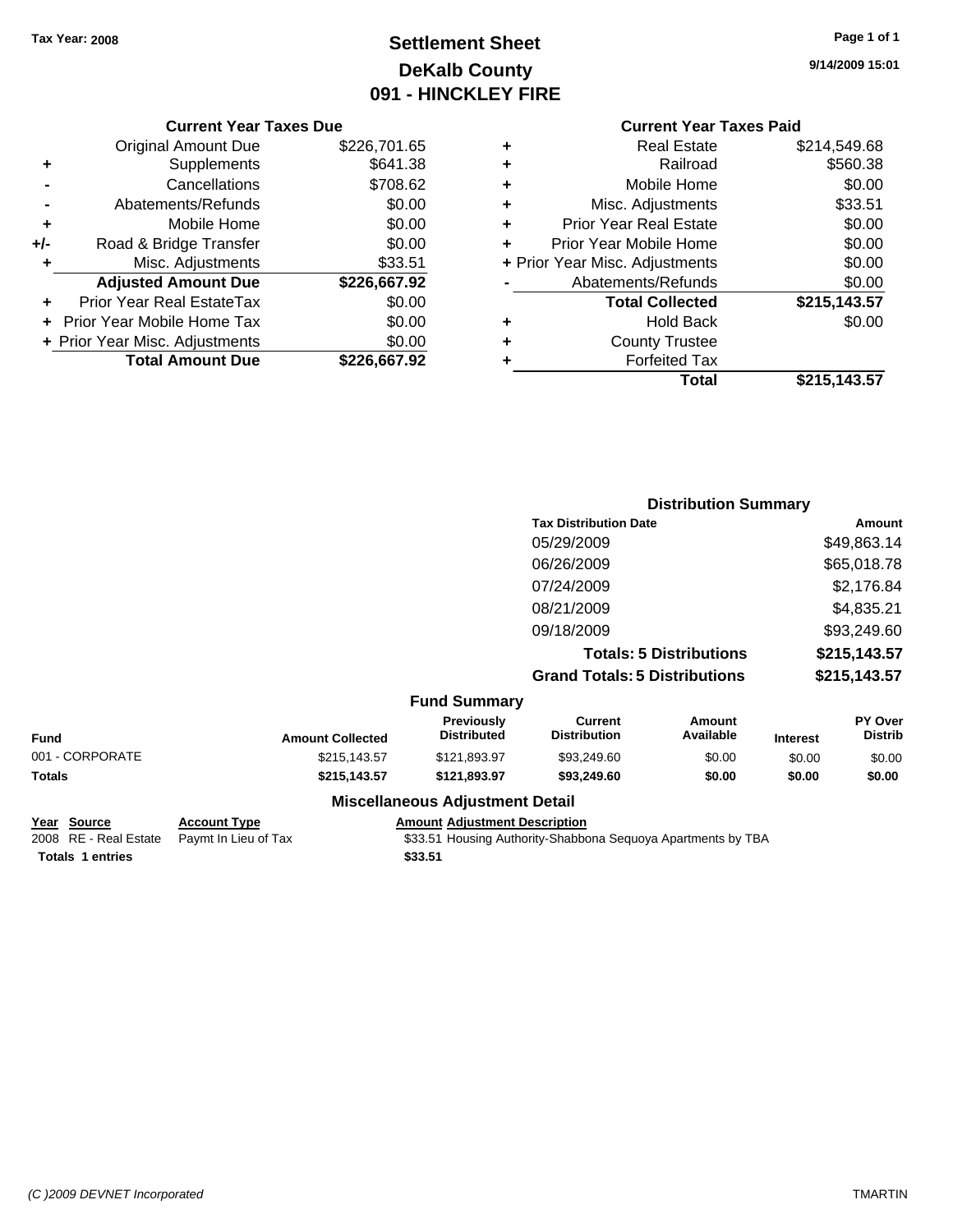## **Settlement Sheet Tax Year: 2008 Page 1 of 1 DeKalb County 092 - KIRKLAND FIRE**

#### **Current Year Taxes Due**

|     | <b>Original Amount Due</b>        | \$298,424.10 |
|-----|-----------------------------------|--------------|
| ٠   | Supplements                       | \$2,191.45   |
|     | Cancellations                     | \$3,043.88   |
|     | Abatements/Refunds                | \$1.39       |
| ٠   | Mobile Home                       | \$0.00       |
| +/- | Road & Bridge Transfer            | \$0.00       |
| ٠   | Misc. Adjustments                 | \$0.00       |
|     | <b>Adjusted Amount Due</b>        | \$297,570.28 |
|     | <b>Prior Year Real EstateTax</b>  | (\$24.91)    |
|     | <b>Prior Year Mobile Home Tax</b> | \$0.00       |
|     | + Prior Year Misc. Adjustments    | \$0.00       |
|     | <b>Total Amount Due</b>           | \$297,545.37 |

## **Current Year Taxes Paid**

| ٠ | <b>Real Estate</b>             | \$277,684.64 |
|---|--------------------------------|--------------|
| ٠ | Railroad                       | \$2,049.54   |
| ٠ | Mobile Home                    | \$0.00       |
| ٠ | Misc. Adjustments              | \$0.00       |
| ٠ | <b>Prior Year Real Estate</b>  | (\$24.91)    |
| ٠ | Prior Year Mobile Home         | \$0.00       |
|   | + Prior Year Misc. Adjustments | \$0.00       |
|   | Abatements/Refunds             | \$1.39       |
|   | <b>Total Collected</b>         | \$279,707.88 |
| ٠ | Hold Back                      | \$0.00       |
| ٠ | <b>County Trustee</b>          |              |
| ٠ | <b>Forfeited Tax</b>           |              |
|   | Total                          | \$279,707.88 |
|   |                                |              |

## **Distribution Summary Tax Distribution Date Amount** 05/29/2009 \$67,107.55 06/26/2009 \$84,022.22 07/24/2009 \$2,067.48 08/21/2009 \$6,161.53 09/18/2009 \$120,349.10 **Totals: 5 Distributions \$279,707.88 Grand Totals: 5 Distributions \$279,707.88**

|                                                     |                         | <b>Fund Summary</b>                     |                                       |                     |                 |                           |
|-----------------------------------------------------|-------------------------|-----------------------------------------|---------------------------------------|---------------------|-----------------|---------------------------|
| <b>Fund</b>                                         | <b>Amount Collected</b> | <b>Previously</b><br><b>Distributed</b> | <b>Current</b><br><b>Distribution</b> | Amount<br>Available | <b>Interest</b> | PY Over<br><b>Distrib</b> |
| 001 - CORPORATE                                     | \$162,063.30            | \$92,332.80                             | \$69,730.50                           | \$0.00              | \$0.00          | \$0.00                    |
| 027 - AUDIT                                         | \$1,835.16              | \$1,045.55                              | \$789.61                              | \$0.00              | \$0.00          | \$0.00                    |
| 035 - TORT JUDGMENTS, LIABILITY<br><b>INSURANCE</b> | \$9,951.16              | \$5,669.50                              | \$4,281.66                            | \$0.00              | \$0.00          | \$0.00                    |
| 062 - WORKERS COMPENSATION                          | \$6.222.11              | \$3,544.94                              | \$2.677.17                            | \$0.00              | \$0.00          | \$0.00                    |
| 064 - AMBULANCE                                     | \$99,636.15             | \$56,765.99                             | \$42,870.16                           | \$0.00              | \$0.00          | \$0.00                    |
| <b>Totals</b>                                       | \$279,707.88            | \$159,358,78                            | \$120,349.10                          | \$0.00              | \$0.00          | \$0.00                    |
|                                                     |                         | <b>Abatement Detail</b>                 |                                       |                     |                 |                           |
| $\sim$ $\sim$ $\sim$ $\sim$                         |                         |                                         |                                       |                     |                 |                           |

| Year Source                        | <b>Account Type</b> | <b>Amount Adiustment Description</b>          |
|------------------------------------|---------------------|-----------------------------------------------|
| 2008 RE - Real Estate RE Abatement |                     | \$1.39 Interest on 2006 PTAB Galbriath by TBA |
| <b>Totals 1 entries</b>            |                     | \$1.39                                        |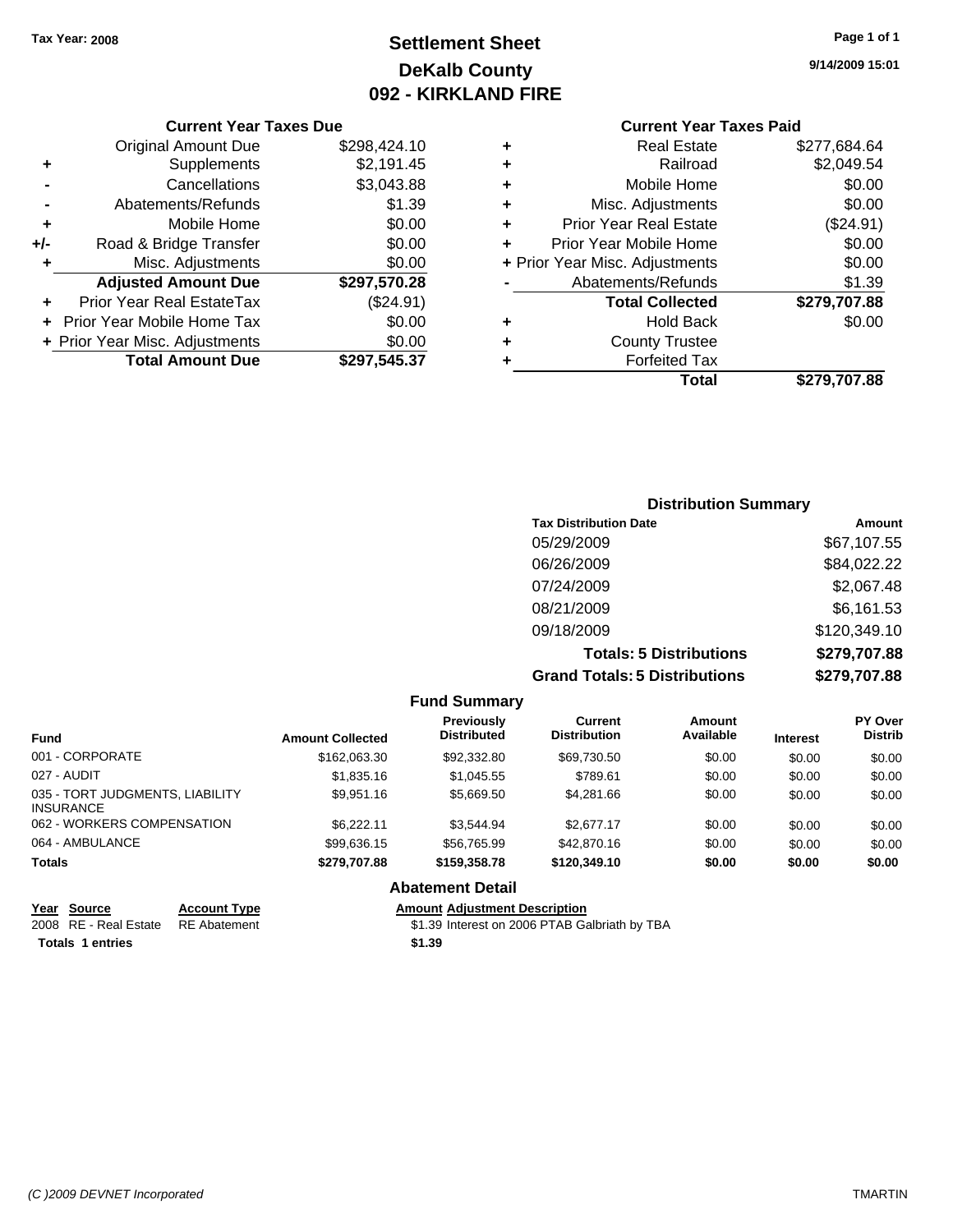# **Settlement Sheet Tax Year: 2008 Page 1 of 1 DeKalb County 093 - LEE FIRE**

**9/14/2009 15:01**

| <b>Current Year Taxes Paid</b> |             |
|--------------------------------|-------------|
| <b>Real Estate</b>             | \$22,587.91 |
| Railroad                       | \$233.07    |
| Mobile Home                    | \$0.00      |
| Misc. Adjustments              | \$10.11     |
| <b>Prior Year Real Estate</b>  | \$0.00      |
| Prior Year Mobile Home         | \$0.00      |
| + Prior Year Misc. Adjustments | \$0.00      |
| Abatements/Refunds             | \$0.00      |
| <b>Total Collected</b>         | \$22,831.09 |
| <b>Hold Back</b>               | \$0.00      |
| <b>County Trustee</b>          |             |
| <b>Forfeited Tax</b>           |             |
| Total                          | \$22.831.09 |
|                                |             |

## **Current Year Taxes Due** Original Amount Due \$25,237.95 **+** Supplements \$184.11 **-** Cancellations \$193.05 **-** Abatements/Refunds \$0.00 **+** Mobile Home \$0.00 **+/-** Road & Bridge Transfer \$0.00 **+** Misc. Adjustments \$10.11 **Adjusted Amount Due \$25,239.12 +** Prior Year Real EstateTax \$0.00 **+** Prior Year Mobile Home Tax \$0.00 **+ Prior Year Misc. Adjustments**  $$0.00$ **Total Amount Due \$25,239.12**

| <b>Distribution Summary</b>          |             |
|--------------------------------------|-------------|
| <b>Tax Distribution Date</b>         | Amount      |
| 05/29/2009                           | \$4,735.54  |
| 06/26/2009                           | \$7,115.21  |
| 07/24/2009                           | \$150.07    |
| 08/21/2009                           | \$990.00    |
| 09/18/2009                           | \$9,840.27  |
| <b>Totals: 5 Distributions</b>       | \$22,831.09 |
| <b>Grand Totals: 5 Distributions</b> | \$22,831.09 |

#### **Fund Summary Fund Interest Amount Collected Distributed PY Over Distrib Amount Available Current Distribution Previously** 001 - CORPORATE \$14,021.26 \$7,978.05 \$6,043.21 \$0.00 \$0.00 \$0.00 035 - TORT JUDGEMENTS/LIABILITY INS \$1,557.79 \$886.38 \$671.41 \$0.00 \$0.00 \$0.00 064 - AMBULANCE 6 \$1,1252.04 \$4,126.39 \$3,125.65 \$0.00 \$0.00 \$0.00 \$0.00 **Totals \$22,831.09 \$12,990.82 \$9,840.27 \$0.00 \$0.00 \$0.00 Miscellaneous Adjustment Detail**

**Year Source Account Type Amount Adjustment Description** 2008 RE - Real Estate Real Estate Tax St0.11 Maness Redemption 13-06-331-005 by TBA **Totals 1 entries** \$10.11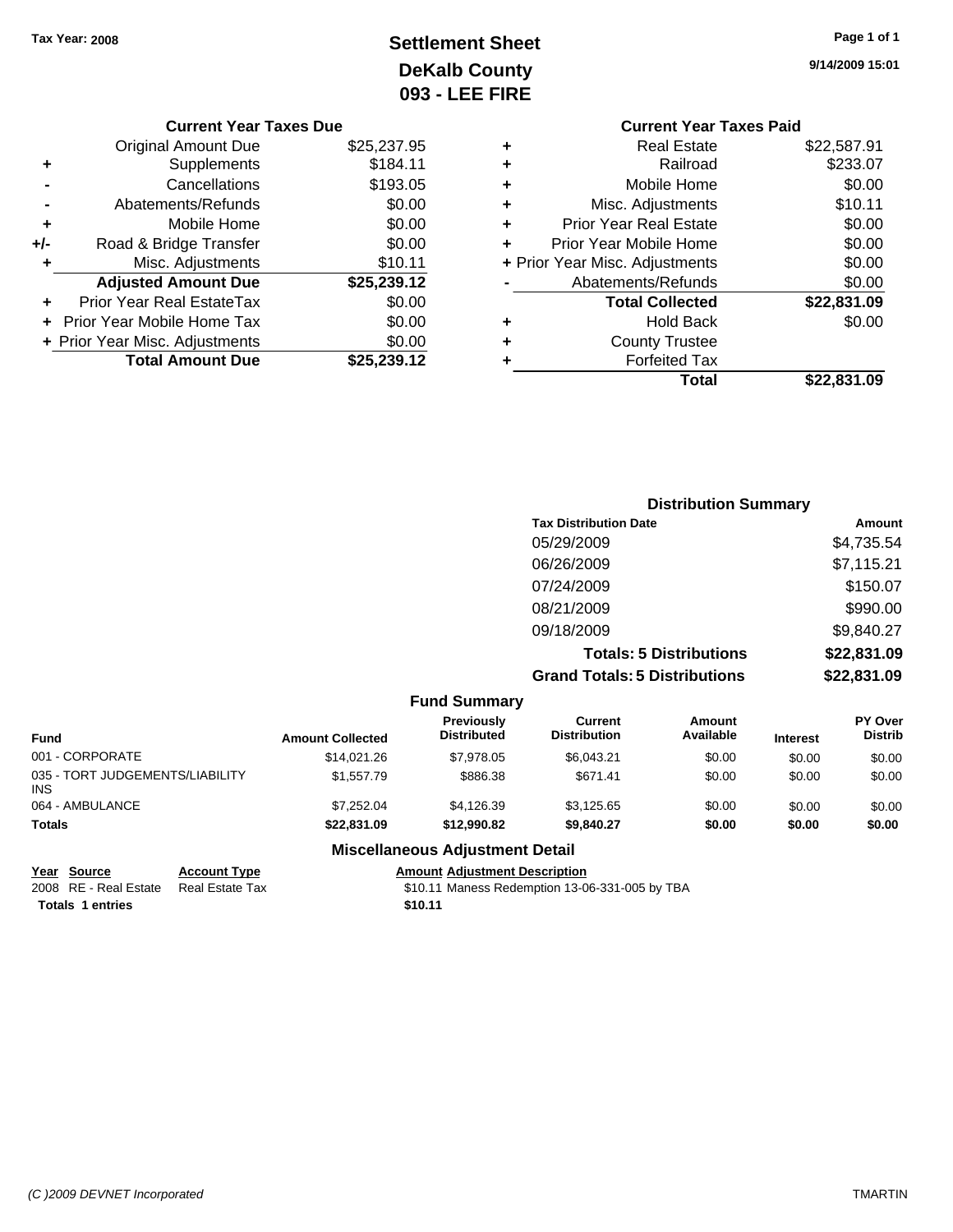# **Settlement Sheet Tax Year: 2008 Page 1 of 1 DeKalb County 094 - LELAND FIRE**

**9/14/2009 15:01**

#### **Current Year Taxes Due**

|       | <b>Original Amount Due</b>        | \$22,645.22 |
|-------|-----------------------------------|-------------|
| ٠     | Supplements                       | \$119.35    |
|       | Cancellations                     | \$123.21    |
|       | Abatements/Refunds                | \$0.00      |
| ٠     | Mobile Home                       | \$0.00      |
| $+/-$ | Road & Bridge Transfer            | \$0.00      |
| ٠     | Misc. Adjustments                 | \$0.00      |
|       | <b>Adjusted Amount Due</b>        | \$22,641.36 |
|       | Prior Year Real EstateTax         | \$0.00      |
|       | <b>Prior Year Mobile Home Tax</b> | \$0.00      |
|       | + Prior Year Misc. Adjustments    | \$0.00      |
|       | <b>Total Amount Due</b>           | \$22.641.36 |

## **Current Year Taxes Paid +** Real Estate \$21,971.15 **+** Railroad \$0.00 **+** Mobile Home \$0.00

|   | Total                          | \$21,971.15 |
|---|--------------------------------|-------------|
| ٠ | <b>Forfeited Tax</b>           |             |
| ÷ | <b>County Trustee</b>          |             |
|   | <b>Hold Back</b>               | \$0.00      |
|   | <b>Total Collected</b>         | \$21,971.15 |
|   | Abatements/Refunds             | \$0.00      |
|   | + Prior Year Misc. Adjustments | \$0.00      |
|   | Prior Year Mobile Home         | \$0.00      |
| ÷ | <b>Prior Year Real Estate</b>  | \$0.00      |
|   | Misc. Adjustments              | \$0.00      |

| <b>Distribution Summary</b>          |             |
|--------------------------------------|-------------|
| <b>Tax Distribution Date</b>         | Amount      |
| 05/29/2009                           | \$2,591.76  |
| 06/26/2009                           | \$9,751.23  |
| 07/24/2009                           | \$210.25    |
| 08/21/2009                           | \$488.94    |
| 09/18/2009                           | \$8,928.97  |
| <b>Totals: 5 Distributions</b>       | \$21,971.15 |
| <b>Grand Totals: 5 Distributions</b> | \$21,971.15 |

| <b>Fund Summary</b> |                         |                                         |                                |                     |                 |                                  |
|---------------------|-------------------------|-----------------------------------------|--------------------------------|---------------------|-----------------|----------------------------------|
| Fund                | <b>Amount Collected</b> | <b>Previously</b><br><b>Distributed</b> | Current<br><b>Distribution</b> | Amount<br>Available | <b>Interest</b> | <b>PY Over</b><br><b>Distrib</b> |
| 001 - CORPORATE     | \$21.971.15             | \$13,042.18                             | \$8.928.97                     | \$0.00              | \$0.00          | \$0.00                           |
| <b>Totals</b>       | \$21.971.15             | \$13,042.18                             | \$8.928.97                     | \$0.00              | \$0.00          | \$0.00                           |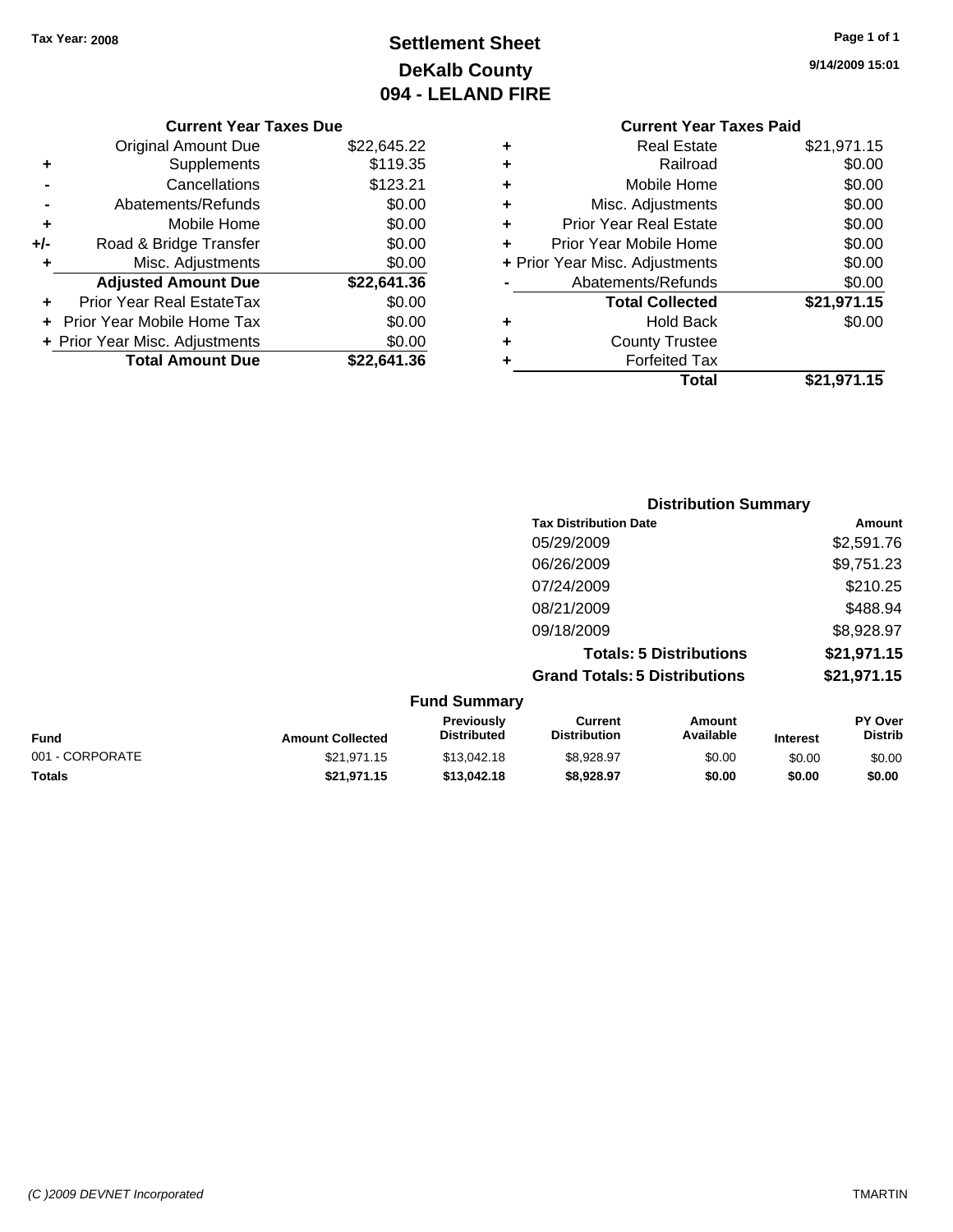# **Settlement Sheet Tax Year: 2008 Page 1 of 1 DeKalb County 095 - MALTA FIRE**

**9/14/2009 15:01**

|  | <b>Current Year Taxes Due</b> |  |
|--|-------------------------------|--|
|  |                               |  |

|     | <b>Total Amount Due</b>          | \$78.603.29 |
|-----|----------------------------------|-------------|
|     | + Prior Year Misc. Adjustments   | \$0.00      |
|     | Prior Year Mobile Home Tax       | \$0.00      |
|     | <b>Prior Year Real EstateTax</b> | \$0.00      |
|     | <b>Adjusted Amount Due</b>       | \$78,603.29 |
| ٠   | Misc. Adjustments                | \$0.00      |
| +/- | Road & Bridge Transfer           | \$0.00      |
| ٠   | Mobile Home                      | \$0.00      |
|     | Abatements/Refunds               | \$0.00      |
|     | Cancellations                    | \$445.24    |
| ٠   | Supplements                      | \$342.03    |
|     | <b>Original Amount Due</b>       | \$78,706.50 |

## **Current Year Taxes Paid +** Real Estate \$74,970.63 **+** Railroad \$1,011.42 **+** Mobile Home \$0.00 **+** Misc. Adjustments \$0.00 **+** Prior Year Real Estate \$0.00 **+** Prior Year Mobile Home \$0.00 **+ Prior Year Misc. Adjustments**  $$0.00$ **-** Abatements/Refunds \$0.00 **Total Collected \$75,982.05 +** Hold Back \$0.00 **+** County Trustee **+** Forfeited Tax **Total \$75,982.05**

|                 |                         |                                  | <b>Distribution Summary</b>           |                                |                 |                           |
|-----------------|-------------------------|----------------------------------|---------------------------------------|--------------------------------|-----------------|---------------------------|
|                 |                         |                                  | <b>Tax Distribution Date</b>          |                                |                 | Amount                    |
|                 |                         |                                  | 05/29/2009                            |                                |                 | \$12,528.79               |
|                 |                         |                                  | 06/26/2009                            |                                |                 | \$28,212.80               |
|                 |                         |                                  | 07/24/2009                            |                                |                 | \$862.65                  |
|                 |                         |                                  | 08/21/2009                            |                                |                 | \$1,391.47                |
|                 |                         |                                  | 09/18/2009                            |                                |                 | \$32,986.34               |
|                 |                         |                                  |                                       | <b>Totals: 5 Distributions</b> |                 | \$75,982.05               |
|                 |                         |                                  | <b>Grand Totals: 5 Distributions</b>  |                                |                 | \$75,982.05               |
|                 |                         | <b>Fund Summary</b>              |                                       |                                |                 |                           |
| <b>Fund</b>     | <b>Amount Collected</b> | Previously<br><b>Distributed</b> | <b>Current</b><br><b>Distribution</b> | <b>Amount</b><br>Available     | <b>Interest</b> | PY Over<br><b>Distrib</b> |
| 001 - CORPORATE | \$75,982.05             | \$42,995.71                      | \$32,986.34                           | \$0.00                         | \$0.00          | \$0.00                    |

**Totals \$75,982.05 \$42,995.71 \$32,986.34 \$0.00 \$0.00 \$0.00**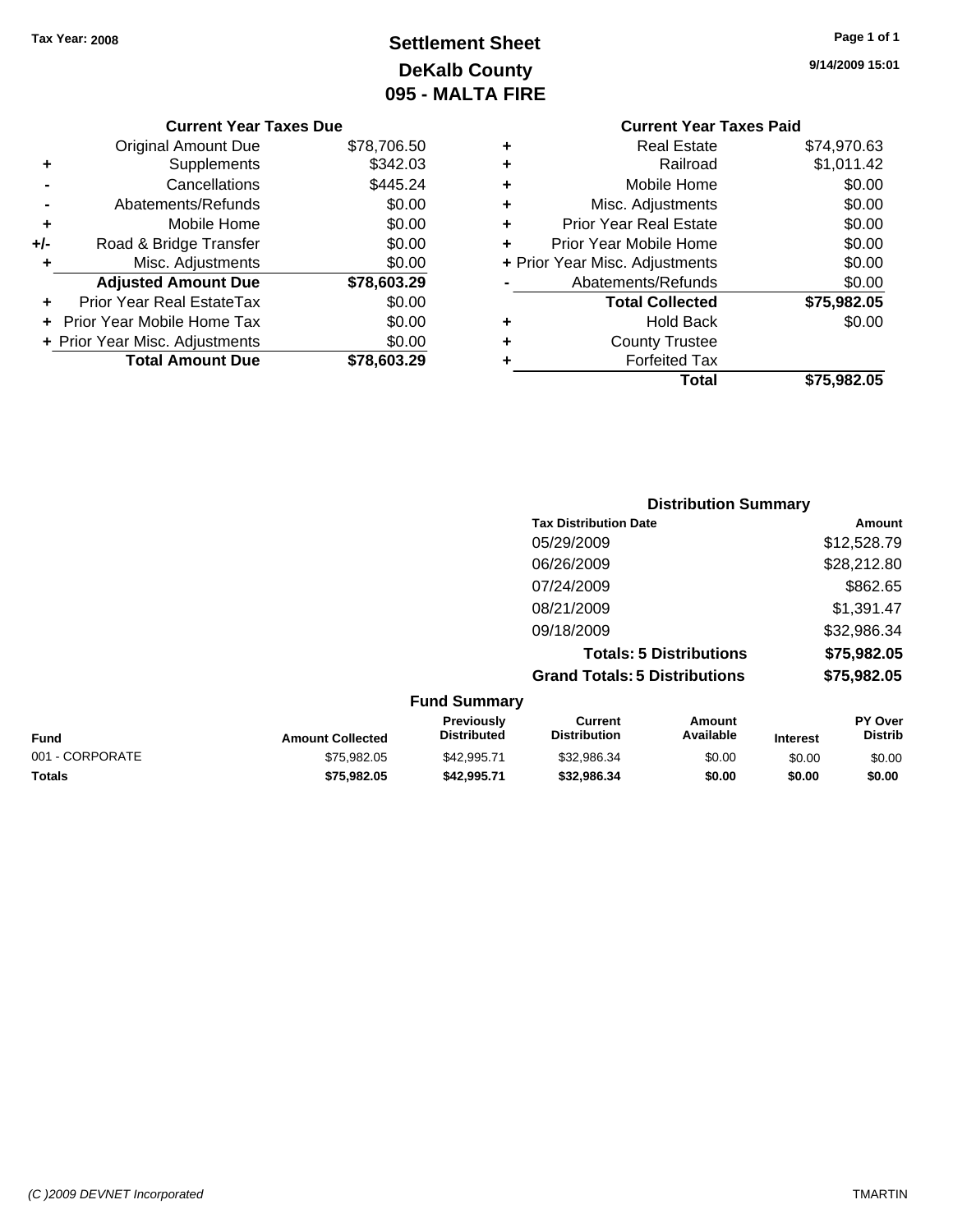**Current Year Taxes Due** Original Amount Due \$148,981.94

**Adjusted Amount Due \$148,913.07**

**Total Amount Due \$148,913.07**

**+** Supplements \$1,036.23 **-** Cancellations \$1,105.10 **-** Abatements/Refunds \$0.00 **+** Mobile Home \$0.00 **+/-** Road & Bridge Transfer \$0.00 **+** Misc. Adjustments \$0.00

**+** Prior Year Real EstateTax \$0.00 **+** Prior Year Mobile Home Tax \$0.00 **+ Prior Year Misc. Adjustments**  $$0.00$ 

## **Settlement Sheet Tax Year: 2008 Page 1 of 1 DeKalb County 096 - MAPLE PARK FIRE**

**9/14/2009 15:01**

#### **Current Year Taxes Paid**

## **Distribution Summary Tax Distribution Date Amount** 05/29/2009 \$37,254.77 06/26/2009 \$37,396.47 07/24/2009 \$418.09 08/21/2009 \$3,782.19 09/18/2009 \$64,784.62 **Totals: 5 Distributions \$143,636.14 Grand Totals: 5 Distributions \$143,636.14**

**Fund Summary Fund Interest Amount Collected Distributed PY Over Distrib Amount Available Current Distribution Previously** 001 - CORPORATE \$68,660.19 \$37,692.18 \$30,968.01 \$0.00 \$0.00 \$0.00 013 - FIREFIGHTER'S PENSION \$1,775.36 \$974.62 \$800.74 \$0.00 \$0.00 \$0.00 \$0.00 027 - AUDIT \$1,066.93 \$585.71 \$481.22 \$0.00 \$0.00 \$0.00 035 - TORT JUDGEMENTS/LIABILITY INS \$16,132.06 \$8,855.97 \$7,276.09 \$0.00 \$0.00 \$0.00 064 - AMBULANCE \$56,001.60 \$30,743.04 \$25,258.56 \$0.00 \$0.00 \$0.00 **Totals \$143,636.14 \$78,851.52 \$64,784.62 \$0.00 \$0.00 \$0.00**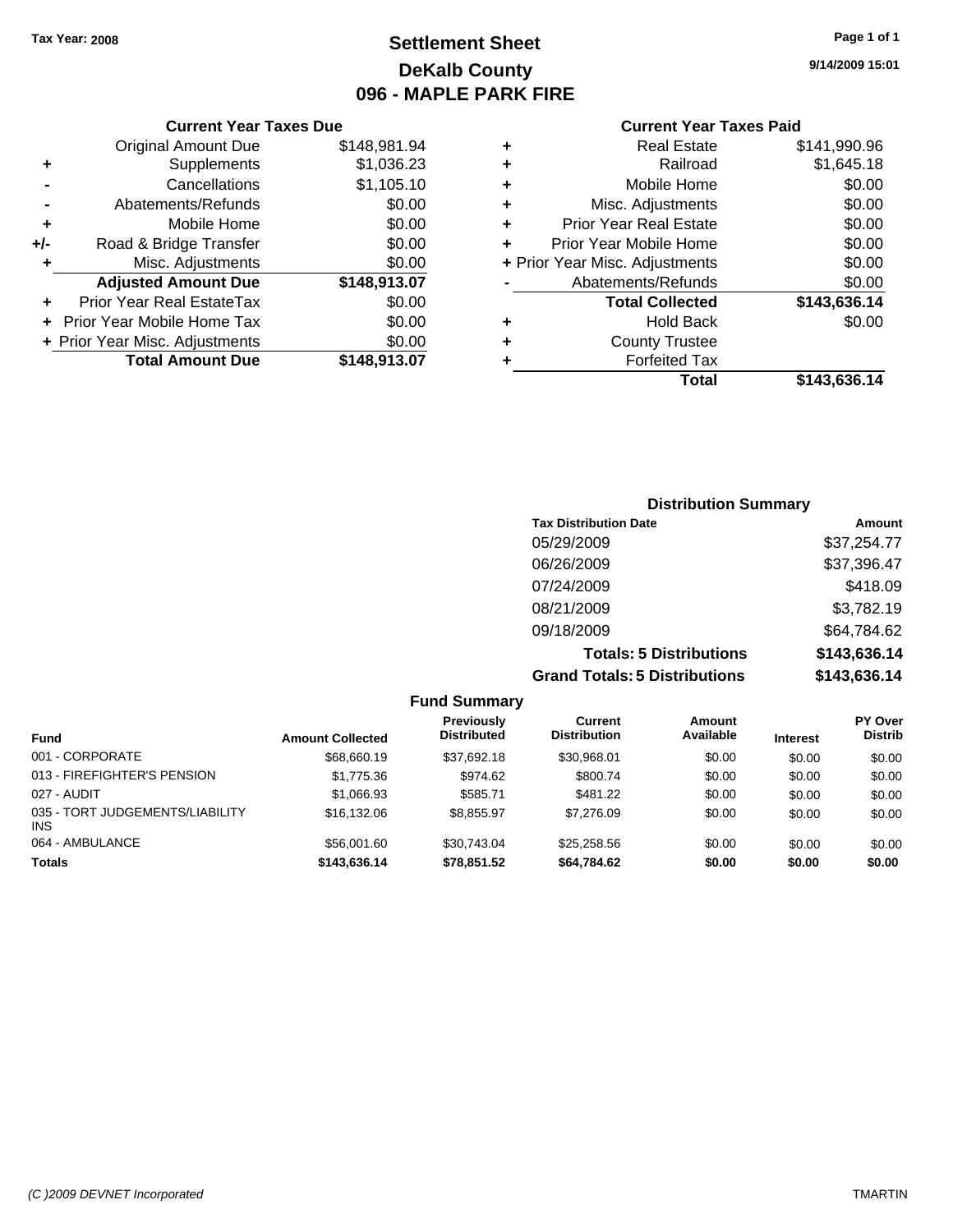## **Settlement Sheet Tax Year: 2008 Page 1 of 1 DeKalb County 097 - PAW PAW FIRE**

**9/14/2009 15:01**

\$23,637.96

|     | <b>Original Amount Due</b>     | \$24,795.47 |
|-----|--------------------------------|-------------|
|     | Supplements                    | \$134.96    |
|     | Cancellations                  | \$135.53    |
|     | Abatements/Refunds             | \$0.00      |
| ٠   | Mobile Home                    | \$0.00      |
| +/- | Road & Bridge Transfer         | \$0.00      |
| ÷   | Misc. Adjustments              | \$0.00      |
|     | <b>Adjusted Amount Due</b>     | \$24,794.90 |
|     | Prior Year Real EstateTax      | \$0.00      |
|     | Prior Year Mobile Home Tax     | \$0.00      |
|     | + Prior Year Misc. Adjustments | \$0.00      |
|     | <b>Total Amount Due</b>        | \$24.794.90 |

## **Current Year Taxes Paid +** Real Estate \$22,923.70 **+** Railroad \$714.26 **+** Mobile Home \$0.00 **+** Misc. Adjustments \$0.00 **+** Prior Year Real Estate \$0.00 **+** Prior Year Mobile Home \$0.00 **+ Prior Year Misc. Adjustments**  $$0.00$ **-** Abatements/Refunds \$0.00 **Total Collected \$23,637.96 +** Hold Back \$0.00

| ٠ | <b>Forfeited Tax</b> |  |
|---|----------------------|--|
|   | Total                |  |

|                     | <b>Distribution Summary</b>          |             |
|---------------------|--------------------------------------|-------------|
|                     | <b>Tax Distribution Date</b>         | Amount      |
|                     | 05/29/2009                           | \$2,678.31  |
|                     | 06/26/2009                           | \$9,723.31  |
|                     | 07/24/2009                           | \$519.10    |
|                     | 08/21/2009                           | \$359.39    |
|                     | 09/18/2009                           | \$10,357.85 |
|                     | <b>Totals: 5 Distributions</b>       | \$23,637.96 |
|                     | <b>Grand Totals: 5 Distributions</b> | \$23,637.96 |
| <b>Fund Summary</b> |                                      |             |

**+** County Trustee

| <b>Fund</b>                                   | <b>Amount Collected</b> | Previously<br><b>Distributed</b> | Current<br><b>Distribution</b> | Amount<br>Available | <b>Interest</b> | <b>PY Over</b><br><b>Distrib</b> |
|-----------------------------------------------|-------------------------|----------------------------------|--------------------------------|---------------------|-----------------|----------------------------------|
| 001 - CORPORATE                               | \$21.134.77             | \$11,873,79                      | \$9,260.98                     | \$0.00              | \$0.00          | \$0.00                           |
| 035 - TORT JUDGEMENTS/LIABILITY<br><b>INS</b> | \$2,503.19              | \$1,406.32                       | \$1.096.87                     | \$0.00              | \$0.00          | \$0.00                           |
| <b>Totals</b>                                 | \$23,637.96             | \$13.280.11                      | \$10.357.85                    | \$0.00              | \$0.00          | \$0.00                           |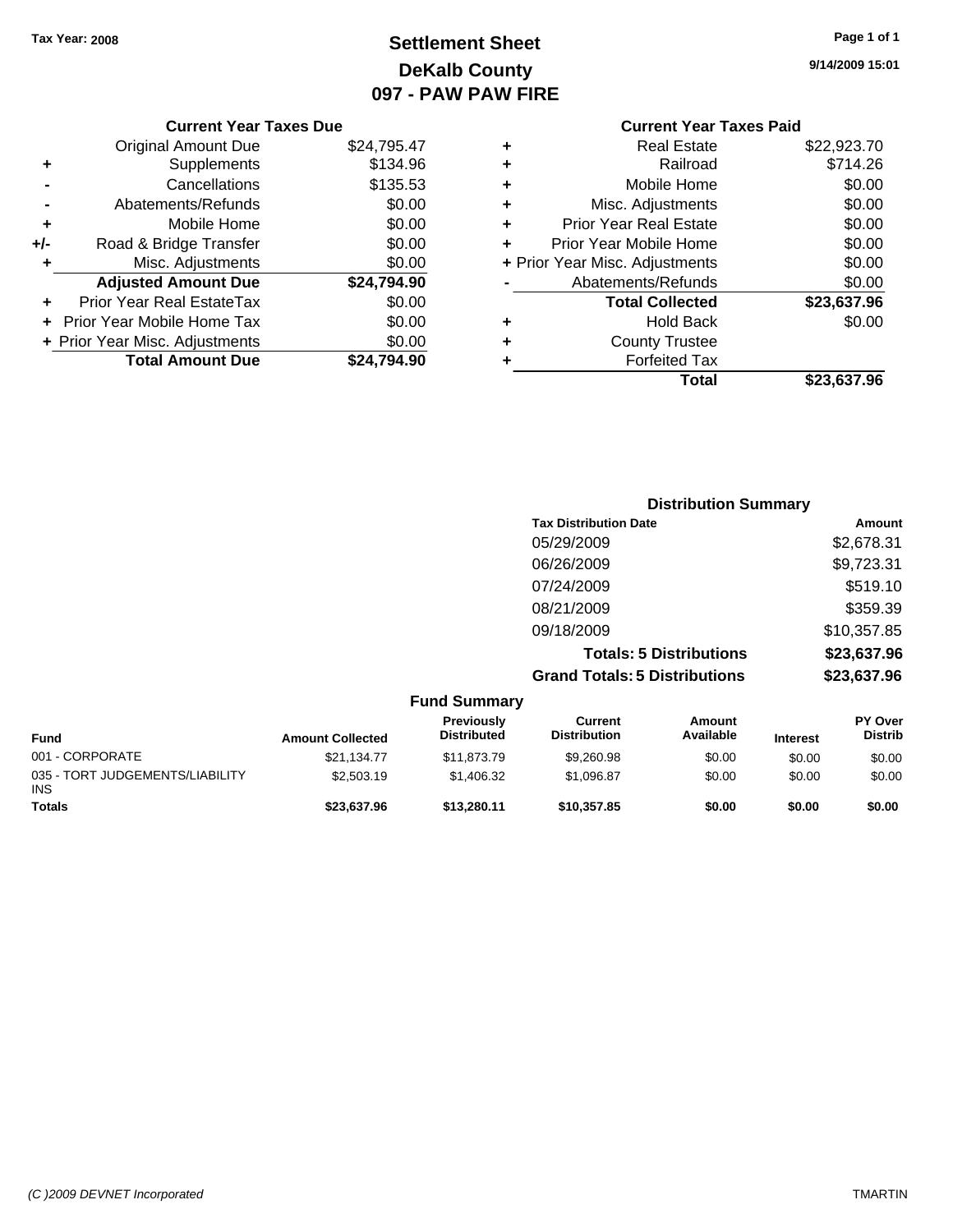## **Settlement Sheet Tax Year: 2008 Page 1 of 1 DeKalb County 098 - SANDWICH FIRE**

**9/14/2009 15:01**

## **Current Year Taxes Paid**

| ٠ | <b>Real Estate</b>             | \$477,788.98 |
|---|--------------------------------|--------------|
| ٠ | Railroad                       | \$389.74     |
| ٠ | Mobile Home                    | \$0.00       |
| ٠ | Misc. Adjustments              | \$0.00       |
| ÷ | <b>Prior Year Real Estate</b>  | \$151.27     |
| ÷ | Prior Year Mobile Home         | \$0.00       |
|   | + Prior Year Misc. Adjustments | \$0.00       |
|   | Abatements/Refunds             | \$0.00       |
|   | <b>Total Collected</b>         | \$478,329.99 |
| ÷ | Hold Back                      | \$0.00       |
| ٠ | <b>County Trustee</b>          |              |
|   | <b>Forfeited Tax</b>           |              |
|   | Total                          | \$478.329.99 |

#### **Current Year Taxes Due** Original Amount Due \$508,376.63 **+** Supplements \$1,655.32 **-** Cancellations \$1,890.45 **-** Abatements/Refunds \$0.00 **+** Mobile Home \$0.00 **+/-** Road & Bridge Transfer \$0.00<br> **4** Misc Adjustments \$0.00 **+** Misc Adjustments

| <b>MOVE LANDARITION</b>        | wv.vv        |
|--------------------------------|--------------|
| <b>Adjusted Amount Due</b>     | \$508,141.50 |
| Prior Year Real EstateTax      | \$151.27     |
| + Prior Year Mobile Home Tax   | \$0.00       |
| + Prior Year Misc. Adjustments | \$0.00       |
| <b>Total Amount Due</b>        | \$508,292.77 |

## **Distribution Summary Tax Distribution Date Amount**

| <b>Grand Totals: 5 Distributions</b> | \$478,329.99 |
|--------------------------------------|--------------|
| <b>Totals: 5 Distributions</b>       | \$478,329.99 |
| 09/18/2009                           | \$197,778.02 |
| 08/21/2009                           | \$14,793.34  |
| 07/24/2009                           | \$7,454.98   |
| 06/26/2009                           | \$148,382.07 |
| 05/29/2009                           | \$109,921.58 |

#### **Fund Summary Fund Interest Amount Collected Distributed PY Over Distrib Amount Available Current Distribution Previously** 001 - CORPORATE \$430,906.42 \$252,736.90 \$178,169.52 \$0.00 \$0.00 \$0.00 027 - AUDIT \$3,022.09 \$1,772.53 \$1,249.56 \$0.00 \$0.00 \$0.00 035 - TORT JUDGEMENTS/LIABILITY INS \$45,241.90 \$26,535.46 \$18,706.44 \$0.00 \$0.00 \$0.00 109 - PRIOR YEAR ADJUSTMENT  $$-840.42$   $$-492.92$   $$-347.50$   $$0.00$   $$0.00$   $$0.00$ **Totals \$478,329.99 \$280,551.97 \$197,778.02 \$0.00 \$0.00 \$0.00**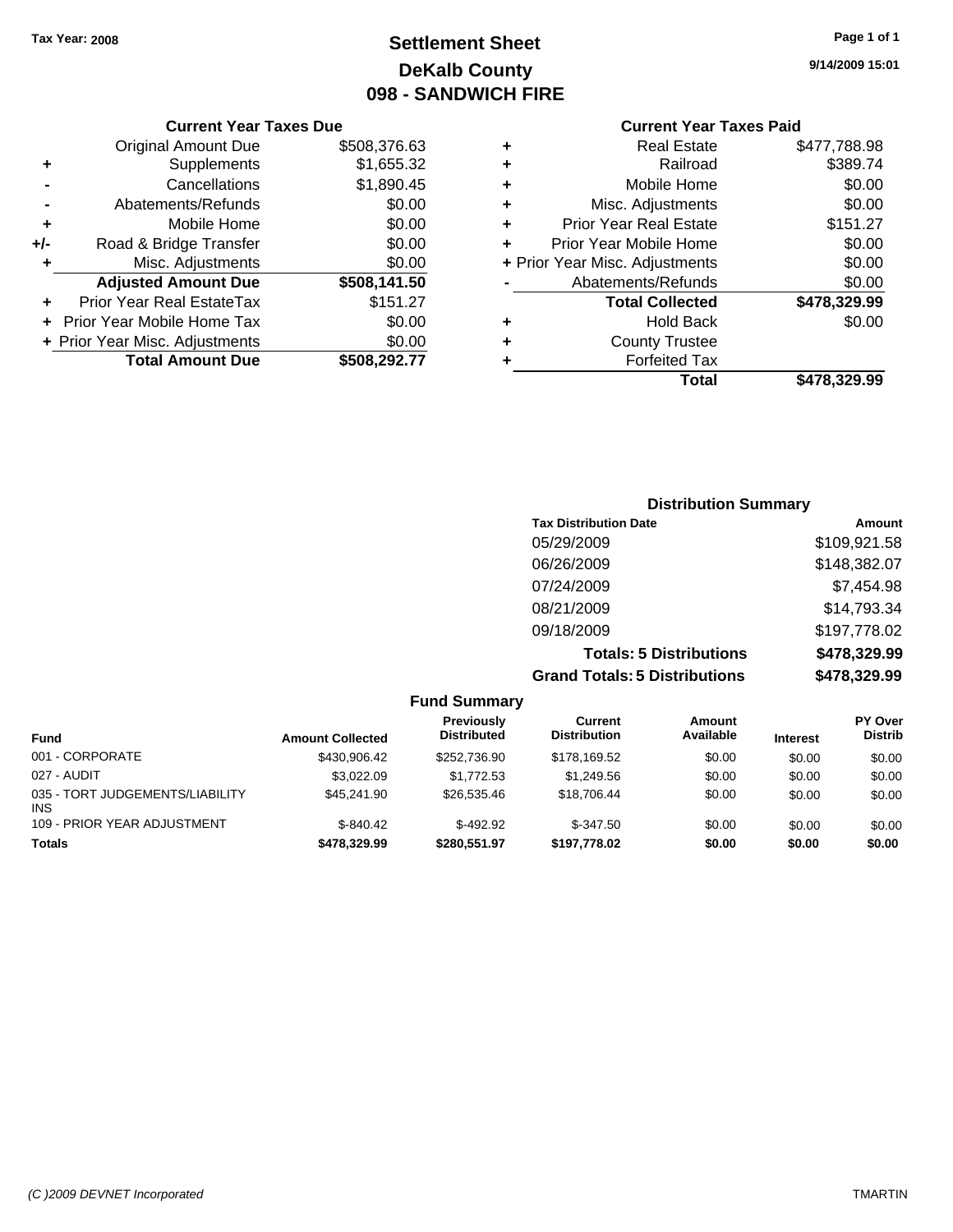## **Settlement Sheet Tax Year: 2008 Page 1 of 1 DeKalb County 099 - SHABBONA FIRE**

#### **Current Year Taxes Due**

|       | <b>Original Amount Due</b>       | \$128,639.44 |
|-------|----------------------------------|--------------|
| ٠     | Supplements                      | \$77.52      |
|       | Cancellations                    | \$94.79      |
|       | Abatements/Refunds               | \$0.00       |
| ٠     | Mobile Home                      | \$0.00       |
| $+/-$ | Road & Bridge Transfer           | \$0.00       |
| ٠     | Misc. Adjustments                | \$45.19      |
|       | <b>Adjusted Amount Due</b>       | \$128,667.36 |
|       | <b>Prior Year Real EstateTax</b> | \$0.00       |
|       | Prior Year Mobile Home Tax       | \$0.00       |
|       | + Prior Year Misc. Adjustments   | \$0.00       |
|       | <b>Total Amount Due</b>          | \$128,667.36 |

## **Current Year Taxes Paid**

|   | <b>Real Estate</b>             | \$121,246.12 |
|---|--------------------------------|--------------|
| ٠ | Railroad                       | \$1,258.18   |
| ٠ | Mobile Home                    | \$0.00       |
| ٠ | Misc. Adjustments              | \$45.19      |
| ٠ | <b>Prior Year Real Estate</b>  | \$0.00       |
| ÷ | Prior Year Mobile Home         | \$0.00       |
|   | + Prior Year Misc. Adjustments | \$0.00       |
|   | Abatements/Refunds             | \$0.00       |
|   | <b>Total Collected</b>         | \$122,549.49 |
| ٠ | <b>Hold Back</b>               | \$0.00       |
| ٠ | <b>County Trustee</b>          |              |
| ٠ | <b>Forfeited Tax</b>           |              |
|   | Total                          | \$122,549.49 |
|   |                                |              |

## **Distribution Summary Tax Distribution Date Amount** 05/29/2009 \$23,958.37 06/26/2009 \$41,239.03 07/24/2009 \$1,075.02 08/21/2009 \$4,027.71 09/18/2009 \$52,249.36 **Totals: 5 Distributions \$122,549.49 Grand Totals: 5 Distributions \$122,549.49**

|                                        |                         | <b>Fund Summary</b>              |                                |                     |                 |                                  |
|----------------------------------------|-------------------------|----------------------------------|--------------------------------|---------------------|-----------------|----------------------------------|
| <b>Fund</b>                            | <b>Amount Collected</b> | Previously<br><b>Distributed</b> | Current<br><b>Distribution</b> | Amount<br>Available | <b>Interest</b> | <b>PY Over</b><br><b>Distrib</b> |
| 001 - CORPORATE                        | \$84,278,29             | \$48,345.98                      | \$35.932.31                    | \$0.00              | \$0.00          | \$0.00                           |
| 035 - TORT JUDGEMENTS/LIABILITY<br>INS | \$16,695.27             | \$9.577.19                       | \$7,118,08                     | \$0.00              | \$0.00          | \$0.00                           |
| 064 - AMBULANCE                        | \$21,575.93             | \$12,376.96                      | \$9.198.97                     | \$0.00              | \$0.00          | \$0.00                           |
| <b>Totals</b>                          | \$122,549,49            | \$70,300,13                      | \$52,249.36                    | \$0.00              | \$0.00          | \$0.00                           |
|                                        |                         | Micrallangous Adjustment Detail  |                                |                     |                 |                                  |

#### **Miscellaneous Adjustment Detail**

| Year Source             | <b>Account Type</b>                        | <b>Amount Adiustment Description</b>                             |
|-------------------------|--------------------------------------------|------------------------------------------------------------------|
|                         | 2008 RE - Real Estate Paymt In Lieu of Tax | \$45.19 Housing Authority-Hinckley Sunset View Apartments by TBA |
| <b>Totals 1 entries</b> |                                            | \$45.19                                                          |

**9/14/2009 15:01**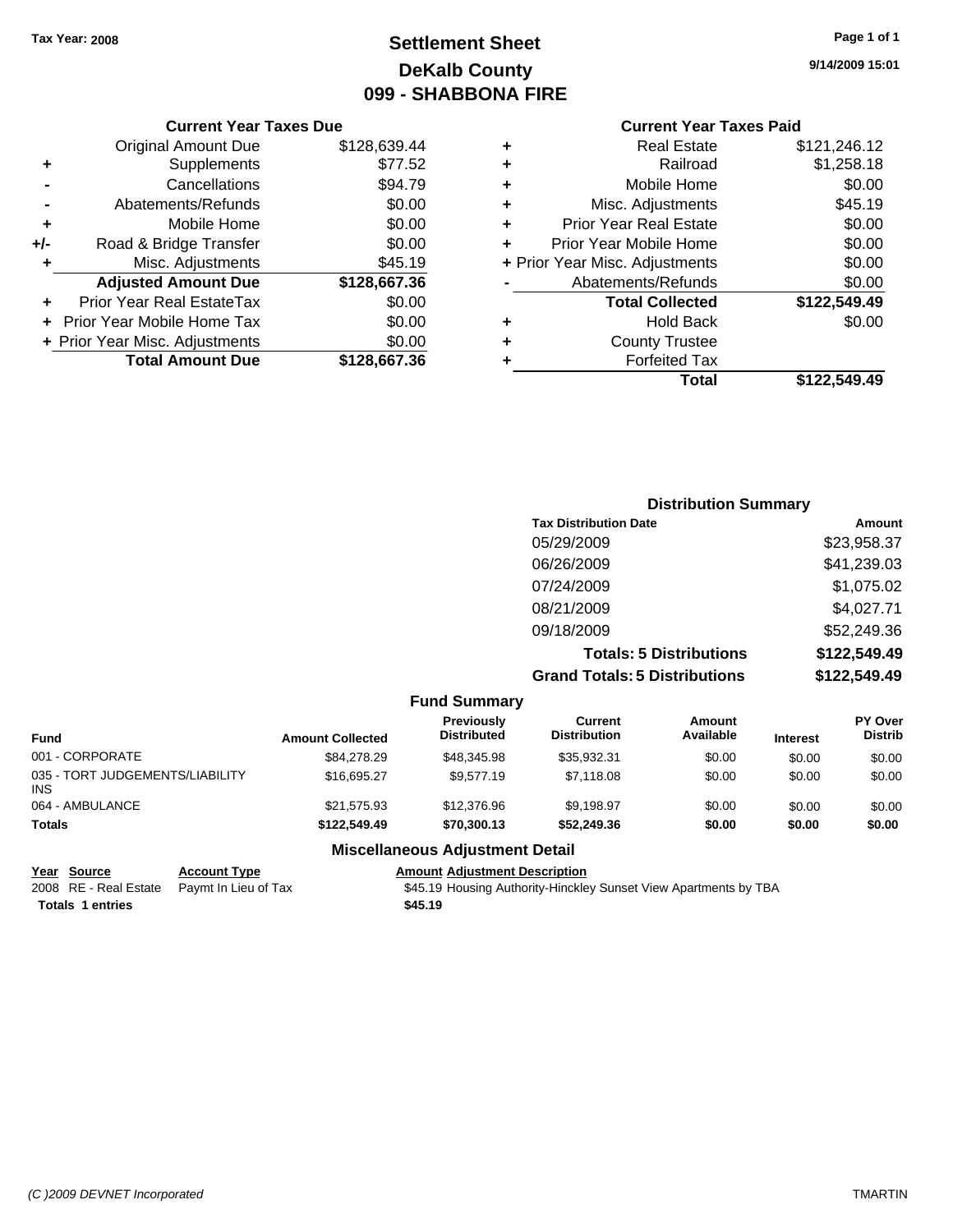## **Settlement Sheet Tax Year: 2008 Page 1 of 1 DeKalb County 100 - SOMONAUK FIRE**

#### **Current Year Taxes Due**

|     | <b>Original Amount Due</b>       | \$218,556.04 |
|-----|----------------------------------|--------------|
| ٠   | Supplements                      | \$2,376.47   |
|     | Cancellations                    | \$2,628.48   |
|     | Abatements/Refunds               | \$0.00       |
| ٠   | Mobile Home                      | \$0.00       |
| +/- | Road & Bridge Transfer           | \$0.00       |
| ۰   | Misc. Adjustments                | \$0.00       |
|     | <b>Adjusted Amount Due</b>       | \$218,304.03 |
|     | <b>Prior Year Real EstateTax</b> | \$0.00       |
|     | Prior Year Mobile Home Tax       | \$0.00       |
|     | + Prior Year Misc. Adjustments   | \$0.00       |
|     | <b>Total Amount Due</b>          | \$218,304.03 |

#### **Current Year Taxes Paid**

|   | <b>Real Estate</b>             | \$204,570.40 |
|---|--------------------------------|--------------|
| ٠ | Railroad                       | \$766.86     |
| ٠ | Mobile Home                    | \$0.00       |
| ٠ | Misc. Adjustments              | \$0.00       |
| ٠ | Prior Year Real Estate         | \$0.00       |
|   | Prior Year Mobile Home         | \$0.00       |
|   | + Prior Year Misc. Adjustments | \$0.00       |
|   | Abatements/Refunds             | \$0.00       |
|   | <b>Total Collected</b>         | \$205,337.26 |
| ٠ | <b>Hold Back</b>               | \$0.00       |
| ٠ | <b>County Trustee</b>          |              |
| ٠ | <b>Forfeited Tax</b>           |              |
|   | Total                          | \$205,337.26 |
|   |                                |              |

## **Distribution Summary Tax Distribution Date Amount** 05/29/2009 \$46,495.64 06/26/2009 \$66,139.17 07/24/2009 \$2,253.28 08/21/2009 \$5,864.96 09/18/2009 \$84,584.21 **Totals: 5 Distributions \$205,337.26**

**Grand Totals: 5 Distributions \$205,337.26**

| <b>Fund Summary</b> |                         |                                         |                                |                     |                 |                                  |
|---------------------|-------------------------|-----------------------------------------|--------------------------------|---------------------|-----------------|----------------------------------|
| Fund                | <b>Amount Collected</b> | <b>Previously</b><br><b>Distributed</b> | Current<br><b>Distribution</b> | Amount<br>Available | <b>Interest</b> | <b>PY Over</b><br><b>Distrib</b> |
| 001 - CORPORATE     | \$114,695.44            | \$67,449.15                             | \$47,246.29                    | \$0.00              | \$0.00          | \$0.00                           |
| 064 - AMBULANCE     | \$90,641.82             | \$53,303.90                             | \$37,337.92                    | \$0.00              | \$0.00          | \$0.00                           |
| <b>Totals</b>       | \$205,337.26            | \$120,753.05                            | \$84.584.21                    | \$0.00              | \$0.00          | \$0.00                           |

**9/14/2009 15:01**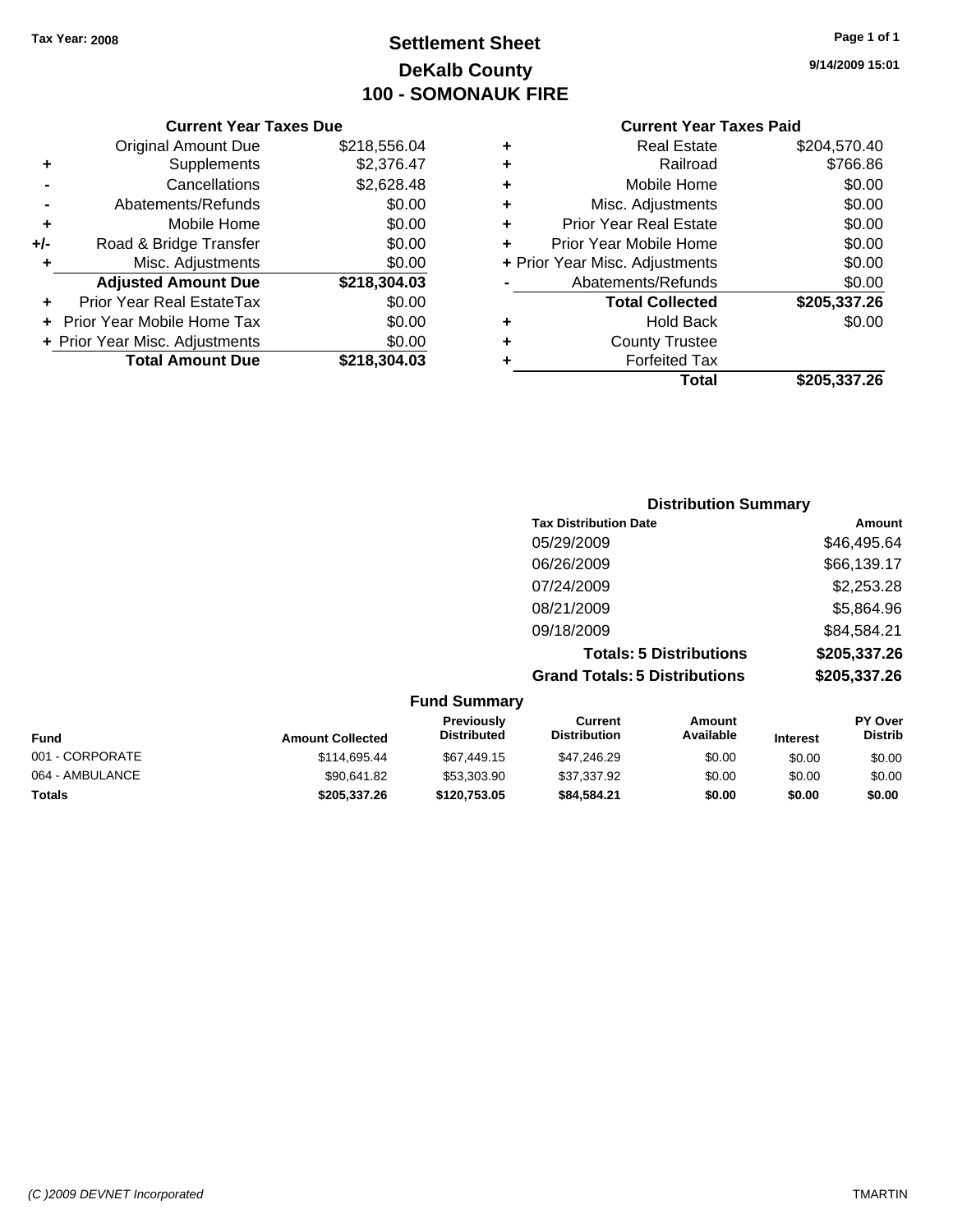**Current Year Taxes Due**

## **Settlement Sheet Tax Year: 2008 Page 1 of 1 DeKalb County 101 - SYCAMORE FIRE**

|     | <b>Current Year Taxes Due</b>  |              |   | <b>Current Year Taxes Paid</b> |              |  |
|-----|--------------------------------|--------------|---|--------------------------------|--------------|--|
|     | <b>Original Amount Due</b>     | \$298,875.81 | ٠ | <b>Real Estate</b>             | \$289,473.00 |  |
| ٠   | Supplements                    | \$3,115.34   | ٠ | Railroad                       | \$0.00       |  |
|     | Cancellations                  | \$3,276.31   | ٠ | Mobile Home                    | \$0.00       |  |
|     | Abatements/Refunds             | \$0.00       | ٠ | Misc. Adjustments              | \$0.00       |  |
| ٠   | Mobile Home                    | \$0.00       | ٠ | <b>Prior Year Real Estate</b>  | \$0.00       |  |
| +/- | Road & Bridge Transfer         | \$0.00       | ٠ | Prior Year Mobile Home         | \$0.00       |  |
|     | Misc. Adjustments              | \$0.00       |   | + Prior Year Misc. Adjustments | \$0.00       |  |
|     | <b>Adjusted Amount Due</b>     | \$298,714.84 |   | Abatements/Refunds             | \$0.00       |  |
| ÷.  | Prior Year Real EstateTax      | \$0.00       |   | <b>Total Collected</b>         | \$289,473.00 |  |
|     | + Prior Year Mobile Home Tax   | \$0.00       | ٠ | <b>Hold Back</b>               | \$0.00       |  |
|     | + Prior Year Misc. Adjustments | \$0.00       | ٠ | <b>County Trustee</b>          |              |  |
|     | <b>Total Amount Due</b>        | \$298,714.84 |   | <b>Forfeited Tax</b>           |              |  |
|     |                                |              |   | <b>Total</b>                   | \$289,473.00 |  |

## **Distribution Summary Tax Distribution Date Amount** 05/29/2009 \$51,331.68 06/26/2009 \$99,872.90 07/24/2009 \$3,177.94 08/21/2009 \$7,373.78 09/18/2009 \$127,716.70 **Totals: 5 Distributions \$289,473.00 Grand Totals: 5 Distributions \$289,473.00 Fund Summary**

| Fund            | <b>Amount Collected</b> | <b>Previously</b><br><b>Distributed</b> | Current<br><b>Distribution</b> | Amount<br>Available | <b>Interest</b> | <b>PY Over</b><br><b>Distrib</b> |
|-----------------|-------------------------|-----------------------------------------|--------------------------------|---------------------|-----------------|----------------------------------|
| 001 - CORPORATE | \$139,913.02            | \$78.182.81                             | \$61,730.21                    | \$0.00              | \$0.00          | \$0.00                           |
| 064 - AMBULANCE | \$149,559.98            | \$83.573.49                             | \$65.986.49                    | \$0.00              | \$0.00          | \$0.00                           |
| <b>Totals</b>   | \$289,473.00            | \$161.756.30                            | \$127.716.70                   | \$0.00              | \$0.00          | \$0.00                           |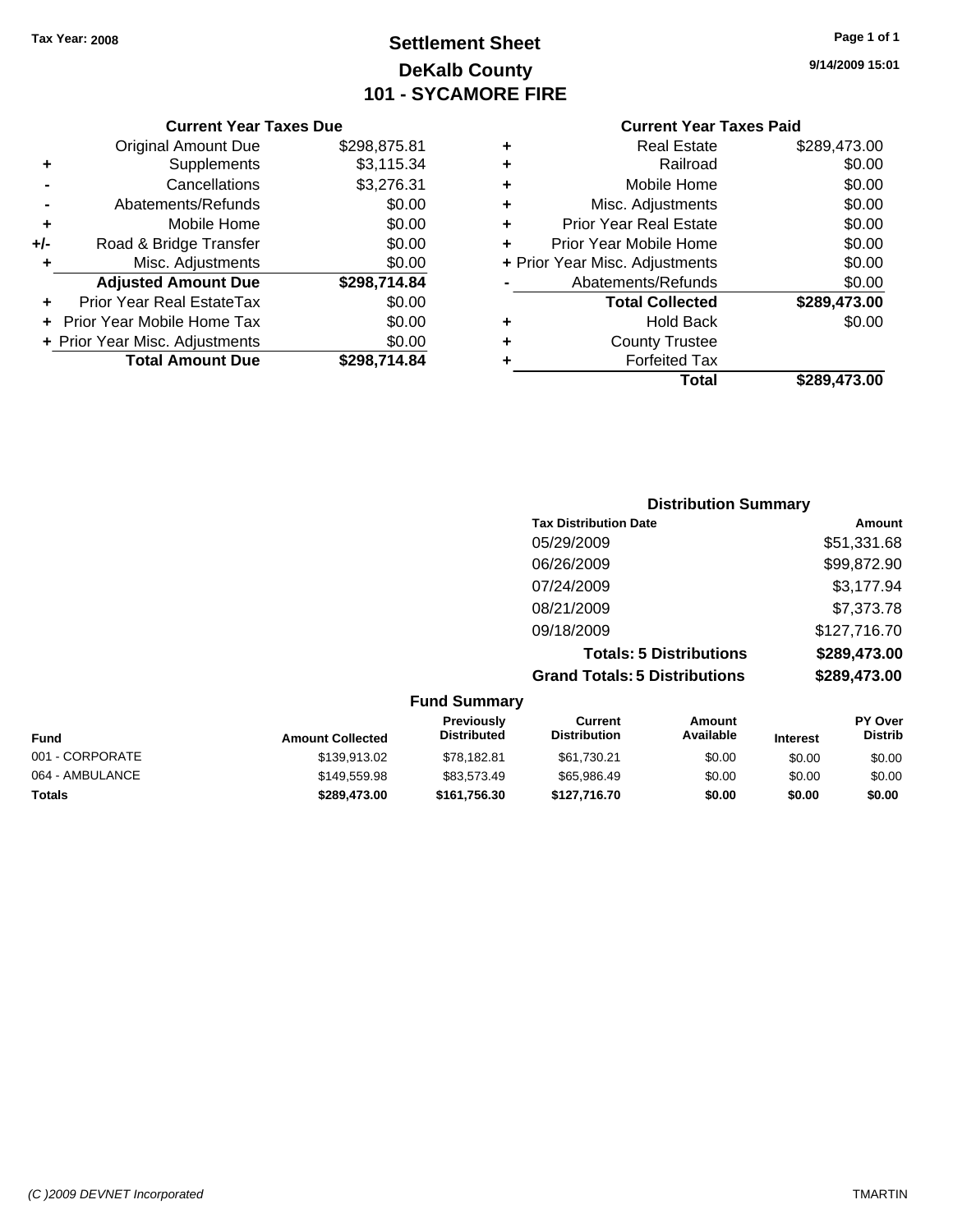## **Settlement Sheet Tax Year: 2008 Page 1 of 1 DeKalb County 102 - WATERMAN FIRE**

**9/14/2009 15:01**

#### **Current Year Taxes Due**

|     | <b>Original Amount Due</b>       | \$117,872.68 |
|-----|----------------------------------|--------------|
| ٠   | Supplements                      | \$562.84     |
|     | Cancellations                    | \$1,197.06   |
|     | Abatements/Refunds               | \$0.00       |
| ٠   | Mobile Home                      | \$0.00       |
| +/- | Road & Bridge Transfer           | \$0.00       |
| ٠   | Misc. Adjustments                | \$0.00       |
|     | <b>Adjusted Amount Due</b>       | \$117,238.46 |
|     | <b>Prior Year Real EstateTax</b> | \$0.00       |
|     | Prior Year Mobile Home Tax       | \$0.00       |
|     | + Prior Year Misc. Adjustments   | \$0.00       |
|     | <b>Total Amount Due</b>          | \$117,238.46 |

## **Current Year Taxes Paid**

| ٠ | <b>Real Estate</b>             | \$111,031.24 |
|---|--------------------------------|--------------|
| ٠ | Railroad                       | \$668.86     |
| ٠ | Mobile Home                    | \$0.00       |
| ٠ | Misc. Adjustments              | \$0.00       |
| ٠ | Prior Year Real Estate         | \$0.00       |
| ÷ | Prior Year Mobile Home         | \$0.00       |
|   | + Prior Year Misc. Adjustments | \$0.00       |
|   | Abatements/Refunds             | \$0.00       |
|   | <b>Total Collected</b>         | \$111,700.10 |
| ٠ | <b>Hold Back</b>               | \$0.00       |
| ٠ | <b>County Trustee</b>          |              |
| ٠ | <b>Forfeited Tax</b>           |              |
|   | Total                          | \$111,700.10 |
|   |                                |              |

## **Distribution Summary Tax Distribution Date Amount** 05/29/2009 \$23,762.83 06/26/2009 \$36,955.42 07/24/2009 \$1,083.48 08/21/2009 \$2,354.99 09/18/2009 \$47,543.38 **Totals: 5 Distributions \$111,700.10 Grand Totals: 5 Distributions \$111,700.10**

| <b>Fund Summary</b> |                         |                                         |                                |                     |                 |                                  |  |
|---------------------|-------------------------|-----------------------------------------|--------------------------------|---------------------|-----------------|----------------------------------|--|
| <b>Fund</b>         | <b>Amount Collected</b> | <b>Previously</b><br><b>Distributed</b> | Current<br><b>Distribution</b> | Amount<br>Available | <b>Interest</b> | <b>PY Over</b><br><b>Distrib</b> |  |
| 001 - CORPORATE     | \$111.700.10            | \$64,156.72                             | \$47,543,38                    | \$0.00              | \$0.00          | \$0.00                           |  |
| <b>Totals</b>       | \$111.700.10            | \$64,156,72                             | \$47,543,38                    | \$0.00              | \$0.00          | \$0.00                           |  |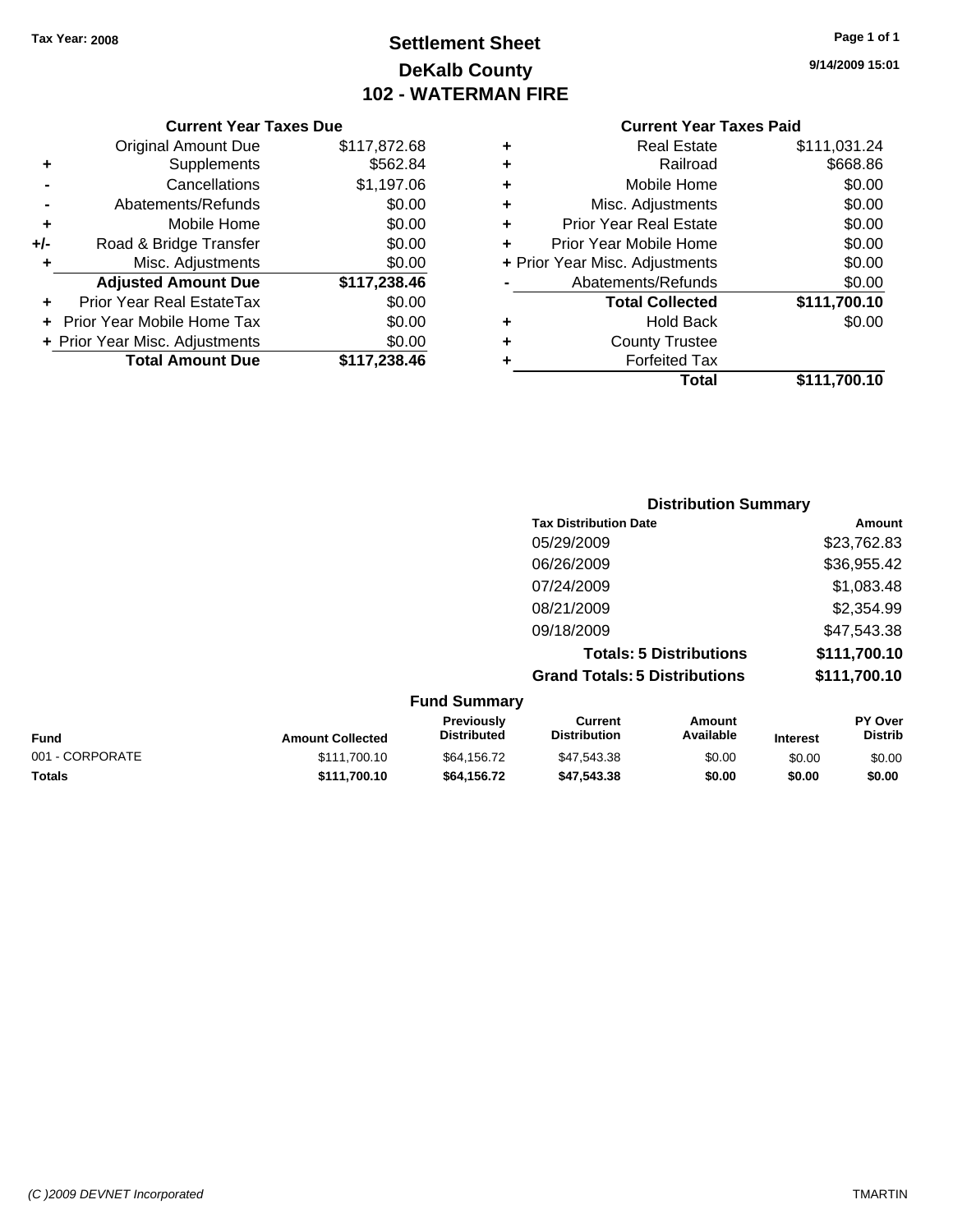## **Settlement Sheet Tax Year: 2008 Page 1 of 1 DeKalb County 103 - EARLVILLE LIBRARY DISTRICT**

**9/14/2009 15:01**

## **Current Year Taxes Paid**

|     | <b>Current Year Taxes Due</b>     |            |
|-----|-----------------------------------|------------|
|     | <b>Original Amount Due</b>        | \$2,903.32 |
| ٠   | Supplements                       | \$0.00     |
|     | Cancellations                     | \$0.00     |
|     | Abatements/Refunds                | \$0.00     |
| ٠   | Mobile Home                       | \$0.00     |
| +/- | Road & Bridge Transfer            | \$0.00     |
|     | Misc. Adjustments                 | \$0.00     |
|     | <b>Adjusted Amount Due</b>        | \$2,903.32 |
| ÷   | Prior Year Real EstateTax         | \$0.00     |
|     | <b>Prior Year Mobile Home Tax</b> | \$0.00     |
|     | + Prior Year Misc. Adjustments    | \$0.00     |
|     | <b>Total Amount Due</b>           | \$2,903.32 |
|     |                                   |            |

| \$2,714.87 |
|------------|
| \$0.00     |
| \$0.00     |
| \$0.00     |
| \$0.00     |
| \$0.00     |
| \$0.00     |
| \$0.00     |
| \$2,714.87 |
| \$0.00     |
|            |
|            |
| \$2.714.87 |
|            |

| <b>Distribution Summary</b>          |            |
|--------------------------------------|------------|
| <b>Tax Distribution Date</b>         | Amount     |
| 05/29/2009                           | \$452.51   |
| 06/26/2009                           | \$1,174.30 |
| 07/24/2009                           | \$57.30    |
| 08/21/2009                           | \$39.81    |
| 09/18/2009                           | \$990.95   |
| <b>Totals: 5 Distributions</b>       | \$2,714.87 |
| <b>Grand Totals: 5 Distributions</b> | \$2,714.87 |

|                                                     |                         | <b>Fund Summary</b>              |                                |                     |                 |                                  |
|-----------------------------------------------------|-------------------------|----------------------------------|--------------------------------|---------------------|-----------------|----------------------------------|
| <b>Fund</b>                                         | <b>Amount Collected</b> | Previously<br><b>Distributed</b> | Current<br><b>Distribution</b> | Amount<br>Available | <b>Interest</b> | <b>PY Over</b><br><b>Distrib</b> |
| 001 - CORPORATE                                     | \$1,787.62              | \$1,135.13                       | \$652.49                       | \$0.00              | \$0.00          | \$0.00                           |
| 004 - OPERATIONS & MAINTENANCE                      | \$238.36                | \$151.36                         | \$87.00                        | \$0.00              | \$0.00          | \$0.00                           |
| 027 - AUDIT                                         | \$19.93                 | \$12.65                          | \$7.28                         | \$0.00              | \$0.00          | \$0.00                           |
| 031 - WORKING CASH                                  | \$551.85                | \$350.42                         | \$201.43                       | \$0.00              | \$0.00          | \$0.00                           |
| 035 - TORT JUDGMENTS, LIABILITY<br><b>INSURANCE</b> | \$11.09                 | \$7.04                           | \$4.05                         | \$0.00              | \$0.00          | \$0.00                           |
| 047 - SOCIAL SECURITY                               | \$106.02                | \$67.32                          | \$38.70                        | \$0.00              | \$0.00          | \$0.00                           |
| <b>Totals</b>                                       | \$2,714.87              | \$1,723.92                       | \$990.95                       | \$0.00              | \$0.00          | \$0.00                           |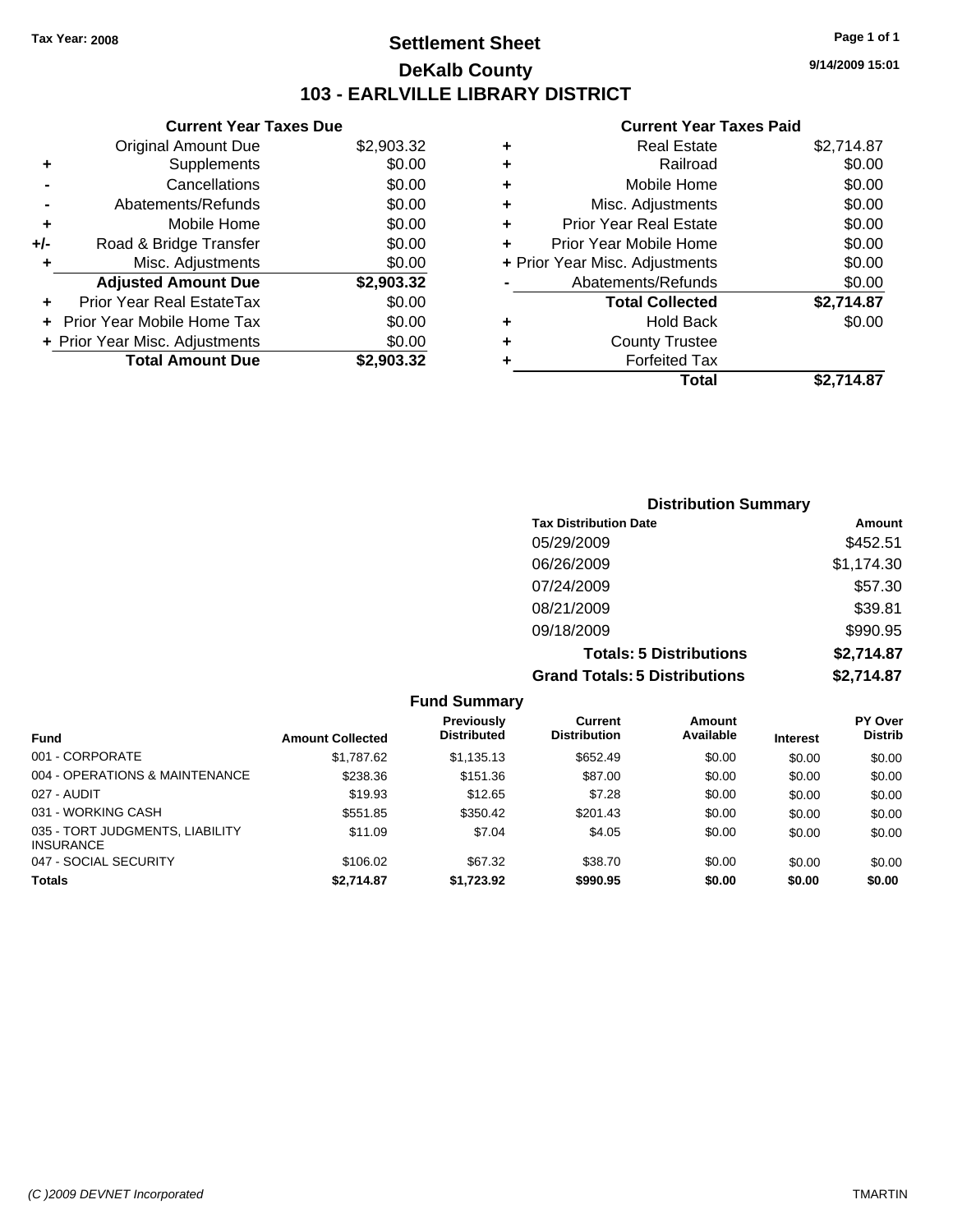## **Settlement Sheet Tax Year: 2008 Page 1 of 1 DeKalb County 110 - DEKALB PARK**

#### **Current Year Taxes Due**

|       | <b>Original Amount Due</b>     | \$3,339,925.59 |
|-------|--------------------------------|----------------|
| ٠     | Supplements                    | \$56,982.08    |
|       | Cancellations                  | \$140,714.42   |
|       | Abatements/Refunds             | \$0.00         |
| ÷     | Mobile Home                    | \$0.00         |
| $+/-$ | Road & Bridge Transfer         | \$0.00         |
|       | Misc. Adjustments              | \$922.52       |
|       | <b>Adjusted Amount Due</b>     | \$3,257,115.77 |
|       | Prior Year Real EstateTax      | \$246.61       |
|       | Prior Year Mobile Home Tax     | \$0.00         |
|       | + Prior Year Misc. Adjustments | \$0.00         |
|       | <b>Total Amount Due</b>        | \$3,257,362.38 |
|       |                                |                |

## **Current Year Taxes Paid**

|   | Total                          | \$3,109,194.65 |
|---|--------------------------------|----------------|
| ٠ | <b>Forfeited Tax</b>           |                |
| ٠ | <b>County Trustee</b>          |                |
| ٠ | <b>Hold Back</b>               | \$0.00         |
|   | <b>Total Collected</b>         | \$3,109,194.65 |
|   | Abatements/Refunds             | \$0.00         |
|   | + Prior Year Misc. Adjustments | \$0.00         |
| ÷ | Prior Year Mobile Home         | \$0.00         |
| ٠ | <b>Prior Year Real Estate</b>  | \$246.61       |
| ٠ | Misc. Adjustments              | \$922.52       |
| ÷ | Mobile Home                    | \$0.00         |
| ٠ | Railroad                       | \$3,553.08     |
| ٠ | <b>Real Estate</b>             | \$3,104,472.44 |

## **Distribution Summary**

| <b>Tax Distribution Date</b>         | Amount         |
|--------------------------------------|----------------|
| 05/29/2009                           | \$703,096.91   |
| 06/26/2009                           | \$916,321.43   |
| 07/24/2009                           | \$27,232.85    |
| 08/21/2009                           | \$115,007.68   |
| 09/18/2009                           | \$1,347,535.78 |
| <b>Totals: 5 Distributions</b>       | \$3,109,194.65 |
| <b>Grand Totals: 5 Distributions</b> | \$3,109,194.65 |

## **Fund Summary**

|                                         |                         | <b>Previously</b>  | Current             | Amount    |                 | <b>PY Over</b> |
|-----------------------------------------|-------------------------|--------------------|---------------------|-----------|-----------------|----------------|
| <b>Fund</b>                             | <b>Amount Collected</b> | <b>Distributed</b> | <b>Distribution</b> | Available | <b>Interest</b> | <b>Distrib</b> |
| 001 - CORPORATE                         | \$813,635.87            | \$461,003.27       | \$352,632.60        | \$0.00    | \$0.00          | \$0.00         |
| 003 - BONDS AND INTEREST                | \$1,035,772.23          | \$586.864.94       | \$448,907.29        | \$0.00    | \$0.00          | \$0.00         |
| $005 - I. M. R. F.$                     | \$156,451.55            | \$88,644.90        | \$67,806.65         | \$0.00    | \$0.00          | \$0.00         |
| 027 - AUDIT                             | \$22,358.23             | \$12,668.09        | \$9,690.14          | \$0.00    | \$0.00          | \$0.00         |
| 035 - TORT JUDGEMENTS/LIABILITY<br>INS. | \$103.371.38            | \$58.569.87        | \$44,801.51         | \$0.00    | \$0.00          | \$0.00         |
| 047 - SOCIAL SECURITY                   | \$168,509.01            | \$95,476.62        | \$73,032.39         | \$0.00    | \$0.00          | \$0.00         |
| 060 - UNEMPLOYMENT INSURANCE            | \$9,330.69              | \$5.286.74         | \$4,043.95          | \$0.00    | \$0.00          | \$0.00         |
| 062 - WORKERS COMPENSATION              | \$73.560.44             | \$41.679.09        | \$31,881.35         | \$0.00    | \$0.00          | \$0.00         |
| 122 - RECREATION                        | \$381,734.48            | \$216,289.42       | \$165,445.06        | \$0.00    | \$0.00          | \$0.00         |
| 123 - AQUARIUM AND MUSEUM               | \$112,643.01            | \$63,823.13        | \$48,819.88         | \$0.00    | \$0.00          | \$0.00         |
| 126 - REC PROGRAMS/HANDICAPPED          | \$231,827,76            | \$131.352.80       | \$100.474.96        | \$0.00    | \$0.00          | \$0.00         |
| <b>Totals</b>                           | \$3,109,194.65          | \$1,761,658.87     | \$1,347,535.78      | \$0.00    | \$0.00          | \$0.00         |

## **Miscellaneous Adjustment Detail**

# **Year Source Account Type Amount Adjustment Description**

**Totals \$922.52 2 entries**

2008 RE - Real Estate Back Tax Collected \$4.32 Eagle Homes Redemption 08-03-400-020 by TBA 2008 RE - Real Estate Paymt In Lieu of Tax S918.20 HOUSING AUTHORITY by TBA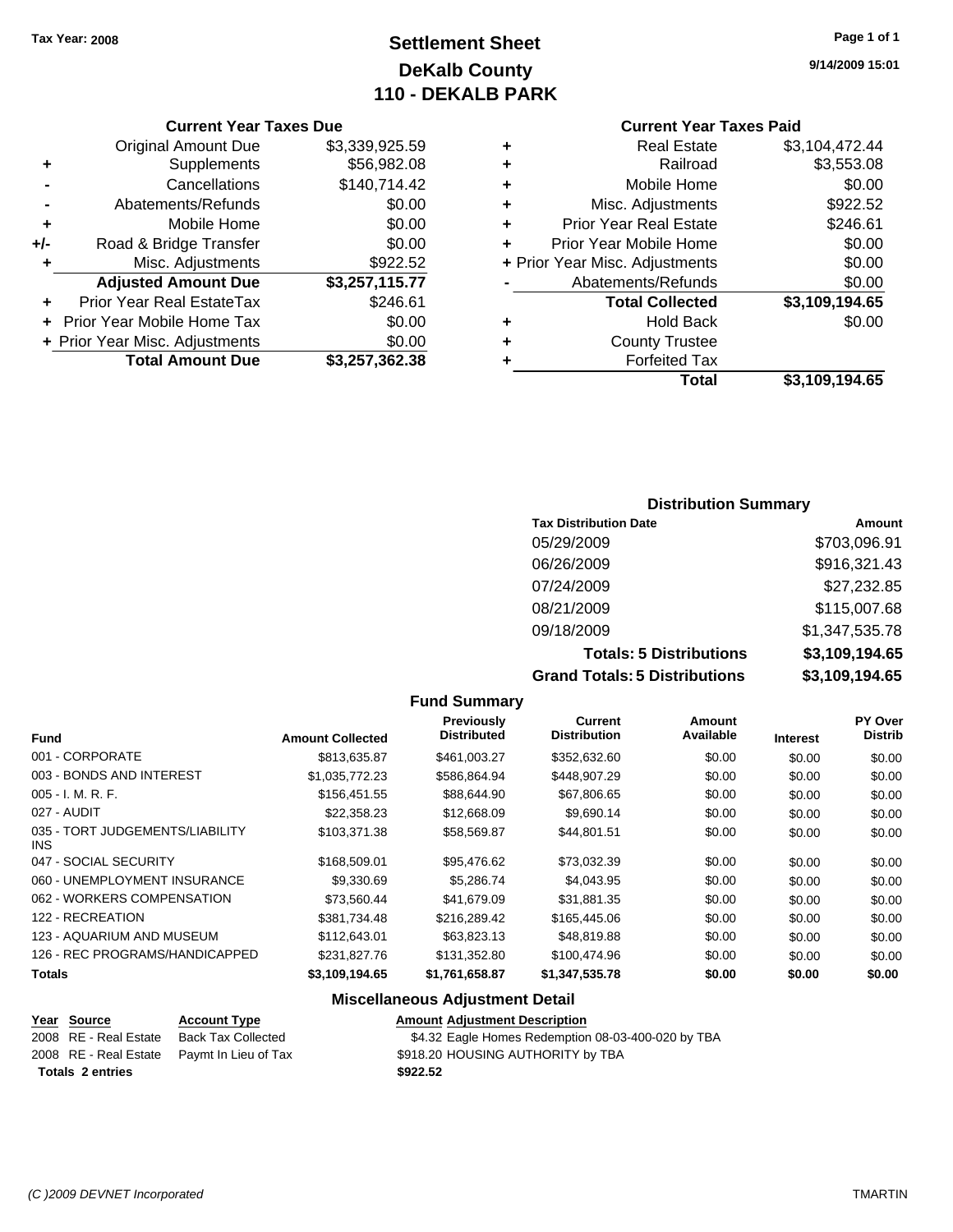## **Settlement Sheet Tax Year: 2008 Page 1 of 1 DeKalb County 111 - FRANKLIN TWP PARK**

**9/14/2009 15:01**

#### **Current Year Taxes Paid**

|     | <b>Current Year Taxes Due</b>  |             |  |  |  |
|-----|--------------------------------|-------------|--|--|--|
|     | <b>Original Amount Due</b>     | \$35,748.75 |  |  |  |
| ÷   | Supplements                    | \$246.18    |  |  |  |
|     | Cancellations                  | \$291.34    |  |  |  |
|     | Abatements/Refunds             | \$0.24      |  |  |  |
| ٠   | Mobile Home                    | \$0.00      |  |  |  |
| +/- | Road & Bridge Transfer         | \$0.00      |  |  |  |
|     | Misc. Adjustments              | \$0.00      |  |  |  |
|     | <b>Adjusted Amount Due</b>     | \$35,703.35 |  |  |  |
| ٠   | Prior Year Real EstateTax      | (\$4.18)    |  |  |  |
|     | Prior Year Mobile Home Tax     | \$0.00      |  |  |  |
|     | + Prior Year Misc. Adjustments | \$0.00      |  |  |  |
|     | <b>Total Amount Due</b>        | \$35,699.17 |  |  |  |
|     |                                |             |  |  |  |

| ٠ | <b>Real Estate</b>             | \$33,385.01 |
|---|--------------------------------|-------------|
| ٠ | Railroad                       | \$267.16    |
| ٠ | Mobile Home                    | \$0.00      |
| ٠ | Misc. Adjustments              | \$0.00      |
| ÷ | <b>Prior Year Real Estate</b>  | (\$4.18)    |
| ٠ | Prior Year Mobile Home         | \$0.00      |
|   | + Prior Year Misc. Adjustments | \$0.00      |
|   | Abatements/Refunds             | \$0.24      |
|   | <b>Total Collected</b>         | \$33,647.75 |
| ٠ | <b>Hold Back</b>               | \$0.00      |
| ٠ | <b>County Trustee</b>          |             |
| ٠ | <b>Forfeited Tax</b>           |             |
|   | Total                          | \$33,647.75 |
|   |                                |             |

|                                 |                         |                                  | <b>Distribution Summary</b>           |                                |                 |                           |
|---------------------------------|-------------------------|----------------------------------|---------------------------------------|--------------------------------|-----------------|---------------------------|
|                                 |                         |                                  | <b>Tax Distribution Date</b>          |                                |                 | Amount                    |
|                                 |                         |                                  | 05/29/2009                            |                                |                 | \$9,520.93                |
|                                 |                         |                                  | 06/26/2009                            |                                |                 | \$8,582.81                |
|                                 |                         |                                  | 07/24/2009                            |                                |                 | \$261.94                  |
|                                 |                         |                                  | 08/21/2009                            |                                |                 | \$784.25                  |
|                                 |                         |                                  | 09/18/2009                            |                                |                 | \$14,497.82               |
|                                 |                         |                                  |                                       | <b>Totals: 5 Distributions</b> |                 | \$33,647.75               |
|                                 |                         |                                  | <b>Grand Totals: 5 Distributions</b>  |                                |                 | \$33,647.75               |
|                                 |                         | <b>Fund Summary</b>              |                                       |                                |                 |                           |
| <b>Fund</b>                     | <b>Amount Collected</b> | Previously<br><b>Distributed</b> | <b>Current</b><br><b>Distribution</b> | <b>Amount</b><br>Available     | <b>Interest</b> | PY Over<br><b>Distrib</b> |
| 001 - CORPORATE                 | \$29,637.92             | \$16,867.82                      | \$12,770.10                           | \$0.00                         | \$0.00          | \$0.00                    |
| 035 - TORT JUDGEMENTS/LIABILITY | \$4,009.83              | \$2,282.11                       | \$1,727.72                            | \$0.00                         | \$0.00          | \$0.00                    |

## **Totals \$33,647.75 \$19,149.93 \$14,497.82 \$0.00 \$0.00 \$0.00 Abatement Detail**

| Year Source           | <b>Account Tvi</b> |
|-----------------------|--------------------|
| 2008 RE - Real Estate | <b>RE</b> Abateme  |
| _                     |                    |

INS

**Totals \$0.24 1 entries**

**PE Source Account Adjustment Description** 2008 PTAB Galbriath by TBA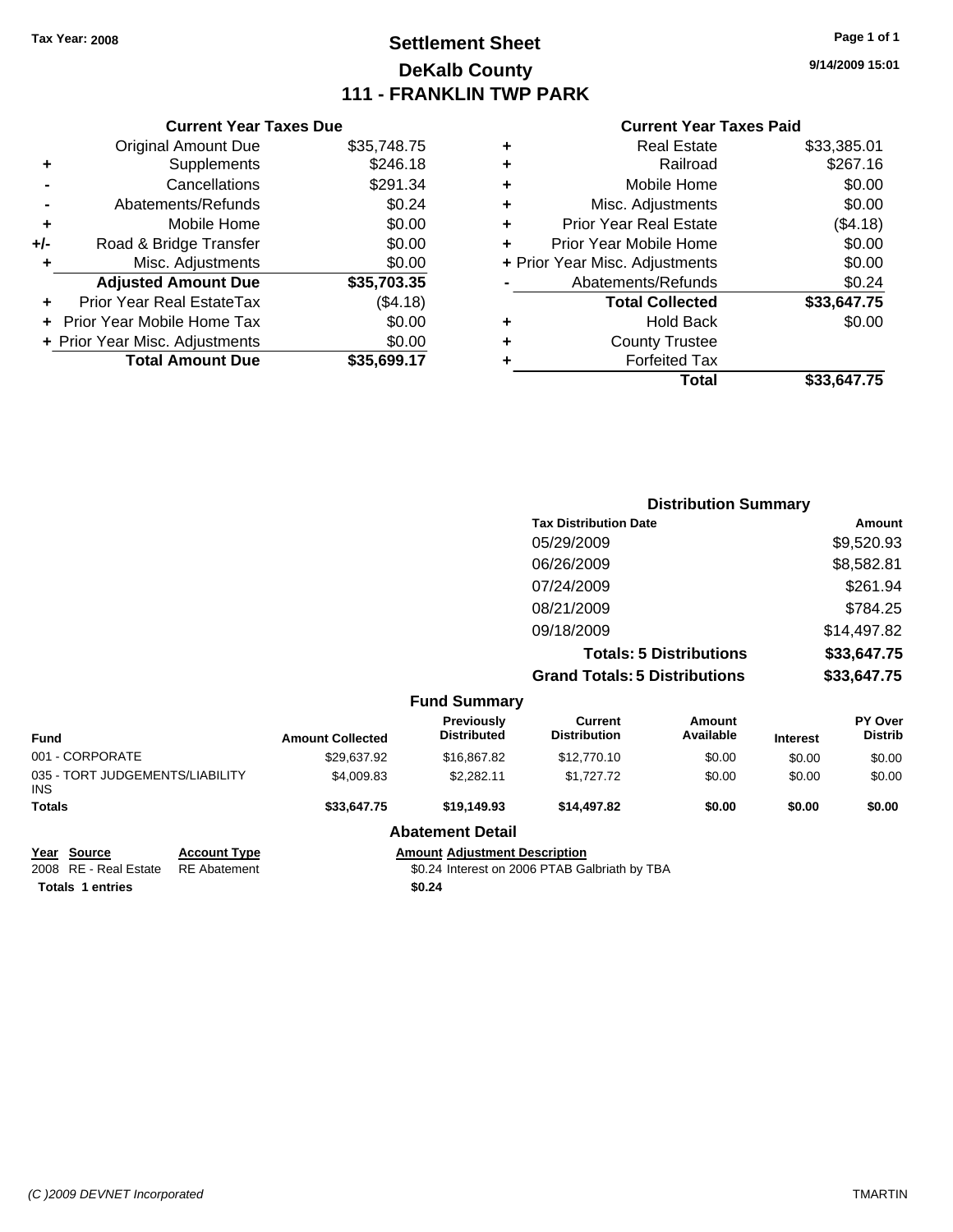Original Amount Due

**Adjusted Amount Due** 

**Total Amount Due** 

**+** Supplements **-** Cancellations **-** Abatements/Refunds **+** Mobile Home **+/-** Road & Bridge Transfer **+** Misc. Adjustments

**+** Prior Year Real EstateTax **+** Prior Year Mobile Home Tax **+ Prior Year Misc. Adjustments** 

## **Settlement Sheet Tax Year: 2008 Page 1 of 1 DeKalb County 112 - GENOA TWP PARK**

## **9/14/2009 15:01**

| <b>Current Year Taxes Paid</b> |  |
|--------------------------------|--|
|--------------------------------|--|

| <b>Current Year Taxes Due</b> |              |   | <b>Current Year Taxes Paid</b> |              |  |
|-------------------------------|--------------|---|--------------------------------|--------------|--|
| ıl Amount Due                 | \$555,149.27 | ÷ | <b>Real Estate</b>             | \$522,850.50 |  |
| Supplements                   | \$4,884.64   | ٠ | Railroad                       | \$2,735.68   |  |
| Cancellations                 | \$8,219.55   | ÷ | Mobile Home                    | \$0.00       |  |
| าents/Refunds                 | \$4.30       | ÷ | Misc. Adjustments              | \$0.00       |  |
| Mobile Home                   | \$0.00       | ÷ | <b>Prior Year Real Estate</b>  | (\$71.56)    |  |
| ridge Transfer                | \$0.00       | ÷ | Prior Year Mobile Home         | \$0.00       |  |
| . Adjustments                 | \$0.00       |   | + Prior Year Misc. Adjustments | \$0.00       |  |
| <b>Amount Due</b>             | \$551,810.06 |   | Abatements/Refunds             | \$4.30       |  |
| eal EstateTax                 | (\$71.56)    |   | <b>Total Collected</b>         | \$525,510.32 |  |
| pile Home Tax                 | \$0.00       | ÷ | <b>Hold Back</b>               | \$0.00       |  |
| . Adjustments                 | \$0.00       | ÷ | <b>County Trustee</b>          |              |  |
| <b>Amount Due</b>             | \$551,738.50 | ٠ | <b>Forfeited Tax</b>           |              |  |
|                               |              |   | Total                          | \$525,510.32 |  |

#### **Distribution Summary**

| <b>Tax Distribution Date</b>         | Amount       |
|--------------------------------------|--------------|
| 05/29/2009                           | \$138,904.10 |
| 06/26/2009                           | \$137,128.76 |
| 07/24/2009                           | \$6,153.31   |
| 08/21/2009                           | \$14,084.56  |
| 09/18/2009                           | \$229,239.59 |
| <b>Totals: 5 Distributions</b>       | \$525,510.32 |
| <b>Grand Totals: 5 Distributions</b> | \$525,510.32 |

**Fund Summary Fund Interest Amount Collected Distributed PY Over Distrib Amount Available Current Distribution Previously** 001 - CORPORATE \$107,921.44 \$60,843.66 \$47,077.78 \$0.00 \$0.00 \$0.00 003 - BONDS AND INTEREST  $$229,700.55$  \$129,499.93 \$100,200.62 \$0.00 \$0.00 \$0.00 005 - I. M. R. F. \$16,989.21 \$9,578.12 \$7,411.09 \$0.00 \$0.00 \$0.00 027 - AUDIT \$3,791.56 \$2,137.59 \$1,653.97 \$0.00 \$0.00 \$0.00 035 - TORT JUDGEMENTS/LIABILITY INS \$11,133.98 \$6,277.08 \$4,856.90 \$0.00 \$0.00 \$0.00 047 - SOCIAL SECURITY \$23,672.17 \$13,345.83 \$10,326.34 \$0.00 \$0.00 \$0.00 060 - UNEMPLOYMENT INSURANCE  $$0.00$   $$0.00$   $$0.00$   $$0.00$   $$0.00$   $$0.00$   $$0.00$ 062 - WORKERS COMPENSATION \$0.00 \$0.00 \$0.00 \$0.00 \$0.00 \$0.00 \$0.00 \$0.00 \$0.00 \$0.00 122 - RECREATION \$80,470.32 \$45,367.33 \$35,102.99 \$0.00 \$0.00 \$0.00 126 - REC PROGRAMS/HANDICAPPED \$47,991.72 \$27,056.64 \$20,935.08 \$0.00 \$0.00 \$0.00 \$0.00 143 - MEDICARE \$3,839.37 \$2,164.55 \$1,674.82 \$0.00 \$0.00 \$0.00 **Totals \$525,510.32 \$296,270.73 \$229,239.59 \$0.00 \$0.00 \$0.00 Abatement Detail**

| Year Source                        | <b>Account Type</b> | Amount |
|------------------------------------|---------------------|--------|
| 2008 RE - Real Estate RE Abatement |                     | \$4.30 |
| <b>Totals 1 entries</b>            |                     | \$4.30 |

**Amount Adjustment Description** 

\$4.30 Interest on 2006 PTAB-Chamberlain Park Apts. by TBA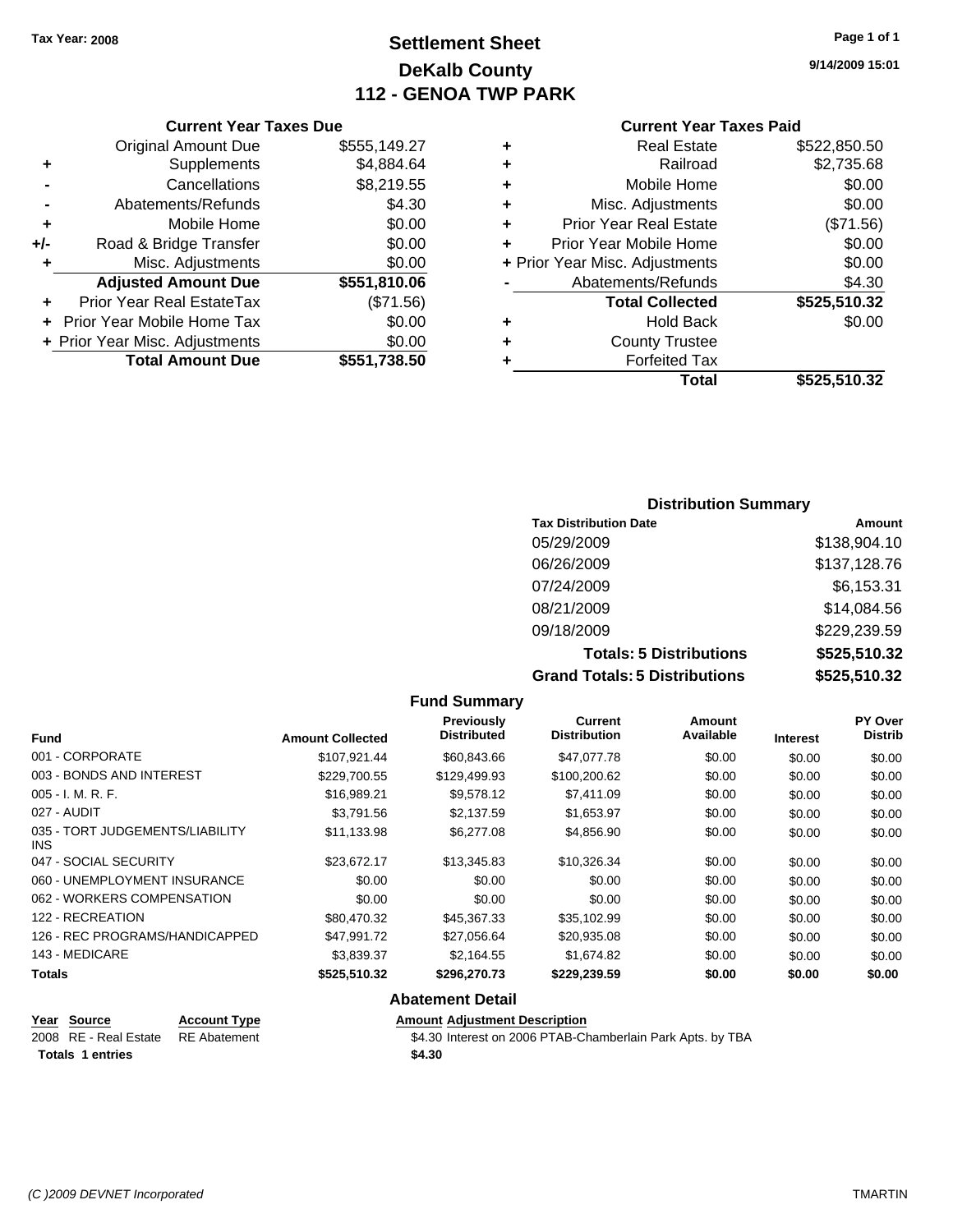## **Settlement Sheet Tax Year: 2008 Page 1 of 1 DeKalb County 113 - KINGSTON TWP PARK**

**9/14/2009 15:01**

#### **Current Year Taxes Paid**

## **Distribution Summary Tax Distribution Date Amount** 05/29/2009 \$11,196.78 06/26/2009 \$11,154.26 07/24/2009 \$555.14 08/21/2009 \$905.33 09/18/2009 \$18,595.31 **Totals: 5 Distributions \$42,406.82 Grand Totals: 5 Distributions \$42,406.82**

|                                               |                         | <b>Fund Summary</b>                     |                                |                     |                 |                                  |
|-----------------------------------------------|-------------------------|-----------------------------------------|--------------------------------|---------------------|-----------------|----------------------------------|
| <b>Fund</b>                                   | <b>Amount Collected</b> | <b>Previously</b><br><b>Distributed</b> | Current<br><b>Distribution</b> | Amount<br>Available | <b>Interest</b> | <b>PY Over</b><br><b>Distrib</b> |
| 001 - CORPORATE                               | \$31,613.02             | \$17.750.77                             | \$13.862.25                    | \$0.00              | \$0.00          | \$0.00                           |
| 035 - TORT JUDGEMENTS/LIABILITY<br><b>INS</b> | \$6,293.35              | \$3,533,73                              | \$2,759.62                     | \$0.00              | \$0.00          | \$0.00                           |
| 122 - RECREATION                              | \$4,500.45              | \$2,527.01                              | \$1.973.44                     | \$0.00              | \$0.00          | \$0.00                           |
| <b>Totals</b>                                 | \$42,406.82             | \$23,811.51                             | \$18,595.31                    | \$0.00              | \$0.00          | \$0.00                           |

## **-** Cancellations \$620.60 **-** Abatements/Refunds \$0.00 **+** Mobile Home \$0.00 **+/-** Road & Bridge Transfer \$0.00 **+** Misc. Adjustments \$0.00 **Adjusted Amount Due \$44,463.41 +** Prior Year Real EstateTax \$0.00 **+** Prior Year Mobile Home Tax \$0.00 **+ Prior Year Misc. Adjustments**  $$0.00$

**Current Year Taxes Due** Original Amount Due \$44,603.05

**Total Amount Due \$44,463.41**

**+** Supplements \$480.96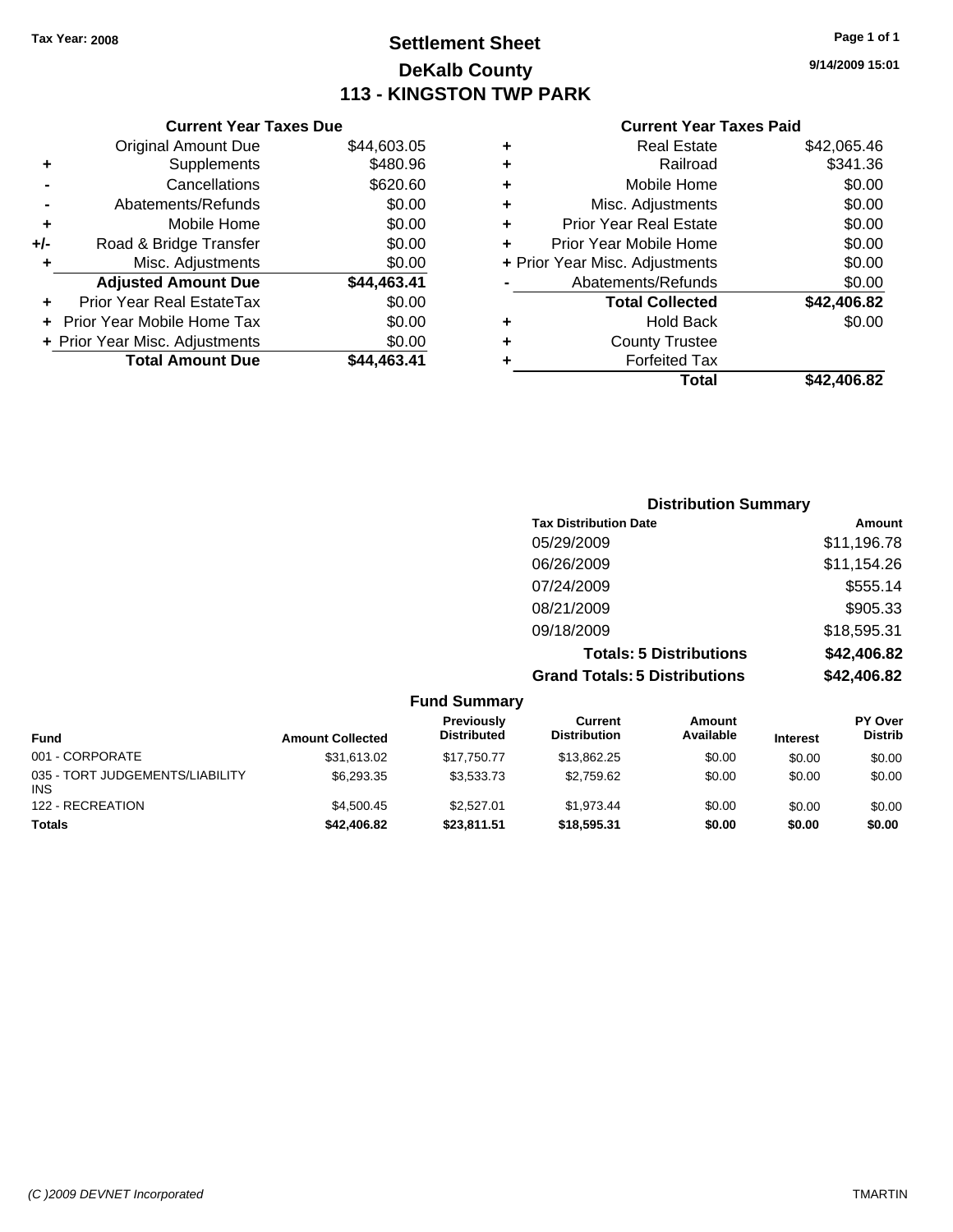## **Settlement Sheet Tax Year: 2008 Page 1 of 1 DeKalb County 114 - SANDWICH PARK**

**9/14/2009 15:01**

| <b>Current Year Taxes Due</b> |
|-------------------------------|
|-------------------------------|

|     | <b>Original Amount Due</b>     | \$416,607.31 |
|-----|--------------------------------|--------------|
| ٠   | Supplements                    | \$1,403.25   |
|     | Cancellations                  | \$1,613.09   |
|     | Abatements/Refunds             | \$0.00       |
| ÷   | Mobile Home                    | \$0.00       |
| +/- | Road & Bridge Transfer         | \$0.00       |
| ٠   | Misc. Adjustments              | \$0.00       |
|     | <b>Adjusted Amount Due</b>     | \$416,397.47 |
|     | Prior Year Real EstateTax      | \$142.14     |
|     | Prior Year Mobile Home Tax     | \$0.00       |
|     | + Prior Year Misc. Adjustments | \$0.00       |
|     | <b>Total Amount Due</b>        | \$416,539.61 |
|     |                                |              |

#### **Current Year Taxes Paid**

| ٠ | <b>Real Estate</b>             | \$391,674.23 |
|---|--------------------------------|--------------|
| ٠ | Railroad                       | \$198.41     |
| ٠ | Mobile Home                    | \$0.00       |
| ٠ | Misc. Adjustments              | \$0.00       |
| ٠ | <b>Prior Year Real Estate</b>  | \$142.14     |
| ٠ | Prior Year Mobile Home         | \$0.00       |
|   | + Prior Year Misc. Adjustments | \$0.00       |
|   | Abatements/Refunds             | \$0.00       |
|   | <b>Total Collected</b>         | \$392,014.78 |
| ٠ | <b>Hold Back</b>               | \$0.00       |
| ٠ | <b>County Trustee</b>          |              |
| ٠ | <b>Forfeited Tax</b>           |              |
|   | Total                          | \$392,014.78 |

## **Distribution Summary**

| <b>Tax Distribution Date</b>         | Amount       |
|--------------------------------------|--------------|
| 05/29/2009                           | \$92,687.69  |
| 06/26/2009                           | \$117,883.19 |
| 07/24/2009                           | \$6,411.79   |
| 08/21/2009                           | \$11,557.24  |
| 09/18/2009                           | \$163,474.87 |
| <b>Totals: 5 Distributions</b>       | \$392,014.78 |
| <b>Grand Totals: 5 Distributions</b> | \$392,014.78 |

**Fund Summary Fund Interest Amount Collected Distributed PY Over Distrib Amount Available Current Distribution Previously** 001 - CORPORATE \$122,614.77 \$71,482.94 \$51,131.83 \$0.00 \$0.00 \$0.00 003 - BONDS AND INTEREST 60.00 \$90,291.20 \$52,638.69 \$37,652.51 \$0.00 \$0.00 \$0.00 005 - I. M. R. F. \$20,456.51 \$11,925.90 \$8,530.61 \$0.00 \$0.00 \$0.00 027 - AUDIT \$5,737.13 \$3,344.68 \$2,392.45 \$0.00 \$0.00 \$0.00 035 - TORT JUDGEMENTS/LIABILITY INS  $$20,456.51$   $$11,925.90$   $$8,530.61$   $$0.00$   $$0.00$   $$0.00$ 047 - SOCIAL SECURITY \$10,643.61 \$6,205.10 \$4,438.51 \$0.00 \$0.00 \$0.00 060 - UNEMPLOYMENT INSURANCE  $$4,107.13$   $$2,394.40$   $$1,712.73$   $$0.00$   $$0.00$   $$0.00$ 109 - PRIOR YEAR ADJUSTMENT  $$-533.14$   $$-310.81$   $$-222.33$   $$0.00$   $$0.00$   $$0.00$ 122 - RECREATION \$114,133.93 \$66,538.71 \$47,595.22 \$0.00 \$0.00 \$0.00 125 - PAVING & LIGHTING, STREETS  $$4,107.13$   $$2,394.40$   $$1,712.73$   $$0.00$   $$0.00$   $$0.00$ **Totals \$392,014.78 \$228,539.91 \$163,474.87 \$0.00 \$0.00 \$0.00**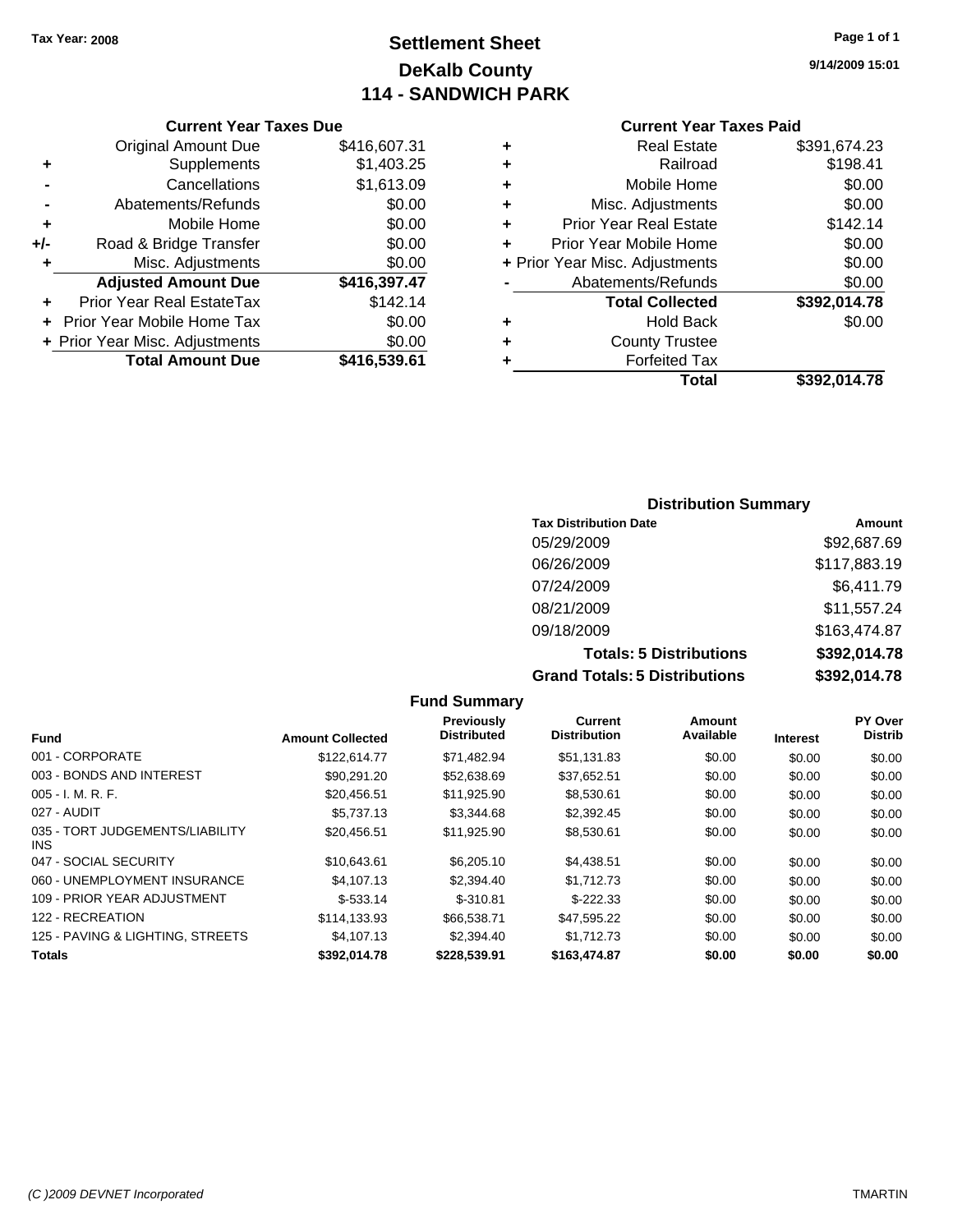## **Settlement Sheet Tax Year: 2008 Page 1 of 2 DeKalb County 115 - SYCAMORE PARK**

**9/14/2009 15:01**

#### **Current Year Taxes Paid**

| ٠ | Real Estate                    | \$1,851,575.29 |
|---|--------------------------------|----------------|
| ٠ | Railroad                       | \$0.00         |
| ٠ | Mobile Home                    | \$0.00         |
| ÷ | Misc. Adjustments              | \$437.00       |
| ÷ | <b>Prior Year Real Estate</b>  | (\$90.75)      |
| ÷ | Prior Year Mobile Home         | \$0.00         |
|   | + Prior Year Misc. Adjustments | \$0.00         |
|   | Abatements/Refunds             | \$5.34         |
|   | <b>Total Collected</b>         | \$1,851,916.20 |
| ٠ | <b>Hold Back</b>               | \$0.00         |
| ٠ | <b>County Trustee</b>          |                |
|   | <b>Forfeited Tax</b>           |                |
|   | <b>Total</b>                   | \$1.851.916.20 |

## **Current Year Taxes Due** Original Amount Due \$1,958,402.75

|     | <b>Total Amount Due</b>        | \$1,953,336.97 |
|-----|--------------------------------|----------------|
|     | + Prior Year Misc. Adjustments | \$0.00         |
|     | + Prior Year Mobile Home Tax   | \$0.00         |
|     | Prior Year Real EstateTax      | (\$90.75)      |
|     | <b>Adjusted Amount Due</b>     | \$1,953,427.72 |
| ÷   | Misc. Adjustments              | \$437.00       |
| +/- | Road & Bridge Transfer         | \$0.00         |
| ÷   | Mobile Home                    | \$0.00         |
|     | Abatements/Refunds             | \$5.34         |
|     | Cancellations                  | \$24,118.54    |
|     | Supplements                    | \$18,711.85    |

#### **Distribution Summary**

| <b>Tax Distribution Date</b>         | Amount         |
|--------------------------------------|----------------|
| 05/29/2009                           | \$429,956.21   |
| 06/26/2009                           | \$539,537.92   |
| 07/24/2009                           | \$18,232.95    |
| 08/21/2009                           | \$49,989.31    |
| 09/18/2009                           | \$814,199.81   |
| <b>Totals: 5 Distributions</b>       | \$1,851,916.20 |
| <b>Grand Totals: 5 Distributions</b> | \$1,851,916.20 |

**Fund Summary Fund Interest Amount Collected Distributed PY Over Distrib Amount Available Current Distribution Previously** 001 - CORPORATE \$448,491.54 \$251,311.07 \$197,180.47 \$0.00 \$0.00 \$0.00 003 - BONDS AND INTEREST 6499,709.94 \$280,011.15 \$219,698.79 \$0.00 \$0.00 \$0.00 005 - I. M. R. F. \$76,602.67 \$42,924.10 \$33,678.57 \$0.00 \$0.00 \$0.00 014 - POLICE PROTECTION  $$0.00$  \$0.00 \$0.00 \$0.00 \$0.00 \$0.00 \$0.00 \$0.00 027 - AUDIT \$17,043.18 \$9,550.10 \$7,493.08 \$0.00 \$0.00 \$0.00 035 - TORT JUDGEMENTS/LIABILITY INS \$122,932.05 \$68,884.65 \$54,047.40 \$0.00 \$0.00 \$0.00 039 - PLAYGROUND AND RECREATION COMM  $$279,591.19$   $$156,668.19$   $$122,923.00$  \$0.00 \$0.00 \$0.00 047 - SOCIAL SECURITY \$80,369.46 \$45,034.82 \$35,334.64 \$0.00 \$0.00 \$0.00 122 - RECREATION \$249,630.88 \$139,880.01 \$109,750.87 \$0.00 \$0.00 \$0.00 125 - PAVING & LIGHTING, STREETS  $$0.00$  \$0.00 \$0.00 \$0.00 \$0.00 \$0.00 \$0.00 \$0.00 126 - REC PROGRAMS/HANDICAPPED \$77,545.29 \$43,452.30 \$34,092.99 \$0.00 \$0.00 \$0.00 **Totals \$1,851,916.20 \$1,037,716.39 \$814,199.81 \$0.00 \$0.00 \$0.00**

#### **Miscellaneous Adjustment Detail**

**Year Source Account Type Amount Adjustment Description**

2008 RE - Real Estate Paymt In Lieu of Tax S437.00 HOUSING AUTHORITY by TBA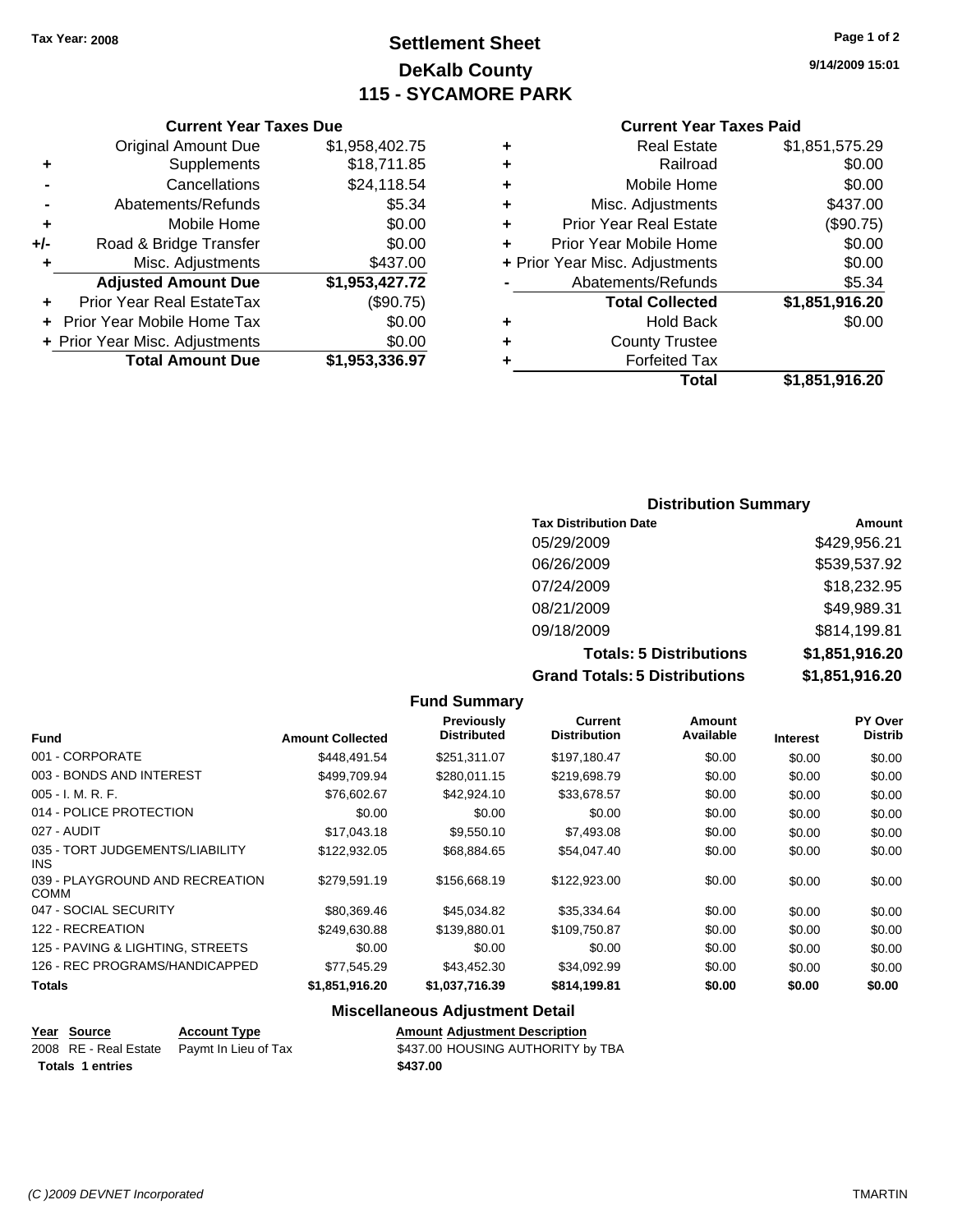## **Settlement Sheet Tax Year: 2008 Page 2 of 2 DeKalb County Abatement Detail**

**9/14/2009 15:01**

**Year Source Account Type Amount Adjustment Description**<br>2008 RE - Real Estate RE Abatement **Adjustment** \$5.34 Interest on 2006 PTAB-Sy

\$5.34 Interest on 2006 PTAB-Sycamore Meadows Apts. by TBA

**Totals \$5.34 1 entries**

*(C )2009 DEVNET Incorporated* TMARTIN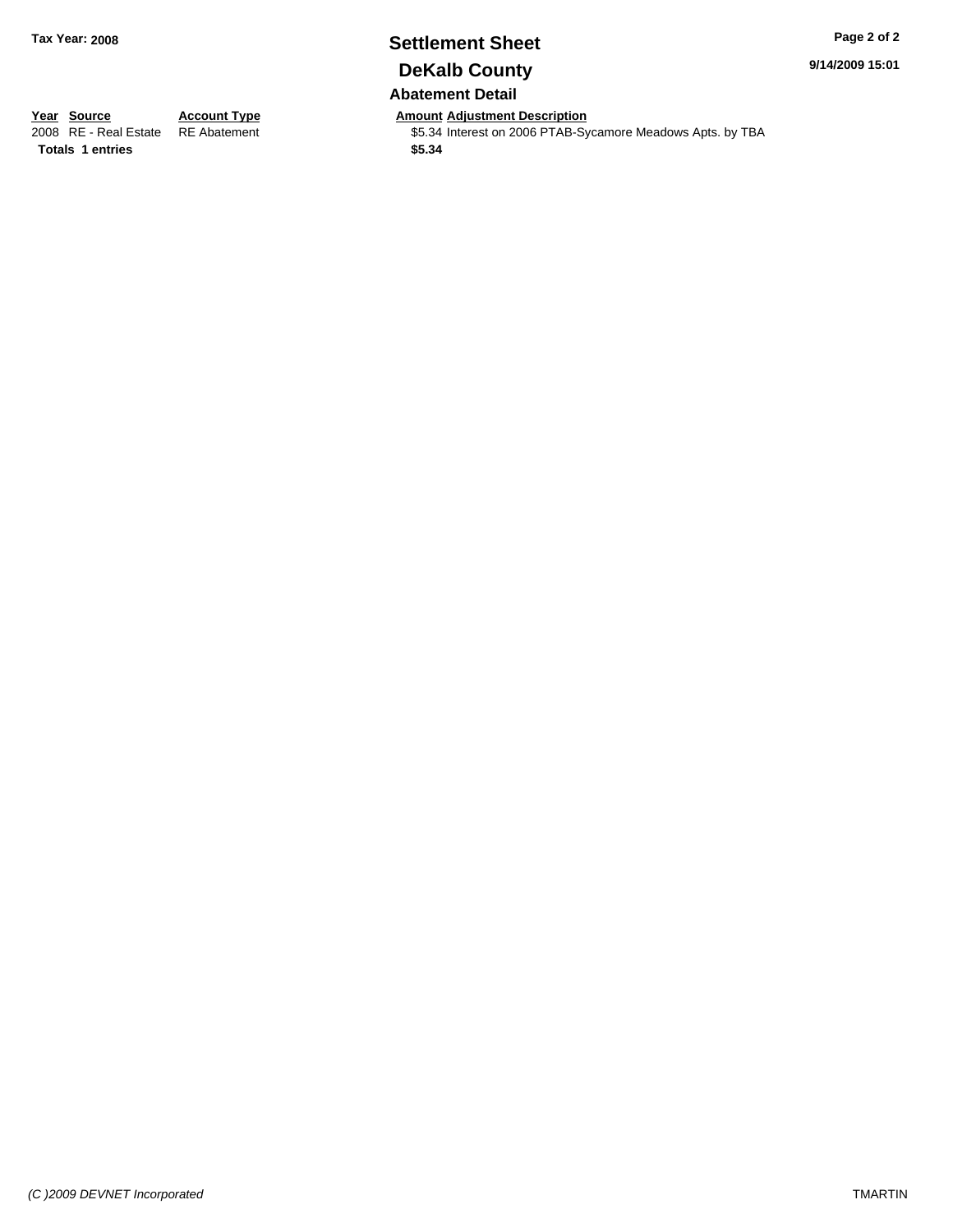## **Settlement Sheet Tax Year: 2008 Page 1 of 1 DeKalb County 120 - SCHOOL DISTRICT 1**

**9/14/2009 15:01**

#### **Current Year Taxes Due**

|       | <b>Original Amount Due</b>       | \$377,292.26 |
|-------|----------------------------------|--------------|
| ٠     | Supplements                      | \$2,935.10   |
|       | Cancellations                    | \$3,030.13   |
|       | Abatements/Refunds               | \$0.00       |
| ٠     | Mobile Home                      | \$0.00       |
| $+/-$ | Road & Bridge Transfer           | \$0.00       |
| ٠     | Misc. Adjustments                | \$0.00       |
|       | <b>Adjusted Amount Due</b>       | \$377,197.23 |
|       | <b>Prior Year Real EstateTax</b> | \$0.00       |
|       | Prior Year Mobile Home Tax       | \$0.00       |
|       | + Prior Year Misc. Adjustments   | \$0.00       |
|       | <b>Total Amount Due</b>          | \$377,197.23 |

#### **Current Year Taxes Paid**

| ٠ | <b>Real Estate</b>             | \$366,573.96 |
|---|--------------------------------|--------------|
| ٠ | Railroad                       | \$0.00       |
| ٠ | Mobile Home                    | \$0.00       |
| ٠ | Misc. Adjustments              | \$0.00       |
| ٠ | <b>Prior Year Real Estate</b>  | \$0.00       |
| ٠ | Prior Year Mobile Home         | \$0.00       |
|   | + Prior Year Misc. Adjustments | \$0.00       |
|   | Abatements/Refunds             | \$0.00       |
|   | <b>Total Collected</b>         | \$366,573.96 |
| ٠ | Hold Back                      | \$0.00       |
| ٠ | <b>County Trustee</b>          |              |
| ٠ | <b>Forfeited Tax</b>           |              |
|   | Total                          | \$366,573.96 |
|   |                                |              |

#### **Distribution Summary**

| <b>Tax Distribution Date</b>         | Amount       |
|--------------------------------------|--------------|
| 05/29/2009                           | \$50,566.41  |
| 06/26/2009                           | \$160,600.43 |
| 07/24/2009                           | \$3,683.81   |
| 08/21/2009                           | \$5,326.77   |
| 09/18/2009                           | \$146,396.54 |
| <b>Totals: 5 Distributions</b>       | \$366,573.96 |
| <b>Grand Totals: 5 Distributions</b> | \$366,573.96 |

**Fund Summary Fund Interest Amount Collected Distributed PY Over Distrib Amount Available Current Distribution Previously** 002 - EDUCATION \$239,441.71 \$143,817.26 \$95,624.45 \$0.00 \$0.00 \$0.00 003 - BONDS AND INTEREST  $$33,090.99$   $$19,875.63$   $$13,215.36$   $$0.00$   $$0.00$   $$0.00$ 004 - OPERATIONS & MAINTENANCE \$36,837.03 \$22,125.64 \$14,711.39 \$0.00 \$0.00 \$0.00 \$0.00 005 - I. M. R. F. \$3,088.39 \$1,855.00 \$1,233.39 \$0.00 \$0.00 \$0.00 030 - TRANSPORTATION SYSTEM \$14,734.80 \$8,850.24 \$5,884.56 \$0.00 \$0.00 \$0.00 \$0.00 031 - WORKING CASH \$3,683.70 \$2,212.56 \$1,471.14 \$0.00 \$0.00 \$0.00 \$0.00 032 - FIRE PREV/SFTY/ENERGY \$3,683.70 \$2,212.56 \$1,471.14 \$0.00 \$0.00 \$0.00 \$0.00 033 - SPECIAL EDUCATION \$2,946.88 \$1,770.00 \$1,176.88 \$0.00 \$0.00 \$0.00 \$0.00 035 - TORT JUDGEMENTS/LIABILITY INS \$18,900.56 \$11,352.35 \$7,548.21 \$0.00 \$0.00 \$0.00 047 - SOCIAL SECURITY \$6,482.50 \$3,893.62 \$2,588.88 \$0.00 \$0.00 \$0.00 \$0.00 \$0.00 \$0.00 \$0.00 \$0.00 \$0.00 \$0.00 057 - LEASE/PURCHASE/RENTAL \$3,683.70 \$2,212.56 \$1,471.14 \$0.00 \$0.00 \$0.00 **Totals \$366,573.96 \$220,177.42 \$146,396.54 \$0.00 \$0.00 \$0.00**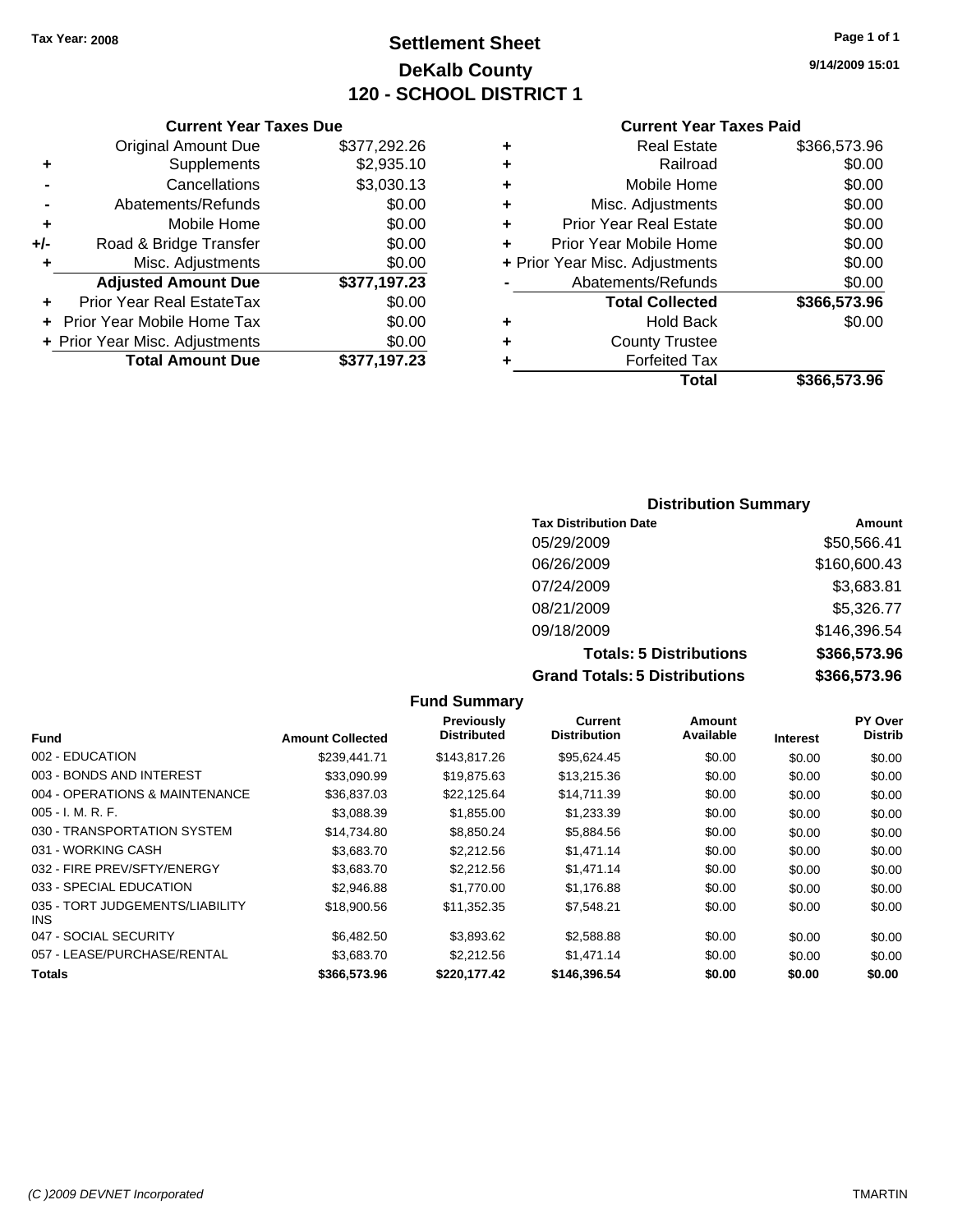## **Settlement Sheet Tax Year: 2008 Page 1 of 1 DeKalb County 121 - SCHOOL DISTRICT 9**

**9/14/2009 15:01**

**Total \$61,922.27**

#### **Current Year Taxes Paid**

|           |   | Total                          | \$61.922.27 |
|-----------|---|--------------------------------|-------------|
| 66,050.51 |   | <b>Forfeited Tax</b>           |             |
| \$0.00    | ÷ | <b>County Trustee</b>          |             |
| \$0.00    | ÷ | <b>Hold Back</b>               | \$0.00      |
| \$0.00    |   | <b>Total Collected</b>         | \$61,922.27 |
| 66,050.51 |   | Abatements/Refunds             | \$0.00      |
| \$0.00    |   | + Prior Year Misc. Adjustments | \$0.00      |
| \$0.00    | ÷ | Prior Year Mobile Home         | \$0.00      |
| \$0.00    | ٠ | <b>Prior Year Real Estate</b>  | \$0.00      |
| \$0.00    | ٠ | Misc. Adjustments              | \$0.00      |
| \$0.00    | ٠ | Mobile Home                    | \$0.00      |
| \$0.00    | ٠ | Railroad                       | \$2,450.90  |
| 66,050.51 | ٠ | <b>Real Estate</b>             | \$59,471.37 |
|           |   |                                |             |

| <b>Distribution Summary</b>    |                    |
|--------------------------------|--------------------|
| <b>Tax Distribution Date</b>   | Amount             |
| 05/29/2009                     | \$9,912.43         |
| 06/26/2009                     | \$26,949.49        |
| 07/24/2009                     | \$1,255.26         |
| 08/21/2009                     | \$871.91           |
| 09/18/2009                     | \$22,933.18        |
| <b>Totals: 5 Distributions</b> | \$61,922.27        |
| _______________                | *** *** * <b>*</b> |

**Grand Totals: 5 Distributions \$61,922.27**

| <b>Fund Summary</b>                     |                         |                                  |                                |                     |                 |                           |
|-----------------------------------------|-------------------------|----------------------------------|--------------------------------|---------------------|-----------------|---------------------------|
| <b>Fund</b>                             | <b>Amount Collected</b> | Previously<br><b>Distributed</b> | Current<br><b>Distribution</b> | Amount<br>Available | <b>Interest</b> | PY Over<br><b>Distrib</b> |
| 002 - EDUCATION                         | \$33,730.80             | \$21,238.46                      | \$12,492.34                    | \$0.00              | \$0.00          | \$0.00                    |
| 003 - BONDS AND INTEREST                | \$12,901.88             | \$8,123.61                       | \$4,778.27                     | \$0.00              | \$0.00          | \$0.00                    |
| 004 - OPERATIONS & MAINTENANCE          | \$9,146.25              | \$5,758.90                       | \$3,387.35                     | \$0.00              | \$0.00          | \$0.00                    |
| $005 - I. M. R. F.$                     | \$677.38                | \$426.51                         | \$250.87                       | \$0.00              | \$0.00          | \$0.00                    |
| 030 - TRANSPORTATION SYSTEM             | \$2,594.67              | \$1,633.72                       | \$960.95                       | \$0.00              | \$0.00          | \$0.00                    |
| 031 - WORKING CASH                      | \$648.64                | \$408.41                         | \$240.23                       | \$0.00              | \$0.00          | \$0.00                    |
| 032 - FIRE PREV/SFTY/ENERGY             | \$648.64                | \$408.41                         | \$240.23                       | \$0.00              | \$0.00          | \$0.00                    |
| 033 - SPECIAL EDUCATION                 | \$518.92                | \$326.74                         | \$192.18                       | \$0.00              | \$0.00          | \$0.00                    |
| 035 - TORT JUDGEMENTS/LIABILITY<br>INS. | \$0.00                  | \$0.00                           | \$0.00                         | \$0.00              | \$0.00          | \$0.00                    |
| 047 - SOCIAL SECURITY                   | \$406.45                | \$255.92                         | \$150.53                       | \$0.00              | \$0.00          | \$0.00                    |
| 057 - LEASE/PURCHASE/RENTAL             | \$648.64                | \$408.41                         | \$240.23                       | \$0.00              | \$0.00          | \$0.00                    |
| <b>Totals</b>                           | \$61.922.27             | \$38,989.09                      | \$22,933,18                    | \$0.00              | \$0.00          | \$0.00                    |

**Current Year Taxes Due** Original Amount Due \$ **+** Supplements **-** Cancellations **-** Abatements/Refunds **+** Mobile Home

| +/-       | Road & Bridge Transfer         | \$0.00      |
|-----------|--------------------------------|-------------|
| $\ddot{}$ | Misc. Adjustments              | \$0.00      |
|           | <b>Adjusted Amount Due</b>     | \$66,050.51 |
|           | Prior Year Real EstateTax      | \$0.00      |
|           | + Prior Year Mobile Home Tax   | \$0.00      |
|           | + Prior Year Misc. Adjustments | \$0.00      |
|           | <b>Total Amount Due</b>        | \$66,050.51 |
|           |                                |             |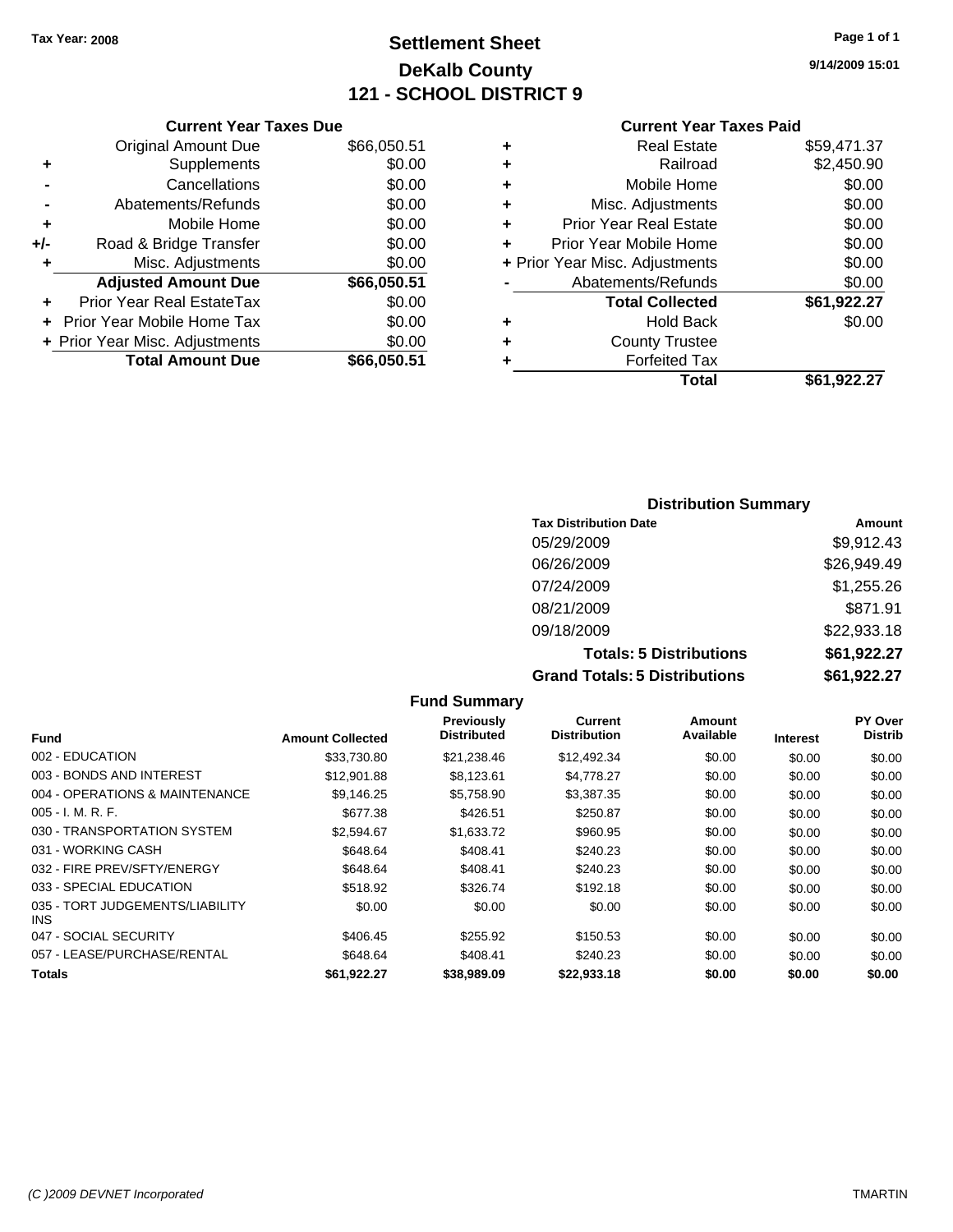## **Settlement Sheet Tax Year: 2008 Page 1 of 1 DeKalb County 122 - SCHOOL DISTRICT 100**

**9/14/2009 15:01**

#### **Current Year Taxes Paid**

|       | <b>Current Year Taxes Due</b>  |             |
|-------|--------------------------------|-------------|
|       | <b>Original Amount Due</b>     | \$10,404.20 |
| ٠     | Supplements                    | \$0.00      |
|       | Cancellations                  | \$0.00      |
|       | Abatements/Refunds             | \$0.00      |
| ٠     | Mobile Home                    | \$0.00      |
| $+/-$ | Road & Bridge Transfer         | \$0.00      |
| ÷     | Misc. Adjustments              | \$0.00      |
|       | <b>Adjusted Amount Due</b>     | \$10,404.20 |
| ÷     | Prior Year Real EstateTax      | \$0.00      |
|       | Prior Year Mobile Home Tax     | \$0.00      |
|       | + Prior Year Misc. Adjustments | \$0.00      |
|       | <b>Total Amount Due</b>        | \$10,404.20 |

|   | <b>Real Estate</b>             | \$9,151.97 |
|---|--------------------------------|------------|
| ٠ | Railroad                       | \$0.00     |
| ٠ | Mobile Home                    | \$0.00     |
| ٠ | Misc. Adjustments              | \$0.00     |
| ٠ | <b>Prior Year Real Estate</b>  | \$0.00     |
|   | Prior Year Mobile Home         | \$0.00     |
|   | + Prior Year Misc. Adjustments | \$0.00     |
|   | Abatements/Refunds             | \$0.00     |
|   | <b>Total Collected</b>         | \$9,151.97 |
| ٠ | <b>Hold Back</b>               | \$0.00     |
| ٠ | <b>County Trustee</b>          |            |
| ٠ | <b>Forfeited Tax</b>           |            |
|   | Total                          | \$9,151.97 |
|   |                                |            |

## **Distribution Summary**

| <b>Tax Distribution Date</b>         | Amount     |
|--------------------------------------|------------|
| 05/29/2009                           | \$4,405.63 |
| 06/26/2009                           | \$1,747.04 |
| 08/21/2009                           | \$1,252.25 |
| 09/18/2009                           | \$1,747.05 |
| <b>Totals: 4 Distributions</b>       | \$9,151.97 |
| <b>Grand Totals: 4 Distributions</b> | \$9,151.97 |

#### **Fund Summary**

|                                         |                         | Previously         | Current             | Amount    |                 | PY Over        |
|-----------------------------------------|-------------------------|--------------------|---------------------|-----------|-----------------|----------------|
| Fund                                    | <b>Amount Collected</b> | <b>Distributed</b> | <b>Distribution</b> | Available | <b>Interest</b> | <b>Distrib</b> |
| 002 - EDUCATION                         | \$5,300.13              | \$4,288.35         | \$1.011.78          | \$0.00    | \$0.00          | \$0.00         |
| 003 - BONDS AND INTEREST                | \$1,554.96              | \$1,258.13         | \$296.83            | \$0.00    | \$0.00          | \$0.00         |
| 004 - OPERATIONS & MAINTENANCE          | \$1.148.39              | \$929.17           | \$219.22            | \$0.00    | \$0.00          | \$0.00         |
| $005 - I. M. R. F.$                     | \$88.34                 | \$71.48            | \$16.86             | \$0.00    | \$0.00          | \$0.00         |
| 030 - TRANSPORTATION SYSTEM             | \$459.38                | \$371.69           | \$87.69             | \$0.00    | \$0.00          | \$0.00         |
| 031 - WORKING CASH                      | \$44.18                 | \$35.75            | \$8.43              | \$0.00    | \$0.00          | \$0.00         |
| 032 - FIRE PREV/SFTY/ENERGY             | \$176.70                | \$142.97           | \$33.73             | \$0.00    | \$0.00          | \$0.00         |
| 033 - SPECIAL EDUCATION                 | \$106.03                | \$85.79            | \$20.24             | \$0.00    | \$0.00          | \$0.00         |
| 035 - TORT JUDGEMENTS/LIABILITY<br>INS. | \$44.18                 | \$35.75            | \$8.43              | \$0.00    | \$0.00          | \$0.00         |
| 047 - SOCIAL SECURITY                   | \$141.34                | \$114.36           | \$26.98             | \$0.00    | \$0.00          | \$0.00         |
| 057 - LEASE/PURCHASE/RENTAL             | \$88.34                 | \$71.48            | \$16.86             | \$0.00    | \$0.00          | \$0.00         |
| Totals                                  | \$9.151.97              | \$7.404.92         | \$1.747.05          | \$0.00    | \$0.00          | \$0.00         |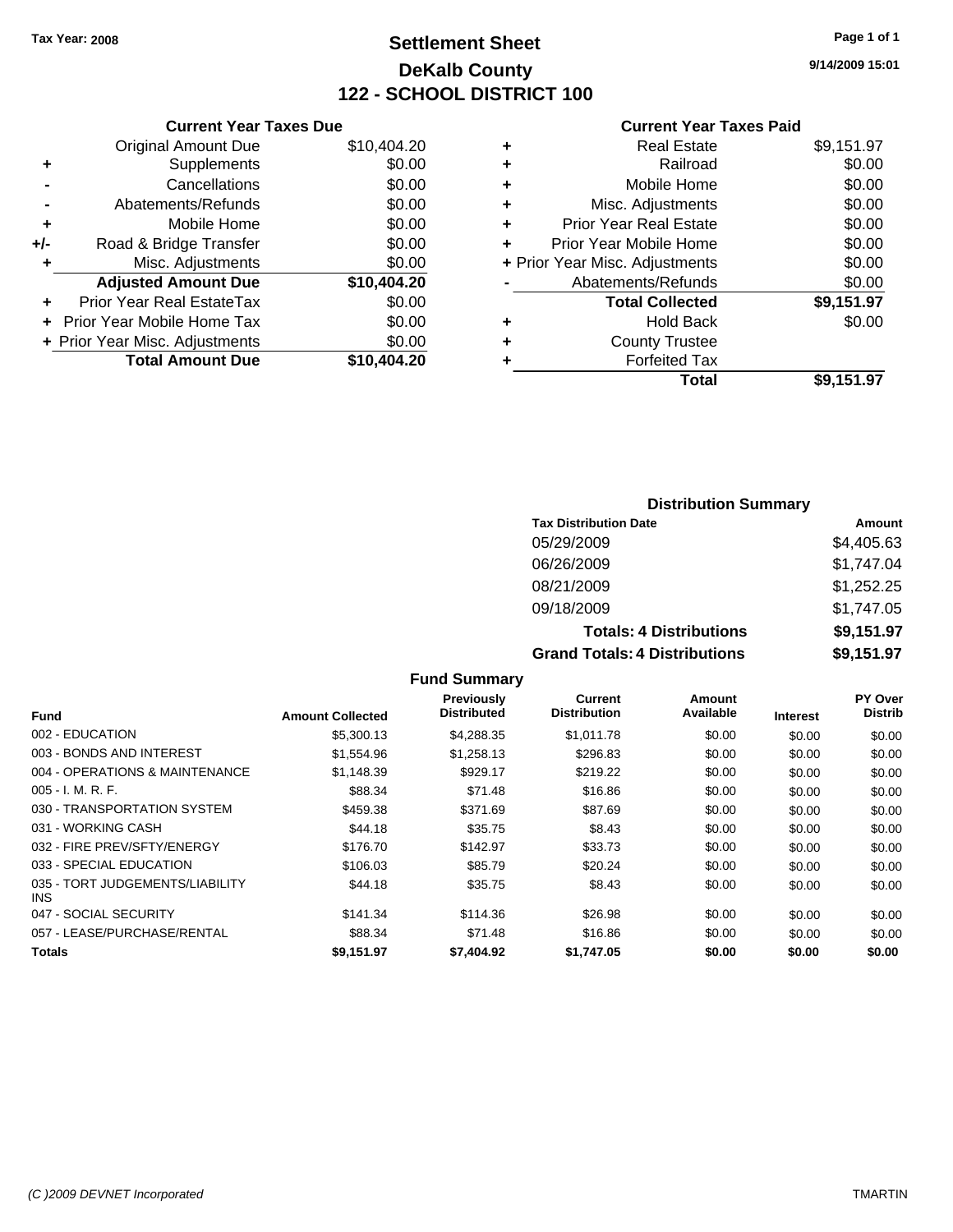## **Settlement Sheet Tax Year: 2008 Page 1 of 1 DeKalb County 123 - SCHOOL DISTRICT 161**

**9/14/2009 15:01**

#### **Current Year Taxes Paid**

|     | <b>Current Year Taxes Due</b>  |             |  |
|-----|--------------------------------|-------------|--|
|     | <b>Original Amount Due</b>     | \$64,744.69 |  |
| ٠   | Supplements                    | \$0.00      |  |
|     | Cancellations                  | \$0.00      |  |
|     | Abatements/Refunds             | \$0.00      |  |
| ٠   | Mobile Home                    | \$0.00      |  |
| +/- | Road & Bridge Transfer         | \$0.00      |  |
| ٠   | Misc. Adjustments              | \$0.00      |  |
|     | <b>Adjusted Amount Due</b>     | \$64,744.69 |  |
| ÷   | Prior Year Real EstateTax      | \$0.00      |  |
|     | Prior Year Mobile Home Tax     | \$0.00      |  |
|     | + Prior Year Misc. Adjustments | \$0.00      |  |
|     | <b>Total Amount Due</b>        | \$64.744.69 |  |
|     |                                |             |  |

| ٠ | <b>Real Estate</b>             | \$62,068.98 |
|---|--------------------------------|-------------|
| ٠ | Railroad                       | \$0.00      |
| ٠ | Mobile Home                    | \$0.00      |
| ٠ | Misc. Adjustments              | \$0.00      |
| ÷ | <b>Prior Year Real Estate</b>  | \$0.00      |
| ÷ | Prior Year Mobile Home         | \$0.00      |
|   | + Prior Year Misc. Adjustments | \$0.00      |
|   | Abatements/Refunds             | \$0.00      |
|   | <b>Total Collected</b>         | \$62,068.98 |
| ٠ | <b>Hold Back</b>               | \$0.00      |
| ٠ | <b>County Trustee</b>          |             |
| ٠ | <b>Forfeited Tax</b>           |             |
|   | Total                          | \$62.068.98 |
|   |                                |             |

## **Distribution Summary**

| <b>Tax Distribution Date</b>         | Amount      |
|--------------------------------------|-------------|
| 05/29/2009                           | \$17,112.88 |
| 06/26/2009                           | \$20,527.41 |
| 07/24/2009                           | \$1,064.69  |
| 08/21/2009                           | \$2,980.56  |
| 09/18/2009                           | \$20,383.44 |
| <b>Totals: 5 Distributions</b>       | \$62,068.98 |
| <b>Grand Totals: 5 Distributions</b> | \$62,068.98 |

**Fund Summary Fund Interest Amount Collected Distributed PY Over Distrib Amount Available Current Distribution Previously** 002 - EDUCATION \$46,731.95 \$31,385.18 \$15,346.77 \$0.00 \$0.00 \$0.00 003 - BONDS AND INTEREST  $$0.00$   $$0.00$   $$0.00$   $$0.00$   $$0.00$   $$0.00$   $$0.00$   $$0.00$ 004 - OPERATIONS & MAINTENANCE \$4,908.78 \$3,296.74 \$1,612.04 \$0.00 \$0.00 \$0.00 005 - I. M. R. F. \$1,379.79 \$926.67 \$453.12 \$0.00 \$0.00 \$0.00 030 - TRANSPORTATION SYSTEM \$2,356.21 \$1,582.43 \$773.78 \$0.00 \$0.00 \$0.00 \$0.00 031 - WORKING CASH \$981.73 \$659.33 \$322.40 \$0.00 \$0.00 \$0.00 033 - SPECIAL EDUCATION 6302.72 \$263.75 \$128.97 \$0.00 \$0.00 \$0.00 \$0.00 035 - TORT JUDGEMENTS/LIABILITY INS \$2,956.28 \$1,985.44 \$970.84 \$0.00 \$0.00 \$0.00 047 - SOCIAL SECURITY \$1,379.79 \$926.67 \$453.12 \$0.00 \$0.00 \$0.00 057 - LEASE/PURCHASE/RENTAL \$981.73 \$322.40 \$0.00 \$0.00 \$0.00 \$0.00 **Totals \$62,068.98 \$41,685.54 \$20,383.44 \$0.00 \$0.00 \$0.00**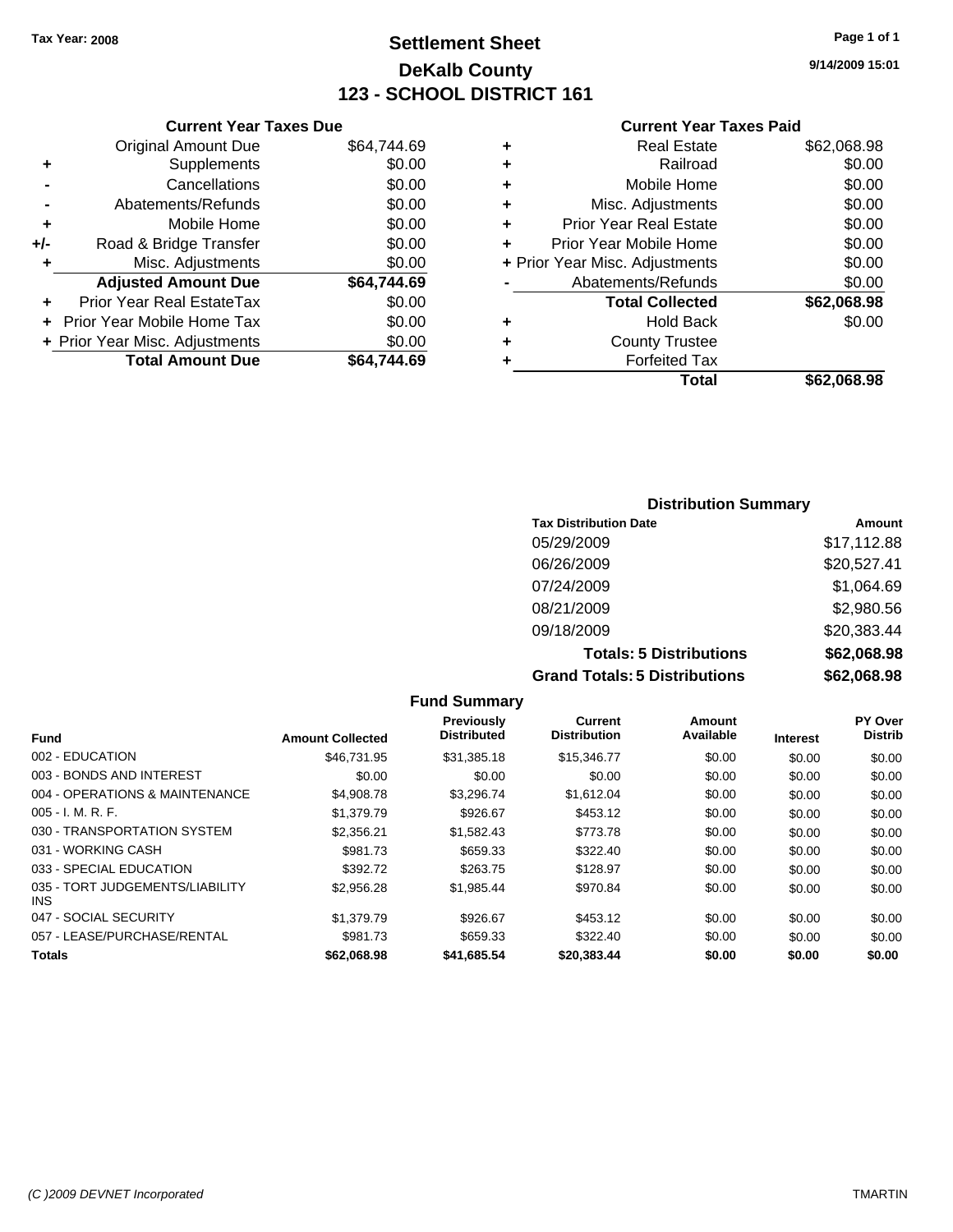**Current Year Taxes Due** Original Amount Due \$267,660.53

**Adjusted Amount Due \$267,660.53**

**Total Amount Due \$267,660.53**

**+** Supplements \$0.00 **-** Cancellations \$0.00 **-** Abatements/Refunds \$0.00 **+** Mobile Home \$0.00 **+/-** Road & Bridge Transfer \$0.00 **+** Misc. Adjustments \$0.00

**+** Prior Year Real EstateTax \$0.00 **+** Prior Year Mobile Home Tax \$0.00 **+ Prior Year Misc. Adjustments**  $$0.00$ 

## **Settlement Sheet Tax Year: 2008 Page 1 of 1 DeKalb County 124 - SCHOOL DISTRICT 212**

**9/14/2009 15:01**

#### **Current Year Taxes Paid**

|   | Total                          | \$259,233,21 |
|---|--------------------------------|--------------|
|   | <b>Forfeited Tax</b>           |              |
| ٠ | <b>County Trustee</b>          |              |
| ٠ | <b>Hold Back</b>               | \$0.00       |
|   | <b>Total Collected</b>         | \$259,233.21 |
|   | Abatements/Refunds             | \$0.00       |
|   | + Prior Year Misc. Adjustments | \$0.00       |
|   | Prior Year Mobile Home         | \$0.00       |
| ٠ | <b>Prior Year Real Estate</b>  | \$0.00       |
| ٠ | Misc. Adjustments              | \$0.00       |
| ٠ | Mobile Home                    | \$0.00       |
|   | Railroad                       | \$0.00       |
| ٠ | <b>Real Estate</b>             | \$259,233.21 |
|   |                                |              |

## **Distribution Summary Tax Distribution Date Amount**

| <b>Grand Totals: 5 Distributions</b> | \$259,233.21        |
|--------------------------------------|---------------------|
| <b>Totals: 5 Distributions</b>       | \$259,233.21        |
| 09/18/2009                           | \$113,420.44        |
| 08/21/2009                           | \$5,331.65          |
| 07/24/2009                           | \$4,610.66          |
| 06/26/2009                           | \$107,152.17        |
| 05/29/2009                           | \$28,718.29         |
| TAX DISTINUTION DATE                 | $\mathbf{A}$ iiuuii |

|                                         |                         | Fund Summary                            |                                       |                     |                 |                           |
|-----------------------------------------|-------------------------|-----------------------------------------|---------------------------------------|---------------------|-----------------|---------------------------|
| Fund                                    | <b>Amount Collected</b> | <b>Previously</b><br><b>Distributed</b> | <b>Current</b><br><b>Distribution</b> | Amount<br>Available | <b>Interest</b> | PY Over<br><b>Distrib</b> |
| 002 - EDUCATION                         | \$132,904.47            | \$74,755.73                             | \$58,148.74                           | \$0.00              | \$0.00          | \$0.00                    |
| 003 - BONDS AND INTEREST                | \$33.851.71             | \$19,040.82                             | \$14,810.89                           | \$0.00              | \$0.00          | \$0.00                    |
| 004 - OPERATIONS & MAINTENANCE          | \$25,558.32             | \$14,375.97                             | \$11,182.35                           | \$0.00              | \$0.00          | \$0.00                    |
| $005 - I. M. R. F.$                     | \$4.651.68              | \$2,616.46                              | \$2,035.22                            | \$0.00              | \$0.00          | \$0.00                    |
| 030 - TRANSPORTATION SYSTEM             | \$12,267.95             | \$6,900.44                              | \$5,367.51                            | \$0.00              | \$0.00          | \$0.00                    |
| 031 - WORKING CASH                      | \$5.111.56              | \$2,875.14                              | \$2,236.42                            | \$0.00              | \$0.00          | \$0.00                    |
| 032 - FIRE PREV/SFTY/ENERGY             | \$1,033.57              | \$581.36                                | \$452.21                              | \$0.00              | \$0.00          | \$0.00                    |
| 033 - SPECIAL EDUCATION                 | \$2.044.57              | \$1.150.02                              | \$894.55                              | \$0.00              | \$0.00          | \$0.00                    |
| 035 - TORT JUDGEMENTS/LIABILITY<br>INS. | \$31,009.47             | \$17,442.12                             | \$13,567.35                           | \$0.00              | \$0.00          | \$0.00                    |
| 047 - SOCIAL SECURITY                   | \$5,688.35              | \$3,199.57                              | \$2,488.78                            | \$0.00              | \$0.00          | \$0.00                    |
| 057 - LEASE/PURCHASE/RENTAL             | \$5,111.56              | \$2.875.14                              | \$2,236.42                            | \$0.00              | \$0.00          | \$0.00                    |
| <b>Totals</b>                           | \$259,233.21            | \$145.812.77                            | \$113,420,44                          | \$0.00              | \$0.00          | \$0.00                    |

**Fund Summary**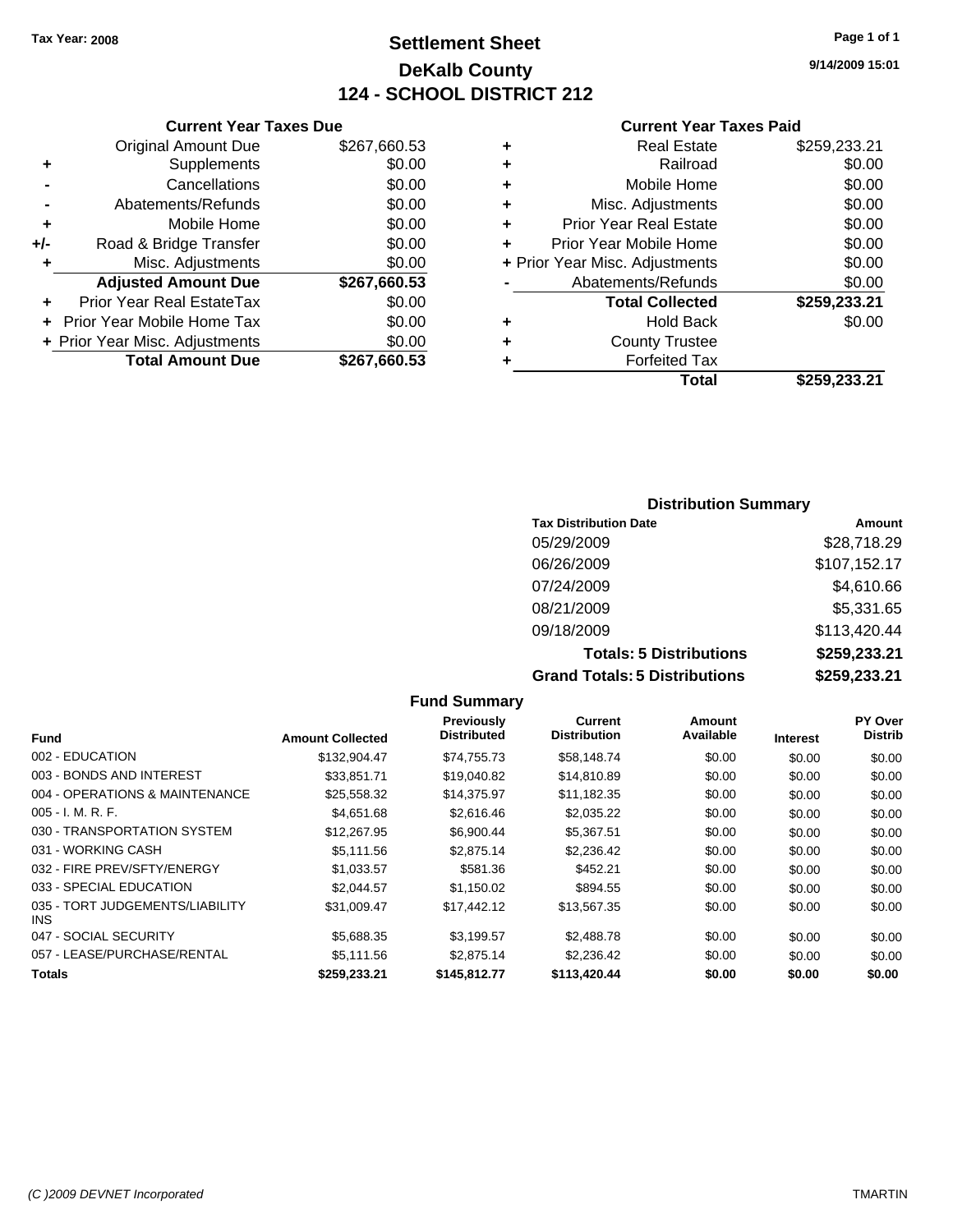## **Settlement Sheet Tax Year: 2008 Page 1 of 1 DeKalb County 125 - SCHOOL DISTRICT 220**

**9/14/2009 15:01**

#### **Current Year Taxes Paid**

| <b>Current Year Taxes Due</b>     |                                |
|-----------------------------------|--------------------------------|
| <b>Original Amount Due</b>        | \$2,211.24                     |
| Supplements                       | \$0.00                         |
| Cancellations                     | \$0.00                         |
| Abatements/Refunds                | \$0.00                         |
| Mobile Home                       | \$0.00                         |
| Road & Bridge Transfer            | \$0.00                         |
| Misc. Adjustments                 | \$0.00                         |
| <b>Adjusted Amount Due</b>        | \$2,211.24                     |
| Prior Year Real EstateTax         | \$0.00                         |
| <b>Prior Year Mobile Home Tax</b> | \$0.00                         |
|                                   | \$0.00                         |
| <b>Total Amount Due</b>           | \$2,211.24                     |
|                                   | + Prior Year Misc. Adjustments |

| ٠ | <b>Real Estate</b>             | \$2,211.24 |
|---|--------------------------------|------------|
| ٠ | Railroad                       | \$0.00     |
| ٠ | Mobile Home                    | \$0.00     |
| ٠ | Misc. Adjustments              | \$0.00     |
| ٠ | <b>Prior Year Real Estate</b>  | \$0.00     |
| ÷ | Prior Year Mobile Home         | \$0.00     |
|   | + Prior Year Misc. Adjustments | \$0.00     |
|   | Abatements/Refunds             | \$0.00     |
|   | <b>Total Collected</b>         | \$2,211.24 |
| ٠ | <b>Hold Back</b>               | \$0.00     |
| ٠ | <b>County Trustee</b>          |            |
|   | <b>Forfeited Tax</b>           |            |
|   | Total                          | \$2,211.24 |

| <b>Distribution Summary</b>          |            |  |  |  |
|--------------------------------------|------------|--|--|--|
| <b>Tax Distribution Date</b>         | Amount     |  |  |  |
| 06/26/2009                           | \$1,105.62 |  |  |  |
| 09/18/2009                           | \$1,105.62 |  |  |  |
| <b>Totals: 2 Distributions</b>       | \$2,211.24 |  |  |  |
| <b>Grand Totals: 2 Distributions</b> | \$2,211.24 |  |  |  |

|                                               |                         | <b>Previously</b>  | <b>Current</b>      | <b>Amount</b> |                 | PY Over        |
|-----------------------------------------------|-------------------------|--------------------|---------------------|---------------|-----------------|----------------|
| <b>Fund</b>                                   | <b>Amount Collected</b> | <b>Distributed</b> | <b>Distribution</b> | Available     | <b>Interest</b> | <b>Distrib</b> |
| 002 - EDUCATION                               | \$1.145.22              | \$572.61           | \$572.61            | \$0.00        | \$0.00          | \$0.00         |
| 003 - BONDS AND INTEREST                      | \$388.95                | \$194.48           | \$194.47            | \$0.00        | \$0.00          | \$0.00         |
| 004 - OPERATIONS & MAINTENANCE                | \$186.00                | \$93.00            | \$93.00             | \$0.00        | \$0.00          | \$0.00         |
| $005 - I. M. R. F.$                           | \$3.37                  | \$1.68             | \$1.69              | \$0.00        | \$0.00          | \$0.00         |
| 030 - TRANSPORTATION SYSTEM                   | \$71.42                 | \$35.71            | \$35.71             | \$0.00        | \$0.00          | \$0.00         |
| 031 - WORKING CASH                            | \$29.64                 | \$14.82            | \$14.82             | \$0.00        | \$0.00          | \$0.00         |
| 032 - FIRE PREV/SFTY/ENERGY                   | \$29.50                 | \$14.75            | \$14.75             | \$0.00        | \$0.00          | \$0.00         |
| 033 - SPECIAL EDUCATION                       | \$12.28                 | \$6.14             | \$6.14              | \$0.00        | \$0.00          | \$0.00         |
| 035 - TORT JUDGEMENTS/LIABILITY<br><b>INS</b> | \$307.42                | \$153.71           | \$153.71            | \$0.00        | \$0.00          | \$0.00         |
| 047 - SOCIAL SECURITY                         | \$6.73                  | \$3.37             | \$3.36              | \$0.00        | \$0.00          | \$0.00         |
| 057 - LEASE/PURCHASE/RENTAL                   | \$30.71                 | \$15.35            | \$15.36             | \$0.00        | \$0.00          | \$0.00         |
| <b>Totals</b>                                 | \$2.211.24              | \$1,105.62         | \$1.105.62          | \$0.00        | \$0.00          | \$0.00         |

**Fund Summary**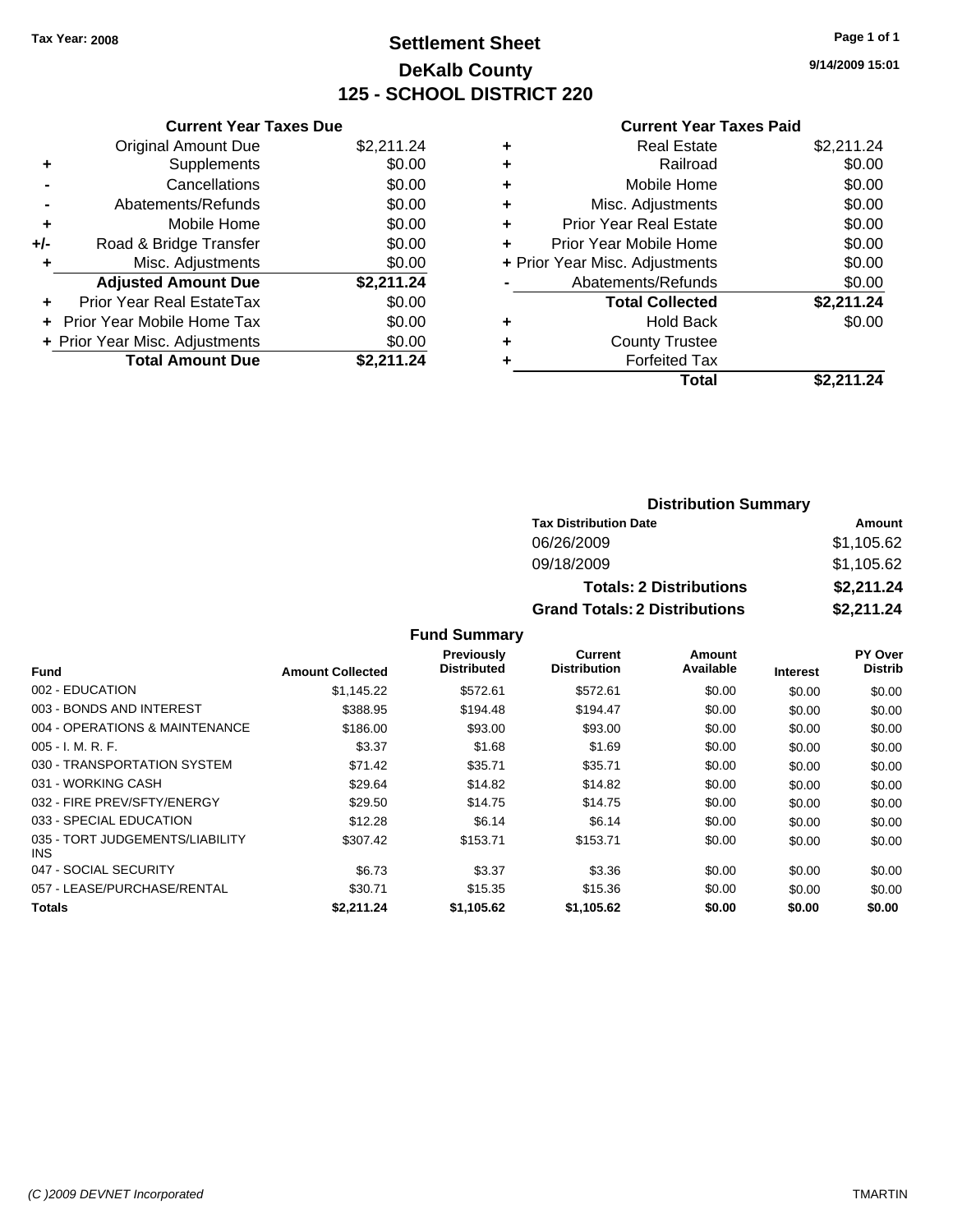**Current Year Taxes Due** Original Amount Due \$287,257.31

**Adjusted Amount Due \$287,257.31**

**Total Amount Due \$287,257.31**

**+** Supplements \$0.00 **-** Cancellations \$0.00 **-** Abatements/Refunds \$0.00 **+** Mobile Home \$0.00 **+/-** Road & Bridge Transfer \$0.00 **+** Misc. Adjustments \$0.00

**+** Prior Year Real EstateTax \$0.00 **+** Prior Year Mobile Home Tax \$0.00 **+ Prior Year Misc. Adjustments**  $$0.00$ 

## **Settlement Sheet Tax Year: 2008 Page 1 of 1 DeKalb County 126 - SCHOOL DISTRICT 269**

**9/14/2009 15:01**

#### **Current Year Taxes Paid**

|   | Total                          | \$278,830.97 |
|---|--------------------------------|--------------|
|   | <b>Forfeited Tax</b>           |              |
|   | <b>County Trustee</b>          |              |
| ٠ | <b>Hold Back</b>               | \$0.00       |
|   | <b>Total Collected</b>         | \$278,830.97 |
|   | Abatements/Refunds             | \$0.00       |
|   | + Prior Year Misc. Adjustments | \$0.00       |
|   | Prior Year Mobile Home         | \$0.00       |
|   | <b>Prior Year Real Estate</b>  | \$0.00       |
| ٠ | Misc. Adjustments              | \$0.00       |
| ٠ | Mobile Home                    | \$0.00       |
| ٠ | Railroad                       | \$0.00       |
| ٠ | Real Estate                    | \$278,830.97 |
|   |                                |              |

# **Distribution Summary**

| <b>Tax Distribution Date</b>         | Amount       |
|--------------------------------------|--------------|
| 05/29/2009                           | \$20,111.65  |
| 06/26/2009                           | \$120,584.98 |
| 07/24/2009                           | \$5,039.76   |
| 08/21/2009                           | \$3,945.29   |
| 09/18/2009                           | \$129,149.29 |
| <b>Totals: 5 Distributions</b>       | \$278,830.97 |
| <b>Grand Totals: 5 Distributions</b> | \$278,830.97 |

|                                         |                         | <b>Fund Summary</b>              |                                       |                     |                 |                                  |
|-----------------------------------------|-------------------------|----------------------------------|---------------------------------------|---------------------|-----------------|----------------------------------|
| <b>Fund</b>                             | <b>Amount Collected</b> | Previously<br><b>Distributed</b> | <b>Current</b><br><b>Distribution</b> | Amount<br>Available | <b>Interest</b> | <b>PY Over</b><br><b>Distrib</b> |
| 002 - EDUCATION                         | \$172.127.93            | \$92,401.50                      | \$79.726.43                           | \$0.00              | \$0.00          | \$0.00                           |
| 003 - BONDS AND INTEREST                | \$17.067.80             | \$9,162.31                       | \$7,905.49                            | \$0.00              | \$0.00          | \$0.00                           |
| 004 - OPERATIONS & MAINTENANCE          | \$45.081.11             | \$24,200.38                      | \$20,880.73                           | \$0.00              | \$0.00          | \$0.00                           |
| $005 - I. M. R. F.$                     | \$3.195.12              | \$1,715.20                       | \$1,479.92                            | \$0.00              | \$0.00          | \$0.00                           |
| 030 - TRANSPORTATION SYSTEM             | \$9,835.77              | \$5,280.03                       | \$4,555.74                            | \$0.00              | \$0.00          | \$0.00                           |
| 031 - WORKING CASH                      | \$4,098.26              | \$2,200.02                       | \$1,898.24                            | \$0.00              | \$0.00          | \$0.00                           |
| 033 - SPECIAL EDUCATION                 | \$1.639.25              | \$879.98                         | \$759.27                              | \$0.00              | \$0.00          | \$0.00                           |
| 035 - TORT JUDGEMENTS/LIABILITY<br>INS. | \$22,590.61             | \$12,127.06                      | \$10.463.55                           | \$0.00              | \$0.00          | \$0.00                           |
| 047 - SOCIAL SECURITY                   | \$3.195.12              | \$1,715.20                       | \$1,479.92                            | \$0.00              | \$0.00          | \$0.00                           |
| <b>Totals</b>                           | \$278.830.97            | \$149,681,68                     | \$129,149.29                          | \$0.00              | \$0.00          | \$0.00                           |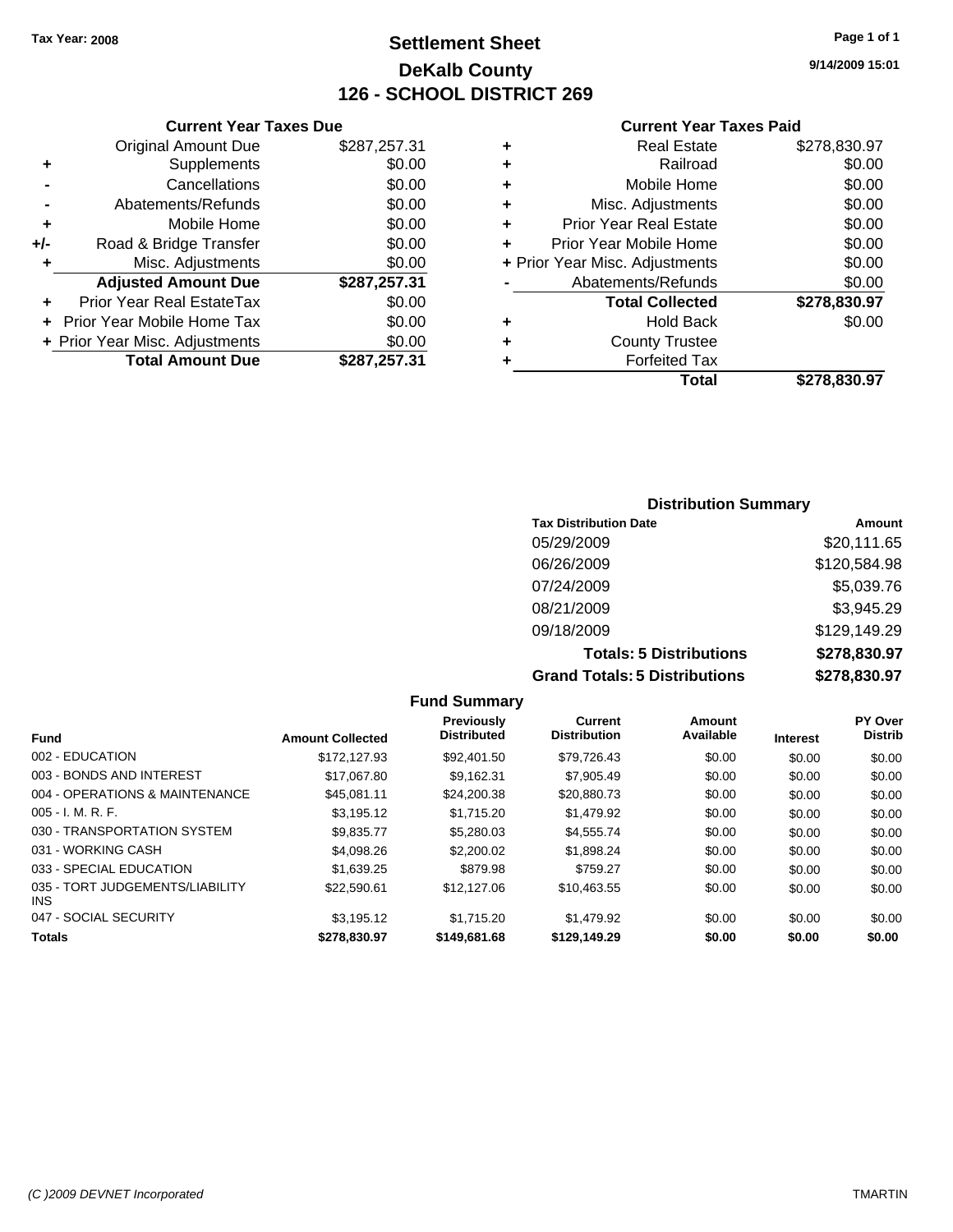## **Settlement Sheet Tax Year: 2008 Page 1 of 1 DeKalb County 127 - SCHOOL DISTRICT 271**

**9/14/2009 15:01**

#### **Current Year Taxes Paid**

|     | <b>Current Year Taxes Due</b>  |             |  |
|-----|--------------------------------|-------------|--|
|     | <b>Original Amount Due</b>     | \$49,458.50 |  |
| ٠   | Supplements                    | \$0.00      |  |
|     | Cancellations                  | \$0.00      |  |
|     | Abatements/Refunds             | \$0.00      |  |
| ٠   | Mobile Home                    | \$0.00      |  |
| +/- | Road & Bridge Transfer         | \$0.00      |  |
| ٠   | Misc. Adjustments              | \$0.00      |  |
|     | <b>Adjusted Amount Due</b>     | \$49,458.50 |  |
| ٠   | Prior Year Real EstateTax      | \$0.00      |  |
|     | Prior Year Mobile Home Tax     | \$0.00      |  |
|     | + Prior Year Misc. Adjustments | \$0.00      |  |
|     | <b>Total Amount Due</b>        | \$49,458.50 |  |
|     |                                |             |  |

| <b>Real Estate</b>             | \$46,194.10 |
|--------------------------------|-------------|
| Railroad                       | \$0.00      |
| Mobile Home                    | \$0.00      |
| Misc. Adjustments              | \$0.00      |
| <b>Prior Year Real Estate</b>  | \$0.00      |
| Prior Year Mobile Home         | \$0.00      |
| + Prior Year Misc. Adjustments | \$0.00      |
| Abatements/Refunds             | \$0.00      |
| <b>Total Collected</b>         | \$46,194.10 |
| <b>Hold Back</b>               | \$0.00      |
| <b>County Trustee</b>          |             |
| <b>Forfeited Tax</b>           |             |
| Total                          | \$46,194.10 |
|                                |             |

## **Distribution Summary Tax Distribution Date Amount** 05/29/2009 \$5,614.04 06/26/2009 \$22,560.54 09/18/2009 \$18,019.52 **Totals: 3 Distributions \$46,194.10 Grand Totals: 3 Distributions \$46,194.10**

#### **Fund Summary**

|                                         |                         | <b>Previously</b>  | Current             | Amount    |                 | PY Over        |
|-----------------------------------------|-------------------------|--------------------|---------------------|-----------|-----------------|----------------|
| <b>Fund</b>                             | <b>Amount Collected</b> | <b>Distributed</b> | <b>Distribution</b> | Available | <b>Interest</b> | <b>Distrib</b> |
| 002 - EDUCATION                         | \$25,980.84             | \$15,846.15        | \$10.134.69         | \$0.00    | \$0.00          | \$0.00         |
| 003 - BONDS AND INTEREST                | \$8.316.01              | \$5.072.08         | \$3.243.93          | \$0.00    | \$0.00          | \$0.00         |
| 004 - OPERATIONS & MAINTENANCE          | \$5,595.72              | \$3,412.93         | \$2,182.79          | \$0.00    | \$0.00          | \$0.00         |
| $005 - I. M. R. F.$                     | \$259.84                | \$158.48           | \$101.36            | \$0.00    | \$0.00          | \$0.00         |
| 030 - TRANSPORTATION SYSTEM             | \$1,684.33              | \$1,027.30         | \$657.03            | \$0.00    | \$0.00          | \$0.00         |
| 031 - WORKING CASH                      | \$396.35                | \$241.74           | \$154.61            | \$0.00    | \$0.00          | \$0.00         |
| 032 - FIRE PREV/SFTY/ENERGY             | \$40.00                 | \$24.40            | \$15.60             | \$0.00    | \$0.00          | \$0.00         |
| 033 - SPECIAL EDUCATION                 | \$317.12                | \$193.42           | \$123.70            | \$0.00    | \$0.00          | \$0.00         |
| 035 - TORT JUDGEMENTS/LIABILITY<br>INS. | \$2,008.43              | \$1.224.98         | \$783.45            | \$0.00    | \$0.00          | \$0.00         |
| 047 - SOCIAL SECURITY                   | \$1.199.11              | \$731.36           | \$467.75            | \$0.00    | \$0.00          | \$0.00         |
| 057 - LEASE/PURCHASE/RENTAL             | \$396.35                | \$241.74           | \$154.61            | \$0.00    | \$0.00          | \$0.00         |
| Totals                                  | \$46,194.10             | \$28,174.58        | \$18,019.52         | \$0.00    | \$0.00          | \$0.00         |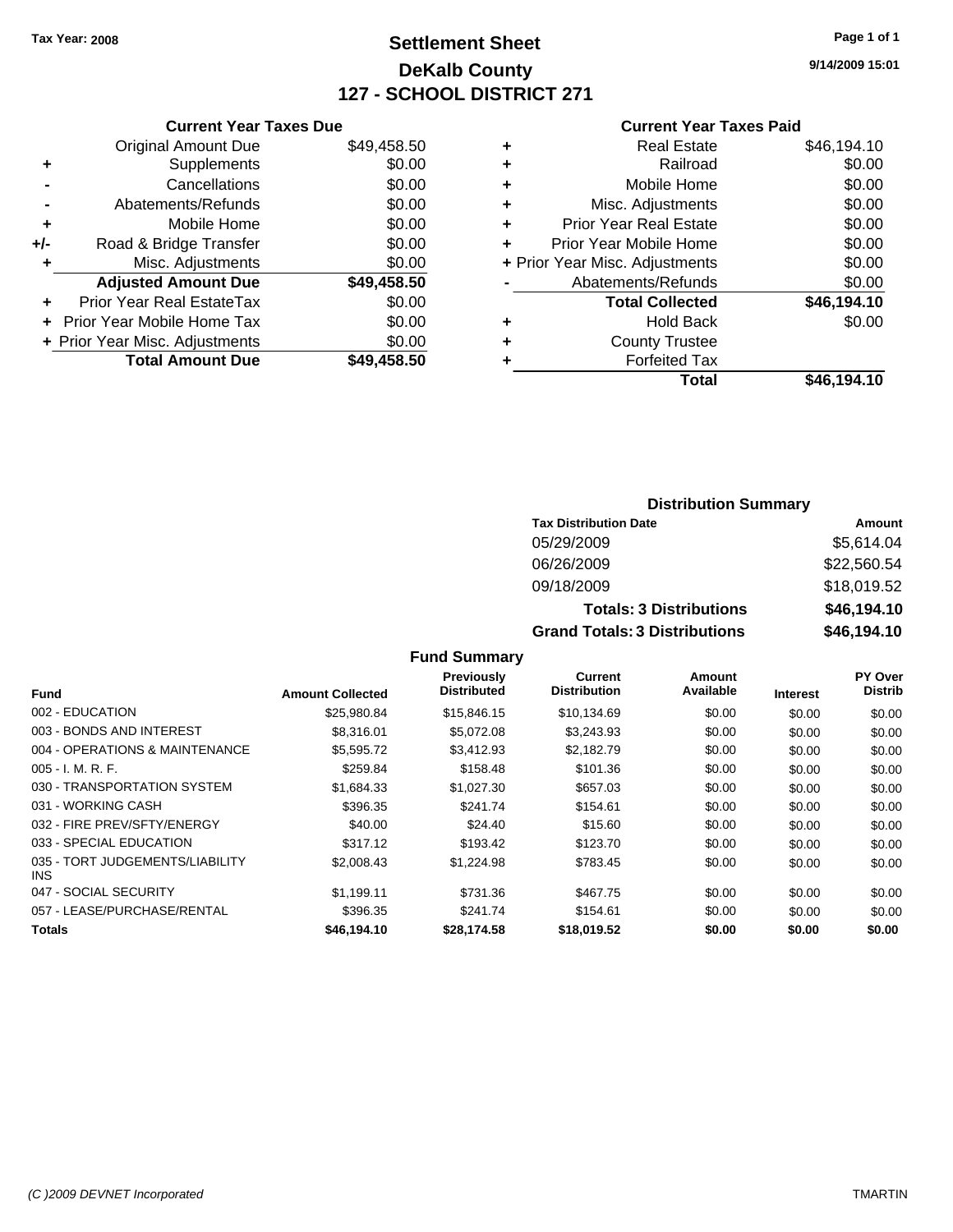## **Settlement Sheet Tax Year: 2008 Page 1 of 1 DeKalb County 128 - SCHOOL DISTRICT 300**

**9/14/2009 15:01**

#### **Current Year Taxes Paid**

| <b>Current Year Taxes Due</b>            |            |  |  |  |  |
|------------------------------------------|------------|--|--|--|--|
| <b>Original Amount Due</b><br>\$6,934.94 |            |  |  |  |  |
| Supplements                              | \$0.00     |  |  |  |  |
| Cancellations                            | \$0.00     |  |  |  |  |
| Abatements/Refunds                       | \$0.00     |  |  |  |  |
| Mobile Home                              | \$0.00     |  |  |  |  |
| Road & Bridge Transfer                   | \$0.00     |  |  |  |  |
| Misc. Adjustments                        | \$0.00     |  |  |  |  |
| <b>Adjusted Amount Due</b>               | \$6,934.94 |  |  |  |  |
| Prior Year Real EstateTax                | \$0.00     |  |  |  |  |
| <b>Prior Year Mobile Home Tax</b>        | \$0.00     |  |  |  |  |
| + Prior Year Misc. Adjustments           | \$0.00     |  |  |  |  |
| <b>Total Amount Due</b>                  | \$6,934.94 |  |  |  |  |
|                                          |            |  |  |  |  |

| ٠                              | <b>Real Estate</b>            | \$6,934.94 |
|--------------------------------|-------------------------------|------------|
| ÷                              | Railroad                      | \$0.00     |
| ÷                              | Mobile Home                   | \$0.00     |
| ٠                              | Misc. Adjustments             | \$0.00     |
| ٠                              | <b>Prior Year Real Estate</b> | \$0.00     |
| ٠                              | Prior Year Mobile Home        | \$0.00     |
| + Prior Year Misc. Adjustments |                               | \$0.00     |
|                                | Abatements/Refunds            | \$0.00     |
|                                | <b>Total Collected</b>        | \$6,934.94 |
| ٠                              | <b>Hold Back</b>              | \$0.00     |
| ٠                              | <b>County Trustee</b>         |            |
| ٠                              | <b>Forfeited Tax</b>          |            |
|                                | Total                         | \$6,934.94 |
|                                |                               |            |

## **Distribution Summary Tax Distribution Date Amount** 05/29/2009 \$3,467.47 07/24/2009 \$3,467.47 **Totals: 2 Distributions \$6,934.94 Grand Totals: 2 Distributions \$6,934.94**

**Fund Summary**

|                                               |                         | <b>Previously</b>  | Current             | Amount    |                 | <b>PY Over</b> |
|-----------------------------------------------|-------------------------|--------------------|---------------------|-----------|-----------------|----------------|
| <b>Fund</b>                                   | <b>Amount Collected</b> | <b>Distributed</b> | <b>Distribution</b> | Available | <b>Interest</b> | <b>Distrib</b> |
| 002 - EDUCATION                               | \$4,884.69              | \$4.884.69         | \$0.00              | \$0.00    | \$0.00          | \$0.00         |
| 003 - BONDS AND INTEREST                      | \$863.25                | \$863.25           | \$0.00              | \$0.00    | \$0.00          | \$0.00         |
| 004 - OPERATIONS & MAINTENANCE                | \$635.56                | \$635.56           | \$0.00              | \$0.00    | \$0.00          | \$0.00         |
| $005 - I. M. R. F.$                           | \$87.64                 | \$87.64            | \$0.00              | \$0.00    | \$0.00          | \$0.00         |
| 030 - TRANSPORTATION SYSTEM                   | \$228.71                | \$228.71           | \$0.00              | \$0.00    | \$0.00          | \$0.00         |
| 031 - WORKING CASH                            | \$66.26                 | \$66.26            | \$0.00              | \$0.00    | \$0.00          | \$0.00         |
| 033 - SPECIAL EDUCATION                       | \$60.14                 | \$60.14            | \$0.00              | \$0.00    | \$0.00          | \$0.00         |
| 035 - TORT JUDGEMENTS/LIABILITY<br><b>INS</b> | \$0.00                  | \$0.00             | \$0.00              | \$0.00    | \$0.00          | \$0.00         |
| 047 - SOCIAL SECURITY                         | \$108.69                | \$108.69           | \$0.00              | \$0.00    | \$0.00          | \$0.00         |
| <b>Totals</b>                                 | \$6,934.94              | \$6,934.94         | \$0.00              | \$0.00    | \$0.00          | \$0.00         |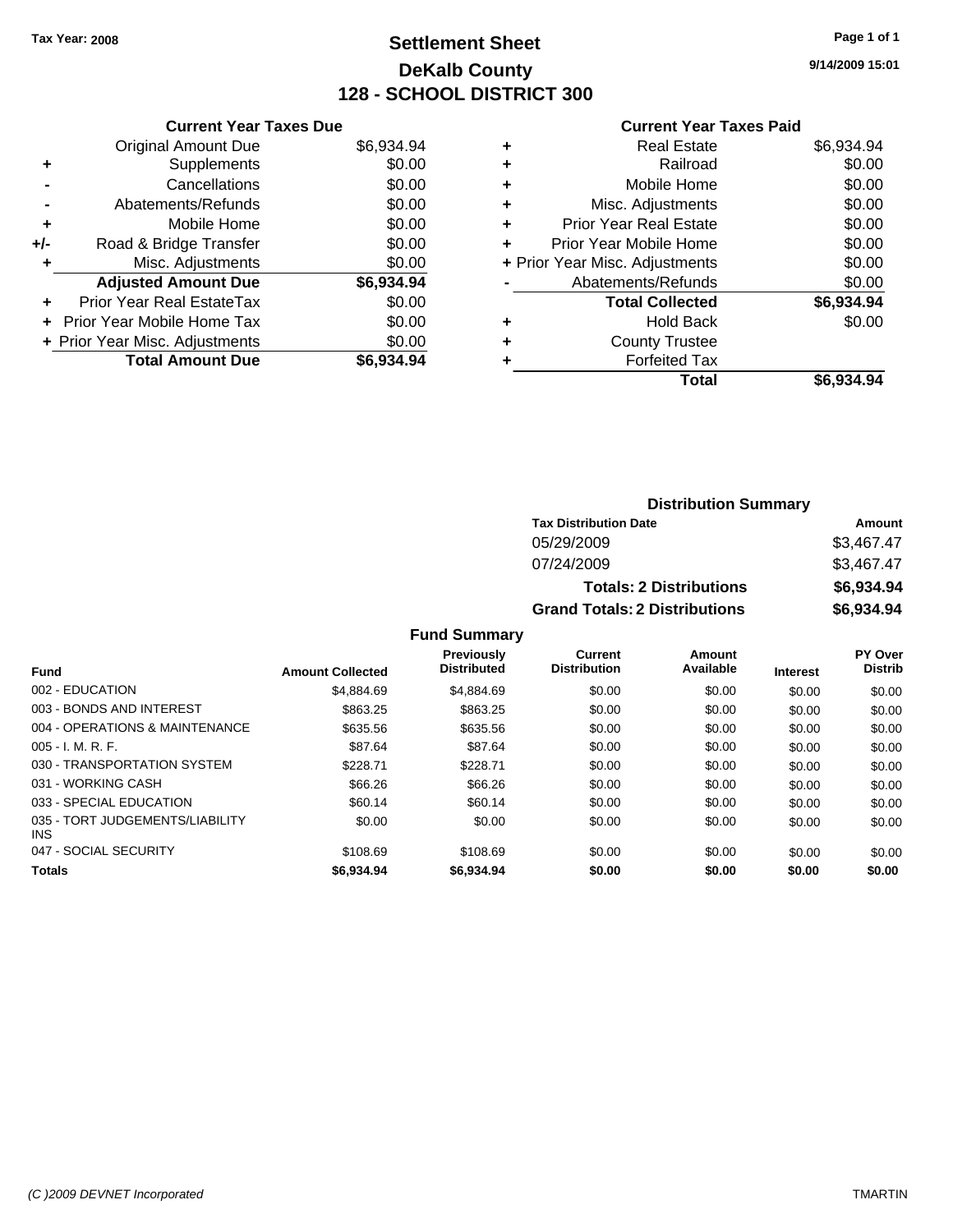# **Settlement Sheet Tax Year: 2008 Page 1 of 1 DeKalb County 129 - SCHOOL DISTRICT 301**

**9/14/2009 15:01**

| <b>Current Year Taxes Due</b>     |                                |
|-----------------------------------|--------------------------------|
| <b>Original Amount Due</b>        | \$5,903.81                     |
| Supplements                       | \$0.00                         |
| Cancellations                     | \$0.00                         |
| Abatements/Refunds                | \$0.00                         |
| Mobile Home                       | \$0.00                         |
| Road & Bridge Transfer            | \$0.00                         |
| Misc. Adjustments                 | \$0.00                         |
| <b>Adjusted Amount Due</b>        | \$5,903.81                     |
| Prior Year Real EstateTax         | \$0.00                         |
| <b>Prior Year Mobile Home Tax</b> | \$0.00                         |
|                                   | \$0.00                         |
| <b>Total Amount Due</b>           | \$5.903.81                     |
|                                   | + Prior Year Misc. Adjustments |

| ٠ | <b>Real Estate</b>             | \$3,821.86 |
|---|--------------------------------|------------|
| ٠ | Railroad                       | \$0.00     |
| ٠ | Mobile Home                    | \$0.00     |
| ٠ | Misc. Adjustments              | \$0.00     |
| ٠ | Prior Year Real Estate         | \$0.00     |
|   | Prior Year Mobile Home         | \$0.00     |
|   | + Prior Year Misc. Adjustments | \$0.00     |
|   | Abatements/Refunds             | \$0.00     |
|   | <b>Total Collected</b>         | \$3,821.86 |
| ٠ | <b>Hold Back</b>               | \$0.00     |
| ٠ | <b>County Trustee</b>          |            |
| ٠ | <b>Forfeited Tax</b>           |            |
|   | Total                          | \$3,821.86 |
|   |                                |            |

|                     | <b>Distribution Summary</b>          |            |
|---------------------|--------------------------------------|------------|
|                     | <b>Tax Distribution Date</b>         | Amount     |
|                     | 06/26/2009                           | \$1,910.93 |
|                     | 09/18/2009                           | \$1,910.93 |
|                     | <b>Totals: 2 Distributions</b>       | \$3,821.86 |
|                     | <b>Grand Totals: 2 Distributions</b> | \$3,821.86 |
| <b>Fund Summary</b> |                                      |            |

|                                |                         | <b>Previously</b>  | Current             | <b>Amount</b> |                 | <b>PY Over</b> |
|--------------------------------|-------------------------|--------------------|---------------------|---------------|-----------------|----------------|
| <b>Fund</b>                    | <b>Amount Collected</b> | <b>Distributed</b> | <b>Distribution</b> | Available     | <b>Interest</b> | <b>Distrib</b> |
| 002 - EDUCATION                | \$2,593.04              | \$1.296.52         | \$1,296.52          | \$0.00        | \$0.00          | \$0.00         |
| 003 - BONDS AND INTEREST       | \$559.92                | \$279.96           | \$279.96            | \$0.00        | \$0.00          | \$0.00         |
| 004 - OPERATIONS & MAINTENANCE | \$381.48                | \$190.74           | \$190.74            | \$0.00        | \$0.00          | \$0.00         |
| $005 - I. M. R. F.$            | \$71.84                 | \$35.92            | \$35.92             | \$0.00        | \$0.00          | \$0.00         |
| 030 - TRANSPORTATION SYSTEM    | \$132.64                | \$66.32            | \$66.32             | \$0.00        | \$0.00          | \$0.00         |
| 031 - WORKING CASH             | \$5.54                  | \$2.77             | \$2.77              | \$0.00        | \$0.00          | \$0.00         |
| 047 - SOCIAL SECURITY          | \$77.40                 | \$38.70            | \$38.70             | \$0.00        | \$0.00          | \$0.00         |
| <b>Totals</b>                  | \$3,821.86              | \$1,910.93         | \$1,910.93          | \$0.00        | \$0.00          | \$0.00         |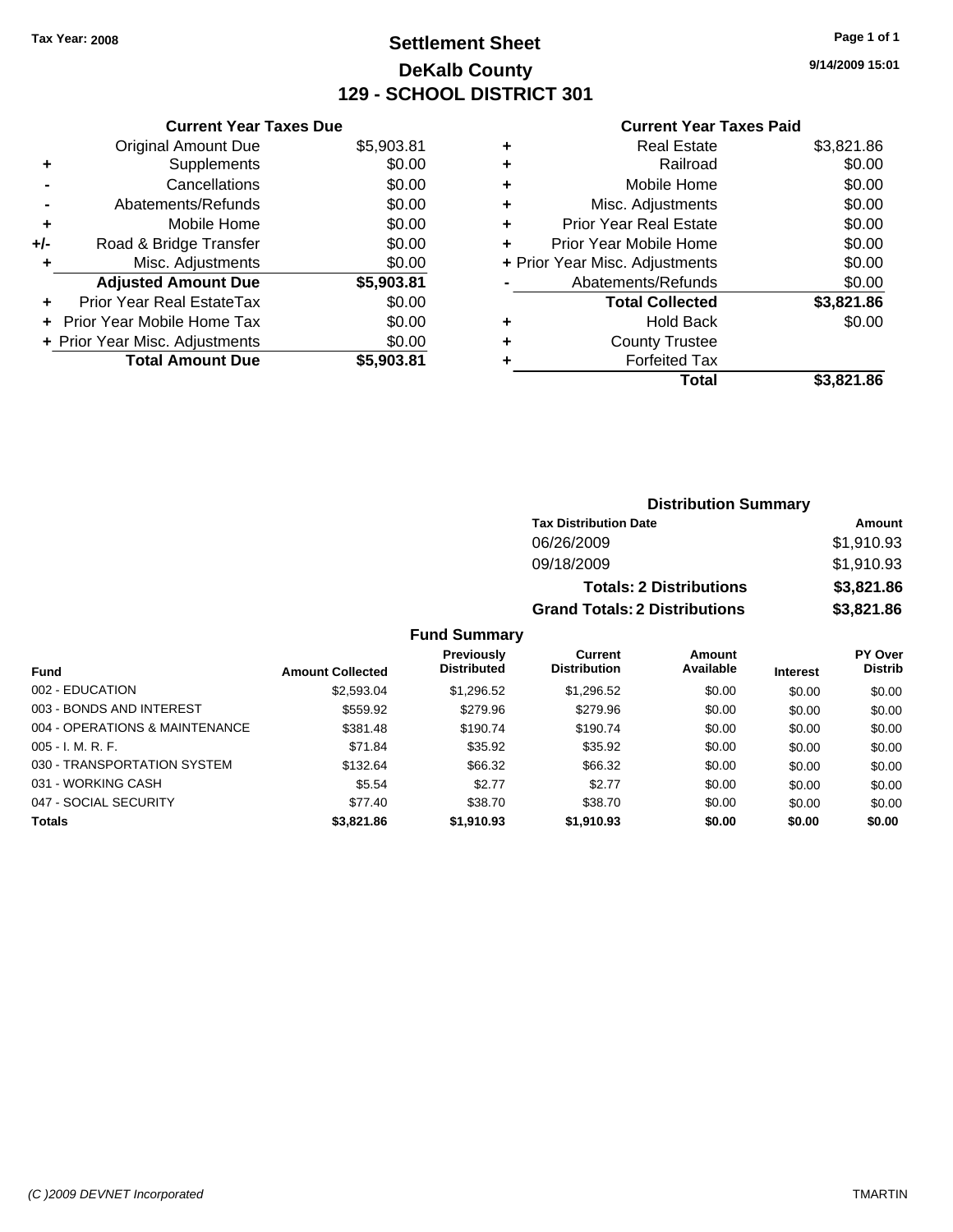# **Settlement Sheet Tax Year: 2008 Page 1 of 1 DeKalb County 130 - SCHOOL DISTRICT 302**

**Current Year Taxes Paid**

| ٠                                  | Misc. Adjustments      | \$0.00         |
|------------------------------------|------------------------|----------------|
| <b>Prior Year Real Estate</b><br>٠ |                        | \$0.00         |
| Prior Year Mobile Home<br>٠        |                        | \$0.00         |
| + Prior Year Misc. Adjustments     |                        | \$0.00         |
|                                    | Abatements/Refunds     | \$0.00         |
|                                    | <b>Total Collected</b> | \$1,421,905.58 |
| ٠                                  | <b>Hold Back</b>       | \$0.00         |
| ٠                                  | <b>County Trustee</b>  |                |
| ٠                                  | <b>Forfeited Tax</b>   |                |
|                                    |                        |                |
|                                    | Total                  | \$1,421,905.58 |

|     | <b>Current Year Taxes Due</b>     |                |
|-----|-----------------------------------|----------------|
|     | <b>Original Amount Due</b>        | \$1,485,957.72 |
| ٠   | Supplements                       | \$10,445.91    |
|     | Cancellations                     | \$11,140.19    |
|     | Abatements/Refunds                | \$0.00         |
| ٠   | Mobile Home                       | \$0.00         |
| +/- | Road & Bridge Transfer            | \$0.00         |
| ٠   | Misc. Adjustments                 | \$0.00         |
|     | <b>Adjusted Amount Due</b>        | \$1,485,263.44 |
|     | <b>Prior Year Real EstateTax</b>  | \$0.00         |
|     | <b>Prior Year Mobile Home Tax</b> | \$0.00         |
|     | + Prior Year Misc. Adjustments    | \$0.00         |
|     | <b>Total Amount Due</b>           | \$1.485.263.44 |

# **Distribution Summary**

| <b>Tax Distribution Date</b>         | Amount         |
|--------------------------------------|----------------|
| 05/29/2009                           | \$373,022.61   |
| 06/26/2009                           | \$377,801.79   |
| 07/24/2009                           | \$4,227.83     |
| 08/21/2009                           | \$40,412.46    |
| 09/18/2009                           | \$626,440.89   |
| <b>Totals: 5 Distributions</b>       | \$1,421,905.58 |
| <b>Grand Totals: 5 Distributions</b> | \$1,421,905.58 |

|                                |                         | <b>Fund Summary</b>              |                                       |                     |                 |                           |
|--------------------------------|-------------------------|----------------------------------|---------------------------------------|---------------------|-----------------|---------------------------|
| <b>Fund</b>                    | <b>Amount Collected</b> | Previously<br><b>Distributed</b> | <b>Current</b><br><b>Distribution</b> | Amount<br>Available | <b>Interest</b> | PY Over<br><b>Distrib</b> |
| 002 - EDUCATION                | \$964,596.60            | \$539.629.74                     | \$424,966,86                          | \$0.00              | \$0.00          | \$0.00                    |
| 003 - BONDS AND INTEREST       | \$246,325.22            | \$137,803.11                     | \$108.522.11                          | \$0.00              | \$0.00          | \$0.00                    |
| 004 - OPERATIONS & MAINTENANCE | \$113.241.98            | \$63.351.60                      | \$49,890.38                           | \$0.00              | \$0.00          | \$0.00                    |
| $005 - I. M. R. F.$            | \$15,596.89             | \$8,725.46                       | \$6.871.43                            | \$0.00              | \$0.00          | \$0.00                    |
| 030 - TRANSPORTATION SYSTEM    | \$45,572.07             | \$25.494.64                      | \$20,077.43                           | \$0.00              | \$0.00          | \$0.00                    |
| 031 - WORKING CASH             | \$3.760.95              | \$2,104.01                       | \$1.656.94                            | \$0.00              | \$0.00          | \$0.00                    |
| 033 - SPECIAL EDUCATION        | \$6,475.35              | \$3.622.54                       | \$2.852.81                            | \$0.00              | \$0.00          | \$0.00                    |
| 047 - SOCIAL SECURITY          | \$26,336.52             | \$14.733.59                      | \$11,602.93                           | \$0.00              | \$0.00          | \$0.00                    |
| <b>Totals</b>                  | \$1,421,905.58          | \$795,464.69                     | \$626,440.89                          | \$0.00              | \$0.00          | \$0.00                    |

**9/14/2009 15:01**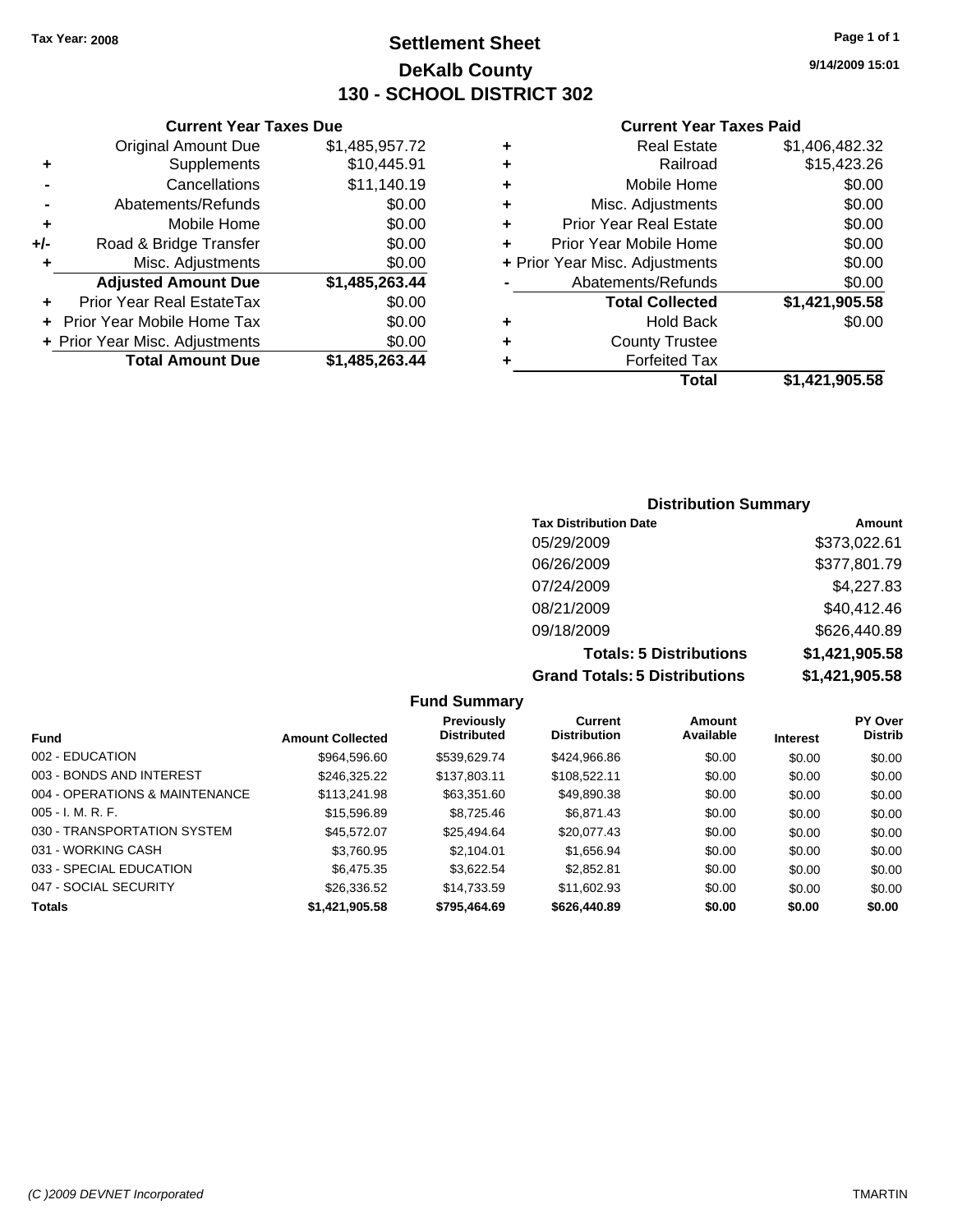# **Settlement Sheet Tax Year: 2008 Page 1 of 1 DeKalb County 131 - SCHOOL DISTRICT 424**

**9/14/2009 15:01**

### **Current Year Taxes Paid**

| ٠ | <b>Real Estate</b>             | \$8,557,207.89 |
|---|--------------------------------|----------------|
| ٠ | Railroad                       | \$50,610.74    |
| ٠ | Mobile Home                    | \$0.00         |
| ٠ | Misc. Adjustments              | \$0.00         |
| ٠ | <b>Prior Year Real Estate</b>  | (\$655.34)     |
| ÷ | Prior Year Mobile Home         | \$0.00         |
|   | + Prior Year Misc. Adjustments | \$0.00         |
|   | Abatements/Refunds             | \$39.92        |
|   | <b>Total Collected</b>         | \$8,607,123.37 |
| ٠ | <b>Hold Back</b>               | \$0.00         |
| ٠ | <b>County Trustee</b>          |                |
|   | <b>Forfeited Tax</b>           |                |
|   | Total                          | \$8,607,123.37 |

## **Current Year Taxes Due** Original Amount Due \$9,059,777.34 **+** Supplements \$84,613.09 **-** Cancellations \$127,581.59 **-** Abatements/Refunds **\$39.92 +** Mobile Home \$0.00

|     | <b>Total Amount Due</b>        | \$9,016,113.58 |
|-----|--------------------------------|----------------|
|     | + Prior Year Misc. Adjustments | \$0.00         |
|     | + Prior Year Mobile Home Tax   | \$0.00         |
|     | Prior Year Real EstateTax      | (\$655.34)     |
|     | <b>Adjusted Amount Due</b>     | \$9,016,768.92 |
| ÷   | Misc. Adjustments              | \$0.00         |
| +/- | Road & Bridge Transfer         | \$0.00         |
|     |                                |                |

## **Distribution Summary**

| <b>Tax Distribution Date</b>         | Amount         |
|--------------------------------------|----------------|
| 05/29/2009                           | \$2,269,607.49 |
| 06/26/2009                           | \$2,249,301.56 |
| 07/24/2009                           | \$105,845.28   |
| 08/21/2009                           | \$204,223.93   |
| 09/18/2009                           | \$3,778,145.11 |
| <b>Totals: 5 Distributions</b>       | \$8,607,123.37 |
| <b>Grand Totals: 5 Distributions</b> | \$8,607,123.37 |

### **Fund Summary Fund Interest Amount Collected Distributed PY Over Distrib Amount Available Current Distribution Previously** 002 - EDUCATION \$4,085,878.95 \$2,292,359.46 \$1,793,519.49 \$0.00 \$0.00 \$0.00 003 - BONDS AND INTEREST \$1,664,832.84 \$934,045.12 \$730,787.72 \$0.00 \$0.00 \$0.00 004 - OPERATIONS & MAINTENANCE \$1,541,802.63 \$865,019.71 \$676,782.92 \$0.00 \$0.00 \$0.00 \$0.00 005 - I. M. R. F. \$276,727.64 \$155,256.50 \$121,471.14 \$0.00 \$0.00 \$0.00 030 - TRANSPORTATION SYSTEM \$392,028.64 \$219,945.47 \$172,083.17 \$0.00 \$0.00 \$0.00 031 - WORKING CASH \$94,101.68 \$52,795.22 \$41,306.46 \$0.00 \$0.00 \$0.00 032 - FIRE PREV/SFTY/ENERGY \$1,041.45 \$584.30 \$457.15 \$0.00 \$0.00 \$0.00 \$0.00 033 - SPECIAL EDUCATION 679,340.44 \$44,513.50 \$34,826.94 \$0.00 \$0.00 \$0.00 \$0.00 035 - TORT JUDGEMENTS/LIABILITY INS \$92,259.75 \$51,761.81 \$40,497.94 \$0.00 \$0.00 \$0.00 047 - SOCIAL SECURITY 66.00 \$336,676.24 \$188,890.32 \$147,785.92 \$0.00 \$0.00 \$0.00 \$0.00 057 - LEASE/PURCHASE/RENTAL  $$42,433.11$   $$23,806.85$   $$18,626.26$   $$0.00$   $$0.00$   $$0.00$ **Totals \$8,607,123.37 \$4,828,978.26 \$3,778,145.11 \$0.00 \$0.00 \$0.00 Abatement Detail Year Source Account Type Amount Adjustment Description**

**Totals \$39.92 1 entries**

2008 RE - Real Estate RE Abatement **\$39.92** Interest on 2006 PTAB-Chamberlain Park Apts. by TBA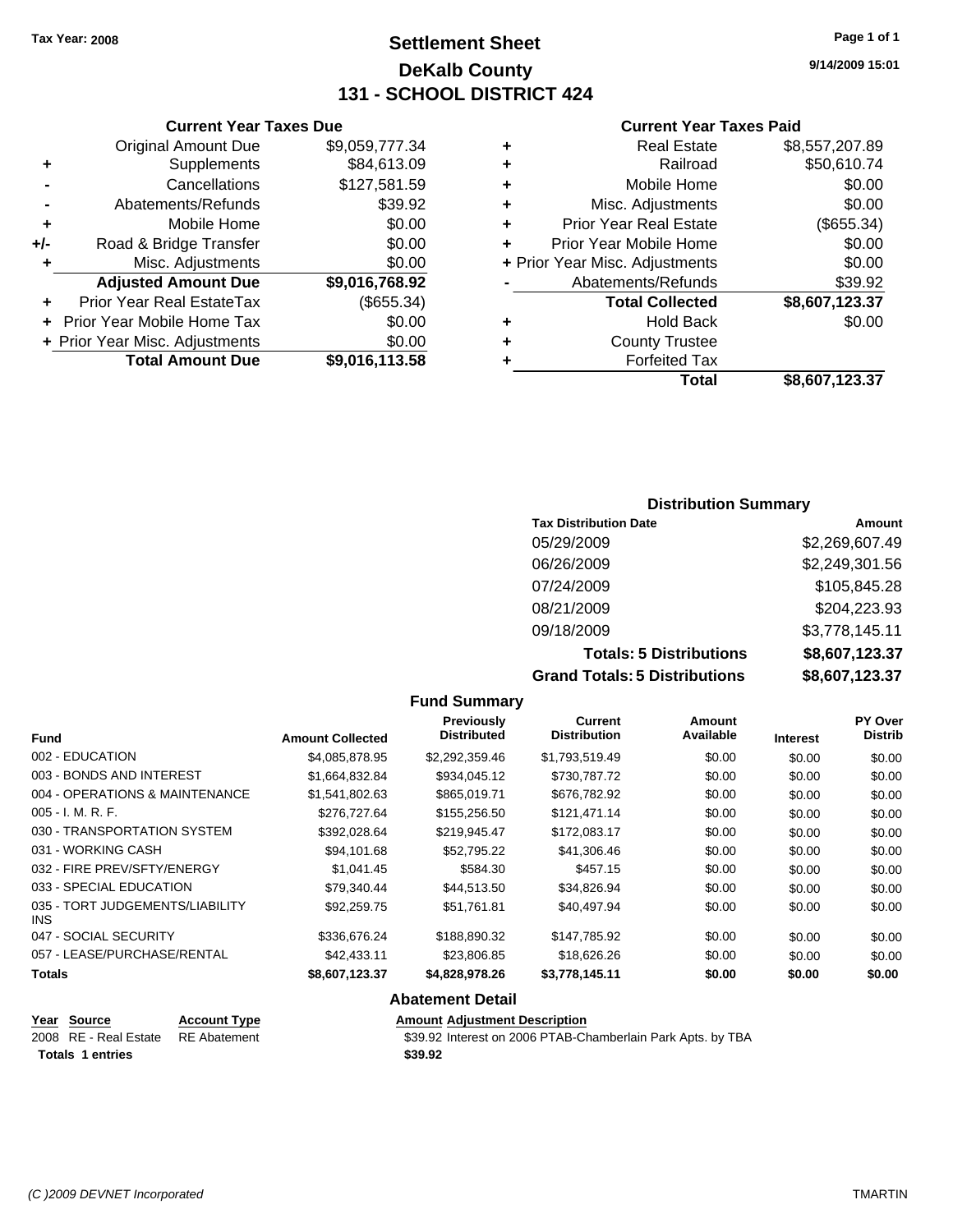# **Settlement Sheet Tax Year: 2008 Page 1 of 1 DeKalb County 132 - SCHOOL DISTRICT 425**

**9/14/2009 15:01**

## **Current Year Taxes Paid**

| ٠ | <b>Real Estate</b>             | \$5,488,721.91 |
|---|--------------------------------|----------------|
| ٠ | Railroad                       | \$53,332.35    |
| ٠ | Mobile Home                    | \$0.00         |
| ٠ | Misc. Adjustments              | \$720.73       |
| ٠ | <b>Prior Year Real Estate</b>  | \$0.00         |
| ٠ | Prior Year Mobile Home         | \$0.00         |
|   | + Prior Year Misc. Adjustments | \$0.00         |
|   | Abatements/Refunds             | \$0.00         |
|   | <b>Total Collected</b>         | \$5,542,774.99 |
| ٠ | Hold Back                      | \$0.00         |
| ÷ | <b>County Trustee</b>          |                |
| ٠ | <b>Forfeited Tax</b>           |                |
|   | Total                          | \$5.542.774.99 |

|     | <b>Current Year Taxes Due</b>                |                |  |  |  |
|-----|----------------------------------------------|----------------|--|--|--|
|     | \$5,837,812.81<br><b>Original Amount Due</b> |                |  |  |  |
| ٠   | Supplements                                  | \$19,468.23    |  |  |  |
|     | Cancellations                                | \$35,749.89    |  |  |  |
|     | Abatements/Refunds                           | \$0.00         |  |  |  |
| ٠   | Mobile Home                                  | \$0.00         |  |  |  |
| +/- | Road & Bridge Transfer                       | \$0.00         |  |  |  |
| ٠   | Misc. Adjustments                            | \$720.73       |  |  |  |
|     | <b>Adjusted Amount Due</b>                   | \$5,822,251.88 |  |  |  |
|     | Prior Year Real EstateTax                    | \$0.00         |  |  |  |
|     | <b>Prior Year Mobile Home Tax</b>            | \$0.00         |  |  |  |
|     | + Prior Year Misc. Adjustments               | \$0.00         |  |  |  |
|     | <b>Total Amount Due</b>                      | \$5,822,251.88 |  |  |  |

## **Distribution Summary**

| <b>Tax Distribution Date</b>         | Amount         |
|--------------------------------------|----------------|
| 05/29/2009                           | \$1,073,316.60 |
| 06/26/2009                           | \$1,892,807.05 |
| 07/24/2009                           | \$59,123.19    |
| 08/21/2009                           | \$146,365.38   |
| 09/18/2009                           | \$2,371,162.77 |
| <b>Totals: 5 Distributions</b>       | \$5,542,774.99 |
| <b>Grand Totals: 5 Distributions</b> | \$5,542,774.99 |

### **Fund Summary Fund Interest Amount Collected Distributed PY Over Distrib Amount Available Current Distribution Previously** 002 - EDUCATION \$3,788,348.16 \$2,167,717.68 \$1,620,630.48 \$0.00 \$0.00 \$0.00 003 - BONDS AND INTEREST \$419,909.54 \$240,274.99 \$179,634.55 \$0.00 \$0.00 \$0.00 004 - OPERATIONS & MAINTENANCE \$875,653.12 \$501,054.46 \$374,598.66 \$0.00 \$0.00 \$0.00 005 - I. M. R. F. \$63,148.84 \$36,134.18 \$27,014.66 \$0.00 \$0.00 \$0.00 030 - TRANSPORTATION SYSTEM \$202,061.87 \$115,621.14 \$86,440.73 \$0.00 \$0.00 \$0.00 031 - WORKING CASH \$54,729.35 \$31,316.49 \$23,412.86 \$0.00 \$0.00 \$0.00 \$0.00 \$0.00 \$0.00 \$0.00 \$0.00 \$0.00 032 - FIRE PREV/SFTY/ENERGY **\$54,729.35** \$31,316.49 \$23,412.86 \$0.00 \$0.00 \$0.00 033 - SPECIAL EDUCATION 60.00 \$0.00 \$0.00 \$0.00 \$0.00 \$0.00 \$0.00 \$0.00 \$0.00 \$0.00 035 - TORT JUDGEMENTS/LIABILITY INS \$0.00 \$0.00 \$0.00 \$0.00 \$0.00 \$0.00 047 - SOCIAL SECURITY \$84,194.76 \$48,176.79 \$36,017.97 \$0.00 \$0.00 \$0.00 \$0.00 \$0.00 \$0.00 \$0.00 \$0.00 \$0.00 \$0.00 057 - LEASE/PURCHASE/RENTAL  $$0.00$   $$0.00$   $$0.00$   $$0.00$   $$0.00$   $$0.00$   $$0.00$   $$0.00$ **Totals \$5,542,774.99 \$3,171,612.22 \$2,371,162.77 \$0.00 \$0.00 \$0.00**

## **Miscellaneous Adjustment Detail**

| Year Source             | <b>Account Type</b>  | <b>Amount Adiustment Description</b>                              |
|-------------------------|----------------------|-------------------------------------------------------------------|
| 2008 RE - Real Estate   | Pavmt In Lieu of Tax | \$614.55 Housing Authority-Hinckley Sunset View Apartments by TBA |
| 2008 RE - Real Estate   | Real Estate Tax      | \$106.18 Maness Redemption 13-06-331-005 by TBA                   |
| <b>Totals 2 entries</b> |                      | \$720.73                                                          |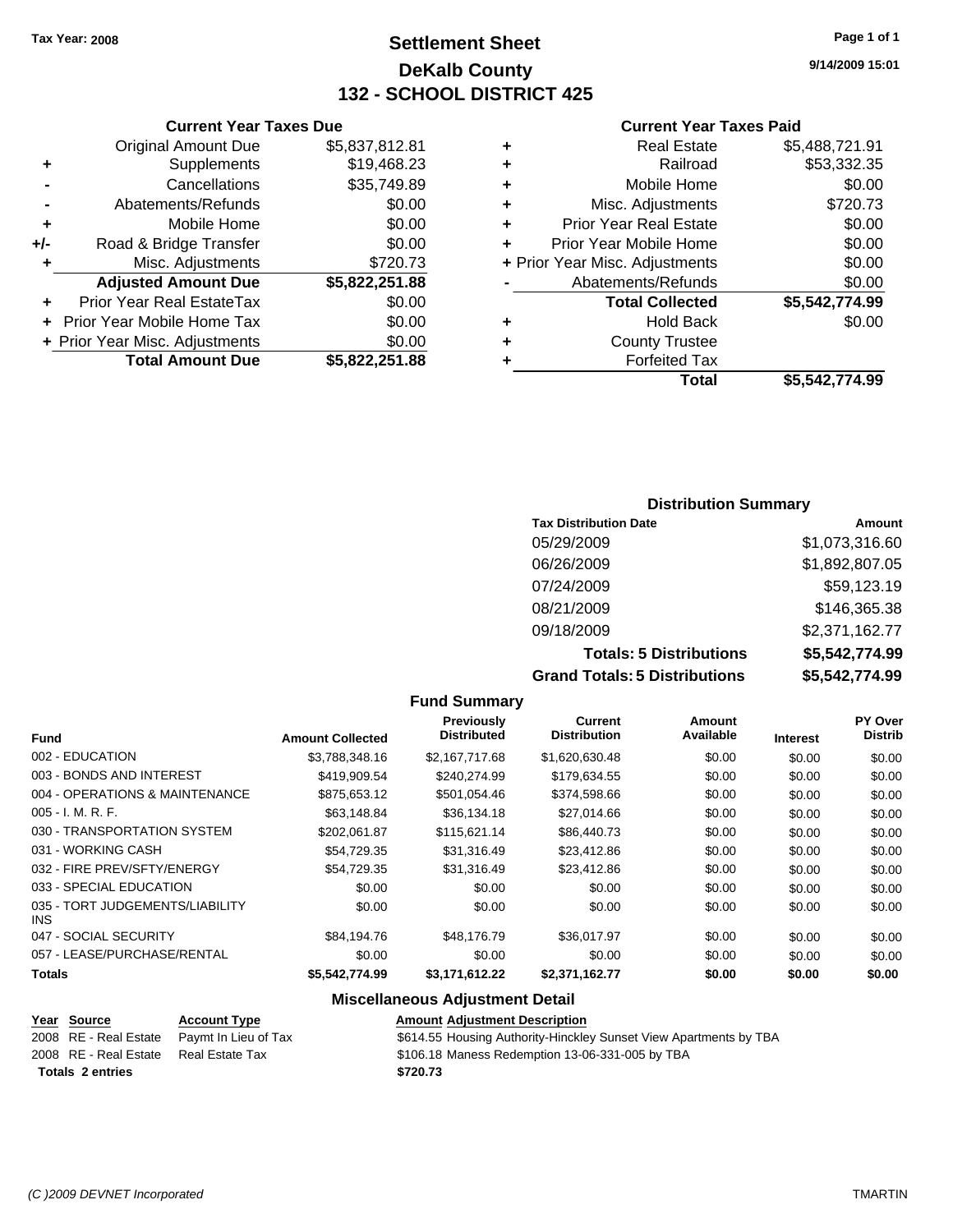# **Settlement Sheet Tax Year: 2008 Page 1 of 1 DeKalb County 133 - SCHOOL DISTRICT 426**

**9/14/2009 15:01**

## **Current Year Taxes Paid**

|   | Total                          | \$3,607,185.39 |
|---|--------------------------------|----------------|
|   | <b>Forfeited Tax</b>           |                |
| ٠ | <b>County Trustee</b>          |                |
| ٠ | <b>Hold Back</b>               | \$0.00         |
|   | <b>Total Collected</b>         | \$3,607,185.39 |
|   | Abatements/Refunds             | \$19.35        |
|   | + Prior Year Misc. Adjustments | \$0.00         |
| ٠ | Prior Year Mobile Home         | \$0.00         |
| ٠ | <b>Prior Year Real Estate</b>  | (\$323.72)     |
| ٠ | Misc. Adjustments              | \$0.00         |
| ٠ | Mobile Home                    | \$0.00         |
| ٠ | Railroad                       | \$30,192.30    |
| ٠ | Real Estate                    | \$3,577,336.16 |
|   |                                |                |

|     | <b>Current Year Taxes Due</b>    |                |  |  |  |
|-----|----------------------------------|----------------|--|--|--|
|     | <b>Original Amount Due</b>       | \$3,849,857.05 |  |  |  |
| ٠   | Supplements                      | \$23,808.98    |  |  |  |
|     | Cancellations                    | \$27,771.64    |  |  |  |
|     | Abatements/Refunds               | \$19.35        |  |  |  |
| ٠   | \$0.00<br>Mobile Home            |                |  |  |  |
| +/- | \$0.00<br>Road & Bridge Transfer |                |  |  |  |
| ٠   | Misc. Adjustments                | \$0.00         |  |  |  |
|     | <b>Adjusted Amount Due</b>       | \$3,845,875.04 |  |  |  |
|     | Prior Year Real EstateTax        | (\$323.72)     |  |  |  |
|     | Prior Year Mobile Home Tax       | \$0.00         |  |  |  |
|     | + Prior Year Misc. Adjustments   | \$0.00         |  |  |  |
|     | <b>Total Amount Due</b>          | \$3,845,551.32 |  |  |  |

# **Distribution Summary**

| <b>Tax Distribution Date</b>         | Amount         |
|--------------------------------------|----------------|
| 05/29/2009                           | \$921,245.82   |
| 06/26/2009                           | \$1,029,582.61 |
| 07/24/2009                           | \$26,551.21    |
| 08/21/2009                           | \$83,957.95    |
| 09/18/2009                           | \$1,545,847.80 |
| <b>Totals: 5 Distributions</b>       | \$3,607,185.39 |
| <b>Grand Totals: 5 Distributions</b> | \$3,607,185.39 |

|                                         |                     |                         | <b>Fund Summary</b>                     |                                       |                            |                 |                                  |
|-----------------------------------------|---------------------|-------------------------|-----------------------------------------|---------------------------------------|----------------------------|-----------------|----------------------------------|
| <b>Fund</b>                             |                     | <b>Amount Collected</b> | <b>Previously</b><br><b>Distributed</b> | <b>Current</b><br><b>Distribution</b> | <b>Amount</b><br>Available | <b>Interest</b> | <b>PY Over</b><br><b>Distrib</b> |
| 002 - EDUCATION                         |                     | \$2,400,145.34          | \$1,371,570.69                          | \$1,028,574.65                        | \$0.00                     | \$0.00          | \$0.00                           |
| 003 - BONDS AND INTEREST                |                     | \$223,227.07            | \$127,563.82                            | \$95,663.25                           | \$0.00                     | \$0.00          | \$0.00                           |
| 004 - OPERATIONS & MAINTENANCE          |                     | \$470,286.82            | \$268,746.91                            | \$201,539.91                          | \$0.00                     | \$0.00          | \$0.00                           |
| $005 - I. M. R. F.$                     |                     | \$67,739.35             | \$38,709.87                             | \$29,029.48                           | \$0.00                     | \$0.00          | \$0.00                           |
| 030 - TRANSPORTATION SYSTEM             |                     | \$135,218.95            | \$77,271.30                             | \$57,947.65                           | \$0.00                     | \$0.00          | \$0.00                           |
| 031 - WORKING CASH                      |                     | \$33,806.54             | \$19,318.86                             | \$14,487.68                           | \$0.00                     | \$0.00          | \$0.00                           |
| 032 - FIRE PREV/SFTY/ENERGY             |                     | \$33,806.54             | \$19,318.86                             | \$14,487.68                           | \$0.00                     | \$0.00          | \$0.00                           |
| 033 - SPECIAL EDUCATION                 |                     | \$27,043.07             | \$15,453.84                             | \$11,589.23                           | \$0.00                     | \$0.00          | \$0.00                           |
| 035 - TORT JUDGEMENTS/LIABILITY<br>INS. |                     | \$118,539.34            | \$67,739.69                             | \$50,799.65                           | \$0.00                     | \$0.00          | \$0.00                           |
| 047 - SOCIAL SECURITY                   |                     | \$97,372.37             | \$55,643.75                             | \$41,728.62                           | \$0.00                     | \$0.00          | \$0.00                           |
| 057 - LEASE/PURCHASE/RENTAL             |                     | \$0.00                  | \$0.00                                  | \$0.00                                | \$0.00                     | \$0.00          | \$0.00                           |
| <b>Totals</b>                           |                     | \$3,607,185.39          | \$2,061,337.59                          | \$1,545,847.80                        | \$0.00                     | \$0.00          | \$0.00                           |
|                                         |                     |                         | <b>Abatement Detail</b>                 |                                       |                            |                 |                                  |
| Year Source                             | <b>Account Type</b> |                         | <b>Amount Adjustment Description</b>    |                                       |                            |                 |                                  |

2008 RE - Real Estate RE Abatement 319.35 Interest on 2006 PTAB Galbriath by TBA **Totals \$19.35 1 entries**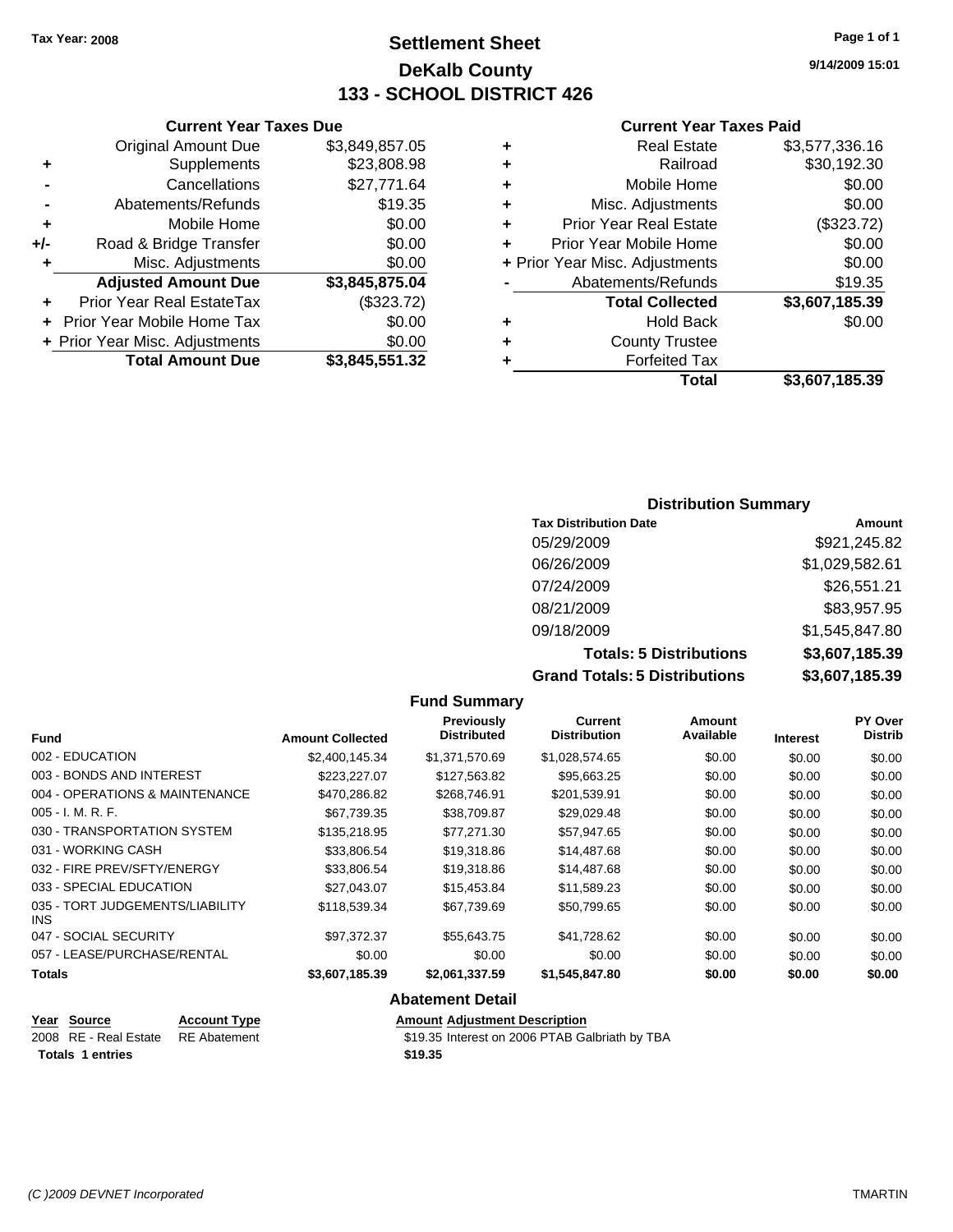# **Settlement Sheet Tax Year: 2008 Page 1 of 1 DeKalb County 134 - SCHOOL DISTRICT 427**

**9/14/2009 15:01**

## **Current Year Taxes Paid**

| ٠ | <b>Real Estate</b>             | \$25,777,748.37 |
|---|--------------------------------|-----------------|
| ٠ | Railroad                       | \$3,187.10      |
| ٠ | Mobile Home                    | \$0.00          |
| ٠ | Misc. Adjustments              | \$5,231.12      |
| ٠ | <b>Prior Year Real Estate</b>  | (\$1,011.28)    |
| ÷ | Prior Year Mobile Home         | \$0.00          |
|   | + Prior Year Misc. Adjustments | \$0.00          |
|   | Abatements/Refunds             | \$63.98         |
|   | <b>Total Collected</b>         | \$25,785,091.33 |
| ٠ | Hold Back                      | \$0.00          |
| ٠ | <b>County Trustee</b>          |                 |
| ٠ | <b>Forfeited Tax</b>           |                 |
|   | Total                          | \$25,785,091.33 |

## **Current Year Taxes Due** Original Amount Due \$27,260,279.98 **+** Supplements \$688,675.78 **-** Cancellations \$869,604.39 **-** Abatements/Refunds \$63.98 **+** Mobile Home \$0.00 **+/-** Road & Bridge Transfer \$0.00 **+** Misc. Adjustments \$5,231.12 **Adjusted Amount Due \$27,084,518.51 +** Prior Year Real EstateTax (\$1,011.28) **+** Prior Year Mobile Home Tax \$0.00

**+ Prior Year Misc. Adjustments**  $$0.00$ 

**Total Amount Due \$27,083,507.23**

## **Distribution Summary**

| <b>Tax Distribution Date</b>         | Amount          |
|--------------------------------------|-----------------|
| 05/29/2009                           | \$5,887,420.83  |
| 06/26/2009                           | \$7,656,547.38  |
| 07/24/2009                           | \$245,846.62    |
| 08/21/2009                           | \$669,730.29    |
| 09/18/2009                           | \$11,325,546.21 |
| <b>Totals: 5 Distributions</b>       | \$25,785,091.33 |
| <b>Grand Totals: 5 Distributions</b> | \$25,785,091.33 |

### **Fund Summary**

| <b>Fund</b>                    | <b>Amount Collected</b> | Previously<br><b>Distributed</b> | Current<br><b>Distribution</b> | Amount<br>Available | <b>Interest</b> | PY Over<br><b>Distrib</b> |
|--------------------------------|-------------------------|----------------------------------|--------------------------------|---------------------|-----------------|---------------------------|
| 002 - EDUCATION                | \$15,720,087.22         | \$8,815,377.38                   | \$6,904,709.84                 | \$0.00              | \$0.00          | \$0.00                    |
| 003 - BONDS AND INTEREST       | \$5.369.822.61          | \$3.011.243.64                   | \$2,358,578.97                 | \$0.00              | \$0.00          | \$0.00                    |
| 004 - OPERATIONS & MAINTENANCE | \$2,408,069.67          | \$1,350,376.92                   | \$1,057,692.75                 | \$0.00              | \$0.00          | \$0.00                    |
| $005 - I. M. R. F.$            | \$405,444.80            | \$227.361.90                     | \$178,082.90                   | \$0.00              | \$0.00          | \$0.00                    |
| 030 - TRANSPORTATION SYSTEM    | \$884,686.47            | \$496,106.98                     | \$388,579.49                   | \$0.00              | \$0.00          | \$0.00                    |
| 031 - WORKING CASH             | \$18,410.55             | \$10.324.11                      | \$8,086.44                     | \$0.00              | \$0.00          | \$0.00                    |
| 032 - FIRE PREV/SFTY/ENERGY    | \$8.766.93              | \$4.916.24                       | \$3,850.69                     | \$0.00              | \$0.00          | \$0.00                    |
| 033 - SPECIAL EDUCATION        | \$199.318.75            | \$111,772.27                     | \$87.546.48                    | \$0.00              | \$0.00          | \$0.00                    |
| 047 - SOCIAL SECURITY          | \$553,373.86            | \$310.316.31                     | \$243.057.55                   | \$0.00              | \$0.00          | \$0.00                    |
| 057 - LEASE/PURCHASE/RENTAL    | \$217.110.47            | \$121.749.37                     | \$95,361.10                    | \$0.00              | \$0.00          | \$0.00                    |
| <b>Totals</b>                  | \$25,785,091,33         | \$14.459.545.12                  | \$11.325.546.21                | \$0.00              | \$0.00          | \$0.00                    |

## **Miscellaneous Adjustment Detail**

2008 RE - Real Estate Paymt In Lieu of Tax S5,231.12 HOUSING AUTHORITY by TBA **Totals 1 entries** \$5,231.12

| Year Source                        | <b>Account Type</b> | <b>Amount Adiustment Description</b> |
|------------------------------------|---------------------|--------------------------------------|
| 2008 RE - Real Estate RE Abatement |                     | \$63.98 Interest on 2006 PTAB-Sy     |
| <b>Totals 1 entries</b>            |                     | \$63.98                              |

**Year Source Account Type** 

## **Abatement Detail**

2008 RE - Real Estate RE Abatement **\$63.98** Interest on 2006 PTAB-Sycamore Meadows Apts. by TBA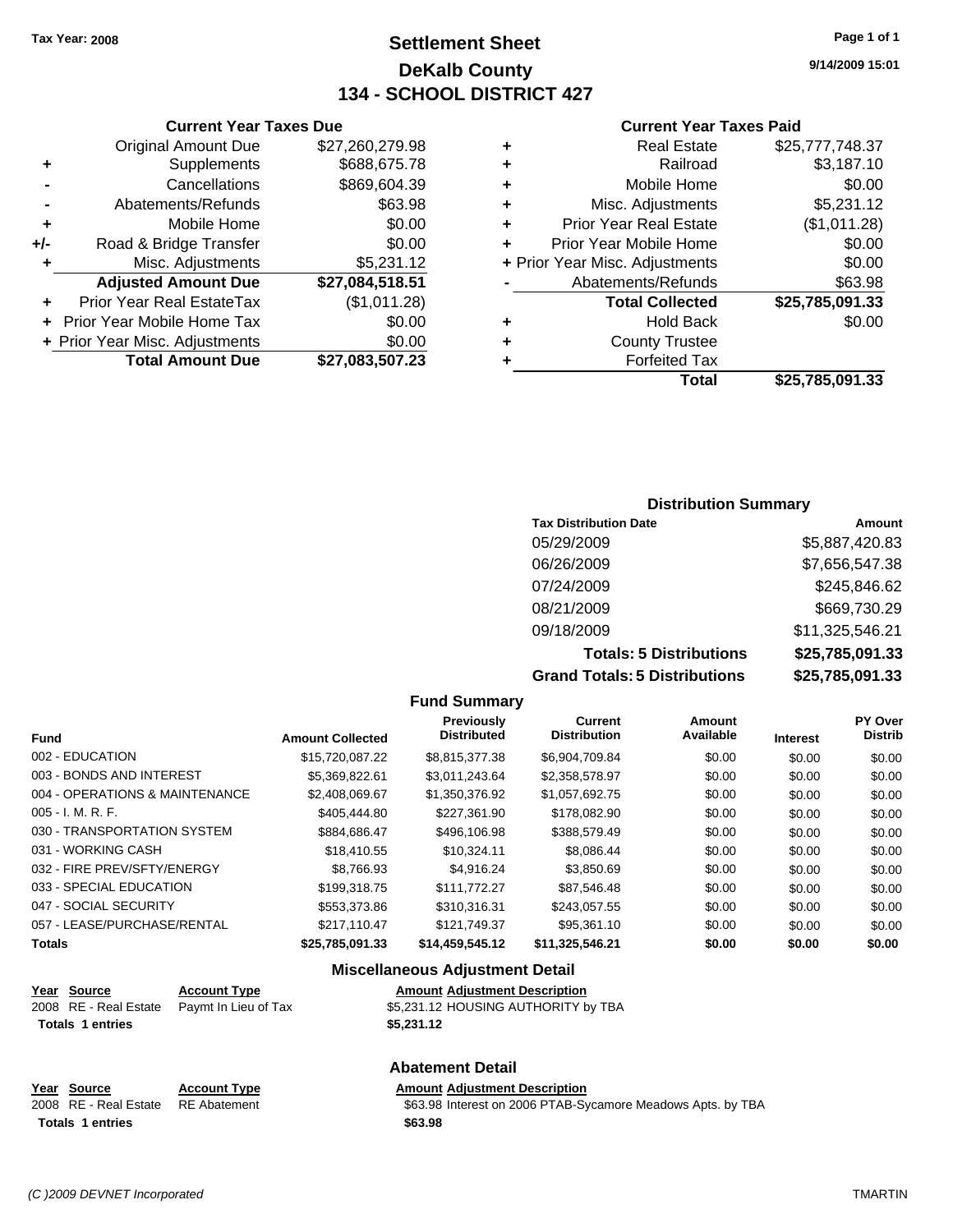# **Settlement Sheet Tax Year: 2008 Page 1 of 1 DeKalb County 135 - SCHOOL DISTRICT 428**

**9/14/2009 15:01**

## **Current Year Taxes Paid**

|   | Total                          | \$41,708,935.20 |
|---|--------------------------------|-----------------|
|   | <b>Forfeited Tax</b>           |                 |
| ٠ | <b>County Trustee</b>          |                 |
|   | <b>Hold Back</b>               | \$0.00          |
|   | <b>Total Collected</b>         | \$41,708,935.20 |
|   | Abatements/Refunds             | \$0.00          |
|   | + Prior Year Misc. Adjustments | \$0.00          |
| ÷ | Prior Year Mobile Home         | \$0.00          |
| ٠ | <b>Prior Year Real Estate</b>  | \$5,729.86      |
| ٠ | Misc. Adjustments              | \$9,362.79      |
| ٠ | Mobile Home                    | \$0.00          |
| ٠ | Railroad                       | \$103,023.66    |
|   | <b>Real Estate</b>             | \$41,590,818.89 |

|     | <b>Current Year Taxes Due</b>  |                 |
|-----|--------------------------------|-----------------|
|     | <b>Original Amount Due</b>     | \$43,619,858.72 |
| ٠   | Supplements                    | \$994,793.94    |
|     | Cancellations                  | \$1,050,454.85  |
|     | Abatements/Refunds             | \$0.00          |
| ٠   | Mobile Home                    | \$0.00          |
| +/- | Road & Bridge Transfer         | \$0.00          |
| ٠   | Misc. Adjustments              | \$9,362.79      |
|     | <b>Adjusted Amount Due</b>     | \$43,573,560.60 |
|     | Prior Year Real EstateTax      | \$5,729.86      |
|     | Prior Year Mobile Home Tax     | \$0.00          |
|     | + Prior Year Misc. Adjustments | \$0.00          |
|     | <b>Total Amount Due</b>        | \$43,579,290.46 |

## **Distribution Summary**

| <b>Tax Distribution Date</b>         | Amount          |
|--------------------------------------|-----------------|
| 05/29/2009                           | \$9,181,209.20  |
| 06/26/2009                           | \$12,584,780.22 |
| 07/24/2009                           | \$363,527.67    |
| 08/21/2009                           | \$1,473,515.78  |
| 09/18/2009                           | \$18,105,902.33 |
| <b>Totals: 5 Distributions</b>       | \$41,708,935.20 |
| <b>Grand Totals: 5 Distributions</b> | \$41,708,935.20 |

### **Fund Summary Fund Interest Amount Collected Distributed PY Over Distrib Amount Available Current Distribution Previously** 002 - EDUCATION \$28,728,447.22 \$16,257,391.38 \$12,471,055.84 \$0.00 \$0.00 \$0.00 003 - BONDS AND INTEREST \$3,989,543.07 \$2,257,677.30 \$1,731,865.77 \$0.00 \$0.00 \$0.00 004 - OPERATIONS & MAINTENANCE \$5,519,468.51 \$3,123,460.15 \$2,396,008.36 \$0.00 \$0.00 \$0.00 005 - I. M. R. F. \$160,162.31 \$90,635.64 \$69,526.67 \$0.00 \$0.00 \$0.00 030 - TRANSPORTATION SYSTEM \$956,260.77 \$541,146.75 \$415,114.02 \$0.00 \$0.00 \$0.00 031 - WORKING CASH \$80.081.16 \$45.317.83 \$34.763.33 \$0.00 \$0.00 \$0.00 \$0.00 032 - FIRE PREV/SFTY/ENERGY \$0.00 \$0.00 \$0.00 \$0.00 \$0.00 \$0.00 033 - SPECIAL EDUCATION \$1,000 \$956,010.51 \$541,005.12 \$415,005.39 \$0.00 \$0.00 \$0.00 035 - TORT JUDGEMENTS/LIABILITY INS \$0.00 \$0.00 \$0.00 \$0.00 \$0.00 \$0.00 047 - SOCIAL SECURITY \$1,318,961.65 \$746,398.70 \$572,562.95 \$0.00 \$0.00 \$0.00 \$0.00 057 - LEASE/PURCHASE/RENTAL  $$0.00$   $$0.00$   $$0.00$   $$0.00$   $$0.00$   $$0.00$   $$0.00$   $$0.00$ **Totals \$41,708,935.20 \$23,603,032.87 \$18,105,902.33 \$0.00 \$0.00 \$0.00**

# **Miscellaneous Adjustment Detail**

| Year Source             | <b>Account Type</b>                        | <b>Amount Adjustment Description</b>                |
|-------------------------|--------------------------------------------|-----------------------------------------------------|
| 2008 RE - Real Estate   | Back Tax Collected                         | \$43.80 Eagle Homes Redemption 08-03-400-020 by TBA |
|                         | 2008 RE - Real Estate Paymt In Lieu of Tax | \$9,318.99 HOUSING AUTHORITY by TBA                 |
| <b>Totals 2 entries</b> |                                            | \$9,362.79                                          |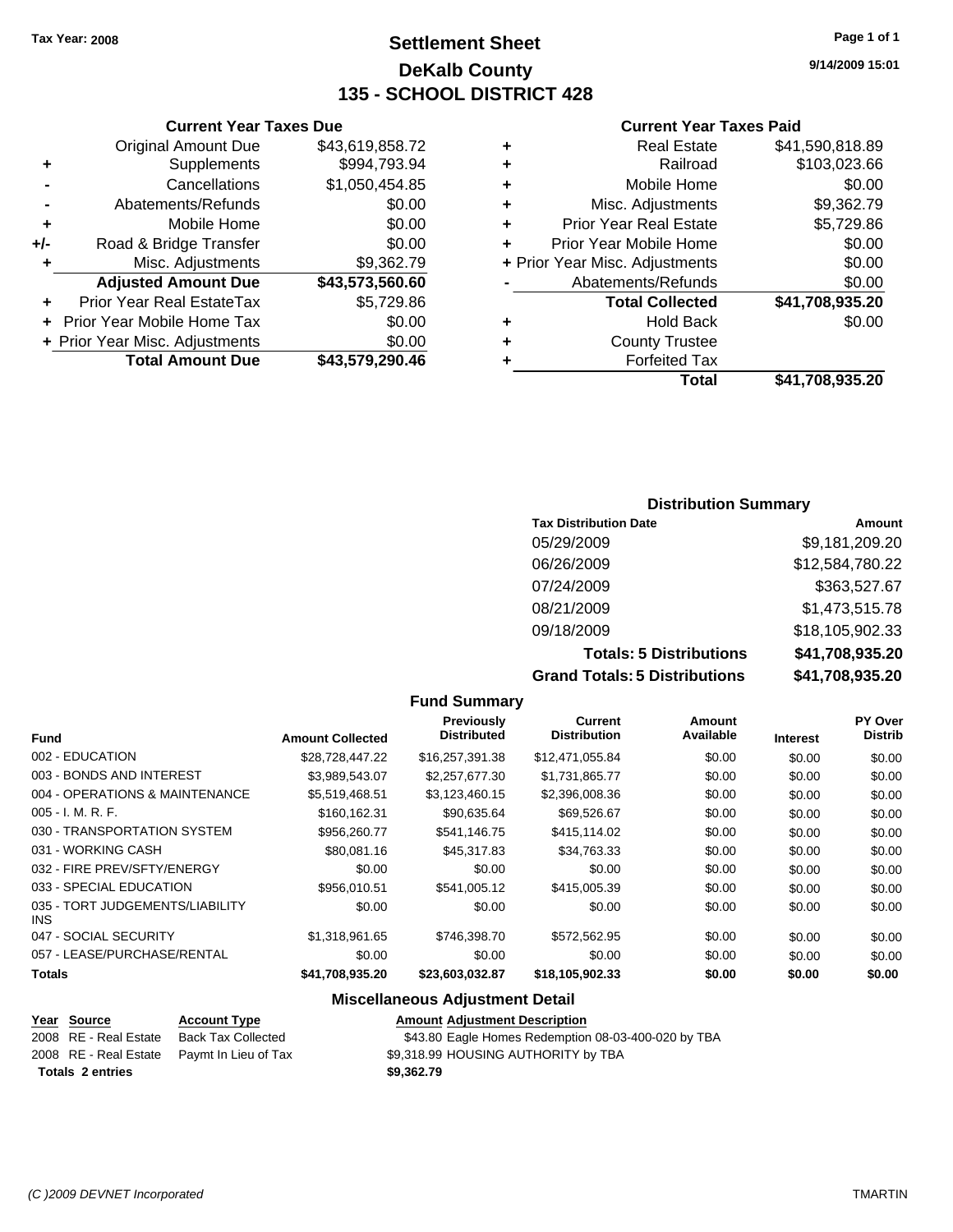# **Settlement Sheet Tax Year: 2008 Page 1 of 1 DeKalb County 136 - SCHOOL DISTRICT 429**

**9/14/2009 15:01**

### **Current Year Taxes Paid**

|     | <b>Current Year Taxes Due</b>  |                |        |
|-----|--------------------------------|----------------|--------|
|     | <b>Original Amount Due</b>     | \$4,337,758.30 | ٠      |
|     | Supplements                    | \$12,120.17    | ٠      |
|     | Cancellations                  | \$13,390.91    | ٠      |
|     | Abatements/Refunds             | \$0.00         | ٠      |
|     | Mobile Home                    | \$0.00         |        |
| +/- | Road & Bridge Transfer         | \$0.00         |        |
|     | Misc. Adjustments              | \$633.21       | + Pric |
|     | <b>Adjusted Amount Due</b>     | \$4,337,120.77 |        |
|     | Prior Year Real EstateTax      | \$0.00         |        |
|     | Prior Year Mobile Home Tax     | \$0.00         | ٠      |
|     | + Prior Year Misc. Adjustments | \$0.00         |        |
|     | <b>Total Amount Due</b>        | \$4,337,120.77 |        |
|     |                                |                |        |

| ٠ | <b>Real Estate</b>             | \$4,107,054.34 |
|---|--------------------------------|----------------|
| ٠ | Railroad                       | \$10,589.44    |
| ٠ | Mobile Home                    | \$0.00         |
| ٠ | Misc. Adjustments              | \$633.21       |
| ÷ | <b>Prior Year Real Estate</b>  | \$0.00         |
| ÷ | Prior Year Mobile Home         | \$0.00         |
|   | + Prior Year Misc. Adjustments | \$0.00         |
|   | Abatements/Refunds             | \$0.00         |
|   | <b>Total Collected</b>         | \$4,118,276.99 |
| ٠ | <b>Hold Back</b>               | \$0.00         |
| ٠ | <b>County Trustee</b>          |                |
| ٠ | <b>Forfeited Tax</b>           |                |
|   | Total                          | \$4,118,276.99 |
|   |                                |                |

# **Distribution Summary**

| <b>Tax Distribution Date</b>         | Amount         |
|--------------------------------------|----------------|
| 05/29/2009                           | \$952,826.83   |
| 06/26/2009                           | \$1,245,432.76 |
| 07/24/2009                           | \$39,582.79    |
| 08/21/2009                           | \$85,882.61    |
| 09/18/2009                           | \$1,794,552.00 |
| <b>Totals: 5 Distributions</b>       | \$4,118,276.99 |
| <b>Grand Totals: 5 Distributions</b> | \$4,118,276.99 |

|                                         |                         | <b>Fund Summary</b>                     |                                |                     |                 |                                  |
|-----------------------------------------|-------------------------|-----------------------------------------|--------------------------------|---------------------|-----------------|----------------------------------|
| <b>Fund</b>                             | <b>Amount Collected</b> | <b>Previously</b><br><b>Distributed</b> | Current<br><b>Distribution</b> | Amount<br>Available | <b>Interest</b> | <b>PY Over</b><br><b>Distrib</b> |
| 002 - EDUCATION                         | \$2.703.302.89          | \$1.525.330.24                          | \$1.177.972.65                 | \$0.00              | \$0.00          | \$0.00                           |
| 003 - BONDS AND INTEREST                | \$689,535.48            | \$389,068.25                            | \$300,467.23                   | \$0.00              | \$0.00          | \$0.00                           |
| 004 - OPERATIONS & MAINTENANCE          | \$448.101.48            | \$252,839.87                            | \$195,261.61                   | \$0.00              | \$0.00          | \$0.00                           |
| $005 - I. M. R. F.$                     | \$51,350.80             | \$28,974.53                             | \$22,376.27                    | \$0.00              | \$0.00          | \$0.00                           |
| 030 - TRANSPORTATION SYSTEM             | \$79.075.04             | \$44.617.85                             | \$34,457.19                    | \$0.00              | \$0.00          | \$0.00                           |
| 032 - FIRE PREV/SFTY/ENERGY             | \$0.00                  | \$0.00                                  | \$0.00                         | \$0.00              | \$0.00          | \$0.00                           |
| 033 - SPECIAL EDUCATION                 | \$30.215.81             | \$17,049.18                             | \$13.166.63                    | \$0.00              | \$0.00          | \$0.00                           |
| 035 - TORT JUDGEMENTS/LIABILITY<br>INS. | \$57,902.98             | \$32,671.58                             | \$25,231.40                    | \$0.00              | \$0.00          | \$0.00                           |
| 047 - SOCIAL SECURITY                   | \$58,792.51             | \$33,173.49                             | \$25,619.02                    | \$0.00              | \$0.00          | \$0.00                           |
| 057 - LEASE/PURCHASE/RENTAL             | \$0.00                  | \$0.00                                  | \$0.00                         | \$0.00              | \$0.00          | \$0.00                           |
| <b>Totals</b>                           | \$4,118,276.99          | \$2,323,724.99                          | \$1,794,552.00                 | \$0.00              | \$0.00          | \$0.00                           |

## **Miscellaneous Adjustment Detail**

|                         | Year Source | <b>Account Type</b>                        | <b>Amount Adjustment Description</b> |
|-------------------------|-------------|--------------------------------------------|--------------------------------------|
|                         |             | 2008 RE - Real Estate Paymt In Lieu of Tax | \$633.21 Housing Authority-Shabbo    |
| <b>Totals 1 entries</b> |             |                                            | \$633.21                             |

\$633.21 Housing Authority-Shabbona Sequoya Apartments by TBA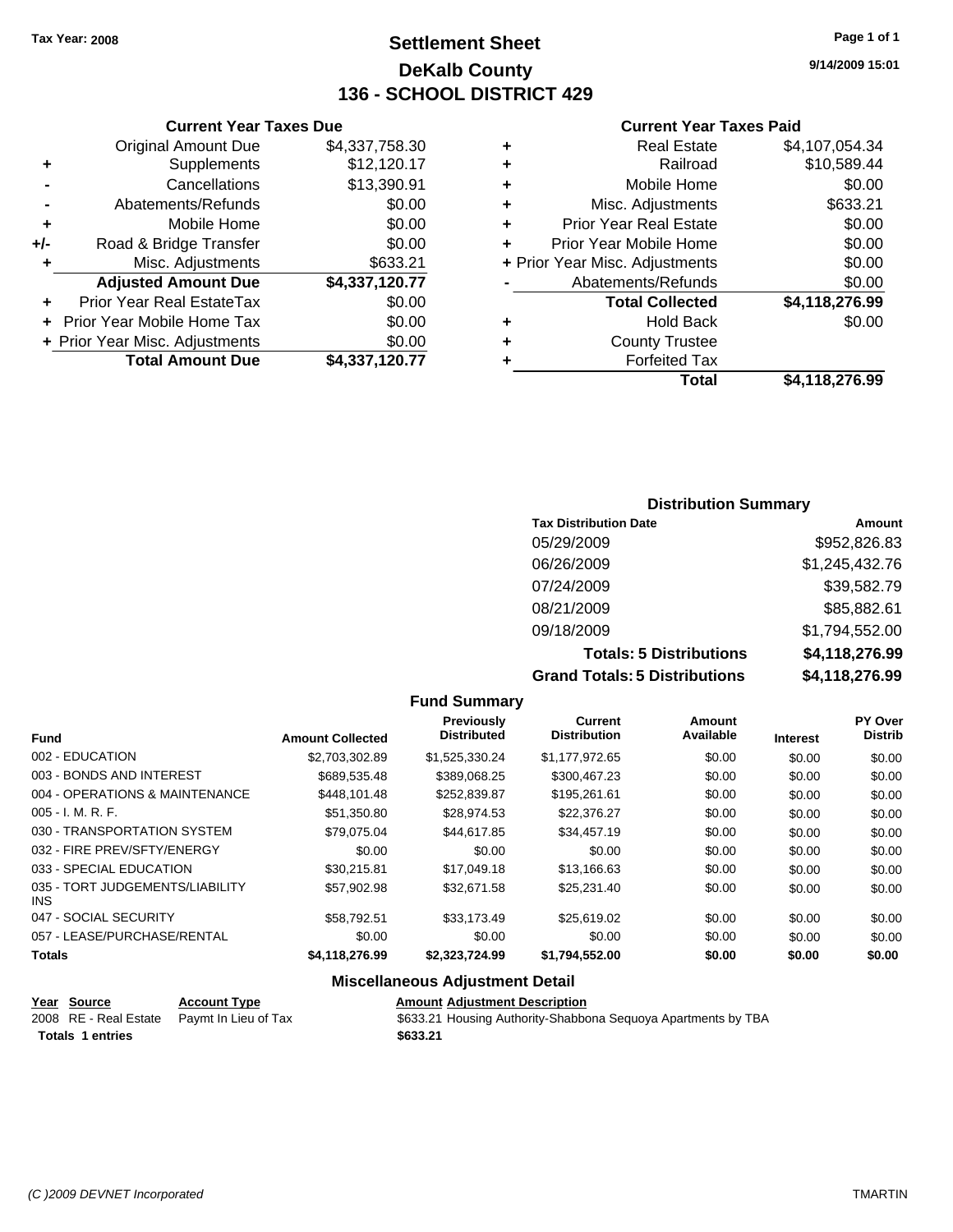# **Settlement Sheet Tax Year: 2008 Page 1 of 1 DeKalb County 137 - SCHOOL DISTRICT 430**

# **Current Year Taxes Due**

|     | <b>Original Amount Due</b>       | \$7,407,680.59 |
|-----|----------------------------------|----------------|
| ٠   | Supplements                      | \$23,445.01    |
|     | Cancellations                    | \$26,775.21    |
|     | Abatements/Refunds               | \$0.00         |
| ٠   | Mobile Home                      | \$0.00         |
| +/- | Road & Bridge Transfer           | \$0.00         |
| ٠   | Misc. Adjustments                | \$0.00         |
|     | <b>Adjusted Amount Due</b>       | \$7,404,350.39 |
|     | <b>Prior Year Real EstateTax</b> | \$2,152.99     |
|     | Prior Year Mobile Home Tax       | \$0.00         |
|     | + Prior Year Misc. Adjustments   | \$0.00         |
|     | <b>Total Amount Due</b>          | \$7,406,503.38 |

### **Current Year Taxes Paid**

| ٠                              | <b>Real Estate</b>            | \$6,964,898.56 |
|--------------------------------|-------------------------------|----------------|
| ٠                              | Railroad                      | \$6,885.14     |
| ٠                              | Mobile Home                   | \$0.00         |
| ٠                              | Misc. Adjustments             | \$0.00         |
| ÷                              | <b>Prior Year Real Estate</b> | \$2,152.99     |
| ÷                              | Prior Year Mobile Home        | \$0.00         |
| + Prior Year Misc. Adjustments |                               | \$0.00         |
|                                | Abatements/Refunds            | \$0.00         |
|                                | <b>Total Collected</b>        | \$6,973,936.69 |
| ٠                              | <b>Hold Back</b>              | \$0.00         |
| ٠                              | <b>County Trustee</b>         |                |
| ٠                              | <b>Forfeited Tax</b>          |                |
|                                | Total                         | \$6,973,936.69 |
|                                |                               |                |

# **Distribution Summary**

| <b>Tax Distribution Date</b>         | Amount         |
|--------------------------------------|----------------|
| 05/29/2009                           | \$1,592,890.56 |
| 06/26/2009                           | \$2,178,543.11 |
| 07/24/2009                           | \$105,586.74   |
| 08/21/2009                           | \$210,824.43   |
| 09/18/2009                           | \$2,886,091.85 |
| <b>Totals: 5 Distributions</b>       | \$6,973,936.69 |
| <b>Grand Totals: 5 Distributions</b> | \$6,973,936.69 |

|                                         |                         | <b>Fund Summary</b>                     |                                |                     |                 |                                  |
|-----------------------------------------|-------------------------|-----------------------------------------|--------------------------------|---------------------|-----------------|----------------------------------|
| Fund                                    | <b>Amount Collected</b> | <b>Previously</b><br><b>Distributed</b> | Current<br><b>Distribution</b> | Amount<br>Available | <b>Interest</b> | <b>PY Over</b><br><b>Distrib</b> |
| 002 - EDUCATION                         | \$5,706,437.68          | \$3,344,887.24                          | \$2,361,550.44                 | \$0.00              | \$0.00          | \$0.00                           |
| 003 - BONDS AND INTEREST                | \$412,389.80            | \$241,726.53                            | \$170,663.27                   | \$0.00              | \$0.00          | \$0.00                           |
| 004 - OPERATIONS & MAINTENANCE          | \$690,294.19            | \$404,623.05                            | \$285,671.14                   | \$0.00              | \$0.00          | \$0.00                           |
| $005 - I. M. R. F.$                     | \$7,364.47              | \$4,316.76                              | \$3,047.71                     | \$0.00              | \$0.00          | \$0.00                           |
| 030 - TRANSPORTATION SYSTEM             | \$128,857.43            | \$75,531.11                             | \$53,326.32                    | \$0.00              | \$0.00          | \$0.00                           |
| 031 - WORKING CASH                      | \$0.00                  | \$0.00                                  | \$0.00                         | \$0.00              | \$0.00          | \$0.00                           |
| 032 - FIRE PREV/SFTY/ENERGY             | \$7,364.47              | \$4,316.76                              | \$3,047.71                     | \$0.00              | \$0.00          | \$0.00                           |
| 033 - SPECIAL EDUCATION                 | \$32,142.87             | \$18,840.87                             | \$13,302.00                    | \$0.00              | \$0.00          | \$0.00                           |
| 035 - TORT JUDGEMENTS/LIABILITY<br>INS. | \$0.00                  | \$0.00                                  | \$0.00                         | \$0.00              | \$0.00          | \$0.00                           |
| 047 - SOCIAL SECURITY                   | \$7,364.47              | \$4,316.76                              | \$3,047.71                     | \$0.00              | \$0.00          | \$0.00                           |
| 057 - LEASE/PURCHASE/RENTAL             | \$0.00                  | \$0.00                                  | \$0.00                         | \$0.00              | \$0.00          | \$0.00                           |
| 109 - PRIOR YEAR ADJUSTMENT             | $$-18,278.69$           | $$-10.714.24$                           | $$-7,564.45$                   | \$0.00              | \$0.00          | \$0.00                           |
| <b>Totals</b>                           | \$6,973,936.69          | \$4,087,844.84                          | \$2,886,091.85                 | \$0.00              | \$0.00          | \$0.00                           |

**9/14/2009 15:01**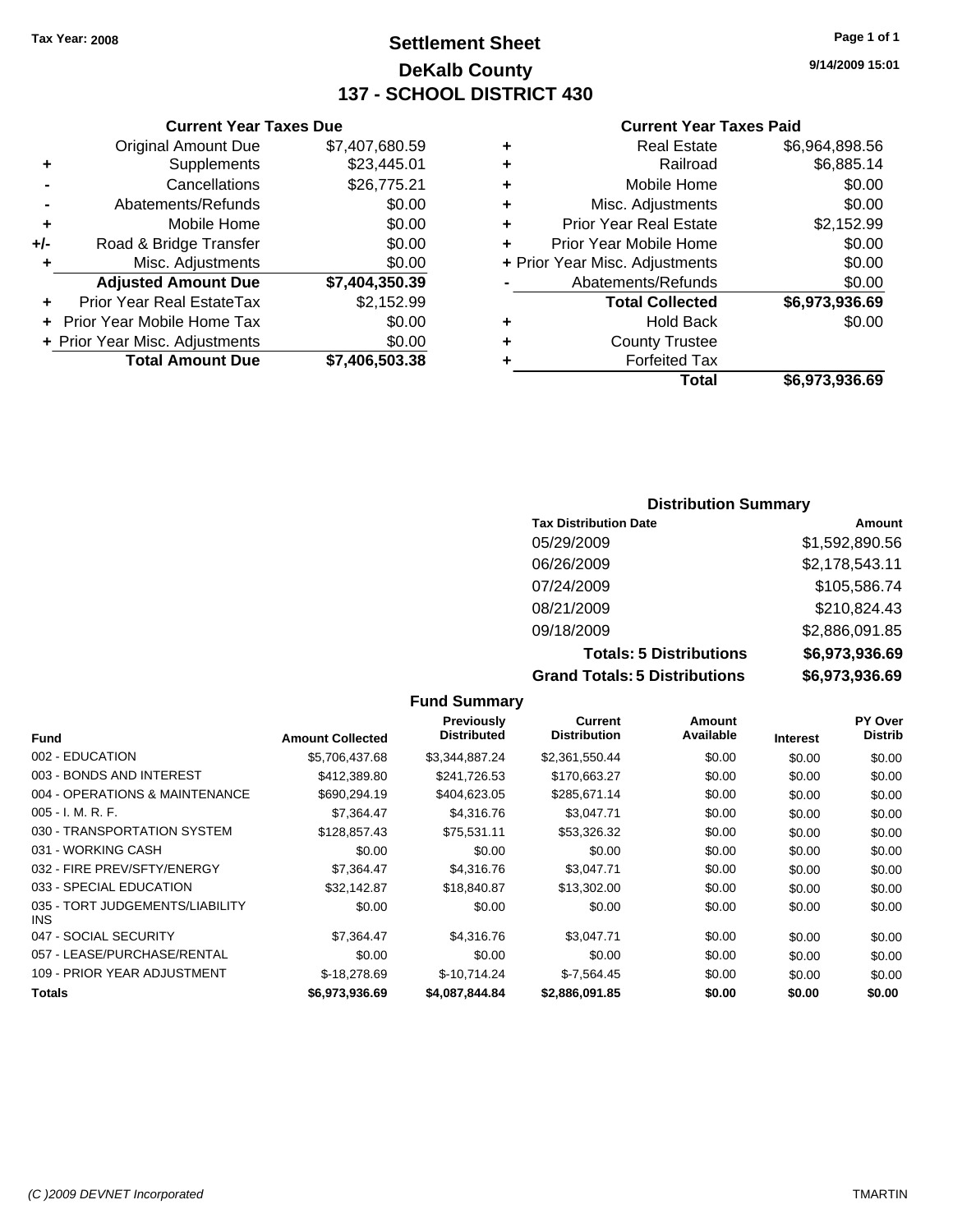# **Settlement Sheet Tax Year: 2008 Page 1 of 1 DeKalb County 139 - SCHOOL DISTRICT 432**

**Current Year Taxes Due**

|       | <b>Original Amount Due</b>     | \$2,413,136.45 |
|-------|--------------------------------|----------------|
| ٠     | Supplements                    | \$28,920.68    |
|       | Cancellations                  | \$31,987.63    |
|       | Abatements/Refunds             | \$0.00         |
| ٠     | Mobile Home                    | \$0.00         |
| $+/-$ | Road & Bridge Transfer         | \$0.00         |
| ٠     | Misc. Adjustments              | \$0.00         |
|       | <b>Adjusted Amount Due</b>     | \$2,410,069.50 |
|       | Prior Year Real EstateTax      | \$0.00         |
|       | Prior Year Mobile Home Tax     | \$0.00         |
|       | + Prior Year Misc. Adjustments | \$0.00         |
|       | <b>Total Amount Due</b>        | \$2,410,069.50 |

### **Current Year Taxes Paid**

|                                | <b>Real Estate</b>            | \$2,254,330.25 |
|--------------------------------|-------------------------------|----------------|
| ٠                              | Railroad                      | \$7,705.14     |
| ٠                              | Mobile Home                   | \$0.00         |
| ٠                              | Misc. Adjustments             | \$0.00         |
| ÷                              | <b>Prior Year Real Estate</b> | \$0.00         |
| ٠                              | Prior Year Mobile Home        | \$0.00         |
| + Prior Year Misc. Adjustments |                               | \$0.00         |
|                                | Abatements/Refunds            | \$0.00         |
|                                | <b>Total Collected</b>        | \$2,262,035.39 |
| ٠                              | <b>Hold Back</b>              | \$0.00         |
| ٠                              | <b>County Trustee</b>         |                |
| ٠                              | <b>Forfeited Tax</b>          |                |
|                                | Total                         | \$2,262,035.39 |
|                                |                               |                |

## **Distribution Summary**

| <b>Tax Distribution Date</b>         | Amount         |
|--------------------------------------|----------------|
| 05/29/2009                           | \$522,802.57   |
| 06/26/2009                           | \$714,856.48   |
| 07/24/2009                           | \$27,421.84    |
| 08/21/2009                           | \$68,996.41    |
| 09/18/2009                           | \$927,958.09   |
| <b>Totals: 5 Distributions</b>       | \$2,262,035.39 |
| <b>Grand Totals: 5 Distributions</b> | \$2,262,035.39 |

**Fund Summary Fund Interest Amount Collected Distributed PY Over Distrib Amount Available Current Distribution Previously** 002 - EDUCATION \$1,527,713.15 \$900,997.15 \$626,716.00 \$0.00 \$0.00 \$0.00 003 - BONDS AND INTEREST 6238,728.42 \$140,794.51 \$97,933.91 \$0.00 \$0.00 \$0.00 004 - OPERATIONS & MAINTENANCE \$187,834.89 \$110,779.11 \$77,055.78 \$0.00 \$0.00 \$0.00 005 - I. M. R. F. \$45,050.70 \$26,569.49 \$18,481.21 \$0.00 \$0.00 \$0.00 030 - TRANSPORTATION SYSTEM \$100,178.76 \$59,082.28 \$41,096.48 \$0.00 \$0.00 \$0.00 031 - WORKING CASH \$25,045.24 \$14,770.89 \$10,274.35 \$0.00 \$0.00 \$0.00 033 - SPECIAL EDUCATION \$20,034.84 \$11,815.92 \$8,218.92 \$0.00 \$0.00 \$0.00 \$0.00 035 - TORT JUDGEMENTS/LIABILITY INS \$54,702.79 \$32,261.98 \$22,440.81 \$0.00 \$0.00 \$0.00 047 - SOCIAL SECURITY \$62,746.60 \$37,005.97 \$25,740.63 \$0.00 \$0.00 \$0.00 109 - PRIOR YEAR ADJUSTMENT  $$0.00$   $$0.00$   $$0.00$   $$0.00$   $$0.00$   $$0.00$   $$0.00$   $$0.00$ **Totals \$2,262,035.39 \$1,334,077.30 \$927,958.09 \$0.00 \$0.00 \$0.00**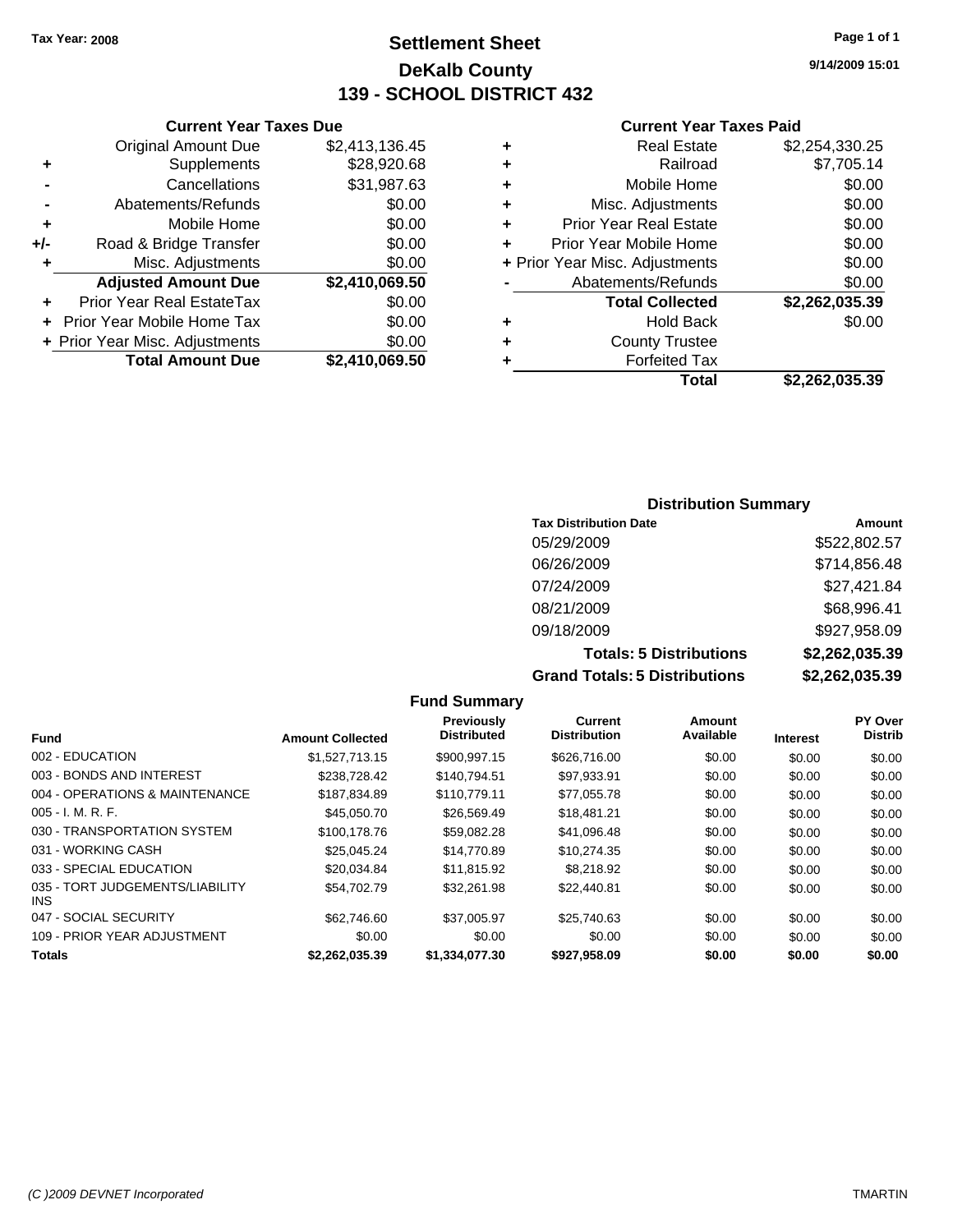# **Settlement Sheet Tax Year: 2008 Page 1 of 1 DeKalb County 141 - CC 509 ELGIN**

|  | --<br>-<br>۰. |  |
|--|---------------|--|
|  |               |  |
|  |               |  |
|  |               |  |
|  |               |  |

**9/14/2009 15:01**

|   | <b>Current Year Taxes Paid</b> |            |
|---|--------------------------------|------------|
| ٠ | <b>Real Estate</b>             | \$4,067.03 |
| ٠ | Railroad                       | \$0.00     |
| ٠ | Mobile Home                    | \$0.00     |
| ٠ | Misc. Adjustments              | \$0.00     |
| ٠ | <b>Prior Year Real Estate</b>  | \$0.00     |
| ٠ | Prior Year Mobile Home         | \$0.00     |
|   | + Prior Year Misc. Adjustments | \$0.00     |
|   | Abatements/Refunds             | \$0.00     |
|   | <b>Total Collected</b>         | \$4,067.03 |
| ٠ | Hold Back                      | \$0.00     |
| ٠ | <b>County Trustee</b>          |            |
| ٠ | <b>Forfeited Tax</b>           |            |
|   | Total                          | \$4.067.03 |
|   |                                |            |

| <b>Current Year Taxes Due</b>  |            |
|--------------------------------|------------|
| Original Amount Due            | \$4,738.41 |
| Supplements                    | \$0.00     |
| Cancellations                  | \$0.00     |
| Abatements/Refunds             | \$0.00     |
| Mobile Home                    | \$0.00     |
| Road & Bridge Transfer         | \$0.00     |
| Misc. Adjustments              | \$0.00     |
| <b>Adjusted Amount Due</b>     | \$4,738.41 |
| Prior Year Real EstateTax      | \$0.00     |
| Prior Year Mobile Home Tax     | \$0.00     |
| + Prior Year Misc. Adjustments | \$0.00     |
| <b>Total Amount Due</b>        | 738.41     |
|                                |            |

| <b>Distribution Summary</b>          |            |  |  |
|--------------------------------------|------------|--|--|
| <b>Tax Distribution Date</b>         | Amount     |  |  |
| 05/29/2009                           | \$1,417.27 |  |  |
| 06/26/2009                           | \$616.23   |  |  |
| 07/24/2009                           | \$1,417.30 |  |  |
| 09/18/2009                           | \$616.23   |  |  |
| <b>Totals: 4 Distributions</b>       | \$4,067.03 |  |  |
| <b>Grand Totals: 4 Distributions</b> | \$4,067.03 |  |  |

|                                              |                         | <b>Fund Summary</b>                     |                                |                     |                 |                           |
|----------------------------------------------|-------------------------|-----------------------------------------|--------------------------------|---------------------|-----------------|---------------------------|
| <b>Fund</b>                                  | <b>Amount Collected</b> | <b>Previously</b><br><b>Distributed</b> | Current<br><b>Distribution</b> | Amount<br>Available | <b>Interest</b> | PY Over<br><b>Distrib</b> |
| 003 - BONDS AND INTEREST                     | \$483.24                | \$410.02                                | \$73.22                        | \$0.00              | \$0.00          | \$0.00                    |
| 027 - AUDIT                                  | \$4.80                  | \$4.07                                  | \$0.73                         | \$0.00              | \$0.00          | \$0.00                    |
| 035 - TORT JUDGEMENTS/LIABILITY<br>INS.      | \$121.72                | \$103.28                                | \$18.44                        | \$0.00              | \$0.00          | \$0.00                    |
| 047 - SOCIAL SECURITY                        | \$43.04                 | \$36.52                                 | \$6.52                         | \$0.00              | \$0.00          | \$0.00                    |
| 136 - OPERATIONS & MAINTENANCE<br>(colleges) | \$856.11                | \$726.39                                | \$129.72                       | \$0.00              | \$0.00          | \$0.00                    |
| 159 - EDUCATIONAL PURPOSES<br>(colleges)     | \$2,558.12              | \$2.170.52                              | \$387.60                       | \$0.00              | \$0.00          | \$0.00                    |
| <b>Totals</b>                                | \$4,067.03              | \$3,450.80                              | \$616.23                       | \$0.00              | \$0.00          | \$0.00                    |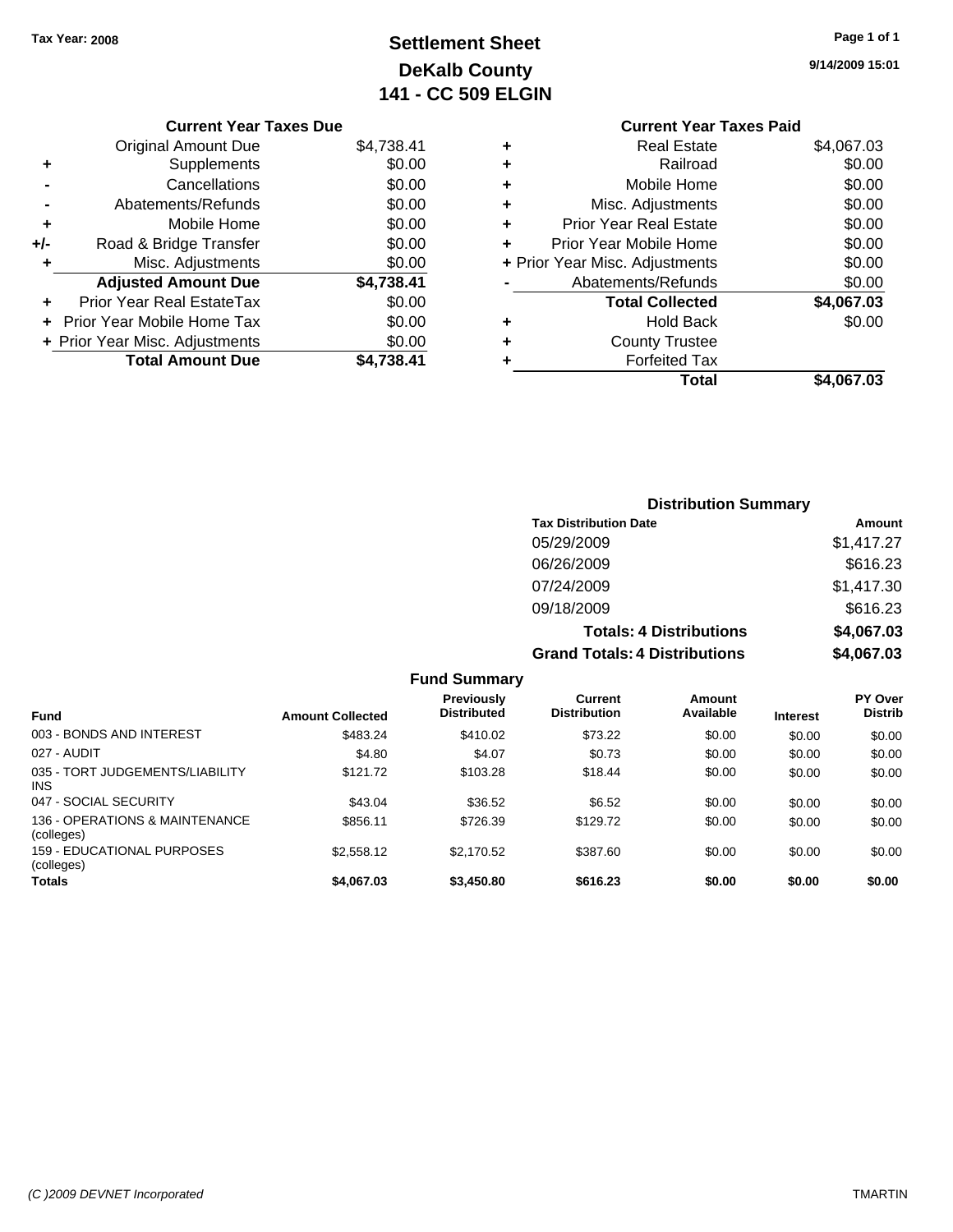# **Settlement Sheet Tax Year: 2008 Page 1 of 1 DeKalb County 142 - CC 511 ROCK VALLEY**

**9/14/2009 15:01**

| Current Year Taxes Due |
|------------------------|
|------------------------|

|       | <b>Original Amount Due</b>     | \$1,219.06 |
|-------|--------------------------------|------------|
| ٠     | Supplements                    | \$0.00     |
|       | Cancellations                  | \$0.00     |
|       | Abatements/Refunds             | \$0.00     |
| ٠     | Mobile Home                    | \$0.00     |
| $+/-$ | Road & Bridge Transfer         | \$0.00     |
| ٠     | Misc. Adjustments              | \$0.00     |
|       | <b>Adjusted Amount Due</b>     | \$1,219.06 |
|       | Prior Year Real EstateTax      | \$0.00     |
|       | Prior Year Mobile Home Tax     | \$0.00     |
|       | + Prior Year Misc. Adjustments | \$0.00     |
|       | <b>Total Amount Due</b>        | \$1,219.06 |

### **Current Year Taxes Paid**

| <b>Real Estate</b>     | \$1,072.32                                               |
|------------------------|----------------------------------------------------------|
| Railroad               | \$0.00                                                   |
| Mobile Home            | \$0.00                                                   |
| Misc. Adjustments      | \$0.00                                                   |
| Prior Year Real Estate | \$0.00                                                   |
|                        | \$0.00                                                   |
|                        | \$0.00                                                   |
| Abatements/Refunds     | \$0.00                                                   |
| <b>Total Collected</b> | \$1,072.32                                               |
| <b>Hold Back</b>       | \$0.00                                                   |
| <b>County Trustee</b>  |                                                          |
| <b>Forfeited Tax</b>   |                                                          |
| Total                  | \$1.072.32                                               |
|                        | Prior Year Mobile Home<br>+ Prior Year Misc. Adjustments |

# **Distribution Summary Tax Distribution Date Amount** 05/29/2009 \$516.20 06/26/2009 \$204.70 08/21/2009 \$146.72 09/18/2009 \$204.70 **Totals: 4 Distributions \$1,072.32 Grand Totals: 4 Distributions \$1,072.32**

|                                               |                         | <b>Fund Summary</b>                     |                                |                     |                 |                                  |
|-----------------------------------------------|-------------------------|-----------------------------------------|--------------------------------|---------------------|-----------------|----------------------------------|
| Fund                                          | <b>Amount Collected</b> | <b>Previously</b><br><b>Distributed</b> | Current<br><b>Distribution</b> | Amount<br>Available | <b>Interest</b> | <b>PY Over</b><br><b>Distrib</b> |
| 003 - BONDS AND INTEREST                      | \$230.56                | \$186.55                                | \$44.01                        | \$0.00              | \$0.00          | \$0.00                           |
| 027 - AUDIT                                   | \$2.41                  | \$1.95                                  | \$0.46                         | \$0.00              | \$0.00          | \$0.00                           |
| 035 - TORT JUDGEMENTS/LIABILITY<br><b>INS</b> | \$77.78                 | \$62.93                                 | \$14.85                        | \$0.00              | \$0.00          | \$0.00                           |
| 047 - SOCIAL SECURITY                         | \$12.72                 | \$10.29                                 | \$2.43                         | \$0.00              | \$0.00          | \$0.00                           |
| 136 - OPERATIONS & MAINTENANCE<br>(colleges)  | \$93.61                 | \$75.74                                 | \$17.87                        | \$0.00              | \$0.00          | \$0.00                           |
| 141 - HLTH, SFTY/HANDICAP<br>ACCESS/ENERGY    | \$117.02                | \$94.68                                 | \$22.34                        | \$0.00              | \$0.00          | \$0.00                           |
| 159 - EDUCATIONAL PURPOSES<br>(colleges)      | \$538.22                | \$435.48                                | \$102.74                       | \$0.00              | \$0.00          | \$0.00                           |
| Totals                                        | \$1.072.32              | \$867.62                                | \$204.70                       | \$0.00              | \$0.00          | \$0.00                           |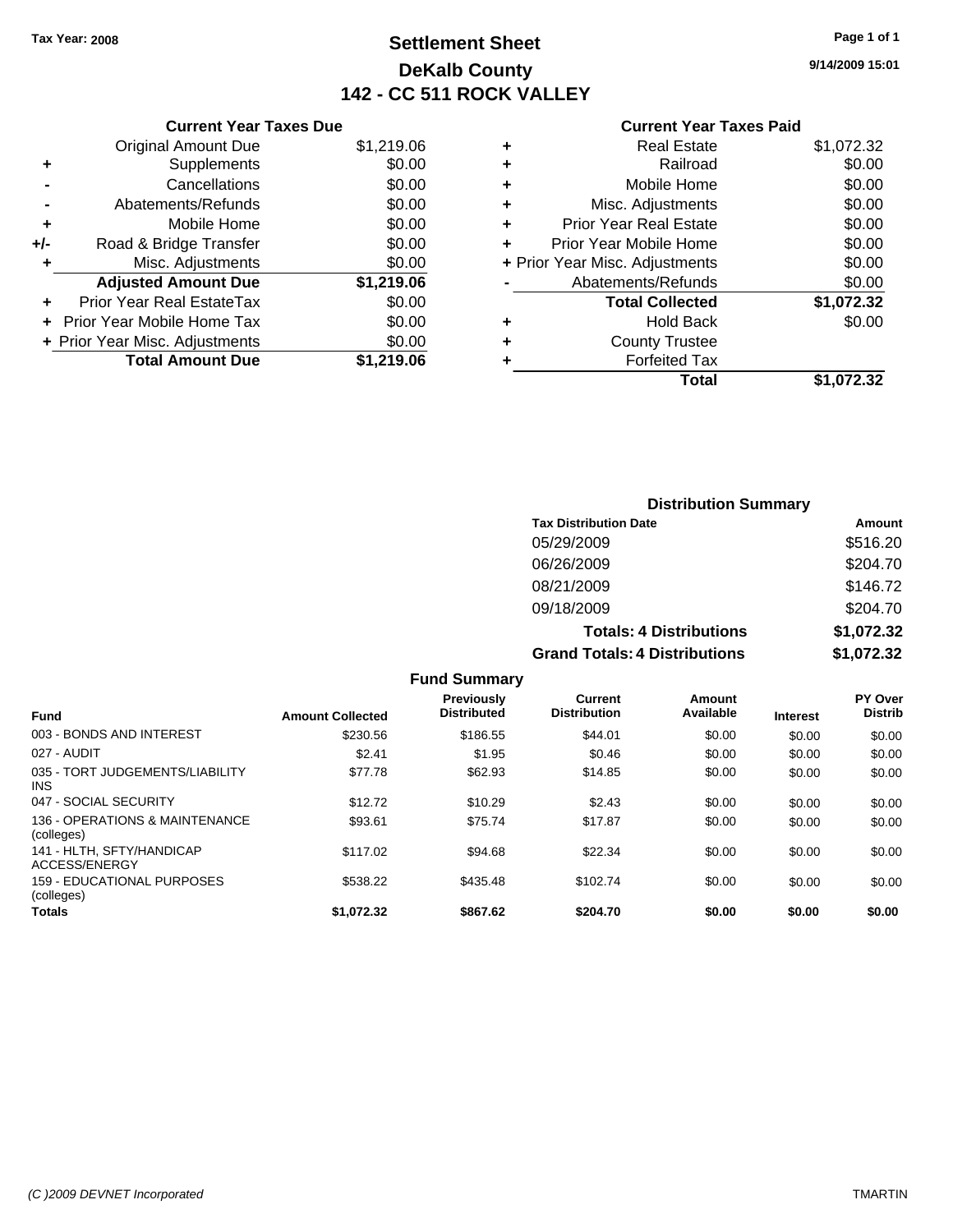# **Settlement Sheet Tax Year: 2008 Page 1 of 1 DeKalb County 143 - CC 513 ILLINOIS VALLEY**

## **Current Year Taxes Due**

|     | <b>Original Amount Due</b>     | \$4,925.61 |
|-----|--------------------------------|------------|
| ٠   | Supplements                    | \$0.00     |
|     | Cancellations                  | \$0.00     |
|     | Abatements/Refunds             | \$0.00     |
| ٠   | Mobile Home                    | \$0.00     |
| +/- | Road & Bridge Transfer         | \$0.00     |
| ٠   | Misc. Adjustments              | \$0.00     |
|     | <b>Adjusted Amount Due</b>     | \$4,925.61 |
|     | Prior Year Real EstateTax      | \$0.00     |
|     | Prior Year Mobile Home Tax     | \$0.00     |
|     | + Prior Year Misc. Adjustments | \$0.00     |
|     | <b>Total Amount Due</b>        | \$4.925.61 |

|   | <b>Real Estate</b>             | \$4,434.99 |
|---|--------------------------------|------------|
| ٠ | Railroad                       | \$182.78   |
| ٠ | Mobile Home                    | \$0.00     |
| ٠ | Misc. Adjustments              | \$0.00     |
| ٠ | Prior Year Real Estate         | \$0.00     |
|   | Prior Year Mobile Home         | \$0.00     |
|   | + Prior Year Misc. Adjustments | \$0.00     |
|   | Abatements/Refunds             | \$0.00     |
|   | <b>Total Collected</b>         | \$4,617.77 |
| ٠ | <b>Hold Back</b>               | \$0.00     |
| ٠ | <b>County Trustee</b>          |            |
| ٠ | <b>Forfeited Tax</b>           |            |
|   | Total                          | \$4.617.77 |
|   |                                |            |

| <b>Distribution Summary</b>          |            |  |  |  |
|--------------------------------------|------------|--|--|--|
| <b>Tax Distribution Date</b>         | Amount     |  |  |  |
| 05/29/2009                           | \$739.20   |  |  |  |
| 06/26/2009                           | \$2,009.73 |  |  |  |
| 07/24/2009                           | \$93.61    |  |  |  |
| 08/21/2009                           | \$65.02    |  |  |  |
| 09/18/2009                           | \$1,710.21 |  |  |  |
| <b>Totals: 5 Distributions</b>       | \$4,617.77 |  |  |  |
| <b>Grand Totals: 5 Distributions</b> | \$4,617.77 |  |  |  |

|                                              |                         | <b>Fund Summary</b>                     |                                |                     |                 |                                  |
|----------------------------------------------|-------------------------|-----------------------------------------|--------------------------------|---------------------|-----------------|----------------------------------|
| <b>Fund</b>                                  | <b>Amount Collected</b> | <b>Previously</b><br><b>Distributed</b> | Current<br><b>Distribution</b> | Amount<br>Available | <b>Interest</b> | <b>PY Over</b><br><b>Distrib</b> |
| 003 - BONDS AND INTEREST                     | \$586.02                | \$368.98                                | \$217.04                       | \$0.00              | \$0.00          | \$0.00                           |
| 027 - AUDIT                                  | \$13.35                 | \$8.41                                  | \$4.94                         | \$0.00              | \$0.00          | \$0.00                           |
| 035 - TORT JUDGEMENTS/LIABILITY<br>INS.      | \$0.00                  | \$0.00                                  | \$0.00                         | \$0.00              | \$0.00          | \$0.00                           |
| 047 - SOCIAL SECURITY                        | \$125.71                | \$79.15                                 | \$46.56                        | \$0.00              | \$0.00          | \$0.00                           |
| 136 - OPERATIONS & MAINTENANCE<br>(colleges) | \$518.94                | \$326.75                                | \$192.19                       | \$0.00              | \$0.00          | \$0.00                           |
| 141 - HLTH. SFTY/HANDICAP<br>ACCESS/ENERGY   | \$628.56                | \$395.77                                | \$232.79                       | \$0.00              | \$0.00          | \$0.00                           |
| 149 - STATEWIDE AVERAGE<br>ADDITIONAL TAX    | \$1.058.63              | \$666.56                                | \$392.07                       | \$0.00              | \$0.00          | \$0.00                           |
| 159 - EDUCATIONAL PURPOSES<br>(colleges)     | \$1,686.56              | \$1,061.94                              | \$624.62                       | \$0.00              | \$0.00          | \$0.00                           |
| Totals                                       | \$4,617.77              | \$2,907.56                              | \$1,710.21                     | \$0.00              | \$0.00          | \$0.00                           |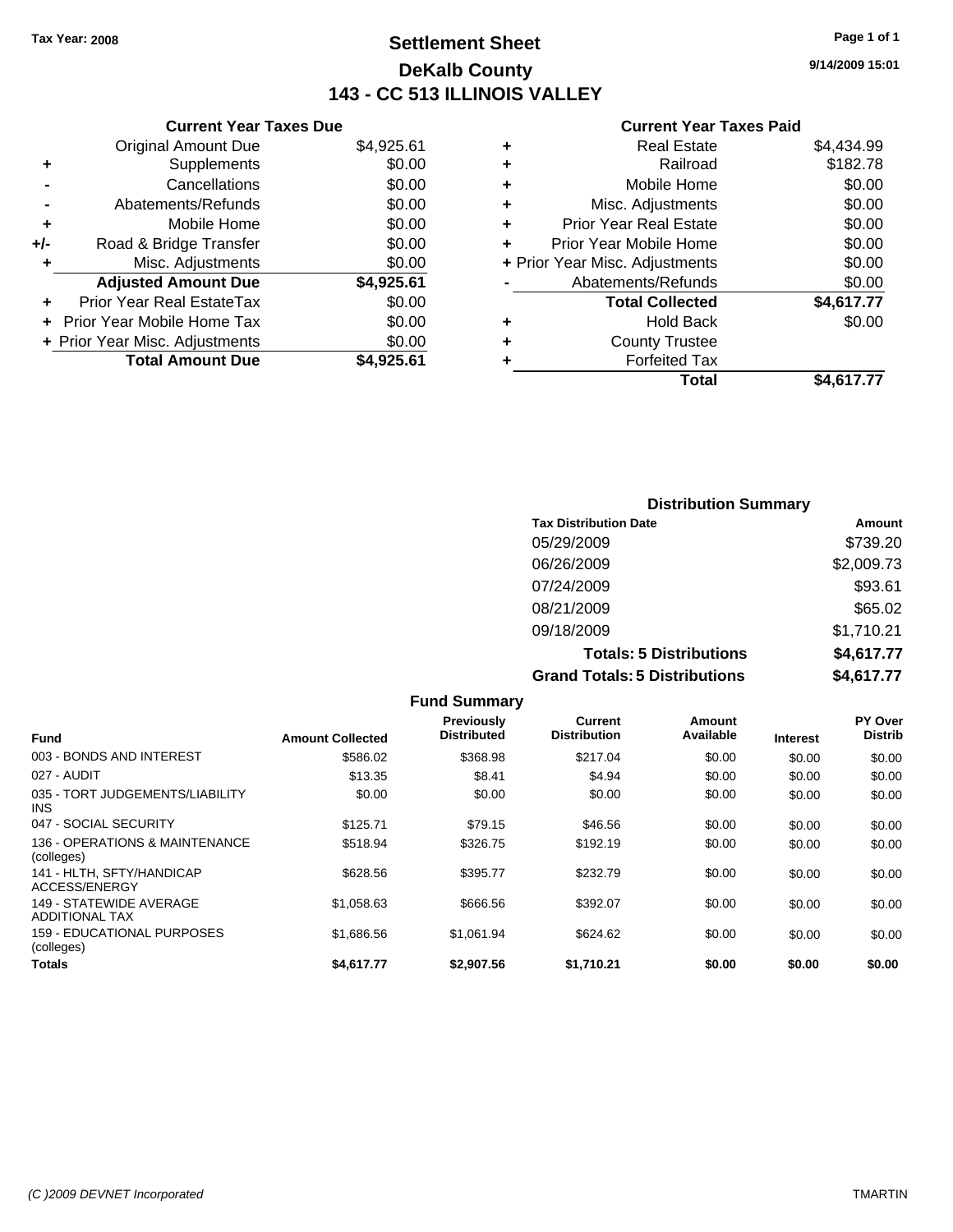# **Settlement Sheet Tax Year: 2008 Page 1 of 1 DeKalb County 144 - CC 516 WAUBONSEE**

### **Current Year Taxes Due**

|     | <b>Original Amount Due</b>     | \$1,522,556.11 |
|-----|--------------------------------|----------------|
| ٠   | Supplements                    | \$7,175.32     |
|     | Cancellations                  | \$7,972.89     |
|     | Abatements/Refunds             | \$0.00         |
| ٠   | Mobile Home                    | \$0.00         |
| +/- | Road & Bridge Transfer         | \$0.00         |
| ٠   | Misc. Adjustments              | \$54.69        |
|     | <b>Adjusted Amount Due</b>     | \$1,521,813.23 |
|     | Prior Year Real EstateTax      | \$222.71       |
|     | Prior Year Mobile Home Tax     | \$0.00         |
|     | + Prior Year Misc. Adjustments | \$0.00         |
|     | <b>Total Amount Due</b>        | \$1,522,035.94 |

### **Current Year Taxes Paid**

|   | <b>Real Estate</b>             | \$1,434,441.93 |
|---|--------------------------------|----------------|
| ٠ | Railroad                       | \$3,586.96     |
| ٠ | Mobile Home                    | \$0.00         |
| ٠ | Misc. Adjustments              | \$54.69        |
| ÷ | Prior Year Real Estate         | \$222.71       |
| ÷ | Prior Year Mobile Home         | \$0.00         |
|   | + Prior Year Misc. Adjustments | \$0.00         |
|   | Abatements/Refunds             | \$0.00         |
|   | <b>Total Collected</b>         | \$1,438,306.29 |
| ٠ | <b>Hold Back</b>               | \$0.00         |
| ٠ | <b>County Trustee</b>          |                |
| ٠ | <b>Forfeited Tax</b>           |                |
|   | Total                          | \$1,438,306.29 |
|   |                                |                |

| <b>Distribution Summary</b>          |                |  |  |  |
|--------------------------------------|----------------|--|--|--|
| <b>Tax Distribution Date</b>         | Amount         |  |  |  |
| 05/29/2009                           | \$331,391.34   |  |  |  |
| 06/26/2009                           | \$444,753.11   |  |  |  |
| 07/24/2009                           | \$17,638.63    |  |  |  |
| 08/21/2009                           | \$39,527.11    |  |  |  |
| 09/18/2009                           | \$604,996.10   |  |  |  |
| <b>Totals: 5 Distributions</b>       | \$1,438,306.29 |  |  |  |
| <b>Grand Totals: 5 Distributions</b> | \$1,438,306.29 |  |  |  |

**Fund Summary Fund Interest Amount Collected Distributed PY Over Distrib Amount Available Current Distribution Previously** 003 - BONDS AND INTEREST 6 \$257,551.76 \$149,217.54 \$108,334.22 \$0.00 \$0.00 \$0.00 027 - AUDIT \$2,445.12 \$1,416.63 \$1,028.49 \$0.00 \$0.00 \$0.00 035 - TORT JUDGEMENTS/LIABILITY INS \$18,876.32 \$10,936.35 \$7,939.97 \$0.00 \$0.00 \$0.00 047 - SOCIAL SECURITY \$12,621.12 \$7,312.28 \$5,308.84 \$0.00 \$0.00 \$0.00 109 - PRIOR YEAR ADJUSTMENT  $$1,654.06$   $$958.31$   $$695.75$   $$0.00$   $$0.00$   $$0.00$ 136 - OPERATIONS & MAINTENANCE (colleges)  $$263,880.31$   $$152,884.09$   $$110,996.22$   $$0.00$   $$0.00$   $$0.00$ 159 - EDUCATIONAL PURPOSES (colleges) \$881,277.60 \$510,584.99 \$370,692.61 \$0.00 \$0.00 \$0.00 **Totals \$1,438,306.29 \$833,310.19 \$604,996.10 \$0.00 \$0.00 \$0.00 Miscellaneous Adjustment Detail**

## **Year Source Account Type Amount Adjustment Description** Paymt In Lieu of Tax **6008 SEM** 554.69 Housing Authority-Shabbona Sequoya Apartments by TBA **Totals \$54.69 1 entries**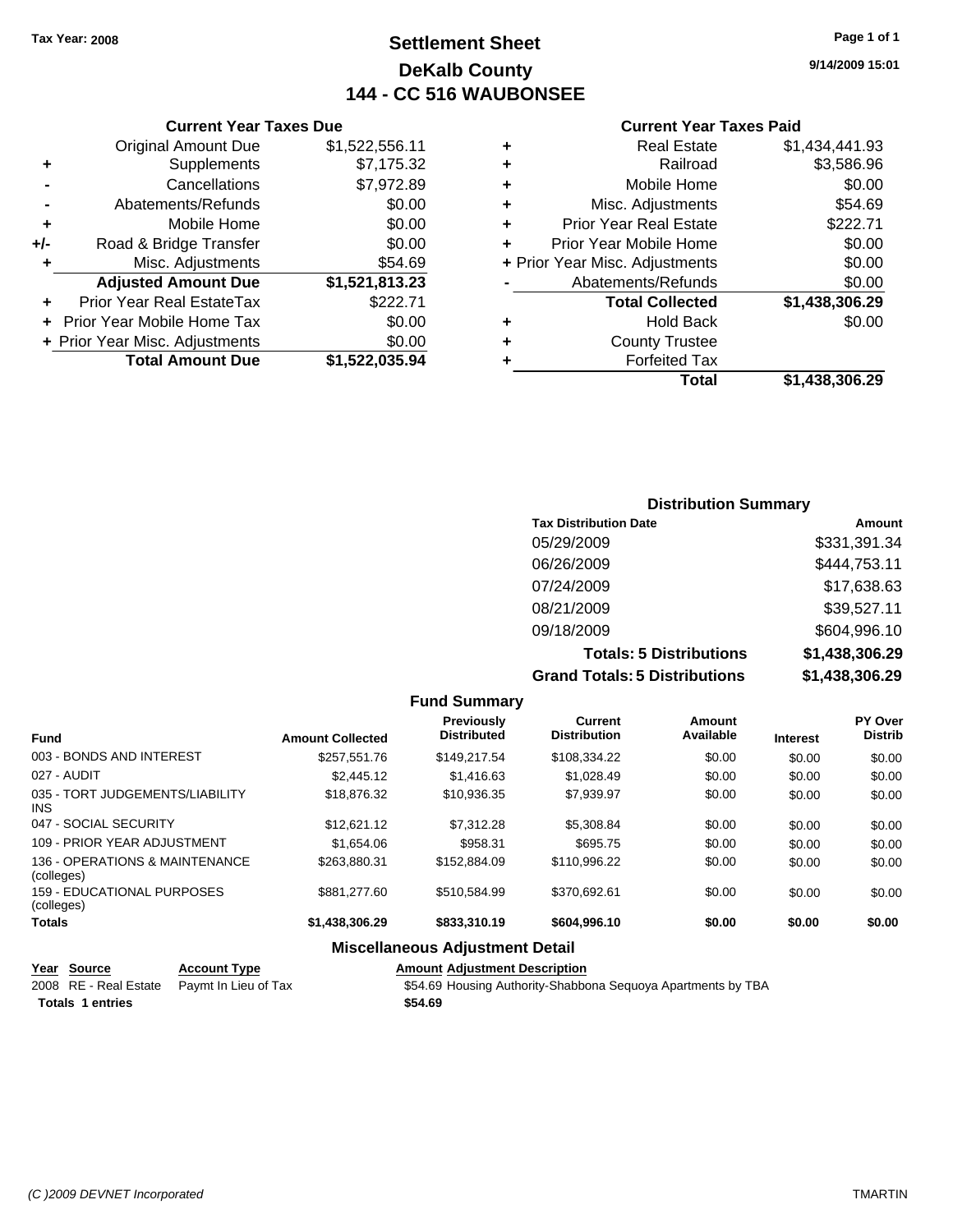# **Settlement Sheet Tax Year: 2008 Page 1 of 2 DeKalb County 145 - CC 523 KISHWAUKEE**

**9/14/2009 15:01**

## **Current Year Taxes Paid**

| ٠ | <b>Real Estate</b>             | \$9,369,401.38 |
|---|--------------------------------|----------------|
| ٠ | Railroad                       | \$27,276.88    |
| ٠ | Mobile Home                    | \$0.00         |
| ٠ | Misc. Adjustments              | \$1,645.54     |
| ٠ | <b>Prior Year Real Estate</b>  | \$437.55       |
| ÷ | Prior Year Mobile Home         | \$0.00         |
|   | + Prior Year Misc. Adjustments | \$0.00         |
|   | Abatements/Refunds             | \$14.43        |
|   | <b>Total Collected</b>         | \$9,398,746.92 |
| ٠ | <b>Hold Back</b>               | \$0.00         |
| ٠ | <b>County Trustee</b>          |                |
|   | <b>Forfeited Tax</b>           |                |
|   | Total                          | \$9,398,746.92 |

|     | <b>Current Year Taxes Due</b>  |                |
|-----|--------------------------------|----------------|
|     | <b>Original Amount Due</b>     | \$9,950,400.57 |
| ٠   | Supplements                    | \$115,063.91   |
|     | Cancellations                  | \$214,676.26   |
|     | Abatements/Refunds             | \$14.43        |
| ٠   | Mobile Home                    | \$0.00         |
| +/- | Road & Bridge Transfer         | \$0.00         |
| ٠   | Misc. Adjustments              | \$1,645.54     |
|     | <b>Adjusted Amount Due</b>     | \$9,852,419.33 |
|     | Prior Year Real EstateTax      | \$437.55       |
|     | Prior Year Mobile Home Tax     | \$0.00         |
|     | + Prior Year Misc. Adjustments | \$0.00         |
|     | <b>Total Amount Due</b>        | \$9,852,856.88 |

# **Distribution Summary**

| <b>Tax Distribution Date</b>         | Amount         |
|--------------------------------------|----------------|
| 05/29/2009                           | \$2,146,621.49 |
| 06/26/2009                           | \$2,783,158.06 |
| 07/24/2009                           | \$90,195.32    |
| 08/21/2009                           | \$274,851.38   |
| 09/18/2009                           | \$4,103,920.67 |
| <b>Totals: 5 Distributions</b>       | \$9,398,746.92 |
| <b>Grand Totals: 5 Distributions</b> | \$9,398,746.92 |

|                                              |                         | <b>Fund Summary</b>                     |                                       |                     |                 |                           |
|----------------------------------------------|-------------------------|-----------------------------------------|---------------------------------------|---------------------|-----------------|---------------------------|
| <b>Fund</b>                                  | <b>Amount Collected</b> | <b>Previously</b><br><b>Distributed</b> | <b>Current</b><br><b>Distribution</b> | Amount<br>Available | <b>Interest</b> | PY Over<br><b>Distrib</b> |
| 003 - BONDS AND INTEREST                     | \$2,674,639.04          | \$1,506,769.90                          | \$1,167,869.14                        | \$0.00              | \$0.00          | \$0.00                    |
| 027 - AUDIT                                  | \$33,177.58             | \$18,690.74                             | \$14,486.84                           | \$0.00              | \$0.00          | \$0.00                    |
| 035 - TORT JUDGEMENTS/LIABILITY<br>INS       | \$525.136.17            | \$295.837.82                            | \$229.298.35                          | \$0.00              | \$0.00          | \$0.00                    |
| 047 - SOCIAL SECURITY                        | \$149.543.47            | \$84.245.99                             | \$65,297.48                           | \$0.00              | \$0.00          | \$0.00                    |
| 136 - OPERATIONS & MAINTENANCE<br>(colleges) | \$1.289.197.90          | \$726,275.42                            | \$562,922,48                          | \$0.00              | \$0.00          | \$0.00                    |
| 159 - EDUCATIONAL PURPOSES<br>(colleges)     | \$4,727,052.76          | \$2.663,006.38                          | \$2,064,046.38                        | \$0.00              | \$0.00          | \$0.00                    |
| Totals                                       | \$9,398,746.92          | \$5,294,826.25                          | \$4,103,920.67                        | \$0.00              | \$0.00          | \$0.00                    |
|                                              |                         |                                         |                                       |                     |                 |                           |

# **Miscellaneous Adjustment Detail**

| \$71.51 Housing Authority-Hinckley Sunset View Apartments by TBA |
|------------------------------------------------------------------|
|                                                                  |
|                                                                  |
|                                                                  |
|                                                                  |
|                                                                  |
|                                                                  |

## **Abatement Detail**

| Year Source                        | <b>Account Type</b> | <b>Amount Adiustment Description</b>                       |
|------------------------------------|---------------------|------------------------------------------------------------|
| 2008 RE - Real Estate RE Abatement |                     | \$5.37 Interest on 2006 PTAB-Chamberlain Park Apts. by TBA |
| 2008 RE - Real Estate RE Abatement |                     | \$7.08 Interest on 2006 PTAB-Sycamore Meadows Apts. by TBA |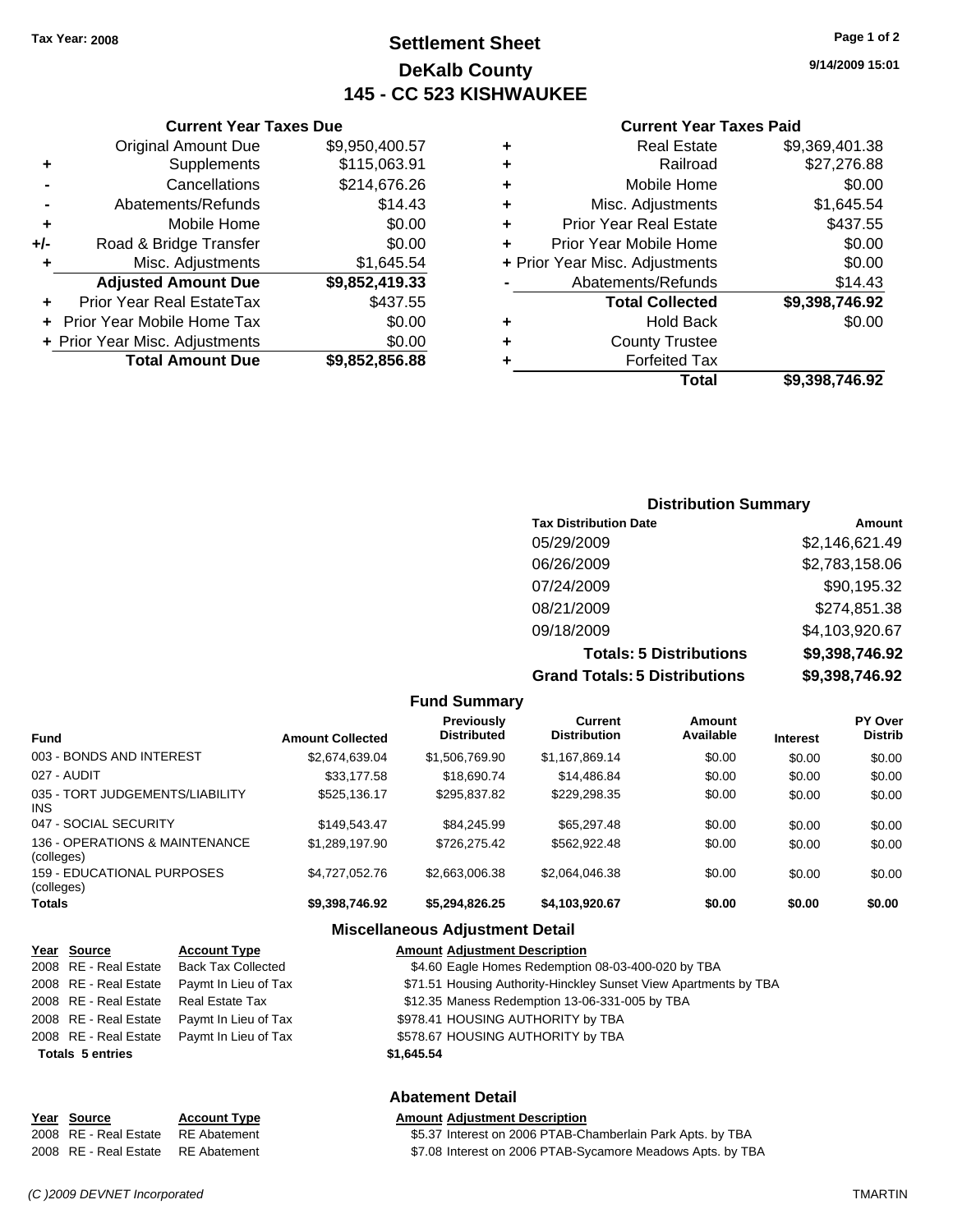# **Settlement Sheet Tax Year: 2008 Page 2 of 2 DeKalb County Abatement Detail**

**Year Source Account Type Amount Adjustment Description**<br>2008 RE - Real Estate RE Abatement **Adjustment** \$1.98 Interest on 2006 PTAB Ga \$1.98 Interest on 2006 PTAB Galbriath by TBA

**Totals \$14.43 3 entries**

**9/14/2009 15:01**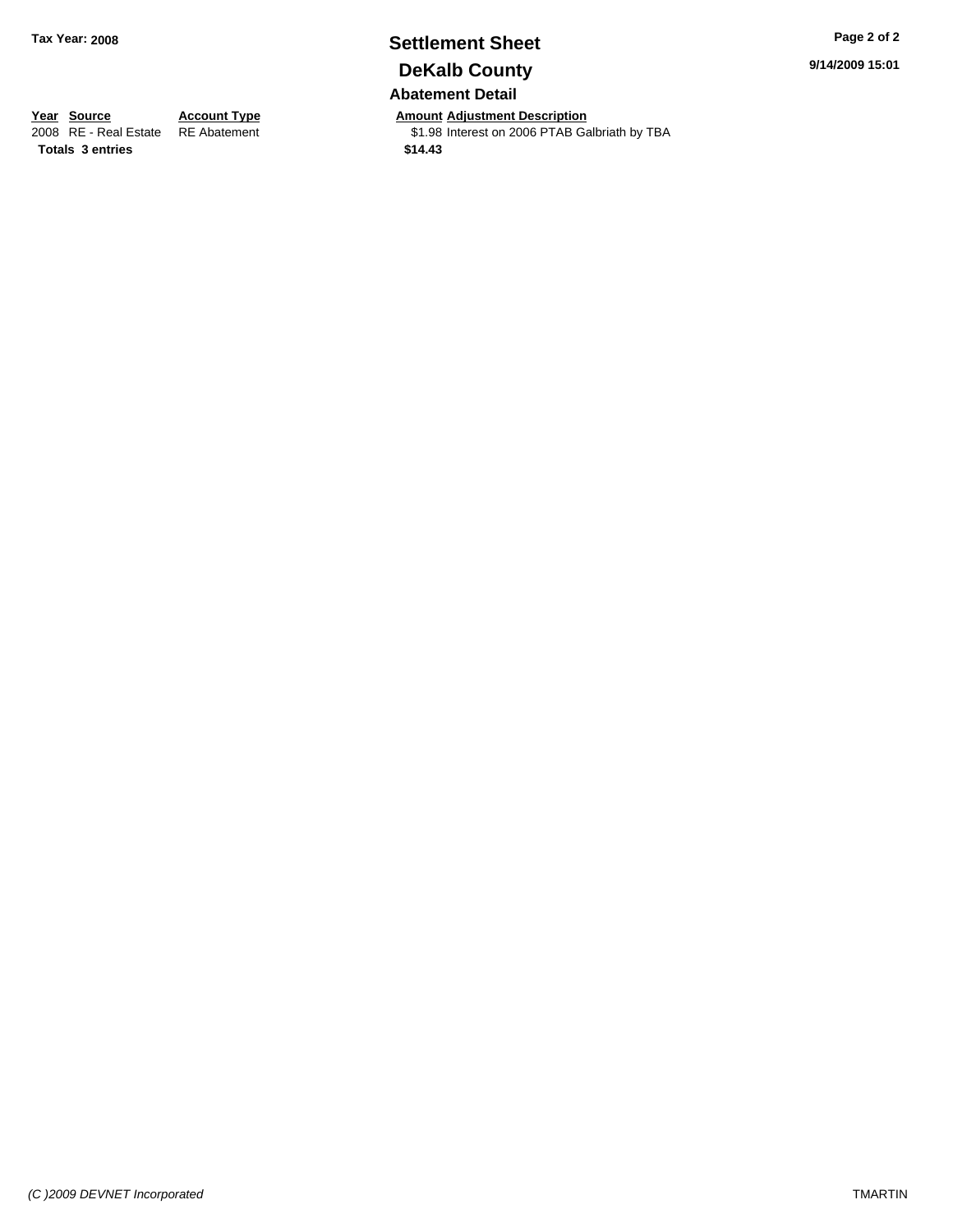# **Settlement Sheet Tax Year: 2008 Page 1 of 1 DeKalb County 150 - DE KALB SANITARY**

## **Current Year Taxes Due**

|     | <b>Original Amount Due</b>        | \$592,164.14 |
|-----|-----------------------------------|--------------|
| ٠   | Supplements                       | \$9,613.47   |
|     | Cancellations                     | \$24,559.92  |
|     | Abatements/Refunds                | \$0.00       |
| ٠   | Mobile Home                       | \$0.00       |
| +/- | Road & Bridge Transfer            | \$0.00       |
| ٠   | Misc. Adjustments                 | \$166.65     |
|     | <b>Adjusted Amount Due</b>        | \$577,384.34 |
|     | Prior Year Real EstateTax         | \$42.93      |
|     | <b>Prior Year Mobile Home Tax</b> | \$0.00       |
|     | + Prior Year Misc. Adjustments    | \$0.00       |
|     | <b>Total Amount Due</b>           | \$577,427.27 |

### **Current Year Taxes Paid**

|   | <b>Real Estate</b>             | \$550,587.44 |
|---|--------------------------------|--------------|
| ٠ | Railroad                       | \$546.24     |
| ٠ | Mobile Home                    | \$0.00       |
| ٠ | Misc. Adjustments              | \$166.65     |
| ٠ | <b>Prior Year Real Estate</b>  | \$42.93      |
|   | Prior Year Mobile Home         | \$0.00       |
|   | + Prior Year Misc. Adjustments | \$0.00       |
|   | Abatements/Refunds             | \$0.00       |
|   | <b>Total Collected</b>         | \$551,343.26 |
| ٠ | Hold Back                      | \$0.00       |
| ٠ | <b>County Trustee</b>          |              |
| ٠ | <b>Forfeited Tax</b>           |              |
|   | Total                          | \$551,343.26 |
|   |                                |              |

| <b>Distribution Summary</b>  |              |  |  |  |
|------------------------------|--------------|--|--|--|
| <b>Tax Distribution Date</b> | Amount       |  |  |  |
| 05/29/2009                   | \$124,667.71 |  |  |  |
| 06/26/2009                   | \$162,643.51 |  |  |  |
| 07/24/2009                   | \$4,524.63   |  |  |  |
| 08/21/2009                   | \$20,244.89  |  |  |  |
| 09/18/2009                   | \$239,262.52 |  |  |  |

**Totals: 5 Distributions \$551,343.26 Grand Totals: 5 Distributions \$551,343.26**

| <b>Fund Summary</b>      |                         |                                         |                                |                     |                 |                           |  |
|--------------------------|-------------------------|-----------------------------------------|--------------------------------|---------------------|-----------------|---------------------------|--|
| <b>Fund</b>              | <b>Amount Collected</b> | <b>Previously</b><br><b>Distributed</b> | Current<br><b>Distribution</b> | Amount<br>Available | <b>Interest</b> | PY Over<br><b>Distrib</b> |  |
| 001 - CORPORATE          | \$229.518.73            | \$129.916.14                            | \$99,602.59                    | \$0.00              | \$0.00          | \$0.00                    |  |
| 003 - BONDS AND INTEREST | \$0.00                  | \$0.00                                  | \$0.00                         | \$0.00              | \$0.00          | \$0.00                    |  |
| $005 - I. M. R. F.$      | \$88,678.58             | \$50,195.35                             | \$38,483.23                    | \$0.00              | \$0.00          | \$0.00                    |  |
| 027 - AUDIT              | \$11,657.05             | \$6,598.33                              | \$5,058.72                     | \$0.00              | \$0.00          | \$0.00                    |  |
| 045 - PUBLIC BENEFIT     | \$156,303,05            | \$88,473,32                             | \$67.829.73                    | \$0.00              | \$0.00          | \$0.00                    |  |
| 047 - SOCIAL SECURITY    | \$65.185.85             | \$36,897.60                             | \$28.288.25                    | \$0.00              | \$0.00          | \$0.00                    |  |
| <b>Totals</b>            | \$551,343.26            | \$312,080.74                            | \$239,262.52                   | \$0.00              | \$0.00          | \$0.00                    |  |
|                          |                         | <b>Miscellaneous Adjustment Detail</b>  |                                |                     |                 |                           |  |

| Year Source             | <b>Account Type</b>                        | <b>Amount Adiustment Description</b>               |
|-------------------------|--------------------------------------------|----------------------------------------------------|
| 2008 RE - Real Estate   | Back Tax Collected                         | \$0.78 Eagle Homes Redemption 08-03-400-020 by TBA |
|                         | 2008 RE - Real Estate Paymt In Lieu of Tax | \$165.87 HOUSING AUTHORITY by TBA                  |
| <b>Totals 2 entries</b> |                                            | \$166.65                                           |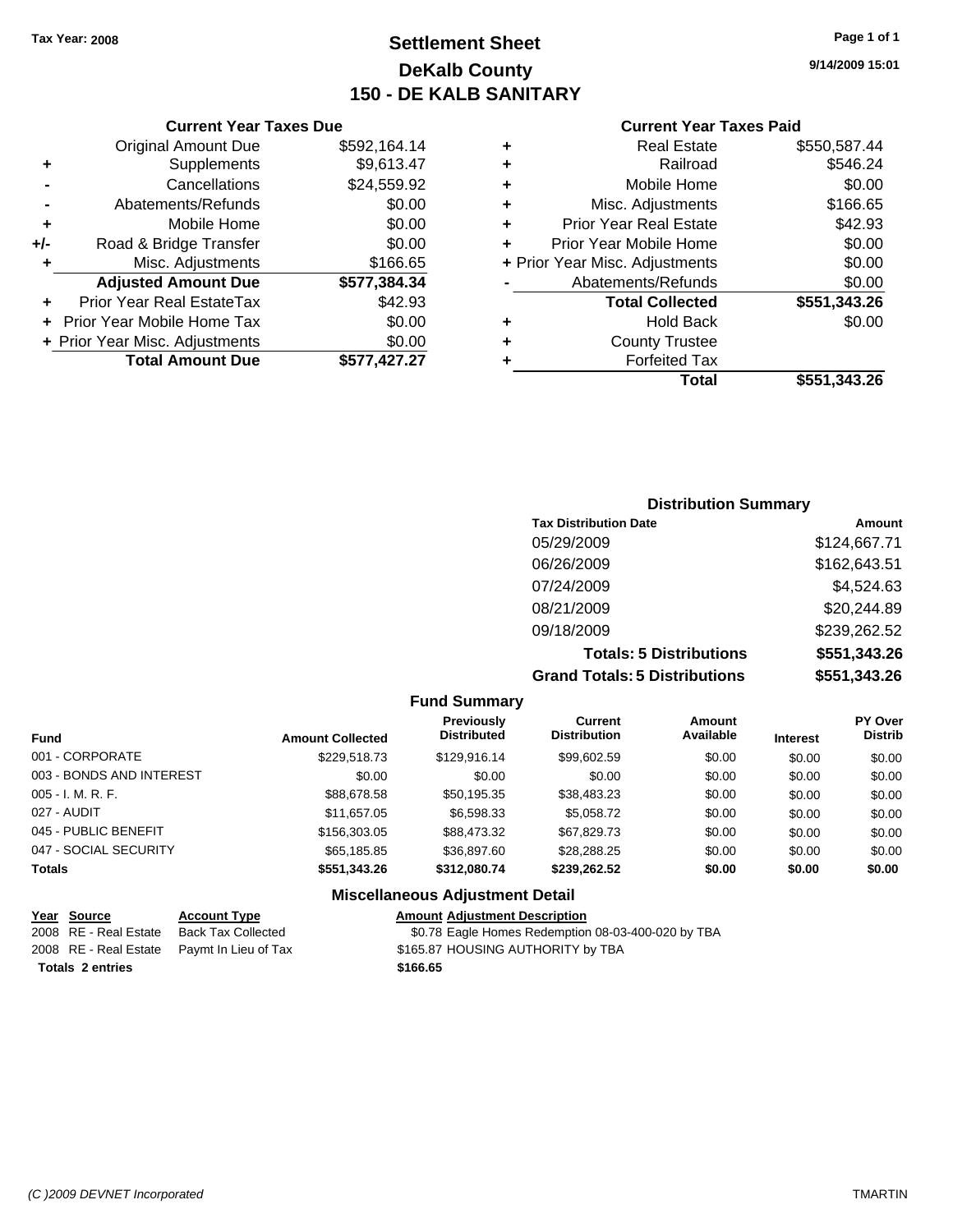# **Settlement Sheet Tax Year: 2008 Page 1 of 1 DeKalb County 151 - FAIRDALE STREET LIGHT**

**9/14/2009 15:01**

|     | <b>Current Year Taxes Due</b>  |            |
|-----|--------------------------------|------------|
|     | <b>Original Amount Due</b>     | \$2,216.91 |
| ٠   | Supplements                    | \$9.75     |
|     | Cancellations                  | \$28.82    |
|     | Abatements/Refunds             | \$0.00     |
| ٠   | Mobile Home                    | \$0.00     |
| +/- | Road & Bridge Transfer         | \$0.00     |
| ٠   | Misc. Adjustments              | \$0.00     |
|     | <b>Adjusted Amount Due</b>     | \$2,197.84 |
|     | Prior Year Real EstateTax      | \$0.00     |
|     | Prior Year Mobile Home Tax     | \$0.00     |
|     | + Prior Year Misc. Adjustments | \$0.00     |
|     | <b>Total Amount Due</b>        | \$2,197.84 |
|     |                                |            |

|   | <b>Real Estate</b>             | \$1,922.34 |
|---|--------------------------------|------------|
| ٠ | Railroad                       | \$0.00     |
| ٠ | Mobile Home                    | \$0.00     |
| ٠ | Misc. Adjustments              | \$0.00     |
| ٠ | <b>Prior Year Real Estate</b>  | \$0.00     |
|   | Prior Year Mobile Home         | \$0.00     |
|   | + Prior Year Misc. Adjustments | \$0.00     |
|   | Abatements/Refunds             | \$0.00     |
|   | <b>Total Collected</b>         | \$1,922.34 |
| ٠ | <b>Hold Back</b>               | \$0.00     |
| ٠ | <b>County Trustee</b>          |            |
| ٠ | <b>Forfeited Tax</b>           |            |
|   | Total                          | \$1.922.34 |
|   |                                |            |

|                     | <b>Distribution Summary</b>          |            |
|---------------------|--------------------------------------|------------|
|                     | <b>Tax Distribution Date</b>         | Amount     |
|                     | 05/29/2009                           | \$554.02   |
|                     | 06/26/2009                           | \$486.09   |
|                     | 07/24/2009                           | \$7.31     |
|                     | 08/21/2009                           | \$64.30    |
|                     | 09/18/2009                           | \$810.62   |
|                     | <b>Totals: 5 Distributions</b>       | \$1,922.34 |
|                     | <b>Grand Totals: 5 Distributions</b> | \$1,922.34 |
| <b>Fund Summary</b> |                                      |            |

|                 |                         | <b>Previously</b>  | Current             | Amount    |                 | <b>PY Over</b> |
|-----------------|-------------------------|--------------------|---------------------|-----------|-----------------|----------------|
| <b>Fund</b>     | <b>Amount Collected</b> | <b>Distributed</b> | <b>Distribution</b> | Available | <b>Interest</b> | <b>Distrib</b> |
| 001 - CORPORATE | \$1.922.34              | \$1.111.72         | \$810.62            | \$0.00    | \$0.00          | \$0.00         |
| <b>Totals</b>   | \$1.922.34              | \$1.111.72         | \$810.62            | \$0.00    | \$0.00          | \$0.00         |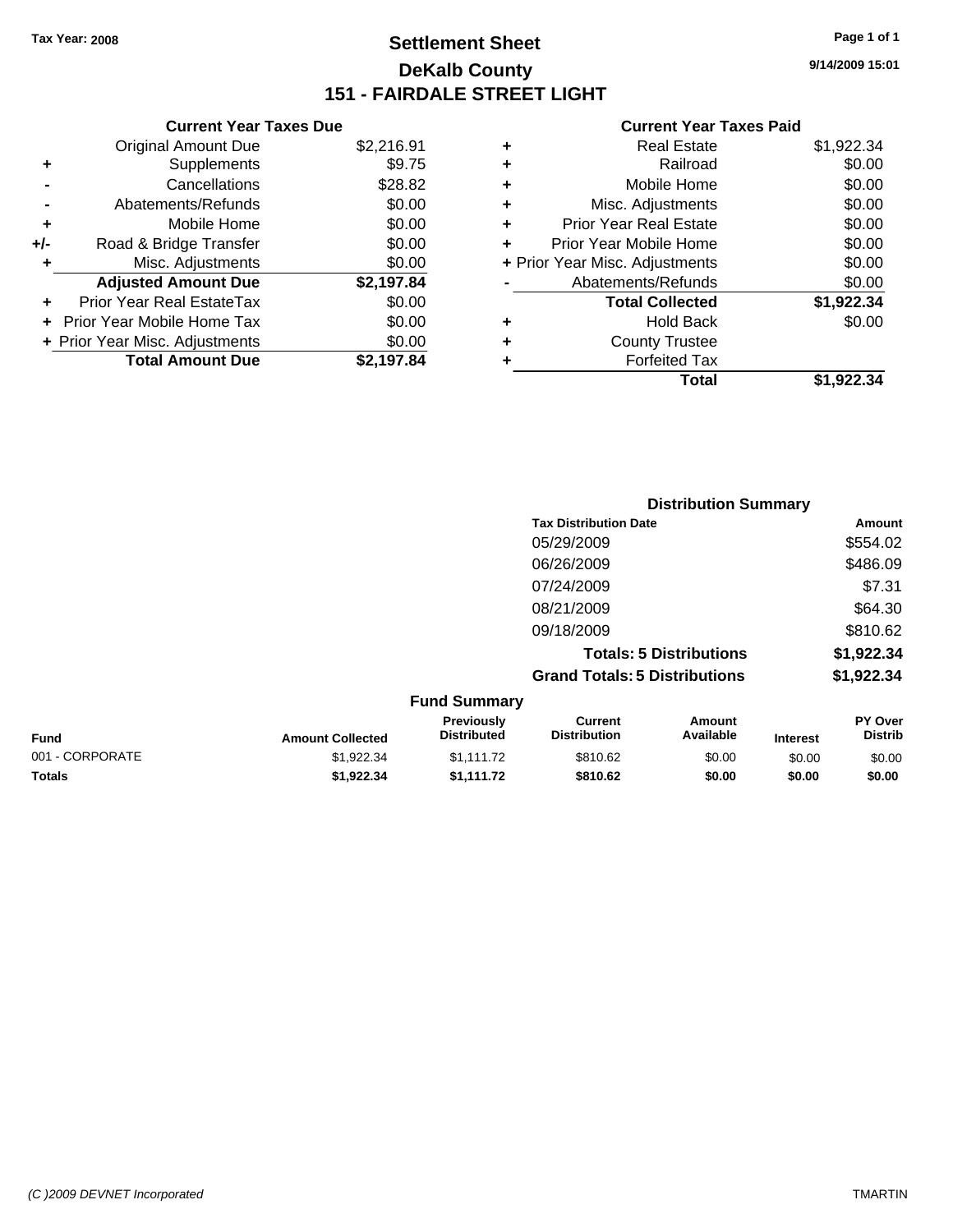**Current Year Taxes Due** Original Amount Due \$23,364.87

**Adjusted Amount Due \$23,342.95**

**Total Amount Due \$23,365.20**

**+** Supplements \$38.39 **-** Cancellations \$60.31 **-** Abatements/Refunds \$0.00 **+** Mobile Home \$0.00 **+/-** Road & Bridge Transfer \$0.00 **+** Misc. Adjustments \$0.00

**+** Prior Year Real EstateTax \$22.25 **+** Prior Year Mobile Home Tax \$0.00 **+ Prior Year Misc. Adjustments**  $$0.00$ 

# **Settlement Sheet Tax Year: 2008 Page 1 of 1 DeKalb County 152 - AFTON-PIERCE MULTI TWP**

**9/14/2009 15:01**

## **Current Year Taxes Paid**

|   | Total                          | \$22.617.64 |
|---|--------------------------------|-------------|
| ٠ | <b>Forfeited Tax</b>           |             |
| ٠ | <b>County Trustee</b>          |             |
| ٠ | <b>Hold Back</b>               | \$0.00      |
|   | <b>Total Collected</b>         | \$22,617.64 |
|   | Abatements/Refunds             | \$0.00      |
|   | + Prior Year Misc. Adjustments | \$0.00      |
|   | Prior Year Mobile Home         | \$0.00      |
| ٠ | <b>Prior Year Real Estate</b>  | \$22.25     |
| ٠ | Misc. Adjustments              | \$0.00      |
| ٠ | Mobile Home                    | \$0.00      |
| ٠ | Railroad                       | \$138.08    |
| ٠ | <b>Real Estate</b>             | \$22,457.31 |
|   |                                |             |

|                                         |                         |                                  | <b>Distribution Summary</b>           |                                |                 |                                  |
|-----------------------------------------|-------------------------|----------------------------------|---------------------------------------|--------------------------------|-----------------|----------------------------------|
|                                         |                         |                                  | <b>Tax Distribution Date</b>          |                                |                 | Amount                           |
|                                         |                         |                                  | 05/29/2009                            |                                |                 | \$4,025.09                       |
|                                         |                         |                                  | 06/26/2009                            |                                |                 | \$7,971.93                       |
|                                         |                         |                                  | 07/24/2009                            |                                |                 | \$164.02                         |
|                                         |                         |                                  | 08/21/2009                            |                                |                 | \$732.59                         |
|                                         |                         |                                  | 09/18/2009                            |                                |                 | \$9,724.01                       |
|                                         |                         |                                  |                                       | <b>Totals: 5 Distributions</b> |                 | \$22,617.64                      |
|                                         |                         |                                  | <b>Grand Totals: 5 Distributions</b>  |                                |                 | \$22,617.64                      |
|                                         |                         | <b>Fund Summary</b>              |                                       |                                |                 |                                  |
| <b>Fund</b>                             | <b>Amount Collected</b> | Previously<br><b>Distributed</b> | <b>Current</b><br><b>Distribution</b> | <b>Amount</b><br>Available     | <b>Interest</b> | <b>PY Over</b><br><b>Distrib</b> |
| 147 - ASSESSING PURPOSES<br>(multi-twp) | \$22,617.64             | \$12,893.63                      | \$9,724.01                            | \$0.00                         | \$0.00          | \$0.00                           |

**Totals \$22,617.64 \$12,893.63 \$9,724.01 \$0.00 \$0.00 \$0.00**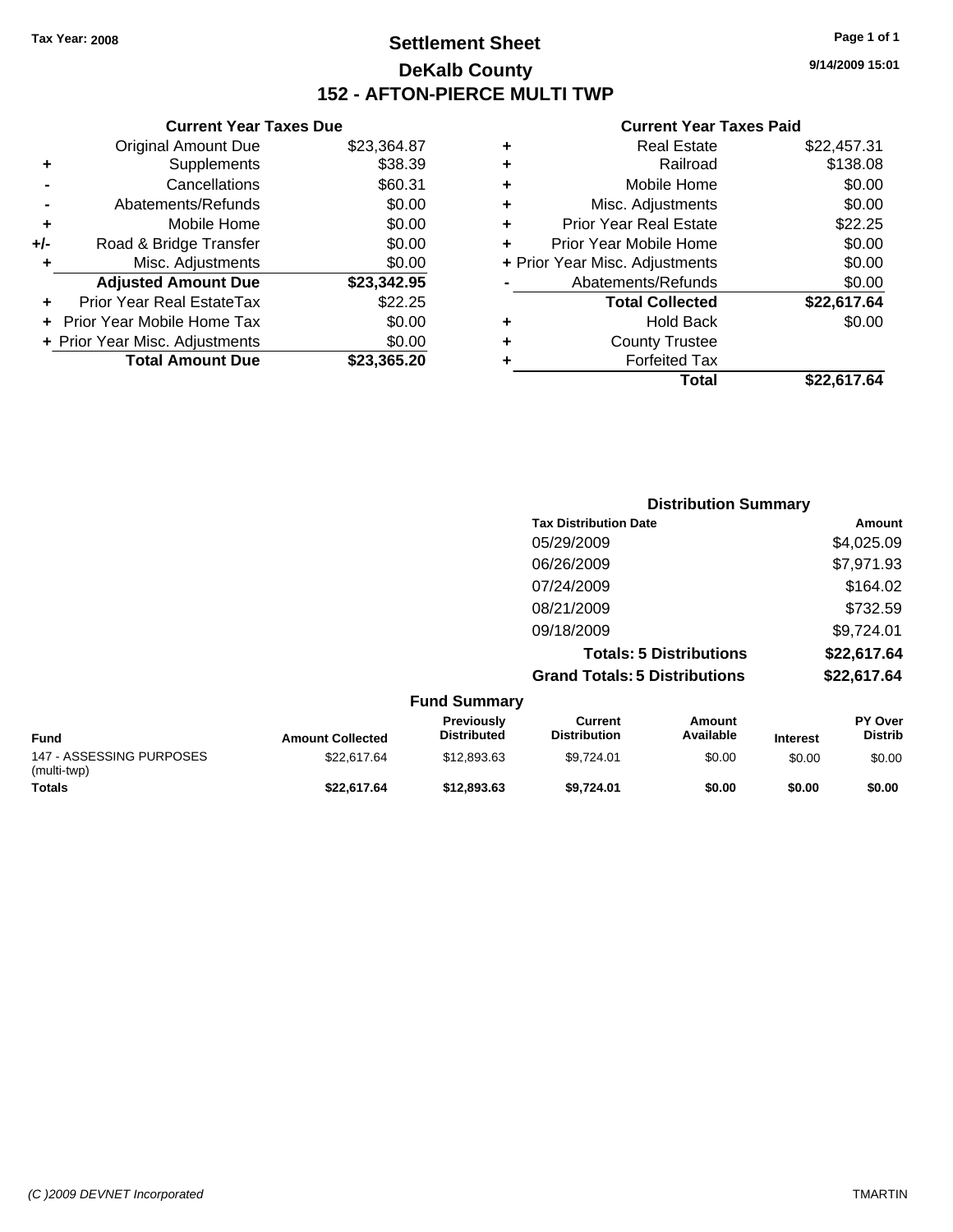# **Settlement Sheet Tax Year: 2008 Page 1 of 1 DeKalb County 153 - MILAN-MALTA MULTI-TWP**

**9/14/2009 15:01**

## **Current Year Taxes Paid**

|   | Total                          | \$8,620.15 |
|---|--------------------------------|------------|
|   | <b>Forfeited Tax</b>           |            |
| ٠ | <b>County Trustee</b>          |            |
| ٠ | <b>Hold Back</b>               | \$0.00     |
|   | <b>Total Collected</b>         | \$8,620.15 |
|   | Abatements/Refunds             | \$0.00     |
|   | + Prior Year Misc. Adjustments | \$0.00     |
| ٠ | Prior Year Mobile Home         | \$0.00     |
| ٠ | <b>Prior Year Real Estate</b>  | \$0.00     |
| ٠ | Misc. Adjustments              | \$0.00     |
| ٠ | Mobile Home                    | \$0.00     |
| ٠ | Railroad                       | \$110.06   |
|   | <b>Real Estate</b>             | \$8,510.09 |

|                                         |                         |                                  |                                       | <b>Distribution Summary</b>    |                 |                           |
|-----------------------------------------|-------------------------|----------------------------------|---------------------------------------|--------------------------------|-----------------|---------------------------|
|                                         |                         |                                  | <b>Tax Distribution Date</b>          |                                |                 | Amount                    |
|                                         |                         |                                  | 05/29/2009                            |                                |                 | \$1,552.51                |
|                                         |                         |                                  | 06/26/2009                            |                                |                 | \$3,122.81                |
|                                         |                         |                                  | 07/24/2009                            |                                |                 | \$65.39                   |
|                                         |                         |                                  | 08/21/2009                            |                                |                 | \$186.25                  |
|                                         |                         |                                  | 09/18/2009                            |                                |                 | \$3,693.19                |
|                                         |                         |                                  |                                       | <b>Totals: 5 Distributions</b> |                 | \$8,620.15                |
|                                         |                         |                                  | <b>Grand Totals: 5 Distributions</b>  |                                |                 | \$8,620.15                |
|                                         |                         | <b>Fund Summary</b>              |                                       |                                |                 |                           |
| Fund                                    | <b>Amount Collected</b> | Previously<br><b>Distributed</b> | <b>Current</b><br><b>Distribution</b> | Amount<br>Available            | <b>Interest</b> | PY Over<br><b>Distrib</b> |
| 147 - ASSESSING PURPOSES<br>(multi-twp) | \$8,620.15              | \$4,926.96                       | \$3,693.19                            | \$0.00                         | \$0.00          | \$0.00                    |

**Totals \$8,620.15 \$4,926.96 \$3,693.19 \$0.00 \$0.00 \$0.00**

**Current Year Taxes Due** Original Amount Due \$8,971.73

**Adjusted Amount Due \$8,960.50**

**Total Amount Due \$8,960.50**

**+** Supplements \$37.22 **-** Cancellations \$48.45 **-** Abatements/Refunds \$0.00 **+** Mobile Home \$0.00 **+/-** Road & Bridge Transfer \$0.00 **+** Misc. Adjustments \$0.00

**+** Prior Year Real EstateTax \$0.00 **+** Prior Year Mobile Home Tax \$0.00 **+ Prior Year Misc. Adjustments**  $$0.00$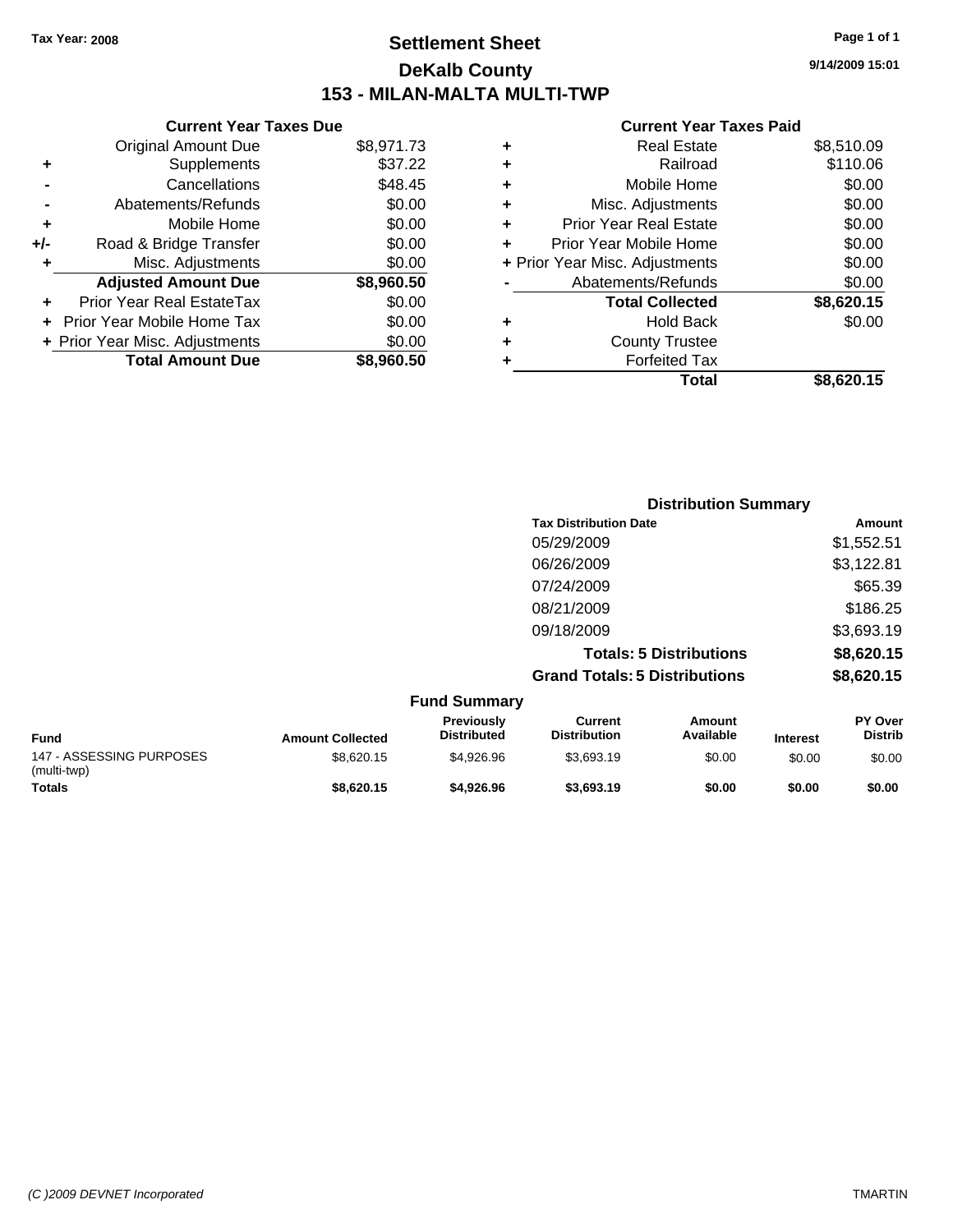# **Settlement Sheet Tax Year: 2008 Page 1 of 1 DeKalb County 154 - PAW PAW-SHABBONA MULT TWP**

**9/14/2009 15:01**

# **Current Year Taxes Paid**

|       | <b>Current Year Taxes Due</b>     |             |
|-------|-----------------------------------|-------------|
|       | <b>Original Amount Due</b>        | \$10,093.07 |
| ٠     | Supplements                       | \$22.51     |
|       | Cancellations                     | \$23.95     |
|       | Abatements/Refunds                | \$0.00      |
| ٠     | Mobile Home                       | \$0.00      |
| $+/-$ | Road & Bridge Transfer            | \$0.00      |
| ٠     | Misc. Adjustments                 | \$3.05      |
|       | <b>Adjusted Amount Due</b>        | \$10,094.68 |
|       | Prior Year Real EstateTax         | \$0.00      |
|       | <b>Prior Year Mobile Home Tax</b> | \$0.00      |
|       | + Prior Year Misc. Adjustments    | \$0.00      |
|       | <b>Total Amount Due</b>           | \$10,094.68 |
|       |                                   |             |

|   | Total                          | \$9,578.54 |
|---|--------------------------------|------------|
| ٠ | <b>Forfeited Tax</b>           |            |
| ٠ | <b>County Trustee</b>          |            |
| ٠ | <b>Hold Back</b>               | \$0.00     |
|   | <b>Total Collected</b>         | \$9,578.54 |
|   | Abatements/Refunds             | \$0.00     |
|   | + Prior Year Misc. Adjustments | \$0.00     |
| ٠ | Prior Year Mobile Home         | \$0.00     |
| ÷ | <b>Prior Year Real Estate</b>  | \$0.00     |
| ÷ | Misc. Adjustments              | \$3.05     |
| ٠ | Mobile Home                    | \$0.00     |
| ÷ | Railroad                       | \$150.51   |
| ٠ | <b>Real Estate</b>             | \$9,424.98 |
|   |                                |            |

|                                         |                         |                                         |                                       | <b>Distribution Summary</b>    |                 |                           |
|-----------------------------------------|-------------------------|-----------------------------------------|---------------------------------------|--------------------------------|-----------------|---------------------------|
|                                         |                         |                                         | <b>Tax Distribution Date</b>          |                                |                 | Amount                    |
|                                         |                         |                                         | 05/29/2009                            |                                |                 | \$1,678.77                |
|                                         |                         |                                         | 06/26/2009                            |                                |                 | \$3,398.82                |
|                                         |                         |                                         | 07/24/2009                            |                                |                 | \$110.46                  |
|                                         |                         |                                         | 08/21/2009                            |                                |                 | \$294.66                  |
|                                         |                         |                                         | 09/18/2009                            |                                |                 | \$4,095.83                |
|                                         |                         |                                         |                                       | <b>Totals: 5 Distributions</b> |                 | \$9,578.54                |
|                                         |                         |                                         | <b>Grand Totals: 5 Distributions</b>  |                                |                 | \$9,578.54                |
|                                         |                         | <b>Fund Summary</b>                     |                                       |                                |                 |                           |
| <b>Fund</b>                             | <b>Amount Collected</b> | <b>Previously</b><br><b>Distributed</b> | <b>Current</b><br><b>Distribution</b> | Amount<br>Available            | <b>Interest</b> | PY Over<br><b>Distrib</b> |
| 147 - ASSESSING PURPOSES<br>(multi-twp) | \$9,578.54              | \$5,482.71                              | \$4,095.83                            | \$0.00                         | \$0.00          | \$0.00                    |
| <b>Totals</b>                           | \$9,578.54              | \$5,482.71                              | \$4,095.83                            | \$0.00                         | \$0.00          | \$0.00                    |

## **Miscellaneous Adjustment Detail**

**Totals \$3.05 2 entries**

**Year Source Account Type Amount Adjustment Description**

2008 RE - Real Estate Paymt In Lieu of Tax \$2.60 Housing Authority-Hinckley Sunset View Apartments by TBA 2008 RE - Real Estate Real Estate Tax S0.45 Maness Redemption 13-06-331-005 by TBA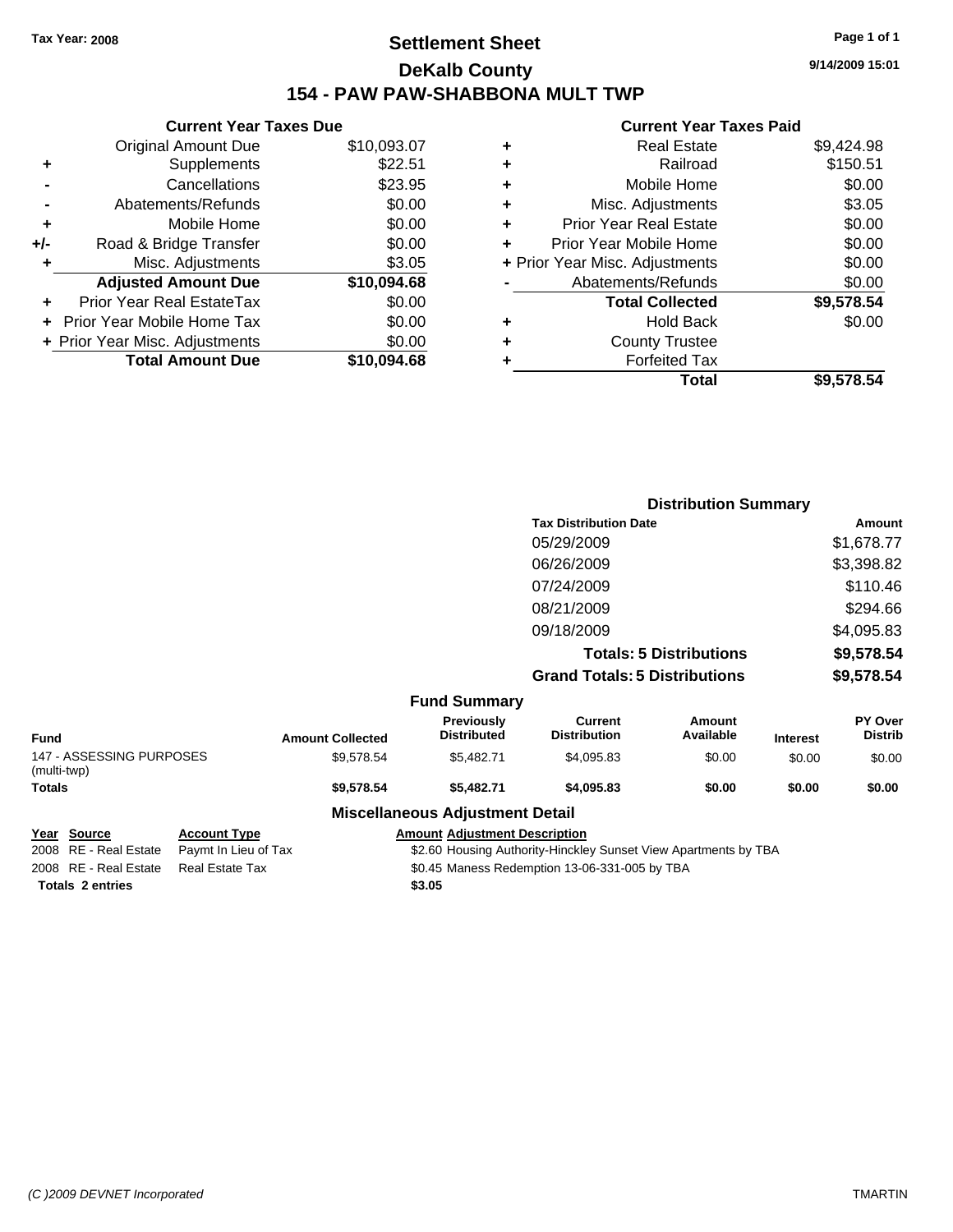# **Settlement Sheet Tax Year: 2008 Page 1 of 1 DeKalb County 155 - SOUTH GROVE-MAYFIELD MULT**

**9/14/2009 15:01**

# **Current Year Taxes Paid**

|     | <b>Current Year Taxes Due</b>  |             |
|-----|--------------------------------|-------------|
|     | <b>Original Amount Due</b>     | \$10,151.95 |
| ٠   | Supplements                    | \$35.85     |
|     | Cancellations                  | \$37.77     |
|     | Abatements/Refunds             | \$0.00      |
| ٠   | Mobile Home                    | \$0.00      |
| +/- | Road & Bridge Transfer         | \$0.00      |
|     | Misc. Adjustments              | \$0.00      |
|     | <b>Adjusted Amount Due</b>     | \$10,150.03 |
|     | Prior Year Real EstateTax      | \$0.00      |
|     | Prior Year Mobile Home Tax     | \$0.00      |
|     | + Prior Year Misc. Adjustments | \$0.00      |
|     | <b>Total Amount Due</b>        | \$10,150.03 |
|     |                                |             |

| Real Estate                    | \$9,785.88 |
|--------------------------------|------------|
| Railroad                       | \$0.00     |
| Mobile Home                    | \$0.00     |
| Misc. Adjustments              | \$0.00     |
| <b>Prior Year Real Estate</b>  | \$0.00     |
| Prior Year Mobile Home         | \$0.00     |
| + Prior Year Misc. Adjustments | \$0.00     |
| Abatements/Refunds             | \$0.00     |
| <b>Total Collected</b>         | \$9,785.88 |
| <b>Hold Back</b>               | \$0.00     |
| <b>County Trustee</b>          |            |
| <b>Forfeited Tax</b>           |            |
| Total                          | \$9,785.88 |
|                                |            |

|                          |                         |                                  |                                       | <b>Distribution Summary</b>    |                 |                           |
|--------------------------|-------------------------|----------------------------------|---------------------------------------|--------------------------------|-----------------|---------------------------|
|                          |                         |                                  | <b>Tax Distribution Date</b>          |                                |                 | <b>Amount</b>             |
|                          |                         |                                  | 05/29/2009                            |                                |                 | \$1,145.15                |
|                          |                         |                                  | 06/26/2009                            |                                |                 | \$3,919.40                |
|                          |                         |                                  | 07/24/2009                            |                                |                 | \$99.87                   |
|                          |                         |                                  | 08/21/2009                            |                                |                 | \$205.40                  |
|                          |                         |                                  | 09/18/2009                            |                                |                 | \$4,416.06                |
|                          |                         |                                  |                                       | <b>Totals: 5 Distributions</b> |                 | \$9,785.88                |
|                          |                         |                                  | <b>Grand Totals: 5 Distributions</b>  |                                |                 | \$9,785.88                |
|                          |                         | <b>Fund Summary</b>              |                                       |                                |                 |                           |
| <b>Fund</b>              | <b>Amount Collected</b> | Previously<br><b>Distributed</b> | <b>Current</b><br><b>Distribution</b> | <b>Amount</b><br>Available     | <b>Interest</b> | PY Over<br><b>Distrib</b> |
| 147 - ASSESSING PURPOSES | \$9,785.88              | \$5,369.82                       | \$4,416.06                            | \$0.00                         | \$0.00          | \$0.00                    |

**Totals \$9,785.88 \$5,369.82 \$4,416.06 \$0.00 \$0.00 \$0.00**

(multi-twp)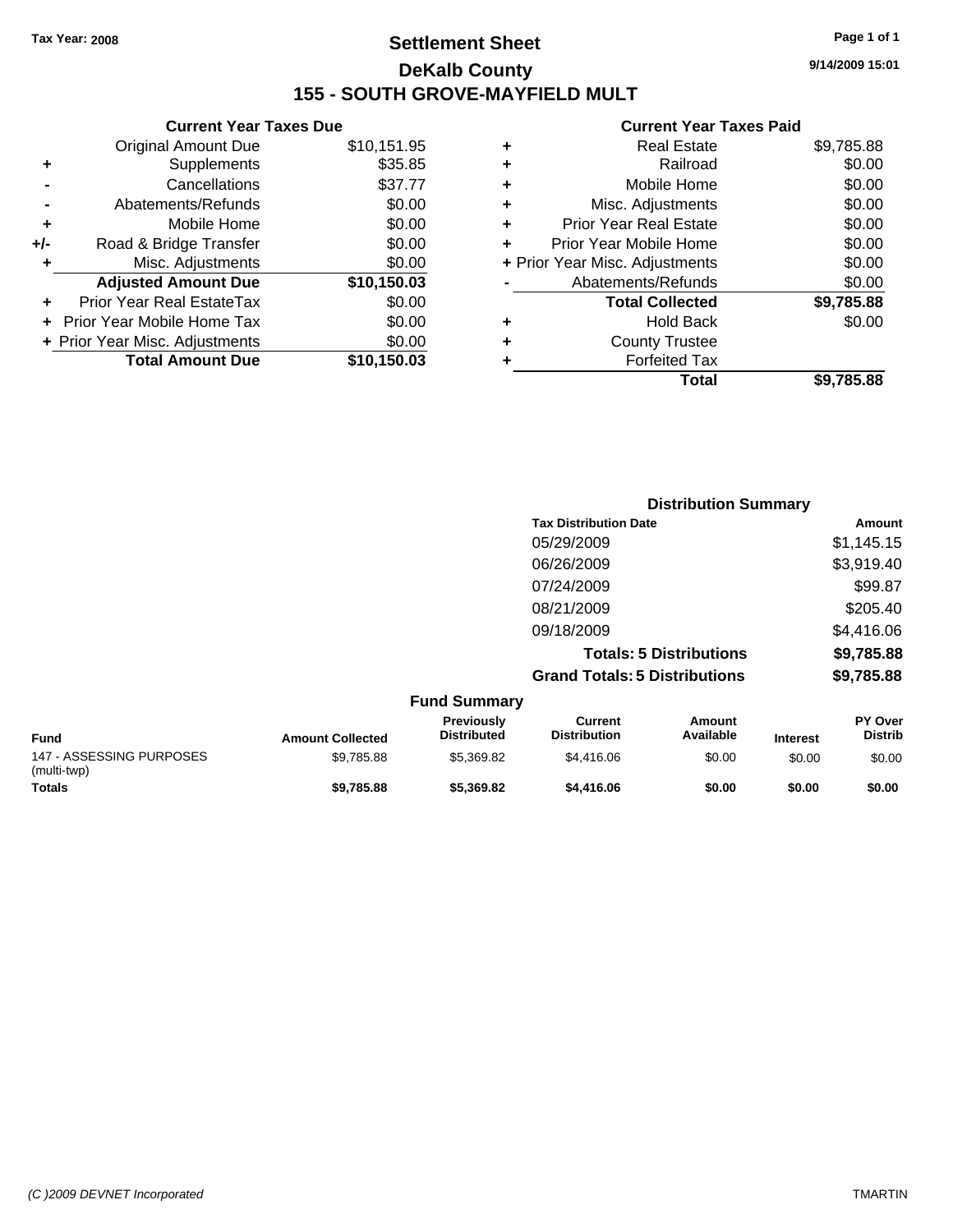# **Settlement Sheet Tax Year: 2008 Page 1 of 1 DeKalb County 156 - VICTOR-SOMONAUK MULTI TWP**

**9/14/2009 15:01**

|     | <b>Current Year Taxes Due</b>  |             |
|-----|--------------------------------|-------------|
|     | <b>Original Amount Due</b>     | \$19,509.80 |
| ٠   | Supplements                    | \$197.86    |
|     | Cancellations                  | \$217.63    |
|     | Abatements/Refunds             | \$0.00      |
| ٠   | Mobile Home                    | \$0.00      |
| +/- | Road & Bridge Transfer         | \$0.00      |
| ٠   | Misc. Adjustments              | \$0.00      |
|     | <b>Adjusted Amount Due</b>     | \$19,490.03 |
|     | Prior Year Real EstateTax      | \$0.00      |
|     | Prior Year Mobile Home Tax     | \$0.00      |
|     | + Prior Year Misc. Adjustments | \$0.00      |
|     | <b>Total Amount Due</b>        | \$19,490.03 |
|     |                                |             |

| ٠ | <b>Real Estate</b>             | \$18,381.16 |
|---|--------------------------------|-------------|
| ٠ | Railroad                       | \$58.46     |
| ٠ | Mobile Home                    | \$0.00      |
| ٠ | Misc. Adjustments              | \$0.00      |
| ÷ | <b>Prior Year Real Estate</b>  | \$0.00      |
| ٠ | Prior Year Mobile Home         | \$0.00      |
|   | + Prior Year Misc. Adjustments | \$0.00      |
|   | Abatements/Refunds             | \$0.00      |
|   | <b>Total Collected</b>         | \$18,439.62 |
| ٠ | <b>Hold Back</b>               | \$0.00      |
| ÷ | <b>County Trustee</b>          |             |
| ٠ | <b>Forfeited Tax</b>           |             |
|   | Total                          | \$18,439.62 |
|   |                                |             |

|                     | <b>Distribution Summary</b>          |             |
|---------------------|--------------------------------------|-------------|
|                     | <b>Tax Distribution Date</b>         | Amount      |
|                     | 05/29/2009                           | \$3,861.46  |
|                     | 06/26/2009                           | \$6,264.77  |
|                     | 07/24/2009                           | \$194.40    |
|                     | 08/21/2009                           | \$496.31    |
|                     | 09/18/2009                           | \$7,622.68  |
|                     | <b>Totals: 5 Distributions</b>       | \$18,439.62 |
|                     | <b>Grand Totals: 5 Distributions</b> | \$18,439.62 |
| <b>Fund Summary</b> |                                      |             |

| <b>Fund</b>                             | <b>Amount Collected</b> | <b>Previously</b><br><b>Distributed</b> | Current<br><b>Distribution</b> | Amount<br>Available | <b>Interest</b> | <b>PY Over</b><br>Distrib |
|-----------------------------------------|-------------------------|-----------------------------------------|--------------------------------|---------------------|-----------------|---------------------------|
| 147 - ASSESSING PURPOSES<br>(multi-twp) | \$18.439.62             | \$10.816.94                             | \$7.622.68                     | \$0.00              | \$0.00          | \$0.00                    |
| <b>Totals</b>                           | \$18,439.62             | \$10,816,94                             | \$7.622.68                     | \$0.00              | \$0.00          | \$0.00                    |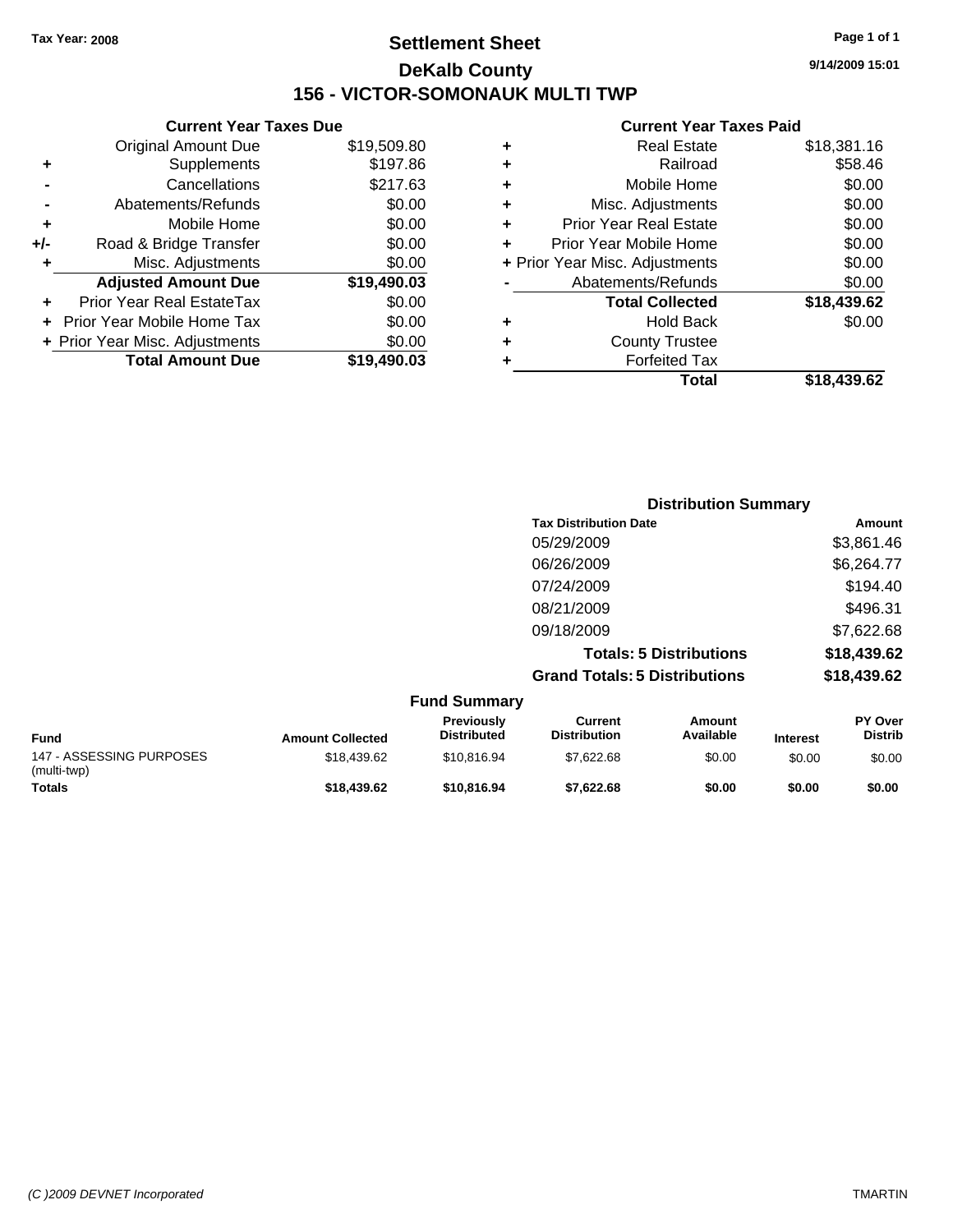# **Settlement Sheet Tax Year: 2008 Page 1 of 1 DeKalb County 157 - GENOA PUBLIC LIBRARY DIST**

## **Current Year Taxes Due**

|     | <b>Original Amount Due</b>        | \$200,720.84 |
|-----|-----------------------------------|--------------|
| ٠   | Supplements                       | \$1,311.09   |
|     | Cancellations                     | \$2,863.54   |
|     | Abatements/Refunds                | \$1.91       |
| ٠   | Mobile Home                       | \$0.00       |
| +/- | Road & Bridge Transfer            | \$0.00       |
| ٠   | Misc. Adjustments                 | \$0.00       |
|     | <b>Adjusted Amount Due</b>        | \$199,166.48 |
|     | <b>Prior Year Real EstateTax</b>  | (\$32.05)    |
|     | <b>Prior Year Mobile Home Tax</b> | \$0.00       |
|     | + Prior Year Misc. Adjustments    | \$0.00       |
|     | <b>Total Amount Due</b>           | \$199,134.43 |
|     |                                   |              |

### **Current Year Taxes Paid**

| ٠ | <b>Real Estate</b>             | \$187,093.71 |
|---|--------------------------------|--------------|
| ٠ | Railroad                       | \$359.34     |
| ٠ | Mobile Home                    | \$0.00       |
| ٠ | Misc. Adjustments              | \$0.00       |
| ÷ | <b>Prior Year Real Estate</b>  | (\$32.05)    |
| ٠ | Prior Year Mobile Home         | \$0.00       |
|   | + Prior Year Misc. Adjustments | \$0.00       |
|   | Abatements/Refunds             | \$1.91       |
|   | <b>Total Collected</b>         | \$187,419.09 |
| ٠ | Hold Back                      | \$0.00       |
| ٠ | <b>County Trustee</b>          |              |
| ٠ | <b>Forfeited Tax</b>           |              |
|   | Total                          | \$187,419.09 |
|   |                                |              |

# **Distribution Summary Tax Distribution Date Amount** 05/29/2009 \$54,640.92 06/26/2009 \$40,643.37 07/24/2009 \$2,623.13 08/21/2009 \$5,081.57 09/18/2009 \$84,430.10 **Totals: 5 Distributions \$187,419.09 Grand Totals: 5 Distributions \$187,419.09**

### **Fund Summary Fund Interest Amount Collected Distributed PY Over Distrib Amount Available Current Distribution Previously** 001 - CORPORATE \$143,327.66 \$78,760.22 \$64,567.44 \$0.00 \$0.00 \$0.00 004 - OPERATIONS & MAINTENANCE \$16,340.49 \$8,979.29 \$7,361.20 \$0.00 \$0.00 \$0.00 005 - I. M. R. F. \$9,340.21 \$5,132.56 \$4,207.65 \$0.00 \$0.00 \$0.00 027 - AUDIT \$2,339.94 \$1,285.83 \$1,054.11 \$0.00 \$0.00 \$0.00 035 - TORT JUDGEMENTS/LIABILITY INS \$9,340.21 \$5,132.56 \$4,207.65 \$0.00 \$0.00 \$0.00 047 - SOCIAL SECURITY \$6,730.58 \$3,698.53 \$3,032.05 \$0.00 \$0.00 \$0.00 **Totals \$187,419.09 \$102,988.99 \$84,430.10 \$0.00 \$0.00 \$0.00 Abatement Detail**

| Year Source                        | <b>Account Type</b> | <b>Amount Adiustment Description</b>                       |
|------------------------------------|---------------------|------------------------------------------------------------|
| 2008 RE - Real Estate RE Abatement |                     | \$1.91 Interest on 2006 PTAB-Chamberlain Park Apts. by TBA |
| <b>Totals 1 entries</b>            |                     | \$1.91                                                     |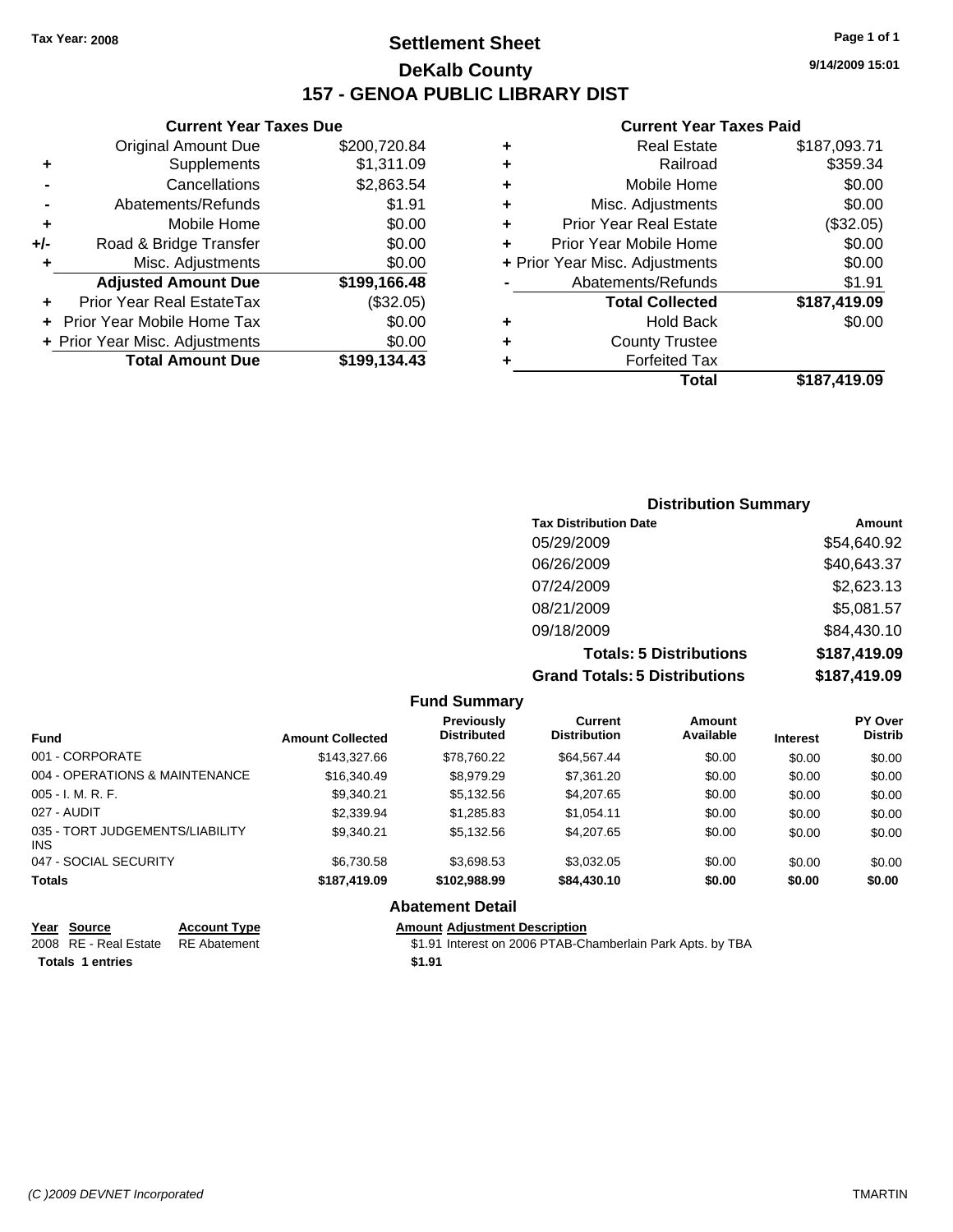# **Settlement Sheet Tax Year: 2008 Page 1 of 1 DeKalb County 158 - DEKALB TIF1**

**9/14/2009 15:01**

## **Current Year Taxes Due**

|       | <b>Original Amount Due</b>     | \$4,516,665.92 |
|-------|--------------------------------|----------------|
| ٠     | Supplements                    | \$19,362.12    |
|       | Cancellations                  | \$56,390.66    |
|       | Abatements/Refunds             | \$0.00         |
| ÷     | Mobile Home                    | \$0.00         |
| $+/-$ | Road & Bridge Transfer         | \$0.00         |
| ٠     | Misc. Adjustments              | \$0.00         |
|       | <b>Adjusted Amount Due</b>     | \$4,479,637.38 |
|       | Prior Year Real EstateTax      | \$0.00         |
|       | Prior Year Mobile Home Tax     | \$0.00         |
|       | + Prior Year Misc. Adjustments | \$0.00         |
|       | <b>Total Amount Due</b>        | \$4.479.637.38 |

## **Current Year Taxes Paid +** Real Estate \$4,139,115.33 **+** Railroad \$0.00 **+** Mobile Home \$0.00

|   | Total                          | \$4,139,115.33 |
|---|--------------------------------|----------------|
| ٠ | <b>Forfeited Tax</b>           |                |
| ÷ | <b>County Trustee</b>          |                |
| ٠ | Hold Back                      | \$0.00         |
|   | <b>Total Collected</b>         | \$4,139,115.33 |
|   | Abatements/Refunds             | \$0.00         |
|   | + Prior Year Misc. Adjustments | \$0.00         |
| ÷ | Prior Year Mobile Home         | \$0.00         |
| ÷ | <b>Prior Year Real Estate</b>  | \$0.00         |
| ÷ | Misc. Adjustments              | \$0.00         |
| ٠ | <b>NODIE FUILE</b>             | JU.UU          |

# **Distribution Summary Tax Distribution Date Amount** 05/29/2009 \$730,825.10 06/26/2009 \$1,499,468.42 07/24/2009 \$49,353.89 08/21/2009 \$128,805.28 09/18/2009 \$1,730,662.64 **Totals: 5 Distributions \$4,139,115.33 Grand Totals: 5 Distributions \$4,139,115.33**

## **Fund Summary**

| Fund            | <b>Amount Collected</b> | <b>Previously</b><br><b>Distributed</b> | Current<br><b>Distribution</b> | Amount<br>Available | <b>Interest</b> | <b>PY Over</b><br><b>Distrib</b> |
|-----------------|-------------------------|-----------------------------------------|--------------------------------|---------------------|-----------------|----------------------------------|
| 001 - CORPORATE | \$4,139,115.33          | \$2,408,452.69                          | \$1,730,662.64                 | \$0.00              | \$0.00          | \$0.00                           |
| Totals          | \$4,139,115.33          | \$2,408,452,69                          | \$1.730.662.64                 | \$0.00              | \$0.00          | \$0.00                           |
|                 |                         |                                         |                                |                     |                 |                                  |

# **Totals 1 entries** \$0.00

### **Year Source Account Type Amount Adjustment Description** 2008 RE - Real Estate Back Tax Collected \$0.00 Eagle Homes Redemption 08-03-400-020 by TBA

**Miscellaneous Adjustment Detail**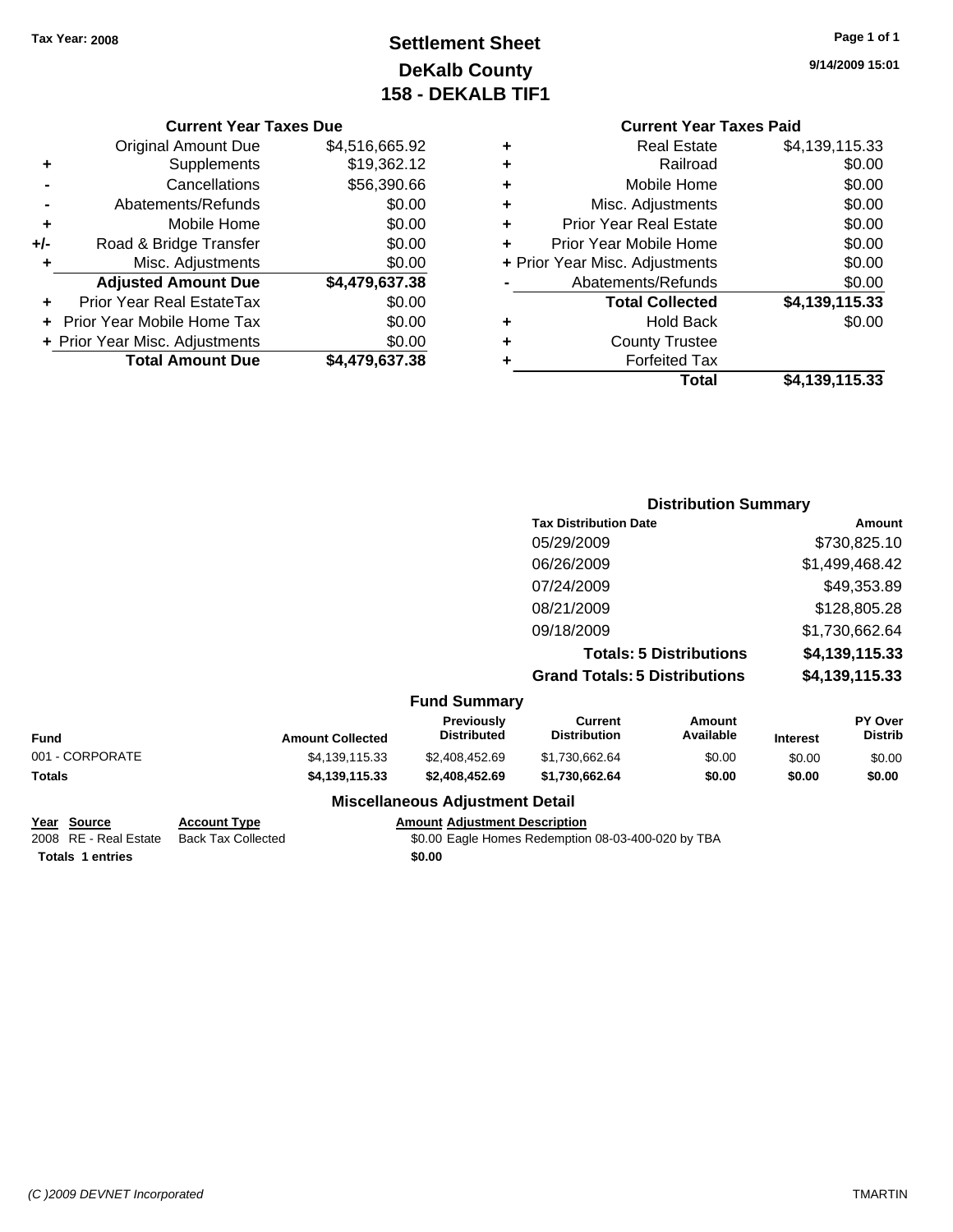# **Settlement Sheet Tax Year: 2008 Page 1 of 1 DeKalb County 159 - DEKALB TIF2**

**9/14/2009 15:01**

### **Current Year Taxes Due**

|     | <b>Original Amount Due</b>       | \$2,074,386.50 |
|-----|----------------------------------|----------------|
| ٠   | Supplements                      | \$5,802.00     |
|     | Cancellations                    | \$7,275.90     |
|     | Abatements/Refunds               | \$0.00         |
| ÷   | Mobile Home                      | \$0.00         |
| +/- | Road & Bridge Transfer           | \$0.00         |
| ٠   | Misc. Adjustments                | \$0.00         |
|     | <b>Adjusted Amount Due</b>       | \$2,072,912.60 |
|     | <b>Prior Year Real EstateTax</b> | \$0.00         |
|     | Prior Year Mobile Home Tax       | \$0.00         |
|     | + Prior Year Misc. Adjustments   | \$0.00         |
|     | <b>Total Amount Due</b>          | \$2,072,912.60 |

# **Current Year Taxes Paid +** Real Estate \$1,995,085.04 **+** Railroad \$0.00 **+** Mobile Home \$0.00 **+** Misc. Adjustments \$0.00 **+** Prior Year Real Estate \$0.00

|   | Prior Year Mobile Home         | \$0.00         |
|---|--------------------------------|----------------|
|   | + Prior Year Misc. Adjustments | \$0.00         |
|   | Abatements/Refunds             | \$0.00         |
|   | <b>Total Collected</b>         | \$1,995,085.04 |
|   | <b>Hold Back</b>               | \$0.00         |
| ٠ | <b>County Trustee</b>          |                |
|   | <b>Forfeited Tax</b>           |                |
|   | Total                          | \$1,995,085.04 |

# **Distribution Summary Tax Distribution Date Amount** 05/29/2009 \$389,433.16 06/26/2009 \$640,087.36 07/24/2009 \$11,313.40 08/21/2009 \$21,211.71 09/18/2009 \$933,039.41 **Totals: 5 Distributions \$1,995,085.04 Grand Totals: 5 Distributions \$1,995,085.04**

## **Fund Summary**

| Fund            | <b>Amount Collected</b> | <b>Previously</b><br><b>Distributed</b> | Current<br>Distribution | Amount<br>Available | <b>Interest</b> | <b>PY Over</b><br><b>Distrib</b> |  |
|-----------------|-------------------------|-----------------------------------------|-------------------------|---------------------|-----------------|----------------------------------|--|
| 001 - CORPORATE | \$1.995.085.04          | \$1.062.045.63                          | \$933.039.41            | \$0.00              | \$0.00          | \$0.00                           |  |
| Totals          | \$1,995,085.04          | \$1.062.045.63                          | \$933.039.41            | \$0.00              | \$0.00          | \$0.00                           |  |
|                 |                         |                                         |                         |                     |                 |                                  |  |

## **Miscellaneous Adjustment Detail**

## **Account Type Amount Adjustment Description**

<sup>2</sup>2008 Real Estate Paymt In Lieu of Tax **Fig. 2008 State State State State State** State State State State State State State State State State State State State State State State State State State State State State State S

| <u>Year Source</u> |  |                         |  |
|--------------------|--|-------------------------|--|
|                    |  | 2008 RE - Real Es       |  |
|                    |  | <b>Totals 1 entries</b> |  |

**Totals \$0.00 1 entries**

*(C )2009 DEVNET Incorporated* TMARTIN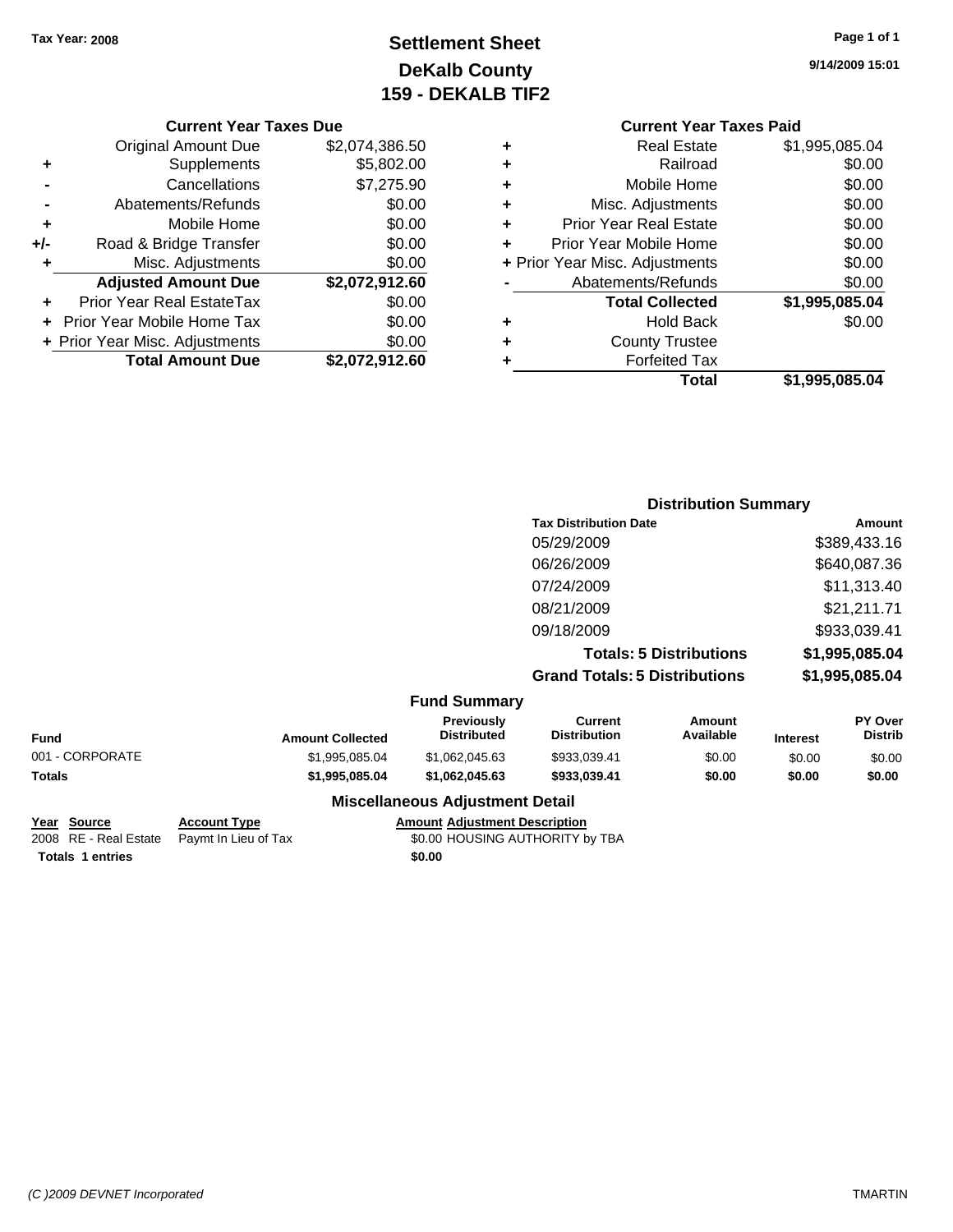# **Settlement Sheet Tax Year: 2008 Page 1 of 1 DeKalb County 160 - DEKALB TIF1 AMENDED**

## **Current Year Taxes Due**

|     | <b>Original Amount Due</b>     | \$2,384,769.48 |
|-----|--------------------------------|----------------|
| ٠   | Supplements                    | \$15,639.92    |
|     | Cancellations                  | \$19,407.60    |
|     | Abatements/Refunds             | \$0.00         |
| ٠   | Mobile Home                    | \$0.00         |
| +/- | Road & Bridge Transfer         | \$0.00         |
| ٠   | Misc. Adjustments              | \$0.00         |
|     | <b>Adjusted Amount Due</b>     | \$2,381,001.80 |
|     | Prior Year Real EstateTax      | \$0.00         |
|     | Prior Year Mobile Home Tax     | \$0.00         |
|     | + Prior Year Misc. Adjustments | \$0.00         |
|     | <b>Total Amount Due</b>        | \$2,381,001.80 |

### **Current Year Taxes Paid**

| ٠ | <b>Real Estate</b>             | \$2,249,700.85 |
|---|--------------------------------|----------------|
| ٠ | Railroad                       | \$0.00         |
| ٠ | Mobile Home                    | \$0.00         |
| ٠ | Misc. Adjustments              | \$0.00         |
| ٠ | <b>Prior Year Real Estate</b>  | \$0.00         |
| ÷ | Prior Year Mobile Home         | \$0.00         |
|   | + Prior Year Misc. Adjustments | \$0.00         |
|   | Abatements/Refunds             | \$0.00         |
|   | <b>Total Collected</b>         | \$2,249,700.85 |
| ٠ | Hold Back                      | \$0.00         |
| ٠ | <b>County Trustee</b>          |                |
| ٠ | <b>Forfeited Tax</b>           |                |
|   | Total                          | \$2,249,700.85 |
|   |                                |                |

# **Distribution Summary Tax Distribution Date Amount** 05/29/2009 \$731,134.38 06/26/2009 \$403,180.16 07/24/2009 \$13,104.13 08/21/2009 \$34,814.55 09/18/2009 \$1,067,467.63 **Totals: 5 Distributions \$2,249,700.85 Grand Totals: 5 Distributions \$2,249,700.85**

### **Fund Summary Fund Interest Amount Collected Distributed PY Over Distrib Amount Available Current Distribution Previously** 001 - CORPORATE \$2,249,700.85 \$1,182,233.22 \$1,067,467.63 \$0.00 \$0.00 \$0.00 **Totals \$2,249,700.85 \$1,182,233.22 \$1,067,467.63 \$0.00 \$0.00 \$0.00**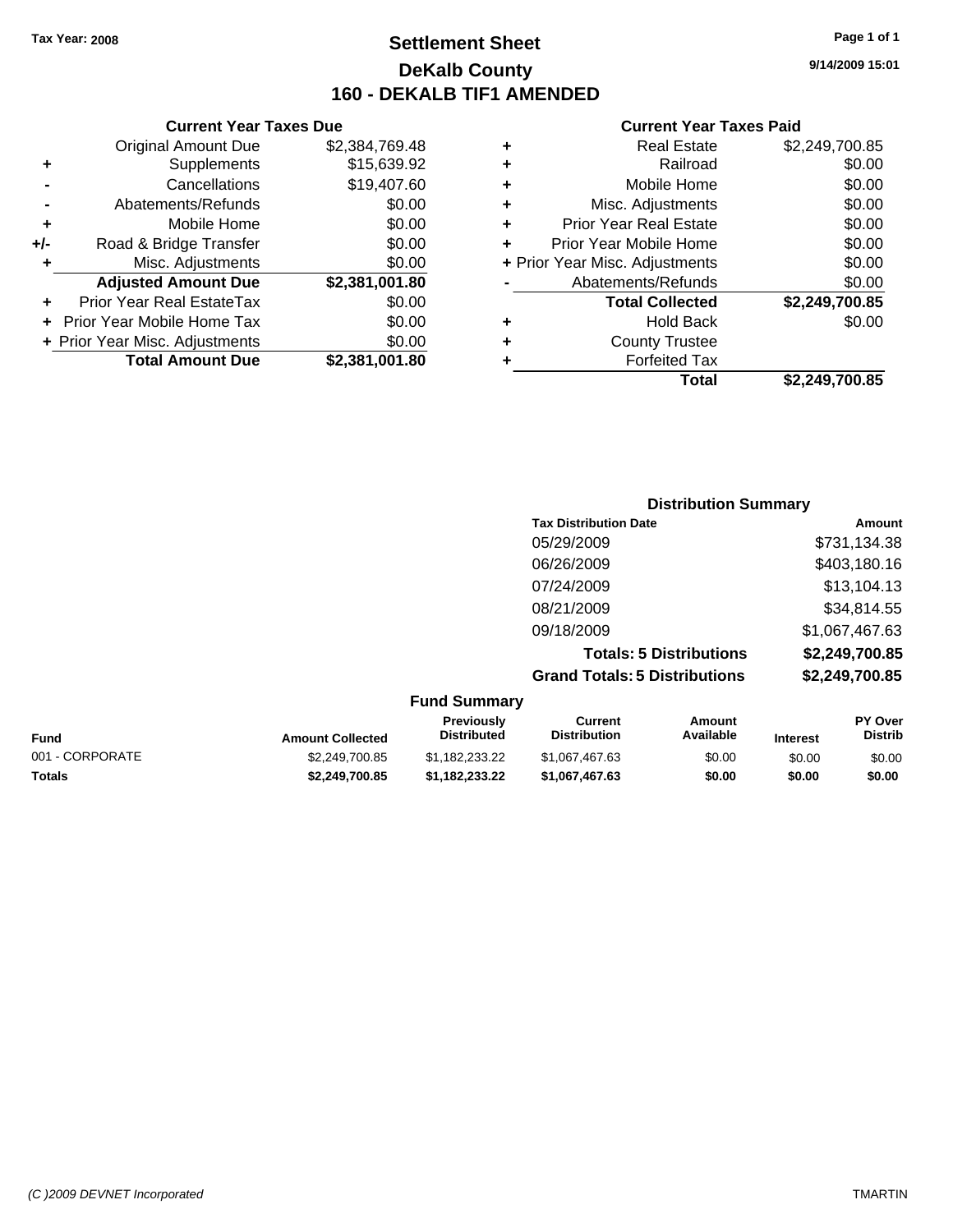# **Settlement Sheet Tax Year: 2008 Page 1 of 1 DeKalb County 162 - DEKALB TIF4**

**9/14/2009 15:01**

## **Current Year Taxes Due**

|     | <b>Original Amount Due</b>       | \$311,100.78 |
|-----|----------------------------------|--------------|
|     | Supplements                      | \$0.00       |
|     | Cancellations                    | \$0.00       |
|     | Abatements/Refunds               | \$0.00       |
| ÷   | Mobile Home                      | \$0.00       |
| +/- | Road & Bridge Transfer           | \$0.00       |
| ٠   | Misc. Adjustments                | \$0.00       |
|     | <b>Adjusted Amount Due</b>       | \$311,100.78 |
|     | <b>Prior Year Real EstateTax</b> | \$0.00       |
|     | Prior Year Mobile Home Tax       | \$0.00       |
|     | + Prior Year Misc. Adjustments   | \$0.00       |
|     | <b>Total Amount Due</b>          | \$311,100.78 |

# **Current Year Taxes Paid**

|   | <b>Real Estate</b>             | \$311,100.78 |
|---|--------------------------------|--------------|
|   | Railroad                       | \$0.00       |
| ٠ | Mobile Home                    | \$0.00       |
| ٠ | Misc. Adjustments              | \$0.00       |
| ٠ | <b>Prior Year Real Estate</b>  | \$0.00       |
| ٠ | Prior Year Mobile Home         | \$0.00       |
|   | + Prior Year Misc. Adjustments | \$0.00       |
|   | Abatements/Refunds             | \$0.00       |
|   | <b>Total Collected</b>         | \$311,100.78 |
| ٠ | <b>Hold Back</b>               | \$0.00       |
| ٠ | <b>County Trustee</b>          |              |
|   | <b>Forfeited Tax</b>           |              |
|   | Total                          | \$311,100.78 |
|   |                                |              |

# **Distribution Summary Tax Distribution Date Amount** 06/26/2009 \$155,550.39 09/18/2009 \$155,550.39 **Totals: 2 Distributions \$311,100.78 Grand Totals: 2 Distributions \$311,100.78 Fund Summary**

|                 |                         | <b>Previously</b> | Current             | Amount    |                 | <b>PY Over</b> |
|-----------------|-------------------------|-------------------|---------------------|-----------|-----------------|----------------|
| <b>Fund</b>     | <b>Amount Collected</b> | Distributed       | <b>Distribution</b> | Available | <b>Interest</b> | <b>Distrib</b> |
| 001 - CORPORATE | \$311.100.78            | \$155,550.39      | \$155,550.39        | \$0.00    | \$0.00          | \$0.00         |
| Totals          | \$311,100.78            | \$155,550.39      | \$155,550,39        | \$0.00    | \$0.00          | \$0.00         |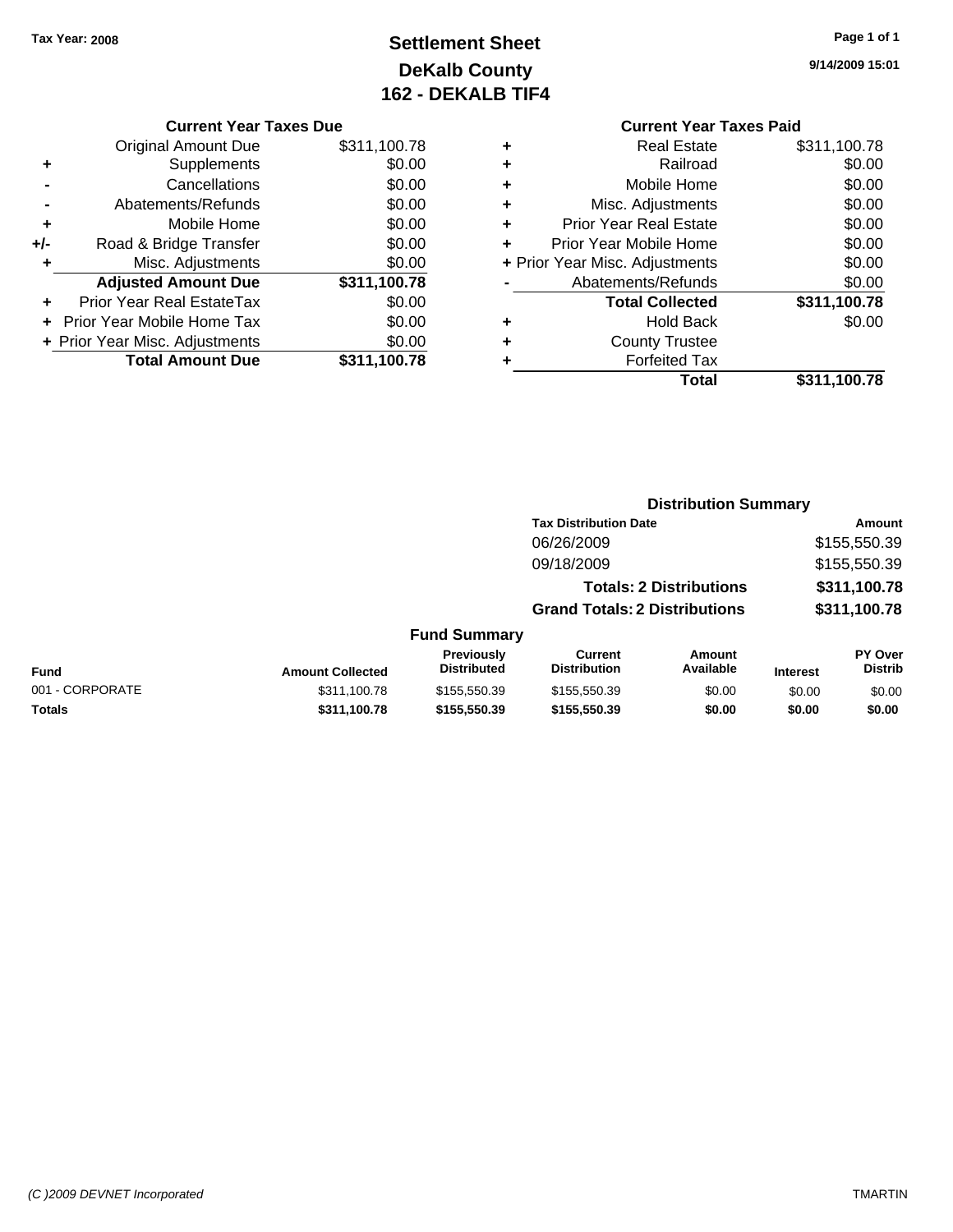# **Settlement Sheet Tax Year: 2008 Page 1 of 1 DeKalb County 163 - MALTA TIF**

**9/14/2009 15:01**

|  | <b>Current Year Taxes Due</b> |  |  |  |
|--|-------------------------------|--|--|--|
|--|-------------------------------|--|--|--|

|     | <b>Original Amount Due</b>       | \$405,368.78 |
|-----|----------------------------------|--------------|
| ٠   | Supplements                      | \$0.00       |
|     | Cancellations                    | \$0.00       |
|     | Abatements/Refunds               | \$0.00       |
| ٠   | Mobile Home                      | \$0.00       |
| +/- | Road & Bridge Transfer           | \$0.00       |
| ٠   | Misc. Adjustments                | \$0.00       |
|     | <b>Adjusted Amount Due</b>       | \$405,368.78 |
|     | <b>Prior Year Real EstateTax</b> | \$0.00       |
|     |                                  |              |
|     | Prior Year Mobile Home Tax       | \$0.00       |
|     | + Prior Year Misc. Adjustments   | \$0.00       |
|     | <b>Total Amount Due</b>          | \$405,368.78 |

|   | <b>Current Year Taxes Paid</b> |              |
|---|--------------------------------|--------------|
| ٠ | <b>Real Estate</b>             | \$376,947.38 |
| ٠ | Railroad                       | \$0.00       |
| ٠ | Mobile Home                    | \$0.00       |
|   | Misc. Adjustments              | \$0.00       |
| ٠ | <b>Prior Year Real Estate</b>  | \$0.00       |
| ÷ | Prior Year Mobile Home         | \$0.00       |
|   | + Prior Year Misc. Adjustments | \$0.00       |
|   | Abatements/Refunds             | \$0.00       |
|   | <b>Total Collected</b>         | \$376,947.38 |
| ٠ | <b>Hold Back</b>               | \$0.00       |
| ÷ | <b>County Trustee</b>          |              |
|   | <b>Forfeited Tax</b>           |              |
|   | Total                          | \$376,947.38 |

|                     | <b>Distribution Summary</b>          |              |
|---------------------|--------------------------------------|--------------|
|                     | <b>Tax Distribution Date</b>         | Amount       |
|                     | 05/29/2009                           | \$148,077.23 |
|                     | 06/26/2009                           | \$41,992.34  |
|                     | 07/24/2009                           | \$2,948.85   |
|                     | 08/21/2009                           | \$2,889.18   |
|                     | 09/18/2009                           | \$181,039.78 |
|                     | <b>Totals: 5 Distributions</b>       | \$376,947.38 |
|                     | <b>Grand Totals: 5 Distributions</b> | \$376,947.38 |
| <b>Fund Summary</b> |                                      |              |

| <b>Amount Collected</b> | <b>Previously</b><br>Distributed | Current<br><b>Distribution</b> | Amount<br>Available | <b>Interest</b> | <b>PY Over</b><br><b>Distrib</b> |
|-------------------------|----------------------------------|--------------------------------|---------------------|-----------------|----------------------------------|
| \$376,947.38            | \$195,907.60                     | \$181.039.78                   | \$0.00              | \$0.00          | \$0.00                           |
| \$376,947,38            | \$195,907.60                     | \$181.039.78                   | \$0.00              | \$0.00          | \$0.00                           |
|                         |                                  |                                |                     |                 |                                  |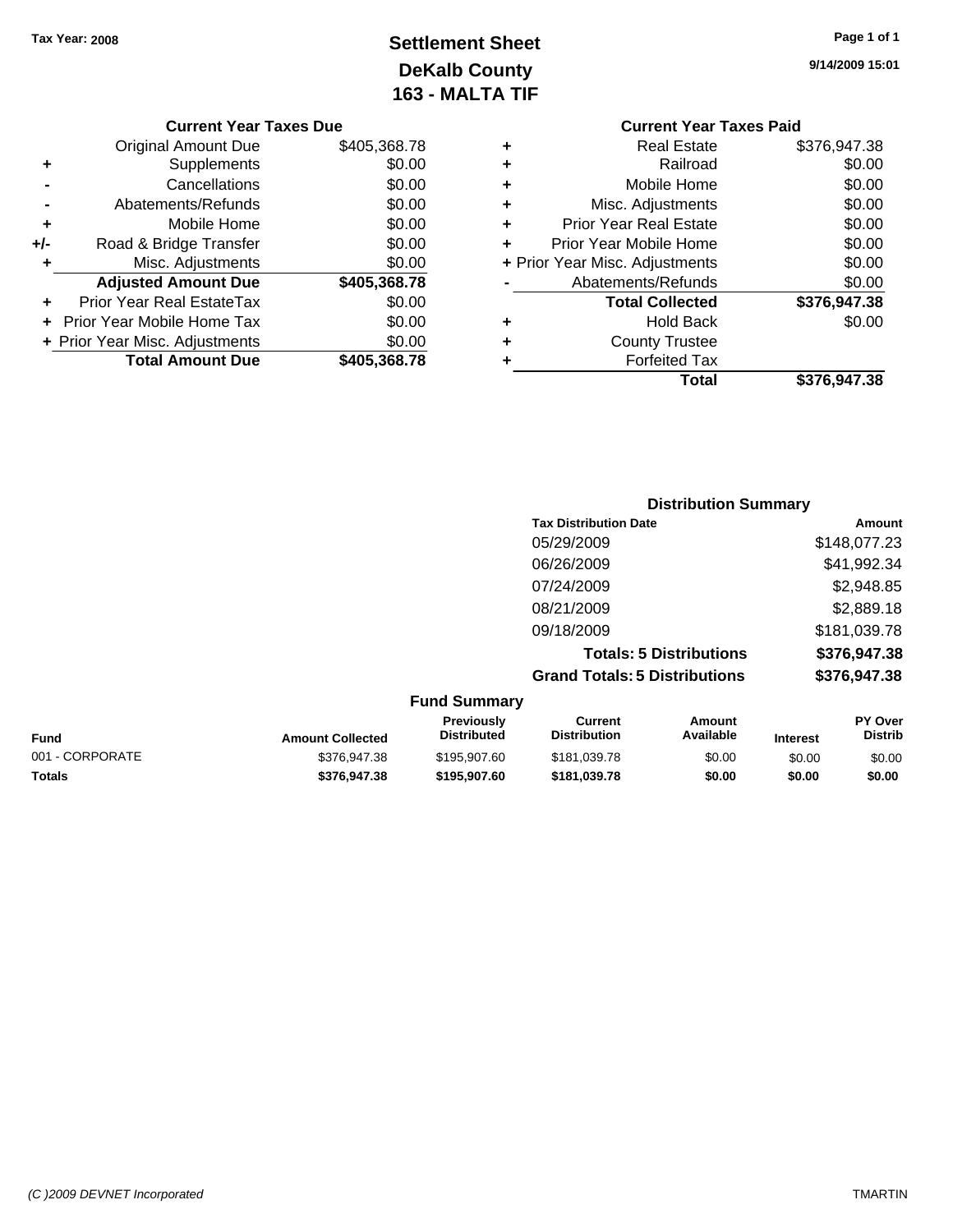# **Settlement Sheet Tax Year: 2008 Page 1 of 1 DeKalb County 164 - DEKALB TIF5**

**9/14/2009 15:01**

### **Current Year Taxes Due**

|     | <b>Original Amount Due</b>     | \$26,525.76 |
|-----|--------------------------------|-------------|
| ٠   | Supplements                    | \$0.00      |
|     | Cancellations                  | \$841.66    |
|     | Abatements/Refunds             | \$0.00      |
| ٠   | Mobile Home                    | \$0.00      |
| +/- | Road & Bridge Transfer         | \$0.00      |
| ٠   | Misc. Adjustments              | \$0.00      |
|     | <b>Adjusted Amount Due</b>     | \$25,684.10 |
|     | Prior Year Real EstateTax      | \$0.00      |
|     | Prior Year Mobile Home Tax     | \$0.00      |
|     | + Prior Year Misc. Adjustments | \$0.00      |
|     | <b>Total Amount Due</b>        | \$25,684.10 |

# **Current Year Taxes Paid +** Real Estate \$24,206.59 **+** Railroad \$0.00 **+** Mobile Home \$0.00

|   | Total                          | \$24,206.59 |
|---|--------------------------------|-------------|
|   | <b>Forfeited Tax</b>           |             |
| ٠ | <b>County Trustee</b>          |             |
|   | <b>Hold Back</b>               | \$0.00      |
|   | <b>Total Collected</b>         | \$24,206.59 |
|   | Abatements/Refunds             | \$0.00      |
|   | + Prior Year Misc. Adjustments | \$0.00      |
|   | Prior Year Mobile Home         | \$0.00      |
| ÷ | <b>Prior Year Real Estate</b>  | \$0.00      |
|   | Misc. Adjustments              | \$0.00      |

| <b>Distribution Summary</b>          |             |
|--------------------------------------|-------------|
| <b>Tax Distribution Date</b>         | Amount      |
| 05/29/2009                           | \$2,896.06  |
| 06/26/2009                           | \$9,875.44  |
| 07/24/2009                           | \$117.03    |
| 08/21/2009                           | \$222.41    |
| 09/18/2009                           | \$11,095.65 |
| <b>Totals: 5 Distributions</b>       | \$24,206.59 |
| <b>Grand Totals: 5 Distributions</b> | \$24,206.59 |

### **Fund Summary Fund Interest Amount Collected Distributed PY Over Distrib Amount Available Current Distribution Previously** 001 - CORPORATE \$24,206.59 \$13,110.94 \$11,095.65 \$0.00 \$0.00 \$0.00 **Totals \$24,206.59 \$13,110.94 \$11,095.65 \$0.00 \$0.00 \$0.00**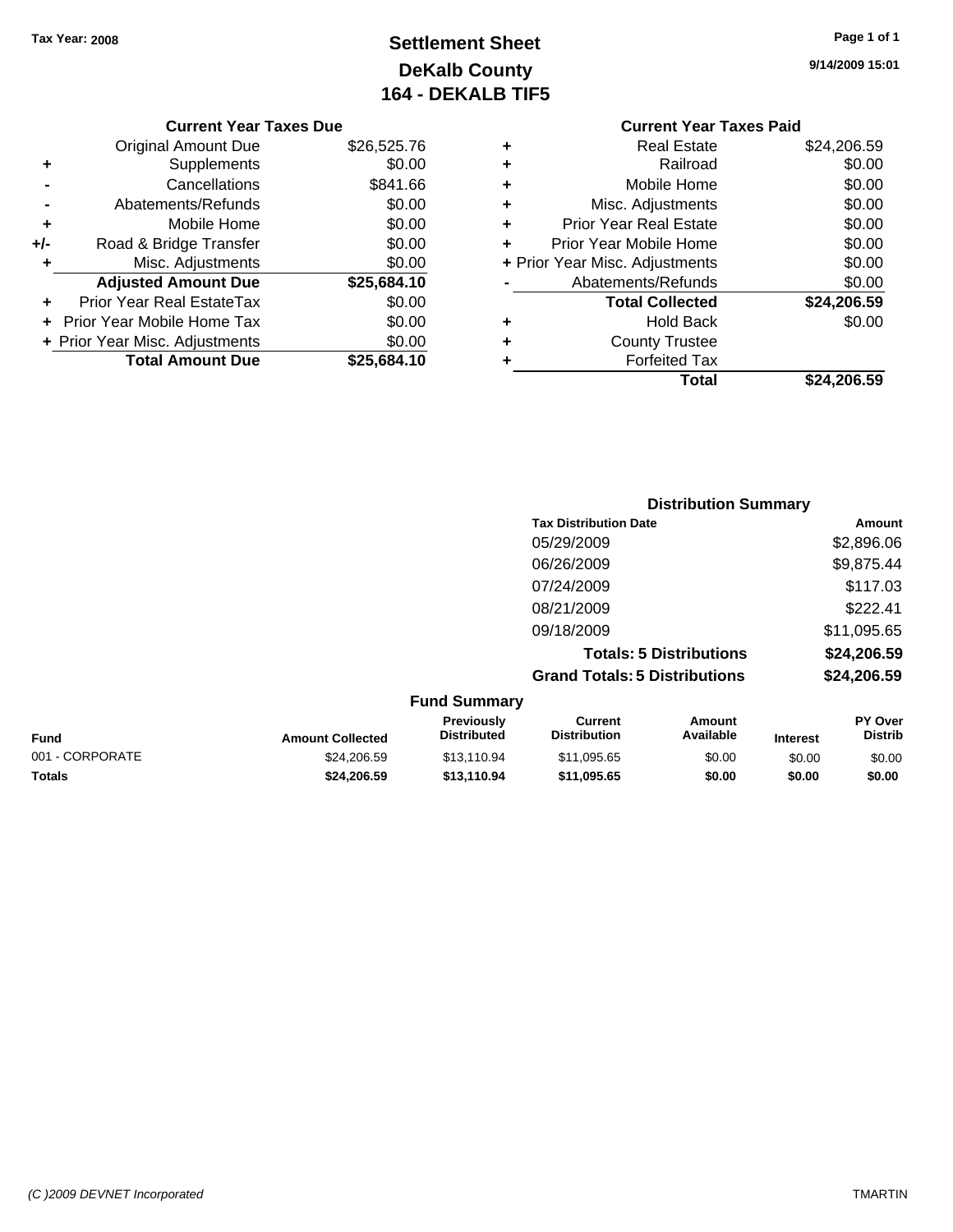# **Settlement Sheet Tax Year: 2008 Page 1 of 1 DeKalb County 170 - KIRKLAND TIF**

**9/14/2009 15:01**

### **Current Year Taxes Due**

|       | <b>Original Amount Due</b>     | \$324,321.62 |
|-------|--------------------------------|--------------|
| ٠     | Supplements                    | \$1,558.46   |
|       | Cancellations                  | \$1,731.88   |
|       | Abatements/Refunds             | \$0.00       |
| ٠     | Mobile Home                    | \$0.00       |
| $+/-$ | Road & Bridge Transfer         | \$0.00       |
| ٠     | Misc. Adjustments              | \$0.00       |
|       | <b>Adjusted Amount Due</b>     | \$324,148.20 |
|       | Prior Year Real EstateTax      | \$0.00       |
|       | Prior Year Mobile Home Tax     | \$0.00       |
|       | + Prior Year Misc. Adjustments | \$0.00       |
|       | <b>Total Amount Due</b>        | \$324.148.20 |

# **Current Year Taxes Paid**

|   | Total                          | \$306,113.42 |
|---|--------------------------------|--------------|
| ٠ | <b>Forfeited Tax</b>           |              |
| ٠ | <b>County Trustee</b>          |              |
| ٠ | <b>Hold Back</b>               | \$0.00       |
|   | <b>Total Collected</b>         | \$306,113.42 |
|   | Abatements/Refunds             | \$0.00       |
|   | + Prior Year Misc. Adjustments | \$0.00       |
| ÷ | Prior Year Mobile Home         | \$0.00       |
| ٠ | <b>Prior Year Real Estate</b>  | \$0.00       |
| ٠ | Misc. Adjustments              | \$0.00       |
| ÷ | Mobile Home                    | \$0.00       |
| ٠ | Railroad                       | \$0.00       |
| ٠ | Real Estate                    | \$306,113.42 |

# **Distribution Summary Tax Distribution Date Amount** 05/29/2009 \$62,107.39 06/26/2009 \$103,742.99 07/24/2009 \$816.18 08/21/2009 \$9,508.14 09/18/2009 \$129,938.72 **Totals: 5 Distributions \$306,113.42 Grand Totals: 5 Distributions \$306,113.42**

| <b>Fund Summary</b> |                         |                                         |                                |                     |                 |                                  |
|---------------------|-------------------------|-----------------------------------------|--------------------------------|---------------------|-----------------|----------------------------------|
| <b>Fund</b>         | <b>Amount Collected</b> | <b>Previously</b><br><b>Distributed</b> | Current<br><b>Distribution</b> | Amount<br>Available | <b>Interest</b> | <b>PY Over</b><br><b>Distrib</b> |
| 001 - CORPORATE     | \$306.113.42            | \$176.174.70                            | \$129,938.72                   | \$0.00              | \$0.00          | \$0.00                           |
| <b>Totals</b>       | \$306,113.42            | \$176,174.70                            | \$129,938.72                   | \$0.00              | \$0.00          | \$0.00                           |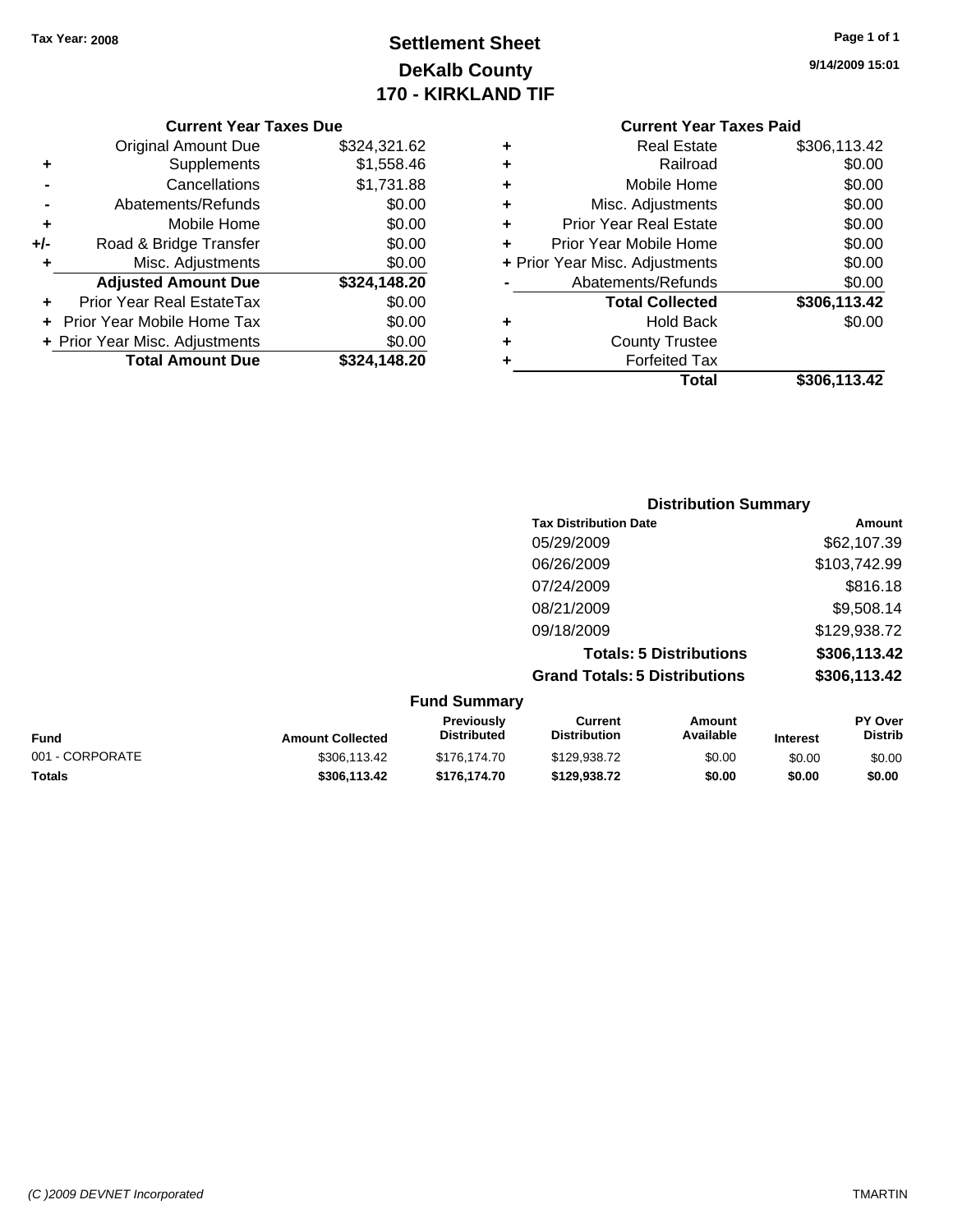# **Settlement Sheet Tax Year: 2008 Page 1 of 1 DeKalb County 171 - WATERMAN TIF**

**9/14/2009 15:01**

## **Current Year Taxes Due**

|     | <b>Original Amount Due</b>     | \$100,357.08 |
|-----|--------------------------------|--------------|
| ٠   | Supplements                    | \$0.00       |
|     | Cancellations                  | \$0.00       |
|     | Abatements/Refunds             | \$0.00       |
| ٠   | Mobile Home                    | \$0.00       |
| +/- | Road & Bridge Transfer         | \$0.00       |
| ٠   | Misc. Adjustments              | \$0.00       |
|     | <b>Adjusted Amount Due</b>     | \$100,357.08 |
|     | Prior Year Real EstateTax      | \$0.00       |
|     | Prior Year Mobile Home Tax     | \$0.00       |
|     | + Prior Year Misc. Adjustments | \$0.00       |
|     | <b>Total Amount Due</b>        | \$100,357.08 |

| ٠ | <b>Real Estate</b>             | \$92,616.67 |
|---|--------------------------------|-------------|
| ٠ | Railroad                       | \$0.00      |
| ٠ | Mobile Home                    | \$0.00      |
| ٠ | Misc. Adjustments              | \$0.00      |
| ٠ | <b>Prior Year Real Estate</b>  | \$0.00      |
| ÷ | Prior Year Mobile Home         | \$0.00      |
|   | + Prior Year Misc. Adjustments | \$0.00      |
|   | Abatements/Refunds             | \$0.00      |
|   | <b>Total Collected</b>         | \$92,616.67 |
| ٠ | <b>Hold Back</b>               | \$0.00      |
| ٠ | <b>County Trustee</b>          |             |
| ٠ | <b>Forfeited Tax</b>           |             |
|   | Total                          | \$92,616.67 |
|   |                                |             |

|                     | <b>Distribution Summary</b>          |             |
|---------------------|--------------------------------------|-------------|
|                     | <b>Tax Distribution Date</b>         | Amount      |
|                     | 05/29/2009                           | \$1,589.09  |
|                     | 06/26/2009                           | \$46,491.84 |
|                     | 07/24/2009                           | \$1,600.04  |
|                     | 08/21/2009                           | \$435.82    |
|                     | 09/18/2009                           | \$42,499.88 |
|                     | <b>Totals: 5 Distributions</b>       | \$92,616.67 |
|                     | <b>Grand Totals: 5 Distributions</b> | \$92,616.67 |
| <b>Fund Summary</b> |                                      |             |

| <b>Fund Summary</b>     |                                         |                                |                     |                 |                                  |
|-------------------------|-----------------------------------------|--------------------------------|---------------------|-----------------|----------------------------------|
| <b>Amount Collected</b> | <b>Previously</b><br><b>Distributed</b> | Current<br><b>Distribution</b> | Amount<br>Available | <b>Interest</b> | <b>PY Over</b><br><b>Distrib</b> |
| \$92.616.67             | \$50.116.79                             | \$42,499.88                    | \$0.00              | \$0.00          | \$0.00                           |
| \$92.616.67             | \$50.116.79                             | \$42,499.88                    | \$0.00              | \$0.00          | \$0.00                           |
|                         |                                         |                                |                     |                 |                                  |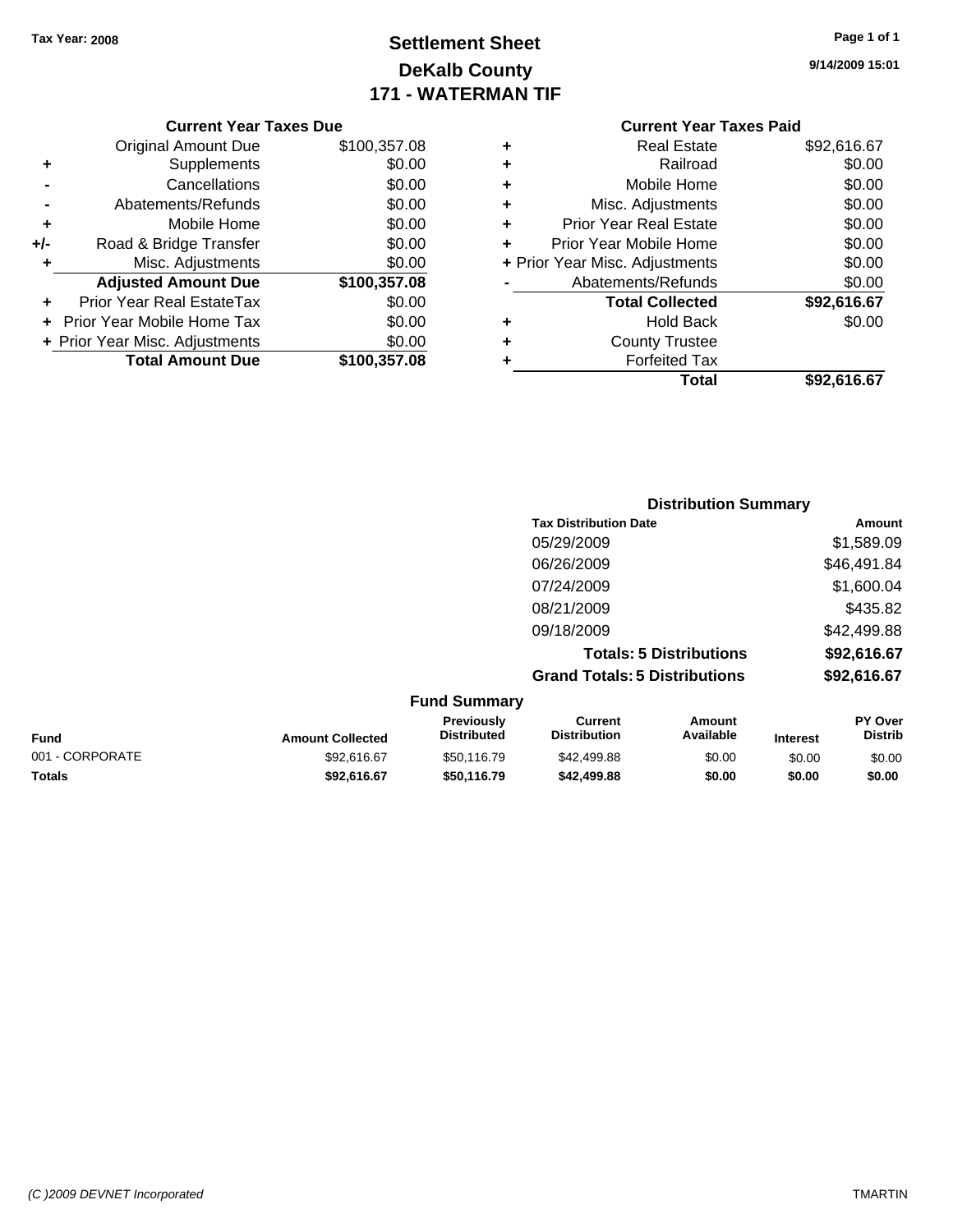**Current Year Taxes Due** Original Amount Due \$65,710.44

**Adjusted Amount Due \$65,710.44**

**Total Amount Due \$65,710.44**

**+** Supplements \$0.00<br> **c** Cancellations \$0.00

**-** Abatements/Refunds \$0.00 **+** Mobile Home \$0.00 **+/-** Road & Bridge Transfer \$0.00 **+** Misc. Adjustments \$0.00

**+** Prior Year Real EstateTax \$0.00 **+** Prior Year Mobile Home Tax \$0.00 **+ Prior Year Misc. Adjustments**  $$0.00$ 

**-** Cancellations

# **Settlement Sheet Tax Year: 2008 Page 1 of 1 DeKalb County 180 - SYCAMORE TIF DISTRICT**

**9/14/2009 15:01**

| Total                          | \$65.710.44 |
|--------------------------------|-------------|
| <b>Forfeited Tax</b>           |             |
| <b>County Trustee</b>          |             |
| <b>Hold Back</b>               | \$0.00      |
| <b>Total Collected</b>         | \$65,710.44 |
| Abatements/Refunds             | \$0.00      |
| + Prior Year Misc. Adjustments | \$0.00      |
| Prior Year Mobile Home         | \$0.00      |
| <b>Prior Year Real Estate</b>  | \$0.00      |
| Misc. Adjustments              | \$0.00      |
| Mobile Home                    | \$0.00      |
| Railroad                       | \$0.00      |
| <b>Real Estate</b>             | \$65,710.44 |
|                                |             |

|                 |                         |                                  |                                      | <b>Distribution Summary</b>    |                 |                           |
|-----------------|-------------------------|----------------------------------|--------------------------------------|--------------------------------|-----------------|---------------------------|
|                 |                         |                                  | <b>Tax Distribution Date</b>         |                                |                 | Amount                    |
|                 |                         |                                  | 05/29/2009                           |                                |                 | \$846.10                  |
|                 |                         |                                  | 06/26/2009                           |                                |                 | \$32,374.00               |
|                 |                         |                                  | 08/21/2009                           |                                |                 | \$304.64                  |
|                 |                         |                                  | 09/18/2009                           |                                |                 | \$32,185.70               |
|                 |                         |                                  |                                      | <b>Totals: 4 Distributions</b> |                 | \$65,710.44               |
|                 |                         |                                  | <b>Grand Totals: 4 Distributions</b> |                                |                 | \$65,710.44               |
|                 |                         | <b>Fund Summary</b>              |                                      |                                |                 |                           |
| <b>Fund</b>     | <b>Amount Collected</b> | Previously<br><b>Distributed</b> | Current<br><b>Distribution</b>       | Amount<br>Available            | <b>Interest</b> | PY Over<br><b>Distrib</b> |
| 001 - CORPORATE | \$65,710.44             | \$33,524.74                      | \$32,185.70                          | \$0.00                         | \$0.00          | \$0.00                    |
| Totals          | \$65,710.44             | \$33,524.74                      | \$32,185.70                          | \$0.00                         | \$0.00          | \$0.00                    |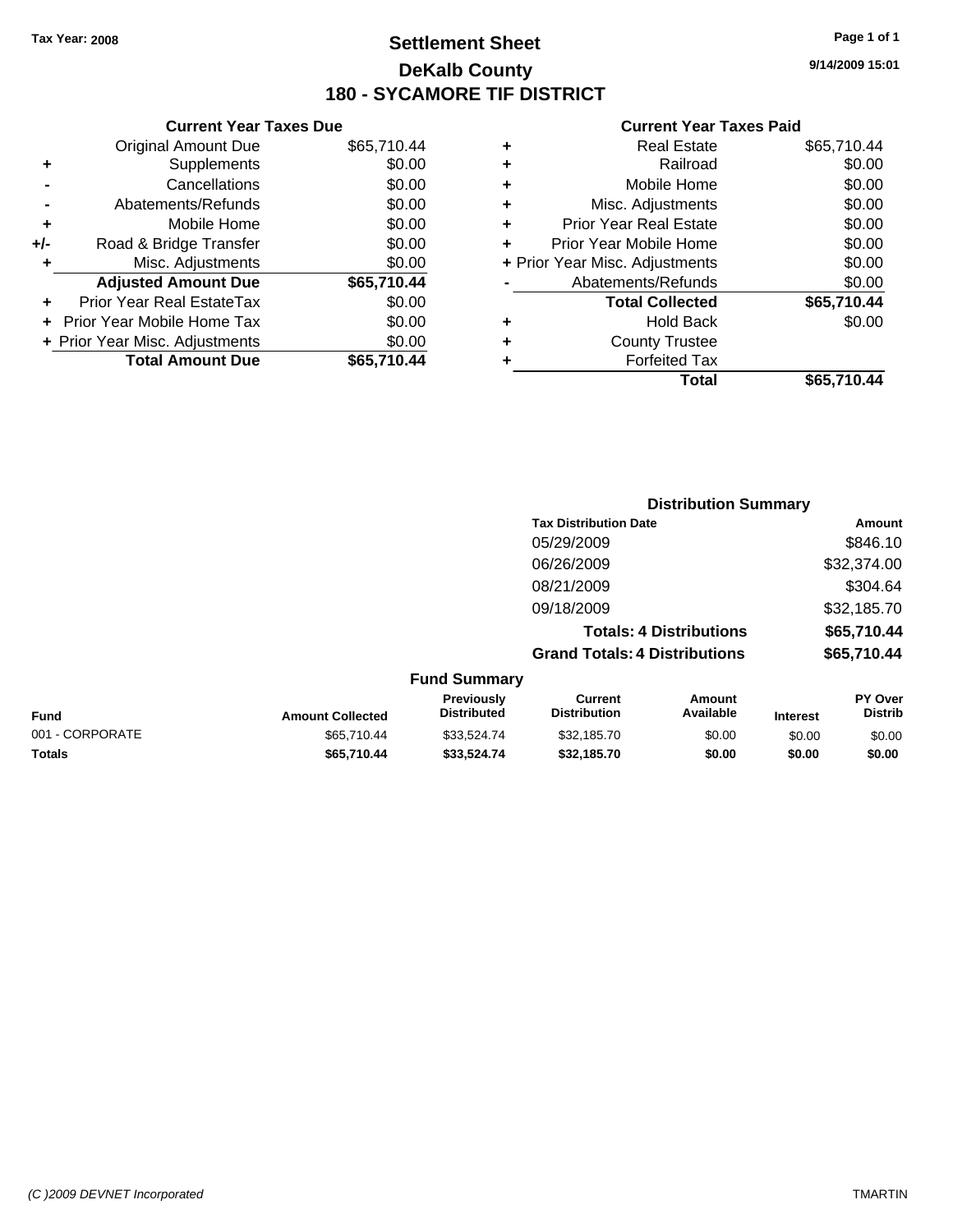# **Settlement Sheet Tax Year: 2008 Page 1 of 1 DeKalb County 201 - DEKALB SSA #6 (GREEK ROW)**

**9/14/2009 15:01**

| <b>Current Year Taxes Due</b>  |             |
|--------------------------------|-------------|
| <b>Original Amount Due</b>     | \$10,325.76 |
| Supplements                    | \$0.00      |
| Cancellations                  | \$0.00      |
| Abatements/Refunds             | \$0.00      |
| Mobile Home                    | \$0.00      |
| Road & Bridge Transfer         | \$0.00      |
| Misc. Adjustments              | \$0.00      |
| <b>Adjusted Amount Due</b>     | \$10,325.76 |
| Prior Year Real EstateTax      | \$0.00      |
| Prior Year Mobile Home Tax     | \$0.00      |
| + Prior Year Misc. Adjustments | \$0.00      |
|                                |             |
|                                |             |

|   | Total                          | \$9,097.56 |
|---|--------------------------------|------------|
| ٠ | <b>Forfeited Tax</b>           |            |
| ٠ | <b>County Trustee</b>          |            |
| ٠ | <b>Hold Back</b>               | \$0.00     |
|   | <b>Total Collected</b>         | \$9,097.56 |
|   | Abatements/Refunds             | \$0.00     |
|   | + Prior Year Misc. Adjustments | \$0.00     |
| ٠ | Prior Year Mobile Home         | \$0.00     |
| ÷ | Prior Year Real Estate         | \$0.00     |
| ٠ | Misc. Adjustments              | \$0.00     |
| ٠ | Mobile Home                    | \$0.00     |
| ٠ | Railroad                       | \$0.00     |
| ٠ | <b>Real Estate</b>             | \$9,097.56 |
|   |                                |            |

|                     | <b>Distribution Summary</b>          |            |
|---------------------|--------------------------------------|------------|
|                     | <b>Tax Distribution Date</b>         | Amount     |
|                     | 05/29/2009                           | \$824.40   |
|                     | 06/26/2009                           | \$3,412.14 |
|                     | 07/24/2009                           | \$82.89    |
|                     | 08/21/2009                           | \$1,214.95 |
|                     | 09/18/2009                           | \$3,563.18 |
|                     | <b>Totals: 5 Distributions</b>       | \$9,097.56 |
|                     | <b>Grand Totals: 5 Distributions</b> | \$9,097.56 |
| <b>Fund Summary</b> |                                      |            |

| <b>Fund</b>                | <b>Amount Collected</b> | <b>Previously</b><br><b>Distributed</b> | Current<br><b>Distribution</b> | Amount<br>Available | <b>Interest</b> | <b>PY Over</b><br><b>Distrib</b> |
|----------------------------|-------------------------|-----------------------------------------|--------------------------------|---------------------|-----------------|----------------------------------|
| 023 - SPECIAL SERVICE AREA | \$9.097.56              | \$5,534,38                              | \$3.563.18                     | \$0.00              | \$0.00          | \$0.00                           |
| <b>Totals</b>              | \$9,097.56              | \$5,534,38                              | \$3,563,18                     | \$0.00              | \$0.00          | \$0.00                           |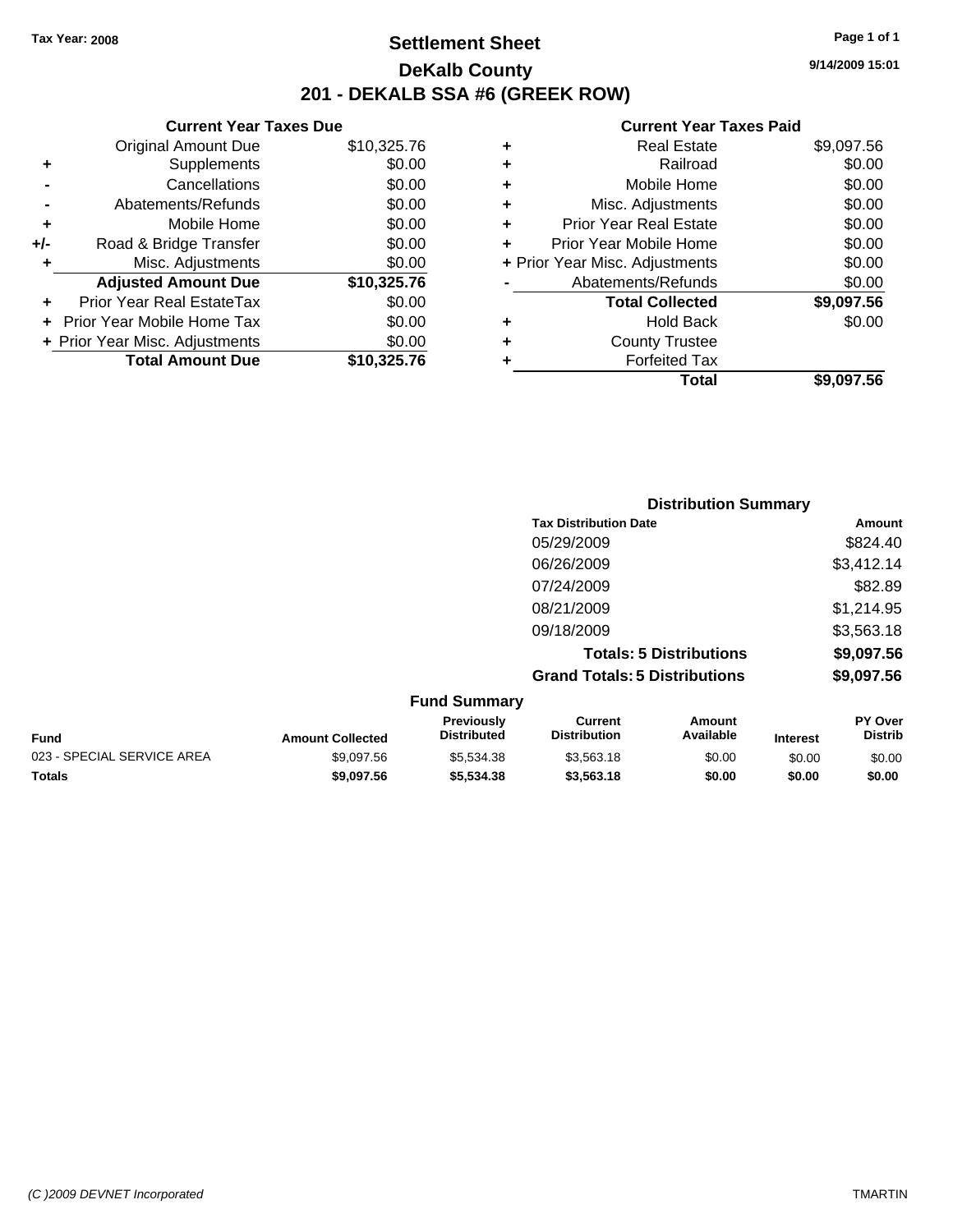**Current Year Taxes Due** Original Amount Due \$61,500.83

**Adjusted Amount Due \$61,227.35**

**Total Amount Due \$61,227.35**

**+** Supplements \$228.51 **-** Cancellations \$501.99 **-** Abatements/Refunds \$0.00 **+** Mobile Home \$0.00 **+/-** Road & Bridge Transfer \$0.00 **+** Misc. Adjustments \$0.00

**+** Prior Year Real EstateTax \$0.00 **+** Prior Year Mobile Home Tax \$0.00 **+ Prior Year Misc. Adjustments**  $$0.00$ 

# **Settlement Sheet Tax Year: 2008 Page 1 of 1 DeKalb County 204 - GENOA RIVER BEND SSA**

**9/14/2009 15:01**

## **Current Year Taxes Paid**

| ٠ | <b>Real Estate</b>             | \$59,147.72 |
|---|--------------------------------|-------------|
| ٠ | Railroad                       | \$0.00      |
| ٠ | Mobile Home                    | \$0.00      |
| ٠ | Misc. Adjustments              | \$0.00      |
| ٠ | <b>Prior Year Real Estate</b>  | \$0.00      |
|   | Prior Year Mobile Home         | \$0.00      |
|   | + Prior Year Misc. Adjustments | \$0.00      |
|   | Abatements/Refunds             | \$0.00      |
|   | <b>Total Collected</b>         | \$59,147.72 |
| ٠ | <b>Hold Back</b>               | \$0.00      |
| ٠ | <b>County Trustee</b>          |             |
|   | <b>Forfeited Tax</b>           |             |
|   | Total                          | \$59.147.72 |

|      |                         |                                         |                                       | <b>Distribution Summary</b>    |                 |                           |
|------|-------------------------|-----------------------------------------|---------------------------------------|--------------------------------|-----------------|---------------------------|
|      |                         |                                         | <b>Tax Distribution Date</b>          |                                |                 | Amount                    |
|      |                         |                                         | 05/29/2009                            |                                |                 | \$21,528.64               |
|      |                         |                                         | 06/26/2009                            |                                |                 | \$7,785.91                |
|      |                         |                                         | 07/24/2009                            |                                |                 | \$536.59                  |
|      |                         |                                         | 08/21/2009                            |                                |                 | \$1,106.96                |
|      |                         |                                         | 09/18/2009                            |                                |                 | \$28,189.62               |
|      |                         |                                         |                                       | <b>Totals: 5 Distributions</b> |                 | \$59,147.72               |
|      |                         |                                         | <b>Grand Totals: 5 Distributions</b>  |                                |                 | \$59,147.72               |
|      |                         | <b>Fund Summary</b>                     |                                       |                                |                 |                           |
| Fund | <b>Amount Collected</b> | <b>Previously</b><br><b>Distributed</b> | <b>Current</b><br><b>Distribution</b> | <b>Amount</b><br>Available     | <b>Interest</b> | PY Over<br><b>Distrib</b> |

023 - SPECIAL SERVICE AREA  $$59,147.72$   $$30,958.10$   $$28,189.62$   $$0.00$   $$0.00$   $$0.00$ **Totals \$59,147.72 \$30,958.10 \$28,189.62 \$0.00 \$0.00 \$0.00**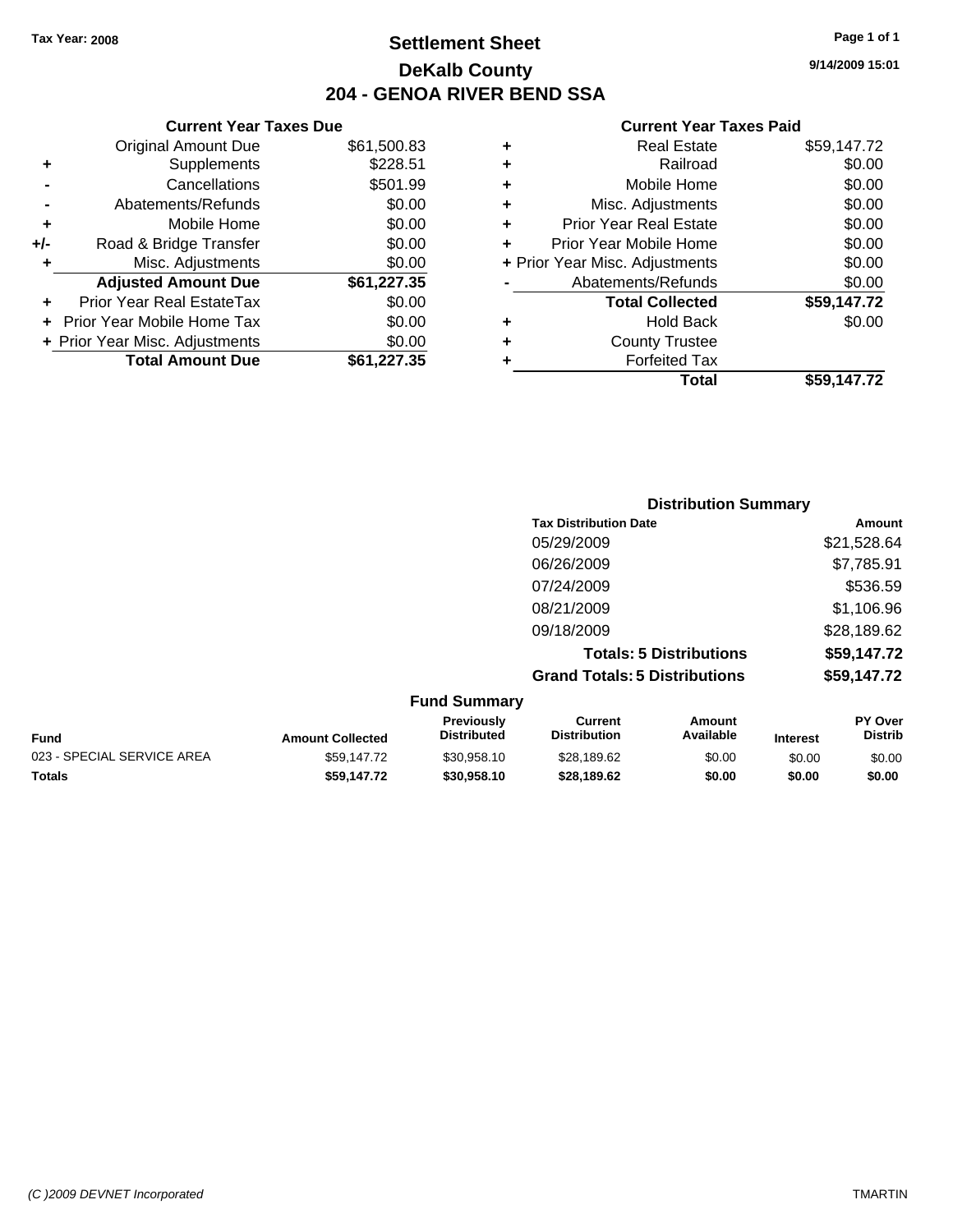# **Settlement Sheet Tax Year: 2008 Page 1 of 1 DeKalb County AF-MI #4 - AF/ MI/ DK DRAINAGE #4**

## **Current Year Taxes Due** Original Amount Due \$7,507.08 **+** Supplements \$0.00 **-** Cancellations \$0.00 **-** Abatements/Refunds \$0.00 **+** Mobile Home \$0.00 **+/-** Road & Bridge Transfer \$0.00 **+** Misc. Adjustments \$0.00 **Adjusted Amount Due \$7,507.08 +** Prior Year Real EstateTax \$0.00 **+** Prior Year Mobile Home Tax \$0.00

**+ Prior Year Misc. Adjustments**  $$0.00$ 

**Total Amount Due \$7,507.08**

## **Current Year Taxes Paid**

| ٠ | <b>Real Estate</b>             | \$7,368.93 |
|---|--------------------------------|------------|
| ٠ | Railroad                       | \$0.00     |
| ٠ | Mobile Home                    | \$0.00     |
| ÷ | Misc. Adjustments              | \$0.00     |
| ٠ | <b>Prior Year Real Estate</b>  | \$0.00     |
| ÷ | Prior Year Mobile Home         | \$0.00     |
|   | + Prior Year Misc. Adjustments | \$0.00     |
|   | Abatements/Refunds             | \$0.00     |
|   | <b>Total Collected</b>         | \$7,368.93 |
| ٠ | Hold Back                      | \$0.00     |
| ٠ | <b>County Trustee</b>          |            |
| ٠ | <b>Forfeited Tax</b>           |            |
|   | Total                          | \$7.368.93 |
|   |                                |            |

|                 |                         |                                  |                                       | <b>Distribution Summary</b>    |                 |                           |
|-----------------|-------------------------|----------------------------------|---------------------------------------|--------------------------------|-----------------|---------------------------|
|                 |                         |                                  | <b>Tax Distribution Date</b>          |                                |                 | <b>Amount</b>             |
|                 |                         |                                  | 05/29/2009                            |                                |                 | \$1,392.97                |
|                 |                         |                                  | 06/26/2009                            |                                |                 | \$2,785.99                |
|                 |                         |                                  | 07/24/2009                            |                                |                 | \$25.79                   |
|                 |                         |                                  | 08/21/2009                            |                                |                 | \$116.30                  |
|                 |                         |                                  | 09/18/2009                            |                                |                 | \$3,047.88                |
|                 |                         |                                  |                                       | <b>Totals: 5 Distributions</b> |                 | \$7,368.93                |
|                 |                         |                                  | <b>Grand Totals: 5 Distributions</b>  |                                |                 | \$7,368.93                |
|                 |                         | <b>Fund Summary</b>              |                                       |                                |                 |                           |
| <b>Fund</b>     | <b>Amount Collected</b> | Previously<br><b>Distributed</b> | <b>Current</b><br><b>Distribution</b> | <b>Amount</b><br>Available     | <b>Interest</b> | PY Over<br><b>Distrib</b> |
| 001 - CORPORATE | \$7,368.93              | \$4,321.05                       | \$3,047.88                            | \$0.00                         | \$0.00          | \$0.00                    |

**Totals \$7,368.93 \$4,321.05 \$3,047.88 \$0.00 \$0.00 \$0.00**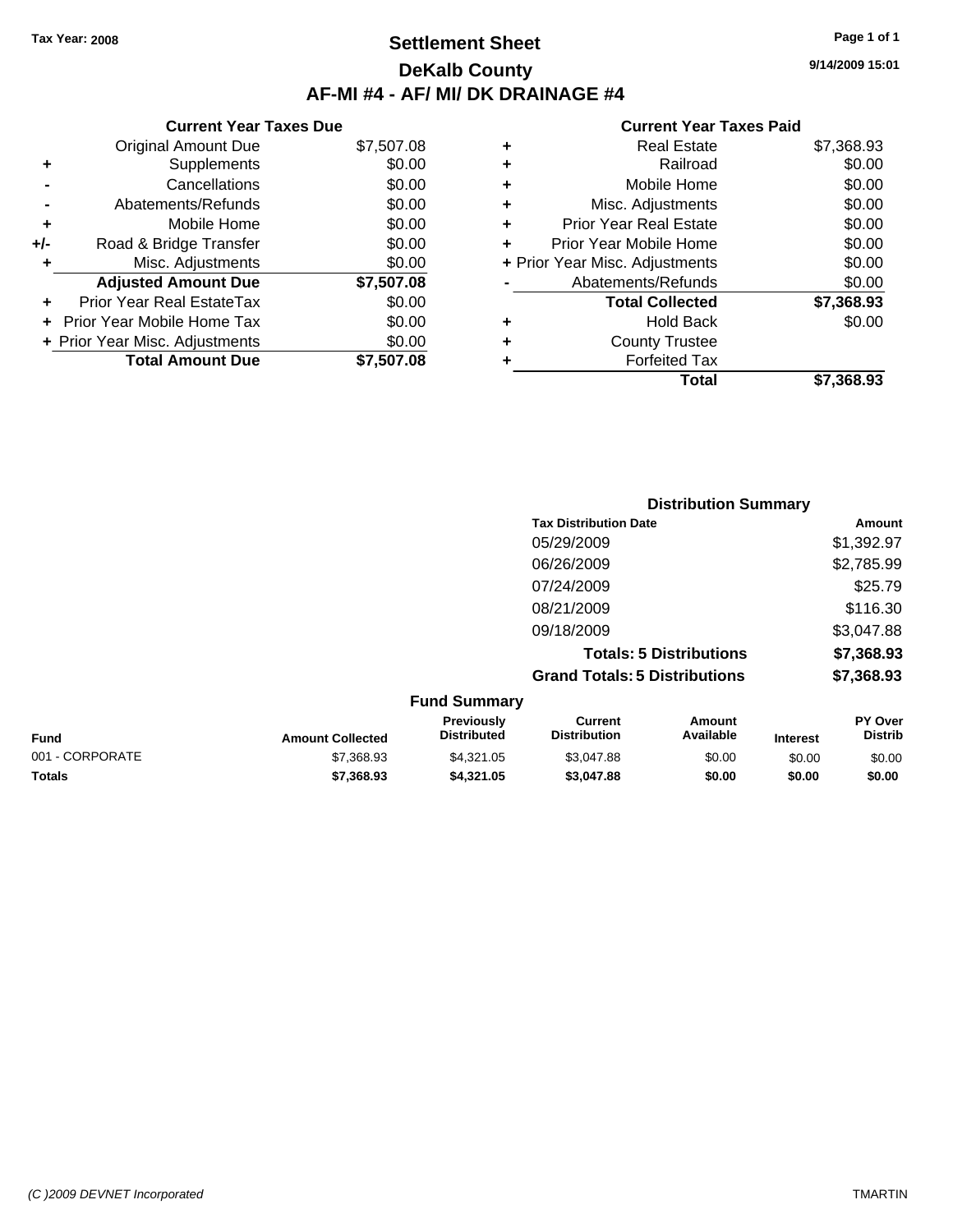# **Settlement Sheet Tax Year: 2008 Page 1 of 1 DeKalb County COON #1 - COON CREEK DRAINAGE #1**

**9/14/2009 15:01**

|     | <b>Current Year Taxes Due</b>  |             |  |  |  |
|-----|--------------------------------|-------------|--|--|--|
|     | Original Amount Due            | \$11,819.50 |  |  |  |
| ٠   | Supplements                    | \$0.00      |  |  |  |
|     | Cancellations                  | \$0.00      |  |  |  |
|     | Abatements/Refunds             | \$0.00      |  |  |  |
| ٠   | Mobile Home                    | \$0.00      |  |  |  |
| +/- | Road & Bridge Transfer         | \$0.00      |  |  |  |
| ۰   | Misc. Adjustments              | \$0.00      |  |  |  |
|     | <b>Adjusted Amount Due</b>     | \$11,819.50 |  |  |  |
|     | Prior Year Real EstateTax      | \$0.00      |  |  |  |
|     | Prior Year Mobile Home Tax     | \$0.00      |  |  |  |
|     | + Prior Year Misc. Adjustments | \$0.00      |  |  |  |
|     | <b>Total Amount Due</b>        | \$11,819.50 |  |  |  |
|     |                                |             |  |  |  |

|   | Total                          | \$11,427.09 |
|---|--------------------------------|-------------|
| ٠ | <b>Forfeited Tax</b>           |             |
| ٠ | <b>County Trustee</b>          |             |
| ٠ | <b>Hold Back</b>               | \$0.00      |
|   | <b>Total Collected</b>         | \$11,427.09 |
|   | Abatements/Refunds             | \$0.00      |
|   | + Prior Year Misc. Adjustments | \$0.00      |
| ٠ | Prior Year Mobile Home         | \$0.00      |
| ÷ | <b>Prior Year Real Estate</b>  | \$0.00      |
| ٠ | Misc. Adjustments              | \$0.00      |
| ٠ | Mobile Home                    | \$0.00      |
| ٠ | Railroad                       | \$0.00      |
| ٠ | <b>Real Estate</b>             | \$11,427.09 |
|   |                                |             |

| <b>Distribution Summary</b>          |             |
|--------------------------------------|-------------|
| <b>Tax Distribution Date</b>         | Amount      |
| 05/29/2009                           | \$2,824.93  |
| 06/26/2009                           | \$4,322.16  |
| 07/24/2009                           | \$210.79    |
| 08/21/2009                           | \$79.36     |
| 09/18/2009                           | \$3,989.85  |
| <b>Totals: 5 Distributions</b>       | \$11,427.09 |
| <b>Grand Totals: 5 Distributions</b> | \$11,427.09 |

| <b>Fund Summary</b> |                         |                                         |                                |                     |                 |                                  |
|---------------------|-------------------------|-----------------------------------------|--------------------------------|---------------------|-----------------|----------------------------------|
| <b>Fund</b>         | <b>Amount Collected</b> | <b>Previously</b><br><b>Distributed</b> | Current<br><b>Distribution</b> | Amount<br>Available | <b>Interest</b> | <b>PY Over</b><br><b>Distrib</b> |
| 001 - CORPORATE     | \$11,427.09             | \$7.437.24                              | \$3.989.85                     | \$0.00              | \$0.00          | \$0.00                           |
| <b>Totals</b>       | \$11.427.09             | \$7.437.24                              | \$3,989.85                     | \$0.00              | \$0.00          | \$0.00                           |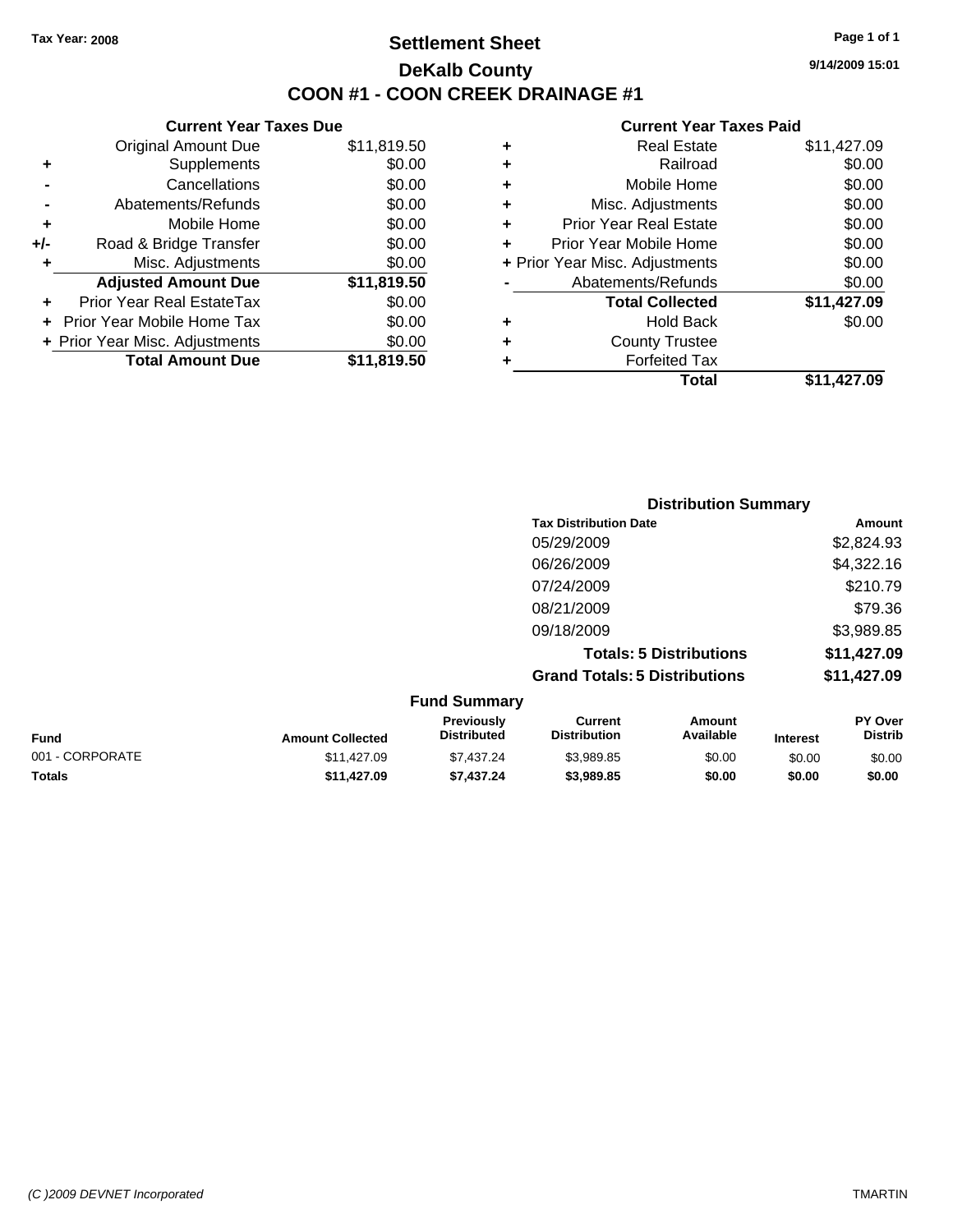# **Settlement Sheet Tax Year: 2008 Page 1 of 1 DeKalb County CO-SSA#1 - CORTLAND SBA #1**

**9/14/2009 15:01**

|   | Total                          | \$316,660.63 |
|---|--------------------------------|--------------|
|   | <b>Forfeited Tax</b>           |              |
| ٠ | <b>County Trustee</b>          |              |
| ٠ | <b>Hold Back</b>               | \$0.00       |
|   | <b>Total Collected</b>         | \$316,660.63 |
|   | Abatements/Refunds             | \$0.00       |
|   | + Prior Year Misc. Adjustments | \$0.00       |
|   | Prior Year Mobile Home         | \$0.00       |
| ٠ | <b>Prior Year Real Estate</b>  | \$0.00       |
| ٠ | Misc. Adjustments              | \$0.00       |
| ٠ | Mobile Home                    | \$0.00       |
| ٠ | Railroad                       | \$0.00       |
| ٠ | <b>Real Estate</b>             | \$316,660.63 |

|     | <b>Current Year Taxes Due</b>    |              |
|-----|----------------------------------|--------------|
|     | <b>Original Amount Due</b>       | \$330,001.10 |
| ٠   | Supplements                      | \$0.00       |
|     | Cancellations                    | \$0.00       |
|     | Abatements/Refunds               | \$0.00       |
| ٠   | Mobile Home                      | \$0.00       |
| +/- | Road & Bridge Transfer           | \$0.00       |
| ٠   | Misc. Adjustments                | \$0.00       |
|     | <b>Adjusted Amount Due</b>       | \$330,001.10 |
|     | <b>Prior Year Real EstateTax</b> | \$0.00       |
|     | Prior Year Mobile Home Tax       | \$0.00       |
|     | + Prior Year Misc. Adjustments   | \$0.00       |
|     | <b>Total Amount Due</b>          | \$330,001.10 |

|                                      | <b>Distribution Summary</b> |  |  |  |  |
|--------------------------------------|-----------------------------|--|--|--|--|
| <b>Tax Distribution Date</b>         | Amount                      |  |  |  |  |
| 05/29/2009                           | \$128,489.79                |  |  |  |  |
| 06/26/2009                           | \$30,191.59                 |  |  |  |  |
| 07/24/2009                           | \$5,617.04                  |  |  |  |  |
| 08/21/2009                           | \$2,106.39                  |  |  |  |  |
| 09/18/2009                           | \$150,255.82                |  |  |  |  |
| <b>Totals: 5 Distributions</b>       | \$316,660.63                |  |  |  |  |
| <b>Grand Totals: 5 Distributions</b> | \$316,660.63                |  |  |  |  |

| <b>Fund Summary</b>        |                         |                                         |                                |                     |                 |                           |
|----------------------------|-------------------------|-----------------------------------------|--------------------------------|---------------------|-----------------|---------------------------|
| <b>Fund</b>                | <b>Amount Collected</b> | <b>Previously</b><br><b>Distributed</b> | Current<br><b>Distribution</b> | Amount<br>Available | <b>Interest</b> | PY Over<br><b>Distrib</b> |
| 023 - SPECIAL SERVICE AREA | \$316,660.63            | \$166,404.81                            | \$150,255.82                   | \$0.00              | \$0.00          | \$0.00                    |
| <b>Totals</b>              | \$316,660,63            | \$166,404.81                            | \$150,255.82                   | \$0.00              | \$0.00          | \$0.00                    |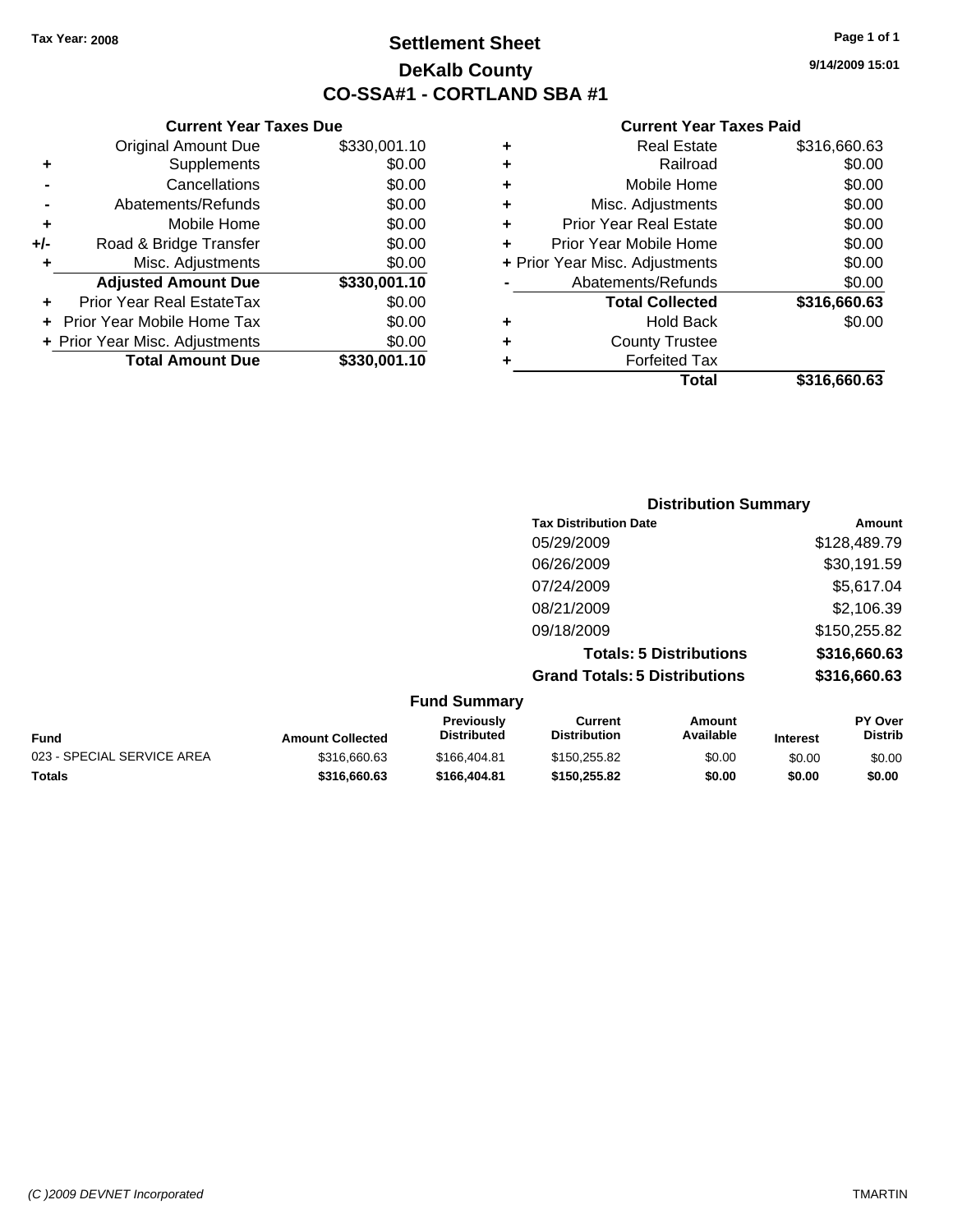# **Settlement Sheet Tax Year: 2008 Page 1 of 1 DeKalb County CO-SSA#4 - CORTLAND SBA #4**

**9/14/2009 15:01**

|   | Total                          | \$409.065.48 |
|---|--------------------------------|--------------|
|   | <b>Forfeited Tax</b>           |              |
| ٠ | <b>County Trustee</b>          |              |
| ٠ | <b>Hold Back</b>               | \$0.00       |
|   | <b>Total Collected</b>         | \$409,065.48 |
|   | Abatements/Refunds             | \$0.00       |
|   | + Prior Year Misc. Adjustments | \$0.00       |
| ÷ | Prior Year Mobile Home         | \$0.00       |
| ٠ | <b>Prior Year Real Estate</b>  | \$0.00       |
| ٠ | Misc. Adjustments              | \$0.00       |
| ٠ | Mobile Home                    | \$0.00       |
| ٠ | Railroad                       | \$0.00       |
| ٠ | <b>Real Estate</b>             | \$409,065.48 |

|     | <b>Current Year Taxes Due</b>    |              |
|-----|----------------------------------|--------------|
|     | <b>Original Amount Due</b>       | \$953,741.56 |
| ٠   | Supplements                      | \$0.00       |
|     | Cancellations                    | \$0.00       |
|     | Abatements/Refunds               | \$0.00       |
| ÷   | Mobile Home                      | \$0.00       |
| +/- | Road & Bridge Transfer           | \$0.00       |
| ٠   | Misc. Adjustments                | \$0.00       |
|     | <b>Adjusted Amount Due</b>       | \$953,741.56 |
|     | <b>Prior Year Real EstateTax</b> | \$0.00       |
|     | Prior Year Mobile Home Tax       | \$0.00       |
|     | + Prior Year Misc. Adjustments   | \$0.00       |
|     | <b>Total Amount Due</b>          | \$953,741.56 |

|                     | <b>Distribution Summary</b>            |                                |                |  |  |
|---------------------|----------------------------------------|--------------------------------|----------------|--|--|
|                     | <b>Tax Distribution Date</b><br>Amount |                                |                |  |  |
|                     | 05/29/2009                             |                                | \$78,236.57    |  |  |
|                     | 06/26/2009                             |                                | \$199,689.52   |  |  |
|                     | 09/18/2009                             |                                | \$131,139.39   |  |  |
|                     |                                        | <b>Totals: 3 Distributions</b> | \$409,065.48   |  |  |
|                     | <b>Grand Totals: 3 Distributions</b>   |                                | \$409,065.48   |  |  |
| <b>Fund Summary</b> |                                        |                                |                |  |  |
| <b>Previously</b>   | Current                                | Amount                         | <b>PY Over</b> |  |  |

| Fund                       | <b>Amount Collected</b> | TUVIUUJIY<br><b>Distributed</b> | <b>VALIVIII</b><br><b>Distribution</b> | <b>AUVULL</b><br>Available | <b>Interest</b> | .<br><b>Distrib</b> |
|----------------------------|-------------------------|---------------------------------|----------------------------------------|----------------------------|-----------------|---------------------|
| 023 - SPECIAL SERVICE AREA | \$409.065.48            | \$277,926.09                    | \$131.139.39                           | \$0.00                     | \$0.00          | \$0.00              |
| <b>Totals</b>              | \$409.065.48            | \$277.926.09                    | \$131.139.39                           | \$0.00                     | \$0.00          | \$0.00              |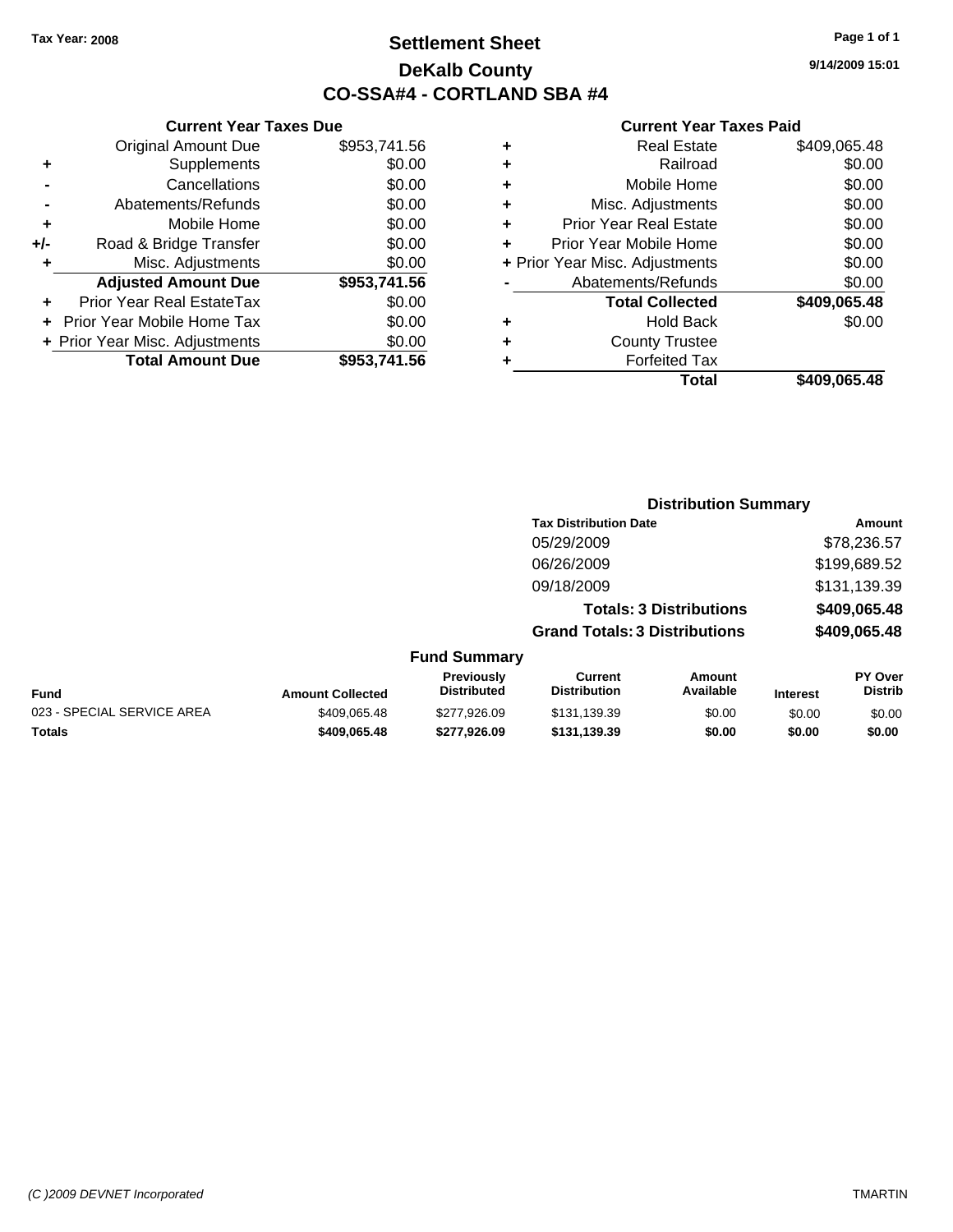# **Settlement Sheet Tax Year: 2008 Page 1 of 1 DeKalb County CO-SSA#7 - CORTLAND SBA #7**

**9/14/2009 15:01**

### **Current Year Taxes Paid**

|                      |                                |              |   | Total                          | \$93,341.90 |
|----------------------|--------------------------------|--------------|---|--------------------------------|-------------|
|                      | <b>Total Amount Due</b>        | \$394,908.00 |   | <b>Forfeited Tax</b>           |             |
|                      | + Prior Year Misc. Adjustments | \$0.00       | ٠ | <b>County Trustee</b>          |             |
|                      | + Prior Year Mobile Home Tax   | \$0.00       | ٠ | <b>Hold Back</b>               | \$0.00      |
| $\ddot{\phantom{1}}$ | Prior Year Real EstateTax      | \$0.00       |   | <b>Total Collected</b>         | \$93,341.90 |
|                      | <b>Adjusted Amount Due</b>     | \$394,908.00 |   | Abatements/Refunds             | \$0.00      |
| ٠                    | Misc. Adjustments              | \$0.00       |   | + Prior Year Misc. Adjustments | \$0.00      |
| I-                   | Road & Bridge Transfer         | \$0.00       |   | Prior Year Mobile Home         | \$0.00      |
| ÷                    | Mobile Home                    | \$0.00       | ÷ | <b>Prior Year Real Estate</b>  | \$0.00      |
| $\blacksquare$       | Abatements/Refunds             | \$0.00       |   | Misc. Adjustments              | \$0.00      |
| $\blacksquare$       | Cancellations                  | \$0.00       |   | Mobile Home                    | \$0.00      |
| ÷                    | Supplements                    | \$0.00       | ٠ | Railroad                       | \$0.00      |
|                      | <b>Original Amount Due</b>     | \$394,908.00 | ٠ | <b>Real Estate</b>             | \$93,341.90 |
|                      |                                |              |   |                                |             |

|     | Cancellations                  | \$0.00       | ٠     |
|-----|--------------------------------|--------------|-------|
|     | Abatements/Refunds             | \$0.00       | ٠     |
| ٠   | Mobile Home                    | \$0.00       | ٠     |
| +/- | Road & Bridge Transfer         | \$0.00       | ٠     |
| ٠   | Misc. Adjustments              | \$0.00       | + Pri |
|     | <b>Adjusted Amount Due</b>     | \$394,908.00 |       |
|     | Prior Year Real EstateTax      | \$0.00       |       |
|     | Prior Year Mobile Home Tax     | \$0.00       |       |
|     | + Prior Year Misc. Adjustments | \$0.00       |       |
|     | <b>Total Amount Due</b>        | \$394,908.00 |       |
|     |                                |              |       |

**Current Year Taxes Due**

### **Distribution Summary Tax Distribution Date Amount** 05/29/2009 \$46,670.95

| 09/18/2009                           | \$46,670.95 |
|--------------------------------------|-------------|
| <b>Totals: 2 Distributions</b>       | \$93,341.90 |
| <b>Grand Totals: 2 Distributions</b> | \$93,341.90 |

### **Fund Summary**

| Fund                       | <b>Amount Collected</b> | <b>Previously</b><br>Distributed | Current<br><b>Distribution</b> | Amount<br>Available | <b>Interest</b> | <b>PY Over</b><br>Distrib |
|----------------------------|-------------------------|----------------------------------|--------------------------------|---------------------|-----------------|---------------------------|
| 023 - SPECIAL SERVICE AREA | \$93.341.90             | \$46,670.95                      | \$46,670.95                    | \$0.00              | \$0.00          | \$0.00                    |
| Totals                     | \$93.341.90             | \$46,670.95                      | \$46,670.95                    | \$0.00              | \$0.00          | \$0.00                    |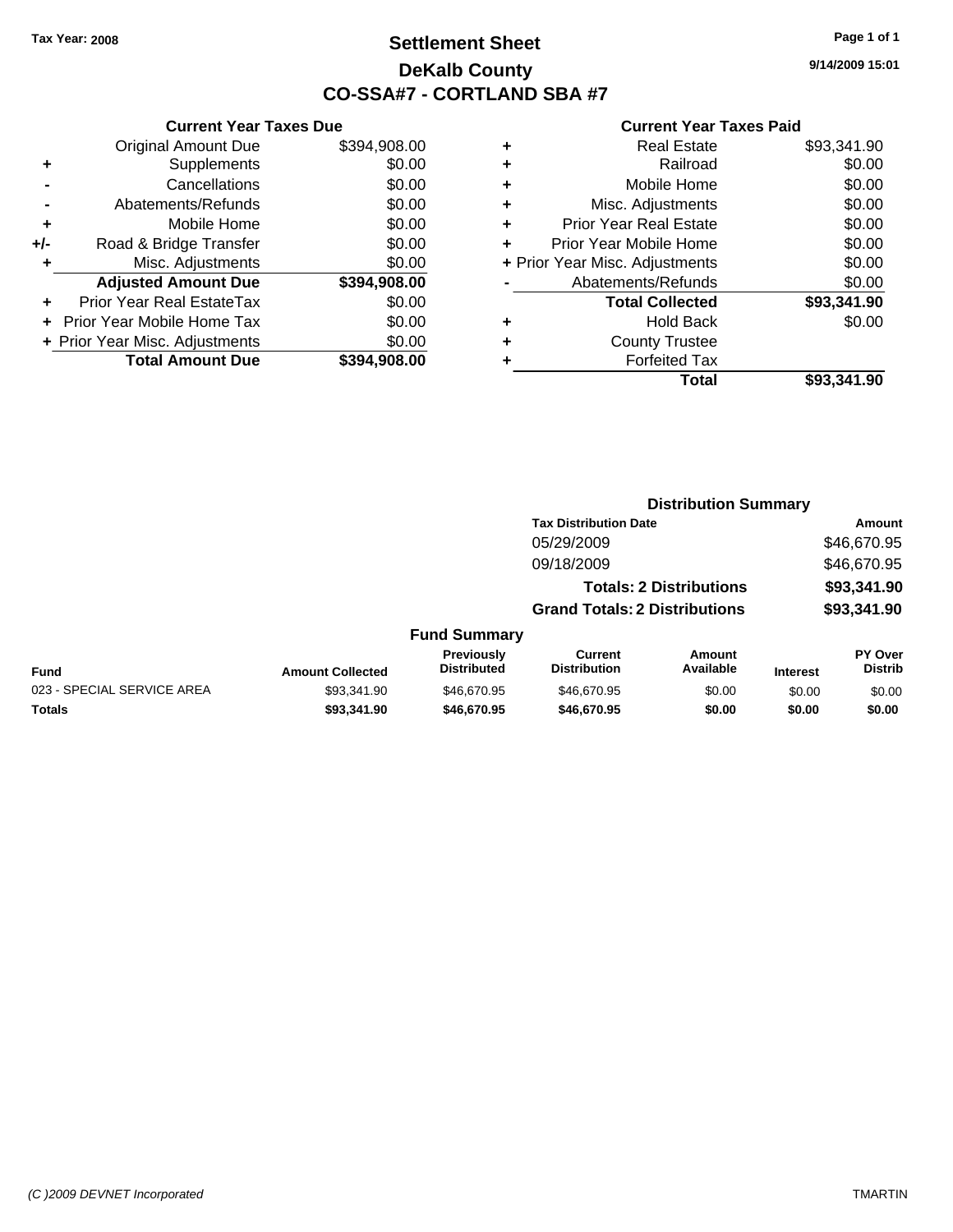# **Settlement Sheet Tax Year: 2008 Page 1 of 1 DeKalb County CO-SSA#8 - CORTLAND SBA #8**

**9/14/2009 15:01**

|     | <b>Current Year Taxes Due</b>  |              |
|-----|--------------------------------|--------------|
|     | <b>Original Amount Due</b>     | \$305,496.84 |
| ٠   | Supplements                    | \$0.00       |
|     | Cancellations                  | \$0.00       |
|     | Abatements/Refunds             | \$0.00       |
| ٠   | Mobile Home                    | \$0.00       |
| +/- | Road & Bridge Transfer         | \$0.00       |
| ٠   | Misc. Adjustments              | \$0.00       |
|     | <b>Adjusted Amount Due</b>     | \$305,496.84 |
| ٠   | Prior Year Real EstateTax      | \$0.00       |
|     | Prior Year Mobile Home Tax     | \$0.00       |
|     | + Prior Year Misc. Adjustments | \$0.00       |
|     | <b>Total Amount Due</b>        | \$305,496.84 |
|     |                                |              |

| ٠                              | <b>Real Estate</b>     | \$34,275.04 |
|--------------------------------|------------------------|-------------|
| ٠                              | Railroad               | \$0.00      |
| ٠                              | Mobile Home            | \$0.00      |
| ٠                              | Misc. Adjustments      | \$0.00      |
| ÷                              | Prior Year Real Estate | \$0.00      |
|                                | Prior Year Mobile Home | \$0.00      |
| + Prior Year Misc. Adjustments |                        | \$0.00      |
|                                | Abatements/Refunds     | \$0.00      |
|                                | <b>Total Collected</b> | \$34,275.04 |
| ٠                              | <b>Hold Back</b>       | \$0.00      |
| ٠                              | <b>County Trustee</b>  |             |
|                                | <b>Forfeited Tax</b>   |             |
|                                | Total                  | \$34.275.04 |

|                            | <b>Distribution Summary</b> |                                  |                                       |                                |                 |                                  |
|----------------------------|-----------------------------|----------------------------------|---------------------------------------|--------------------------------|-----------------|----------------------------------|
|                            |                             |                                  | <b>Tax Distribution Date</b>          |                                |                 | Amount                           |
|                            |                             |                                  | 05/29/2009                            |                                |                 | \$17,137.52                      |
|                            |                             |                                  | 09/18/2009                            |                                |                 | \$17,137.52                      |
|                            |                             |                                  |                                       | <b>Totals: 2 Distributions</b> |                 | \$34,275.04                      |
|                            |                             |                                  | <b>Grand Totals: 2 Distributions</b>  |                                |                 | \$34,275.04                      |
|                            |                             | <b>Fund Summary</b>              |                                       |                                |                 |                                  |
| Fund                       | <b>Amount Collected</b>     | Previously<br><b>Distributed</b> | <b>Current</b><br><b>Distribution</b> | Amount<br>Available            | <b>Interest</b> | <b>PY Over</b><br><b>Distrib</b> |
| 023 - SPECIAL SERVICE AREA | \$34.275.04                 | \$17,137.52                      | \$17,137.52                           | \$0.00                         | \$0.00          | \$0.00                           |
| Totals                     | \$34,275.04                 | \$17,137.52                      | \$17,137.52                           | \$0.00                         | \$0.00          | \$0.00                           |
|                            |                             |                                  |                                       |                                |                 |                                  |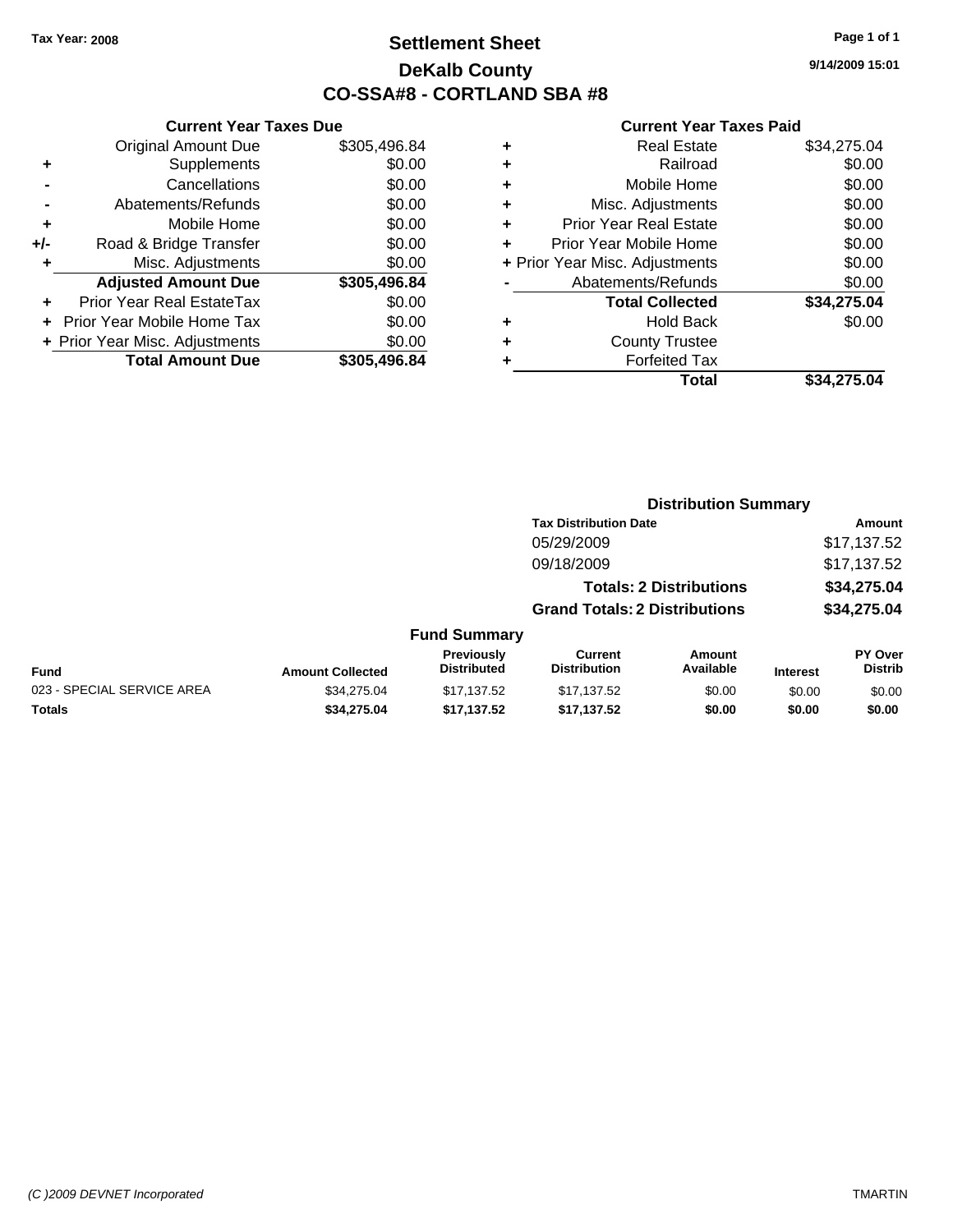**Current Year Taxes Due** Original Amount Due \$15,588.00

**Adjusted Amount Due \$15,588.00**

**Total Amount Due \$15,588.00**

**+** Supplements \$0.00 **-** Cancellations \$0.00 **-** Abatements/Refunds \$0.00 **+** Mobile Home \$0.00 **+/-** Road & Bridge Transfer \$0.00 **+** Misc. Adjustments \$0.00

**+** Prior Year Real EstateTax \$0.00 **+** Prior Year Mobile Home Tax \$0.00 **+ Prior Year Misc. Adjustments**  $$0.00$ 

### **Settlement Sheet Tax Year: 2008 Page 1 of 1 DeKalb County MAMIAFDK - MA-MI-AF-DK DRAINAGE #11**

**9/14/2009 15:01**

#### **Current Year Taxes Paid**

| <b>Forfeited Tax</b>           | \$15,540.50 |
|--------------------------------|-------------|
| <b>County Trustee</b>          |             |
| <b>Hold Back</b>               | \$0.00      |
| <b>Total Collected</b>         | \$15,540.50 |
| Abatements/Refunds             | \$0.00      |
| + Prior Year Misc. Adjustments | \$0.00      |
| Prior Year Mobile Home         | \$0.00      |
| <b>Prior Year Real Estate</b>  | \$0.00      |
| Misc. Adjustments              | \$0.00      |
| Mobile Home                    | \$0.00      |
| Railroad                       | \$0.00      |
| <b>Real Estate</b>             | \$15,540.50 |
|                                | Total       |

|             |                         |                                  |                                       | <b>Distribution Summary</b>    |                 |                                  |
|-------------|-------------------------|----------------------------------|---------------------------------------|--------------------------------|-----------------|----------------------------------|
|             |                         |                                  | <b>Tax Distribution Date</b>          |                                |                 | Amount                           |
|             |                         |                                  | 05/29/2009                            |                                |                 | \$762.50                         |
|             |                         |                                  | 06/26/2009                            |                                |                 | \$7,767.50                       |
|             |                         |                                  | 07/24/2009                            |                                |                 | \$146.50                         |
|             |                         |                                  | 08/21/2009                            |                                |                 | \$10.00                          |
|             |                         |                                  | 09/18/2009                            |                                |                 | \$6,854.00                       |
|             |                         |                                  |                                       | <b>Totals: 5 Distributions</b> |                 | \$15,540.50                      |
|             |                         |                                  | <b>Grand Totals: 5 Distributions</b>  |                                |                 | \$15,540.50                      |
|             |                         | <b>Fund Summary</b>              |                                       |                                |                 |                                  |
| <b>Fund</b> | <b>Amount Collected</b> | Previously<br><b>Distributed</b> | <b>Current</b><br><b>Distribution</b> | <b>Amount</b><br>Available     | <b>Interest</b> | <b>PY Over</b><br><b>Distrib</b> |

001 - CORPORATE \$15,540.50 \$8,686.50 \$6,854.00 \$0.00 \$0.00 \$0.00 **Totals \$15,540.50 \$8,686.50 \$6,854.00 \$0.00 \$0.00 \$0.00**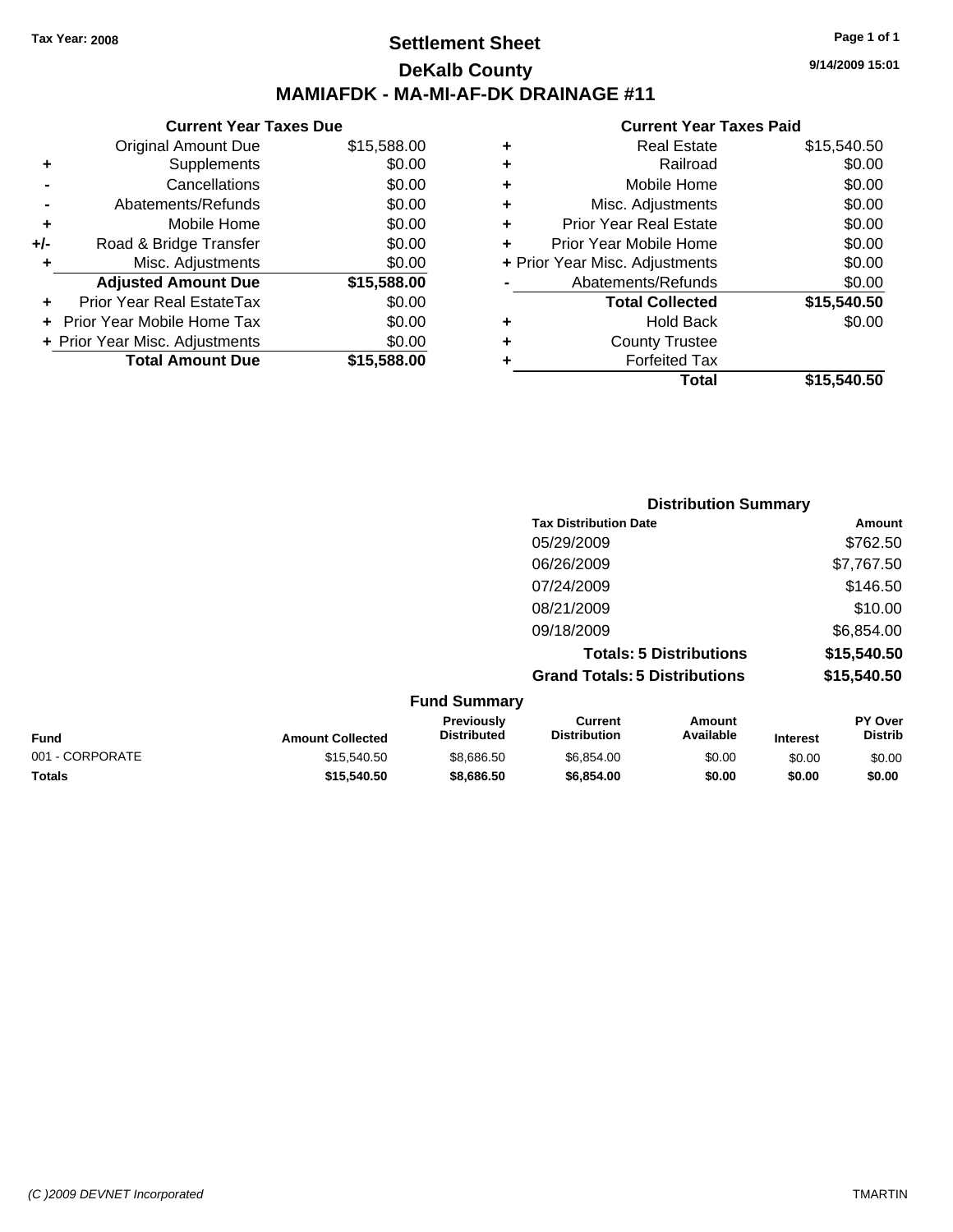Original Amount Due

**Road & Bridge Transfer** 

**Adjusted Amount Due** 

**Total Amount Due** 

**+** Supplements **-** Cancellations **-** Abatements/Refunds **+** Mobile Home<br>**+/-** Road & Bridge Transfer

**+** Misc. Adjustments

**+** Prior Year Real EstateTax \$9.90 **+** Prior Year Mobile Home Tax **+ Prior Year Misc. Adjustments** 

## **Settlement Sheet Tax Year: 2008 Page 1 of 1 DeKalb County NO-LR-SA # - NO-LR-SA DRAINAGE #10**

**9/14/2009 15:01**

| <b>Current Year Taxes Due</b> |             |   | <b>Current Year Taxes Paid</b> |             |
|-------------------------------|-------------|---|--------------------------------|-------------|
| ıl Amount Due                 | \$25,229.32 | ٠ | <b>Real Estate</b>             | \$23,551.05 |
| Supplements                   | \$0.00      | ٠ | Railroad                       | \$0.00      |
| Cancellations                 | \$0.00      | ٠ | Mobile Home                    | \$0.00      |
| าents/Refunds                 | \$0.00      | ÷ | Misc. Adjustments              | \$0.00      |
| Mobile Home                   | \$0.00      | ÷ | <b>Prior Year Real Estate</b>  | \$9.90      |
| ridge Transfer                | \$0.00      | ÷ | Prior Year Mobile Home         | \$0.00      |
| :. Adjustments                | \$0.00      |   | + Prior Year Misc. Adjustments | \$0.00      |
| <b>Amount Due</b>             | \$25,229.32 |   | Abatements/Refunds             | \$0.00      |
| eal EstateTax                 | \$9.90      |   | <b>Total Collected</b>         | \$23,560.95 |
| pile Home Tax                 | \$0.00      | ÷ | <b>Hold Back</b>               | \$0.00      |
| . Adjustments                 | \$0.00      | ÷ | <b>County Trustee</b>          |             |
| <b>Amount Due</b>             | \$25,239.22 |   | <b>Forfeited Tax</b>           |             |
|                               |             |   | Total                          | \$23,560.95 |

|                         |                                         |                                      | <b>Distribution Summary</b>    |                 |                           |
|-------------------------|-----------------------------------------|--------------------------------------|--------------------------------|-----------------|---------------------------|
|                         |                                         | <b>Tax Distribution Date</b>         |                                |                 | Amount                    |
|                         |                                         | 05/29/2009                           |                                |                 | \$5,372.19                |
|                         |                                         | 06/26/2009                           |                                |                 | \$8,379.53                |
|                         |                                         | 07/24/2009                           |                                |                 | \$477.15                  |
|                         |                                         | 08/21/2009                           |                                |                 | \$666.42                  |
|                         |                                         | 09/18/2009                           |                                |                 | \$8,665.66                |
|                         |                                         |                                      | <b>Totals: 5 Distributions</b> |                 | \$23,560.95               |
|                         |                                         | <b>Grand Totals: 5 Distributions</b> |                                |                 | \$23,560.95               |
|                         | <b>Fund Summary</b>                     |                                      |                                |                 |                           |
| <b>Amount Collected</b> | <b>Previously</b><br><b>Distributed</b> | Current<br><b>Distribution</b>       | Amount<br>Available            | <b>Interest</b> | PY Over<br><b>Distrib</b> |

| <b>Fund</b>     | <b>Amount Collected</b> | <b>Previously</b><br><b>Distributed</b> | Current<br>Distribution | Amount<br>Available | <b>Interest</b> | <b>PY Over</b><br>Distrib |
|-----------------|-------------------------|-----------------------------------------|-------------------------|---------------------|-----------------|---------------------------|
| 001 - CORPORATE | \$23.560.95             | \$14.895.29                             | \$8,665,66              | \$0.00              | \$0.00          | \$0.00                    |
| Totals          | \$23.560.95             | \$14,895,29                             | \$8.665.66              | \$0.00              | \$0.00          | \$0.00                    |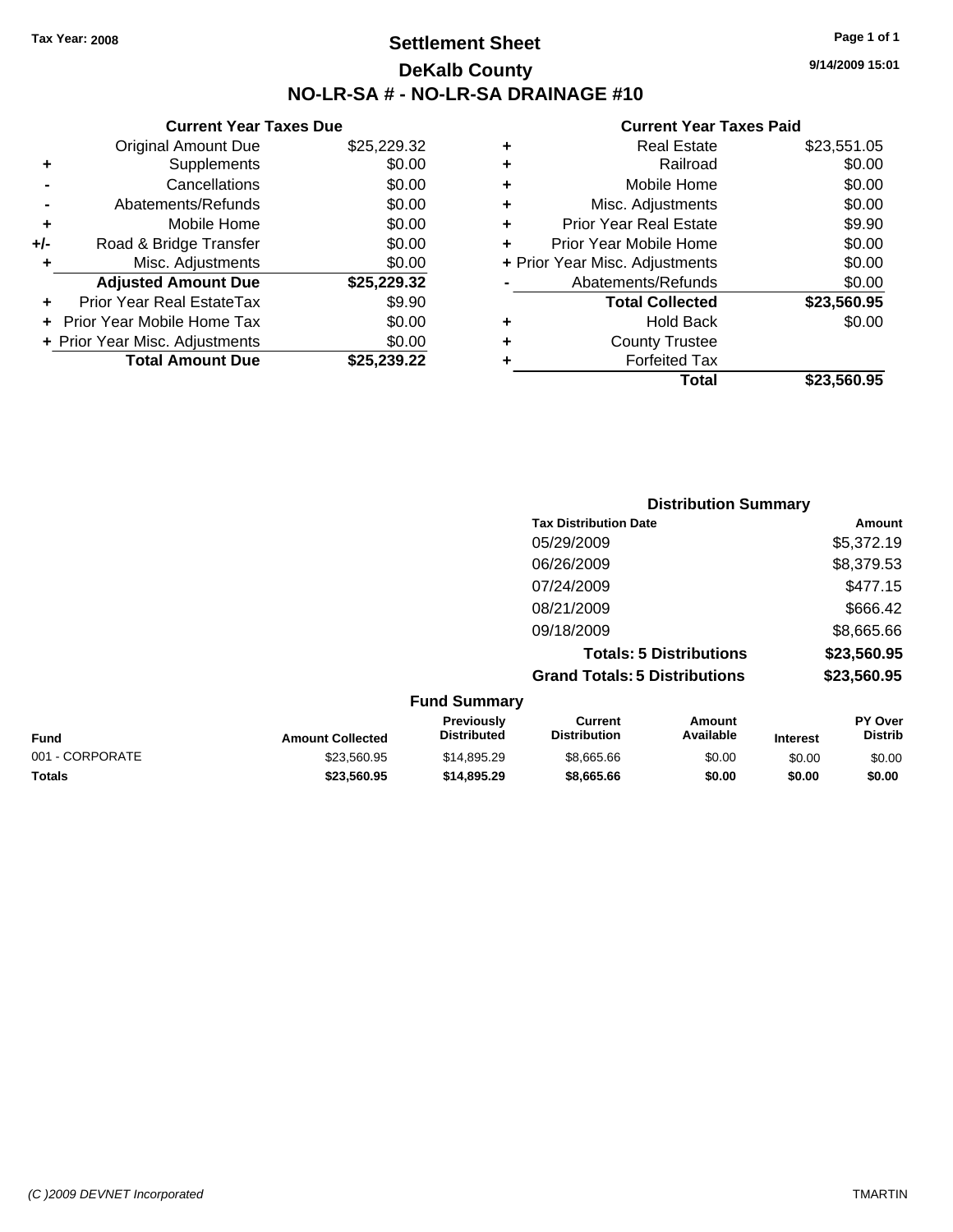## **Settlement Sheet Tax Year: 2008 Page 1 of 1 DeKalb County SH-MI #6 - SHABBONA/MILAN DRAINAGE**

**9/14/2009 15:01**

|     | <b>Current Year Taxes Due</b>  |             |  |  |
|-----|--------------------------------|-------------|--|--|
|     | Original Amount Due            | \$10,335.26 |  |  |
| ٠   | Supplements                    | \$0.00      |  |  |
|     | Cancellations                  | \$0.00      |  |  |
|     | Abatements/Refunds             | \$0.00      |  |  |
| ٠   | Mobile Home                    | \$0.00      |  |  |
| +/- | Road & Bridge Transfer         | \$0.00      |  |  |
| ٠   | Misc. Adjustments              | \$0.00      |  |  |
|     | <b>Adjusted Amount Due</b>     | \$10,335.26 |  |  |
|     | Prior Year Real EstateTax      | \$0.00      |  |  |
|     | Prior Year Mobile Home Tax     | \$0.00      |  |  |
|     | + Prior Year Misc. Adjustments | \$0.00      |  |  |
|     | <b>Total Amount Due</b>        | \$10,335.26 |  |  |
|     |                                |             |  |  |

| ٠ | Real Estate                    | \$10,301.94 |
|---|--------------------------------|-------------|
| ٠ | Railroad                       | \$0.00      |
| ٠ | Mobile Home                    | \$0.00      |
| ٠ | Misc. Adjustments              | \$0.00      |
| ÷ | <b>Prior Year Real Estate</b>  | \$0.00      |
| ٠ | Prior Year Mobile Home         | \$0.00      |
|   | + Prior Year Misc. Adjustments | \$0.00      |
|   | Abatements/Refunds             | \$0.00      |
|   | <b>Total Collected</b>         | \$10,301.94 |
| ٠ | <b>Hold Back</b>               | \$0.00      |
| ٠ | <b>County Trustee</b>          |             |
| ٠ | <b>Forfeited Tax</b>           |             |
|   | Total                          | \$10,301.94 |
|   |                                |             |

| <b>Distribution Summary</b>          |             |
|--------------------------------------|-------------|
| <b>Tax Distribution Date</b>         | Amount      |
| 05/29/2009                           | \$2,921.61  |
| 06/26/2009                           | \$3,390.59  |
| 07/24/2009                           | \$93.07     |
| 08/21/2009                           | \$212.60    |
| 09/18/2009                           | \$3,684.07  |
| <b>Totals: 5 Distributions</b>       | \$10,301.94 |
| <b>Grand Totals: 5 Distributions</b> | \$10,301.94 |
|                                      |             |

| <b>Fund Summary</b> |                         |                                         |                                |                     |                 |                           |
|---------------------|-------------------------|-----------------------------------------|--------------------------------|---------------------|-----------------|---------------------------|
| <b>Fund</b>         | <b>Amount Collected</b> | <b>Previously</b><br><b>Distributed</b> | Current<br><b>Distribution</b> | Amount<br>Available | <b>Interest</b> | PY Over<br><b>Distrib</b> |
| 001 - CORPORATE     | \$10,301.94             | \$6.617.87                              | \$3.684.07                     | \$0.00              | \$0.00          | \$0.00                    |
| <b>Totals</b>       | \$10.301.94             | \$6.617.87                              | \$3.684.07                     | \$0.00              | \$0.00          | \$0.00                    |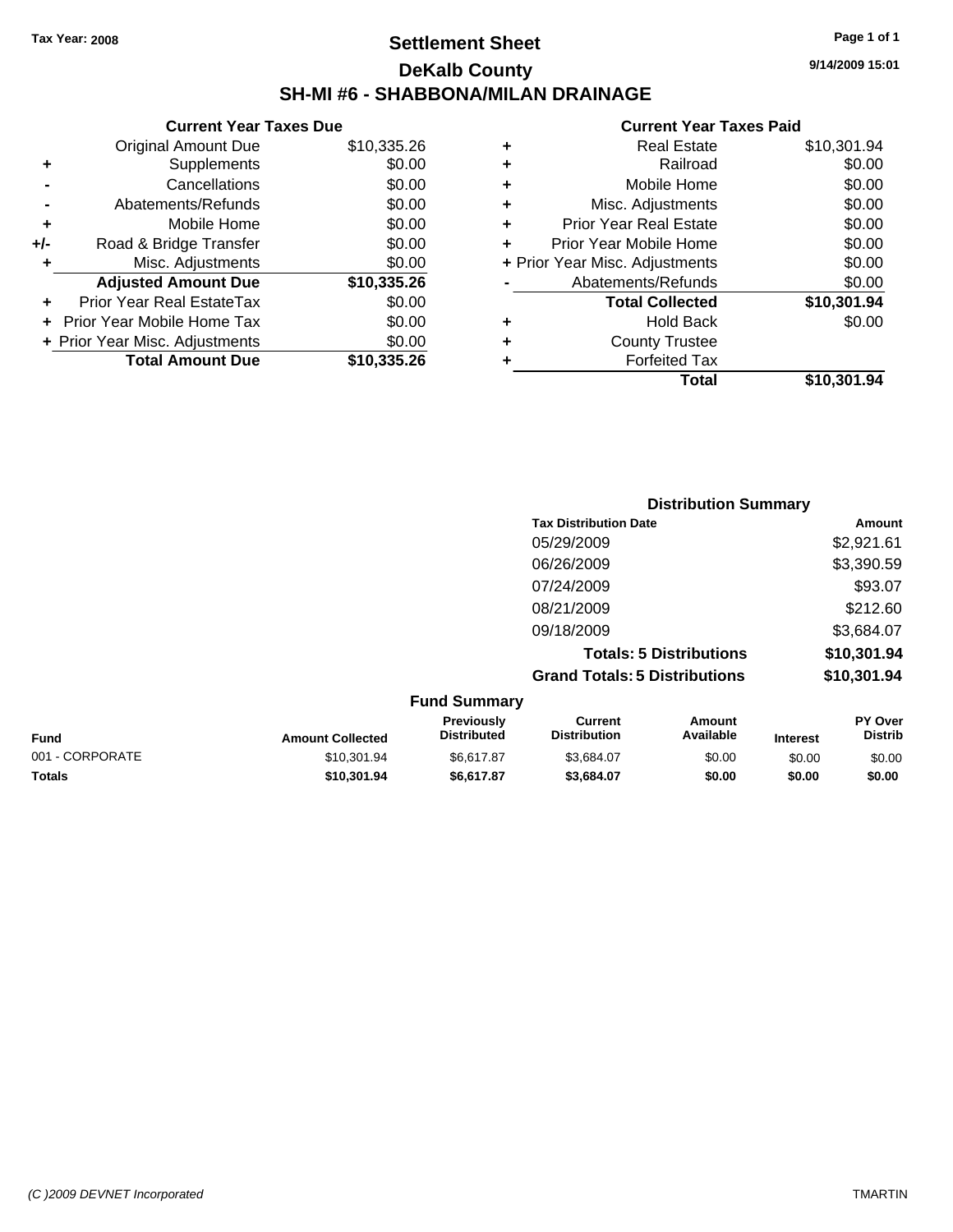# **Settlement Sheet Tax Year: 2008 Page 1 of 1 DeKalb County SQ GR #12 - SQUAW GROVE DRAINAGE**

|     | <b>Current Year Taxes Due</b>  |            |            |      |
|-----|--------------------------------|------------|------------|------|
|     | Original Amount Due            | \$2,789.00 | ÷          |      |
|     | <b>Supplements</b>             | \$0.00     | ٠          |      |
|     | Cancellations                  | \$0.00     | ٠          |      |
|     | Abatements/Refunds             | \$0.00     | ٠          |      |
|     | Mobile Home                    | \$0.00     | ٠          | P    |
| +/- | Road & Bridge Transfer         | \$0.00     |            | Prio |
|     | Misc. Adjustments              | \$0.00     | + Prior Ye |      |
|     | <b>Adjusted Amount Due</b>     | \$2,789.00 |            |      |
|     | Prior Year Real EstateTax      | \$0.00     |            |      |
|     | Prior Year Mobile Home Tax     | \$0.00     | ٠          |      |
|     | + Prior Year Misc. Adjustments | \$0.00     |            |      |
|     | <b>Total Amount Due</b>        | \$2,789.00 |            |      |
|     |                                |            |            |      |

|   | <b>Real Estate</b>             | \$2,789.00 |
|---|--------------------------------|------------|
| ٠ | Railroad                       | \$0.00     |
| ٠ | Mobile Home                    | \$0.00     |
| ٠ | Misc. Adjustments              | \$0.00     |
| ٠ | <b>Prior Year Real Estate</b>  | \$0.00     |
| ÷ | Prior Year Mobile Home         | \$0.00     |
|   | + Prior Year Misc. Adjustments | \$0.00     |
|   | Abatements/Refunds             | \$0.00     |
|   | <b>Total Collected</b>         | \$2,789.00 |
| ٠ | <b>Hold Back</b>               | \$0.00     |
|   | <b>County Trustee</b>          |            |
|   | <b>Forfeited Tax</b>           |            |
|   | Total                          | \$2.789.00 |

|                 |                         |                                  | <b>Distribution Summary</b>           |                                |                 |                           |
|-----------------|-------------------------|----------------------------------|---------------------------------------|--------------------------------|-----------------|---------------------------|
|                 |                         |                                  | <b>Tax Distribution Date</b>          |                                |                 | Amount                    |
|                 |                         |                                  | 05/29/2009                            |                                |                 | \$654.00                  |
|                 |                         |                                  | 06/26/2009                            |                                |                 | \$720.50                  |
|                 |                         |                                  | 07/24/2009                            |                                |                 | \$140.00                  |
|                 |                         |                                  | 09/18/2009                            |                                |                 | \$1,274.50                |
|                 |                         |                                  |                                       | <b>Totals: 4 Distributions</b> |                 | \$2,789.00                |
|                 |                         |                                  | <b>Grand Totals: 4 Distributions</b>  |                                |                 | \$2,789.00                |
|                 |                         | <b>Fund Summary</b>              |                                       |                                |                 |                           |
| Fund            | <b>Amount Collected</b> | Previously<br><b>Distributed</b> | <b>Current</b><br><b>Distribution</b> | <b>Amount</b><br>Available     | <b>Interest</b> | PY Over<br><b>Distrib</b> |
| 001 - CORPORATE | \$2,789.00              | \$1,514.50                       | \$1,274.50                            | \$0.00                         | \$0.00          | \$0.00                    |
| Totals          | \$2,789.00              | \$1,514.50                       | \$1,274.50                            | \$0.00                         | \$0.00          | \$0.00                    |

**Current Year Taxes Paid**

**9/14/2009 15:01**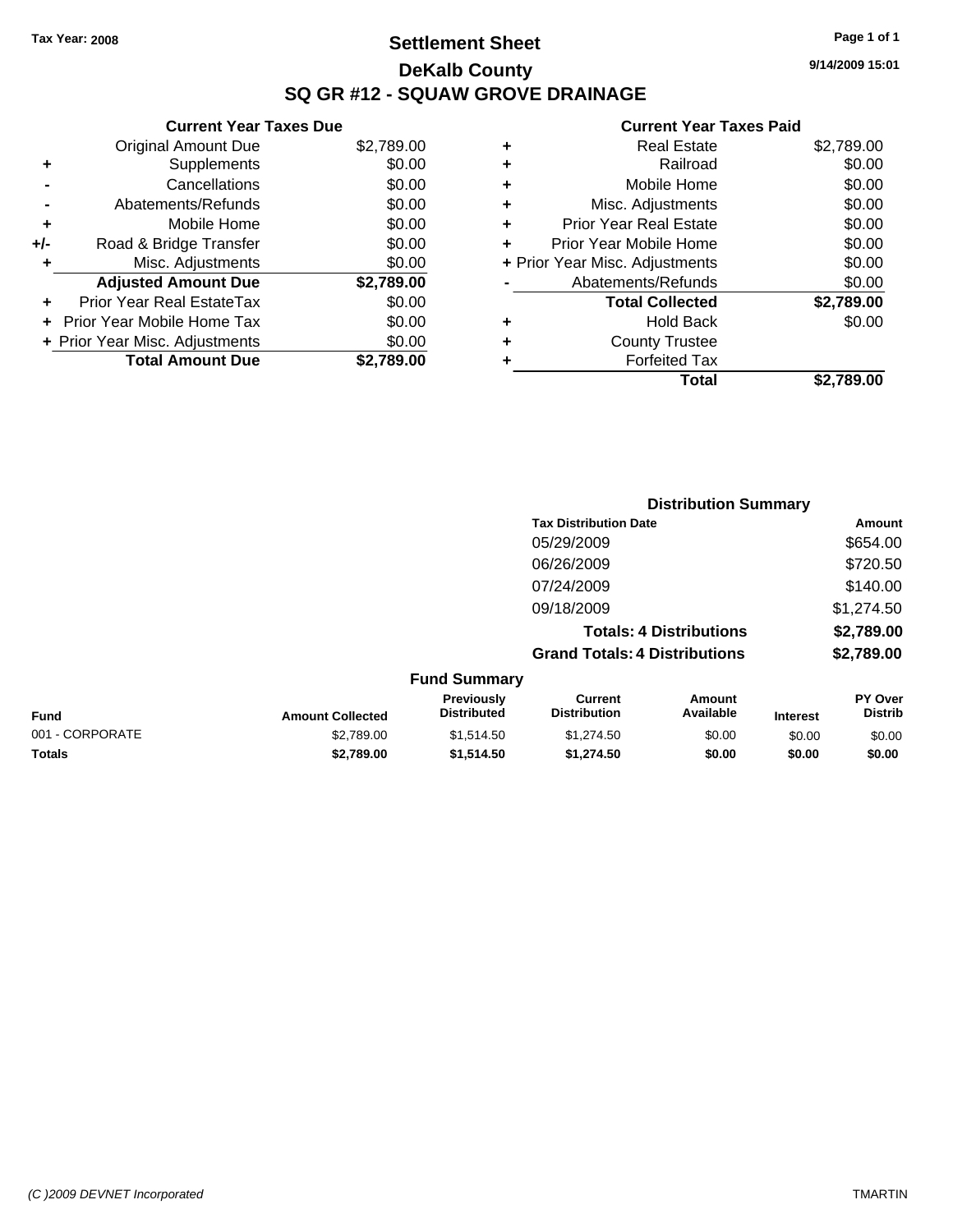## **Settlement Sheet Tax Year: 2008 Page 1 of 1 DeKalb County VG-CO #16 - VIRGIL CORTLAND DRAIN #16**

**9/14/2009 15:01**

|     | <b>Current Year Taxes Due</b>  |             |  |  |
|-----|--------------------------------|-------------|--|--|
|     | <b>Original Amount Due</b>     | \$17,184.72 |  |  |
| ٠   | Supplements                    | \$0.00      |  |  |
|     | Cancellations                  | \$0.00      |  |  |
|     | Abatements/Refunds             | \$0.00      |  |  |
| ٠   | Mobile Home                    | \$0.00      |  |  |
| +/- | Road & Bridge Transfer         | \$0.00      |  |  |
| ٠   | Misc. Adjustments              | \$0.00      |  |  |
|     | <b>Adjusted Amount Due</b>     | \$17,184.72 |  |  |
|     | Prior Year Real EstateTax      | \$0.00      |  |  |
|     | Prior Year Mobile Home Tax     | \$0.00      |  |  |
|     | + Prior Year Misc. Adjustments | \$0.00      |  |  |
|     | <b>Total Amount Due</b>        | \$17,184.72 |  |  |
|     |                                |             |  |  |

| ٠ | <b>Real Estate</b>             | \$16,485.21 |
|---|--------------------------------|-------------|
| ٠ | Railroad                       | \$0.00      |
| ٠ | Mobile Home                    | \$0.00      |
| ٠ | Misc. Adjustments              | \$0.00      |
| ÷ | <b>Prior Year Real Estate</b>  | \$0.00      |
| ٠ | Prior Year Mobile Home         | \$0.00      |
|   | + Prior Year Misc. Adjustments | \$0.00      |
|   | Abatements/Refunds             | \$0.00      |
|   | <b>Total Collected</b>         | \$16,485.21 |
| ٠ | Hold Back                      | \$0.00      |
| ٠ | <b>County Trustee</b>          |             |
| ٠ | <b>Forfeited Tax</b>           |             |
|   | Total                          | \$16,485.21 |
|   |                                |             |

|                     | <b>Distribution Summary</b>          |             |
|---------------------|--------------------------------------|-------------|
|                     | <b>Tax Distribution Date</b>         | Amount      |
|                     | 05/29/2009                           | \$3,341.19  |
|                     | 06/26/2009                           | \$5,498.84  |
|                     | 07/24/2009                           | \$365.88    |
|                     | 08/21/2009                           | \$221.80    |
|                     | 09/18/2009                           | \$7,057.50  |
|                     | <b>Totals: 5 Distributions</b>       | \$16,485.21 |
|                     | <b>Grand Totals: 5 Distributions</b> | \$16,485.21 |
| <b>Eund Cummory</b> |                                      |             |

| <b>Amount Collected</b> | <b>Previously</b><br><b>Distributed</b> | Current<br><b>Distribution</b> | Amount<br>Available | <b>Interest</b> | <b>PY Over</b><br><b>Distrib</b> |
|-------------------------|-----------------------------------------|--------------------------------|---------------------|-----------------|----------------------------------|
| \$16.485.21             | \$9.427.71                              | \$7,057.50                     | \$0.00              | \$0.00          | \$0.00                           |
| \$16,485.21             | \$9.427.71                              | \$7,057.50                     | \$0.00              | \$0.00          | \$0.00                           |
|                         |                                         | <b>Fund Summary</b>            |                     |                 |                                  |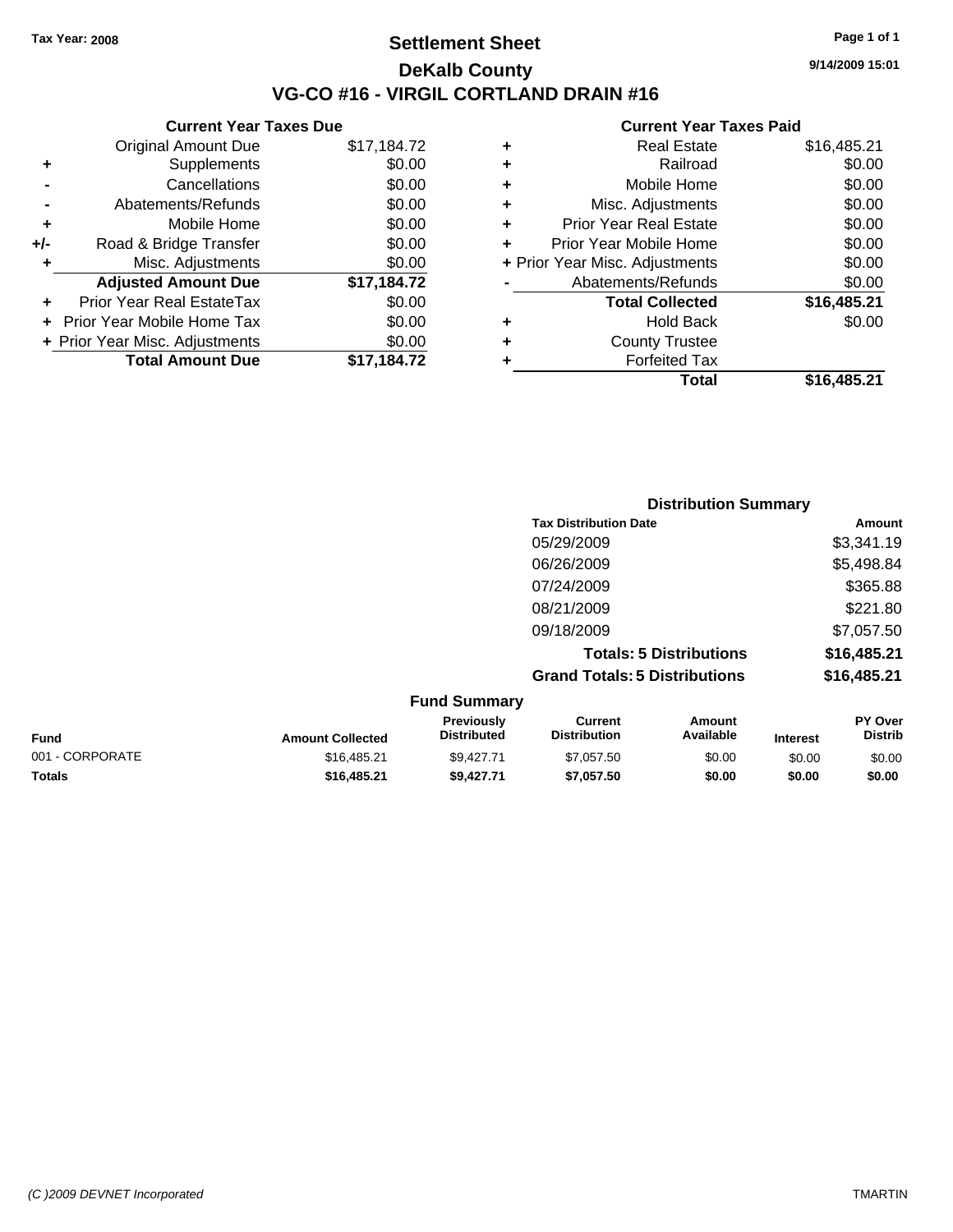# **Settlement Sheet Tax Year: 2008 Page 1 of 1 DeKalb County MA-DK #3 - MALTA DEKALB DRAINAGE #3**

**Current Year Taxes Due**

| <b>Original Amount Due</b> | \$1,250.36                     |
|----------------------------|--------------------------------|
| Supplements                | \$0.00                         |
| Cancellations              | \$0.00                         |
| Abatements/Refunds         | \$0.00                         |
| Mobile Home                | \$0.00                         |
| Road & Bridge Transfer     | \$0.00                         |
| Misc. Adjustments          | \$0.00                         |
| <b>Adjusted Amount Due</b> | \$1,250.36                     |
| Prior Year Real EstateTax  | \$0.00                         |
| Prior Year Mobile Home Tax | \$0.00                         |
|                            | \$0.00                         |
| <b>Total Amount Due</b>    | \$1,250.36                     |
|                            | + Prior Year Misc. Adjustments |

#### **Current Year Taxes Paid**

|   | <b>Real Estate</b>             | \$1,227.84 |
|---|--------------------------------|------------|
| ٠ | Railroad                       | \$0.00     |
| ٠ | Mobile Home                    | \$0.00     |
| ٠ | Misc. Adjustments              | \$0.00     |
| ٠ | <b>Prior Year Real Estate</b>  | \$0.00     |
|   | Prior Year Mobile Home         | \$0.00     |
|   | + Prior Year Misc. Adjustments | \$0.00     |
|   | Abatements/Refunds             | \$0.00     |
|   | <b>Total Collected</b>         | \$1,227.84 |
| ٠ | Hold Back                      | \$0.00     |
| ٠ | <b>County Trustee</b>          |            |
| ٠ | <b>Forfeited Tax</b>           |            |
|   | Total                          | \$1,227.84 |
|   |                                |            |

|                 | <b>Distribution Summary</b> |                                  |                                       |                                |                 |                           |
|-----------------|-----------------------------|----------------------------------|---------------------------------------|--------------------------------|-----------------|---------------------------|
|                 |                             |                                  | <b>Tax Distribution Date</b>          |                                |                 | Amount                    |
|                 |                             |                                  | 05/29/2009                            |                                |                 | \$159.88                  |
|                 |                             |                                  | 06/26/2009                            |                                |                 | \$486.99                  |
|                 |                             |                                  | 08/21/2009                            |                                |                 | \$118.39                  |
|                 |                             |                                  | 09/18/2009                            |                                |                 | \$462.58                  |
|                 |                             |                                  |                                       | <b>Totals: 4 Distributions</b> |                 | \$1,227.84                |
|                 |                             |                                  | <b>Grand Totals: 4 Distributions</b>  |                                |                 | \$1,227.84                |
|                 |                             | <b>Fund Summary</b>              |                                       |                                |                 |                           |
| <b>Fund</b>     | <b>Amount Collected</b>     | Previously<br><b>Distributed</b> | <b>Current</b><br><b>Distribution</b> | Amount<br>Available            | <b>Interest</b> | PY Over<br><b>Distrib</b> |
| 001 - CORPORATE | \$1,227.84                  | \$765.26                         | \$462.58                              | \$0.00                         | \$0.00          | \$0.00                    |
|                 |                             |                                  |                                       |                                |                 |                           |

**Totals \$1,227.84 \$765.26 \$462.58 \$0.00 \$0.00 \$0.00**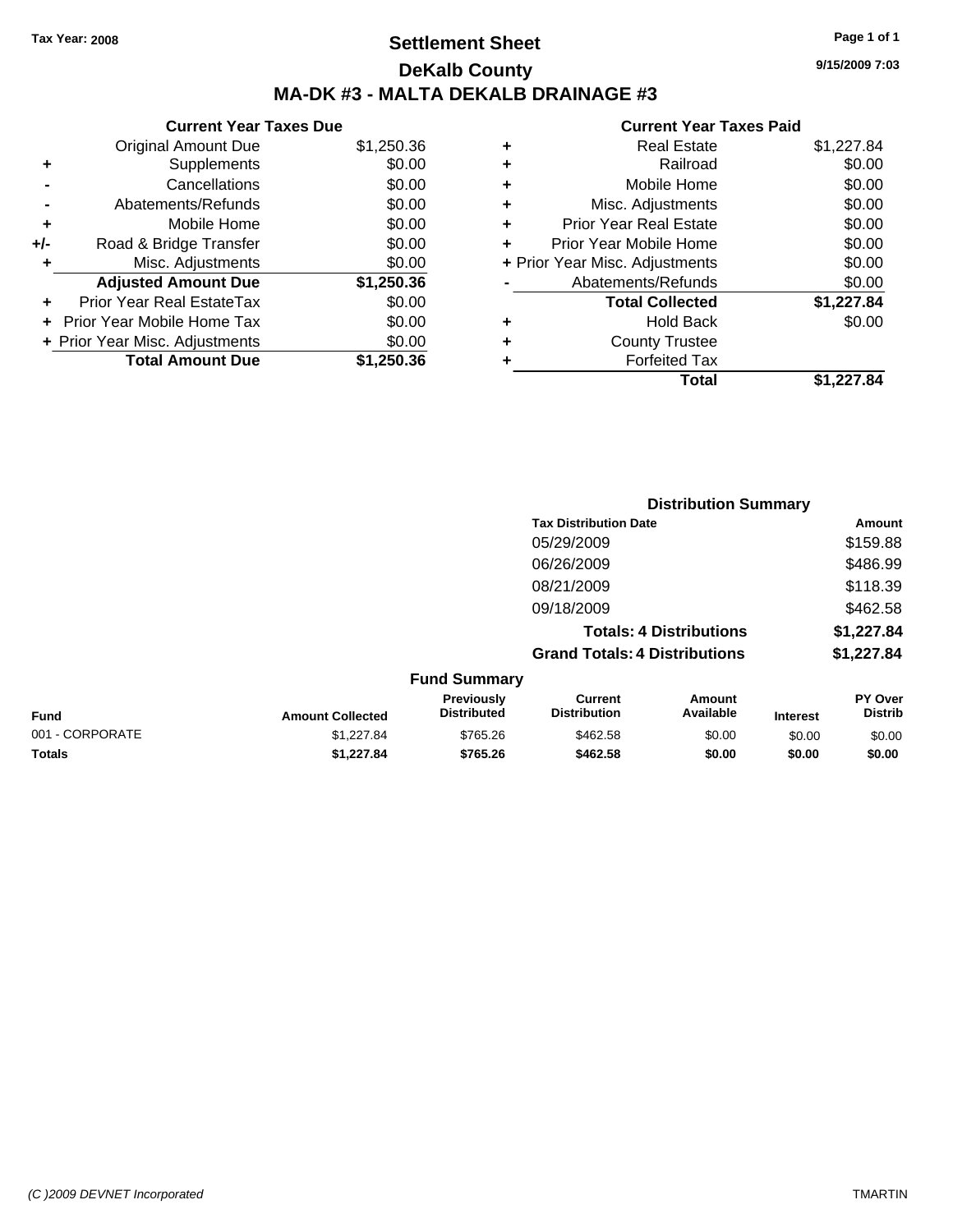# **Settlement Sheet Tax Year: 2008 Page 1 of 1 DeKalb County VI-AD #9 - VICTOR/ADAMS DRAINAGE #9**

**9/14/2009 15:01**

|     | <b>Current Year Taxes Due</b>  |            |  |  |  |  |
|-----|--------------------------------|------------|--|--|--|--|
|     | <b>Original Amount Due</b>     | \$1,036.58 |  |  |  |  |
| ٠   | Supplements                    | \$0.00     |  |  |  |  |
|     | Cancellations                  | \$0.00     |  |  |  |  |
|     | Abatements/Refunds             | \$0.00     |  |  |  |  |
| ٠   | Mobile Home                    | \$0.00     |  |  |  |  |
| +/- | Road & Bridge Transfer         | \$0.00     |  |  |  |  |
| ٠   | Misc. Adjustments              | \$0.00     |  |  |  |  |
|     | <b>Adjusted Amount Due</b>     | \$1,036.58 |  |  |  |  |
| ٠   | Prior Year Real EstateTax      | \$0.00     |  |  |  |  |
|     | Prior Year Mobile Home Tax     | \$0.00     |  |  |  |  |
|     | + Prior Year Misc. Adjustments | \$0.00     |  |  |  |  |
|     | <b>Total Amount Due</b>        | \$1.036.58 |  |  |  |  |
|     |                                |            |  |  |  |  |
|     |                                |            |  |  |  |  |

|   | Total                          | \$1,036.58 |
|---|--------------------------------|------------|
| ٠ | <b>Forfeited Tax</b>           |            |
| ÷ | <b>County Trustee</b>          |            |
| ٠ | <b>Hold Back</b>               | \$0.00     |
|   | <b>Total Collected</b>         | \$1,036.58 |
|   | Abatements/Refunds             | \$0.00     |
|   | + Prior Year Misc. Adjustments | \$0.00     |
| ٠ | Prior Year Mobile Home         | \$0.00     |
| ÷ | <b>Prior Year Real Estate</b>  | \$0.00     |
| ٠ | Misc. Adjustments              | \$0.00     |
| ٠ | Mobile Home                    | \$0.00     |
| ٠ | Railroad                       | \$0.00     |
| ٠ | <b>Real Estate</b>             | \$1,036.58 |
|   |                                |            |

|                 |                         |                                  |                                       | <b>Distribution Summary</b>    |                 |                           |
|-----------------|-------------------------|----------------------------------|---------------------------------------|--------------------------------|-----------------|---------------------------|
|                 |                         |                                  | <b>Tax Distribution Date</b>          |                                |                 | Amount                    |
|                 |                         |                                  | 05/29/2009                            |                                |                 | \$93.16                   |
|                 |                         |                                  | 06/26/2009                            |                                |                 | \$425.13                  |
|                 |                         |                                  | 08/21/2009                            |                                |                 | \$69.07                   |
|                 |                         |                                  | 09/18/2009                            |                                |                 | \$449.22                  |
|                 |                         |                                  |                                       | <b>Totals: 4 Distributions</b> |                 | \$1,036.58                |
|                 |                         |                                  | <b>Grand Totals: 4 Distributions</b>  |                                |                 | \$1,036.58                |
|                 |                         | <b>Fund Summary</b>              |                                       |                                |                 |                           |
| <b>Fund</b>     | <b>Amount Collected</b> | Previously<br><b>Distributed</b> | <b>Current</b><br><b>Distribution</b> | Amount<br>Available            | <b>Interest</b> | PY Over<br><b>Distrib</b> |
| 001 - CORPORATE | \$1,036.58              | \$587.36                         | \$449.22                              | \$0.00                         | \$0.00          | \$0.00                    |
| Totals          | \$1,036.58              | \$587.36                         | \$449.22                              | \$0.00                         | \$0.00          | \$0.00                    |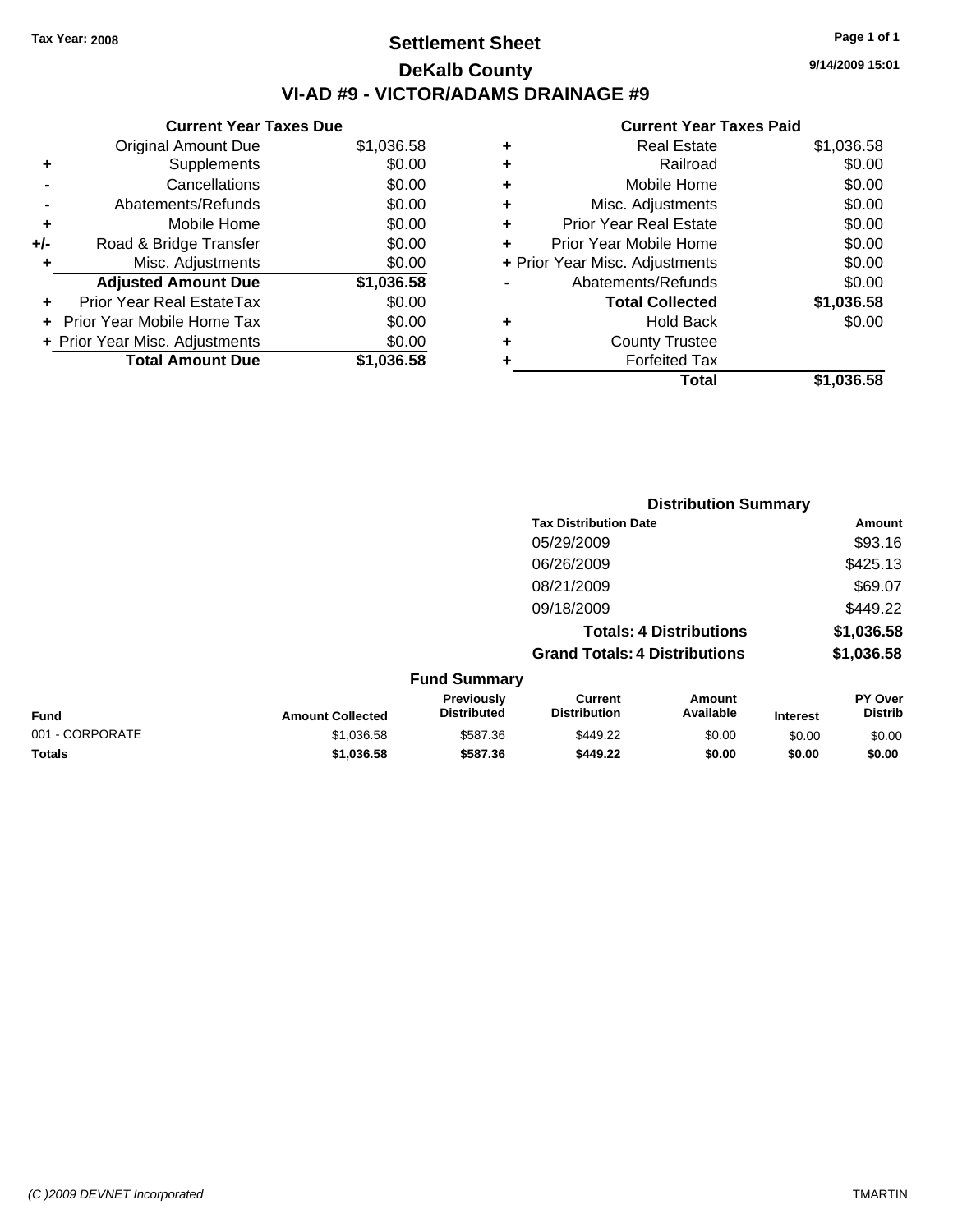# **Settlement Sheet Tax Year: 2008 Page 1 of 1 DeKalb County VI-CL #14 - VICTOR-CLINTON DRAINAGE**

**9/14/2009 15:01**

|     | <b>Current Year Taxes Due</b>  |            |  |
|-----|--------------------------------|------------|--|
|     | <b>Original Amount Due</b>     | \$2,998.54 |  |
| ٠   | Supplements                    | \$0.00     |  |
|     | Cancellations                  | \$0.00     |  |
|     | Abatements/Refunds             | \$0.00     |  |
| ٠   | Mobile Home                    | \$0.00     |  |
| +/- | Road & Bridge Transfer         | \$0.00     |  |
| ٠   | Misc. Adjustments              | \$0.00     |  |
|     | <b>Adjusted Amount Due</b>     | \$2,998.54 |  |
|     | Prior Year Real EstateTax      | \$0.00     |  |
|     | Prior Year Mobile Home Tax     | \$0.00     |  |
|     | + Prior Year Misc. Adjustments | \$0.00     |  |
|     | <b>Total Amount Due</b>        | \$2.998.54 |  |
|     |                                |            |  |

|   | <b>Real Estate</b>             | \$2,998.54 |
|---|--------------------------------|------------|
| ٠ | Railroad                       | \$0.00     |
| ٠ | Mobile Home                    | \$0.00     |
| ٠ | Misc. Adjustments              | \$0.00     |
| ٠ | <b>Prior Year Real Estate</b>  | \$0.00     |
|   | Prior Year Mobile Home         | \$0.00     |
|   | + Prior Year Misc. Adjustments | \$0.00     |
|   | Abatements/Refunds             | \$0.00     |
|   | <b>Total Collected</b>         | \$2,998.54 |
| ٠ | Hold Back                      | \$0.00     |
| ٠ | <b>County Trustee</b>          |            |
| ٠ | <b>Forfeited Tax</b>           |            |
|   | Total                          | \$2,998.54 |

|                 |                         |                                  |                                       | <b>Distribution Summary</b>    |                 |                                  |
|-----------------|-------------------------|----------------------------------|---------------------------------------|--------------------------------|-----------------|----------------------------------|
|                 |                         |                                  | <b>Tax Distribution Date</b>          |                                |                 | Amount                           |
|                 |                         |                                  | 05/29/2009                            |                                |                 | \$344.36                         |
|                 |                         |                                  | 06/26/2009                            |                                |                 | \$1,436.45                       |
|                 |                         |                                  | 07/24/2009                            |                                |                 | \$16.04                          |
|                 |                         |                                  | 09/18/2009                            |                                |                 | \$1,201.69                       |
|                 |                         |                                  |                                       | <b>Totals: 4 Distributions</b> |                 | \$2,998.54                       |
|                 |                         |                                  | <b>Grand Totals: 4 Distributions</b>  |                                |                 | \$2,998.54                       |
|                 |                         | <b>Fund Summary</b>              |                                       |                                |                 |                                  |
| <b>Fund</b>     | <b>Amount Collected</b> | Previously<br><b>Distributed</b> | <b>Current</b><br><b>Distribution</b> | Amount<br>Available            | <b>Interest</b> | <b>PY Over</b><br><b>Distrib</b> |
| 001 - CORPORATE | \$2,998.54              | \$1,796.85                       | \$1,201.69                            | \$0.00                         | \$0.00          | \$0.00                           |
| Totals          | \$2,998.54              | \$1,796.85                       | \$1,201.69                            | \$0.00                         | \$0.00          | \$0.00                           |